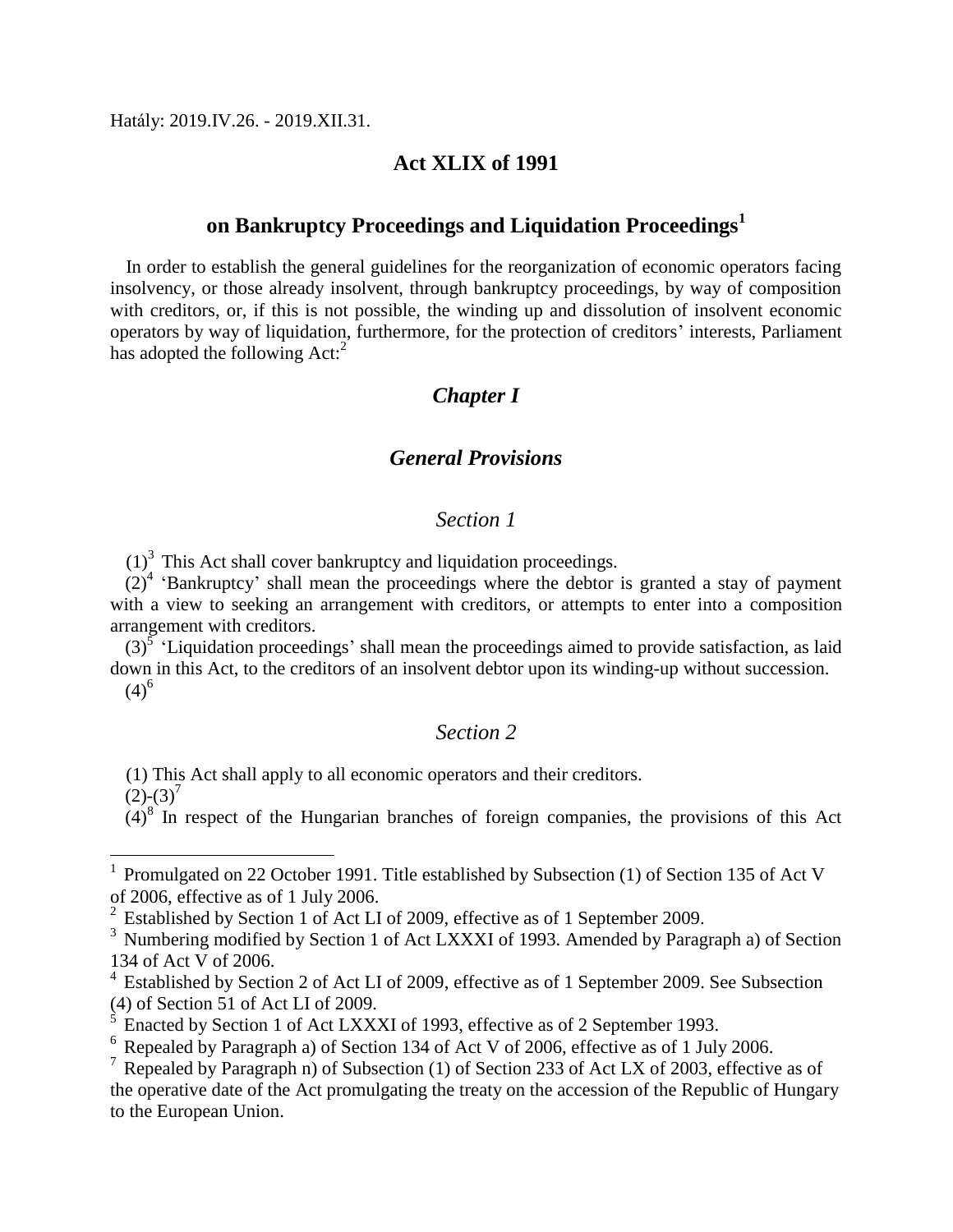regarding liquidation proceedings shall apply subject to the exceptions set out in the Act on the Hungarian Branch Offices and Commercial Representative Offices of Foreign-Registered Companies.

 $(4a)^9$  This Act applies to mutual insurance associations if the Act on Insurance Institutions and the Insurance Business does not provide otherwise.

 $(5)^{10}$  The provisions of this Act shall apply to associations and foundations if the Act on the Freedom of Association, on Public-Benefit Status, and on the Activities of and Support for Civil Society Organizations does not provide otherwise.

#### *Section 3*

 $(1)^{11}$  For the purposes of this Act:

 $a)^{12}$  'economic operator' shall mean:

*aa*) business associations, public-benefit organizations, law offices, notaries' offices, patent practitioners offices, court bailiff's offices, European public limited liability companies, cooperative societies, housing cooperatives, European cooperative societies, water management companies (with the exception of public utility water works associations), forest management associations, voluntary mutual insurance funds, private pension funds, sole proprietorships and groupings, including European economic interest groupings, European groupings of territorial cooperation, associations, foundations established in Hungary, and

*ab)* all other legal entities and unincorporated organizations qualified as business associations under national law, and any other organization pursuing economic activities who have their center of main interests within the territory of the European Union according to Regulation (EU) 2015/848 of the European Parliament and of the Council of 20 May 2015 on insolvency proceedings (hereinafter referred to as "Regulation 2015/848/EU"), and the insolvency proceedings to which it subject falls within the scope of Regulation 2015/848/EU;

 $b$ <sup> $j$ <sup>3</sup> 'insolvent debtor' shall mean any economic operator that was not able to settle its debt</sup> (debts), or is expected to fail its liabilities on the date when they are due;

 $c)^{14}$  'creditor' shall mean:

1

*ca)* in bankruptcy and liquidation proceedings - up to the time of the opening of liquidation any person who has a claim that is overdue, whether in money or in kind expressed in monetary terms, against the debtor based on a final and executable court ruling, administrative decision or other enforcement order, that is uncontested or recognized,

*cb)* in bankruptcy proceedings, in addition to what is contained in Subparagraph *ca)*, any person who has a claim, whether in money or in kind expressed in monetary terms, falling due during the bankruptcy proceedings, and that have been registered by the administrator,

*cc)* in bankruptcy proceedings, in addition to what is contained in Subparagraphs *ca)* and *cb)*, any person who has a claim, whether in money or in kind expressed in monetary terms, with a

<sup>&</sup>lt;sup>8</sup> Enacted by Section 36 of Act CXXXII of 1997, effective as of 1 January 1998.

<sup>&</sup>lt;sup>9</sup> Enacted: by Section 1 of Act CXCVII of 2011. In force: as of 1.03. 2012.

 $10$  Established: by paragraph (1) Section 89 of Act CLXXV of 2011. In force: as of 22. 12. 2011.

<sup>&</sup>lt;sup>11</sup> Numbering modified by Paragraph f) of Subsection (1) of Section 41 of Act XCII of 1993.

<sup>&</sup>lt;sup>12</sup> Established by Subsection (1) of Section 1 of Act CXXVI of 2017, effective as of 28 October 2017.

<sup>&</sup>lt;sup>13</sup> Amended by Subsection (5) of Section 44 of Act LXXXI of 1993.

<sup>&</sup>lt;sup>14</sup> Established: by paragraph (1) Section 2 of Act CXCVII of 2011. In force: as of 1.03. 2012.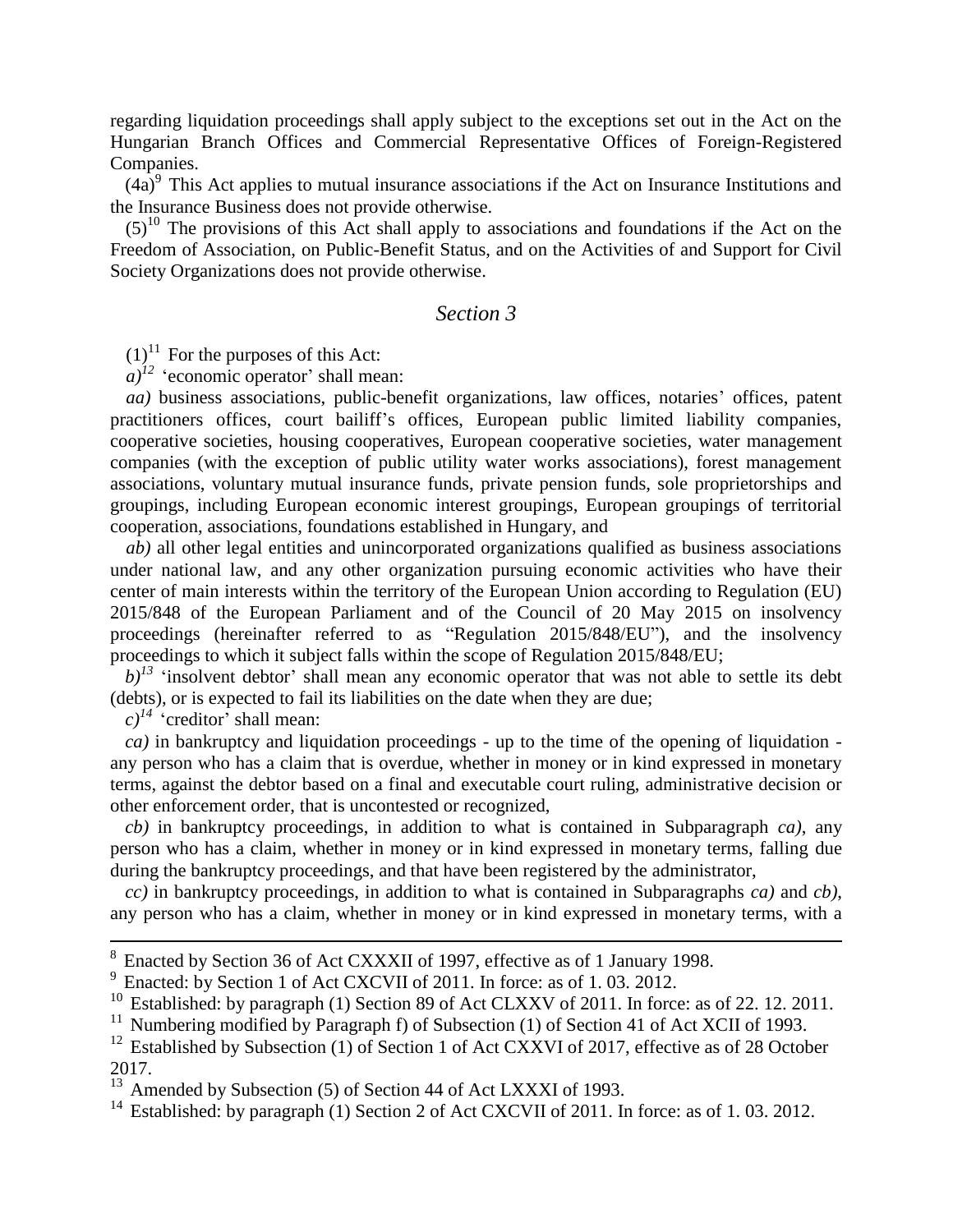future due date, arising lawfully from various supply, work, service and other contracts which are related to the supply of products and services, the sale of debt securities and equity securities, lending arrangements or advance payments, which have already been performed by the creditor and that have been registered by the administrator;

 $cd$ <sup> $15$ </sup> after the time of the opening of liquidation proceedings, any person who has a claim, whether in money or in kind expressed in monetary terms, against the debtor shall be treated as a creditor, if it was registered by the liquidator;

 $d^{16}$  'head of economic operator' shall mean, in the case of companies, the registered executive officer (representative); in the case of law offices and patent agents' offices, the office manager; in the case of voluntary mutual insurance funds, the managing director or member of the board of directors; in the case of private pension funds, the representative; in the case of foundations and associations, the registered executive officer, in the case of a business association established in another Member State of the European Union, the person registered in Hungary as the representative authorized to make legal statements, or failing this, the person vested with authority to represent a business association, with or without legal personality, before the authorities or in civil relations;

 $e^{j7}$  'company assets' shall mean all holdings qualified by the Accounting Act as fixed assets or current assets of economic operators;

*f)<sup>18</sup>* 'EEA Member State' shall mean any Member State of the European Union and any State that is a party to the Agreement on the European Economic Area;

 $g$ <sup> $19$ </sup> 'contingent asset' shall mean any claim arising from bank guarantees, insurance guarantees or from commitments issued by an insurance company containing surety facilities, if the timing of their payment and maturity is uncertain;

 $h$ <sup>20</sup> 'close relative' shall mean the close relatives as defined in the Civil Code (hereinafter referred to as "Civil Code"), and domestic partners;

 $i)^{21}$  'majority control' shall mean the influence defined in Section 8:2 of the Civil Code;

 $j^{22}$  'land' shall mean the landed areas used for agricultural and forestry purposes as defined in the Act on Transactions in Agricultural and Forestry Land;

 $k$ <sup>23</sup> 'farmstead' shall mean the farm defined as such in the Act on Transactions in Agricultural and Forestry Land;

 $l^{24}$  'arable land' shall mean the arable land defined as such in the Act on the Protection of Agricultural Land;

 $\overline{a}$ 

Enacted by Subsection (2) of Section 91 of Act CCLII of 2013, effective as of 15 March 2014.

<sup>&</sup>lt;sup>15</sup> Enacted: by Section 9 of Act CIV of 2012. In force: as of 16.07. 2012.

<sup>&</sup>lt;sup>16</sup> Established by Subsection (1) of Section 91 of Act CCLII of 2013, effective as of 15 March 2014.

<sup>&</sup>lt;sup>17</sup> Established by Subsection (2) of Section 1 of Act CXXVI of 2017, effective as of 28 October 2017.

<sup>&</sup>lt;sup>18</sup> Established by Subsection (3) of Section 3 of Act LI of 2009, effective as of 1 September 2009. See Subsection (4) of Section 51 of Act LI of 2009.

<sup>&</sup>lt;sup>19</sup> Enacted: by paragraph (2) Section 2 of Act CXCVII of 2011. In force: as of 1.03. 2012.

<sup>&</sup>lt;sup>20</sup> Enacted by Subsection (2) of Section 91 of Act CCLII of 2013, effective as of 15 March 2014.<br><sup>21</sup> Enacted by Subsection (2) of Section 91 of Act CCLII of 2013, effective as of 15 March 2014.

<sup>&</sup>lt;sup>22</sup> Established by Subsection (1) of Section 2 of Act CCL of 2013, effective as of 1 May 2014.

<sup>&</sup>lt;sup>23</sup> Established by Subsection (1) of Section 2 of Act CCL of 2013, effective as of 1 May 2014.

<sup>&</sup>lt;sup>24</sup> Established by Subsection (1) of Section 2 of Act CCL of 2013, effective as of 1 May 2014.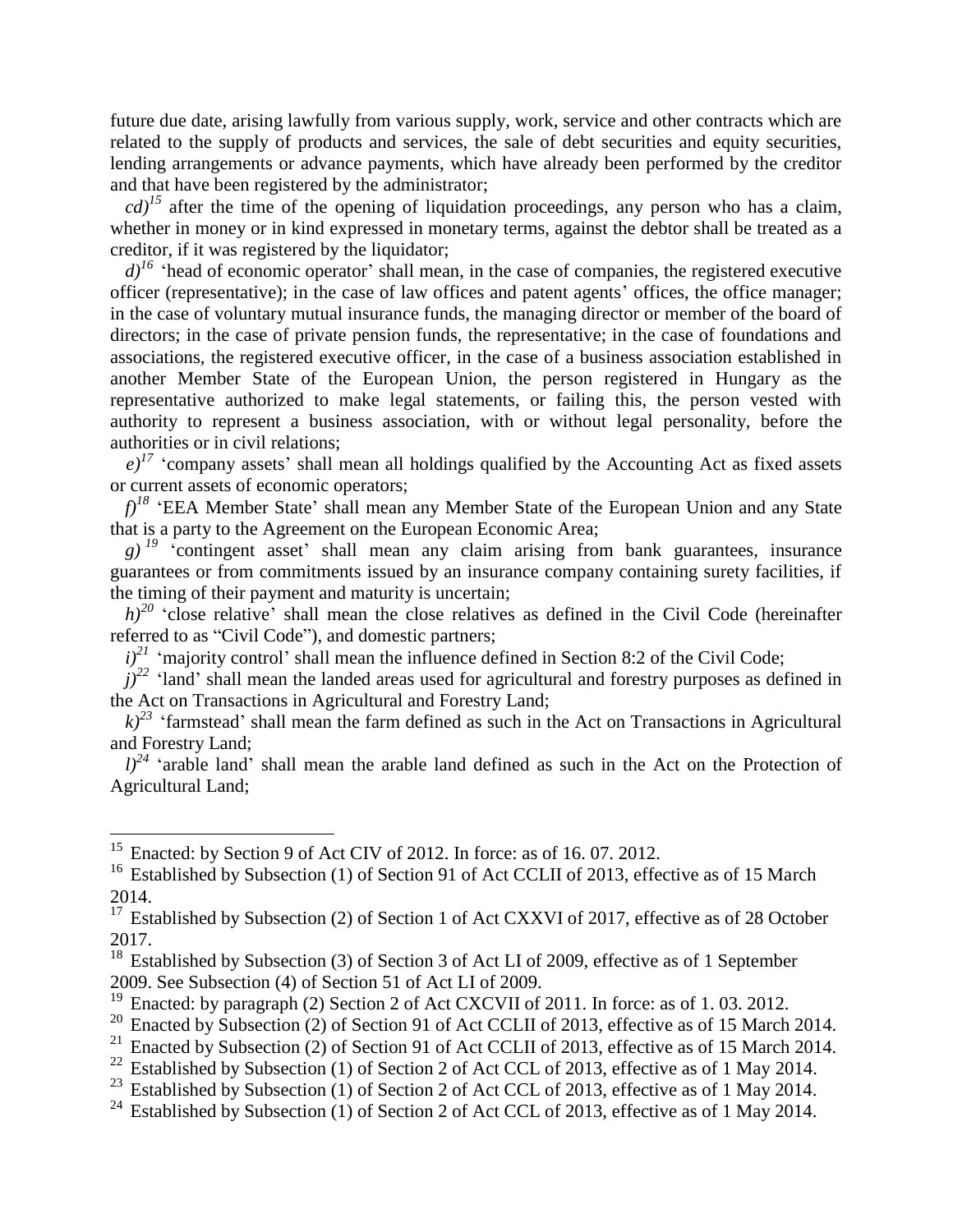$(m)^{25}$  'insolvency practitioner' shall mean:

*ma)* an administrator,

 $\overline{a}$ 

*mb)* a liquidator (including temporary administrators, and liquidators appointed as extraordinary administrators), and

*mc*) a foreign insolvency practitioner provided for in point (5) of Article 2 of, and listed under Annex B to Regulation 2015/848/EU, if able to verify such function by means of a certified copy of an appointment made by a foreign court or by a person authorized under the law of any Member State, including the Hungarian translation of such document made by a professional translator;

 $n^{26}$  'main insolvency proceedings' shall mean the insolvency proceedings provided for in Article 3(1) of Regulation 2015/848/EU;

 $o^{27}$  'center of main interests' shall have the meaning defined in Article 3(1) of Regulation 2015/848/EU pertaining to the debtor economic operator;

 $p$ <sup>28</sup> 'foreign court' shall mean a judicial body empowered to perform the functions listed under point (6) of Article 2 of Regulation 2015/848/EU;

*q*)<sup>29</sup> 'foreign creditor' shall mean the person or body provided for in point (12) of Article 2 of Regulation 2015/848/EU;

 $r^{30}$  'Hungarian local creditor' shall mean a creditor provided for in point (11) of Article 2 of Regulation 2015/848/EU whose claims against a debtor arose from or in connection with the operation of an establishment situated in Hungary of an economic operator whose center of main interests is in another Member State, and the creditor's center of main interests is located in Hungary;

*s)<sup>31</sup>* 'Hungarian establishment' shall mean any Hungarian place of operations provided for in point (10) of Article 2 of Regulation 2015/848/EU where the circumstances for establishing the place of operations may be based on qualification as establishment under the Act on the Rules of Taxation, the Act on Corporate Tax and Dividend Tax, the Act on Value Added Tax and international treaties on taxation;

 $(t)^{32}$  'territorial insolvency proceedings' shall mean:

*ta)* the territorial insolvency proceedings provided for in Article 3(4) of Regulation 2015/848/EU, and

<sup>25</sup> Enacted by Subsection (3) of Section 1 of Act CXXVI of 2017, effective as of 28 October 2017.

 $26$  Enacted by Subsection (3) of Section 1 of Act CXXVI of 2017, effective as of 28 October 2017.

 $27$  Enacted by Subsection (3) of Section 1 of Act CXXVI of 2017, effective as of 28 October 2017.

<sup>28</sup> Enacted by Subsection (3) of Section 1 of Act CXXVI of 2017, effective as of 28 October 2017.

 $29$  Enacted by Subsection (3) of Section 1 of Act CXXVI of 2017, effective as of 28 October 2017.

<sup>30</sup> Enacted by Subsection (3) of Section 1 of Act CXXVI of 2017, effective as of 28 October 2017.

 $31$  Enacted by Subsection (3) of Section 1 of Act CXXVI of 2017, effective as of 28 October 2017.

<sup>32</sup> Enacted by Subsection (3) of Section 1 of Act CXXVI of 2017, effective as of 28 October 2017.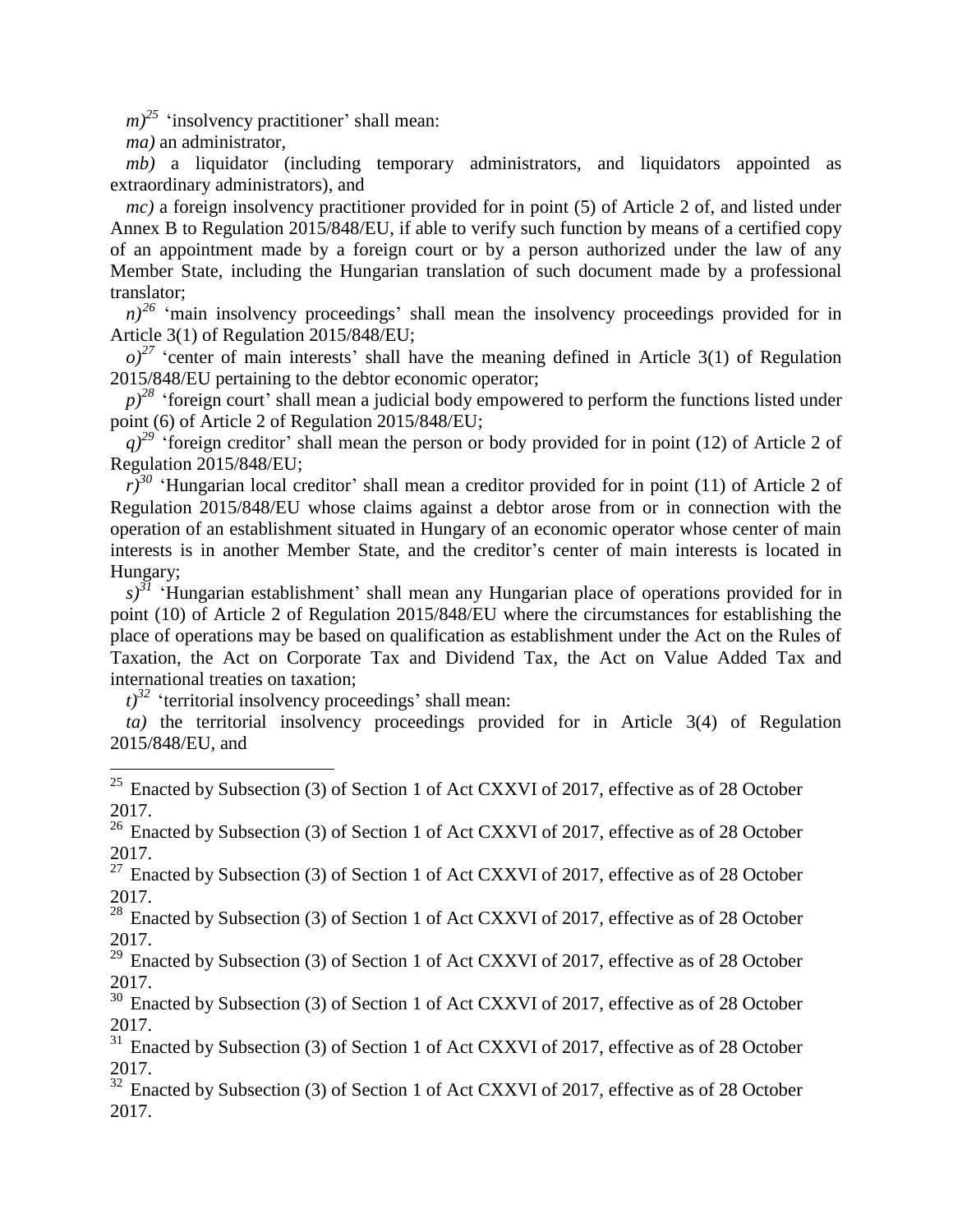*tb)* the territorial secondary insolvency proceedings provided for in Article 3(3) of Regulation 2015/848/EU;

 $u$ <sup>33</sup> 'subsidiary' shall mean the legal person established under Section 74 of Act IV of 1959 on the Civil Code, unless this Act contains provisions to the contrary.

 $(2)^{34}$  Where this Act provides for a measure to be carried out immediately or a ruling to be adopted immediately, it shall be satisfied within three working days.

#### *Section 4*

 $(1)^{35}$  All assets held by the economic operator in bankruptcy or under liquidation proceedings at the time of the opening of proceedings, as well as all assets acquired during the proceedings shall be realized in bankruptcy and during liquidation proceedings.

(2) The assets of an economic operator shall comprise all assets which it owns or controls. Assets of subsidiaries shall also be considered assets of the economic operator; with regard to trusts, assets of the trust companies shall also be considered assets, if the memorandum of association of the trust was made according to Section 49 of Act VI of 1977 on State-Owned Companies.

 $(3)^{36}$  The following shall not be construed to comprise the economic operator's assets:

*a)* nature preservation areas placed under protection on the strength of the relevant legislation (national parks, areas under special protection, areas placed under protection within the scope of international conventions), publicly owned historical monuments as defined in specific other legislation, furthermore, assets owned by the State or municipal governments upon which an economic operator is authorized by law or under contract to exercise ownership rights, management rights or other use rights, and the asset management right and other use right mentioned above;

*b)* water bodies and water works owned, managed and used by water associations and the assets of water associations appropriated for providing public services;

 $c$ <sup>37</sup> land reserved for compensation purposes and allocated land parcels defined by law, as well as lands not designated for auctioning and/or lands whose auctioning under compensation was not successful;

*d)* any real estate property held by the economic operator which, in accordance with the provisions of Subsection (1) of Section 7 of Act XXXII of 1991 on the Regulation of Ownership Status of Church Properties, is included in the list approved by the Government;

*e)* any membership dues deducted from the wages of the insolvent debtor's employees in accordance with specific other legislation, and any trade union dues and fees payable to interest representation bodies, if deducted during the bankruptcy or liquidation proceedings;

*f)* taxes and other similar dues taken out of the wages of employees under statutory provisions,

<sup>36</sup> Established: by Section 3 of Act CXCVII of 2011. In force: as of 1. 03. 2012.

<sup>&</sup>lt;sup>33</sup> Enacted by Subsection (3) of Section 1 of Act CXXVI of 2017, effective as of 28 October 2017.

 $34$  Established by Subsection (1) of Section 11 of Act CXXX of 2017, effective as of 1 January 2018.

 $35$  Established by Subsection (1) of Section 4 of Act LXXXI of 1993. Amended by Paragraph a) of Section 134 of Act V of 2006.

<sup>&</sup>lt;sup>37</sup> Amended by Subsection (3) of Section 122 of Act CCXII of 2013, Section 3 of Act CCL of 2013.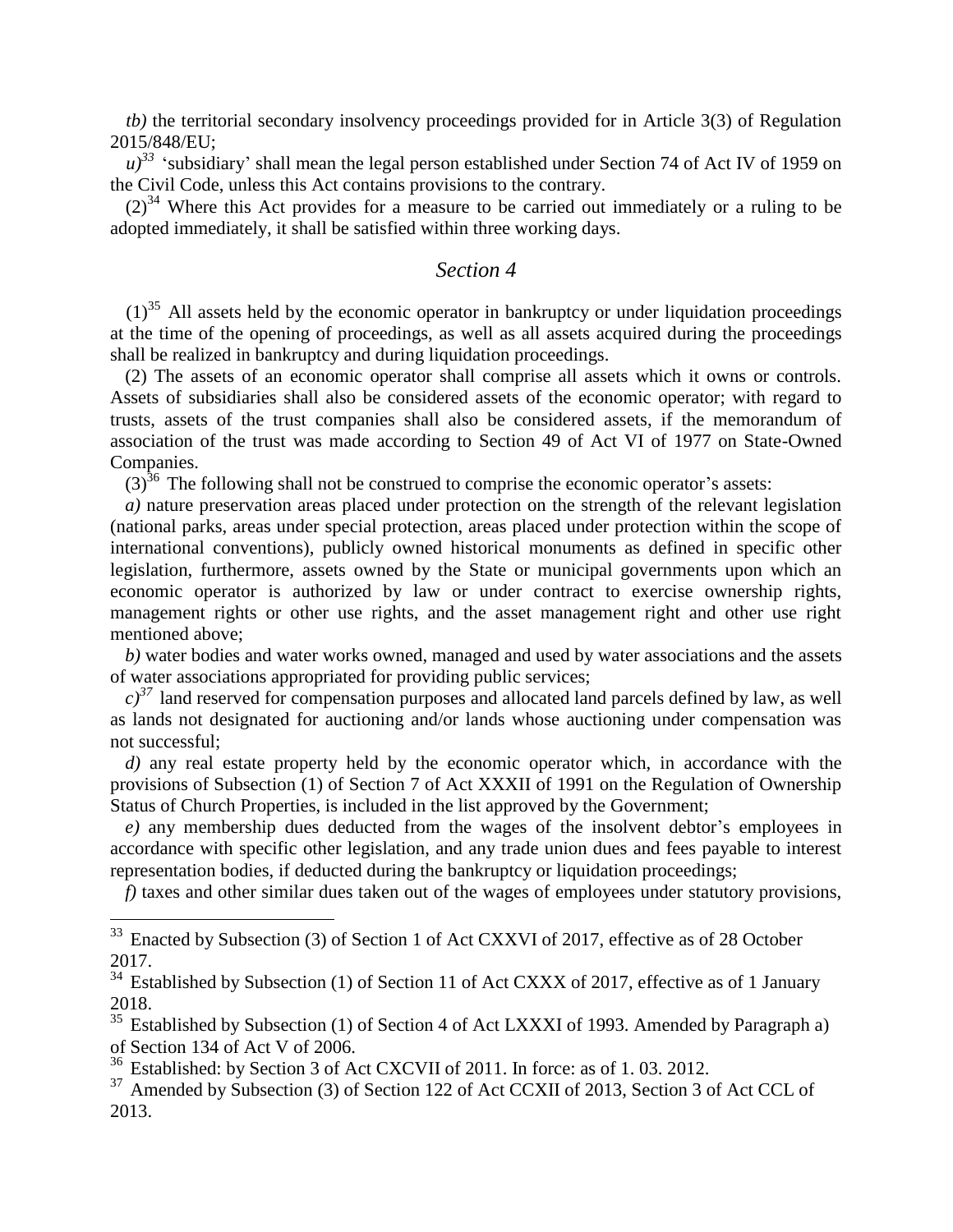which have not yet been paid up at the time of ordering the bankruptcy proceedings or at the time of the opening of liquidation proceedings;

*g)* overdue maintenance payments and other enforceable debts taken out of the wages of employees, which have not yet been paid up;

*h*) assets in the debtor's possession, in respect of which the seller reserved the right of ownership until the purchase price is paid in full, except if the debtor has lawfully used such assets - as a component, or by way of processing or conversion - before the purchase price was paid in full, for creating a new asset, and hence the asset in question had been incorporated into the new asset.

 $(4)^{38}$  Military inventories reserved by order of the Government for emergency situations can be realized in liquidation proceedings if the Government lifts the ban by recommendation of the state property management organization. Upon request of the liquidator the property management organization shall, within thirty days, declare whether it intends to file a request for having the ban lifted. The Government shall decide whether to lift the ban within sixty days from the date when the property management organization has filed the request. For the purposes of this Act, 'military inventories' shall mean the tangible assets and current assets necessary for military operations, including production documents.

 $(4a)^{39}$  Funds for grant support received from national, European Union and international sources under obligation of accounting shall not be included in the assets of the economic operator appointed for the intermediation of aid, as well as any

*a)* support-related equity instruments financed from such funds,

*b)* claims on supported third parties, originating from lease agreements, credit agreements, loan arrangements, or from the provision of venture capital or other risk-sharing instruments financed from such funds,

*c)* securities financed from such funds, and/or

*d)* fixed assets financed from such funds,

that the debtor - as the body appointed for the intermediation of aid - is required to manage separately from its own assets under agreement concluded under the relevant legislation with the provider of the aid.

(5) State reserves for national defense purposes shall not constitute part of the assets of any economic operator.

# *Section 4/A<sup>40</sup>*

The lien holder - including if the lien was pledged in collateral - shall not be allowed to exercise his right for the enforcement of the pledge against the lienor:

*a*) in the case of bankruptcy proceedings, from the time the notice of bankruptcy, or failing this, the temporary stay of payment or stay of payment is published;

*b)* in the case of liquidation proceedings,

 $\overline{a}$ 

*ba)* before liquidation is ordered, from the time of receipt of the court ruling permitting a deadline for the settlement of debt, or

*bb)* from the time the special moratorium is published,

 $38$  Established by Subsection (3) of Section 4 of Act LXXXI of 1993, effective as of 2 September 1993.

<sup>&</sup>lt;sup>39</sup> Enacted by Section 1 of Act XLIX of 2017, effective as of 1 July 2017.

<sup>&</sup>lt;sup>40</sup> Enacted by Subsection (3) of Section 91 of Act CCLII of 2013, effective as of 15 March 2014.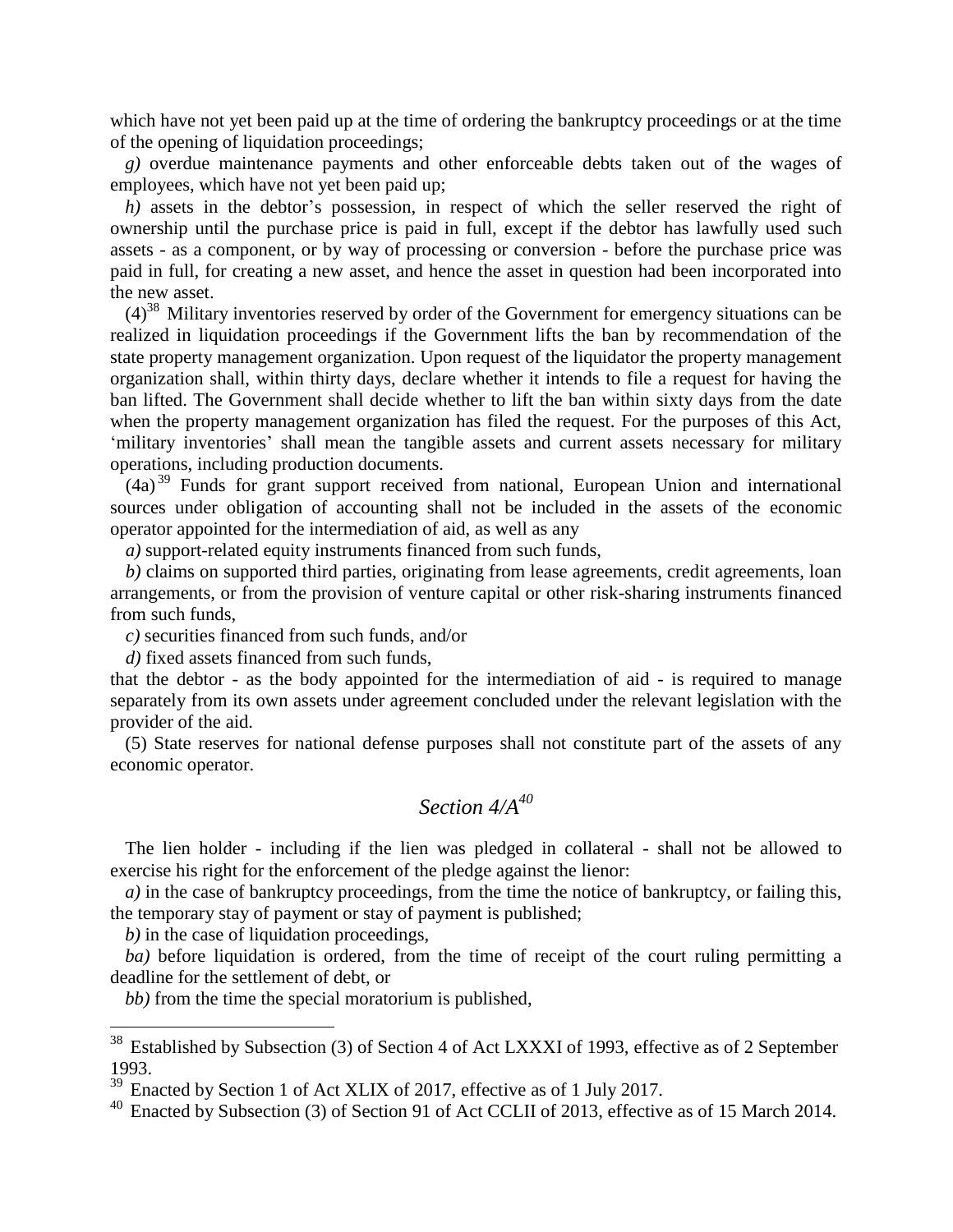*bc)* in the cases not covered by Subparagraph *ba)* or *bb),* from the time the liquidation order is published,

and the lien holders' claims shall be satisfied from the pledged property (collateral) in the framework of bankruptcy or liquidation proceedings.

#### *Section 4/B<sup>41</sup>*

The provisions of Section 4/A shall apply to collateralized options to buy, as well as to transfers of rights or claims by way of security, provided that:

*a)* the related statement of acquisition was entered into the collateral register, or

*b)* the option to buy was registered in the real estate register and the holder of the option is able to evidence that the option was fixed by contract in security for his monetary claim.

#### *Section 5<sup>42</sup>*

Upon a request received during bankruptcy proceedings and liquidation proceedings, the head of the debtor, the administrator or the liquidator shall, within eight working days, inform:

 $a^{3}$ <sup>43</sup> the creditors' select committee and the creditors' representative, or, in the absence thereof, the creditor (group of creditors) representing at least 10 per cent of all notified and recognized creditors' claims, regarding the financial situation of the insolvent debtor;

 $b)$ <sup>44</sup> the employees, the trade unions defined in Section 270 of Act I of 2012 on the Labor Code (hereinafter referred to as "Labor Code"), the workers' councils (shop stewards) defined in Chapter XX of the Labor Code, as well as the government employment agency with regard to matters affecting the employees.

# *Section 5/A<sup>45</sup>*

(1) Creditors may form a creditors' select committee for the protection of their interests and to provide representation, furthermore, to monitor the activities of the administrator and the liquidator. The select committee shall represent the founding creditors in court and during consultations with the administrator, temporary administrator and the liquidator, and shall exercise the rights and entitlements conferred by this Act.

 $(2)^{46}$  Only one select committee can be appointed in respect of any one economic operator in debt. In the event that more than one select committee is established - according to the conditions set out in this Act - at an economic operator, the one that first notified the court of its existence shall be recognized as the creditors' select committee. If simultaneously more than one select committee announces its existence, the one representing more creditors shall be considered the creditors' select committee. Other creditors may subsequently join in the operation of the

<sup>&</sup>lt;sup>41</sup> Enacted by Section 2 of Act XLIX of 2017, effective as of 1 July 2017.

<sup>&</sup>lt;sup>42</sup> Established by Section 4 of Act LI of 2009, effective as of 1 September 2009. See Subsection (4) of Section 51 of Act LI of 2009.

<sup>43</sup> Established: by Section 4 of Act CXCVII of 2011. In force: as of 1.03. 2012.

Amended: by subparagraph a) Section 25 of Act LXXXVI of 2012. In force: as of 1.07.2012.

<sup>&</sup>lt;sup>45</sup> Enacted by Section 5 of Act LI of 2009, effective as of 1 September 2009. See Subsection (4) of Section 51 of Act LI of 2009.

<sup>46</sup> Amended: by paragraph (1) Section 5 of Act CXCVII of 2011. In force: as of 1. 03. 2012.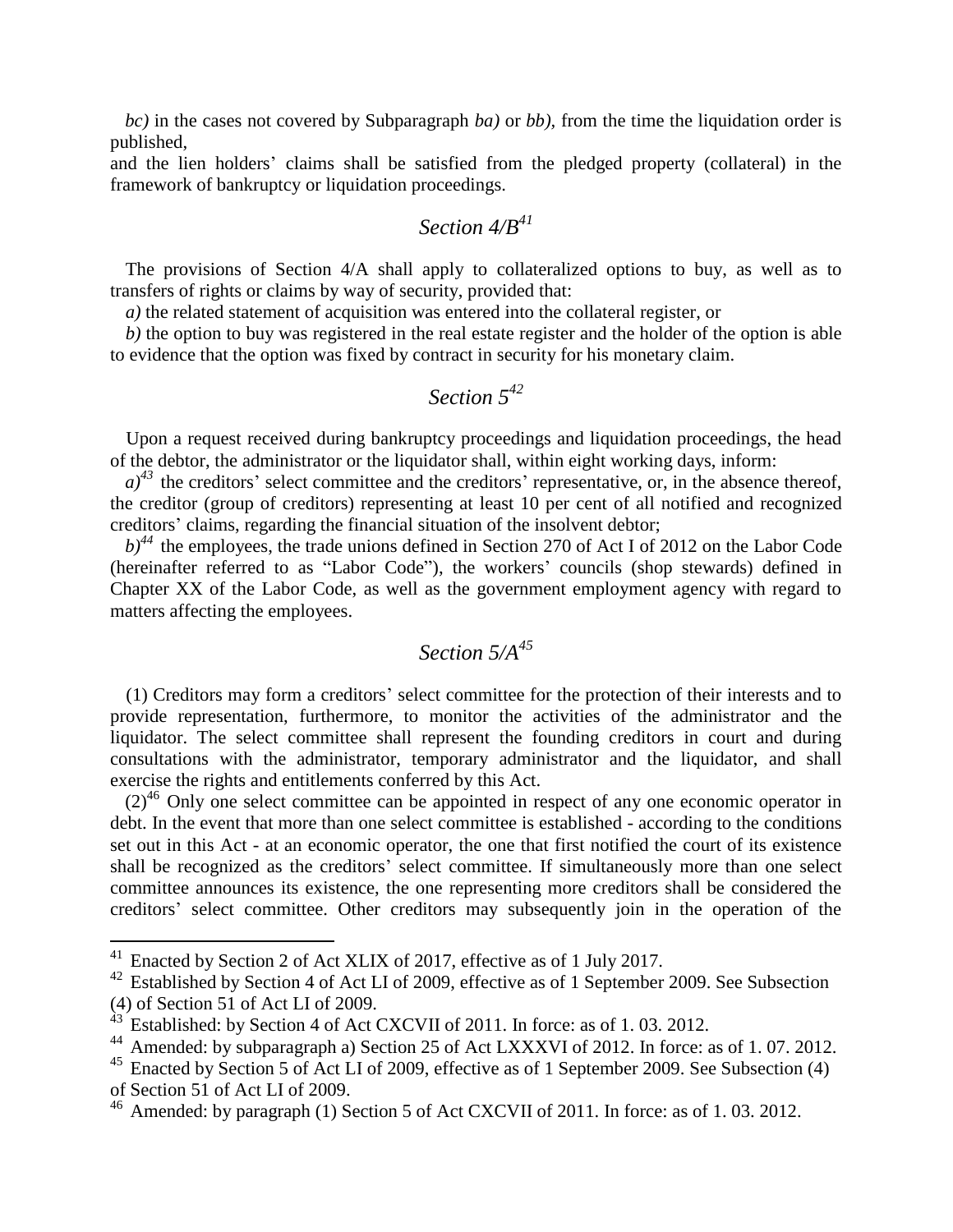creditors' select committee. Joining may not be refused if the creditors wishing to join undertake to comply with the requirements set out in Subsection (5).

(3) In bankruptcy proceedings, a select committee shall be deemed legitimate if comprising at least one-third of the creditors with voting rights according to Subsections (4)-(5) of Section 18, and if these creditors control at least one-half of the votes. If the number of creditors operating the select committee is later reduced, and consequently the rate of participation no longer reaches the percentage required, the select committee shall cease to exist on the thirtieth day following the time of the occurrence of the said circumstance, except if other creditors have joined up within the said time limit thereby reaching the required rate of participation.

(4) In liquidation proceedings, a select committee shall be deemed legitimate if comprising at least one-third of the notified creditors of record according to Paragraph *f)* of Subsection (2) of Section 28, and these creditors hold at least one-third of all claims of creditors entitled to participate in the composition agreement. If the number of creditors operating the select committee is later reduced, and consequently the rate of participation no longer reaches the percentage required, the select committee shall cease to exist on the thirtieth day following the time of the occurrence of the said circumstance, except if other creditors have joined up within the said time limit thereby reaching the required rate of participation.

(5) The select committee's powers, representation of the creditors operating the select committee, the provision of funding and the rules for the advancing and accounting of costs and expenses shall be laid down by agreement concluded by the creditors inter se. The select committee shall consist of minimum three and maximum seven members; the creditors operating the select committee may elect a chairperson. The select committee shall inform the insolvent debtor affected, the court and the administrator or the liquidator concerning the participating creditors, the powers conferred upon the select committee, on the representation of the said participating creditors within three working days of the time of its inception, with the relevant minutes and the agreement attached. The select committee shall adopt its rules of procedure within five working days. The rules of procedure shall govern the select committee's decision-making mechanism, as well as the procedures for requesting the opinion of the creditors operating the select committee relating to the decisions and actions of the select committee.

(6) In the process of setting up and operating the select committee, voting rights shall be distributed among the participating creditors as described in Subsections (4)-(5) of Section 18, and in Subsection (1) of Section 44. Decisions shall be adopted by open ballot subject to simple majority.

 $(7)^{47}$  The insolvent debtor or the person referred to in Subparagraphs *bc*)-*bd*) of Subsection (2) of Section 12, or if the debtor is an economic operator, any member (shareholder) of such economic operator with majority control, an executive officer, director, supervisory board member, auditor, or the close relatives of these persons may not be appointed as members of the select committee.

 $(8)^{48}$  A creditors' select committee that was established in bankruptcy may continue to function in the liquidation proceedings, ensuing the bankruptcy proceedings under Section 21/B, if able to meet the conditions specified in Subsection (4) hereof. The mandate of the select committee for representing the creditors may be extended by agreement for the period following the final and binding conclusion of the bankruptcy or liquidation proceedings, if it is justified for monitoring the implementation of the composition agreement concluded during such proceedings, and for the

<sup>&</sup>lt;sup>47</sup> Amended by Paragraph a) of Subsection (19) of Section 91 of Act CCLII of 2013.

Established: by paragraph (2) Section 5 of Act CXCVII of 2011. In force: as of 1.03. 2012.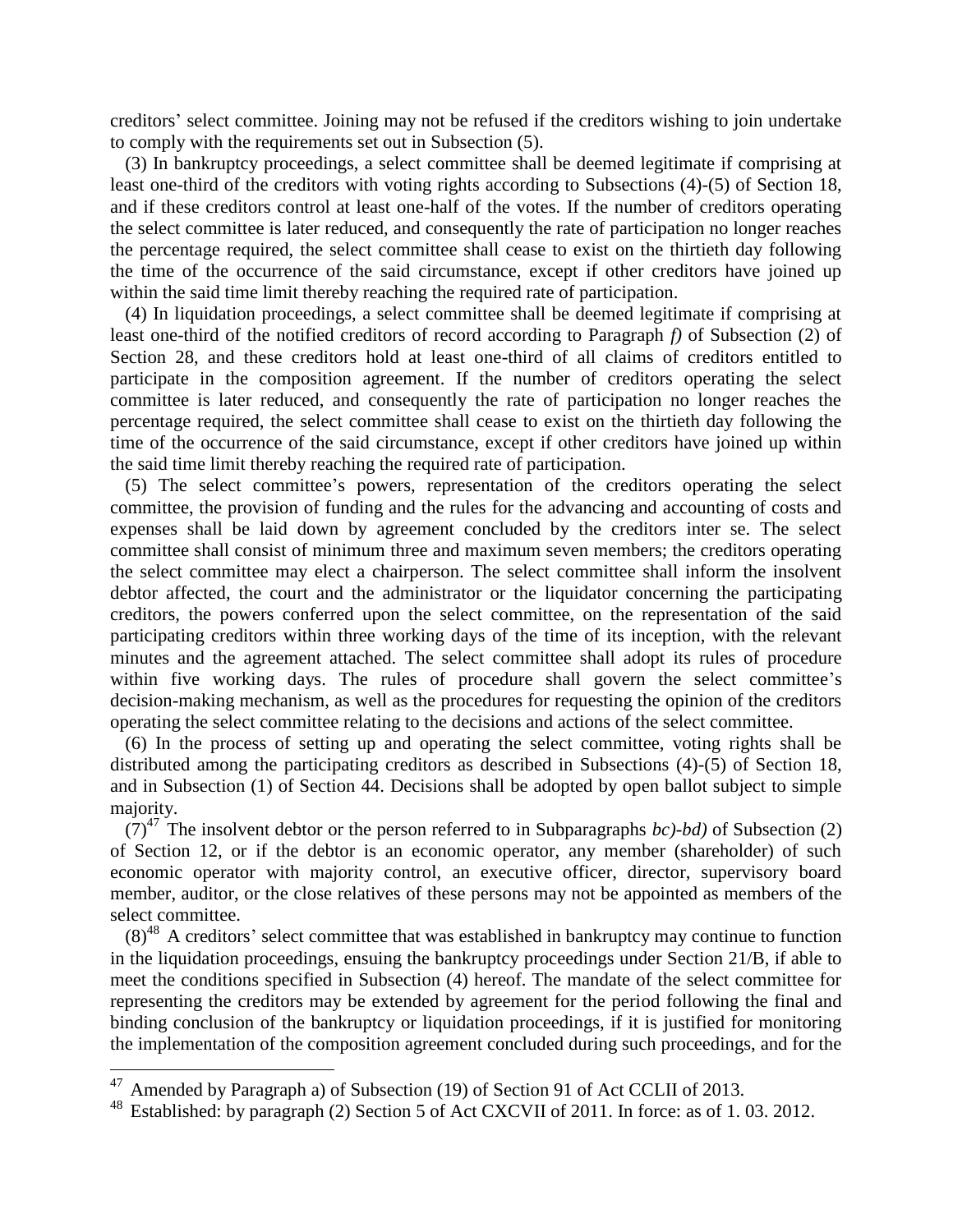protection of creditors' interests.

 $\overline{a}$ 

(9) <sup>49</sup> Creditors may appoint a creditors' representative in lieu of the creditors' select committee, in accordance with the relevant provisions of Subsections (1)-(8) hereof, as regards the election and rights of such representative, covering expenses, disqualification, term of mandate, notification of appointment to the court, joining the group of appointment of the representative, termination of the appointment, and the extension of the representative's mandate in liquidation proceedings. The creditors' representative shall carry out the duties specified in this Act within the framework of the contract of assignment.

 $(10)^{50}$  If only one creditor is involved in the bankruptcy or liquidation proceedings, the rights of creditors' representatives shall be accrued to the creditor as well.

#### *Section 6*

 $(1)^{51}$  Bankruptcy and liquidation proceedings are non-contentious proceedings falling within the competence and exclusive jurisdiction of the general court (hereinafter referred to as "court") responsible for the place where the debtor's Hungarian registered office of record, or the registered office specified under Subsection (1a), is located on the day when the request for opening the proceedings has been submitted. Request for the opening of bankruptcy proceedings submitted at other courts shall be rejected - except if the court in question has competence and jurisdiction under Section 6/H in the form of territorial insolvency proceedings -, or such proceedings in progress shall be terminated ex officio - including applications for territorial insolvency proceedings for initiating such proceedings under Article 3(3) or (4) of Regulation 2015/848/EU -, and a request for the opening of liquidation proceedings shall be transferred without delay to the court vested with competence and jurisdiction.

 $(1a)^{52}$  If the debtor moves its registered office to the area of jurisdiction of another court of registry, bankruptcy and liquidation proceedings may be initiated exclusively before the previously competent court of registry for a period of 180 days following the date of registration of the new registered office. If a request for the opening of liquidation proceedings has been lodged against the debtor, however, the decision for the declaration of insolvency and for ordering the debtor's liquidation is pending in the first instance, the debtor may submit a petition for the opening of bankruptcy proceedings at this court only.

 $(1b)^{53}$  The court of registry of jurisdiction by reference to the new registered office shall, in the case of petitions lodged past the deadline referred to in Subsection (1a), request information of its own motion from the previously competent court referred to in Subsection (1a), as to whether the debtor is currently adjudicated in liquidation proceedings in which a decision for the declaration of insolvency and for ordering the debtor's liquidation is pending.

(1c)<sup>54</sup> The Országos Bírósági Hivatal (*National Office for the Judiciary*) (hereinafter referred to as "Office") shall maintain an electronic register on petitions for the opening of bankruptcy or

<sup>&</sup>lt;sup>49</sup> Enacted: by paragraph (3) Section 5 of Act CXCVII of 2011. In force: as of 1.03. 2012.<br><sup>50</sup> Enacted by Section 3 of Act XI IX of 2017, effective as of 1 July 2017

Enacted by Section 3 of Act XLIX of 2017, effective as of 1 July 2017.

<sup>&</sup>lt;sup>51</sup> Established by Subsection (2) of Section 2 of Act CXXVI of 2017, effective as of 1 January  $^{2018.}_{52}$ 

<sup>52</sup> Enacted: by paragraph (2) Section 6 of Act CXCVII of 2011. In force: as of 1. 03. 2012.

<sup>53</sup> Enacted: by paragraph (2) Section 6 of Act CXCVII of 2011. In force: as of 1. 03. 2012.

<sup>54</sup> Enacted by paragraph (3) Section 6 of Act CXCVII of 2011. Amended by Paragraph a) of Section 18 of Act CXCVII of 2017.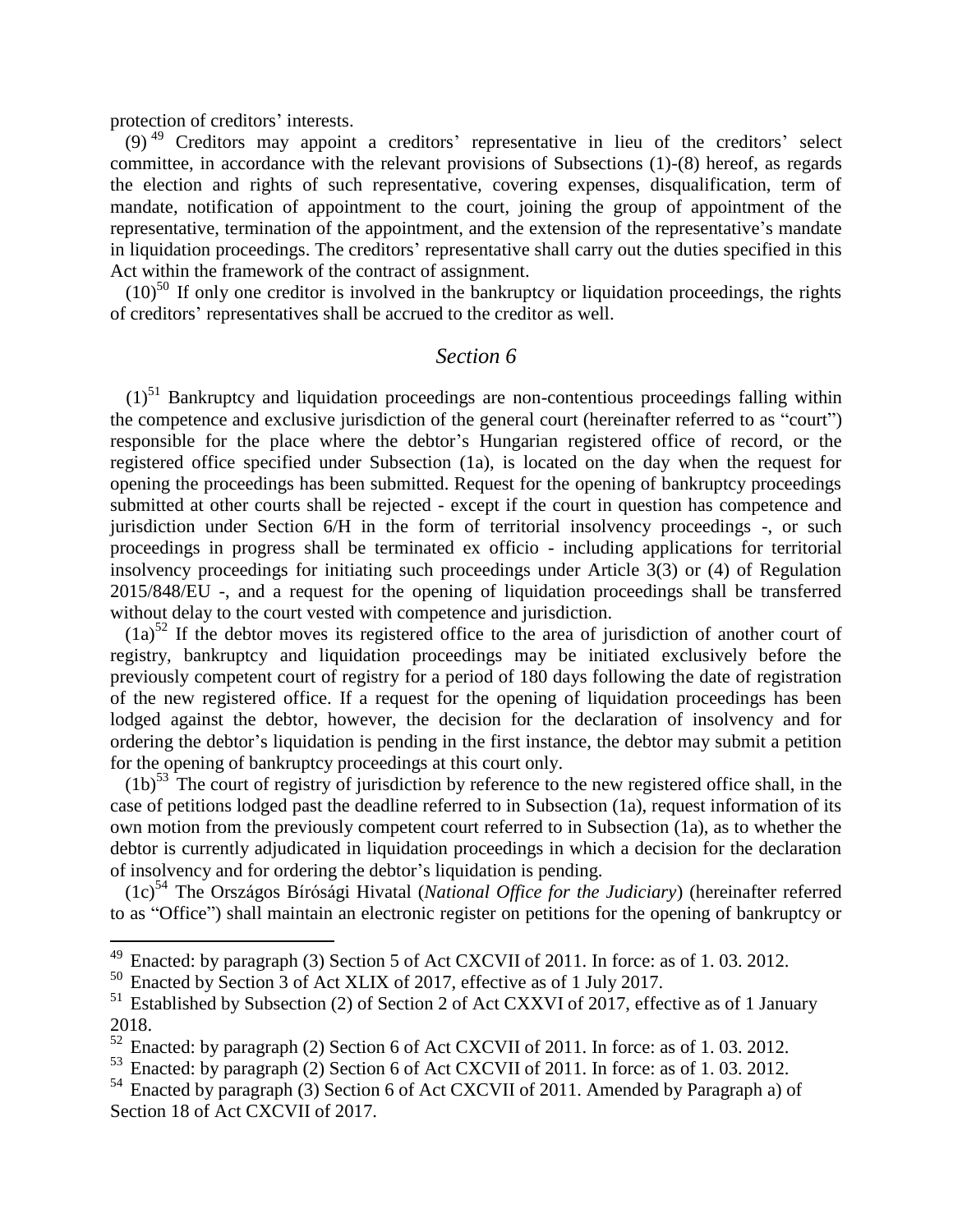liquidation proceedings pending final decision, and on requests for proceedings pending final decision on opening. The acting courts shall supply information for the register by way of electronic means. In the register inquiries can be made by the registered number of the economic operators (or court registration number of those bodies whose incorporation is not mandatory). The register contains the economic operator's name, registered number (or court registration number of those bodies whose incorporation is not mandatory), the date of receipt of the petition or notice initiating the proceedings, the case number and the type of the proceedings. Upon receipt of notice from the acting court on the refusal - by final decision - of the petition for bankruptcy or request for liquidation the economic operator affected shall be removed from the register, also if the ruling ordering the opening of bankruptcy or liquidation proceedings has become final and enforceable. Access to the data and information (current and deleted) contained in the register shall be available electronically for the court, the public prosecutor's office and/or the investigating authority involved in the criminal proceedings,, and the public prosecutor in discharging the responsibilities for the protection of public interests for the purpose of gaining knowledge of requests for proceedings pending final decision on opening. The Office shall archive deleted data and shall retain them for a period of five years.

 $(1d)$ <sup>55</sup> Any economic operator covered by this Act may request the body operating the register referred to in Subsection (1c) to issue a certificate - for an administrative service fee - of not being affected by any request pending for the opening of bankruptcy or liquidation proceedings, or of not being affected by any pending requests for its liquidation or by any final ruling ordering its liquidation.

 $(1e)^{56}$  With a view to discharging its duties and taking the measures provided for in this Act, the court and the liquidator company shall be entitled to request information from the body operating the register of personal data, home and contact address records of citizens free of charge concerning the home and contact address of:

*a)* the debtor's executive officer, former executive officer;

*b)* the receiver;

 $\overline{a}$ 

*c)* natural person creditors;

*d)* the bidders in the process of realizing the assets of the debtor; and

*e)* the home and contact address of the natural person debtor of the debt claim in the process of enforcement of the claims of the debtor.

(2)<sup>57</sup> The Fővárosi Törvényszék (*Budapest Metropolitan Court*) shall have competence and jurisdiction to open and conduct main insolvency proceedings instituted against an economic operator covered by Regulation 2015/848/EU, established in a place other than Hungary.

 $(3)^{58}$  As regards procedural issues which are not otherwise provided for in this Act, the provisions of Act CXXX of 2016 on the Code of Civil Procedure (hereinafter referred to as "CPC") on non-contentious judicial civil actions shall apply, subject to the derogations stemming from the special characteristics of non-contentious proceedings, as well as the general provisions of the Act on the Rules Applicable to Non-Contentious Civil Actions and on Non-Contentious Court Proceedings, with the proviso that:

<sup>55</sup> Enacted: by Section 10 of Act CIV of 2012. In force: as of 2. 01. 2013.

<sup>56</sup> Enacted by Subsection (1) of Section 4 of Act XLIX of 2017, effective as of 1 July 2017.

<sup>&</sup>lt;sup>57</sup> Established by Subsection (3) of Section 2 of Act CXXVI of 2017, effective as of 28 October 2017.

<sup>&</sup>lt;sup>58</sup> Established by Subsection (2) of Section 11 of Act CXXX of 2017, effective as of 1 January 2018.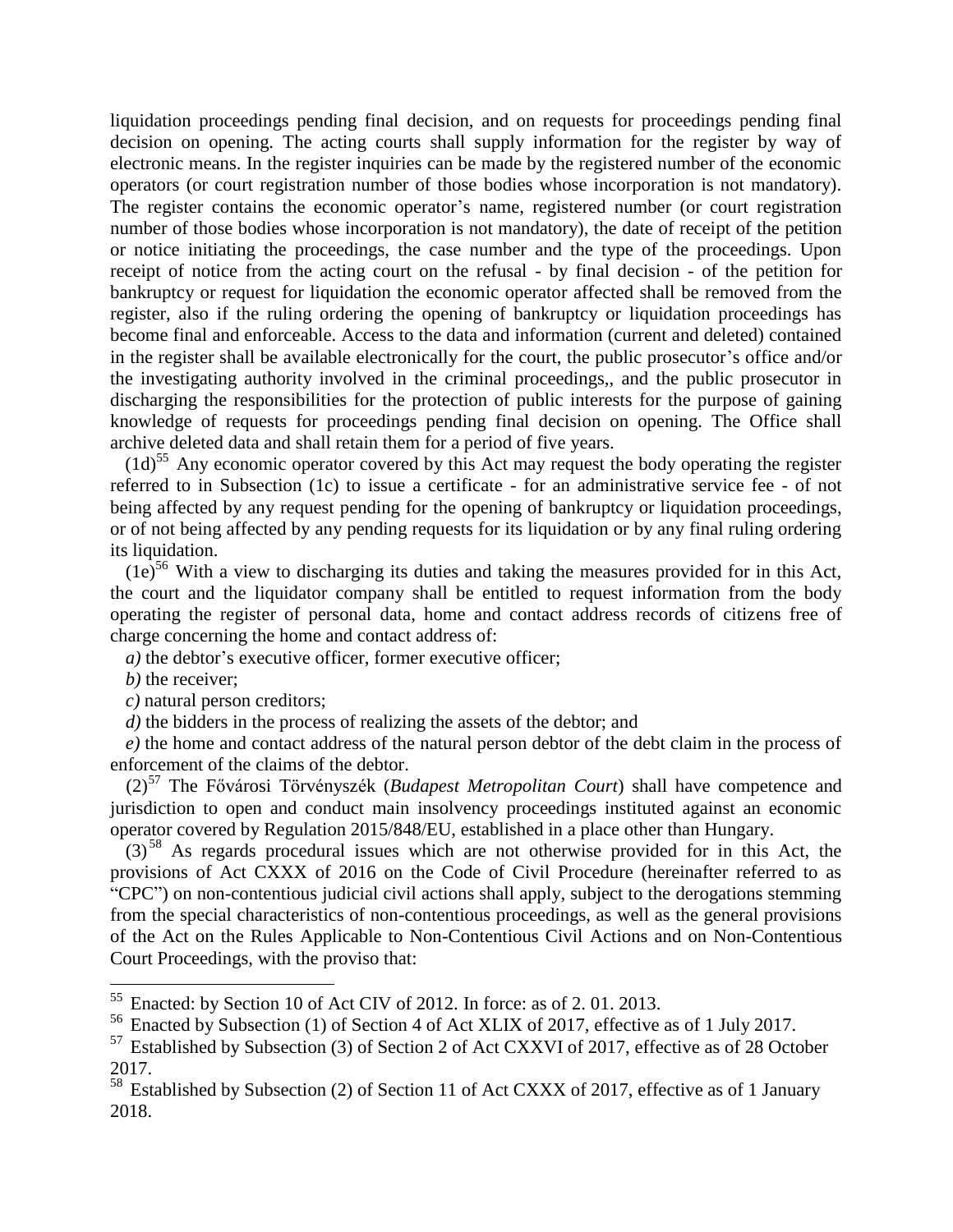*a)* in bankruptcy proceedings,

*aa)* there shall be no right of suspension,

*ab)* there shall be no right of interruption or stay,

*ac)* there shall be no right of intervention, with the exception of proceedings opened upon a complaint, and the intervention or the impleader shall be notified at the latest before the decision of first instance on the complaint is adopted;

*b)* in liquidation proceedings,

*ba)* there shall be no right of interruption,

*bb)* there shall be no right of intervention, with the exception of proceedings for judgment of a disputed claim and if opened upon a complaint, and the intervention or the impleader shall be notified at the latest before the decision of first instance on the disputed claim or on the complaint is adopted,

*bc*) the proceedings may be suspended only upon request, in the case of Subsection (4) of Section 26, with the proviso that after three months' stay the proceedings shall be terminated,

*bd)* suspension of the proceedings may be ordered before the ruling on the declaration of insolvency is adopted, and in the cases under Subsections (1) and (2) of Section 6/A and Section 38/A, and under Paragraphs *a)* and *b)* of Subsection (1) of Section 126 of the CPC, with the proviso that the ruling on the suspension of proceedings may not be appealed in the cases under Subsections (1) and (2) of Section 6/A and Section 38/A, and under Paragraphs *a)* and *b)* of Subsection (1) of Section 126 of the CPC;

*c)* court hearing may be held only in the cases provided for in this Act;

*d)* where it is necessary to obtain the statement of the party and other persons involved in the proceedings, the court shall call upon them to submit a written statement, or may conduct an oral hearing if deemed necessary;

*e)* cost allowance under the CPC may not be granted, and any right for the suspension of payment of costs granted by the court shall not apply to:

*ea)* duties payable for bankruptcy and liquidation proceedings,

*eb)* duties payable for objections submitted in bankruptcy and liquidation proceedings;

*f)* legal representation is mandatory in proceedings of first instance in the cases provided for in this Act;

*g)* ordering compulsory mediation is not permitted;

 $\overline{a}$ 

*h)* a private expert may be entered only for the adjudication of disputed creditor's claims, or objections;

*i*) in proceedings for the adjudication of disputed creditor's claims the proceedings may not be terminated instead of interruption.

 $(4)$ <sup>59</sup> In bankruptcy proceedings the insolvent debtor, the creditor, and the administrator, in liquidation proceedings the debtor, the creditor, and the liquidator - including the temporary administrator and the extraordinary administrator - shall be considered parties. If the conduct or negligence of an administrator or liquidator affects the rights or legitimate interests of any third person, the complainant shall also qualify as a party concerning the judgment of the complaint submitted by said third person (Section 51).

 $(4a)^{60}$  An application for the authorization of judicial review under Section 410 of the CPC shall be submitted by the party within thirty days of the date of delivery of the final ruling. No

 $59$  Established by Subsection (3) of Section 11 of Act CXXX of 2017, effective as of 1 January 2018.

 $60$  Enacted by Subsection (4) of Section 11 of Act CXXX of 2017, effective as of 1 January 2018.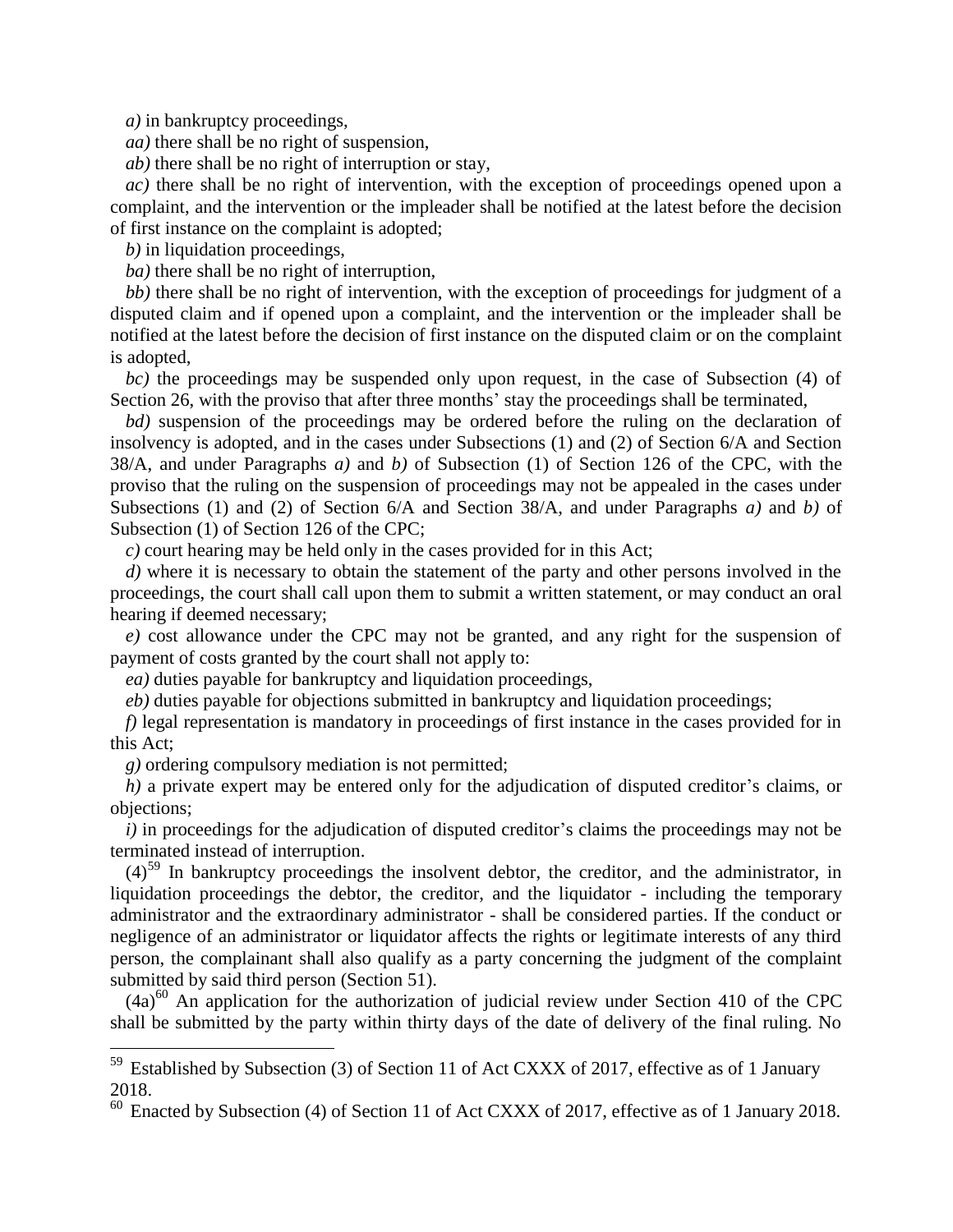justification shall be accepted upon failure to meet that deadline. The Kúria shall give a decision on the authorization of judicial review within thirty days.

 $(5)^{61}$  Effective as of 1 January 2015, communications between the court and the parties shall be maintained electronically, in accordance with the CPC and the Electronic Services Act. As regards natural persons, petitions and other official documents may be submitted, and delivered, on paper as well.

 $(5a)$ <sup>62</sup> The party required to maintain communications electronically as provided for in Subsection (5) shall pay the procedural fee, the fee for filing a complaint and the costs of publication by way of electronic means, before the petition is submitted. The Országos Bírósági Hivatal (*National Office for the Judiciary*) shall publish by 17 December 2014 the terms for the payment of fees and publication costs, and the related information on its website. Information on changes shall be published at least eight days before they are introduced.

 $(5b)^{63}$  Where a time limit is prescribed by law for adopting a decision in connection with the appeal, such time limit shall begin on the day when the documents enabling the determination of the appeal as to merits are delivered to the court of second instance.

 $(6)^{64}$  Save where Subsection (7) applies, the non-contentious proceedings governed in this Act may be heard in the first instance by a court secretary as well, vested with independent signatory authority, including the passing of a decision on the substance of the case.

 $(7)^{65}$  The following decisions shall be adopted by judges, in connection with the procedural steps below:

*a*) in bankruptcy proceedings, decisions for the opening or termination of bankruptcy proceedings, decisions for the dismissal of the administrator, decisions concerning the composition agreement, decisions for declaring the bankruptcy proceedings dismissed, and decisions on the merits concerning complaints submitted by the parties;

 $b$ <sup> $66$ </sup> in liquidation proceedings, the ruling ordering liquidation, except if

*ba)* the proceedings are opened upon receipt of notice from the court of registry, or at the receiver's request,

*bb)* the proceedings are opened upon the debtor's initiative, or

 $\overline{a}$ 

*bc)* the proceedings were requested by the creditor, however, the debtor acknowledged or not disputed the creditor's claim;

*c)* in liquidation proceedings, decisions for the appointment of a temporary administrator, and decisions for the dismissal of the liquidator;

*d)* in liquidation proceedings, decisions to hold a composition conference and decisions concerning the composition agreement;

*e)* decisions for the termination of liquidation proceedings under Subsection (6) of Section 27 and under Section 45/A;

*f*) in liquidation proceedings, decision on the merits relating to complaints concerning disputed creditor's claims and to complaints lodged against any allegedly unlawful action or negligence of the liquidator;

<sup>&</sup>lt;sup>61</sup> Established by Section 9 of Act LXXXV of 2012. Amended by Section 90 of Act CCXI of 2012, Section 9 of Act CCXLIII of 2013, Point 1 of Section 15 of Act CXXX of 2017.

 $62$  Enacted by Subsection (1) of Section 2 of Act LXXIII of 2014, effective as of 2 January 2015.

<sup>&</sup>lt;sup>63</sup> Enacted by Subsection (2) of Section 4 of Act XLIX of 2017, effective as of 1 July 2017.

<sup>&</sup>lt;sup>64</sup> Enacted: by Section 21 of Act CXVII of 2012. In force: as of 24. 07. 2012.

<sup>65</sup> Enacted: by Section 21 of Act CXVII of 2012. In force: as of 24. 07. 2012.

<sup>&</sup>lt;sup>66</sup> Established by Subsection (3) of Section 4 of Act XLIX of 2017, effective as of 1 July 2017.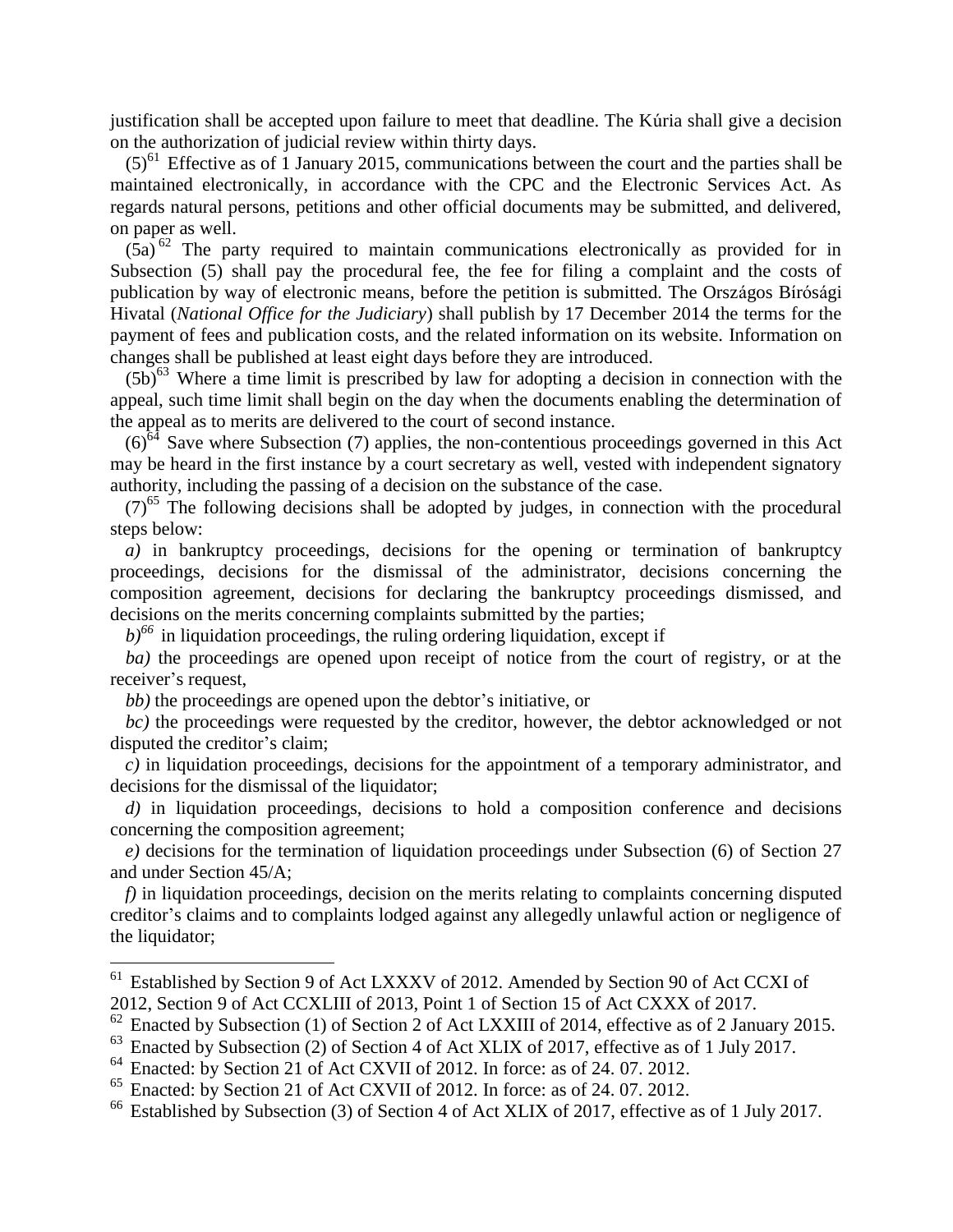*g)* in liquidation proceedings, substantive decisions for the approval or rejection of the interim financial statement;

*h*) decisions relating to a hearing conducted in connection with complaints submitted against the final liquidation balance sheet and the proposal for the distribution of assets, and the decision concerning the compliant;

 $i$ <sup> $\delta$ 7</sup> the ruling on the conclusion of liquidation proceedings, except for the resolutions adopted under Subsection (4) of Section 63/B, in the cases where the head of the debtor economic operator failed to meet the obligation prescribed in Section 31, and the debtor has no assets divisible among the creditors;

*j*) in bankruptcy and liquidation proceedings of major economic operators of preferential status for strategic considerations, apart from the decisions mentioned in Paragraphs *a)-i)*, all other decisions which may be appealed separately;

*k)<sup>68</sup>*

 $\overline{a}$ 

 $(8)^{69}$  In the process of communication between the administrator, temporary administrator, extraordinary administrator, liquidator and

*a)* the debtor (debtor's executive officer), and/or

*b)* the creditor,

all legal statements shall be made in writing, any legal statement made in breach of formal requirements shall be of no effect.

 $(9)^{70}$  If the administrator, temporary administrator, extraordinary administrator, liquidator sends a document to the creditors or the debtor's executive officer by post, they shall be delivered in accordance with the general rules concerning the service of official documents.

 $(10)^{71}$  An application for provisional measures provided for in Subtitle 27 of the CPC may not be submitted in actions provided for in Section 33/A of this Act.

# *Section 6/A<sup>72</sup>*

 $(1)^{73}$  If a legal person is implicated in criminal proceedings where certain measures may be pending, and the court hearing the case or the competent public prosecutor's office has notified the court [Section 6], or if the court is officially informed thereof, liquidation may be ordered. In that case, after the director of the debtor economic operator having satisfied the obligations set out in Section 31, and after the creditors' claims have been notified, and also if the director of the debtor economic operator failed to satisfy the obligations set out in Section 31 despite of having been notified to do so, or despite the legal consequences referred to in Section 33, the liquidation proceedings shall be suspended.

 $(2)^{74}$  Suspension shall remain in effect until the decision of the court hearing the criminal case

<sup>&</sup>lt;sup>67</sup> Established by Subsection (4) of Section 4 of Act XLIX of 2017, effective as of 1 July 2017.<br><sup>68</sup> Repealed by Point 1 of Section 40 of Act XLIX of 2017, effective as of 1 July 2017.

Repealed by Point 1 of Section 40 of Act XLIX of 2017, effective as of 1 July 2017.

 $69$  Enacted by Subsection (4) of Section 2 of Act CXXVI of 2017, effective as of 28 October 2017.

<sup>70</sup> Enacted by Subsection (4) of Section 2 of Act CXXVI of 2017, effective as of 28 October 2017.

Enacted by Subsection (5) of Section 2 of Act CXXVI of 2017, effective as of 1 January 2018.

<sup>72</sup> Established: by Section 7 of Act CXCVII of 2011. In force: as of 1. 03. 2012.

<sup>73</sup> Amended by Paragraph b) of Section 18 of Act CXCVII of 2017.

<sup>&</sup>lt;sup>74</sup> Established by Section 5 of Act XLIX of 2017, effective as of 1 July 2017.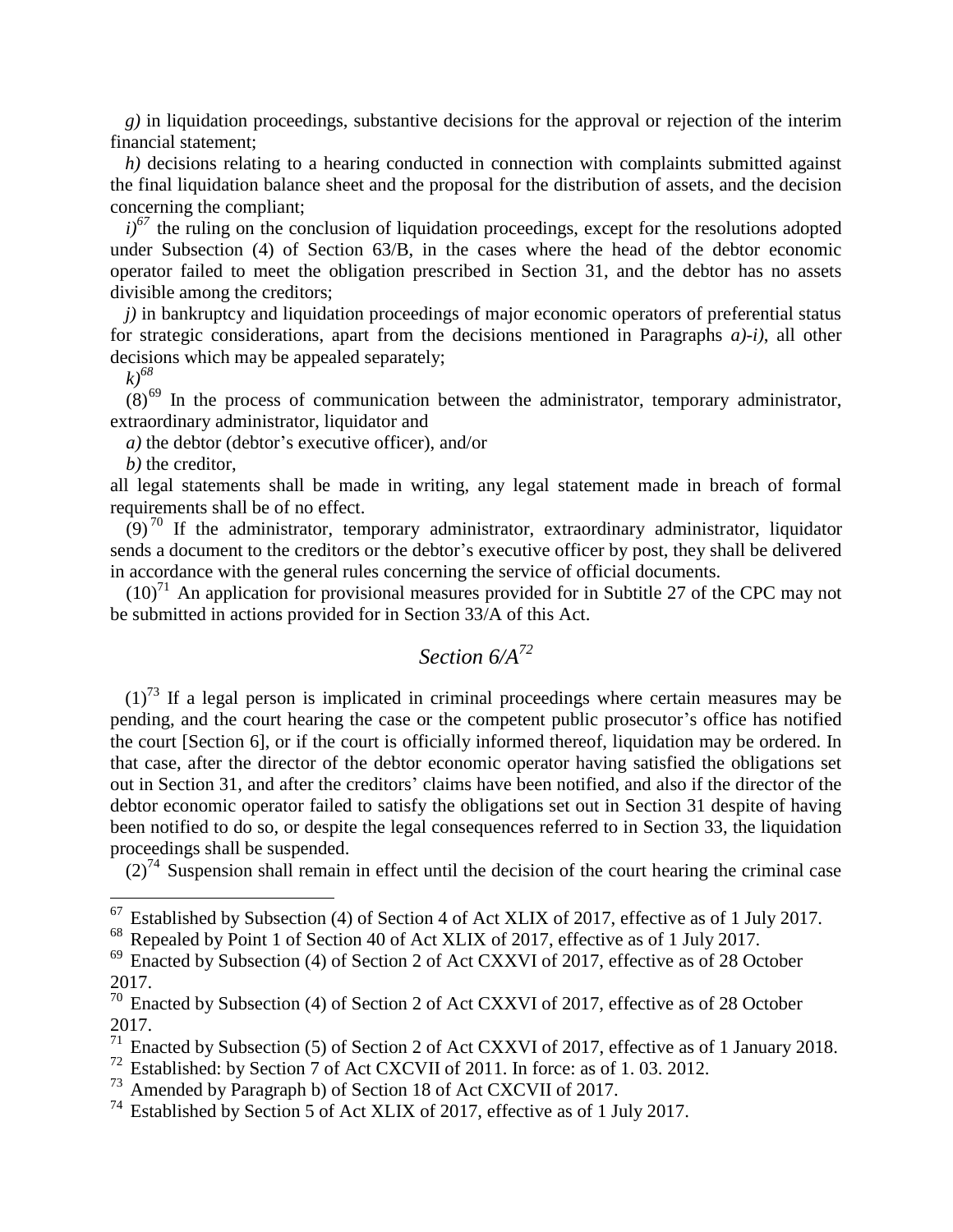becomes executable, or until the measure imposed under the criminal proceeding is enforced. The suspension shall have no bearing on the liquidator's obligations, and shall not affect the application of Subsections (1) and (2) of Section 38 and Section 40, and in the cases under Subsection (2) of Section 50 the obligation of having to prepare the interim financial statement annually. The interim financial statement prepared during the period of suspension shall not contain a proposal for the distribution of assets. During the period of suspension the appointed liquidator shall exercise his rights and obligations within the limits set out in this Section. During the period of suspension the court may hear cases of complaints lodged against any allegedly unlawful action or negligence of the liquidator, and may adopt a decisions regarding the approval of the interim financial statement. The fee payable to the liquidator based on the approved interim financial statement may not exceed 300,000 forints net.

 $(3)^{75}$  If suspension under Subsection (1) is likely to cause substantial delay in or to jeopardize the satisfaction of creditors' claims, continuation of the liquidation proceedings shall be subject to authorization by the public prosecutor before the indictment, or by the court after the indictment, while ordering seizure as well.

(4) A petition for the continuation of the liquidation proceedings may be submitted by the liquidator to the court hearing the criminal case conducted against the legal person, or to the public prosecutor. The petition shall have attached a closing inventory according to Paragraph *a)* of Subsection (1) of Section 31 and an annual financial report, or the opening liquidation account under Subsection (2) of Section 46.

(5) If authorization is granted, the liquidation proceedings may be continued, however, it may be concluded only after the decision of the court hearing the criminal case conducted against the legal person becomes final and executable.

 $(6)^{76}$  Seized assets, parts of assets and property may not be included in the distribution of assets. If the value of the seized asset, part of an asset or property exceeds the amount secured under Subsection (2) of Section 11 of Act CIV of 2001 on Criminal Sanctions in Connection with the Criminal Liability of Legal Persons, the liquidator may submit a petition to the public prosecutor before the indictment, or to the court hearing the criminal case after the indictment for authorization for the limitation of seizure and for the sale of the seized asset, part of an asset or property in question.

(7) If sale of the seized asset, part of an asset or property is authorized, it may not be sold for less than the amount for which seizure was affected as security. The amount intended to be secured by the seizure shall be taken out of the purchase price received, and shall be deposited to the safe custody account of the court to which the court bailiff carrying out the seizure is attached.

(8) Following conclusion of the criminal proceedings, or if the criminal court ordered the confiscation of property of the debtor economic operator, after this is executed, the court shall order the continuation of the liquidation proceedings, save where Subsection (2) applies. If the criminal court imposed a financial penalty upon the debtor economic operator, of if ordered the debtor economic operator to cover the costs of criminal proceedings (hereinafter referred to as "sum payable to the State in criminal proceedings"), the liquidator shall record such liabilities as creditor's claims, and shall satisfy them according to the general rules on the order of satisfaction (Sections 57-58).

<sup>75</sup> Amended by Paragraph c) of Section 18 of Act CXCVII of 2017.

<sup>76</sup> Amended by Paragraph c) of Section 18 of Act CXCVII of 2017.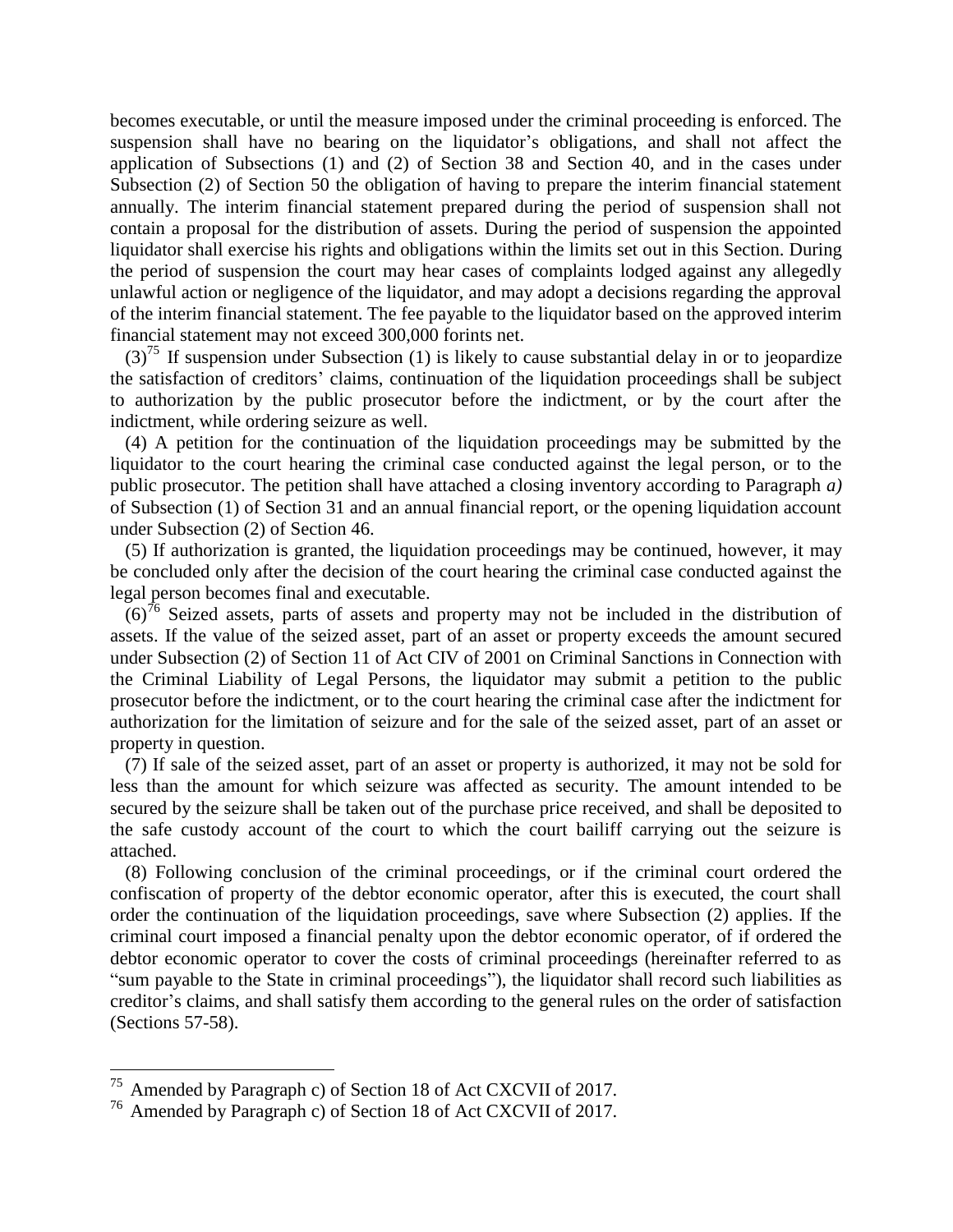$(9)^{77}$  If the competent criminal court ordered the confiscation of all property of the debtor economic operator by final peremptory decision, the minister in charge of public finances shall proceed without delay for the payment of debts for which the debtor economic operator is liable under Paragraphs *a)* and *c)* of Subsection (1) of Section 57. This obligation applies up to the value of the confiscated assets. When payment is effected, and when the debtor's document files are properly disposed of, the liquidator shall notify the court thereof. The court shall establish the liquidator's fee taking into account the duration of liquidation, the amount of work carried out by the liquidator and the workload of the proceedings. The liquidator shall submit the final liquidation balance sheet. Based on this information the court shall adopt a decision for the conclusion of the proceedings and on the dissolution of the debtor economic operator. The ruling shall be delivered to the body acting as the representative of the State in civil cases as well.

#### Specific Provisions Relating to Cross-border Insolvency Proceedings Under Regulation 2015/848/EU<sup>78</sup>

## *Section 6/B<sup>79</sup>*

(1) The insolvency practitioner appointed in main insolvency proceedings opened in another Member State of the European Union under Regulation 2015/848/EU, and/or the debtor in possession of its assets in the insolvency proceedings may request the Hungarian court to order that key elements of the foreign judgment opening main insolvency proceedings and the decision appointing the foreign insolvency practitioner be published.

(2) Key elements of the decision shall in particular comprise:

*a)* an indication and address of the foreign court opening the proceedings;

*b)* the debtor's name and registered address, and debtor's center of main interests, if the foreign court has determined that it is other than the registered address;

*c)* an indication as to whether the insolvency proceeding is main or territorial, whose purpose is reorganization or liquidation;

*d*) the foreign insolvency practitioner's name and contact information;

*e)* the deadlines for filing of creditors' claims;

 $\overline{a}$ 

*f)* the legal consequences stipulated in connection with the deadlines; and

*g)* an indication, contact information of the bodies or authorities entitled to receive creditors' claims.

(3) The application shall have attached the original document, or a certified copy thereof, and an official Hungarian translation, and shall be accompanied by proof of payment of the costs of publication.

(4) If main insolvency proceedings has been opened against the debtor in another Member State of the European Union under Regulation 2015/848/EU, and the debtor has an establishment in Hungary, the foreign insolvency practitioner appointed for the main proceedings, and/or the debtor in possession of its assets in the insolvency proceedings must request to have the key elements of the judgment opening main insolvency proceedings and/or the decision appointing the foreign insolvency practitioner published pursuant to Subsections (1)-(3). The foreign

 $77$  Amended by Paragraph d) of Section 18 of Act CXCVII of 2017.

<sup>78</sup> Enacted by Section 3 of Act CXXVI of 2017, effective as of 28 October 2017.

<sup>79</sup> Established by Section 4 of Act CXXVI of 2017, effective as of 28 October 2017.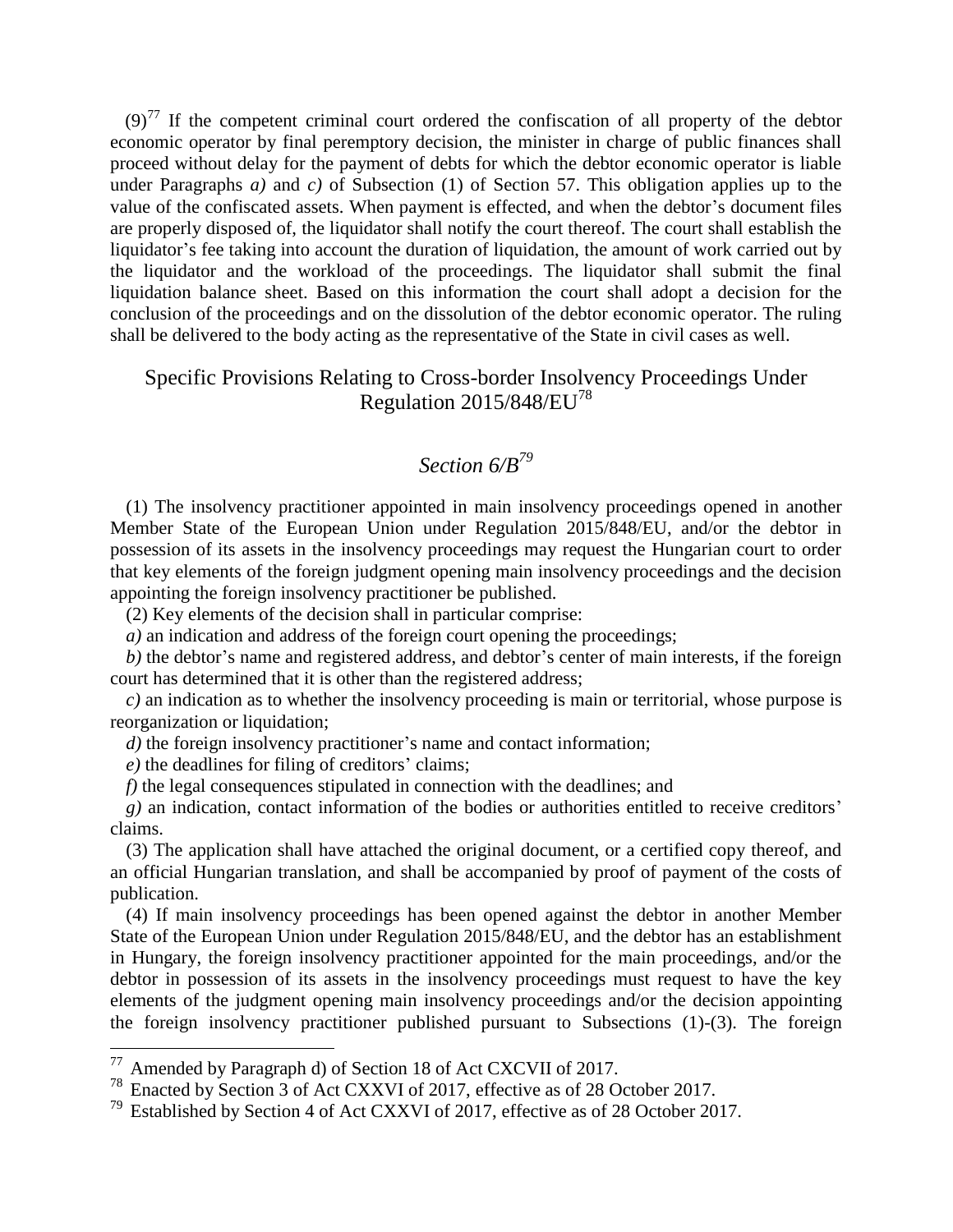insolvency practitioner and/or the debtor in possession of its assets in the insolvency proceedings shall be held liable for a damage resulting from the late performance of, or non-compliance with, the obligation of publication.

(5) The publication referred to in Subsections (1) and (4) shall be effected in the Cégközlöny (*Company Gazette*).

(6) If main insolvency proceedings are opened in Hungary, publication under Article 28 of Regulation 2015/848/EU shall be effected by the debtor in the case of bankruptcy proceedings, or by the liquidator in the case of liquidation proceedings. The administrator shall be contemporaneously notified of compliance with the obligation of publication.

### *Section 6/C<sup>80</sup>*

(1) Where main insolvency proceedings have been opened against the debtor under Regulation 2015/848/EU in another Member State of the European Union before the Hungarian court has adopted a decision, and it was not challenged by an objection based on lack of jurisdiction, or it was refused by final decision of the court of that other Member State, the Hungarian court shall transfer the main insolvency proceedings - bankruptcy or liquidation proceedings - opened in Hungary against the same debtor to the Fővárosi Törvényszék (*Budapest Metropolitan Court*) vested with exclusive competence and jurisdiction according to Section 6/H. The Fővárosi Törvényszék shall order the conversion of the main insolvency proceedings opened by the transferring court into territorial secondary insolvency proceedings in accordance with Article 51 of Regulation 2015/848/EU, provided that the debtor has an establishment in Hungary. The Fővárosi Törvényszék shall forthwith send its ruling on the conversion of the main insolvency proceedings into territorial secondary insolvency proceedings to the national court which opened main insolvency proceedings and to the foreign insolvency practitioner appointed for the proceedings. The ruling shall contain provisions declaring that territorial secondary insolvency proceedings are subject to the provisions of Chapter II or III of this Act. The provision of the ruling on the conversion into territorial secondary insolvency proceedings may not be appealed.

(2) If the debtor has no establishment in Hungary, the provisions set out in Subsection (1) shall apply on the understanding that the Fővárosi Törvényszék shall terminate the proceedings of its own motion, and shall send its final ruling without delay to the foreign court which opened main insolvency proceedings and to the foreign insolvency practitioner appointed for the proceedings. Having the proceedings terminated shall not affect the validity of transactions made by the debtor previously under Hungarian law, and/or rights acquired by third persons in good faith, including other proceedings in progress opened by or against the debtor.

(3) Pursuant to Article 51 of Regulation 2015/848/EU the insolvency practitioner of the main insolvency proceedings shall lodge a request with the Fővárosi Törvényszék for the conversion of pending territorial insolvency proceedings, such that are subject to the provisions of another Chapter of this Act, and the Hungarian court accepts the request in question, the court shall contemporaneously provide in the ruling for abolishing or reversing those rulings which have not yet been executed, however, their enforcement would be contrary to the rules on proceedings converted into territorial secondary insolvency proceedings.

## *Section 6/D<sup>81</sup>*

Established by Section 4 of Act CXXVI of 2017, effective as of 28 October 2017.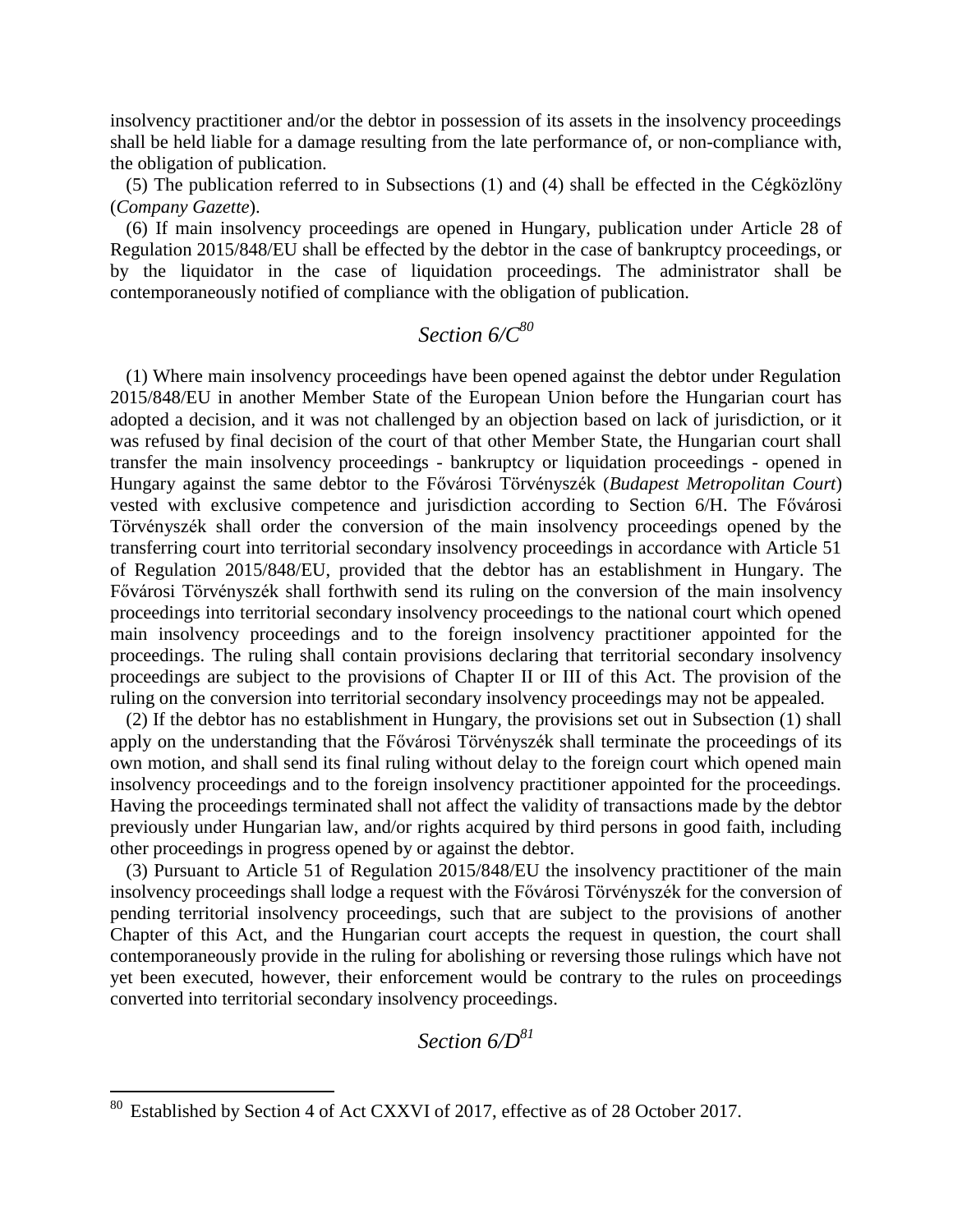(1) Where main insolvency proceedings have been opened against the debtor under Regulation 2015/848/EU in another Member State of the European Union, and the debtor owns any real estate property in Hungary, or has any other assets or establishment shown in any public register on which a right or fact is registered in a public register, the foreign insolvency practitioner appointed in main insolvency proceedings, and/or the debtor in possession of its assets in the insolvency proceedings must request - upon supplying the information necessary - the Hungarian court to order to have the fact of the judgment opening main insolvency proceedings registered in the real estate register and/or other public register. The foreign insolvency practitioner and/or the debtor in possession of its assets in the insolvency proceedings shall be held liable for any damage resulting from non-compliance with the provisions of this Subsection.

(2) The request referred to in Subsection (1) shall have attached the original document, or a certified copy thereof, and an official Hungarian translation.

(3) Foreign applicants shall deposit the duties, administrative service fees payable for admission into the registers referred to in Subsection (1) with the court in advance.

(4) If main insolvency proceedings are opened in Hungary, registration under Article 29 of Regulation 2015/848/EU shall be effected by the debtor in the case of bankruptcy proceedings, or by the liquidator in the case of liquidation proceedings. The administrator shall be contemporaneously notified of compliance with the obligation of registration.

## *Section 6/E<sup>82</sup>*

# *Section 6/F<sup>83</sup>*

The requests referred to in Sections 6/B-6/D shall be submitted to the Fővárosi Törvényszék (*Budapest Metropolitan Court*). The court shall adopt a decision in non-contentious proceedings within thirty days following the date of receipt, or within eight days in case of the request under Section 6/B. No remedy shall lie against the ruling granting the request.

## *Section 6/G<sup>84</sup>*

(1) The request for the opening of bankruptcy or liquidation proceedings or the notice sent by the court previously seised shall contain an indication of the circumstances underlying the jurisdiction of the Hungarian court, and reference to whether main insolvency proceedings or territorial insolvency proceedings are requested. In civil proceedings requested pursuant to this Act, and/or under Article 6 of Regulation 2015/848/EU, in connection with bankruptcy or liquidation proceedings, the circumstances underlying the jurisdiction of the Hungarian court shall be indicated in the statement of claim.

(2) The request and/or the statement of claim referred to in Subsection (1) shall be accompanied by documents evidencing jurisdiction of the Hungarian court and the legal basis thereof.

1

 $81$  Established by Section 4 of Act CXXVI of 2017, effective as of 28 October 2017.

<sup>&</sup>lt;sup>82</sup> Repealed by Paragraph a) of Section 12 of Act CXXVI of 2017, effective as of 28 October 2017.

 $^{83}$  Enacted by Section 5 of Act CXXVI of 2017, effective as of 28 October 2017.

Enacted by Section 5 of Act CXXVI of 2017, effective as of 28 October 2017.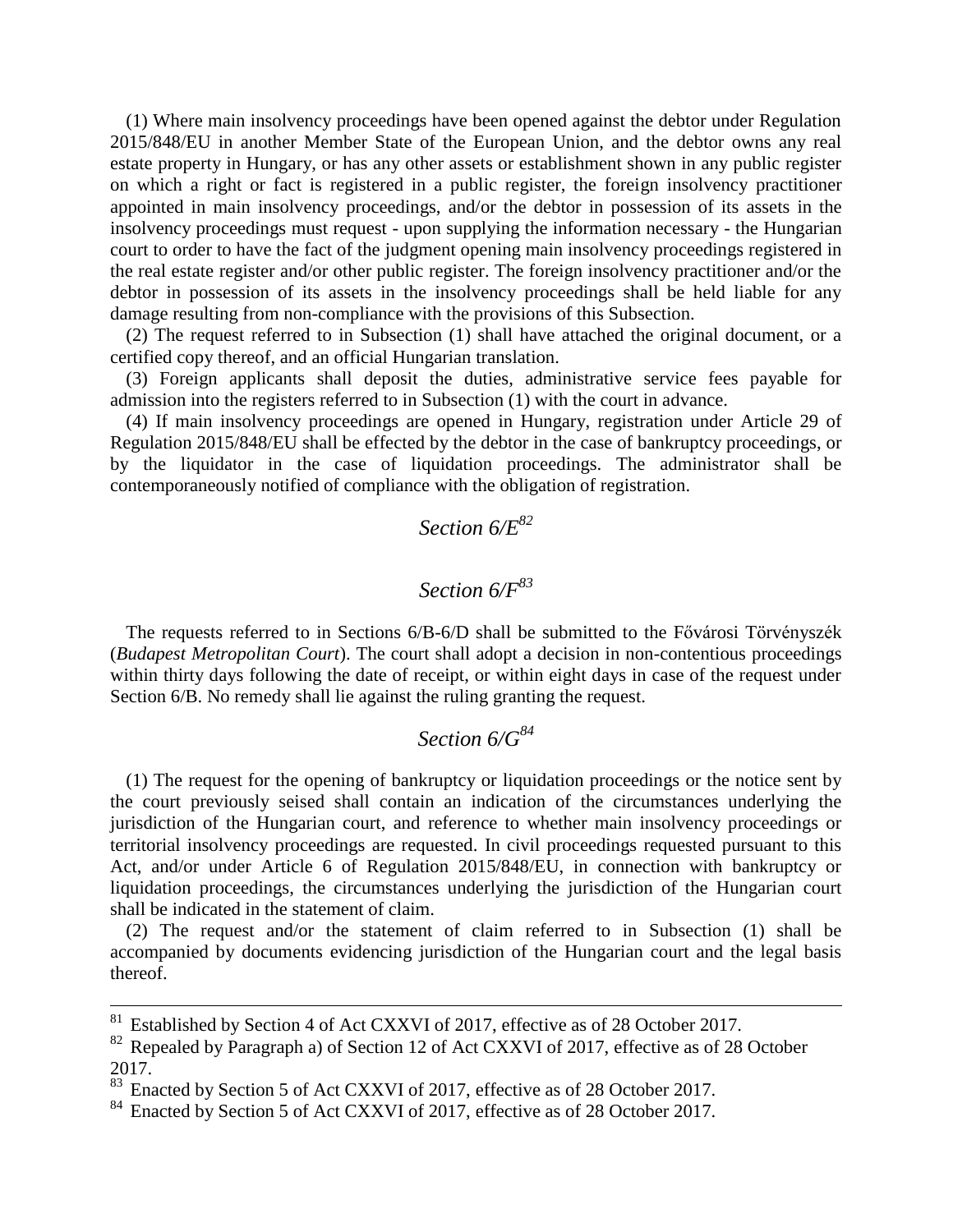$(3)^{85}$  The court shall reject the request for bankruptcy proceedings or liquidation proceedings, or shall ex officio terminate such proceedings if already pending if it is for the opening of main insolvency proceedings, however, main insolvency proceedings have been opened and are in progress against the debtor in another Member State of the European Union, and the party having submitted the request did not request the opening of territorial secondary insolvency proceedings upon receipt of information from the court.

# *Section 6/H<sup>86</sup>*

The Fővárosi Törvényszék (*Budapest Metropolitan Court*) shall have competence and exclusive jurisdiction for opening and determining proceedings opened in the form of territorial insolvency proceedings - territorial proceedings whose purpose is reorganization or liquidation or for the conversion of other types of proceedings into territorial proceedings, against economic operators falling under the scope of Regulation 2015/848/EU such that have their center of main interests in another Member State of the European Union.

### *Section 6/I<sup>87</sup>*

(1) In main liquidation proceedings opened in Hungary statements of undertaking issued to creditors established in other Member States, provided for in Article 36 of Regulation 2015/848/EU, shall be considered valid only if approved in advance by the Hungarian court.

(2) In a request submitted to the court, the liquidator shall demonstrate the assets situated in the other Member State of the undertaking, supported by financial statements and documents, their value, plans for the sale of such assets, and the objectives to be achieved by the undertaking on behalf of the creditors on the whole, as well as the disadvantages that the lack of undertaking is likely to cause. The information thus provided shall cover a list of claims of foreign creditors known in the other Member State of the undertaking, indicating also the rules set out in this Act for the payment of such claims, and how they should be classified in the priority order of satisfaction provided for in this Act during liquidation proceedings.

(3) Before adopting a decision concerning the request, the court shall hear the liquidator, the creditors' select committee or the creditors' representative, and the creditors where deemed appropriate, or shall order them to make a written statement by the prescribed deadline. No justification shall be accepted upon failure to meet the above deadline for the hearing and/or the written statement. The court shall deliver its decision within fifteen days upon receipt of the request. The ruling may be appealed and it shall be determined within fifteen days.

(4) If the creditors in the other Member State affected did not approve the statement of undertaking that was approved by the court in advance, the liquidator shall inform them in writing without delay about the possibility of joining the main insolvency proceedings opened in Hungary under Article 45(1) of Regulation 2015/848/EU, including the ensuing obligation to pay a registration fee, with the proviso that the time limit for the submission of notices for claims shall commence on the day of voting on the statement of undertaking.

(5) If the statement of undertaking that was approved by the court in advance is approved by the creditors in the other Member State affected, they shall be able to lodge an objection in the

<sup>&</sup>lt;sup>85</sup> Amended by Paragraph c) of Section 11 of Act CXXVI of 2017.

<sup>&</sup>lt;sup>86</sup> Enacted by Section 5 of Act CXXVI of 2017, effective as of 28 October 2017.<br><sup>87</sup> Enacted by Section 5 of Act CXXVI of 2017, effective as of 28 October 2017.

Enacted by Section 5 of Act CXXVI of 2017, effective as of 28 October 2017.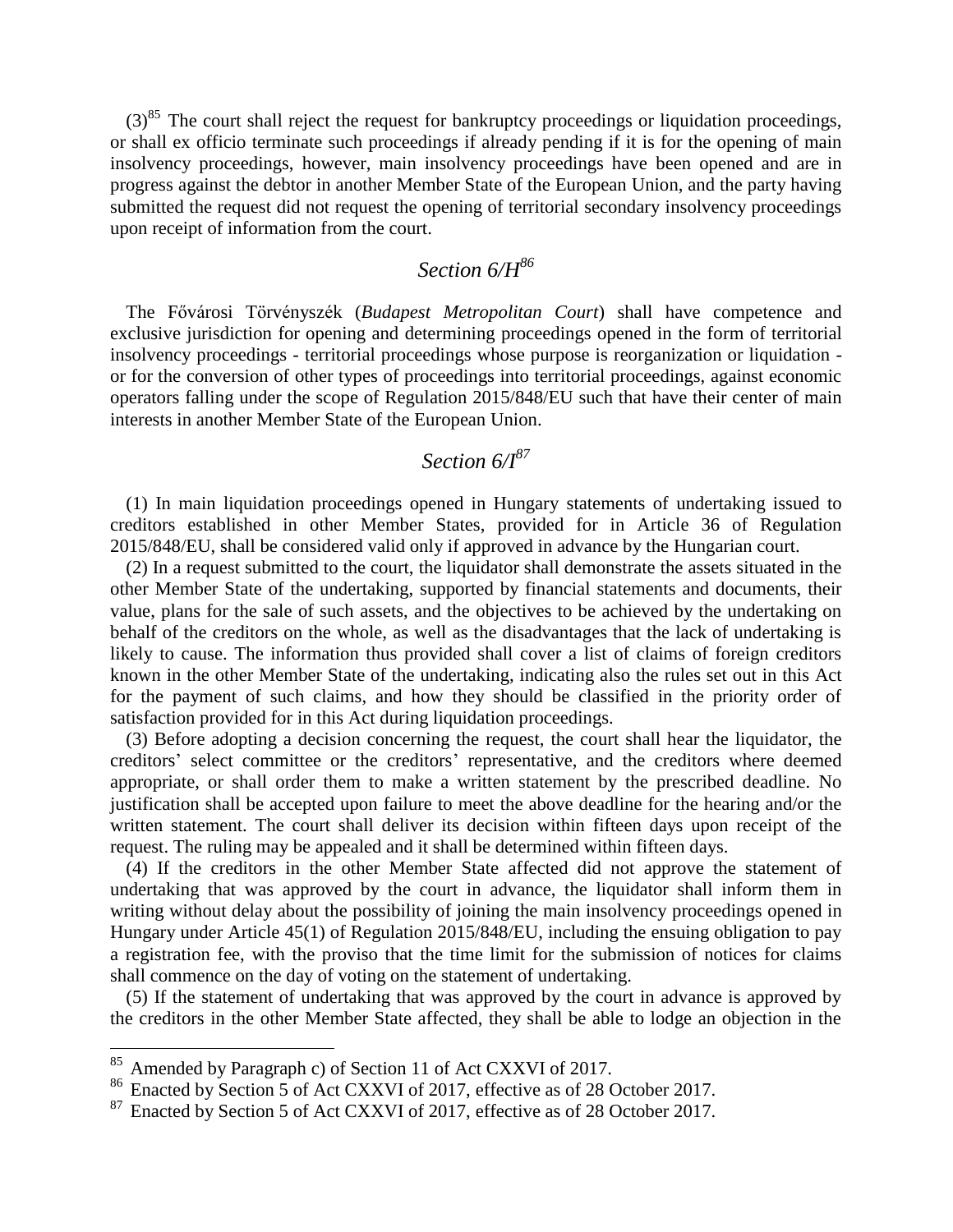main insolvency proceedings held in Hungary if the Hungarian insolvency practitioner fails to fulfill the undertaking.

#### *Section 6/J<sup>88</sup>*

(1) The statement of undertaking made under Regulation 2015/848/EU by a foreign insolvency practitioner to Hungarian local creditors shall also contain a legal statement declaring that the undertaking is in compliance with validity requirements according to the national law of the Member State of the main proceedings.

(2) The foreign insolvency practitioner shall inform the Hungarian local creditors concerning the assets affected by the undertaking, which are situated in Hungary, including their value and plans for the sale of such assets in writing and in Hungarian, and shall declare that the information is complete. In the statement of undertaking all known Hungarian local creditors and their claims shall be enumerated. Hungarian local creditors may request the foreign insolvency practitioner to supplement the statement of undertaking if it does not comply with the requirements set out in Regulation 2015/848/ EU or in this Section, or if - based on the information in their possession - it contains errors or insufficient information regarding their claims or the assets covered by the undertaking or the value of such assets.

(3) The foreign insolvency practitioner shall inform Hungarian local creditors about the voting process for approval of his undertaking. The voting shall be conducted in the presence of a notary public. The notary public shall make out a protocol certificate on the voting, and shall enclose the information provided by the foreign insolvency practitioner in writing to the notary public on the voting rules.

(4) The statement made by Hungarian local creditors with known and uncontested claims on approval of the statement of undertaking shall be executed in a protocol certificate made out in the Hungarian language. The protocol certificate shall contain in Hungarian the statements made by the foreign insolvency practitioner covering the information and pertaining to guarantees with respect to the legal soundness and performance of the undertaking.

(5) The protocol certificate may be signed by the foreign insolvency practitioner at his request, and by the Hungarian local creditor whose statement is contained in the protocol certificate.

(6) In the approval of the undertaking the creditors shall be grouped in classes. As regards the classification of creditors' claims and the calculation and exercise of voting rights the provisions of this Act on voting rules relating to composition arrangements shall apply, with the proviso that the classification of claims shall be carried out based on the debtor's records, and the foreign insolvency practitioner's undertaking shall be approved by a qualified majority of creditors in each class. Once approved, the undertaking shall also apply to the Hungarian local creditors with voting right, even if they did not vote for it, including those who did not participate in the voting process despite of being duly notified, provided that less favorable conditions are not prescribed for such creditors by comparison to the rules applicable to affected class of creditors. Claims that have been contested by the debtor are to be taken into account by the undertaking subject to specific conditions and only if the holder of the contested claim provides proof of enforcing his claim against the debtor by means of judicial or administrative procedures, and that he has opened or initiated such action.

(7) The foreign insolvency practitioner shall send a certified copy of the protocol certificate to the court of the Member State where the main insolvency proceedings are in progress, to the

<sup>&</sup>lt;sup>88</sup> Enacted by Section 5 of Act CXXVI of 2017, effective as of 28 October 2017.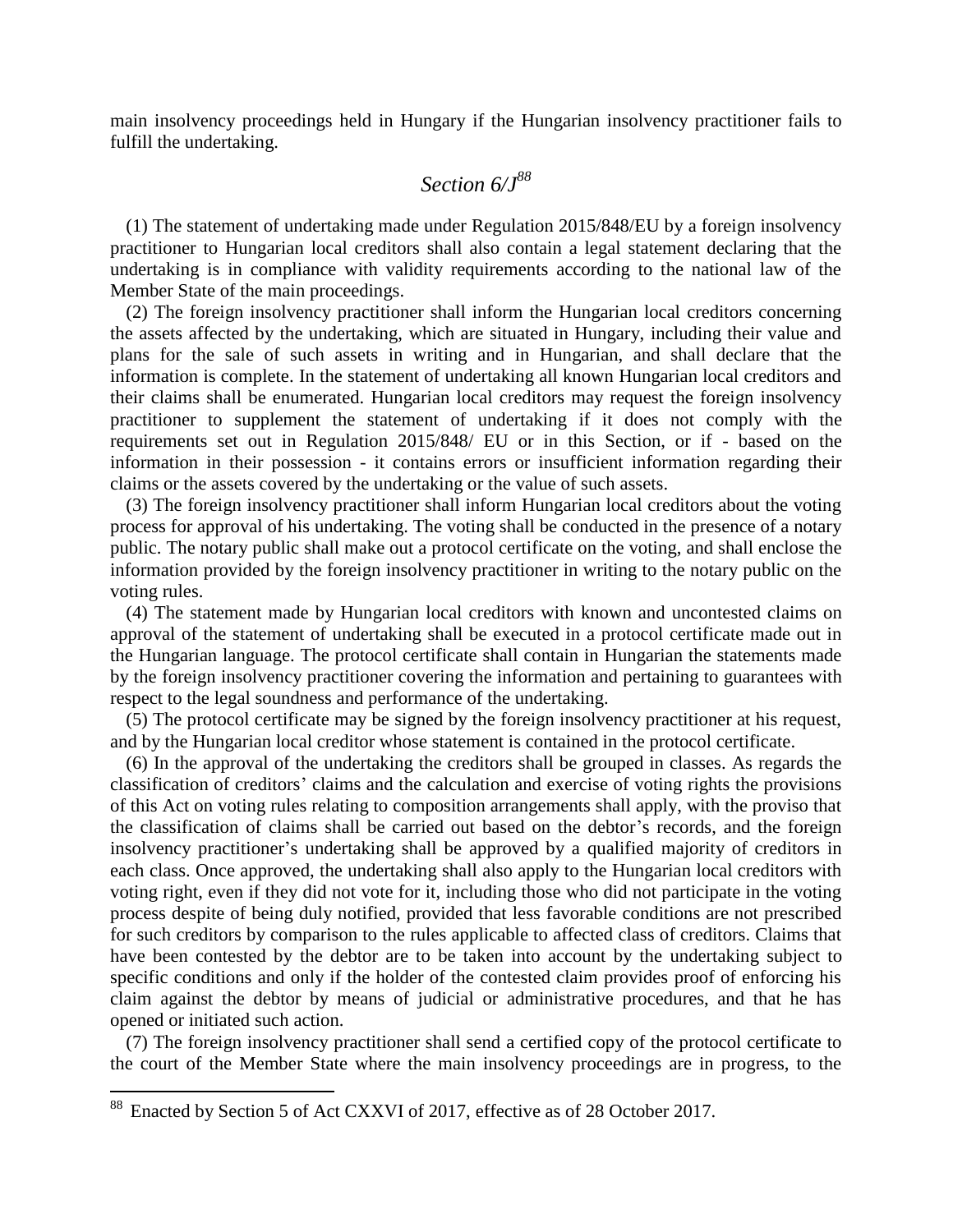Fővárosi Törvényszék (*Budapest Metropolitan Court*) and to known Hungarian local creditors.

(8) The Hungarian local creditors may - in connection with the foreign insolvency practitioner's undertaking - request the court to order the foreign insolvency practitioner to provide financial security. Such request shall be submitted to the Fővárosi Törvényszék. The request shall indicate the specific claim for which the financial security is required to be provided in the form of cash deposited to a safe custody account at the court's financial administration office.

(9) The financial security referred to in Subsection (8) shall be provided within the framework of non-contentious civil action. Taking of evidence may be performed if the request cannot be determined based on the documents submitted. The ruling on the provision of financial security may be appealed.

### *Section 6/K<sup>89</sup>*

(1) If Hungarian local creditors initiated territorial secondary insolvency proceedings under Article 38 of Regulation 2015/848/EU, the court having competence and jurisdiction according to Section 6/H may appoint an expert for the examination of specific economics issues which are related to:

*a*) the merits of the opening or suspension of secondary insolvency proceedings;

*b)* the requests submitted by the insolvency practitioner in the main insolvency proceedings;

*c)* circumstances which are considered material regarding the protection of the interests of Hungarian local creditors; or

*d*) the conditions for opening the other type of territorial secondary insolvency proceedings territorial secondary insolvency proceedings whose purpose is liquidation rather than reorganization or territorial secondary insolvency proceedings whose purpose is reorganization rather than liquidation.

(2) The costs related to the appointment of an expert and the expert's fee shall be advanced and borne by the requesting party.

(3) In the case of secondary insolvency proceedings whose purpose is reorganization, the request for the opening of such proceedings shall contain the data and the enclosures provided for in Section 8, and the foreign judgment opening the insolvency proceedings and/or the decision appointing the foreign insolvency practitioner shall be attached.

(4) In the case of territorial secondary insolvency proceedings whose purpose is liquidation, the request for the opening of such proceedings shall have attached the foreign judgment opening the main insolvency proceedings and the decision appointing the foreign insolvency practitioner. The request shall specify the legal title of the debt owed to the applicant, including the documents verifying the existence of the debt, except where the territorial secondary insolvency proceedings are requested by the insolvency practitioner of the main insolvency proceedings opened in another Member State, or by the debtor in possession in the absence of appointment of an insolvency practitioner.

(5) If according to the accounting regulations the debtor is not required to prepare an annual account, the provisions set out in Section 31 shall apply on the understanding that in territorial insolvency proceedings opened in Hungary in accordance with Regulation 2015/848/EU the liquidator shall take account of the debtor's assets to be included in the territorial insolvency proceedings based on his records, inventory records, closing accounting statements on revenues

<sup>&</sup>lt;sup>89</sup> Enacted by Section 5 of Act CXXVI of 2017, effective as of 28 October 2017.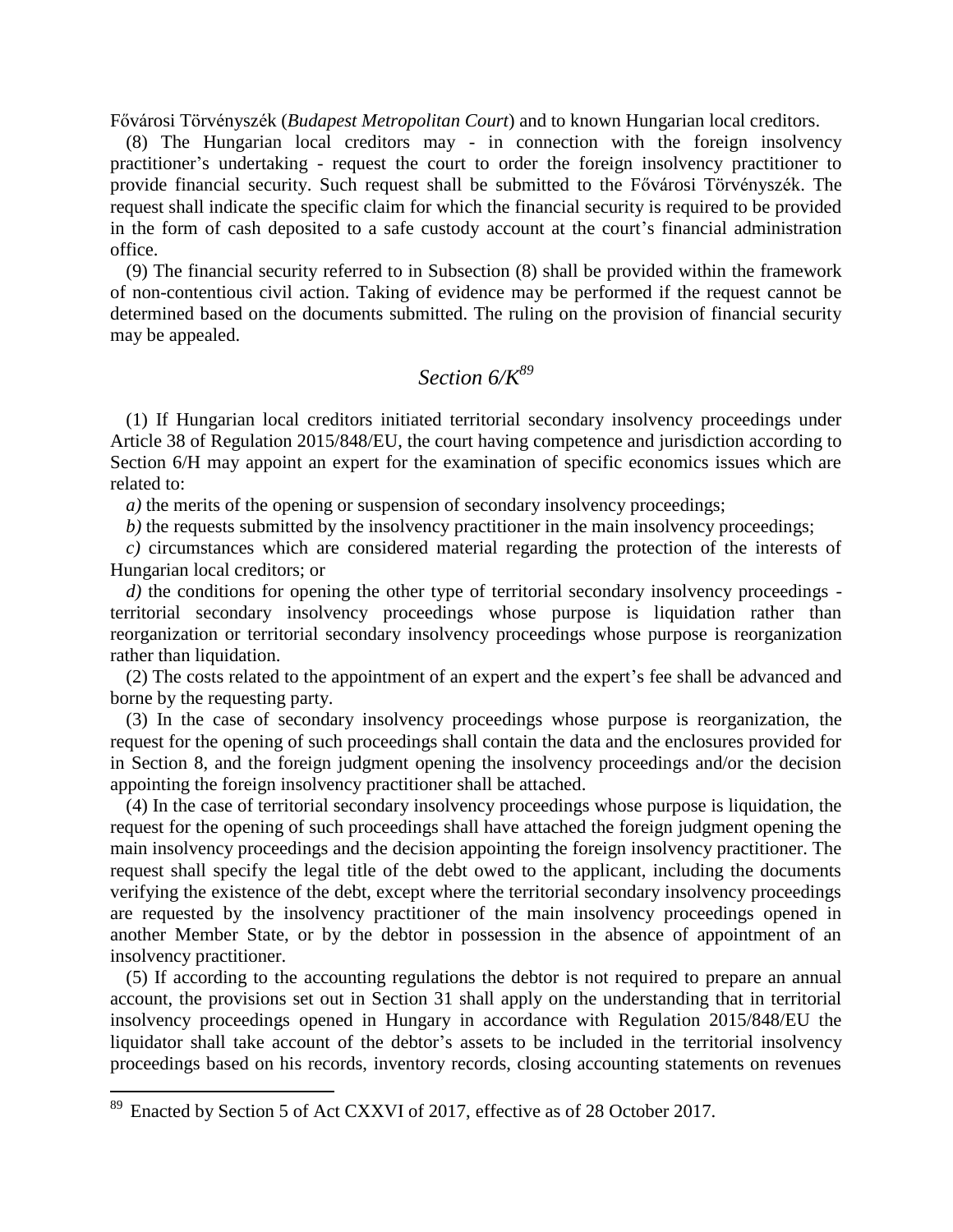and expenses of any establishment, and data reporting, or by way of the means provided for in Section 30, and shall prepare the opening liquidation account accordingly. Other obligations provided for in Section 31 shall be fulfilled in this case as well.

#### *Section 6/L<sup>90</sup>*

The court's prior approval is required for the conclusion and amendment of the cooperation agreements referred to in Article 41 of Regulation 2015/848/EU if the agreement is made between a Hungarian insolvency practitioner appointed for main proceedings or territorial insolvency proceedings opened in Hungary, and foreign insolvency practitioners. The ruling adopted on the approval may be appealed.

# *Section 6/M<sup>91</sup>*

In main insolvency proceedings and territorial secondary insolvency proceedings opened in Hungary the standard claims form designed in compliance with Article 55 of Regulation 2015/848/EU for lodging foreign creditors' claims may be downloaded from the websites of the Cégközlöny (*Company Gazette*) and the Országos Bírósági Hivatal (*National Office for the Judiciary*).

# *Section 6/N<sup>92</sup>*

(1) The national insolvency register to be established in accordance with Article 24 of Regulation 2015/848/EU in Hungary shall be construed a central register comprising a part of the national database.

(2) The insolvency register referred to in Subsection (1) shall contain the particulars of insolvency proceedings falling within the scope of Regulation 2015/848/EU, opened in Hungary on or after 26 June 2018.

(3) In addition to the data enumerated in Article 24 of Regulation 2015/848/EU, the insolvency register shall contain the following information based on the data received from the courts seised, and from Hungarian and foreign insolvency practitioners by way of electronic means:

*a)* the opening and closing of avoidance actions brought in connection with the debtor's assets, the name of the court hearing such action and the case number;

*b)* the opening and closing of actions brought against the debtor's directors, former directors, against the debtor's members, owners with legal personality, for declaration of their liability for conduct in breach of the interests of creditors, the name of the court hearing such action and the case number;

*c)* in the case of simplified liquidation proceedings, an indication thereof;

 $d^{93}$  the debtor's contact detail registered for electronic communication under the Act on the General Rules for Trust Services for Electronic Transactions.

 $(4)^{94}$  The insolvency register shall be searchable and shall maintain the data it contains for

 $90$  Enacted by Section 5 of Act CXXVI of 2017, effective as of 28 October 2017.

<sup>&</sup>lt;sup>91</sup> Enacted by Section 5 of Act CXXVI of 2017, effective as of 28 October 2017.

<sup>&</sup>lt;sup>92</sup> Enacted by Section 5 of Act CXXVI of 2017, effective as of 28 October 2017.

 $93$  Amended by Paragraph a) of Subsection (10) of Section 1 of Act XCI of 2018.

<sup>&</sup>lt;sup>94</sup> Established by Subsection (1) of Section 5 of Act XXXIV of 2019, effective as of 26 April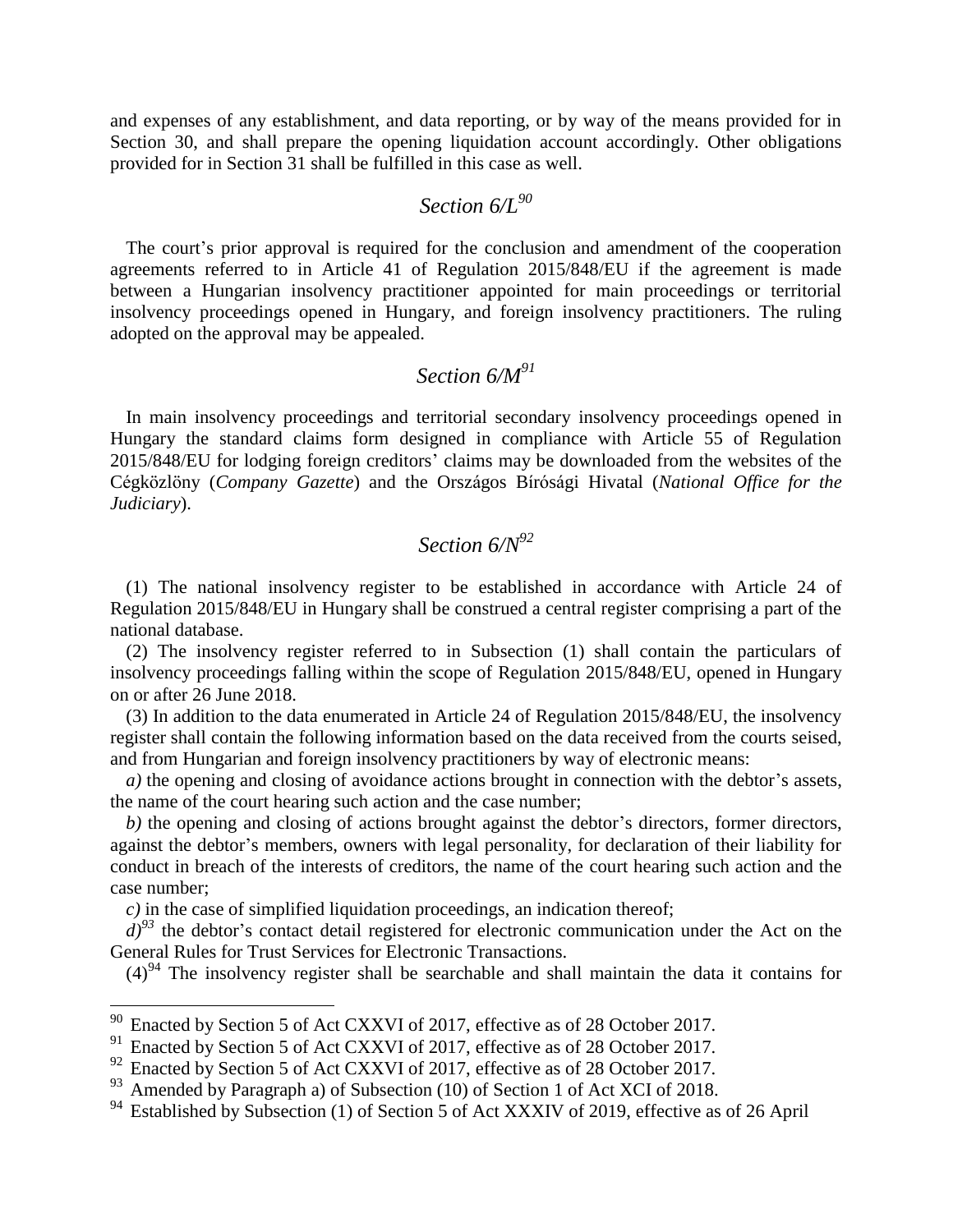fifteen years from the date of last entry relevant to the insolvency register, and for another five years in archived form, and the data shall be deleted without delay thereafter.

# *Section 6/O<sup>95</sup>*

The court shall bring a ruling on the conclusion of the proceedings as main insolvency proceedings, and on the debtor's dissolution without succession if there are no insolvency proceedings in progress against the debtor in another Member State under Council Regulation 1346/2000/EC or Regulation 2015/848/EU.

### *Section 6/P<sup>96</sup>*

(1) In insolvency proceedings of members of a group of companies provided for in Chapter V of Regulation 2015/848/EU the Hungarian insolvency practitioner shall obtain prior court approval for the conclusion and amendment of the cooperation agreements referred to in Articles 56 and 58 of Regulation 2015/848/EU. The ruling adopted on the approval may be appealed.

(2) The court may appoint an expert for the examination of specific economics issues which are required for determining the request:

*a)* made by a foreign insolvency practitioner under Article 60 of Regulation 2015/848/EU, and *b)* made by a Hungarian insolvency practitioner under Article 61 of Regulation 2015/848/EU.

 $(3)^{97}$  The court shall reject the request to open group coordination proceedings provided for in Article 61 of Regulation 2015/848/EU if such proceedings have already been requested in another Member State. Furthermore, if it learns about such request belatedly, the court shall terminate the proceedings of its own motion, and shall order the insolvency practitioner initiating the proceedings to cover the costs incurred in connection with processing the request.

(4) If the group coordination proceedings provided for in Article 61 of Regulation 2015/848/EU is opened in Hungary, it shall be opened and conducted in a non-contentious civil action. The court conducting the bankruptcy proceedings or liquidation proceedings against the Hungarian member of the group shall have competence and jurisdiction to hear such cases.

(5) Once the court decision ordering the opening of group coordination proceedings is adopted the insolvency practitioner appointed for the Hungarian member of the group of companies shall be able to lodge an objection under Article 64 of Regulation 2015/848/EU upon receipt of information from the Hungarian court.

(6) Conclusion of an agreement referred to in Article 66 of Regulation 2015/848/EU establishing jurisdiction of the court of another Member State shall be considered valid if approved in advance by the Hungarian court.

## *Section 6/Q<sup>98</sup>*

(1) An application for review may be lodged against a final ruling ordering bankruptcy proceedings or liquidation within thirty days from the date of the opening of bankruptcy or

#### 2019.

1

<sup>&</sup>lt;sup>95</sup> Enacted by Section 5 of Act CXXVI of 2017, effective as of 28 October 2017.

<sup>96</sup> Enacted by Section 5 of Act CXXVI of 2017, effective as of 28 October 2017.

<sup>&</sup>lt;sup>97</sup> Amended by Paragraph d) of Section 11 of Act CXXVI of 2017.<br><sup>98</sup> Enacted by Section 5 of Act CXXVI of 2017 effective as of 28 C

Enacted by Section 5 of Act CXXVI of 2017, effective as of 28 October 2017.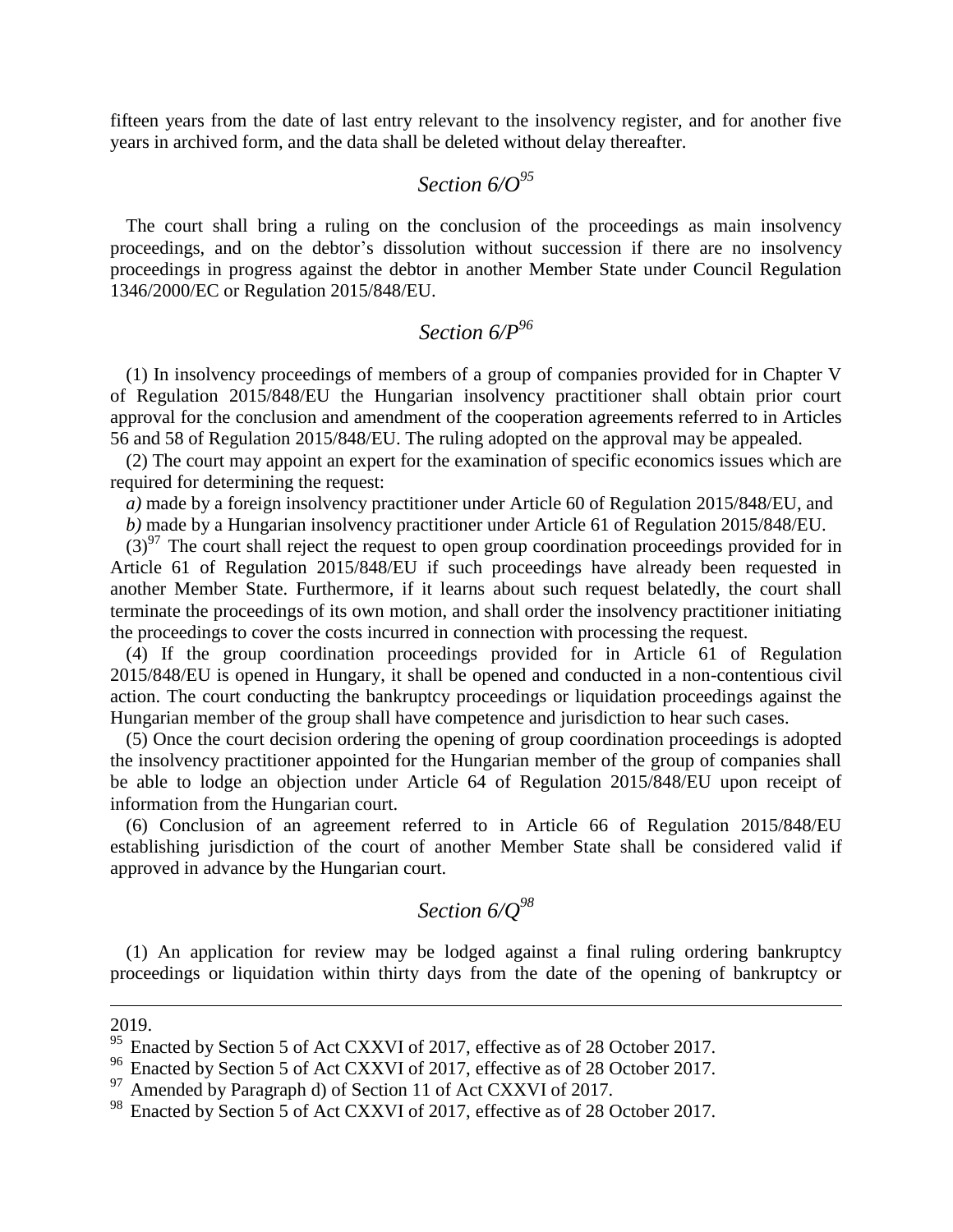liquidation proceedings on the grounds that the Hungarian court had no jurisdiction for ordering said proceedings. No justification shall be accepted upon failure to meet the above deadline.

(2) The Kúria (*Curia*) may order the suspension of the bankruptcy or liquidation proceedings.

(3) If the Kúria ordered the suspension of bankruptcy proceedings no composition conference may be held. The term of any deferred payment ordered in bankruptcy proceedings shall remain in effect for the duration of suspension, and the provisions of Section 11 shall apply under the duration of suspension. Under the duration of suspension the administrator shall carry out the tasks provided for in Sections 12-14. As regards the administrator's activity an objection under Subsection (3) of Section 15 may be submitted and adjudicated both. The ruling on the objection may be appealed and it shall be determined within fifteen days.

(4) If the Kúria ordered the suspension of liquidation proceedings, the legal facilities of ordering the liquidation shall remain to apply, and the provisions of Sections 34-35 shall be applied as well. The liquidator shall continue under the duration of suspension to carry out tasks relating to receiving the debtor's assets from the debtor's director, to preparing the opening balance sheet for liquidation and to the registration of creditor's claims. Under the duration of suspension the liquidator may not hire out or sell the debtor's assets, not including perishable goods and movable properties where any delay in the sale is likely to result in substantial loss of value. The liquidator shall keep the proceeds of sales on separate accounts, and may not use them to cover liquidation costs.

(5) The Kúria shall adjudicate the ruling under judicial review within thirty days.

# *Chapter II<sup>99</sup>*

### *Bankruptcy Proceedings<sup>100</sup>*

#### Opening of Bankruptcy Proceedings, Stay of Payment<sup>101</sup>

#### *Section 7<sup>102</sup>*

 $(1)^{103}$  The directors of debtor economic operators may submit an application for the opening of bankruptcy proceedings at the court of law. Legal representation for the debtor shall be mandatory with regard to submission of the application.

(2) The debtor economic operator (hereinafter referred to as "debtor") may not file a petition for bankruptcy if already adjudicated in bankruptcy, or if a request for its liquidation has been submitted, and a decision has already been adopted in the first instance for the debtor's liquidation.

 $99$  Established by Section 7 of Act LI of 2009, effective as of 1 September 2009.

<sup>&</sup>lt;sup>100</sup> Established by Section 7 of Act LI of 2009, effective as of 1 September 2009.

<sup>&</sup>lt;sup>101</sup> Established by Section 7 of Act LI of 2009, effective as of 1 September 2009.

<sup>&</sup>lt;sup>102</sup> Established by Section 7 of Act LI of 2009, effective as of 1 September 2009. See Subsection (4) of Section 51 of Act LI of 2009.

 $103$  Established by Subsection (1) of Section 12 of Act CXXX of 2017, effective as of 1 January 2018.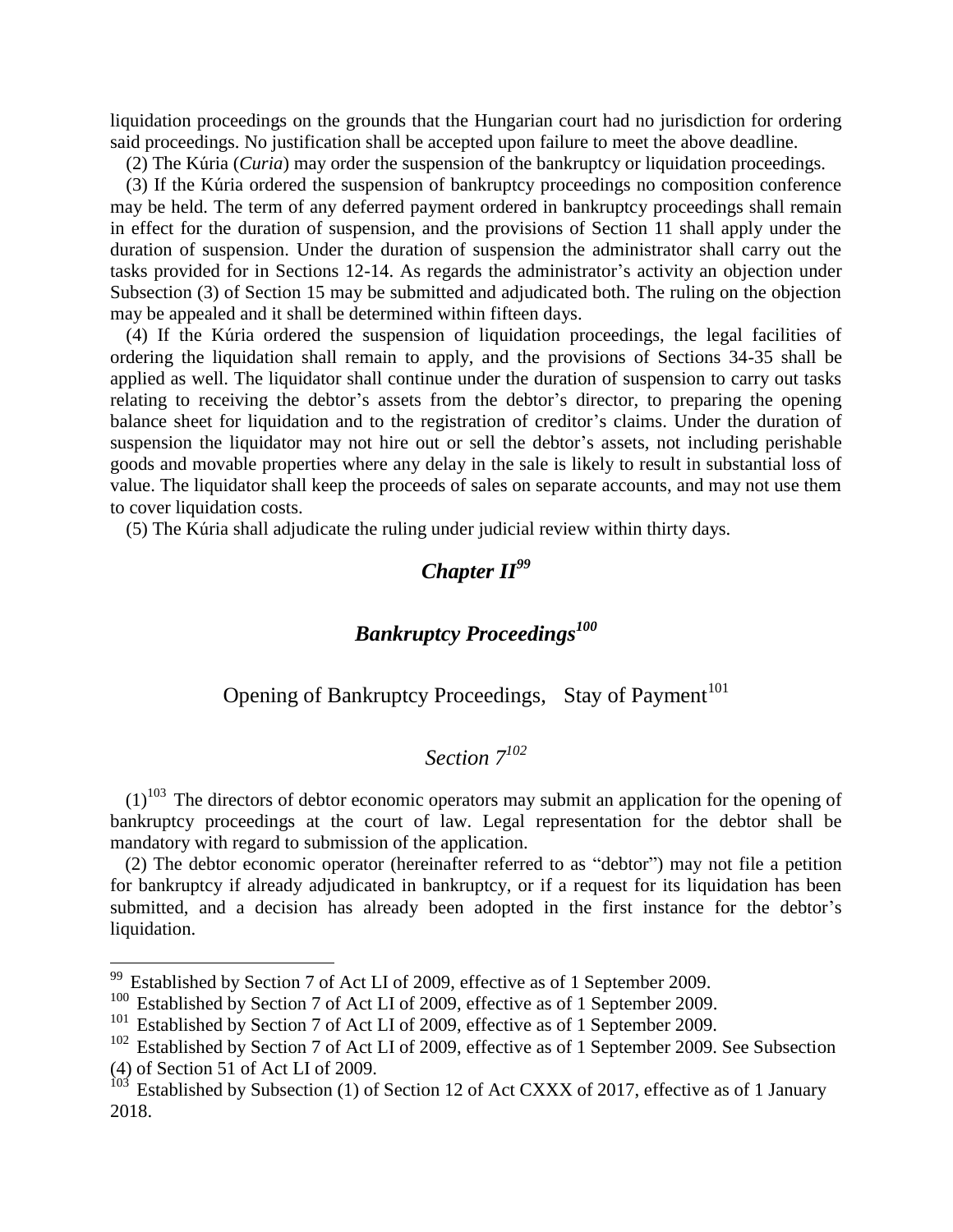(3) The debtor may not file another petition for bankruptcy:

*a)* before the satisfaction of any creditor's claim that existed at the time of ordering the previous bankruptcy proceedings or that was established by such proceedings, and

*b)* inside a period of two years following the time of publication of the final and definitive conclusion of the previous bankruptcy proceedings, or

*c)* if the court ex officio refused the debtor's request for the previous bankruptcy proceedings pursuant to Subsection (4) of Section 9, and if inside the one-year period following the time of publication of the final ruling thereof.

 $(4)^{104}$ 

 $\overline{a}$ 

 $(5)^{105}$  A petition for the opening of bankruptcy proceedings under Subsection (1) shall be submitted on the standard form prescribed in specific other legislation, that must be submitted electronically as of 1 January 2015.

#### *Section 8<sup>106</sup>*

(1) The petition referred to in Section 7 may be submitted in possession of the prior consent of the supreme body of the debtor economic operator exercising founder's (shareholder's) rights. In the case of sole proprietorships, the petition may be submitted by the owner at his own discretion. Employees and the trade unions defined in the Labor Code or the competent works councils (shop stewards) shall be duly informed when the petition is filed.

(2) The petition for the opening of bankruptcy proceedings shall contain, or shall have enclosed:

*a*) the debtor's name, registered office, registered number and tax number;

*b)* a document in proof of the prior consent of the supreme body mentioned in Subsection (1), and the document on the information of employees;

*c)* the annual account (simplified annual account) and the interim financial statement prepared within three months to date, together with a written statement by the head of the debtor that they give a true and fair view of the debtor's financial situation;

*d)* a written statement by the head of the debtor showing any major changes in the debtor's financial situation since the time the annual account or the interim financial statement referred to in Paragraph *c)* had been adopted;

*e)<sup>107</sup>* if the debtor is a member in a recognized or de facto group of companies as provided for in the Civil Code, the related contracts;

*f)* a list of the debtor's creditors, a list of the debtor's liabilities and their due dates, an indication of the creditor's claims recognized and the ones disputed by the debtor, an indication of secured [Subsection (3) of Section 12] and unsecured creditors' claims, the contingent liabilities assumed by the debtor according to the Accounting Act, and a description of the contingent claims for which the debtor is responsible;

 $104$  Repealed: by Section 70 of Act CXCVII of 2011. No longer in force: as of 1.03. 2012.

<sup>&</sup>lt;sup>105</sup> Amended by Section 1 of Act LIX of 2010, paragraph (1) Section 12 of Act CLXXIX of 2010, Section 36 of Act LXVII of 2011, paragraph (2) Section 20 of Act CLIV of 2011, point 1 Section 69 of Act CXCVII of 2011, Section 10 of Act LXXXV of 2012, subparagraph a) Section 17 of Act CIV of 2012, Section 90 of Act CCXI of 2012, Section 9 of Act CCXLIII of 2013.

<sup>&</sup>lt;sup>106</sup> Established: by Section 9 of Act CXCVII of 2011. In force: as of 1.03. 2012.

<sup>&</sup>lt;sup>107</sup> Amended by Paragraph a) of Subsection (17) of Section 91 of Act CCLII of 2013.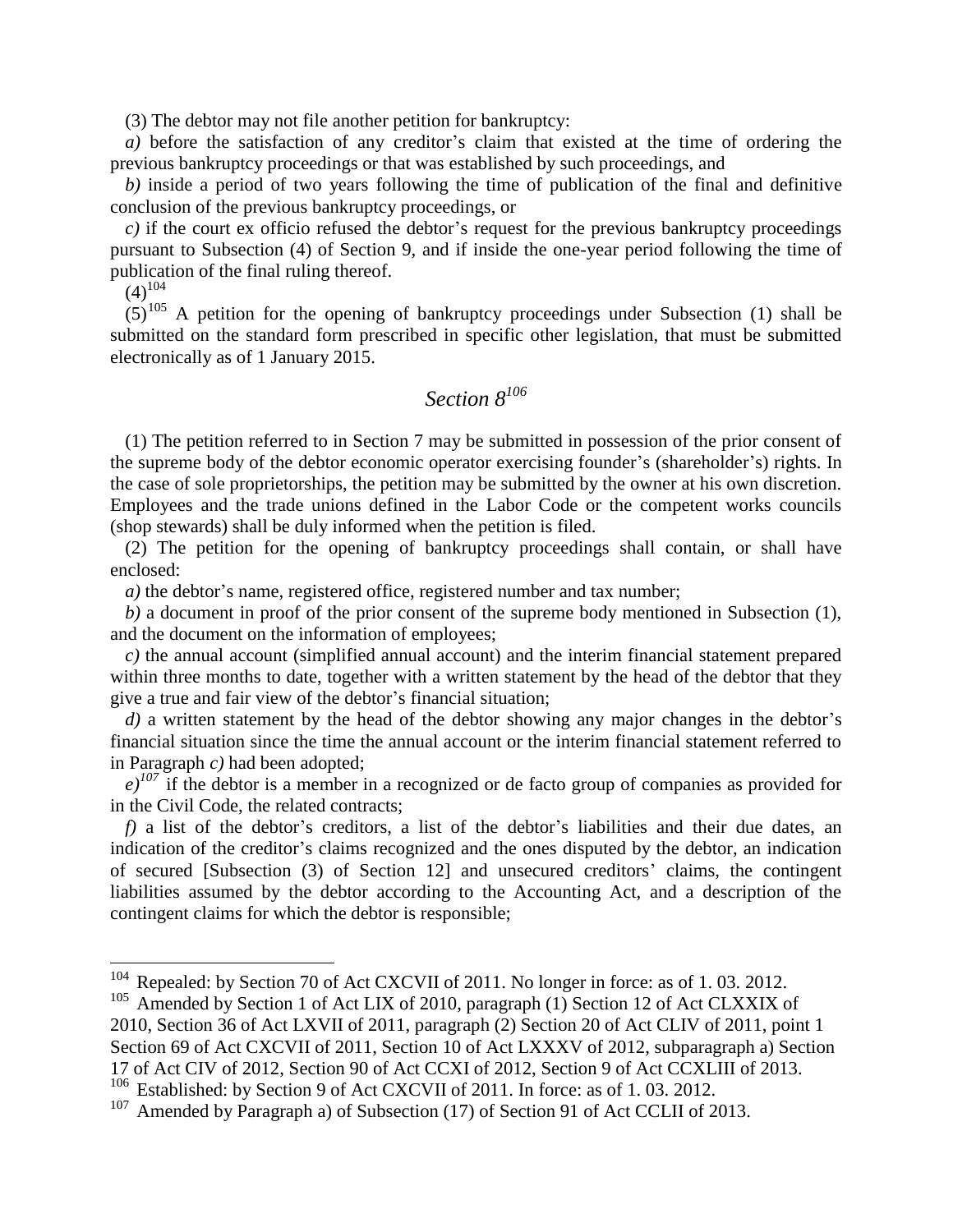$g$ <sup> $108$ </sup> the electronic certificate in proof of payment of the fee and/or publication charges relating to the ordering of bankruptcy proceedings and to the stay of payment;

*h*) a statement by the head of the debtor indicating the payment service provider or providers where the debtor has a current account, showing the account numbers as well, and the name of the investment firm where the debtor has a securities account;

*i)* a statement of commitment by the head of the debtor for notifying the payment service providers affected at the time of submission of the petition for the opening of bankruptcy proceedings on having the petition filed, so as to enable the said payment service providers to obtain reliable information thereof by 15:00 hours of the previous working day relative to the publication of the temporary stay of payment under Subsection (1) of Section 9, and for refraining from initiating any payment transaction or credit transfer, that would be contradictory to the purpose of the stay of payment, and from taking any measures by which to provide preferential treatment to any creditor;

*j)* a data sheet containing the information prescribed by specific other legislation for showing the debtor's financial standing, signed by the head of the debtor.

(3) Furthermore, the debtor shall also provide a statement:

 $\overline{a}$ 

*a)* concerning the satisfaction of any creditor's claim that existed at the time of the opening of a previous bankruptcy proceedings, if any, or that was established by such proceedings, and as to whether two years have lapsed since the publication of the final and binding conclusion of such previous bankruptcy proceedings;

*b)* as to being aware of any request for the opening of proceedings for its liquidation, or of any ruling adopted to declare the debtor insolvent, and if yes, an indication of the court before which the proceedings had been initiated;

*c)* concerning any previous petition it has filed for the opening of bankruptcy proceedings, that was refused by the court *ex officio* pursuant to Subsection (4) of Section 9, if inside the one-year period following the time of publication of the final ruling thereof, and if yes, an indication of the court before which the petition was filed.

(4) The debtor shall notify of having a petition filed for bankruptcy to all courts where a request for the opening of proceedings for its liquidation was submitted, of which the debtor is aware.

(5) Upon receipt of the notice mentioned in Paragraph *i)* of Subsection (2) hereof, the payment service provider affected shall treat the notice as a bank secret or a payment secret, and shall not be able to enforce any claim it may have arising from its relationship with the debtor by debiting the debtor's account, and may not take any other measure by which to provide preferential treatment to itself or any other creditor.

## *Section 9<sup>109</sup>*

 $(1)^{110}$  At the debtor's request, provided that it is not rejected outright, the court shall - within one working day - provide for the publication of the request itself, and of the temporary stay of payment with immediate effect in the Cégközlöny (Company Gazette) by way of the means

 $108$  Established by Subsection (2) of Section 2 of Act LXXIII of 2014, effective as of 2 January 2015.

<sup>&</sup>lt;sup>109</sup> Established by Section 7 of Act LI of 2009, effective as of 1 September 2009. See Subsection (4) of Section 51 of Act LI of 2009.

 $110$  Amended by paragraph (1) Section 10 of Act CXCVII of 2011, Point 2 of Section 15 of Act CXXX of 2017.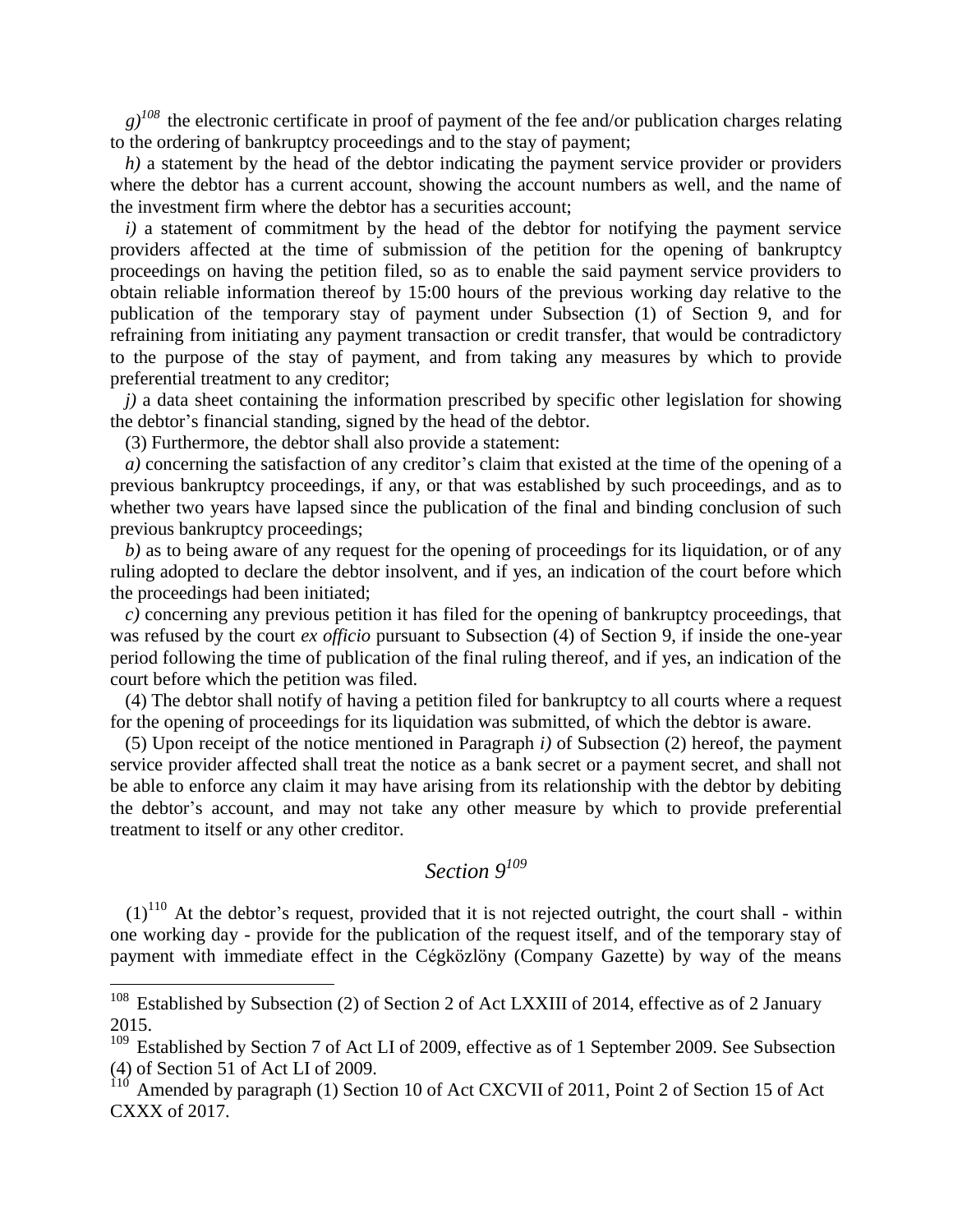described in specific other legislation. The ruling may not be appealed separately. Publication in the Cégközlöny shall take place in the form of a display posted on the official website of the Cégközlöny at 0:00 hours, updated on a daily basis. The temporary stay of payment shall be available to the debtor from the time of publication. The temporary stay of payment shall be governed by the provisions contained in Section 11.

(2) The time of the opening of a bankruptcy proceeding is the day when the court ruling is published [Subsection (1) of Section 10]. As of this time the name of the debtor company shall be appended by the words "csődeljárás alatt" (under bankruptcy) or in the abbreviated form "cs. a.".

 $(3)^{111}$  If at the time of or subsequent to the submission of the petition for the opening of bankruptcy proceedings a petition is filed for the debtor's liquidation, the court shall put such petition on hold until the time of ordering the opening of bankruptcy proceedings [Subsection (1) of Section 10], or until the refusal of the petition for the opening of bankruptcy proceedings.

 $(3a)^{112}$  If prior to the petition for the opening of bankruptcy proceedings a request is also filed for the liquidation of the debtor at the court of jurisdiction by reference to the debtor's registered address, however, the decision for the declaration of insolvency and for ordering the debtor's liquidation is pending in the first instance, the court shall postpone its decision concerning such request until the time of ordering the opening of bankruptcy proceedings [Subsection (1) of Section 10], or until the refusal of the petition for the opening of bankruptcy proceedings.

 $(4)^{113}$  Upon taking the measure referred to in Subsection (1) hereof the court shall examine within five working days of receipt of the request whether it is in conformity with the requirements set out in Section 7 and in Subsections (1)-(3) of Section 8. If the request is incomplete, the court shall return it for having the deficiencies remedied within five working days. The court shall reject the debtor's request for the opening of bankruptcy proceedings:

*a*) if the deficiencies are not remedied by the applicant within the prescribed time limit of five working days, or if re-submitted with deficiencies still remaining;

*b)* if prior consent of the supreme body specified in Subsection (1) of Section 8 is not available;

*c)* if satisfaction of the claim referred to in Paragraph *a)* of Subsection (3) of Section 7 has not yet been provided;

*d)* inside a period of two years following the time of publication of the final conclusion of the previous bankruptcy proceedings;

*e)* if the debtor is adjudicated in bankruptcy in another court in Hungary;

 $\overline{a}$ 

*f)* if the debtor is undergoing liquidation proceedings, and a ruling ordering the debtor's liquidation has already been adopted; or

*g)* if before the request for the opening of bankruptcy proceedings the debtor has submitted another such request within one year, that was refused by the court of its own motion pursuant to this Subsection, if inside the one-year period following the time of publication of the final ruling thereof.

 $(4a)^{114}$  In the case provided for in Paragraph *a*) of Subsection (4), the legal effect of the application for the opening of bankruptcy proceedings shall remain in effect if the debtor lawfully resubmits the application for the opening of bankruptcy proceedings within fifteen days from the

<sup>&</sup>lt;sup>111</sup> Established: by paragraph (2) Section 10 of Act CXCVII of 2011. In force: as of 1.03. 2012.

<sup>&</sup>lt;sup>112</sup> Enacted: by paragraph (3) Section 10 of Act CXCVII of 2011. In force: as of 1.03. 2012.

<sup>&</sup>lt;sup>113</sup> Established by Subsection (2) of Section 6 of Act CXXVI of 2017, effective as of 1 January 2018.

 $114$  Enacted by Subsection (2) of Section 12 of Act CXXX of 2017, effective as of 1 January 2018.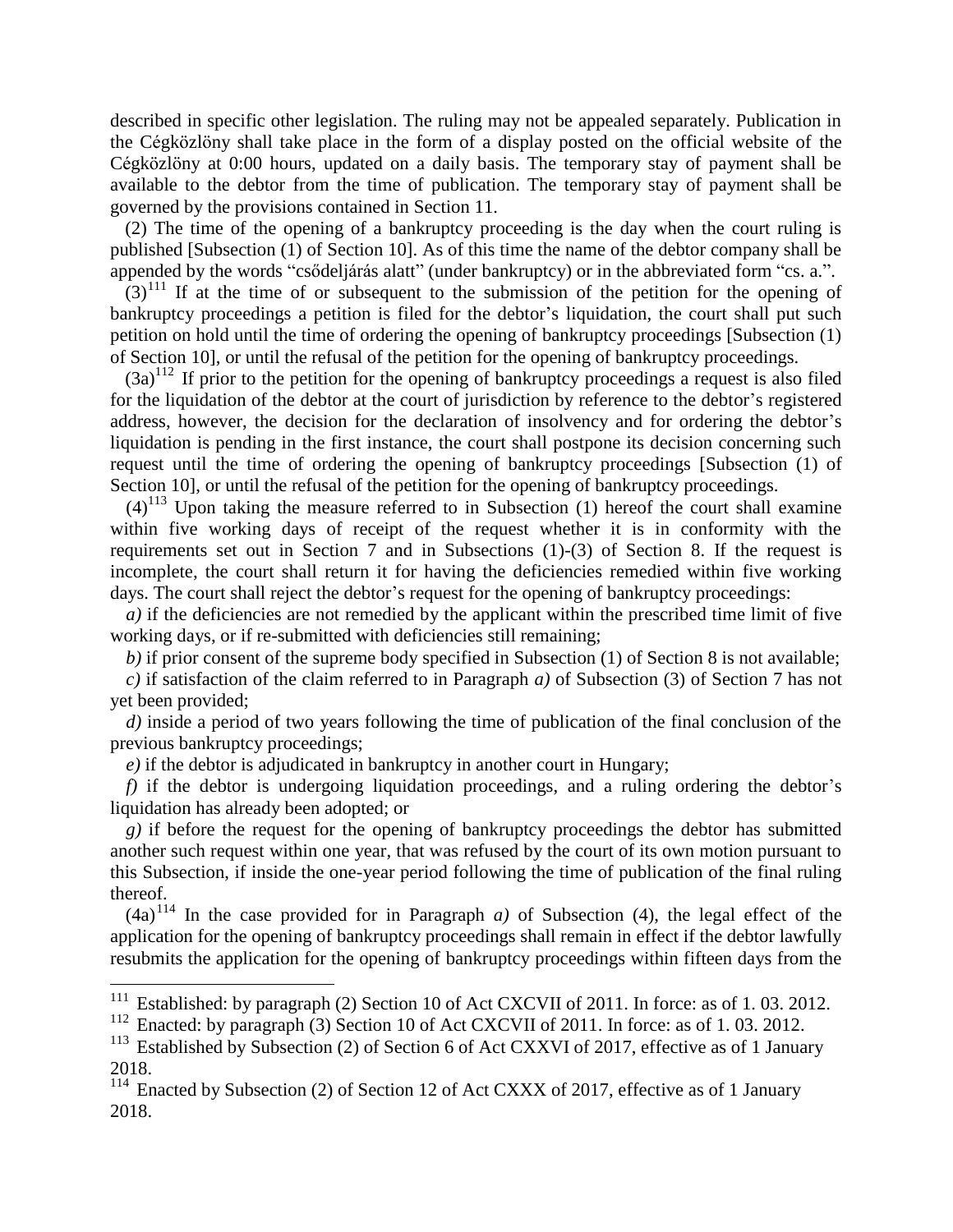date of delivery of the ruling provided for in Subsection (4)." No justification shall be accepted upon failure to meet that deadline. The resubmitted application shall be construed as withdrawal of the appeal lodged against the ruling or waiver of the right to appeal the ruling; any statement to the contrary shall be of no effect.

 $(5)^{115}$  The ruling of rejection of the application for the opening of bankruptcy proceedings shall contain the debtor's name, registered office, registered number, the court's name and the case number, the reason for rejection of the petition for the opening of bankruptcy proceedings and - if the temporary stay of payment was published - an indication that the temporary stay of payment shall be terminated effective as of the time of publication of the final ruling. An appeal against the ruling of rejection of the application for the opening of bankruptcy proceedings shall be lodged within eight days. No justification shall be accepted upon failure to meet that deadline. The appeal shall be determined in priority proceedings, at the latest within fifteen days.

 $(6)-(8)^{116}$ 

 $\overline{a}$ 

 $(9)^{117}$  The court shall terminate the bankruptcy proceedings of its own motion if it obtains reliable information that the request should have been refused under Paragraphs *b)-g)* of Subsection (4). The ruling for the termination of the proceedings may be appealed. If bankruptcy proceedings are terminated, the court shall establish the administrator's fee taking into account the amount of work carried out up to that time and the workload of the administrator.

 $(10)^{118}$  The court shall have powers to impose a fine upon the person lodging a debtor request between 100,000 forints and 2,000,000 forints, and may charge the costs of the proceedings upon them, for supplying any false information in the petition for the opening of bankruptcy proceedings or in the enclosed documents, for supplying documents with false information, and in the event of the debtor's failure to comply with the obligation of notification under Paragraph *i)* of Subsection (2) of Section 8. A warning for compliance with the obligation and for the imposition of a financial penalty, and the ruling imposing the penalty shall be sent to the member (shareholder) holding majority control in the debtor economic operator - or to the member in the case of single-member companies and sole proprietorships or to the nonresident owners of Hungarian branches - at the time the actionable conduct or omission underlying the financial penalty took place. The aforesaid member or nonresident business association shall guarantee payment of the penalty if it cannot be recovered. Nonresident business associations may not satisfy their payment obligation arising from the said guarantee from the assets made available to the branch.

### *Section 10<sup>119</sup>*

 $(1)^{120}$  If the court did not refuse the request for the opening of bankruptcy proceedings, it shall

<sup>117</sup> Established by Subsection (4) of Section 6 of Act CXXVI of 2017, effective as of 1 January 2018.

<sup>118</sup> Established by paragraph (5) Section 10 of Act CXCVII of 2011. Amended by Paragraph b) of Subsection (19) of Section 91 of Act CCLII of 2013.

<sup>119</sup> Established by Section 7 of Act LI of 2009, effective as of 1 September 2009. See Subsection (4) of Section 51 of Act LI of 2009.

Amended by point 3 Section 69 of Act CXCVII of 2011, Points 3-4 of Section 15 of Act

 $115$  Established by Subsection (3) of Section 12 of Act CXXX of 2017, effective as of 1 January 2018.

<sup>&</sup>lt;sup>116</sup> Repealed: by Section 70 of Act CXCVII of 2011. No longer in force: as of 1.03. 2012.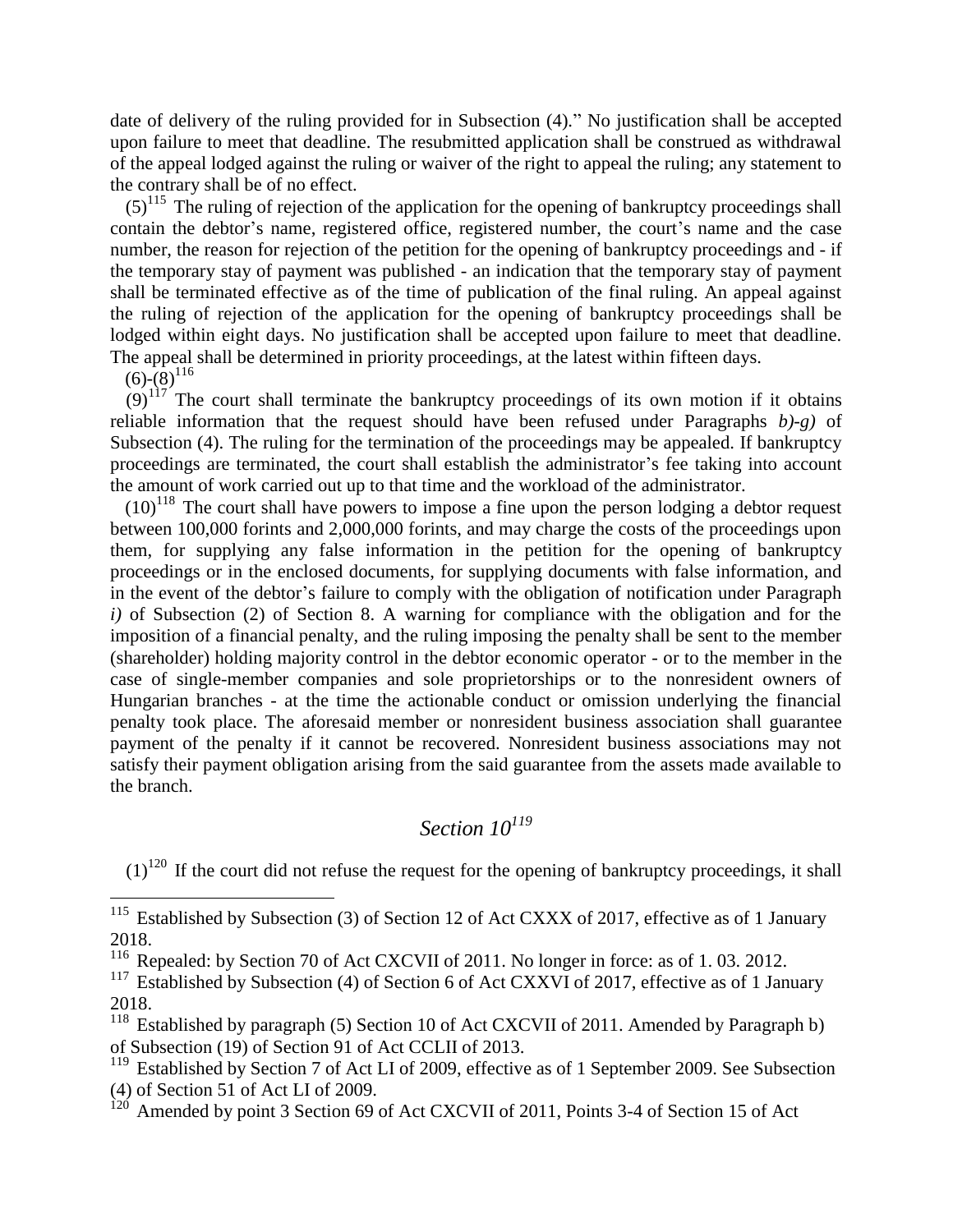forthwith adopt a ruling for the opening of bankruptcy proceedings, and shall consequently provide for having the ruling thereof published in the Cégközlöny (Company Gazette) by way of the means described in specific other legislation and for having the indication "cs. a." entered in the register of companies next to the company's name. Publication in the Cégközlöny shall take place in the form of a display posted on the official website of the Cégközlöny at 0:00 hours, updated on a daily basis. The court shall ex officio appoint an administrator from the register of liquidators in its ruling on the bankruptcy and, unless otherwise provided for in this Act, no remedy shall lie against such ruling.

(2) The ruling ordering the opening of bankruptcy proceedings, to be published, shall contain:

*a*) the debtor's name, registered office, registered number and tax number;

*b)* the name and registered office of the administrator appointed by the court;

*c)* the name of the court and the case number;

 $d^{121}$  an indication that the time of the opening of bankruptcy proceedings coincides with the day of publication of the ruling on the website of Cégközlöny;

 $e^{j^{22}}$  an indication as to whether the debtor is allowed a stay of payment from the time when the court order was published with respect to the pecuniary claims which were due before the starting date of the stay of payment or becoming due thereafter;

 $f$ <sup> $123$ </sup> a notice to creditors to register their existing claims within thirty days following the time of publication of the ruling ordering the opening of bankruptcy proceedings - or their claims arising after the time of the opening of bankruptcy proceedings within eight working days - with the debtor and the administrator, and to make the payment charged for the registration of claims to the administrator's payment account published by way of the means referred to in Subsection (1) of Section 12;

 $g^{124}$  an indication that no justification shall be accepted upon failure to meet the time limit for the notification of claims, and an indication of the legal consequences for non-compliance with the time limit for the notification of claims.

 $(3)^{125}$ 

 $(4)^{126}$  The stay of payment under Paragraph *e*) of Subsection (2) shall expire at 0:00 hours on the second working day after a one hundred and twenty-day period following the time of publication, unless the court delivers a ruling in accord with the protocol decision - described in Subsection (11) of Section 18 - for the extension of the stay of payment, endorsed by the administrator, and provides for the publication in the Cégközlöny of the fact that the stay of payment has been extended until the deadline specified in the protocol. If the stay of payment is not extended, the court shall adopt a ruling under Section 21/B, upon receipt of notice from the administrator, within five working days for the termination of bankruptcy proceedings and for the extension of the stay of payment until 0:00 hours on the second working day following the day of publication of the final ruling ordering liquidation.

1

CXXX of 2017.

<sup>&</sup>lt;sup>121</sup> Established by Subsection (3) of Section 2 of Act LXXIII of 2014, effective as of 2 January 2015.

<sup>&</sup>lt;sup>122</sup> Established: by paragraph (1) Section 11 of Act CXCVII of 2011. In force: as of 1.03. 2012.

<sup>&</sup>lt;sup>123</sup> Established: by paragraph (2) Section 11 of Act CXCVII of 2011. In force: as of 1.03. 2012.

<sup>&</sup>lt;sup>124</sup> Established by Subsection (4) of Section 12 of Act CXXX of 2017, effective as of 1 January 2018.

<sup>&</sup>lt;sup>125</sup> Repealed: by Section 70 of Act CXCVII of 2011. No longer in force: as of 1.03. 2012.

<sup>&</sup>lt;sup>126</sup> Established: by paragraph (4) Section 11 of Act CXCVII of 2011. In force: as of 1.03. 2012.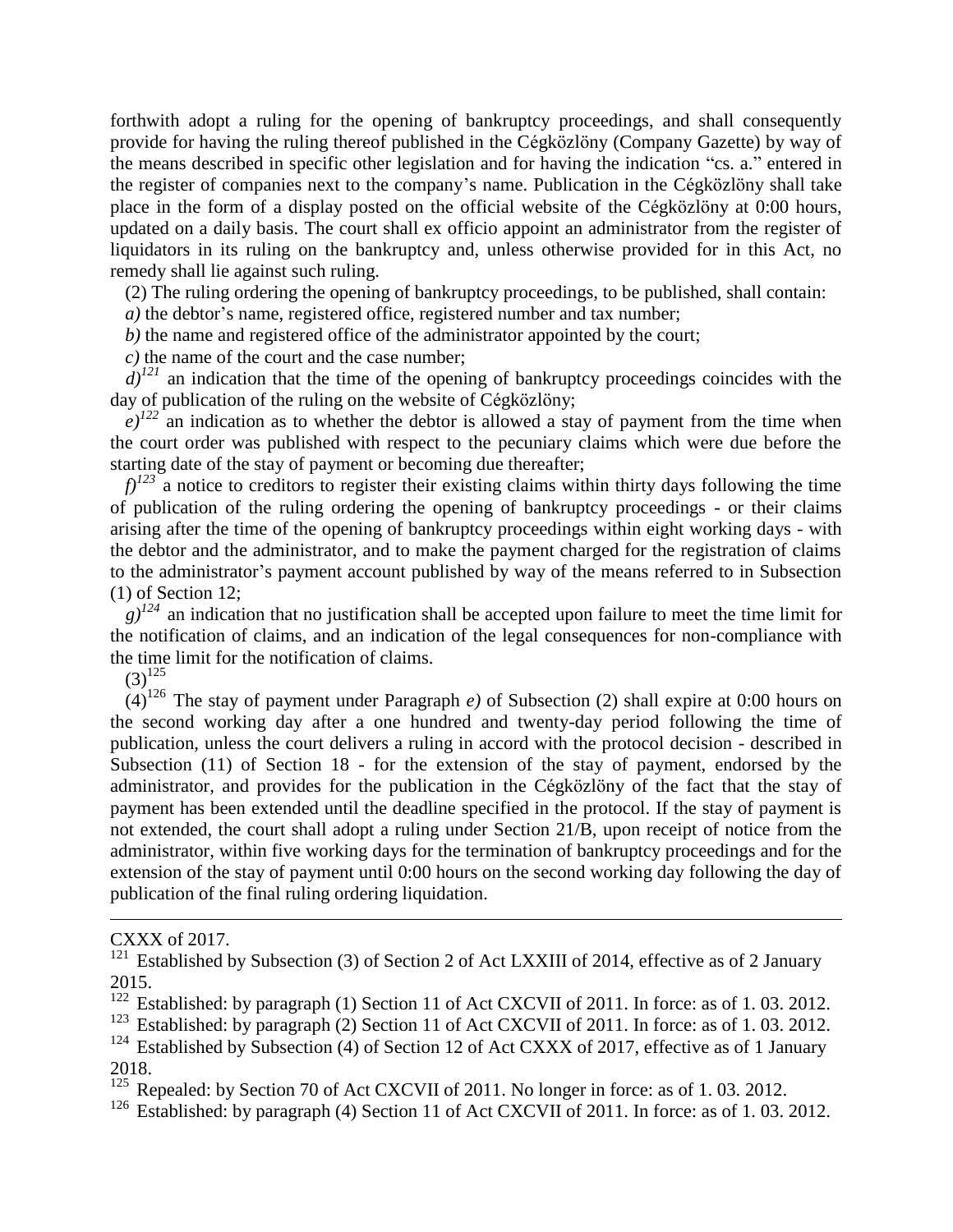(5)<sup>127</sup> At the time of ordering the opening of bankruptcy proceedings, the court shall *ex officio* dismiss the liquidation proceedings under Subsections (3) and (3a) of Section 9 without delay, and shall refuse the requests submitted for the debtor's liquidation after the opening of bankruptcy proceedings.

#### *Section 11<sup>128</sup>*

(1) The objective of temporary stay of payment and stay of payment (hereinafter referred to collectively as "stay of payment") is to preserve the assets under bankruptcy protection with a view to reaching a composition with creditors, during which the debtor, the administrator, the financial institutions carrying their accounts and creditors are liable to refrain from taking any measure contradictory to the objective of the stay of payment. The stay of payment shall not apply:

 $\int_a^1 i^{1/29}$  to claims for wages and other similar benefits existing at the time of submission of the petition for the opening of bankruptcy proceedings and those arising thereafter, as well as the related taxes and other similar charges (including membership payments made to private pension funds), severance pay, maintenance payments, life-annuities, compensation contributions, restitution and miners' income supplement benefits, benefits and allowances of vocational students, furthermore, fees charged for electricity and natural gas (including network access fees) and all other fees charged for utilities due on the basis of compulsory services defined in the relevant legislation, account maintenance fees charged by payment service providers as well as the costs and expenses of the administrator charged in accordance with Subsection (3) of Section 16, which are not covered by the registration fees; and

 $b$ <sup> $130$ </sup> to any value added tax, excise tax and products charges charged to the debtor after the time of the opening of bankruptcy proceedings as invoiced or incurred during the debtor's transactions; furthermore

 $c)^{131}$  to refunds of sums transferred to debtor's account by mistake.

 $d^{j^{132}}$  to the payment obligations referred to in Paragraph *g*) of Subsection (2), assumed with a view to carrying on the economic activity, as endorsed by the administrator.

(2) Under the duration of the stay of payment:

 $a)^{133}$  setoff may not be applied against the debtor, however, a setoff may be adjudged in judicial proceedings initiated by the debtor and still in progress, if submitted before the time of the opening of bankruptcy proceedings;

 $b$ <sup> $134$ </sup> payment orders - with the exception of the claims referred to in Subsection (1) - may not

<sup>128</sup> Established by Section 7 of Act LI of 2009, effective as of 1 September 2009. See Subsections (4) and (7) of Section 51 of Act LI of 2009.

 $\overline{a}$ <sup>127</sup> Established: by paragraph (4) Section 11 of Act CXCVII of 2011. In force: as of 1.03. 2012.

<sup>&</sup>lt;sup>129</sup> Established by Subsection (4) of Section 91 of Act CCLII of 2013, effective as of 15 March 2014.

<sup>&</sup>lt;sup>130</sup> Amended by Subsection (1) of Section 74 of Act LXXXV of 2009.

<sup>&</sup>lt;sup>131</sup> Amended: by point 4 Section 69 of Act CXCVII of 2011. In force: as of 1.03. 2012. The change does not effect the English version.

 $^{132}$  Enacted: by paragraph (2) Section 12 of Act CXCVII of 2011. In force: as of 1.03. 2012.

<sup>&</sup>lt;sup>133</sup> Established by Subsection (5) of Section 12 of Act CXXX of 2017, effective as of 1 January 2018.

<sup>&</sup>lt;sup>134</sup> Established by Subsection (2) of Section 74 of Act LXXXV of 2009, effective as of 1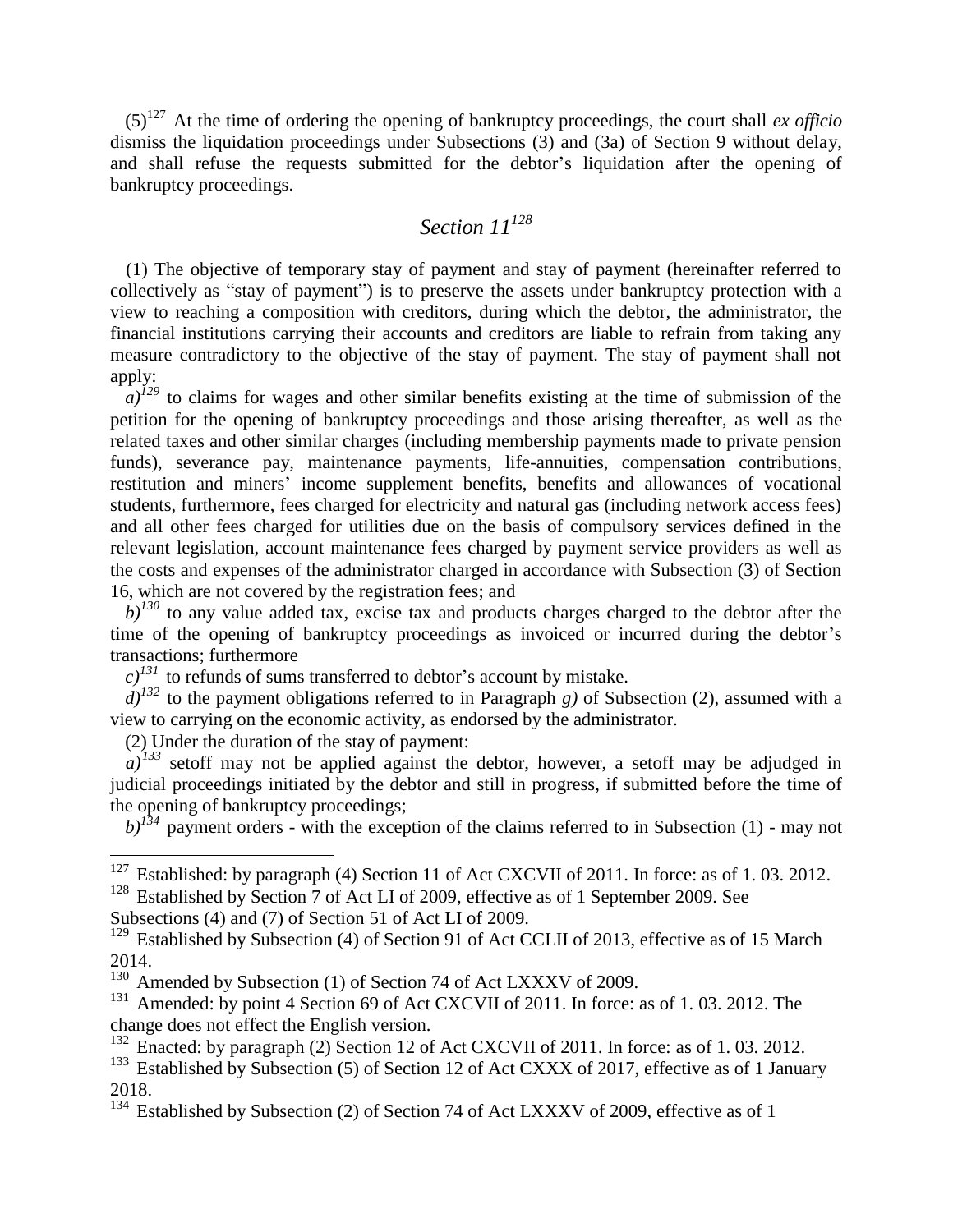be satisfied from the debtor's accounts, and payment orders may not be submitted against the debtor;

 $c)^{135}$  the enforcement of money claims against the debtor, other than the claims defined in Subsection (1), shall be suspended, and the enforcement of such claims may not be ordered;

 $d$ <sup> $j^{136}$ </sup> no satisfaction may be sought on the basis of a lien on the debtor's asset - not including the collateral agreements between the bodies specified in Subsection (3) -, moreover, the debtor may not be called to honor any security pledged before the time of the opening of bankruptcy proceedings;

 $e^{j37}$  with the exception of the claims defined in Subsections (1) and (3), the debtor cannot effect any payment for claims existing at the time of the opening of bankruptcy proceedings, and the creditor may not demand such payments, apart from claiming satisfaction from the pledged property referred to in Subsection (3);

*f)* the debtor shall be allowed to undertake any new commitment subject to the consent of the administrator;

 $g$ )<sup> $138$ </sup> payments may be made from the debtor's assets subject to authorization by the administrator, including for the liabilities assumed with a view to continuing the debtor's economic activity;

 $h$ <sup> $j^{139}$ </sup> a contract concluded with the debtor may not be avoided, and it may not be terminated on the grounds of the debtor's failure to settle during the term of the stay of payment its debts incurred before the term of the temporary stay of payment.

 $(3)^{140}$  The stay of payment shall have no bearing on the enforceability of the collateral pledged before the time of the opening of bankruptcy proceedings, or on the enforceability of a framework agreement for close-out netting under Point 107 of Subsection (1) of Section 5 of Act CXX of 2001 on the Capital Market if one or both parties:

 $a)^{141}$  are treated as public sector entities in accordance with Regulation (EU) No. 575/2013 of the European Parliament and of the Council of 26 June 2013 on prudential requirements for credit institutions and investment firms and amending Regulation (EU) No. 648/2012, and according to the national laws of EEA Member States on the transposition of Article 1(2)*a)* of Directive 2002/47/EC of the European Parliament and of the Council; or

 $b)^{142}$  is either the Magyar Nemzeti Bank, the central bank of another EEA Member State, the European Central Bank, the Bank for International Settlements, or a financial institution specified in Annex 1 to Act CCXXXVII of 2013 on Credit Institutions and Financial Enterprises (hereinafter referred to as "CIFE");

 $c)^{143}$  are credit institutions established in any EEA Member State, including the bodies governed by the national laws of EEA Member States on the transposition of Article 2 of

November 2009.

1

<sup>136</sup> Established by Subsection (5) of Section 91 of Act CCLII of 2013, effective as of 15 March 2014.

Established: by Section 7 of Act CLIX of 2010. In force: as of 1.01.2011.

<sup>&</sup>lt;sup>135</sup> Established: by paragraph (3) Section 12 of Act CXCVII of 2011. In force: as of 1.03. 2012.

 $137 \text{ }$  Established by Subsection (1) of Section 3 of Act CL of 2009, effective as of 1 January 2010.

<sup>&</sup>lt;sup>138</sup> Established: by paragraph (4) Section 12 of Act CXCVII of 2011. In force: as of 1.03. 2012.

<sup>&</sup>lt;sup>139</sup> Established: by paragraph (4) Section 12 of Act CXCVII of 2011. In force: as of 1.03. 2012.<br><sup>140</sup> Established: by Section 7 of Act CLIX of 2010. In force: as of 1.01.2011

<sup>&</sup>lt;sup>141</sup> Amended by Paragraph a) of Section 2 of Act CCXXXVI of 2013.

<sup>&</sup>lt;sup>142</sup> Amended by Paragraph b) of Section 2 of Act CCXXXVI of 2013.

<sup>&</sup>lt;sup>143</sup> Amended by Paragraph c) of Section 2 of Act CCXXXVI of 2013.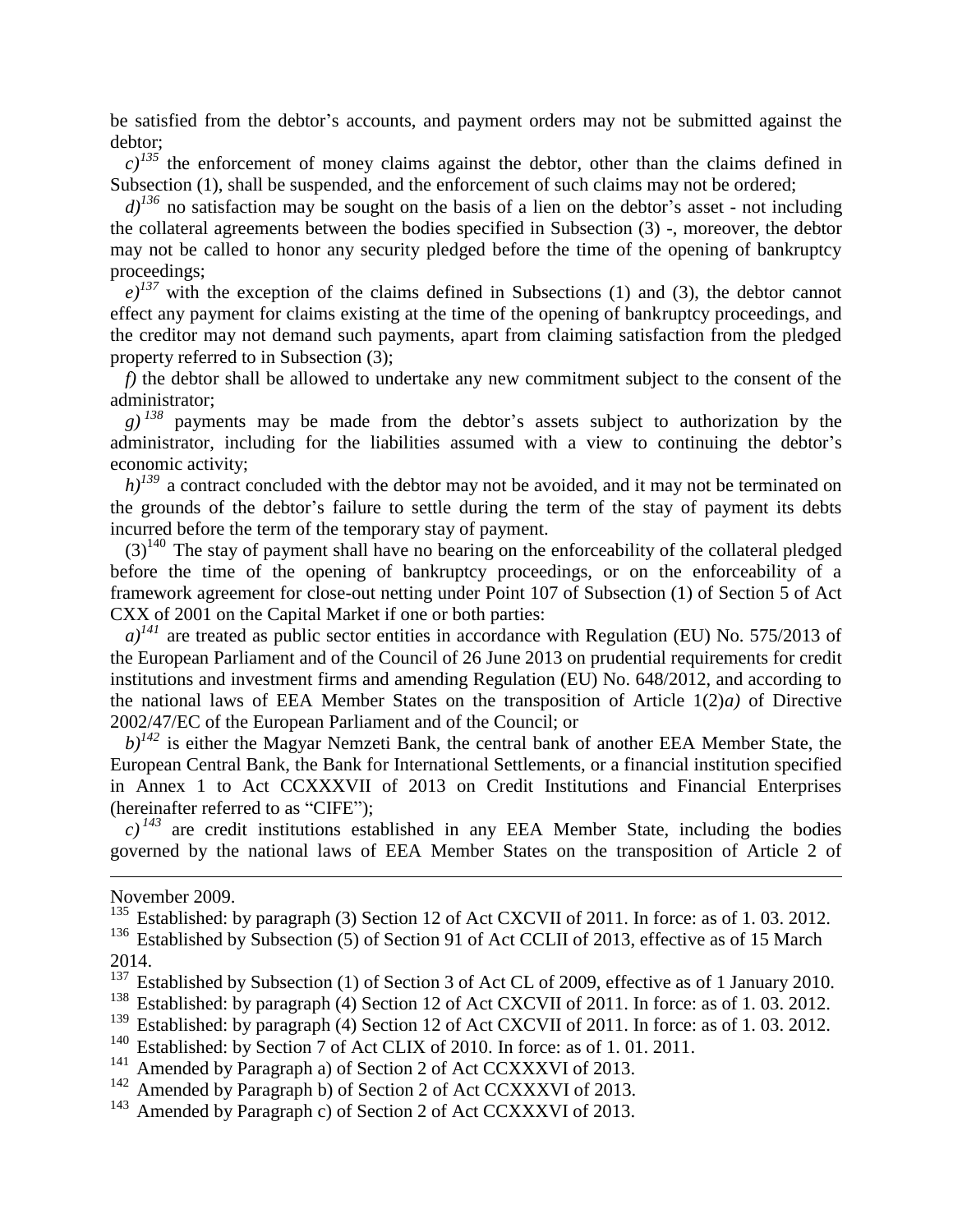Directive 2013/36/EU of the European Parliament and of the Council of 26 June 2013 on access to the activity of credit institutions and the prudential supervision of credit institutions and investment firms, amending Directive 2002/87/EC and repealing Directives 2006/48/EC and 2006/49/EC (hereinafter referred to as "Directive 2013/36/EU of the European Parliament and of the Council");

*d)* are investment firms established in any EEA Member State and governed by the national laws of EEA Member States on the transposition of Directive 2004/39/EC of the European Parliament and of the Council;

 $e^{j^{144}}$  are financial companies established in any EEA Member State and governed by the national laws of EEA Member States on the transposition of Directive 2013/36/EU of the European Parliament and of the Council;

*f)* are insurance companies established in any EEA Member State and governed by the national laws of EEA Member States on the transposition of Council Directive 92/49/EEC and Council Directive 2002/83/EC;

*g)* are undertakings for collective investment in transferable securities (hereinafter referred to as "UCITS") established in any EEA Member State and governed by the national laws of EEA Member States on the transposition of Council Directive 85/611/EEC;

*h)* are management companies engaged in the management of UCITS; or

*i*) are central counterparties or bodies authorized to engage in clearing and settlement operations and central depository services established in any EEA Member State, governed by the national laws of EEA Member States on the transposition of Article 1(2)*d)* of Directive 2002/47/EC of the European Parliament and of the Council.

 $(3a)^{145}$  As regards the payments made in accordance with Subsections (1) and (3), a statement shall be provided with the transaction orders declaring that the payment order pertains to the transactions defined therein.

 $(4)$ <sup>146</sup> The stay of payment shall not abolish the rights and obligations arising out of the relationship between the debtor and the creditor, however, the exercise of such rights and the discharge of obligations during the life of the stay of payment shall be governed by this Act. Subject to the exceptions set out in Subsections (1) and (3), the legal ramifications associated with any non-performance or late performance of the debtor's money payment obligations shall not apply during the life of the stay of payment.

 $(5)^{147}$  During the period of stay of payment, creditors' claims notified within the time limit specified in Paragraph *f)* of Subsection (2) of Section 10 shall earn interest unless otherwise prescribed in the agreement between the creditor and the debtor.

 $(6)^{148}$  The time limits for the enforcement of pecuniary claims against the debtor under specific other legislation, and for bringing such claims before a court shall be extended by the duration of stay of payment, if the creditor notified its claim within the time limit specified in Paragraph *f)* of Subsection (2) of Section 10.

 $(7)^{149}$  The court shall impose a fine upon the head of the debtor economic operator for effecting

<sup>&</sup>lt;sup>144</sup> Amended by Paragraph d) of Section 2 of Act CCXXXVI of 2013.

<sup>&</sup>lt;sup>145</sup> Enacted: by paragraph (5) Section 12 of Act CXCVII of 2011. In force: as of 1.03. 2012.

<sup>&</sup>lt;sup>146</sup> Amended by Subsection (2) of Section 6 of Act CL of 2009. See Subsection (1) of Section 170 of Act CL of 2009.

<sup>&</sup>lt;sup>147</sup> Established: by paragraph (6) Section 12 of Act CXCVII of 2011. In force: as of 1.03. 2012.

<sup>&</sup>lt;sup>148</sup> Established: by paragraph (6) Section 12 of Act CXCVII of 2011. In force: as of 1.03. 2012.

<sup>&</sup>lt;sup>149</sup> Established by paragraph (6) Section 12 of Act CXCVII of 2011. Amended by Paragraph b)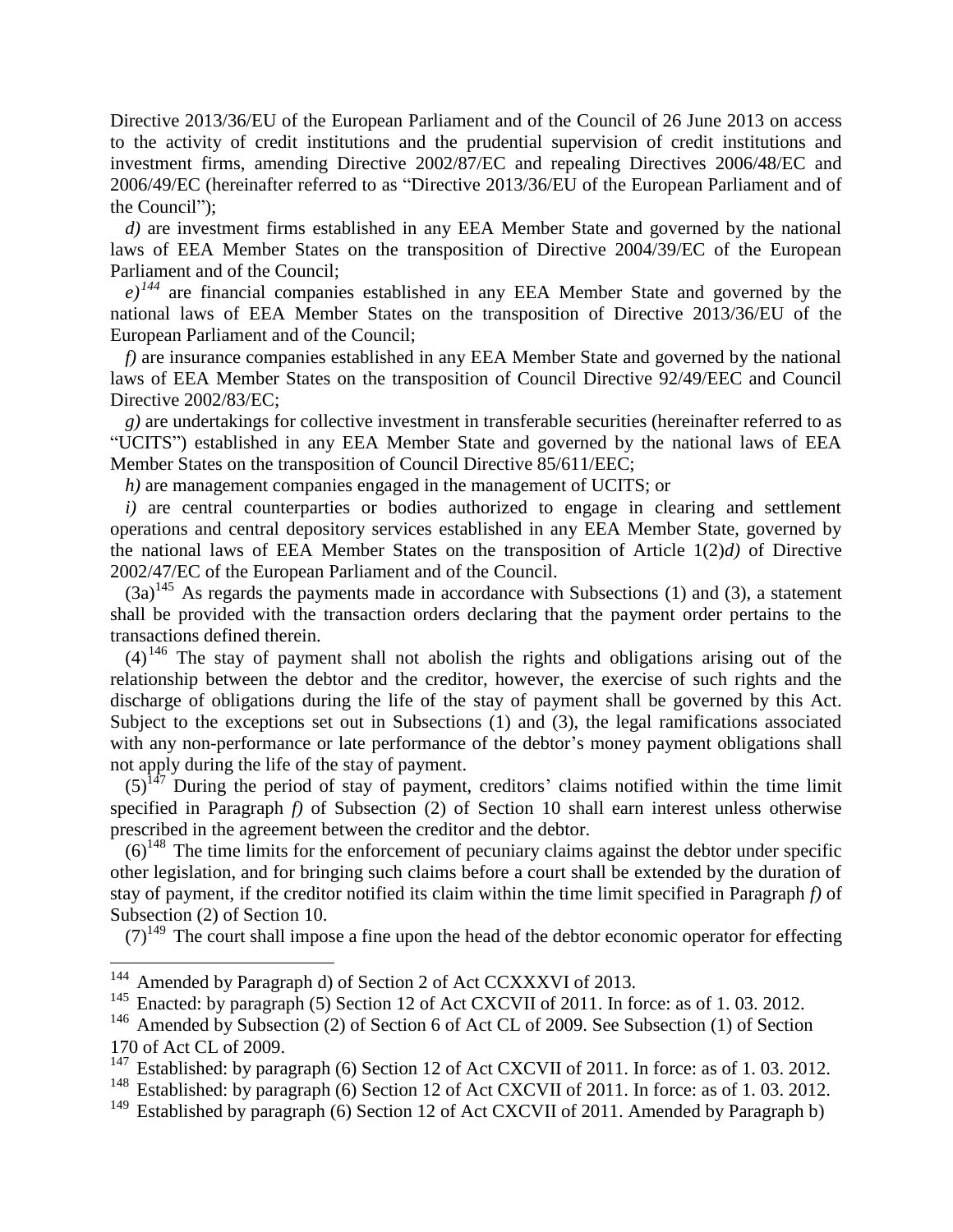any payment in violation of Paragraph *e)* of Subsection (2) hereof, or for enabling creditors to obtain satisfaction for their claims in violation of Subsection (2). The fine shall cover 10 per cent of the amount paid out. A warning for compliance with the obligation and for the imposition of a financial penalty, and the ruling imposing the penalty shall be sent to the member (shareholder) holding majority control in the debtor economic operator - or to the member in the case of single-member companies and sole proprietorships or to the nonresident owners of Hungarian branches - at the time the actionable conduct or omission underlying the financial penalty took place. The aforesaid member or the nonresident business association shall guarantee payment of the penalty if it cannot be recovered. Nonresident business associations may not satisfy their payment obligation arising from the said guarantee from the assets made available to the branch.

(8) <sup>150</sup> Where Subsection (7) applies, the court may *ex officio* confer joint power of representation upon the administrator, including joint right of disposition over the current accounts. The ruling may not be appealed.

### *Section 12<sup>151</sup>*

 $(1)$ <sup>152</sup> The debtor shall notify its creditors directly within five working days following publication of the ruling ordering the opening of bankruptcy proceedings, and - furthermore shall publish a notice in a daily newspaper of nation-wide circulation and also on its website (if available) advising the creditors to register their claims within the time limit specified in Paragraph *f)* of Subsection (2) of Section 10 and to make the payment charged for the registration of claims to the payment account of the administrator appointed by the court, and to attach the documents in proof of their claim, indicating that no claim will be registered in the event of their failure to do so in due time. The liabilities referred to in Subsection (1) of Section 11, the contingent claims under Paragraph *g)* of Subsection (1) of Section 3, and the claims connected to the debtor's contingent liabilities under the Accounting Act, other than the claims made against the debtor in actions and non-contentious proceedings, administrative proceedings in progress, where any payment obligation of the debtor depends on a future event, need not be notified yet. Moreover, the registration of claims is subject to a registration fee payable by the creditor amounting to 1 per cent of the claim - or 5,000 forints minimum and 100,000 forints maximum to the administrator's current account. The administrator shall handle these payments separately and may use them solely to cover his expenses, as invoiced, and his fee, and shall give account to the creditors' select committee, creditors' representative, or failing these to the court, on the appropriation of this sum. If the registration fee paid by the creditors is insufficient to cover the aforementioned expenses, it shall be advanced and borne by the debtor. The administrator shall request creditors established abroad and nonresident creditors to appoint an agent for service of process.

 $(1a)$ <sup>153</sup> The debtor's publication or notice referred to in Subsection (1) shall include the administrator's payment account number as well.

(2) The administrator - assisted by the debtor - shall categorize the claims as per the following:

1

of Subsection (19) of Section 91 of Act CCLII of 2013.

<sup>&</sup>lt;sup>150</sup> Established: by paragraph (6) Section 12 of Act CXCVII of 2011. In force: as of 1.03. 2012.<br><sup>151</sup> Established by Section 7 of Act LL of 2009, effective as of 1 September 2009, See Subsection

Established by Section 7 of Act LI of 2009, effective as of 1 September 2009. See Subsection (4) of Section 51 of Act LI of 2009.

 $152$  Established: by paragraph (1) Section 13 of Act CXCVII of 2011. In force: as of 1.03. 2012.

<sup>&</sup>lt;sup>153</sup> Enacted: by paragraph (2) Section 13 of Act CXCVII of 2011. In force: as of 1.03. 2012.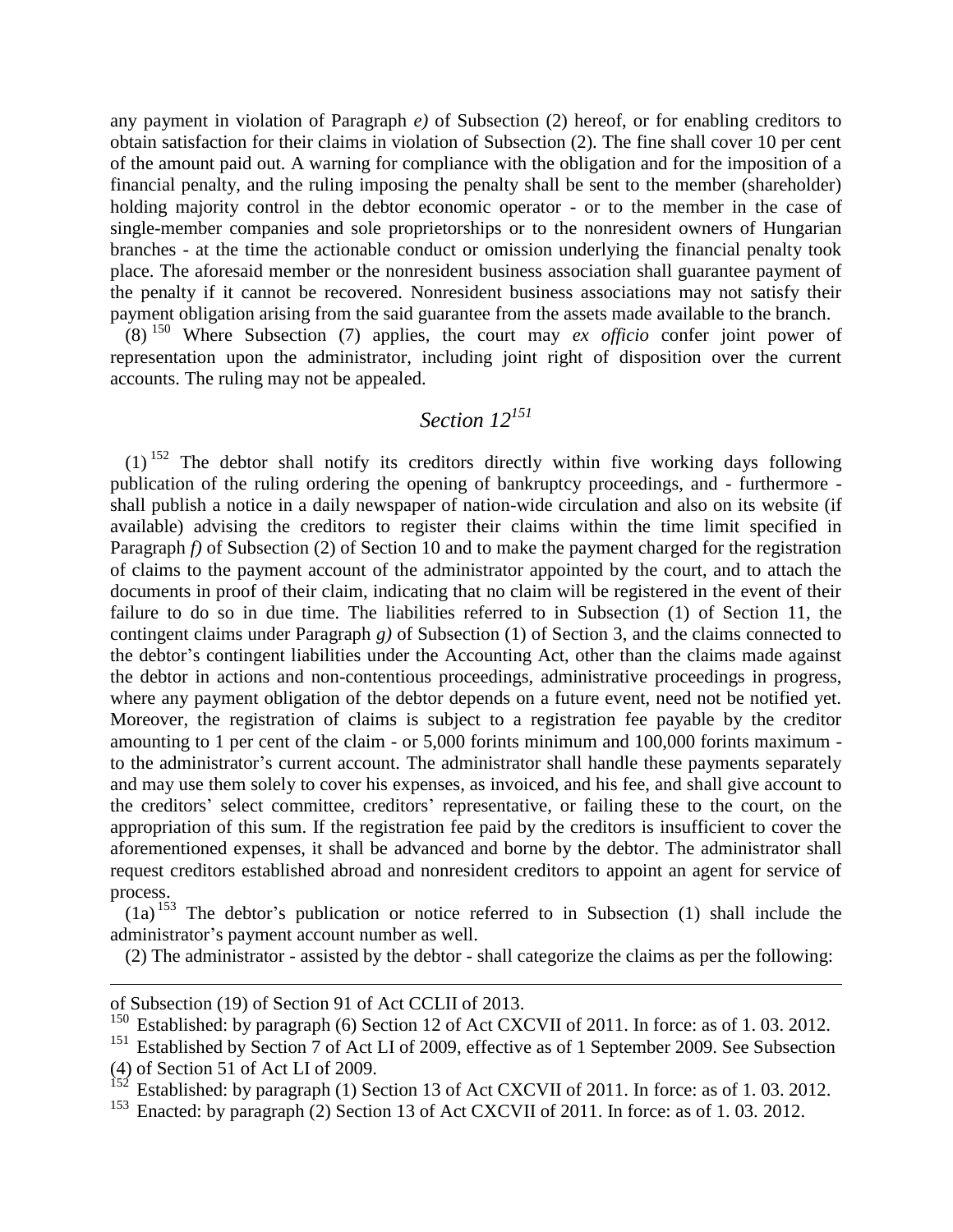*a)* claims mentioned in Subsection (1) of Section 11;

*b)* secured and unsecured claims notified within the time limit prescribed in Paragraph *f)* of Subsection (2) of Section 10 under payment of the registration fee specified in Subsection (1), showing separately:  $154$ 

*ba)<sup>155</sup>* recognized or uncontested claims,

*bb)* contested claims (regardless of whether there is any enforcement procedure in progress before a court or another authority),

*bc)<sup>156</sup>* claims held by an economic operator in which the debtor maintains majority control, or by any natural or legal person, or unincorporated business association that controls the debtor exclusively or by way of majority, furthermore, by an economic operator that is a member of a recognized or de facto group of companies, as provided for in the Civil Code, in which the debtor also participates,

*bd) <sup>157</sup>* claims arising from debts assumed by the debtor less than 180 days before the submission of the petition for the opening of bankruptcy proceedings, or which are owed to a creditor that holds any claim against the debtor who is a party to a contract of assignment concluded less than 180 days before the submission of the petition for the opening of bankruptcy proceedings, stemming from the liability to provide guarantee, on account of the obligor's failure to honor the contract.

 $(3)^{158}$  The secured claim mentioned in Paragraph *b*) of Subsection (2) means:

*a)* a claim - up to the value of the property pledged in security - the payment of which is secured:

*aa)* by pledge on an asset of the debtor in the form of a lien or subordinated lien filed before bankruptcy has been sought, if a lien holder's agent has been appointed, also if said claim is not accrued, or not exclusively accrued to the lien holder's agent,

*ab)* by pledge on an asset of the debtor in the form of a collateral security filed before bankruptcy has been sought,

*ac)* by pledge on an asset of the debtor in the form of a buy option filed for collateral purposes before bankruptcy has been sought, or the transfer of any right or obligation accrued upon the debtor was stipulated for collateral purposes, and the related statement of acquisition was entered into the collateral register, or the option to buy was registered in the real estate register, and the right-holder is able to evidence that the option was fixed by contract in security for his monetary claim;

*b)* a claim secured by a right of enforcement registered on an asset of the debtor before bankruptcy has been sought, or the debtor's asset was seized in the process of enforcement.

 $(4)$ <sup>159</sup> Components of a claim may be shown under more than one of the categories described in Subsection (2). Listing such claim or part of a claim under uncontested claims shall not be construed as an admission of debt. Creditors' claims fixed in an authentic instrument [CPC, Section 323] may not be registered as contested claims, except if the claim in question has already been paid in part or in full.

<sup>&</sup>lt;sup>154</sup> Established: by paragraph (3) Section 13 of Act CXCVII of 2011. In force: as of 1.03. 2012.

<sup>&</sup>lt;sup>155</sup> Established: by paragraph (3) Section 13 of Act CXCVII of 2011. In force: as of 1.03. 2012.

<sup>&</sup>lt;sup>156</sup> Amended by Paragraph b) of Subsection (17) of Section 91 of Act CCLII of 2013.<br><sup>157</sup> Amended by Paragraph c) of Subsection (19) of Section 91 of Act CCLII of 2013.

Amended by Paragraph c) of Subsection (19) of Section 91 of Act CCLII of 2013.

<sup>&</sup>lt;sup>158</sup> Established by Section 7 of Act XLIX of 2017, effective as of 1 July 2017.

<sup>&</sup>lt;sup>159</sup> Established by paragraph (5) Section 13 of Act CXCVII of 2011. Amended by Point 5 of Section 15 of Act CXXX of 2017.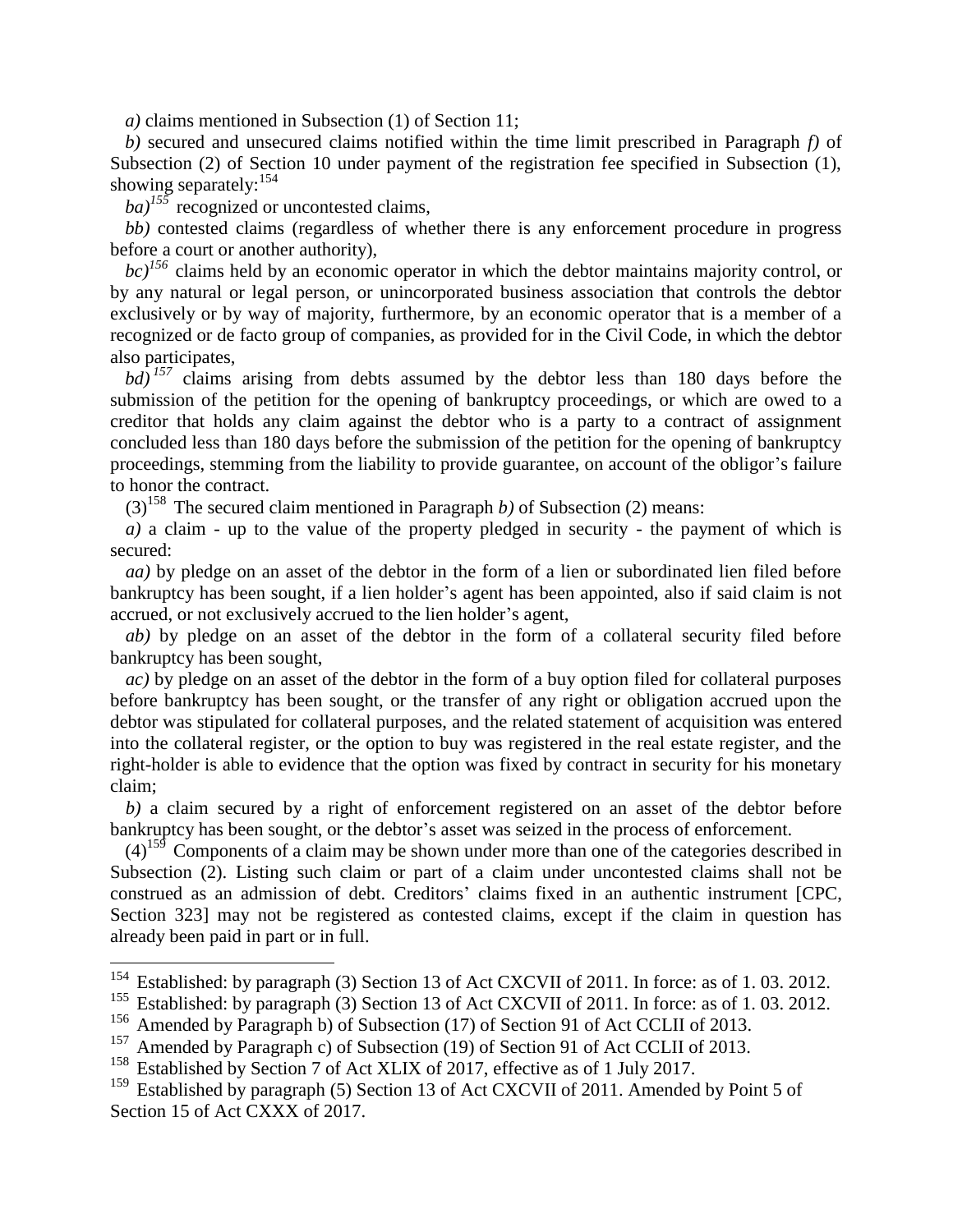$(5)^{160}$  The debtor and creditors shall be informed without delay concerning the classification of claims and on the amount registered, and they shall be given an opportunity to present their views within a time limit of not less than five working days. Such comments shall be decided by the administrator within three working days, of which the creditor and the debtor shall be notified immediately, upon which they shall have five working days to submit any objection to the court concerning the administrator's action pertaining to the classification process, including the case where the administrator registered a claim in the amount other than the one notified by the creditor. The court shall adopt a decision relating to such objection in priority proceedings, within not more than eight working days. The ruling may not be appealed separately. Where a claim is listed under uncontested claims on the strength of the court's decision shall not be construed as an admission of debt, and shall not prevent enforcement vis-à-vis the creditor.

 $(6)^{161}$  In respect of the contested claim (or the contested part of the claim) the debtor is required to set aside - subject to the administrator's approval - provisions as part of the composition agreement in the amount to which the creditor would be entitled had its claim been listed as uncontested, provided that:

*a)* the beneficiary of the claim filed for court action or administrative action to recover the claim from the debtor (including if such proceedings are already in progress), and if able to verify the opening of such legal proceedings to the administrator, or

*b)* the debtor has paid to the bailiff's deposit account the amount claimed and awarded - where the same claim has already been seized by means of sequestration carried out in criminal proceedings to secure another claim - in consequence thereof, and the debtor presented to the administrator proof of such payment.

 $(7)^{162}$  Instead of setting aside provisions, the debtor may provide a guarantee, subject to the administrator's approval and in accordance with the provisions of Subsection (5) of Section 13, that is sufficient to satisfy the creditor's claim when due.

# Administrator<sup>163</sup>

#### *Section 13<sup>164</sup>*

 $(1)^{165}$  The provisions pertaining to liquidators shall apply mutatis mutandis to the assignment of administrators, the refusal of such assignments and to cases of conflict of interest relating to the activities of administrators and the relevant consequences, furthermore, to the dismissal of administrators [other than the cases of dismissal referred to in Subsection (8) of Section 27/A].

 $(2)^{166}$  The directors of a debtor economic operator, including its supreme body and owners, shall exercise their respective rights only if it does not violate the powers vested in the administrator. The court shall have impose a financial penalty upon the head of the debtor

<sup>&</sup>lt;sup>160</sup> Established: by paragraph (5) Section 13 of Act CXCVII of 2011. In force: as of 1.03. 2012.

<sup>&</sup>lt;sup>161</sup> Established by Section 2 of Act CXCIII of 2015, effective as of 12 December 2015.

<sup>&</sup>lt;sup>162</sup> Enacted by Section 2 of Act CXCIII of 2015, effective as of 12 December 2015.

<sup>&</sup>lt;sup>163</sup> Enacted by Section 7 of Act LI of 2009, effective as of 1 September 2009.<br><sup>164</sup> Established by Section 7 of Act LI of 2009, effective as of 1 September 200

Established by Section 7 of Act LI of 2009, effective as of 1 September 2009. See Subsection

<sup>(4)</sup> of Section 51 of Act LI of 2009.

 $165$  Amended: by point 5 Section 69 of Act CXCVII of 2011. In force: as of 1.03. 2012.

<sup>&</sup>lt;sup>166</sup> Amended: by point 6 Section 69 of Act CXCVII of 2011. In force: as of 1.03. 2012.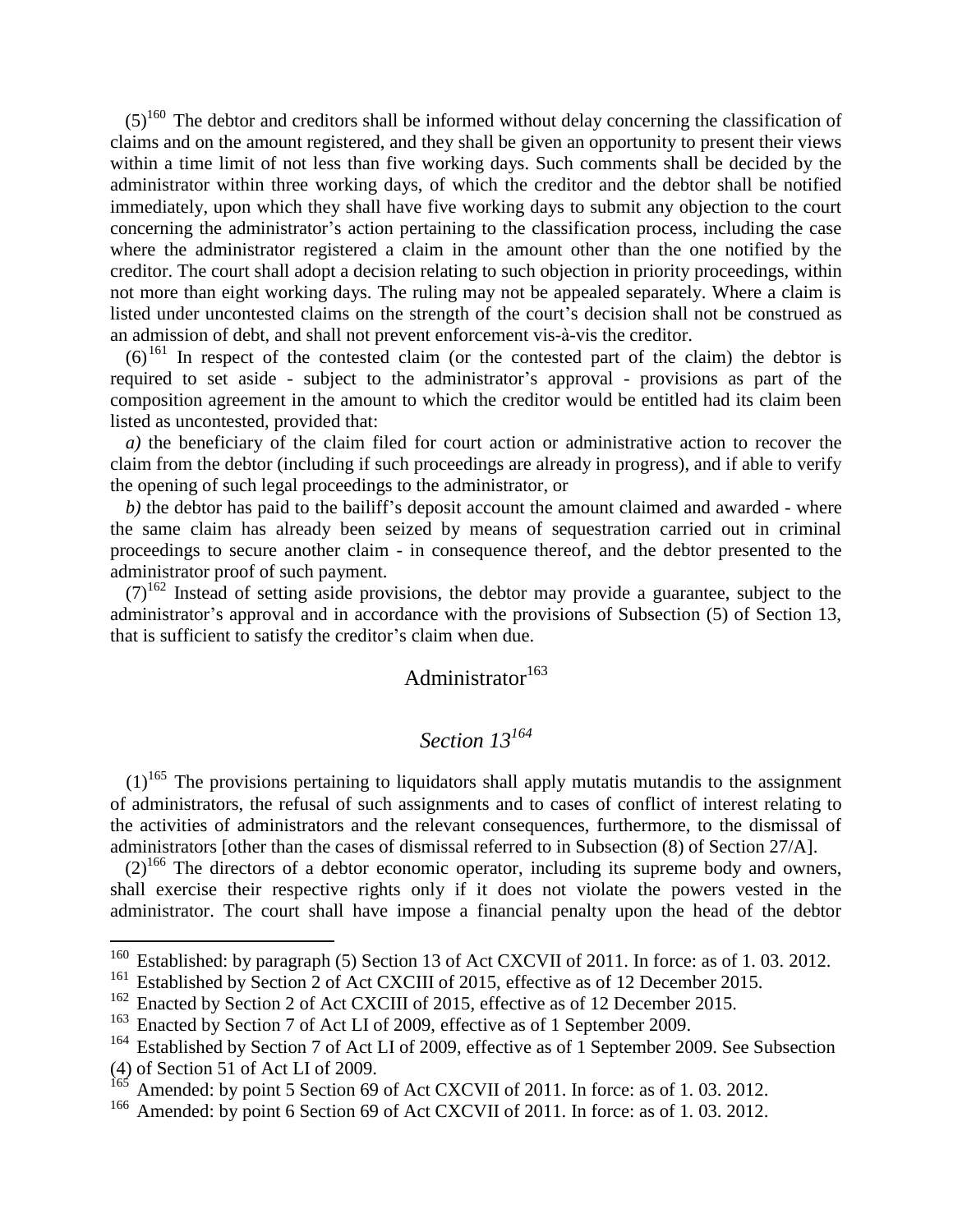economic operator between 100,000 and 500,000 forints for any breach of his statutory obligation to cooperate with the administrator. The fine may be imposed repeatedly.

(3) The administrator shall execute the functions specified below so as to monitor the debtor's business activities with a view to protect the creditors' interests and to make preparations for the composition with creditors. Accordingly, the administrator shall:

 $a$ <sup> $167$ </sup> review the debtor's financial standing, which may entail inspection of the debtor's books, assets and liabilities, contracts and current accounts, requesting information from the directors of the economic operator, from the supreme body, supervisory board members and the auditor, and in the case of a recognized group of companies provided for in the Civil Code from the dominant member -, shall inform the creditors regarding his findings in accordance with the provisions of Section 5:

*b)* carry out - assisted by the debtor - the tasks relating to the registration and categorization of claims [Subsections (2)-(4) of Section 12, Subsection (1) of Section 14];

*c)* approve and endorse - in accordance with what is contained in Subsection (5) - any financial commitment of the debtor after the time of the opening of bankruptcy proceedings;

*d)* advise the debtor to enforce its claims and shall oversee the way it is executed, and in the event of the debtor's failure to comply shall notify the supreme body, the supervisory board and the auditor thereof;

*e)<sup>168</sup>* contest, at its discretion, any contract or legal statement the debtor has made in the absence of his approval or endorsement required under Paragraph *c)*, and shall initiate or open proceedings for the recovery of any payments effected unlawfully or arising out of or in connection with any unlawful claim, in violation of Paragraph *e)* of Subsection (2) of Section 11, as well as proceedings for the restoration of the situation that existed previously;

*f)* carry out - assisted by the debtor - the duties specified in Subsection (1) of Section 14;

 $g^{169}$  exercise joint power of representation and joint right of disposition over the current accounts in the cases described in Subsection (8) of Section 11, Subsection (1) of Section 17 and Subsection (10) of Section 18;

*h)* move to request an extension of stay of payment [Subsection (11) of Section 18].

 $(4)^{170}$  If the contest referred to in Paragraph *e*) of Subsection (3) of the contract or legal act is successful, the provisions of the Civil Code pertaining to invalid contracts shall apply.

(5) The administrator shall have powers to approve any new commitment made by the debtor. However, the administrator may grant approval for a commitment, or for a payment, if they serve the debtor's interest in terms of operations - that is to say to reduce losses -, and for the preparation of composition arrangements, and may provide guarantees for such commitments only if agreed by the creditors representing the majority of the claims held by creditors with voting rights [Subsections (4)-(5) of Section 18].

 $(6)$ <sup> $171$ </sup> The administrator shall advise the payment service providers carrying the debtor's accounts concerning his powers conferred under Paragraphs *c)* and *g)* of Subsection (3) and in Subsection (5), including his authentic and reliably verified signature.

<sup>&</sup>lt;sup>167</sup> Amended by Subsection (1) of Section 74 of Act LXXXV of 2009, Paragraph d) of Subsection (17) of Section 91 of Act CCLII of 2013.

<sup>&</sup>lt;sup>168</sup> Amended: by point 7 Section 69 of Act CXCVII of 2011. In force: as of 1.03. 2012.

<sup>&</sup>lt;sup>169</sup> Amended by Subsection (1) of Section 74 of Act LXXXV of 2009.

<sup>&</sup>lt;sup>170</sup> Established: by Section 14 of Act CXCVII of 2011. In force: as of 1.03. 2012.

<sup>&</sup>lt;sup>171</sup> Amended by Subsection (1) of Section 74 of Act LXXXV of 2009.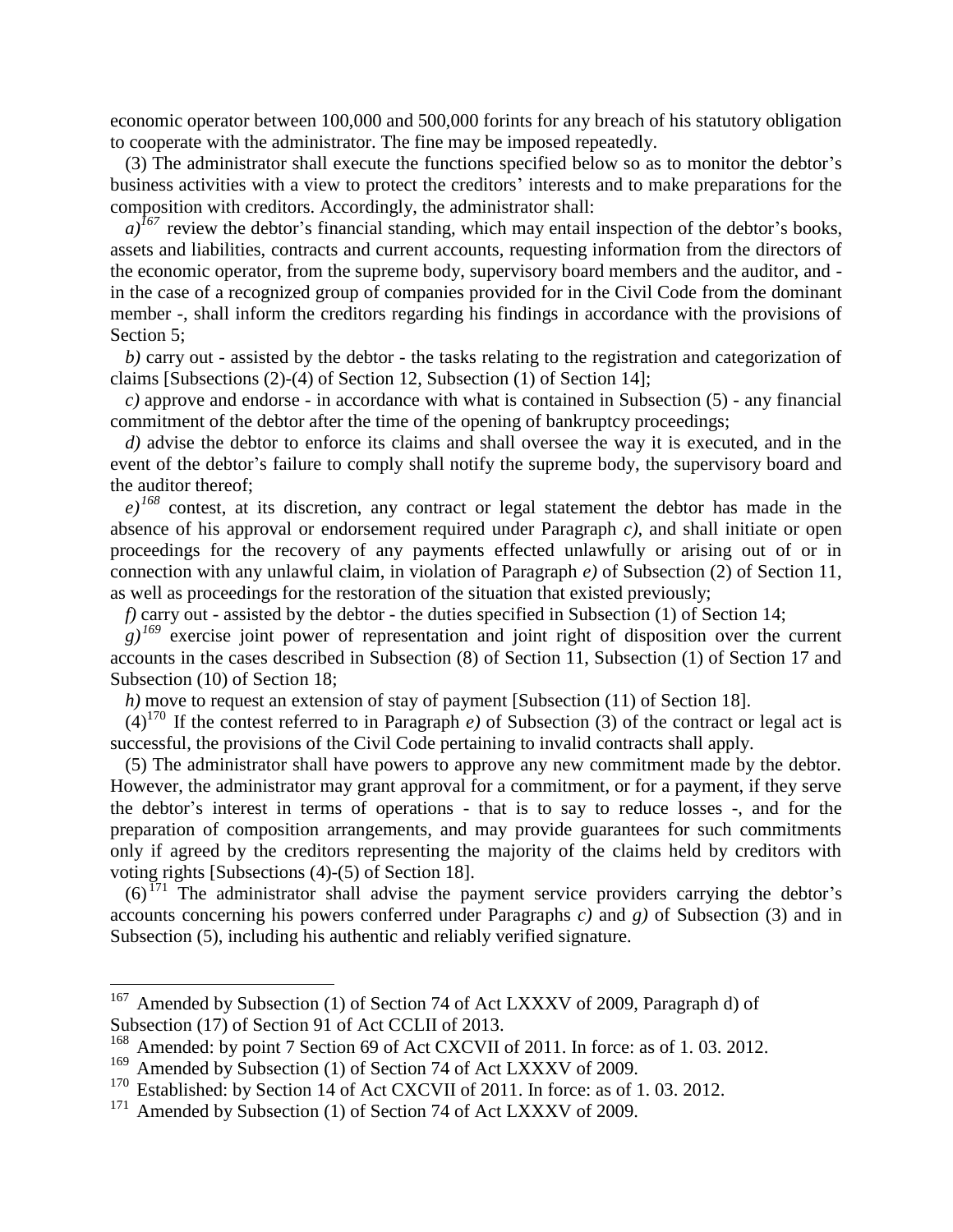## *Section 14<sup>172</sup>*

(1) The administrator - assisted by the debtor - shall categorize the claims registered according to Subsections (2)-(4) of Section 12 in preparation for the consultation with creditors with a view to reaching a composition. The administrator shall forthwith inform the creditors concerning the registration and categorization of their claims. The amounts and the classification of recognized creditors claims shall be made available to all creditors.

(2) The administrator shall take part in the negotiations seeking the approval of creditors for a restructuring plan or composition proposed to restore or preserve solvency, witness the minutes of such meetings, and shall testify in the presentment of the composition arrangement in court that it is in compliance with the requirements set out in Section 20 and Subsection (3) of Section 21/A.

## *Section 15<sup>173</sup>*

 $(1)^{174}$  The administrator shall act with due care and diligence, as is expected from persons in such positions. The administrator shall be held liable in accordance with the general provisions of civil law for damages resulting from any breach of his obligations. The exercise of due care and diligence on the part of the administrator shall also mean that, in the event that before the bankruptcy proceedings the debtor's executive officer is engaged in depleting the debtor's assets to the detriment of creditors, the administrator shall promptly notify the debtor' supreme body, supervisory board, auditor, and shall encourage them to take the necessary measures, or to bring action for contesting such transactions. The obligation of notification shall not apply with respect to the persons who carried out the unlawful actions. The administrator also inform the creditors' select committee and the creditors' representative of the above. The administrator shall report in writing any infringement and unlawful conduct he has detected - including the perpetrator if known - to the court and other organizations delegated to conduct the necessary proceedings.

(2) <sup>175</sup> When so requested by the court, the creditors' select committee or the creditors' representative, the administrator shall give account of his activities and report on the financial standing of the debtor within eight working days.

 $(3)^{176}$  In the event of any unlawful conduct or any action or negligence of the administrator that violates the legitimate interests of the creditors or other persons, the aggrieved party and the creditors' select committee, creditors' representative may lodge a complaint in the court conducting the bankruptcy proceedings within eight working days of gaining knowledge thereof. The court shall adopt a decision relating to such complaint in priority proceedings, within not more than eight working days. If found substantiated, the court shall annul the contested action, or shall order the administrator to take the appropriate measures; otherwise the court shall dismiss the compliant. With respect to the above-specified court proceeding the provisions of Section 51

<sup>&</sup>lt;sup>172</sup> Established by Section 7 of Act LI of 2009, effective as of 1 September 2009. See Subsection (4) of Section 51 of Act LI of 2009.

 $173$  Established by Section 7 of Act LI of 2009, effective as of 1 September 2009. See Subsection (4) of Section 51 of Act LI of 2009.

Established: by Section 15 of Act CXCVII of 2011. In force: as of 1.03. 2012.

<sup>&</sup>lt;sup>175</sup> Established: by Section 15 of Act CXCVII of 2011. In force: as of 1.03. 2012.

<sup>&</sup>lt;sup>176</sup> Amended by point 8 Section 69 of Act CXCVII of 2011, Point 1 of Section 39 of Act XLIX of 2017, Point 6 of Section 15 of Act CXXX of 2017.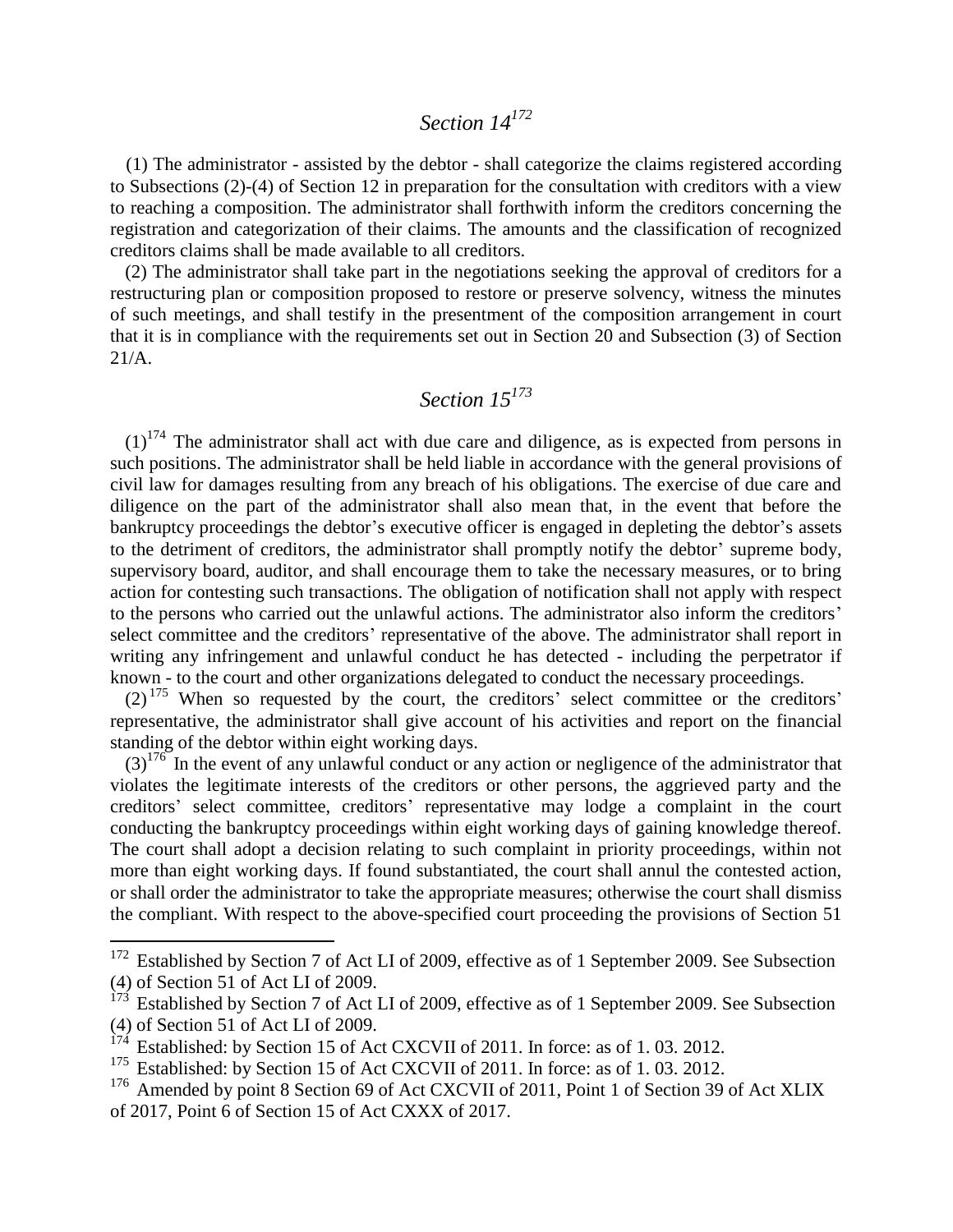shall apply, with the exception that the court's decision on the compliant may be appealed, and such appeal shall be determined within fifteen days.

#### *Section 16<sup>177</sup>*

(1) The administrator's mandate shall terminate:

 $\overline{a}$ 

*a*) upon the termination (discharge) of the bankruptcy proceedings by final decision,

 $b$ <sup> $178$ </sup> upon the appointment of a liquidator where liquidation was ordered according to Section 21/B.

 $(2)^{179}$  The fee and the justified expenses of the administrator shall be covered from the registration fees paid by creditors according to Subsection (1) of Section 12. The administrator may claim his expenses when incurred, as invoiced. Where the fee and the expenses of the administrator can no longer be covered from the registration fees, the debtor shall be liable to pay the administrator's fee and expenses, and such payment shall be guaranteed by the member (shareholder) holding majority control in the insolvent debtor (or by the owner of a sole proprietorship). The administrator shall keep itemized records of his expenses incurred during the proceedings, and shall give account of such expenses to the creditors' select committee, creditors' representative, the debtor and the court.

 $(3)^{180}$  The fee of the administrator shall be based on the book value of the assets shown in the balance sheet, enclosed according to Paragraph *c)* of Subsection (2) of Section 8 and checked by the administrator and assessed in writing, representing:

*a)* 2 per cent of 100,000,000 forints if the book value is below 100,000,000 forints, or at least 250,000 forints,

*b)* 2 per cent of 100,000,000 forints if the book value is between 100,000,001 and 500,000,000 forints, and 1.25 per cent of the sum above 100,000,000 forints,

*c)* 1.25 per cent of 500,000,001 forints if the book value is between 500,000,001 and 1,000,000,000 forints, and 0.75 per cent of the sum above 500,000,001 forints,

*d)* 0.75 per cent of 1,000,000,001 forints if the book value is above 1,000,000,001, and 0.25 per cent of the sum above 1,000,000,001 forints.

 $(4)$ <sup>181</sup> If the composition is approved, the administrator shall be entitled an additional 15 per cent of the fee referred to in Subsection (3), or in any case at least 300,000 forints.

 $(5)^{182}$  The sum calculated according to Subsections (3)-(4) is exclusive of value added tax. The court shall award, or approve the fee and the administrator's expenses in its ruling on the conclusion or dismissal of the proceedings. The court may establish the fee at rates lower than what is contained in Subsections (3)-(4) taking into account the duration of the bankruptcy proceedings, the amount of work carried out by the administrator and the workload of the given proceedings.

 $177$  Established by Section 7 of Act LI of 2009, effective as of 1 September 2009. See Subsection (4) of Section 51 of Act LI of 2009.

 $178$  Established: by paragraph (1) Section 16 of Act CXCVII of 2011. In force: as of 1.03. 2012.

<sup>&</sup>lt;sup>179</sup> Amended by Paragraph e) of Subsection (1) of Section 43 of Act CXV of 2009. Amended: by point 9 Section 69 of Act CXCVII of 2011. In force: as of 1. 03. 2012.

<sup>&</sup>lt;sup>180</sup> Established: by paragraph (2) Section 16 of Act CXCVII of 2011. In force: as of 1.03. 2012.

<sup>&</sup>lt;sup>181</sup> Established: by paragraph (2) Section 16 of Act CXCVII of 2011. In force: as of 1.03. 2012.

<sup>&</sup>lt;sup>182</sup> Established: by paragraph (2) Section 16 of Act CXCVII of 2011. In force: as of 1.03. 2012.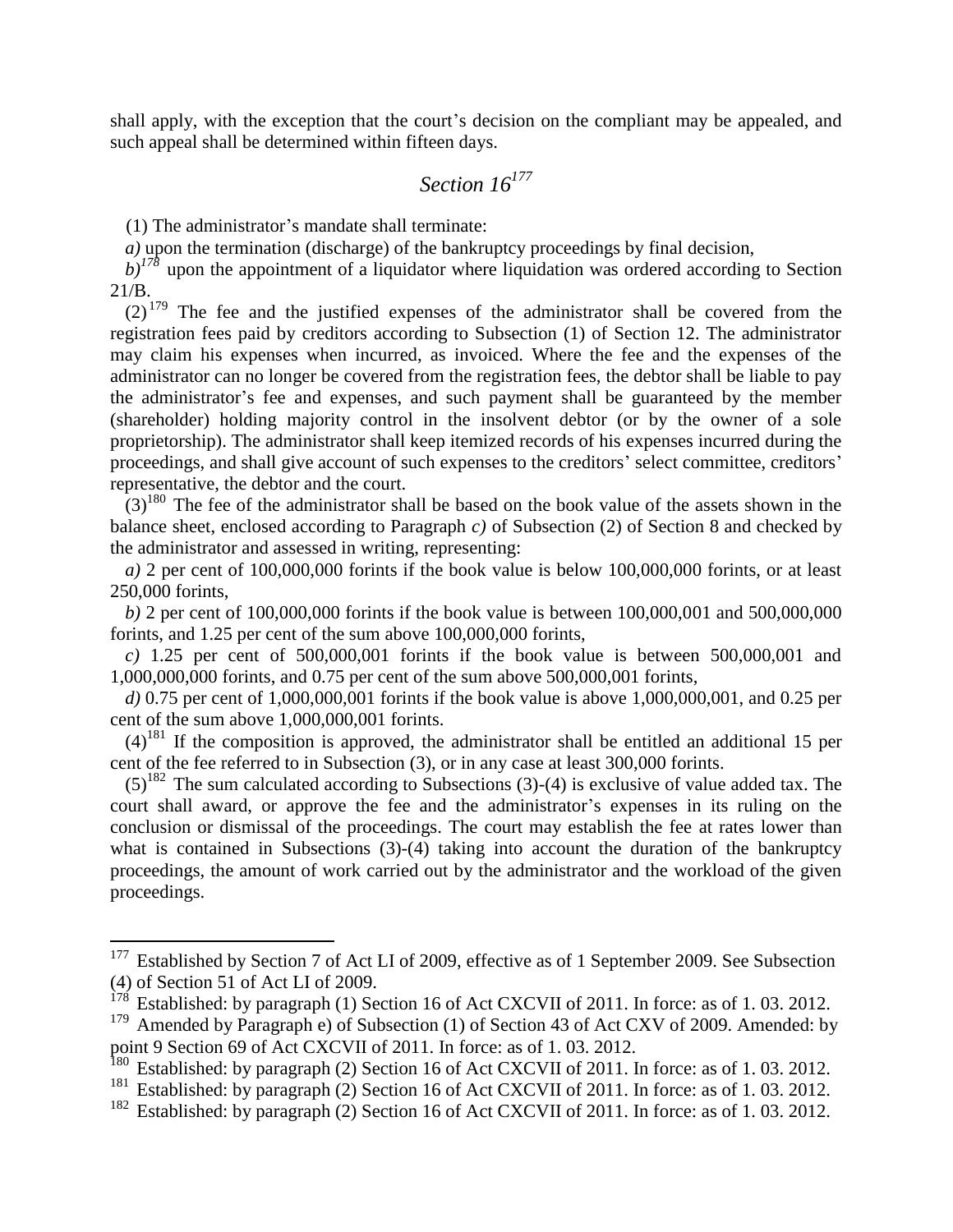### Composition Conference with Creditors, Extension of Stay of Payment<sup>183</sup>

### *Section 17<sup>184</sup>*

 $(1)^{185}$  The debtor shall call a meeting of creditors within a sixty-day period following the time of the opening of bankruptcy proceedings for composition conference, and shall invite the administrator and all known creditors directly with the documents specified in Subsection (2) of Section 8, a restructuring plan and preliminary composition proposed to restore solvency and a program for the settlement of debts attached, while any other unknown creditors shall be invited by way of a public notice, and shall request creditors established abroad and nonresident creditors to appoint an agent for service of process. The time of the conference shall be scheduled so as to allow ample time for the administrator to carry out his duties relating to the publication of any extension of the stay of payment in compliance with Subsection (11) of Section 18. The time of the conference shall be made known to the bodies mentioned in Subsection (1) of Section 8 as well. The invitation and its enclosures shall be sent to the persons invited at least eight working days before the scheduled time of the conference, whereas the notice shall be published in two daily newspapers of national circulation within eight working days of the time of publication of the stay of payment, and also on the debtor economic operator's website (if available). In the event of non-compliance the court may impose the sanctions specified in Subsection (10) of Section 9 at the request of either of the creditors or the administrator, and shall confer joint power of representation and joint right of disposition over the current accounts of the debtor economic operator upon the administrator.

 $(2)^{186}$  The invitation shall contain:

 $\overline{a}$ 

- *a)* the debtor's name, registered office and registered number;
- *b)* the time of the opening of bankruptcy proceedings;
- *c)* the place and date of the conference;

*d)* information concerning the place where the documents specified in Subsection (2) of Section 8 and in Subsection (1) of Section 14 are deposited for the creditors to review before the scheduled date of the conference.

(3) For the composition conference the debtor - assisted by the administrator - shall prepare a restructuring plan or composition proposed to restore or preserve its solvency. For the composition the debtor may request its member (shareholder) with majority control - or in the case of a recognized group of companies the dominant member and the other members -, as well as the interest representation bodies and any works council operating within the debtor economic operator to participate in the arrangement. The composition proposal shall be made available to the creditors for review five working days before the scheduled time of the conference.

# *Section 18<sup>187</sup>*

<sup>&</sup>lt;sup>183</sup> Enacted by Section 7 of Act LI of 2009, effective as of 1 September 2009.

<sup>&</sup>lt;sup>184</sup> Established by Section 7 of Act LI of 2009, effective as of 1 September 2009. See Subsection (4) of Section 51 of Act LI of 2009.

 $185$  Established: by paragraph (1) Section 17 of Act CXCVII of 2011. In force: as of 1.03. 2012.

<sup>&</sup>lt;sup>186</sup> Established: by paragraph (2) Section 17 of Act CXCVII of 2011. In force: as of 1.03. 2012.

<sup>&</sup>lt;sup>187</sup> Established by Section 7 of Act LI of 2009, effective as of 1 September 2009. See Subsection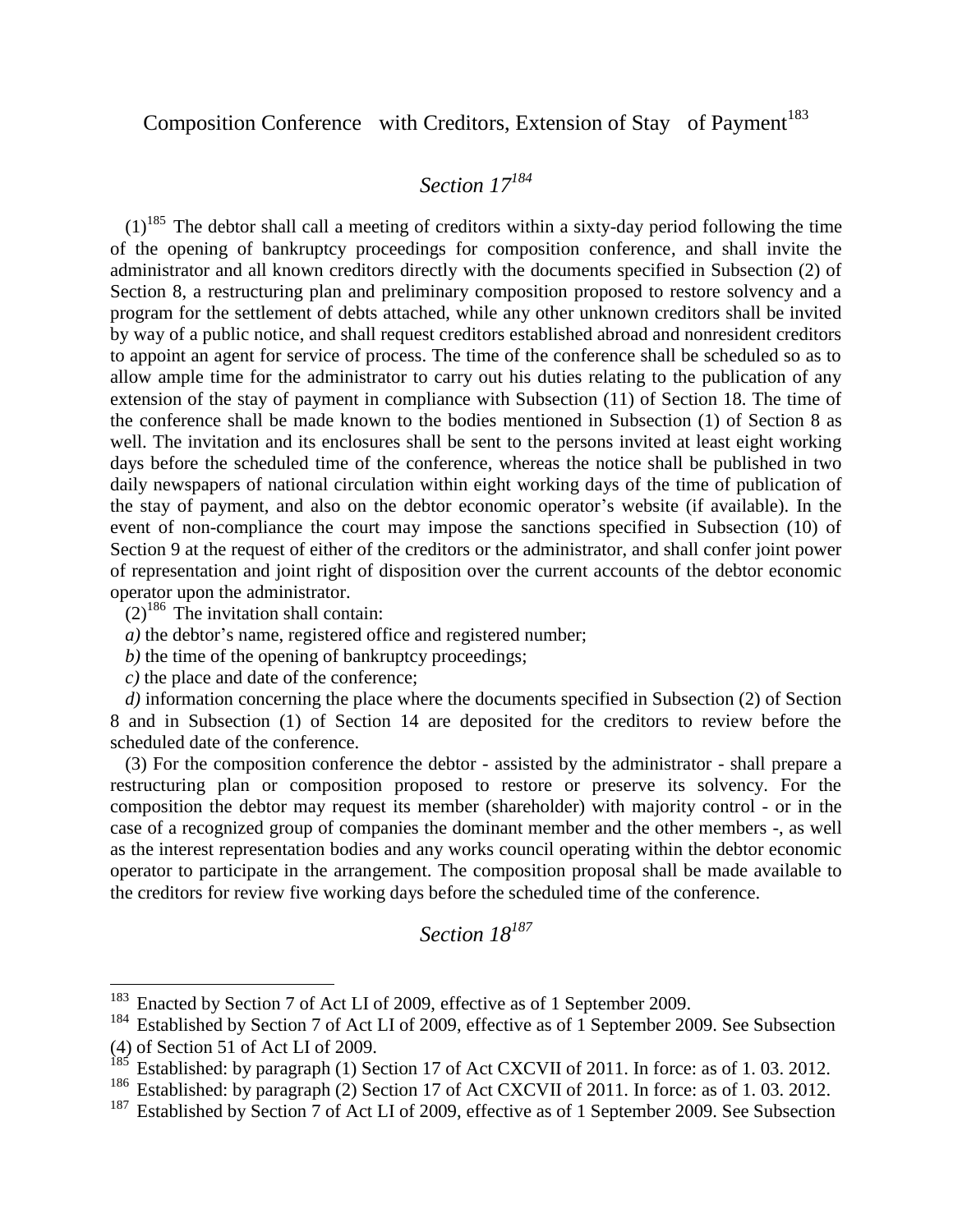$(1)^{188}$  Creditors may attend the composition conference in person or be represented by way of proxy. Representatives shall present proper proof to verify this capacity to the administrator voluntarily. Creditors may also decide to set up a select committee or to appoint a creditors' representative according to the rules laid down in Section 5/A. Creditors shall decide matters in the composition conference by voting.

(2) The debtor shall keep minutes of the meeting that is to contain the names of the creditors invited and those in attendance, the classification of their claims, the number of votes the creditors have in a given class, the outcome of the ballots, the creditors' comments and remarks relating to the composition proposal, and the debtor's replies to such remarks. Creditors' decisions shall be adopted by open ballot. The powers of attorney made out to the participants of the meeting shall be attached as integral parts of the minutes. The minutes shall be witnessed by two persons appointed by the creditors present and by the administrator.

(3) <sup>189</sup> During the opening session the creditors may express their refusal to support the composition proposal. If the debtor denies to rework the composition proposal, the meeting shall be declared closed and so recorded in the minutes, and it shall be sent to the court and the supreme body referred to in Subsection (1) of Section 8 without delay. If the debtor agrees to rework the composition proposal inside the time limit set by the creditors, several sessions with the creditors may ensue during the life of the stay of payment. The invitation and its enclosures (including the revised composition proposal) shall be sent to the persons invited at least eight working days before the scheduled date of the conference. If the creditors were to declare after either session their refusal to grant consent for the composition arrangement in the percentage required under Section 20, the debtor shall declare the meetings closed and record it in the minutes, and it shall be sent to the court and the supreme body referred to in Subsection (1) of Section 8 without delay. The administrator shall specifically point out if the court ruling will be published - due to the number of registered creditors - in the Cégközlöny (*Company Gazette*) by way of a public notice, and shall provide the necessary information as well. If the debtor fails to carry out the actions specified in this Subsection in due time, the administrator shall declare the composition conference unsuccessful and shall notify the court accordingly. In the event if the notice is filed in delay or if absent, the court may impose the sanctions specified in Subsection (1) of Section 21/A upon the debtor. The court shall adopt a decision according to Section 21/B within eight working days of receipt of the aforesaid minutes concerning the termination of the bankruptcy proceedings.

(4) In the composition conference voting right shall be held by any creditor:

*a)* who registered its claim by the deadline specified in Paragraph *f)* of Subsection (2) of Section 10, and

*b)* who paid the registration fee, and

*c)* whose claim is shown under recognized or uncontested claims.

 $(5)^{190}$  Any creditor who failed to participate in person or by way of proxy shall be counted to have voted no. As regards voting rights, creditors shall have one full vote awarded for each recognized or uncontested claim of 50,000 forints. There shall be no fractional votes. Creditors holding claims below the 50,000 forint threshold shall also have one vote. The assignment of

1

<sup>(4)</sup> of Section 51 of Act LI of 2009.<br> $188$  Established: by parameter (1) Sec

Established: by paragraph (1) Section 18 of Act CXCVII of 2011. In force: as of 1.03. 2012.

<sup>&</sup>lt;sup>189</sup> Established: by paragraph (2) Section 18 of Act CXCVII of 2011. In force: as of 1.03. 2012.

<sup>&</sup>lt;sup>190</sup> Established by paragraph (3) Section 18 of Act CXCVII of 2011. Amended by Paragraph b) of Subsection (17) of Section 91 of Act CCLII of 2013.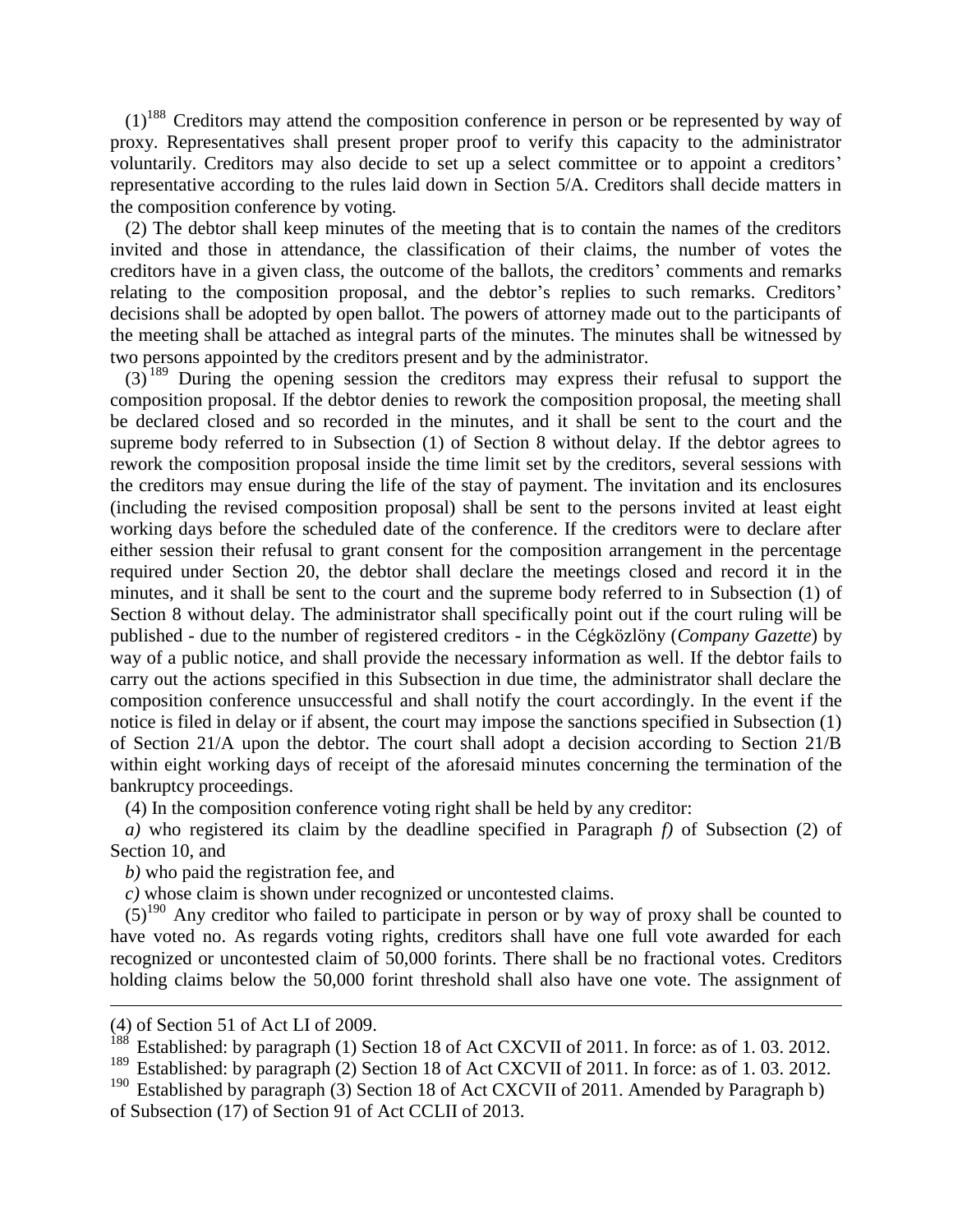creditors' claims upon other creditors within 180 days prior to the submission of the petition for the opening of bankruptcy proceedings, or upon the submission of a claim for bankruptcy shall have no effect on the counting of votes. Interest accrued during the term of the stay of payment shall not be taken into consideration with respect to voting rights. For the purposes of this Subsection, the payment charged for the registration of claims shall also be recognized as creditors' claims. The votes of creditors described in Subparagraphs *bc)-bd)* of Subsection (2) of Section 12 shall apply for the above-specified calculation method at a rate of one-fourth, excluding those creditors under Subparagraph *bc)* of Subsection (2) of Section 12 that obtain majority control in the debtor through providing a loan for the purpose of reorganization of an amount up to at least the debtor's subscribed capital during the course of the bankruptcy proceedings, or any economic operator that, together with the debtor, is a member in a recognized or de facto group of companies as provided for in the Civil Code, and that provides a loan to the debtor for the purpose of reorganization of an amount up to at least the debtor's subscribed capital.

(6) The right for exercising voting rights may not be subsequently discredited on the grounds of having a future right of recovery of any claim that was listed under uncontested claims on the strength of the court's decision referred to in Subsection (5) of Section 12.

(7) In the course of negotiations with creditors, the debtor may ask for the creditors' consent for the extension of the stay of payment, however, the total length of the period of the stay of payment, including the extension, may not exceed 365 days from the time of the opening of bankruptcy proceedings.

 $(8)^{191}$  The stay of payment may be extended up to a maximum period of 240 days from the time of the opening of bankruptcy proceedings, if the debtor was able to secure the majority of the affirmative votes from the creditors with voting rights  $\lceil \text{Subsections (4)-(5)} \rceil$ , in respect of secured and unsecured claims alike, separately for the claims in question.

(9) The debtor shall be granted an extension of the stay of payment for a total of not more than 365 days from the time of the opening of bankruptcy proceedings if able to secure two-thirds of the votes from the creditors with voting rights [Subsections (4)-(5)], in respect of secured and unsecured claims alike, separately for the claims in question.

 $(10)^{192}$  Creditors representing the majority described in Subsections (8)-(9) may render the extension of the stay of payment conditional upon the debtor granting the administrator joint power of representation and joint right of disposition over the current accounts. If the debtor withdraws these rights, the court - acting on the notice received from the administrator - shall adopt a ruling for terminating the stay of payment, and shall forthwith publish this ruling in the Cégközlöny (Company Gazette) by way of the means specified in Subsection (1) of Section 10.

 $(11)^{193}$  The administrator shall sign and endorse a copy of the protocol decision adopted for the extension of the stay of payment, and shall send it together with a request for publication, the records containing the creditors claims as drawn up according to Subsections (2)-(4) of Section 12, the minutes of the meeting or meetings with creditors, and the creditors' statements on their consent for the extension of the stay of payment to the court, on or before the fifteenth working day preceding the expiry of the 120-day deadline specified in Subsection (4) of Section 10 or the expiry of the extended stay of payment. The court shall deliver its decision concerning the extension of the stay of payment within five working days. The ruling may not be appealed

<sup>&</sup>lt;sup>191</sup> Amended: by points 10 and 11 Section 69 of Act CXCVII of 2011. In force: as of 1.03. 2012.

 $192$  Amended by Subsection (1) of Section 74 of Act LXXXV of 2009.

<sup>&</sup>lt;sup>193</sup> Established: by paragraph (4) Section 18 of Act CXCVII of 2011. In force: as of 1.03. 2012.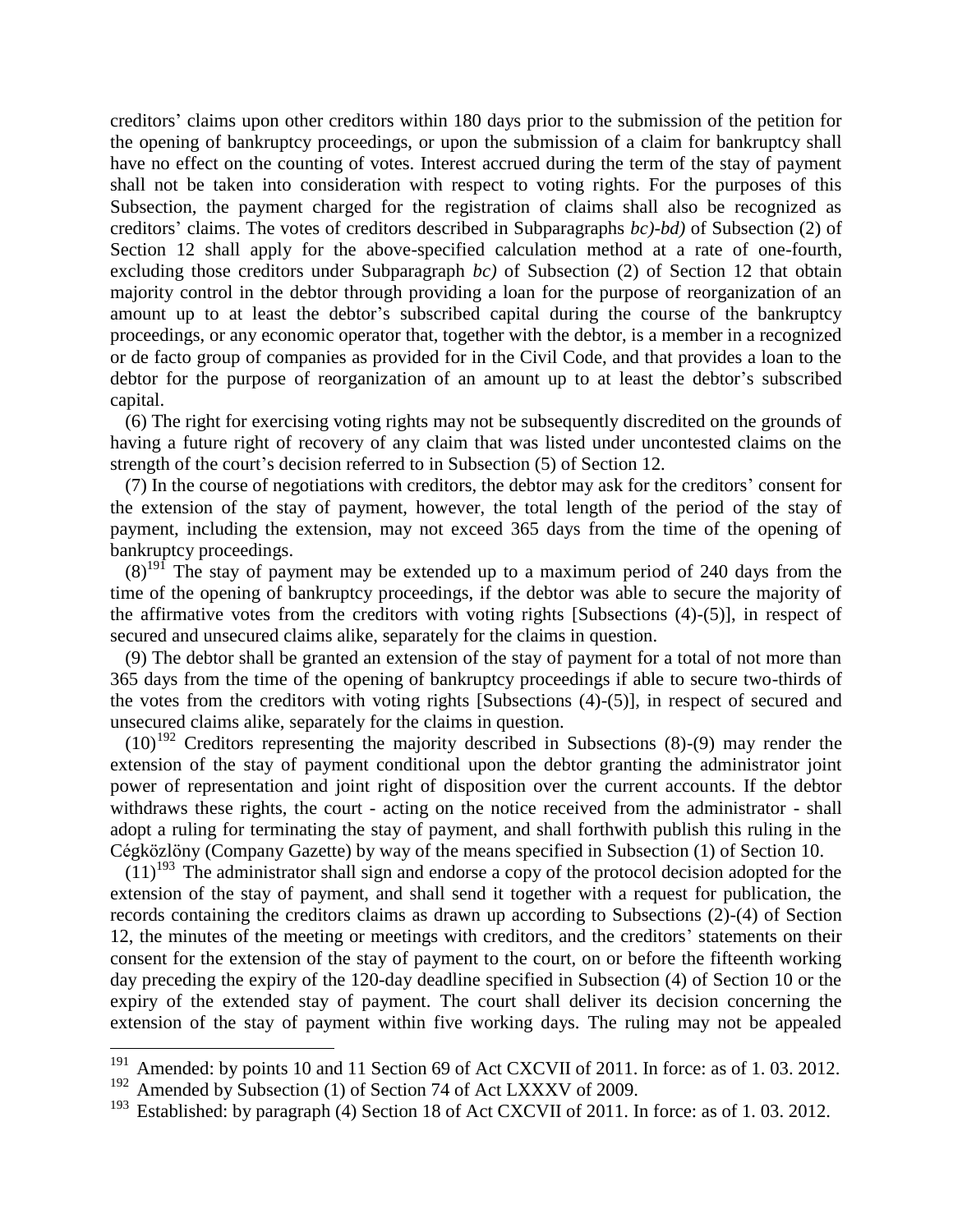separately. If the court did not dismiss the request, it shall forthwith provide for having the ruling on the extension of the stay of payment published on the website of the Cégközlöny before the expiry of the term of the stay of payment. Publication shall take place in the form of a display posted on the website of the Cégközlöny, updated on a daily basis.

(12) The ruling published on the extension of the stay of payment shall contain:<sup>194</sup>

*a*) the debtor's name, registered office, registered number and tax number;

*b)* the name and registered office of the administrator appointed by the court;

*c)* the name of the court and the case number;

*d*) the time of the opening of bankruptcy proceedings;

*e)* an indication of the length of the period of extension of the stay of payment (moratorium) in connection with the pecuniary claims for which he was and will be liable before and after the effective date of the stay of payment.

(13) The provisions of Section 11 shall remain to apply if the stay of payment is extended.

 $(14)^{195}$  The ruling on the extension of the stay of payment, referred to in Subsection (12) shall be presented by the debtor and the administrator to the payment service providers carrying the debtor's accounts without delay.

### Composition in Bankruptcy Proceedings<sup>196</sup>

### *Section 19<sup>197</sup>*

 $(1)^{198}$  Composition means the debtor's agreement with the creditors laying down the conditions for debt settlement, such as in particular any allowances and payment facilities relating to the debt, on the remission or assumption of certain claims, on receiving shares in the debtor economic operator in exchange for a debt, on guarantees for the satisfaction of claims and other similar securities, on the approval of the debtor's program for restructuring and for cutting losses, and any and all other action deemed necessary to restore or preserve the debtor's solvency, including the duration of and the procedures for monitoring the implementation of the composition arrangement.

(2) Voting rights in connection with composition arrangements shall be governed by the provisions contained in Subsections (4)-(5) of Section 18.

### *Section 20<sup>199</sup>*

(1) A composition agreement may be concluded if the debtor was able to secure the majority of the votes for the agreement from the creditors holding voting rights according to Subsections

<sup>&</sup>lt;sup>194</sup> Amended: by point 12 Section 69 of Act CXCVII of 2011. In force: as of 1.03. 2012.

<sup>&</sup>lt;sup>195</sup> Amended by Subsection (1) of Section 74 of Act LXXXV of 2009. Amended: by point 13 Section 69 of Act CXCVII of 2011. In force: as of 1. 03. 2012.

<sup>&</sup>lt;sup>196</sup> Enacted by Section 7 of Act LI of 2009, effective as of 1 September 2009.

 $197$  Established by Section 7 of Act LI of 2009, effective as of 1 September 2009. See Subsection (4) of Section 51 of Act LI of 2009.

 $198$  Amended: by point 14 Section 69 of Act CXCVII of 2011. In force: as of 1.03. 2012.

<sup>&</sup>lt;sup>199</sup> Established by Section 7 of Act LI of 2009, effective as of 1 September 2009. See Subsection (4) of Section 51 of Act LI of 2009.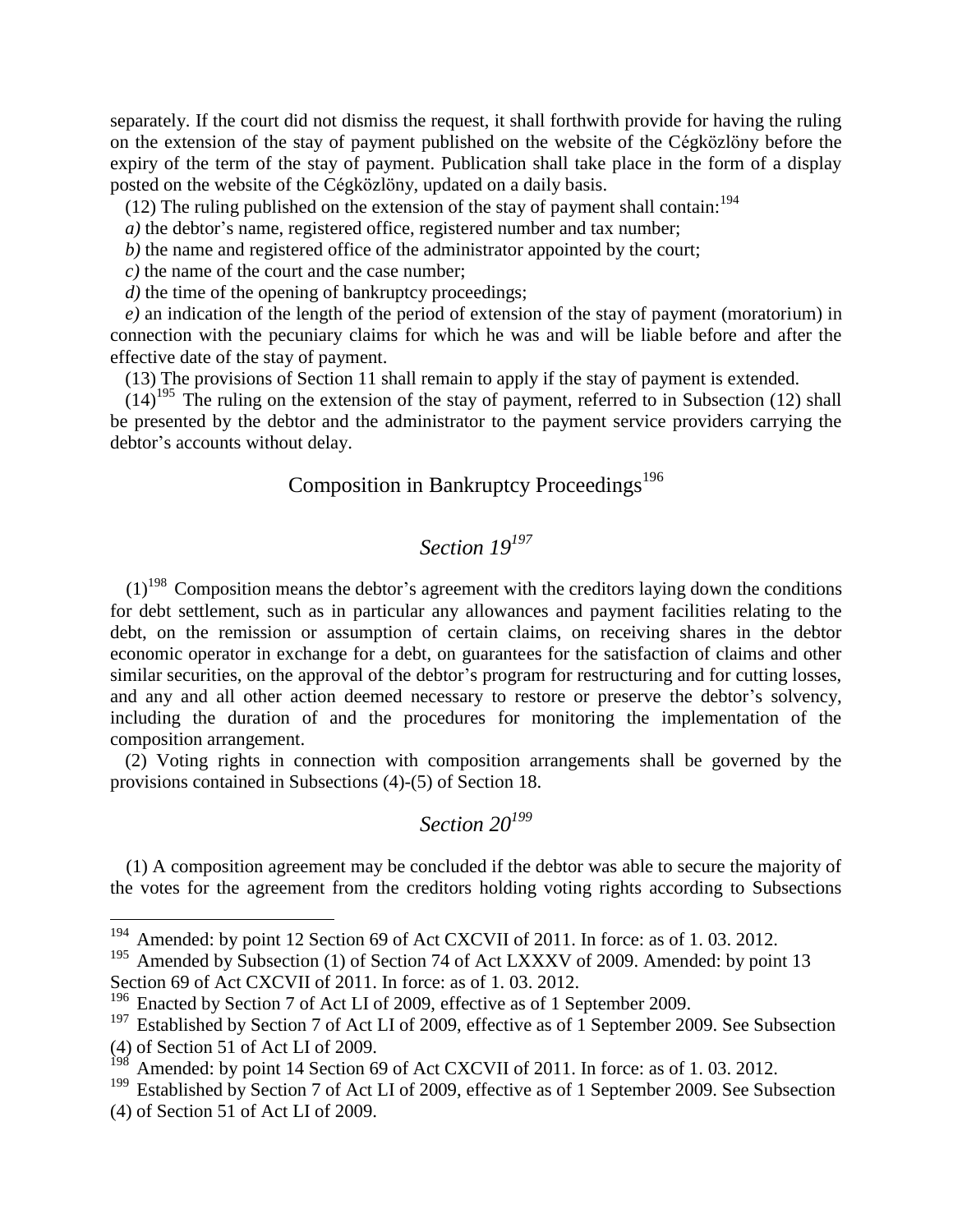(4)-(5) of Section 18, in respect of secured and unsecured claims alike.

 $(1a)^{200}$  The composition agreement shall be concluded under the principle of good faith, and it may not contain provisions and conditions which are clearly and manifestly unfavorable or unreasonable from the point of view of creditors on the whole or certain groups of creditors. Such conditions shall include where the ratio of satisfaction provided for the claims of creditors on the whole is deemed abnormally low relative to the debtor's divisible assets, or if the claims of a particular group of creditors are satisfied at an abnormally lower ratio or under unreasonably discriminative conditions by comparison to another group of creditors.

 $(2)^{201}$  A composition arrangement shall also apply to non-consenting creditors who are otherwise entitled to participate in the composition agreement, or failed to take part in the conclusion of the composition agreement in spite of having been properly notified, and shall also apply to the creditors whose contested claims had to be secured by provisions or by way of guarantee (judicial arrangements). The composition agreement, however, may not stipulate less favorable conditions in respect of these creditors than to the creditors granting consent to the agreement in the given categories, or to the creditors mentioned in Subparagraphs *bc)-bd)* of Subsection (2) of Section 12. Payments may be effected from the said provisions to provide satisfaction for a contested claim (or a part of such claim) to the beneficiary of such contested claim if the said beneficiary filed charges against the debtor, and the court's final ruling declared the creditor's claim substantiated and awarded the amount of the claim, or if the creditor recovered its claim from the debtor by way of an administrative procedure.

 $(3)^{202}$  In the event of failing to observe the deadline referred to in Subsection (2) of Section 10 the debtor shall not be able to participate in the composition agreement and, consequently, shall not be covered by the agreement. Where a creditor's claim is not registered within the time limit prescribed for notifying such claims, the beneficiary shall not be able to demand satisfaction from the debtor, however, he shall be able to notify those claims which have not as yet become time-barred in liquidation proceedings initiated by others. In this case Subsection (2) of Section 35 shall apply with the exception that the default interest and late charges under Paragraph *b)* of Subsection (2) of Section 35, and other similar surcharges and penalties may not be enforced in the liquidation proceedings.

# *Section 21<sup>203</sup>*

(1) The composition agreement shall be made in writing and shall contain, in particular:

*a)* a list of the creditors participating in the composition, their classification, the amounts of their registered claims recognized or uncontested, and the number of their voting rights;

*b)* the debt settlement and restructuring program approved by the creditors, and the method of execution and oversight;

*c)* any modification in the time limits and deadlines of performance, the remission or assumption of the claims of creditors, and any other factors that are deemed essential by the debtor and the creditors for the purpose of restoring or preserving the debtor's solvency;

 $d^{204}$  the name and mailing address of each creditor (or their representatives or agents for

<sup>&</sup>lt;sup>200</sup> Enacted by Subsection (1) of Section 73 of Act XV of 2014, effective as of 1 April 2014.

 $201$  Established: by Section 19 of Act CXCVII of 2011. In force: as of 1.03. 2012.

 $202$  Enacted: by Section 2 of Act CXV of 2011. In force: as of 4.08.2011.

<sup>&</sup>lt;sup>203</sup> Established by Section 7 of Act LI of 2009, effective as of 1 September 2009. See Subsection (4) of Section 51 of Act LI of 2009.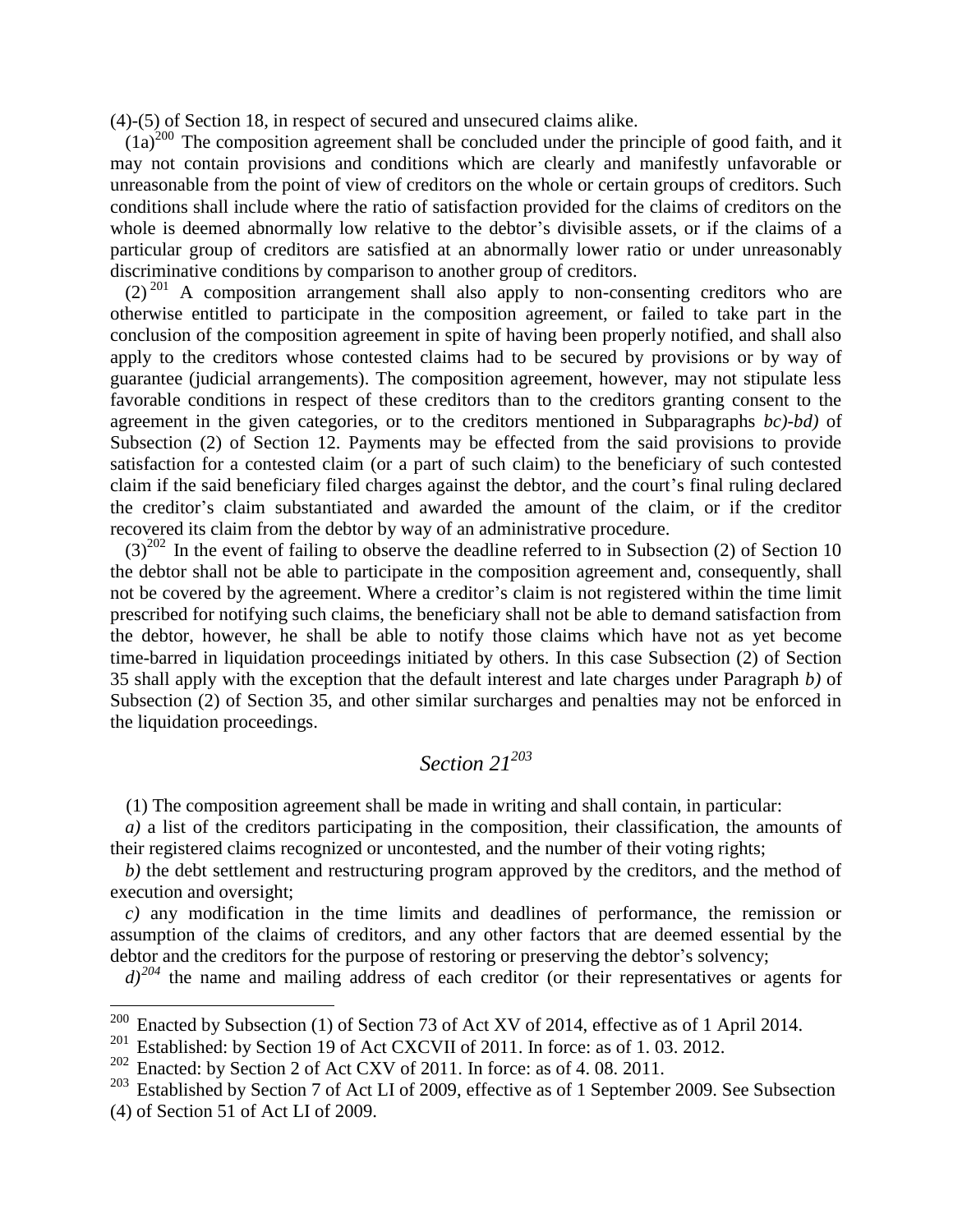service of process), and in connection with select committees and creditors' representatives an indication of the creditors they represent.

(2) The composition arrangement shall be signed by the parties, and by their legal representatives or proxies, and shall be countersigned by the administrator and by the select committee, if there is one.

### Termination or Discharge of Bankruptcy Proceedings<sup>205</sup>

# *Section 21/A<sup>206</sup>*

 $(1)^{207}$  The head of the debtor economic operator shall notify the court concerning the outcome of the composition conference [Subsection (3) of Section 18, Sections 19-20] within five working days - in connection with an extended stay of payment at least forty-five days prior to its expiry -, and shall enclose a copy of the composition agreement where applicable, as well as the reports, agreements and statements verifying compliance with the requirements set out in Sections 19-21. In the event of failure to meet this obligation in due time the court shall impose a financial penalty between 100,000 and 500,000 forints.

(2) The court shall deliver its decision on the approval of the composition arrangements within fifteen working days of receipt of the notice referred to in Subsection (1). The court may return the request for the approval of the composition arrangements on one occasion, for remedying any deficiencies within a deadline of three working days. The time limit for remedying deficiencies shall apply with prejudice.

 $(3)^{208}$  If the composition arrangement is in conformity with the relevant legislation, the court shall grant approval by way of a ruling and shall declare the bankruptcy proceedings dismissed. No justification will be accepted upon failure to meet the time limit for appeal against the ruling of approval of the composition arrangement and the ruling declaring the bankruptcy proceedings dismissed. The appeal shall be determined within thirty days. A motion for retrial may not be submitted against a ruling of approval of the composition arrangement and the ruling declaring the bankruptcy proceedings dismissed.

 $(4)^{209}$  Where an enforcement procedure was opened against the debtor during the period of temporary moratorium, upon the conclusion of the bankruptcy proceedings actions against the debtor for the recovery of pecuniary claims shall be suspended until the composition arrangement is executed, inside the time limit set out therein, excluding the claims referred to in Subsection (1) of Section 11. Continuation of the enforcement procedure may be requested by any creditor that signed on to the bankruptcy proceedings. Enforcement shall continue for the amount to which the creditor is entitled under the composition arrangement.

1

 $204$  Established: by Section 20 of Act CXCVII of 2011. In force: as of 1.03. 2012.

<sup>&</sup>lt;sup>205</sup> Enacted by Section 7 of Act LI of 2009, effective as of 1 September 2009.

<sup>&</sup>lt;sup>206</sup> Enacted by Section 7 of Act LI of 2009, effective as of 1 September 2009. See Subsection (4) of Section 51 of Act LI of 2009.<br> $^{207}$  Established: by paragraph (1)

Established: by paragraph (1) Section 21 of Act CXCVII of 2011. In force: as of 1.03. 2012.

<sup>&</sup>lt;sup>208</sup> Established by Subsection (6) of Section 12 of Act CXXX of 2017, effective as of 1 January 2018.

 $\frac{209}{209}$  Enacted: by paragraph (3) Section 21 of Act CXCVII of 2011. In force: as of 1.03. 2012.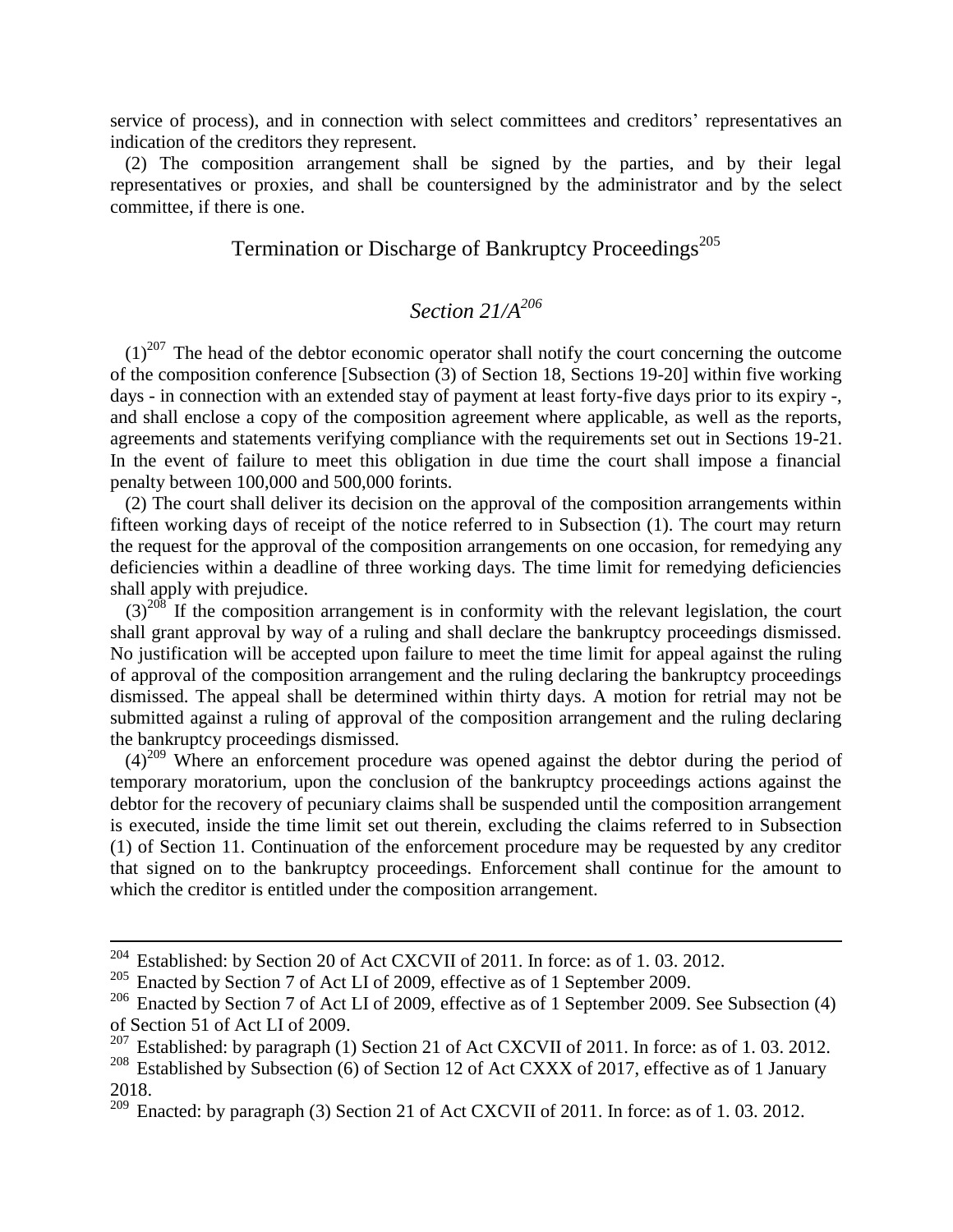# *Section 21/B<sup>210</sup>*

If no composition is arranged, or if the arrangement fails to comply with the relevant regulations, the court shall dismiss the bankruptcy proceedings and shall consequently declare the debtor insolvent *ex officio* in the liquidation proceedings governed under Chapter III [Paragraph *e)* of Subsection (2) of Section 27], and shall order the liquidation of the debtor. In the ruling terminating the bankruptcy proceedings the court shall extend the stay of payment until 0:00 hours on the second working day following the date of publication of the final ruling ordering liquidation. The appointment of the administrator shall be extended - with the powers and remuneration of a temporary administrator [Section 24/A] applicable - until the liquidator enters into office, furthermore, the debtor shall not be able to request stay of payment from the court. The fee to which the administrator is entitled for that period shall be advanced by the debtor. A ruling requesting advance payment shall be sent to the member (shareholder) holding majority control in the debtor economic operator - or the member in the case of single-member companies and sole proprietorships or the nonresident owners of Hungarian branches - in the share percentage specified. The aforesaid member or the nonresident business association shall guarantee satisfaction of the obligation of reimbursement if it cannot be recovered.

### *Section 21/C<sup>211</sup>*

(1) The court shall deliver the rulings referred to in Subsection (2) of Section 21/A and in Section 21/B by way of public notice published in the Cégközlöny (*Company Gazette*), if the number of registered creditors exceeds one hundred.

 $(2)^{212}$  Delivery of the ruling by way of public notice shall take place in the form of display posted on the website of Cégközlöny, updated on a daily basis. When the ruling is delivered by way of public notice, the operative part of the ruling shall be posted on the bulletin board of the court as well, and shall be sent by post to the debtor, the administrator, the creditors' select committee or the creditors' representative. The operative part of the ruling shall be posted on the website of Cégközlöny twice, two days apart, and shall be considered served on the day when posted for the second time. The notice published shall contain an indication that the full text of the ruling is available at the court, and that the appeals submitted against the ruling may be reviewed at the court within three working days following the date of delivery of the appeal to the court, and the appeals, if any, may be commented within five working days following the date of delivery of the appeal to the court.

(3) Appeals against the ruling shall be submitted within eight working days following the date of delivery (in connection with public notice, from the day when posted for the second time). This time limit shall apply with prejudice. The appeal shall be heard in priority proceedings, within a maximum period of eight working days. The said rulings shall be published in the Cégközlöny without delay, by way of the means specified in Subsection (1) of Section 10. The ruling shall be forthwith delivered to the court of registry by way of electronic means. The court of registry shall take immediate action for having the indication "cs. a." entered in the register of

<sup>&</sup>lt;sup>210</sup> Established by Section 22 of Act CXCVII of 2011. Amended by Paragraph b) of Subsection (19) of Section 91 of Act CCLII of 2013, Paragraph a) of Subsection (26) of Section 73 of Act XV of 2014.

<sup>211</sup> Established: by Section 22 of Act CXCVII of 2011. In force: as of 1. 03. 2012.

<sup>&</sup>lt;sup>212</sup> Amended: by subparagraph a) Section 16 of Act CIV of 2012. In force: as of 16.07. 2012.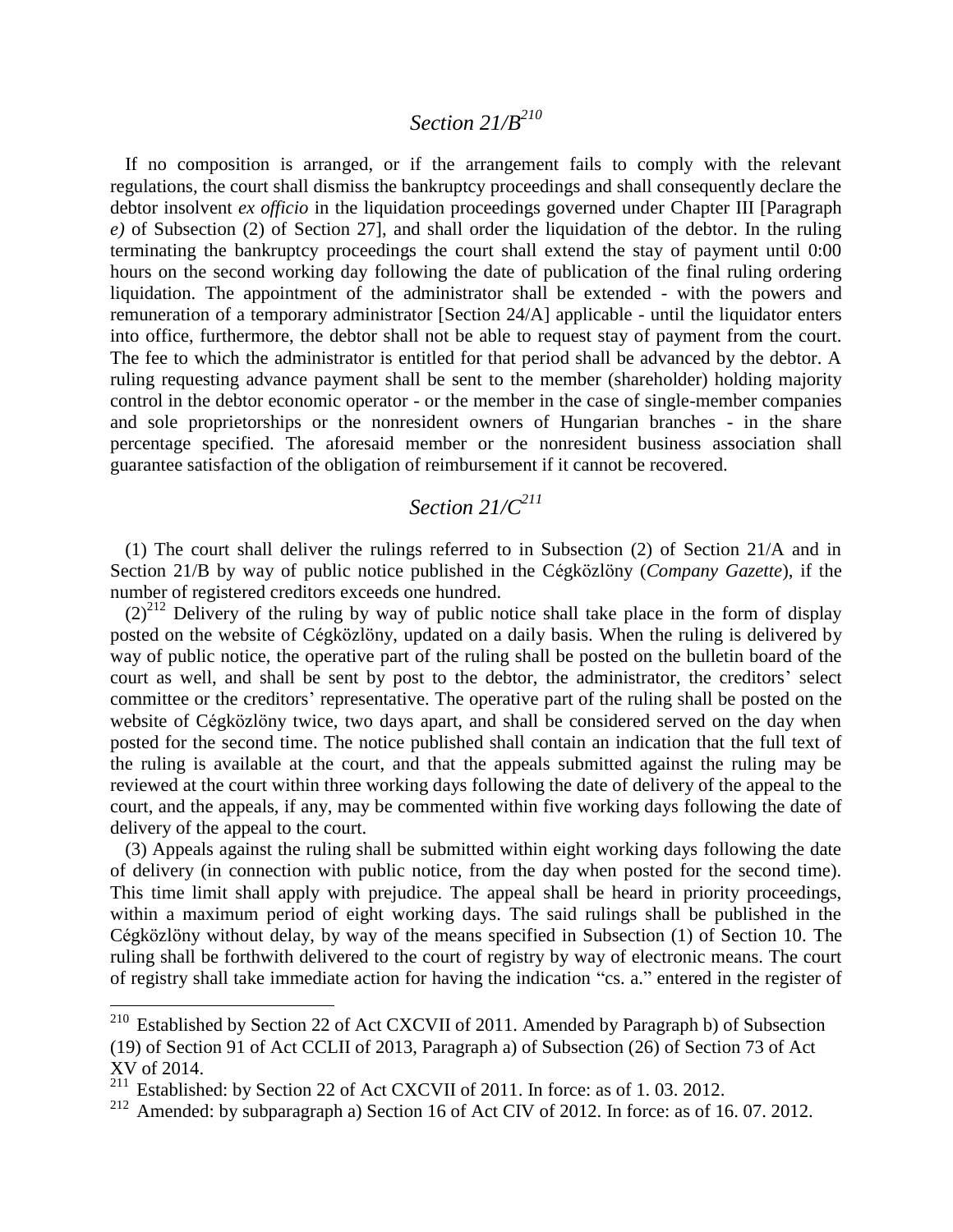companies deleted. In the case specified in Subsection (3) of Section 21/A, the stay of payment shall cease to exist at the time of publication of the final ruling on the approval of the composition agreement. The ruling shall be presented by the debtor and the administrator to the payment service providers carrying the debtor's accounts without delay.

### *Chapter III*

#### *Liquidation Proceedings*

### Opening of Liquidation Proceedings<sup> $213$ </sup>

### *Section 22*

(1) Liquidation proceedings shall be conducted in the event of insolvency of the debtor:

 $a)^{214}$  ex officio in the case mentioned in Section 21/B;

 $\overline{a}$ 

*b)* upon request by the debtor, the creditor or the receiver; or

 $c^{215}$  upon receipt of notice from the court of registry, if the court of registry has ordered the liquidation of the company;

 $d^{216}$  upon receipt of notice from a criminal court (if the enforcement procedure aiming for the collection of a fine imposed upon a legal person has failed).

 $(2)^{217}$  If liquidation is ordered under Paragraphs *a*), *c*) and *d*) of Subsection (1), the provisions of Sections 25 and 26 shall not apply as regards the decision to open liquidation proceedings, and the court shall order liquidation ex officio. A ruling adopted for ordering liquidation may not be appealed.

 $(3)^{218}$  In the case of Paragraph *b*) of Subsection (1) legal representation for the applicant shall be mandatory with regard to submission of the application.

 $(4)^{219}$  In liquidation proceedings opened under Paragraphs *a*) and *c*) of Subsection (1), the court hearing the bankruptcy proceedings, or the general court to which the court of registry of competence for the winding-up, involuntary dissolution or involuntary cancellation procedures is located shall have jurisdiction.

 $213$  As regards the proceedings opened after 1 January 1992, where liquidation is already in progress, the provisions in effect at the time of the opening of liquidation proceedings shall apply. See Subsection (1) of Section 33 of Act XXVII of 1997.

 $^{214}$  Established by Subsection (1) of Section 8 of Act LI of 2009, effective as of 1 September 2009. See Subsection (4) of Section 51 of Act LI of 2009.

<sup>&</sup>lt;sup>215</sup> Established: by paragraph (1) Section 23 of Act CXCVII of 2011. In force: as of 1.03. 2012. <sup>216</sup> Enacted by Subsection (1) of Section 29 of Act CXXVII of 2004, effective as of 1 January 2005.

 $217$  Established by Subsection (2) of Section 8 of Act LI of 2009, effective as of 1 September 2009. See Subsection (4) of Section 51 of Act LI of 2009.

<sup>&</sup>lt;sup>218</sup> Established by Subsection (1) of Section 13 of Act CXXX of 2017, effective as of 1 January 2018.

 $\frac{219}{219}$  Enacted: by paragraph (2) Section 23 of Act CXCVII of 2011. In force: as of 1.03. 2012.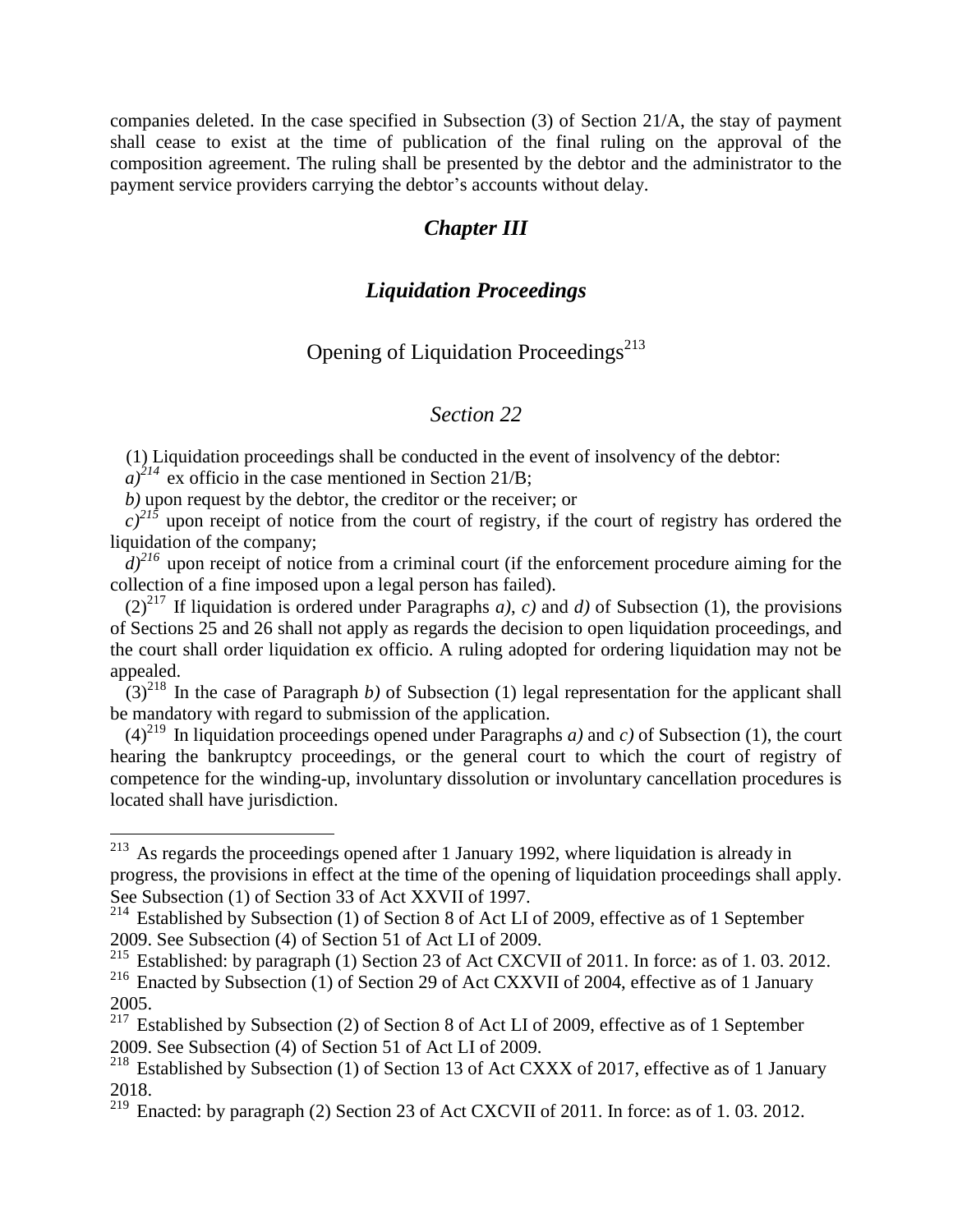#### *Section 23*

 $(1)^{220}$  If liquidation proceedings are requested by the debtor the petition shall be filed according to the provisions of Subsections (1)-(2) of Section 8. The debtor shall declare in the petition all its account numbers and the payment service providers carrying such accounts, including the accounts opened subsequent to the filing of the petition.

 $(2)^{221}$  Debtors may request the opening of liquidation proceedings if unable or unwilling to enter into bankruptcy under Subsection (3) of Section 7.

 $(3)^{222}$ 

 $(4)^{223}$ 

 $\overline{a}$ 

#### *Section 24*

 $(1)^{224}$  If liquidation is requested by a creditor, the petition shall specify the description of the debtor's liabilities, the date of maturity (due date) and a summary of the reasons for claiming that the debtor is deemed insolvent. The documents in proof of the contents of the petition shall also be attached, including a copy of the written notice sent to the debtor in connection with what is contained in Paragraph *a)* of Subsection (2) of Section 27.

(2) If the opening of liquidation proceedings were requested by a creditor and the court has not rejected the petition without any investigation of the merits of the case, the court shall notify the debtor forthwith by sending a copy of the petition.

 $(3)^{225}$  The debtor shall, within eight days of receipt of the notice, declare before the court whether he acknowledges the contents of the petition. If the debtor acknowledges the claim, he shall also simultaneously declare whether he wishes a respite for the settlement of the debts [Subsection (3) of Section 26] and shall supply the numbers of all his accounts and the names of the payment service providers carrying such accounts, including the accounts opened following receipt of the petition, and furthermore, in the case of a concession, he shall inform the concessionaire concerning the opening of liquidation proceedings. If the debtor fails to respond to the court within the above-specified deadline his insolvency shall be presumed.

<sup>&</sup>lt;sup>220</sup> Established by Subsection (1) of Section 4 of Act XXVII of 1997. Amended by Paragraph a) of Subsection (1) of Section 51 of Act LI of 2009 and Subsection (1) of Section 74 of Act

LXXXV of 2009. See Subsection (4) of Section 51 of Act LI of 2009.

<sup>&</sup>lt;sup>221</sup> Established by Section 9 of Act LI of 2009, effective as of 1 September 2009. See Subsection (4) of Section 51 of Act LI of 2009.

 $^{222}$  Repealed by Subsection (5) of Section 44 of Act LXXXI of 1993, effective as of 2 September 1993.

 $223$  Repealed by Subsection (3) of Section 34 of Act XXVII of 1997, effective as of 6 August 1997.

 $224$  Last sentence established by Subsection (1) of Section 6 of Act VI of 2006, effective as of 1 July 2006. Applies to proceedings opened subsequently.

 $225$  Established by Subsection (6) of Section 1 of Act LXXVIII of 2007. Amended by Paragraph a) of Subsection (1) of Section 51 of Act LI of 2009. See Subsection (4) of Section 51 of Act LI of 2009. As regards unenforceable amendment see Subsection (1) of Section 74 of Act LXXXV of 2009.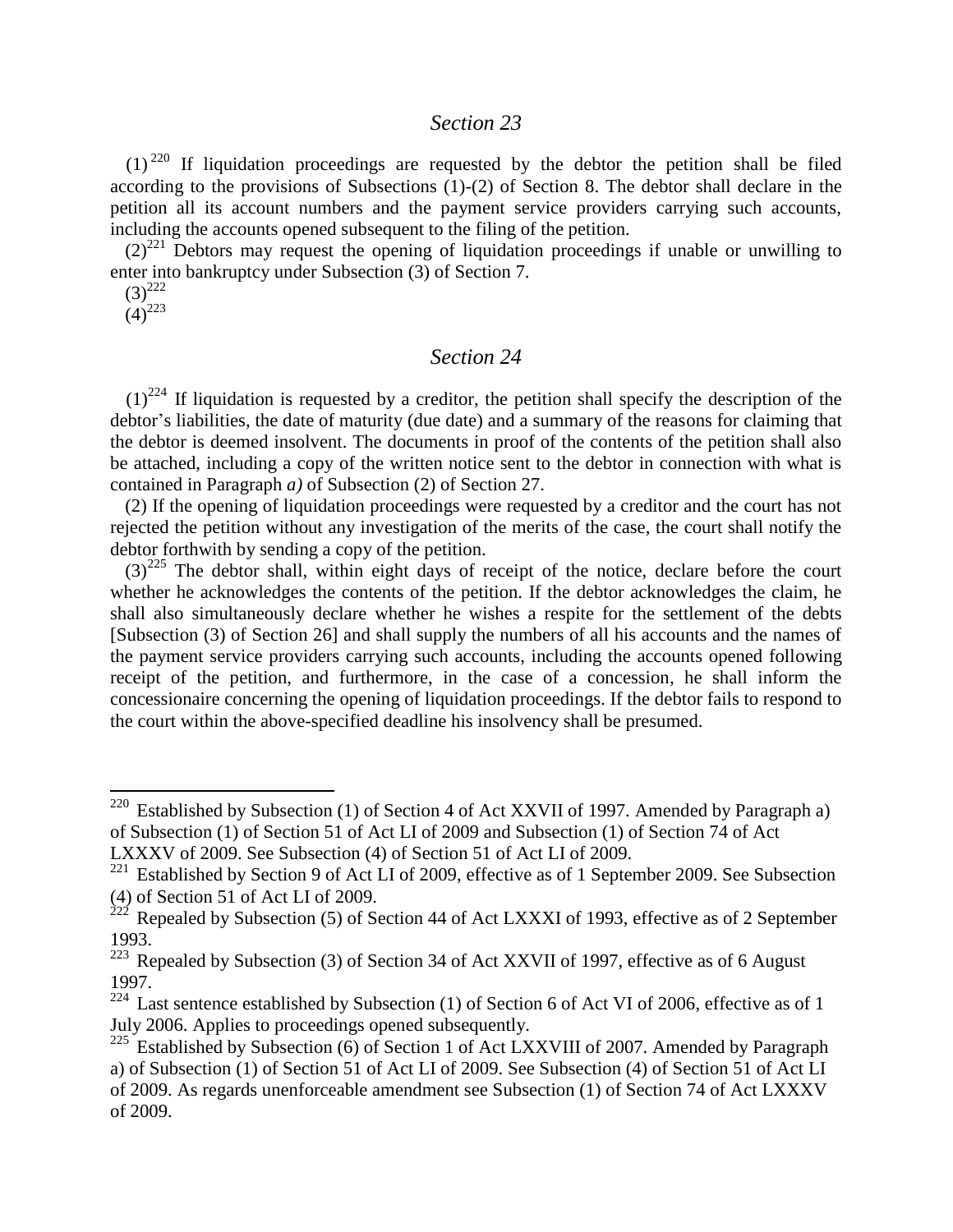### *Section 24/A<sup>226</sup>*

 $(1)^{227}$  Simultaneously with lodging a request for the opening of liquidation proceedings, or subsequently before the time of the opening of liquidation proceedings, creditors may request the court to appoint a temporary administrator from the register of liquidators to oversee the debtor's financial management. The court shall hear the debtor before delivering a decision. The provisions of Subsection (1) of Section 27/A shall apply to the appointment of the temporary administrator.

(2) The court shall appoint a temporary administrator without delay and shall promptly notify the parties accordingly, provided that the requesting creditor:

*a)* is able to evidence that satisfaction of its claim at a later date is in jeopardy;

*b)* provides proof in the form of an authentic instrument or a private document with full probative force regarding the contract underlying its claim, and the extent and expiry of this claim; and

 $c^{228}$  has advanced the fee of the temporary administrator (200,000 forints if the debtor has no legal personality and 400,000 forints for legal persons, exclusive of the applicable value added tax) and deposited it at the time of lodging the request.

 $(2a)^{229}$  If the court did not order liquidation, the fee of the temporary administrator shall be covered by the creditor. If liquidation is ordered the court shall ex officio provide for the return of the amount deposited, in which case the fee of the temporary administrator shall be accounted and paid as liquidation costs under Paragraph *i)* of Subsection (2) of Section 57.

 $(2b)^{230}$  Where bankruptcy proceedings had been conducted immediately before the liquidation proceedings, and the court ordered liquidation ex officio as provided for in Section 21/B, it shall appoint the administrator of the bankruptcy proceedings as temporary administrator. The fee of the temporary administrator shall be advanced according to Section 21/B, and Paragraph *h)* of Subsection (2) of Section 57 shall apply to the accounting and payment of the fee.

 $(3)^{231}$  The temporary administrator shall be required to declare on the working day following receipt of the decision on his appointment as to whether there are any grounds for his disqualification in accordance with Section 27/A. If there are none, the temporary administrator shall commence his activities on the working day following the date of receipt, that is to say to contact the managers of the debtor and to make inquiries regarding the debtor's financial standing. The ruling on the appointment, dismissal of the temporary administrator, on terminating the appointment and on the refusal or rejection of such requests may be appealed separately, and the ruling for the appointment of the temporary administrator may be executed irrespective of any appeal.

 $226$  Enacted by Section 48 of Act XXVII of 2004, effective as of the operative date of the Act promulgating the treaty on the accession of the Republic of Hungary to the European Union. Applies to proceedings opened subsequently.

Established: by paragraph (1) Section 24 of Act CXCVII of 2011. In force: as of 1.03. 2012.

<sup>&</sup>lt;sup>228</sup> Established by Subsection (1) of Section 10 of Act LI of 2009. Amended by Subsection (27) of Section 73 of Act XV of 2014.<br><sup>229</sup> Engeted by Subsection (2) of 5

Enacted by Subsection (2) of Section 73 of Act XV of 2014, effective as of 15 March 2014.

<sup>&</sup>lt;sup>230</sup> Enacted by Subsection (2) of Section 73 of Act XV of 2014, effective as of 15 March 2014.

<sup>&</sup>lt;sup>231</sup> Established by paragraph (2) Section 24 of Act CXCVII of 2011. Amended by Point 7 of Section 15 of Act CXXX of 2017.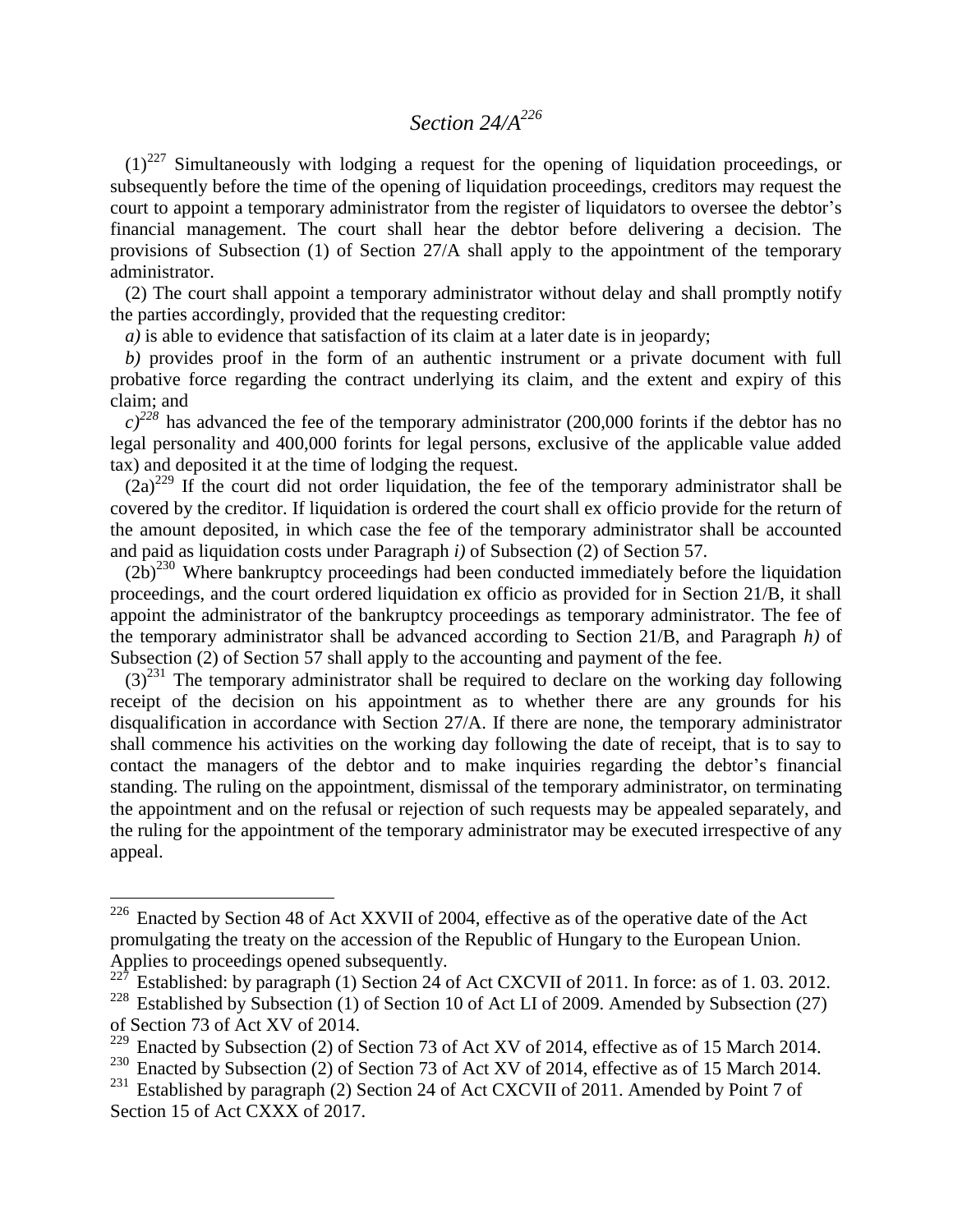$(4)^{232}$  The head of the debtor economic operator shall be restricted - following the temporary administrator taking office - from entering into any contract considered to be in excess of the scope of normal operations where the economic operator's assets are concerned without the prior consent and endorsement of the temporary administrator, or from entering into any other commitment, including where the debtor is compelled to performance under an existing contract. If the temporary administrator was handling the bankruptcy proceedings conducted immediately before the liquidation proceedings and had been vested in the bankruptcy proceedings with joint power of representation and joint right of disposition over the current accounts, these same rights shall apply when functioning as a temporary administrator as well.

 $(5)^{233}$ . The debtor and the temporary administrator shall present to all payment service providers carrying the debtor's accounts concerning the ruling on the temporary administrator's appointment, including the temporary administrator's authentic and reliably verified signature, indicating also the amount limit on payment orders for which the administrator's approval is required.

(6) In the event of any illegal action or infringement on the part of the temporary administrator the provisions of Section 51 shall apply.

 $(7)^{234}$  The temporary administrator shall have powers to monitor the debtor's business activities with a view to protecting creditors' interests, and shall review the debtor's financial situation. To this end the temporary administrator may inspect the debtor's books, cash holdings, securities holdings and inventories of goods, contracts and current accounts, requesting information from the directors of the economic operator and may enter any of the debtor's premises and search and inspect any of the debtor's assets. The debtor must comply with the temporary administrator's request for opening any locked rooms and areas, objects (furniture and other property of the like) without delay, and shall reveal the existence and whereabouts of assets. The temporary administrator shall be authorized to disclose the information obtained in this fashion to the court only, and shall notify the court without delay of any contract or other commitment of the debtor, which has come to his knowledge, whose object is a transaction listed under Paragraphs *a)-c)* of Subsection (1) of Section 40 and Subsection (2) of Section 40, and shall request the debtor to take measures with a view to satisfying the creditors' interest.

(8) The managers of the debtor company shall be required to cooperate with the temporary administrator and shall give him help and assistance in carrying out his duties. If the managers of the debtor company violate their obligation to cooperate seriously or repeatedly, such as entering into contracts or other commitments on two occasions without the prior consent of the temporary administrator, the court shall order the company's liquidation at the request of the temporary administrator irrespective of whether the debtor is declared insolvent or not. The court's ruling ordering liquidation may be executed irrespective of any appeal.

(9) The court may request - ex officio or upon request - the temporary administrator to give account of his activities, and may request the head of the economic operator to give account of the debtor's situation and on its transactions, including to make available the related documents.

 $(10)^{235}$  The mandate of the temporary administrator shall end at the time of the opening of

 $232$  Established by Subsection (2) of Section 10 of Act LI of 2009, effective as of 1 September 2009. See Subsection (4) of Section 51 of Act LI of 2009. Amended by Subsection (1) of Section 74 of Act LXXXV of 2009.

<sup>&</sup>lt;sup>233</sup> Established: by paragraph (3) Section 24 of Act CXCVII of 2011. In force: as of 1.03. 2012.

<sup>&</sup>lt;sup>234</sup> Established: by paragraph (4) Section 24 of Act CXCVII of 2011. In force: as of 1.03. 2012.

<sup>&</sup>lt;sup>235</sup> Established by Subsection (3) of Section 10 of Act LI of 2009, effective as of 1 September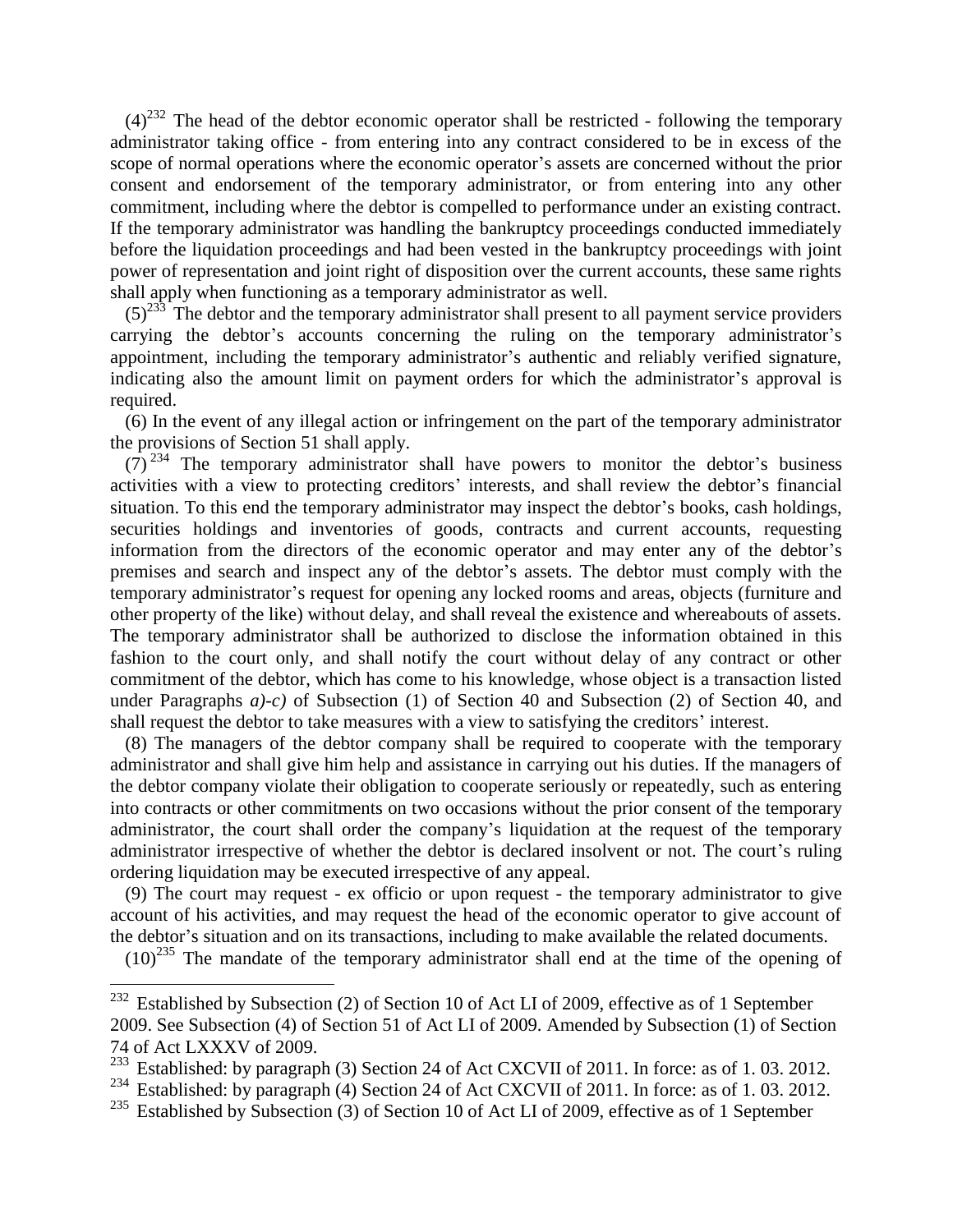liquidation proceedings or upon the termination of liquidation proceedings under Subsection (6) of Section 27. However, the court may prematurely terminate the temporary administrator's appointment - subject to the prior consent of the creditor having requested the appointment of the administrator - by way of a ruling, if the debtor is able to provide sufficient guarantees for the satisfaction of the creditor's claim, and if the debtor is not involved in any other liquidation proceedings where the appointment of a temporary administrator had been requested. The temporary administrator shall present the final ruling terminating his mandate to the payment service providers carrying the debtor's accounts on the working day following the date of receipt.

 $(11)^{236}$  The fee of the temporary administrator shall be determined by the court in the ruling ordering liquidation and it shall be payable by the debtor. If the liquidation proceeding is terminated, the fee of the temporary administrator shall be covered by the creditor requesting the appointment of the temporary administrator. If the mandate of the temporary administrator was not terminated on account of a request lodged by the creditor for the appointment of a temporary administrator in another liquidation proceedings against the same debtor, the court shall order the creditor requesting the appointment of the temporary administrator to cover a part of the temporary administrator's fee. The creditor, if unable to show reasonable cause for the appointment of the temporary administrator, shall be subject to civil liability for all damages sustained by the debtor in consequence of the appointment of the temporary administrator.

 $(12)^{237}$  The provisions of Subsection (7) of Section 27/A and the provisions contained in Section 54 shall also apply to temporary administrators.

#### *Section 25*

(1) The court shall reject the request without considering the merits, if: $238$ 

*a)* it was filed by a person without proper entitlement;

 $b$ <sup>239</sup> it was filed during the period of moratorium;

*c)* the petition was returned for having the deficiencies remedied and it is not rectified within eight days, or if re-submitted with deficiencies still remaining, hence rendering evaluation impossible;

 $d^{240}$  there is no agreement between the debtor, the petitioner and the bodies specified in Subsection (1) of Section 8;

1

 $f^{242}$  in the case of Paragraph *a*) of Subsection (2) of Section 27, a written notice is not

2009. See Subsection (4) of Section 51 of Act LI of 2009. Amended: by paragraph (5) Section 24 of Act CXCVII of 2011. In force: as of 1. 03. 2012.

<sup>236</sup> Established by Subsection (3) of Section 10 of Act LI of 2009, effective as of 1 September 2009. See Subsection (4) of Section 51 of Act LI of 2009.

<sup>237</sup> Established by Subsection (3) of Section 10 of Act LI of 2009, effective as of 1 September 2009. See Subsection (4) of Section 51 of Act LI of 2009.

<sup>238</sup> Amended by point 15 Section 69 of Act CXCVII of 2011, Paragraph e) of Section 11 of Act CXXVI of 2017.

<sup>239</sup> Amended by Subsection (5) of Section 44 of Act LXXXI of 1993.

<sup>240</sup> Amended by Subsection (4) of Section 44 of Act LXXXI of 1993.

 $^{241}$  Repealed by Paragraph b) of Section 12 of Act CXXVI of 2017, effective as of 28 October 2017.

 $\frac{242}{242}$  Established: by Section 25 of Act CXCVII of 2011. In force: as of 1.03. 2012.

*e)<sup>241</sup>*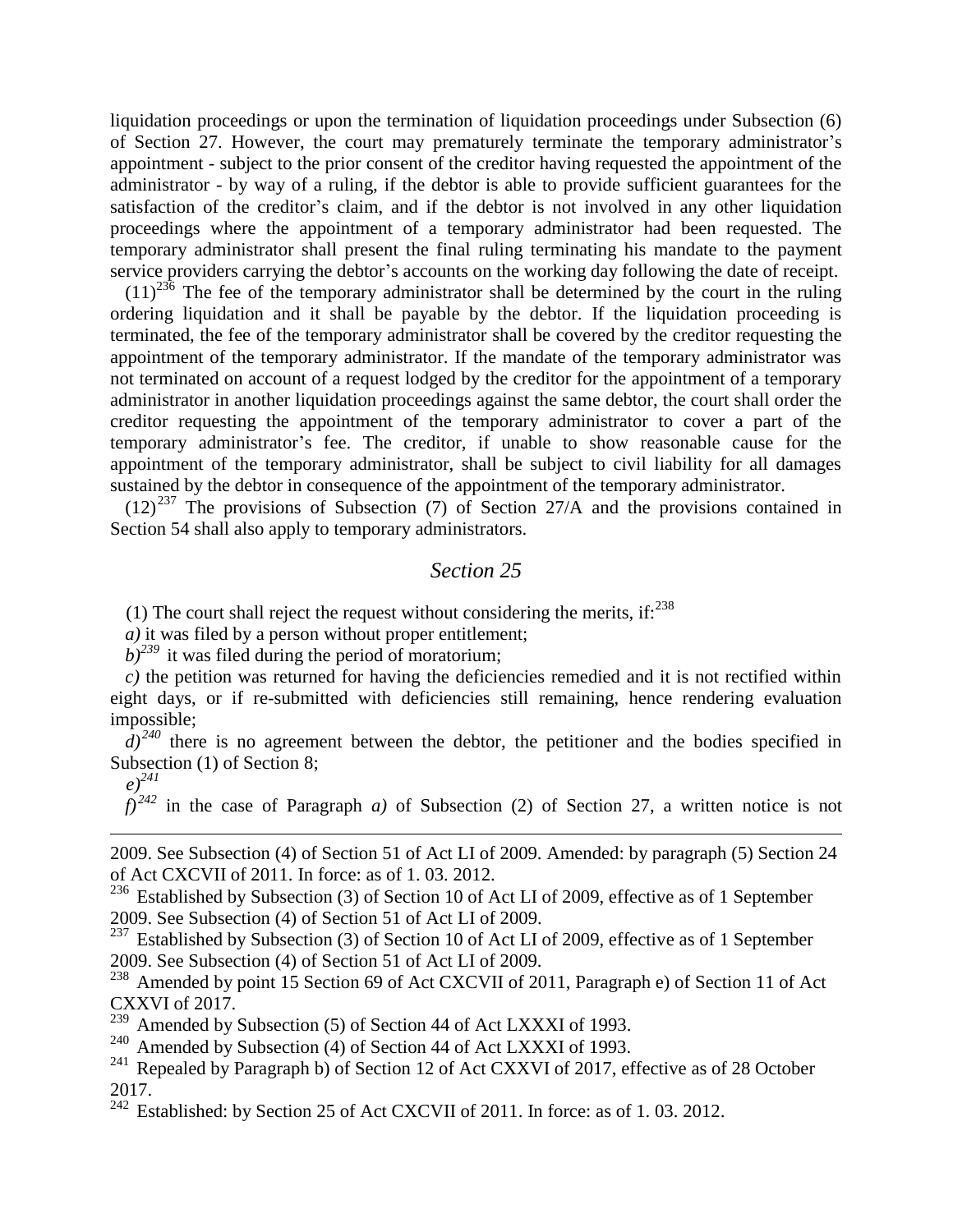dispatched to the debtor before the petition is received by the court, or if it fails to satisfy the contain requirements set out in Subsection (2c) of Section 27;

 $g^{243}$  the deadline specified in the final court decision did not expire at the time the petition was received by the court;

 $h$ <sup>244</sup> the condition referred to in Subsection (2b) of Section 27 is not satisfied;

 $i^{245}$  the party required to maintain communications electronically as provided for in Subsection (5) of Section 6 failed to supply the electronic certificate in proof of payment of the procedural fee and the costs of publication.

 $(2)^{246}$ 

 $(3)^{247}$ 

#### *Section 26*

(1) The court shall investigate the insolvency of the debtor.

 $(2)^{248}$ 

 $(3)^{249}$  If requested by the debtor, the court may allow a maximum period of forty-five days for the debtor to settle his debt, except if the liquidation proceedings had been opened according to Section 21/B directly after bankruptcy proceedings. In the absence of the debtor's statement to that effect, settlement of the debt shall not be construed as an admission of the debt, and it shall not preclude the filing of a civil action to recover it.

 $(3a)^{250}$  Requests for the opening of liquidation proceedings may be withdrawn without the consent of the opposing party before the time of the opening of liquidation proceedings. Termination of the proceedings shall fall within the purview of the court before which proceedings are pending at the time of the withdrawal. The ruling for the termination of the proceedings shall also provide for the repealing of earlier rulings ordering liquidation or on the appointment of a temporary administrator.

 $(3b)^{251}$  In proceedings opened at the creditor's request pursuant to Paragraph *b*) of Subsection (1) of Section 22 the court shall terminate the proceedings without the creditor's consent if the debtor provides proof before the time of the opening of liquidation proceedings of having paid the debt (principal, interests, creditor's expenses incurred during the proceedings) underlying the final ruling ordering liquidation to the creditor in full. Termination of the proceedings shall fall within the purview of the court before which proceedings are pending at the time said proof is

<sup>243</sup> Enacted by Section 8 of Act VI of 2006, effective as of 1 July 2006. Applies to proceedings opened subsequently.

 $244$  Enacted: by Section 11 of Act CIV of 2012. In force: as of 16.07.2012.

<sup>&</sup>lt;sup>245</sup> Enacted by Subsection (4) of Section 2 of Act LXXIII of 2014, effective as of 2 January 2015.

<sup>&</sup>lt;sup>246</sup> Repealed by Paragraph c) of Section 12 of Act CXXVI of 2017, effective as of 28 October 2017.

 $247$  Repealed by Paragraph c) of Section 12 of Act CXXVI of 2017, effective as of 28 October 2017.

<sup>&</sup>lt;sup>248</sup> Repealed by Subsection (5) of Section 44 of Act LXXXI of 1993, effective as of 2 September 1993.

<sup>&</sup>lt;sup>249</sup> Established: by paragraph (1) Section 26 of Act CXCVII of 2011. In force: as of 1.03. 2012.

<sup>&</sup>lt;sup>250</sup> Established by Subsection (1) of Section 8 of Act XLIX of 2017, effective as of 1 July 2017.

<sup>&</sup>lt;sup>251</sup> Enacted by Section 4 of Act XL of 2018, effective as of 26 July 2018.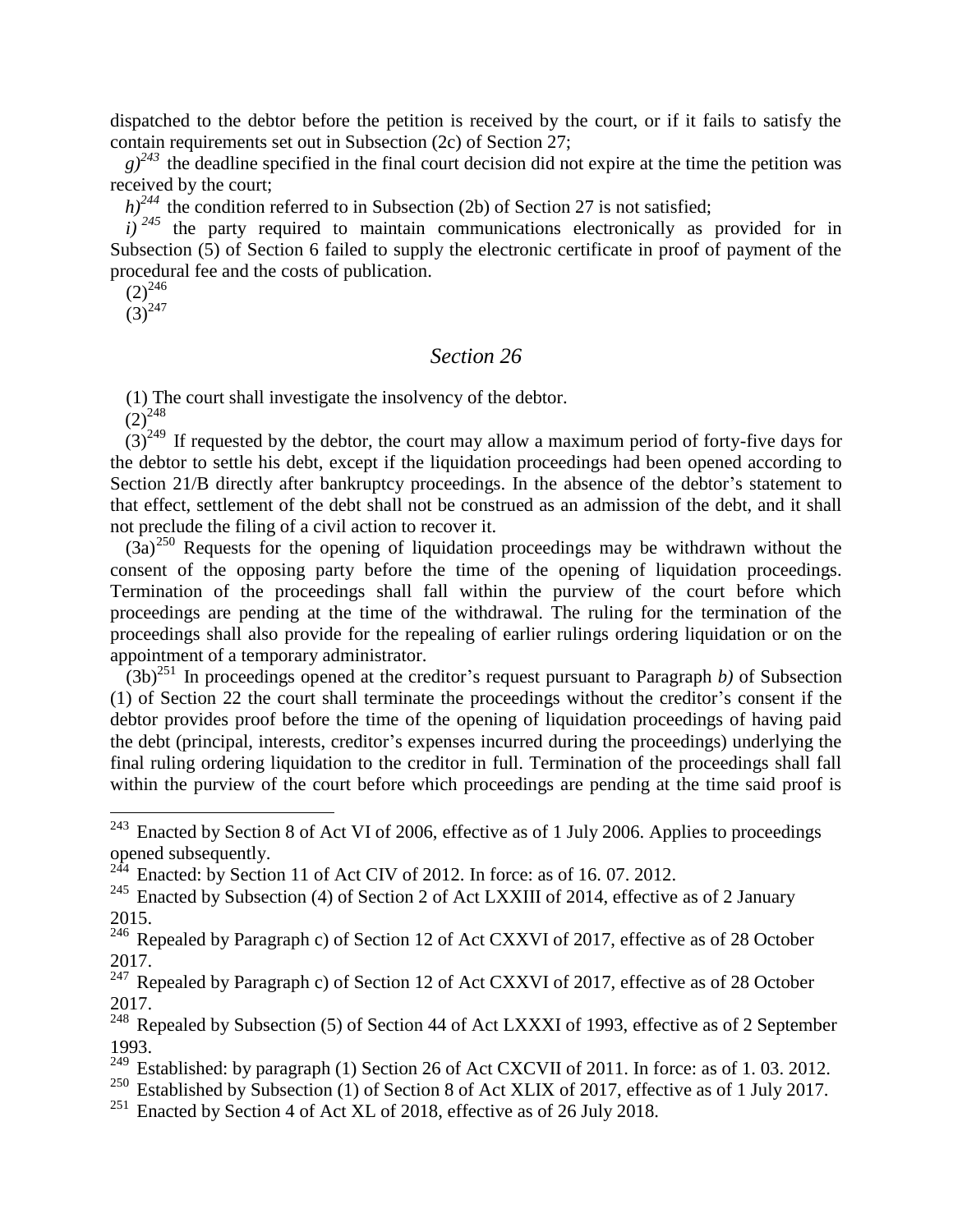presented. In the ruling for the termination of the proceedings the content elements under Subsection (3a) shall also be provided for.

 $(4)^{252}$  Discontinuance may be granted only if requested jointly by the debtor and the creditors filing for the liquidation proceedings, before the court's decision for opening liquidation proceedings becomes final.

 $(5)^{253}$  The debtor, upon receipt of the ruling ordering liquidation in the first instance, before the ruling becomes final and enforceable, shall establish provisions:

*a)* for covering the costs provided for in Subsection (1a) of Section 27; and

*b)* for covering the costs incurred in connection with the arrangement, placement, storage and safeguarding his document files, and the costs absolutely necessary for safeguarding his assets, and keeping them in good repair.

 $(6)^{254}$  For the costs provided for in Paragraph *b*) of Subsection (5) a sum commensurate for the costs estimated, but at least 150,000 forints shall be set aside.

 $(7)^{255}$  Compliance with the reserve requirements referred to in Subsections (5) and (6) shall be guaranteed - in the same way as a guarantor - by the member (shareholder) holding a share embodying majority control in the debtor, or by the member in the case of sole proprietorships, or in the case of the Hungarian branches of foreign-registered companies, the owner of such foreign-registered company.

# *Section 27<sup>256</sup>*

 $(1)^{257}$  The court shall order the liquidation of the debtor by way of a ruling if it finds that the debtor is insolvent. The court shall adopt the ruling ordering liquidation within sixty days of receipt of the application for the opening of liquidation proceedings. A ruling adopted for the opening of liquidation proceedings may be appealed separately; however, there shall be no right of judicial review. The time of the opening of liquidation proceedings is the date of publication of the final ruling ordering liquidation (Section 28).

 $(1a)^{258}$  In the resolution adopted on the opening of liquidation proceedings the court shall order the debtor to cover the procedural fees, publication charges incurred up to the date of the resolution, as well as the fees and expenses of the creditor's legal counsel. The liquidator shall register such claim without special notification, and shall pay it at the time of the opening of liquidation proceedings under the title of liquidation costs due.

 $(2)^{259}$  The court shall declare the debtor insolvent:

 $\overline{a}$ 

 $\alpha$ ) upon the debtor's failure to settle or contest his previously uncontested and acknowledged contractual debts within twenty days of the due date, and failure to satisfy such debt upon receipt of the creditor's written payment notice, or

*b)* upon the debtor's failure to settle his debt within the deadline specified in a final court

<sup>&</sup>lt;sup>252</sup> Established: by paragraph (3) Section 26 of Act CXCVII of 2011. In force: as of 1.03. 2012.

<sup>&</sup>lt;sup>253</sup> Established by Subsection (2) of Section 8 of Act XLIX of 2017, effective as of 1 July 2017.

<sup>&</sup>lt;sup>254</sup> Enacted by Subsection (3) of Section 8 of Act XLIX of 2017, effective as of 1 July 2017.

<sup>&</sup>lt;sup>255</sup> Enacted by Subsection  $(3)$  of Section 8 of Act XLIX of 2017, effective as of 1 July 2017.

<sup>&</sup>lt;sup>256</sup> Established by Section 10 of Act LXXXI of 1993, effective as of 2 September 1993.

<sup>&</sup>lt;sup>257</sup> Established by Subsection (2) of Section 13 of Act CXXX of 2017, effective as of 1 January 2018.

<sup>&</sup>lt;sup>258</sup> Enacted by Subsection (1) of Section 9 of Act XLIX of 2017, effective as of 1 July 2017.

<sup>&</sup>lt;sup>259</sup> Established: by paragraph (2) Section 27 of Act CXCVII of 2011. In force: as of 1.03. 2012.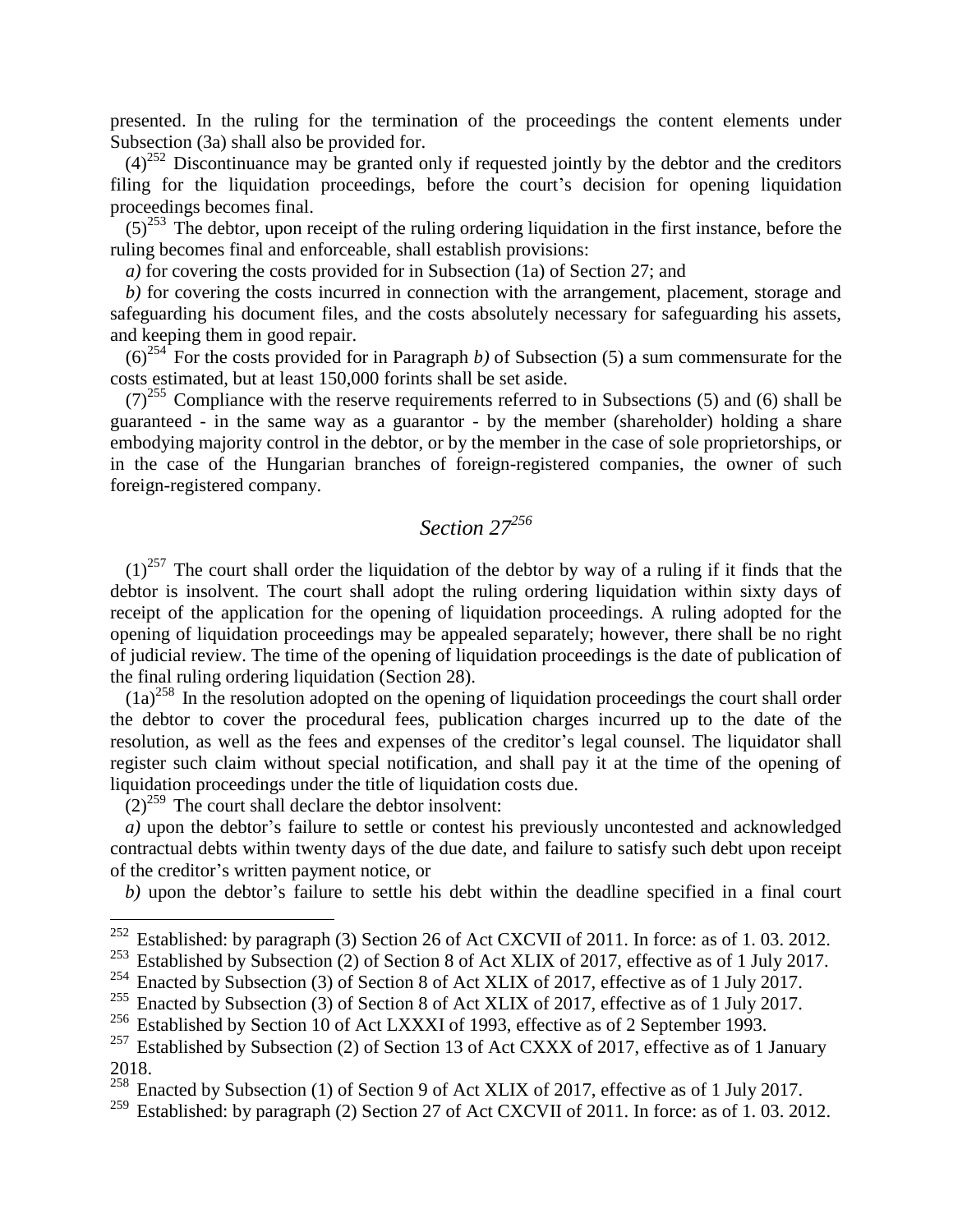decision or order for payment, or

*c)* if the enforcement procedure against the debtor was unsuccessful, or

*d*) if the debtor did not fulfill his payment obligation as stipulated in the composition agreement concluded in bankruptcy or liquidation proceedings, or

*e)* if it has declared the previous bankruptcy proceedings terminated [Subsection (3) of Section 18, Subsection (10) of Section 18 or Section 21/B], or

*f*) if the debtor liabilities in proceedings initiated by the debtor or by the receiver exceed the debtor's assets, or the debtor was unable and presumably will not be able to settle its debt (debts) on the date when they are due, and in proceedings opened by the receiver the members (shareholders) of the debtor economic operator fail to provide a statement of commitment following due notice - to guarantee the funds necessary to cover such debts when due.

 $(2a)^{260}$  The debtor shall not be liquidated in connection with any claim that the creditor failed to notify in the bankruptcy proceedings by the deadline specified in Subsection (2) of Section 10.

 $(2b)^{261}$  In the cases under Paragraphs *a)-b)* of Subsection (2) a request for the debtor's liquidation may be submitted if the amount of the claim (not including interest and similar charges) is over 200,000 forints.

 $(2c)^{262}$  In the case under Paragraph *a*) of Subsection (2), contest by the debtor shall be established if the debtor effectively disagrees with the payment obligation as to grounds, existence, due date, rate or amount. The debtor may file his contest in writing by the last day preceding the day of receipt of the creditor's payment notice. If the debtor did not file the said contest in time, payment of the debt by the debtor shall not be considered acknowledgement of the debt, and it shall not preclude the filing of civil action to have it recovered.

 $(3)^{263}$  In the cases under Paragraph *a*) of Subsection (2), the payment notice shall specify the legal title of the debtor's debt, the amount of such debt, the date of maturity (due date), as well as the final deadline after which the creditor plans to open the liquidation proceedings in the event of non-compliance, or to enforce its claim through other legal channels. If the creditor plans to send the payment notice to the debtor by post, it shall be dispatched in the form of registered mail with certified delivery. The consignment shall be considered delivered to the hands of the addressee on the fifteenth day from the date of dispatch also if:

*a)* delivery was obstructed according to postal service regulations;

*b)* the addressee refused to accept the consignment; or

 $\overline{a}$ 

*c)* the addressee failed to collect the consignment held for delivery by the postal service provider.

 $(4)^{264}$  A debtor cannot be declared insolvent in the cases defined in Subsection (2) above inside the deadline specified by the court in accordance with Subsection (3) of Section 26 for the settling of debts.

 $(5)^{265}$  Where Paragraph *a*) of Subsection (2) applies, the debtor may allege to have satisfied the creditor's claim by way of offsetting if:

*a)* able to verify by means of an authentic instrument or private document with full probative force that his claim exists, and that it originates from before the time of receipt of the creditor's

<sup>&</sup>lt;sup>260</sup> Enacted: by paragraph (3) Section 27 of Act CXCVII of 2011. In force: as of 1.03. 2012.

<sup>&</sup>lt;sup>261</sup> Enacted: by paragraph (3) Section 27 of Act CXCVII of 2011. In force: as of 1. 03. 2012.

Established by Subsection (2) of Section 9 of Act XLIX of 2017, effective as of 1 July 2017.

<sup>&</sup>lt;sup>263</sup> Established by Subsection (3) of Section 9 of Act XLIX of 2017, effective as of 1 July 2017.

<sup>&</sup>lt;sup>264</sup> Numbering modified by Subsection (3) of Section 10 of Act VI of 2006.<br><sup>265</sup> Established: by paragraph (5) Section 27 of Act CXCVII of 2011. In force

Established: by paragraph (5) Section 27 of Act CXCVII of 2011. In force: as of 1.03. 2012.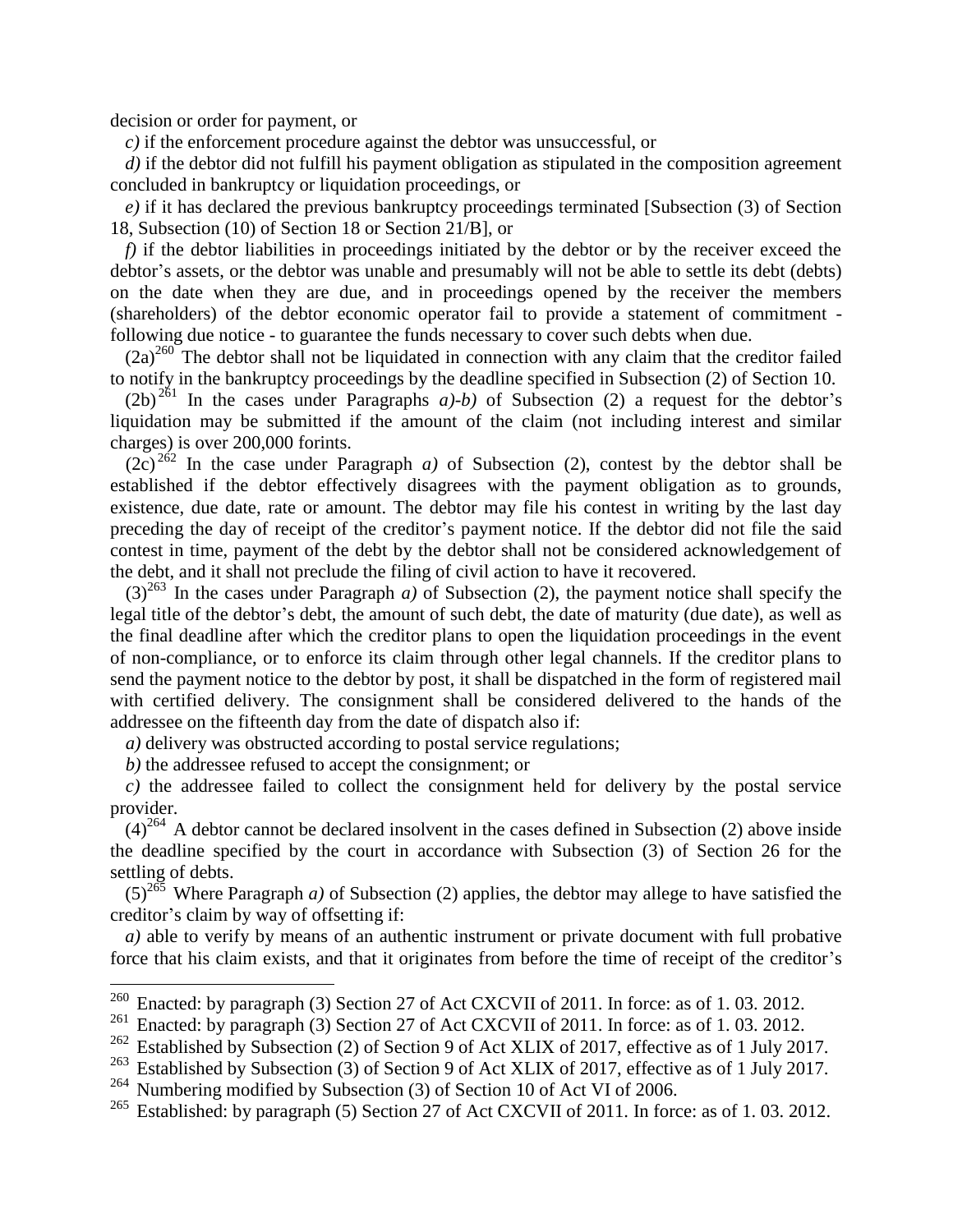payment notice, and it became due past the deadline for contesting the creditor's claim; or

*b)* able to verify by means of an authentic instrument or private document with full probative force of gaining knowledge of the existence or expiry of his claim from the creditor after receipt of the payment notice; or

*c)* the claim requested to be satisfied by way of offsetting is recognized by the creditor.

 $(5a)^{266}$  In the cases defined in Subsection (5) hereof the court shall terminate the liquidation proceedings in priority.

 $(6)^{267}$  If the debtor is not insolvent the court shall dismiss the proceedings effective immediately.

 $(7)^{268}$  The holder of a claim that has already been seized by means of sequestration carried out in criminal proceedings to secure another claim, and - in consequence thereof - the debtor has paid to the bailiff's deposit account the amount claimed, may not submit a request for the liquidation of the debtor and may not present any creditor's claim in liquidation proceedings.

 $(8)^{269}$  Where a request under Subsection (7) has been submitted, the court may suspend the proceedings at the debtor's request or ex officio. Suspension shall remain in effect insofar as the enforcement order made out upon the final peremptory decision awarding the claim secured by means of sequestration in criminal proceedings, or on lifting the sequestration in criminal proceedings is delivered to the court.

## *Section 27/A<sup>270</sup>*

 $(1)^{271}$  The court shall appoint a liquidator company (hereinafter referred to as "liquidator") without delay, using a random electronic selection process in compliance with the procedural requirements laid down in specific other legislation. The procedure for the appointment of the liquidator shall be carried out subject to transparency and verification requirements and criteria to ensure the capacities for conducting the proceedings efficiently, proper distribution of workload among the liquidators, and - with a view to cutting costs - taking also into account the geographical location of the liquidator and the debtor economic operator. Subject to the exceptions set out in Chapter IV, an economic operator may be appointed to function as a liquidator if registered in the register of liquidators.

 $(2)^{272}$  The conditions under which an entity can be listed in the register of liquidators shall be decreed by the Government. The members (shareholders) of any organization aspiring to be a liquidator must be traceable and identifiable, furthermore, such organization may not have any member (shareholder) who is liable to taxation in a state - not including any organization established in any State that is a party to the Agreement on the European Economic Area - whose tax laws do not impose any tax liability in the nature of corporate tax, or if the corporate tax rate

<sup>&</sup>lt;sup>266</sup> Enacted: by paragraph (5) Section 27 of Act CXCVII of 2011. In force: as of 1.03. 2012.

<sup>&</sup>lt;sup>267</sup> Numbering modified by Subsection (1) of Section 33 of Act LXI of 2007.

<sup>&</sup>lt;sup>268</sup> Enacted by Section 3 of Act CXCIII of 2015, effective as of 12 December 2015.

<sup>&</sup>lt;sup>269</sup> Enacted by Section 3 of Act CXCIII of 2015. Amended by Paragraph e) of Section 18 of Act CXCVII of 2017.

<sup>&</sup>lt;sup>270</sup> Enacted by Section 11 of Act LXXXI of 1993, effective as of 2 September 1993.

 $271$  Established by Subsection (4) of Section 73 of Act XV of 2014. Amended by Point 2 of Section 40 of Act XLIX of 2017.

<sup>&</sup>lt;sup>272</sup> Established by Section 12 of Act CIV of 2012. Amended by Paragraph b) of Subsection (26) of Section 73 of Act XV of 2014.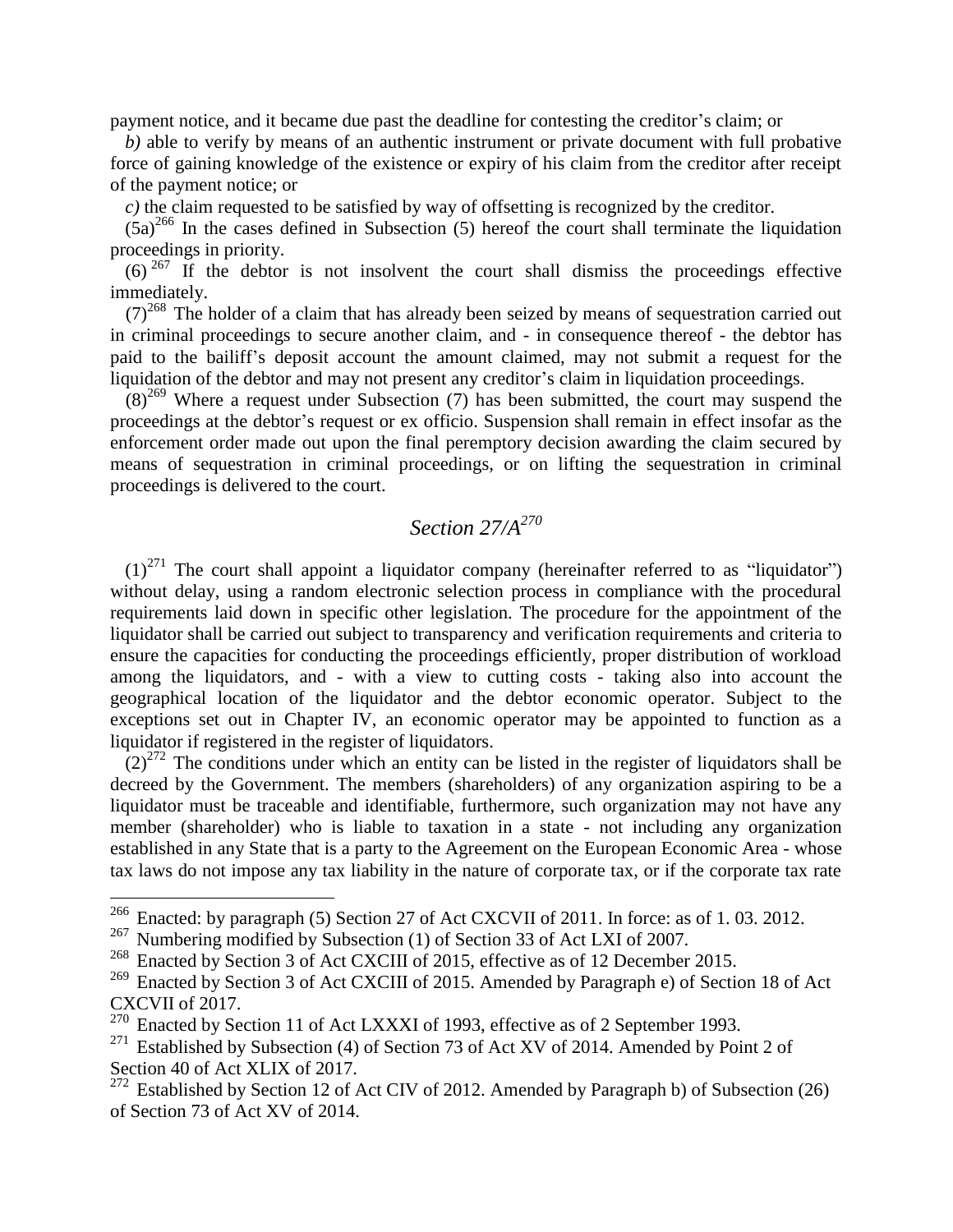is 10 per cent or less. The Government shall select eligible liquidators by way of public tender.

 $(3)^{273}$  The liquidator shall designate a receiver to carry out the liquidation of a debtor. The receiver shall have no prior criminal record, and shall not be restrained by court order from practicing or participating in the activities of receivers or liquidators, shall not be subject to any grounds for exclusion or any reason giving cause to conflict of interest within the meaning of Subsection (4), and shall meet the requirements set out in this Act. The receiver designated shall have the required training in the field of liquidation and property administration as under Subsection (1) of Section 27/C, and at least one year of verifiable professional experience obtained at a liquidator company. Before the designation a statement shall be provided to the liquidator relating to the absence of any grounds for exclusion or any reason giving cause to conflict of interest in the given proceedings. The designated receiver shall be employed by or is a member of, or is contracted by, the liquidator, and shall carry out his duties in the name and on behalf of the liquidator.

 $(4)^{274}$  In the application of this Act the following reasons of exclusion shall apply to liquidators and receivers:

*a)* A business association may not be appointed liquidator:

 $aa$ <sup>275</sup> if it is the owner or creditor of the debtor, or a non-professional fiduciary managing the debtor's assets;

 $ab)^{276}$  if its owner is an owner or creditor of the debtor, or a non-professional fiduciary managing the debtor's assets;

*ac)<sup>277</sup>* if any of its executive officers or the close relatives thereof has majority control in the debtor organization or in any other organization that is engaged in any incompatible activities [Paragraph *a)* of Subsection (3) of Section 27/C].

 $b$ <sup>278</sup> A person may not be designated receiver:

 $\overline{a}$ 

 $ba$ <sup> $279$ </sup> if he is the owner or creditor of the debtor, or the owner of the business association that controls the debtor exclusively or by way of majority, except if the creditor's claim covers the fee and/or the expenses of the receiver or liquidator, the administrator or temporary administrator;

*bb)* if he is the close relative of any person covered by Subparagraph *ba);*

*bc)* if his close relative is the owner or creditor of the debtor;

*bd)* if he is an executive officer of a business association that is the owner or creditor of the debtor;

*be)* if he is the close relative of an executive officer referred to in Subparagraph *bd);*

*bf*) if he himself or his close relative is a member, shareholder or executive officer of a legal person or unincorporated business association that is engaged in any incompatible activities;

<sup>277</sup> Amended by Subsection (1) of Section 29 of Act LXI of 2007, Paragraph d) of Subsection (19) of Section 91 of Act CCLII of 2013.

 $273$  Established by Subsection (5) of Section 73 of Act XV of 2014, effective as of 15 March 2014.

 $274$  Established by Subsection (3) of Section 11 of Act VI of 2006, effective as of 1 July 2006. Applies to proceedings opened subsequently.

Amended by Point 2 of Section 39 of Act XLIX of 2017.

 $276$  Amended by Point 2 of Section 39 of Act XLIX of 2017.

 $278$  Amended by Paragraph c) of Subsection (26) of Section 73 of Act XV of 2014.

<sup>&</sup>lt;sup>279</sup> Established by Subsection (6) of Section 73 of Act XV of 2014, effective as of 15 March 2014.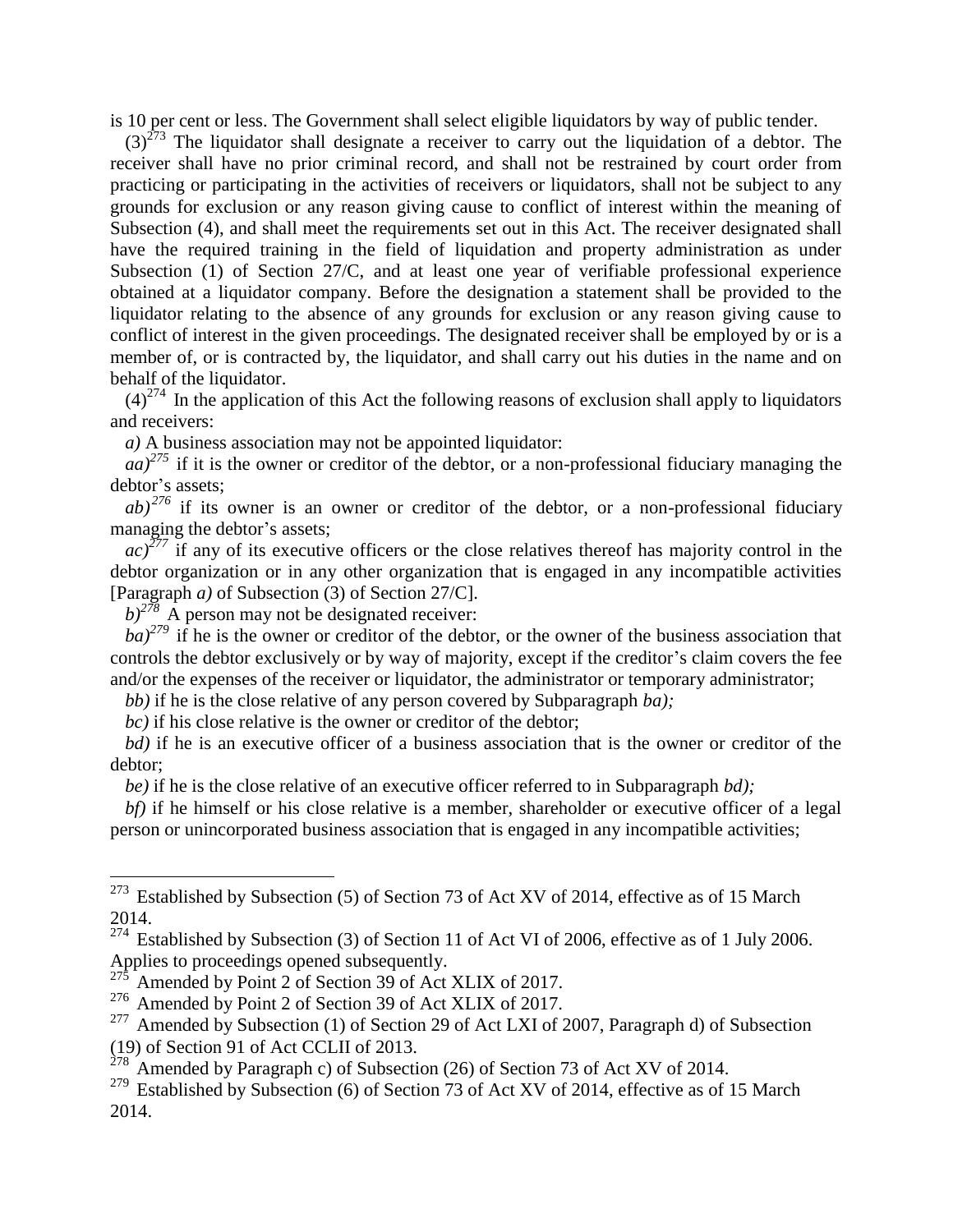$bg)^{280}$  if he has been employed by the debtor within the past three years, or maintains close business relations with the debtor, with the exception of transactions in connection with standard procedures and operations;

 $bh)^{281}$  if he has served, or still serves at the debtor as a regulatory commissioner in accordance with the Act on the National Bank of Hungary;

 $b_i$ <sup>282</sup> if he is not registered in the register of liquidators, or in the official public register referred to in Subsection (6a) hereof or the official public register maintained in accordance with Subsection (6) of Section 66, as a receiver employed by the liquidator company at the time the liquidation was ordered, or at the time of appointment of a replacement receiver if the previous receiver has been dismissed;

*bj)<sup>283</sup>* if he has majority interest in a business association or any company established in a State that is not a member of the European Economic Area, where national tax laws do not impose any tax liability in the nature of corporate tax, or if the corporate tax rate is 10 per cent or less;

 $bk)^{284}$  if he has been registered by the body operating the register of liquidators - upon receipt of notice from the court under Subsection (7), with respect to any infringement -, for a period of three years from the time of registration.

 $(5)$ <sup>285</sup> When appointed, the liquidator shall notify the court if any grounds for his disqualification exist within five working days of receipt of the appointment or, if any grounds for disqualification arise at a later point in time, within five working days of the occurrence of such. The liquidator may decline to accept the appointment if any grounds for his disqualification apply, or if the debtor's registered address falls outside the liquidator's area of competence shown in the register of liquidators. The ruling on the appointment of the liquidator may not be appealed separately. Where a liquidator fails to disclose any grounds for his disqualification, the court shall move to have his name removed from the register of liquidators.

 $(5a)^{286}$  The liquidator shall disclose to the court the name and home address of the receiver he has appointed, or contact address shown in the register of personal data and address records, including his date of birth, tax identification code and mother's birth name within five working days of receiving the ruling ordering liquidation, and shall provide a statement from the receiver declaring the absence of any grounds for exclusion or any reason giving cause to conflict of interest, and on undertaking the obligation to notify the liquidator without delay if any such grounds or reason should occur in the future, and to request the withdrawal of his designation. Furthermore, the liquidator shall disclose to the court and to the body operating the register of liquidators if any grounds for exclusion or any reason giving cause to conflict of interest arises relating to the receiver, or if the receiver's contract of employment, agency contract or - in the

<sup>&</sup>lt;sup>280</sup> Enacted by Subsection (2) of Section 13 of Act LI of 2009, effective as of 1 September 2009. See Subsections (4) and (8) of Section 51 of Act LI of 2009.

<sup>&</sup>lt;sup>281</sup> Enacted: by paragraph (3) Section 28 of Act CXCVII of 2011. In force: as of 1.03. 2012. Amended: by Section 3 of Act CXLIII of 2013. In force: as of 1. 10. 2013.

 $282$  Established by Subsection (1) of Section 1 of Act CLXXI of 2015, effective as of 14 November 2015.

<sup>&</sup>lt;sup>283</sup> Enacted by Subsection (8) of Section 73 of Act XV of 2014, effective as of 15 March 2014.

<sup>&</sup>lt;sup>284</sup> Enacted by Subsection (8) of Section 73 of Act XV of 2014, effective as of 15 March 2014.

<sup>&</sup>lt;sup>285</sup> Established by Subsection (9) of Section 73 of Act XV of 2014. Amended by Point 3 of Section 39 of Act XLIX of 2017.

<sup>&</sup>lt;sup>286</sup> Enacted by Subsection (9) of Section 73 of Act XV of 2014. Amended by Paragraph a) of Section 4 of Act CXCIX of 2017.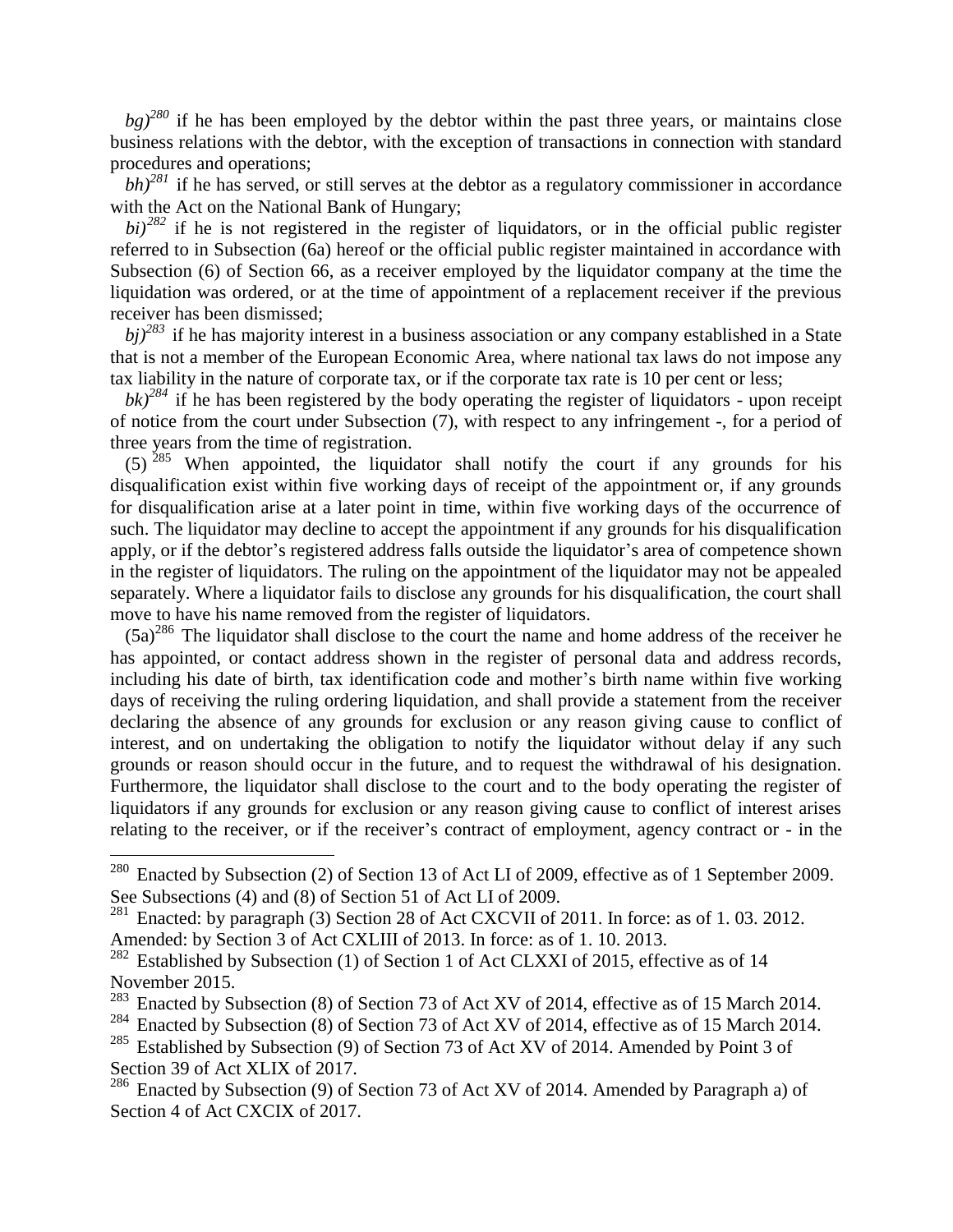case of membership - his authorization to function as a receiver under assignment within the framework of personal participation has been terminated, or his designation was withdrawn, indicating specifically if this takes place for the reason under Subsection (5) of Section 27/B. The liquidator is required to report the replacement receiver's name and home address, or contact address shown in the register of personal data and address records, including his date of birth, tax identification code and mother's birth name within five working days.

 $(6)^{287}$  If, subsequent to the appointment, the court determines that there are grounds for disqualification of the liquidator, and/or the receiver, or the appointed liquidator has been removed from the register of liquidators, or if the liquidator himself is subject to liquidation, involuntary de-registration or dissolution, the court shall dismiss the liquidator ex officio. When removed from the register, the body operating the register shall publish it by way of the means specified by the relevant legislation, and shall forthwith notify each high court of appeal and each general court by way of electronic means.

(6a) <sup>288</sup> Unless otherwise provided for in this Act, in cases in progress the administrator, temporary administrator or liquidator shall not be dismissed if having satisfied the conditions set out in Subsection (2), if, however, he had not been admitted to the register of liquidators due to the limitation in the number of eligible liquidators admitted for the tender procedure. The body operating the register of liquidators shall maintain an official public register on the liquidators covered by this Subsection, featuring the same data and information as on the liquidator admitted to the register, and shall hear the reports of such liquidators and carry out the tasks relating to their inspection. These liquidators, and their members and employees having the qualifications, skills and vocational training provided for in this Act (including the receivers they have appointed) shall be subject to the requirements set out in this Act and in the Government Decree on the Register of Liquidators, with the proviso that it shall suffice to employ one person each for compliance with the requirement of professional qualifications under Subsection (1) of Section 27/C and for the education requirement referred to in Paragraph *g)* of Subsection (2) of Section 27/C under contract of employment or under contract for coverage by the social insurance system.

 $(6b)^{289}$  If the court of jurisdiction in bankruptcy or liquidation proceedings dismissed the liquidator company covered in Subsection (6a) for any infringement or negligence in at least two cases inside a period of one year, or in at least three cases inside a period of two years, or if the court of jurisdiction in bankruptcy or liquidation proceedings or in local government debt consolidation procedures imposed by final ruling a financial penalty upon the liquidator company covered in Subsection (6a) for any infringement or negligence in at least three cases inside a period of two years, the liquidator company will be dismissed by that court upon receipt of notice from the body operating the official register of liquidator companies from other ongoing proceedings as well. The ruling of dismissal shall be passed within fifteen days of receipt of the notice of the body operating the official register of liquidator companies.

 $(6c)^{290}$  Any liquidator covered by Subsection (6a) shall be removed from the official register

<sup>&</sup>lt;sup>287</sup> Established by Subsection (10) of Section 73 of Act XV of 2014, effective as of 15 March 2014.

<sup>&</sup>lt;sup>288</sup> Established by Subsection (1) of Section 10 of Act XLIX of 2017, effective as of 1 July 2017.

<sup>&</sup>lt;sup>289</sup> Established by Subsection (1) of Section 1 of Act XCI of 2018, effective as of 1 January 2019.

 $290$  Enacted by Subsection (4) of Section 1 of Act CLXXI of 2015, effective as of 14 November 2015.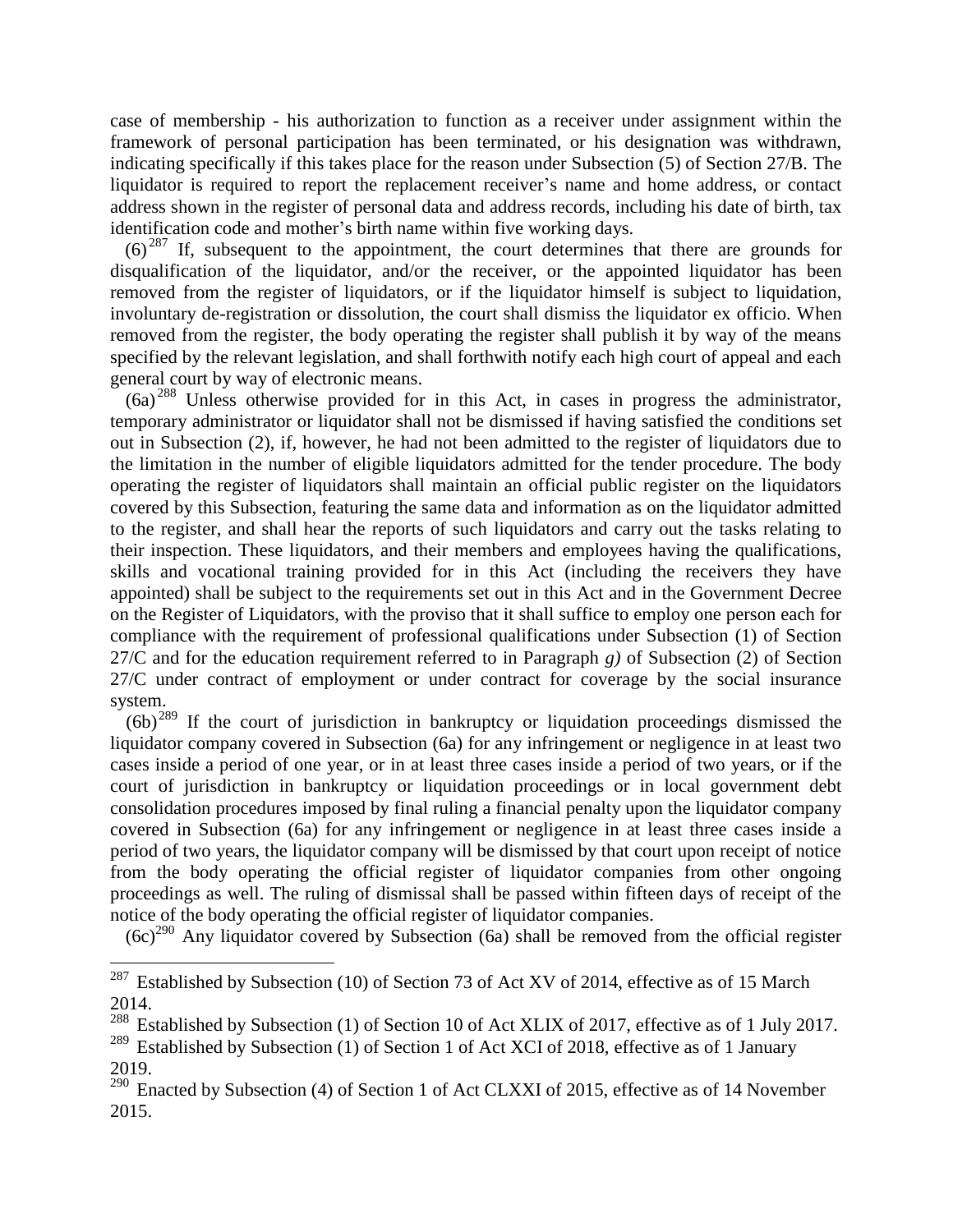after all bankruptcy and liquidation proceedings in progress are concluded by final decision. That action shall be notified by the liquidator to the body operating the register within eight days of receipt of the final ruling. In the event of failure to comply with the obligation of notification in due time, the court may impose a fine between 50,000 to 100,000 forints upon the head of the liquidator.

 $(7)^{291}$  The court shall dismiss the liquidator, irrespective of whether a complaint is lodged or not, if it determines based on the particulars of the procedure that the liquidator has seriously or repeatedly breached the relevant legislation, including if the liquidator's dismissal is prescribed mandatory by this Act in the event of an infringement. The court shall dismiss the liquidator if he cannot be found at his registered address or branch, or if the receiver the liquidator has appointed is subject to any grounds for exclusion or any reason giving cause to conflict of interest as provided for in this Act, or if fails to withdraw the appointment of such receiver upon the subsequent emergence of such grounds. Dismissal of the liquidator may be requested on the same grounds by the creditors' select committee as well (or by the representative of creditors or any creditor in the absence of a select committee). The court shall deliver its decision on such request within eight days of receipt. Upon receipt of the ruling of first instance on the dismissal, the authority of the dismissed liquidator shall be limited to taking, or making preparations for urgent measures, what is considered absolutely necessary for the proceedings in progress, and shall not be entitled to sell or lease out the debtor's assets, or to dispose of them in any other way. The court shall notify the body operating the register of liquidators if the liquidator is dismissed for any infringement by final resolution, and shall disclose to the body operating the register of liquidators the particulars referred to in Subsection (5a) of the acting receiver electronically within five working days. The body operating the register of liquidators shall maintain an official register on those receivers and on their particulars provided for in this Subsection. The courts and liquidators may request data from that register by way of electronic means.

 $(8)^{292}$  The court shall adopt a decision within the time limit mentioned in Subsection (7) on the dismissal of the liquidator and on the appointment of a replacement also if so requested by more than half of the creditors - for reasons other than those referred to in Subsection (7) - in each of the groups of creditors mentioned in Subsection (1) of Section 44, where the number of votes shall be calculated according to Subsection (1) of Section 44. Creditors may request the dismissal of the liquidator for reasons other than those referred to in Subsection (7) only once, within fifteen days following the first creditors' meeting.

 $(9)^{293}$  The court rulings mentioned in Subsections (6)-(8) shall contain instructions as to covering the liquidators expenses as invoiced, and also his reasonable remuneration, which may not exceed 300,000 forints, however, the court may award a higher amount in cases which are deemed particularly complex.

 $(10)^{294}$  The ruling provided for in Subsections (6) and (7)-(9) may be appealed by the dismissed liquidator and - with respect to the part of the ruling providing for the fee and expense reimbursement due to the liquidator - by the creditor within five working days, and it shall be

<sup>&</sup>lt;sup>291</sup> Established by Subsection (2) of Section 10 of Act XLIX of 2017, effective as of 1 July 2017.

<sup>&</sup>lt;sup>292</sup> Established by Subsection (3) of Section 13 of Act LI of 2009, effective as of 1 September 2009. See Subsections (4) and (8) of Section 51 of Act LI of 2009.

Enacted by Subsection (3) of Section 13 of Act LI of 2009, effective as of 1 September 2009. See Subsections (4) and (8) of Section 51 of Act LI of 2009.

<sup>&</sup>lt;sup>294</sup> Established by Subsection (3) of Section 10 of Act XLIX of 2017. Amended by Point 8 of Section 15 of Act CXXX of 2017.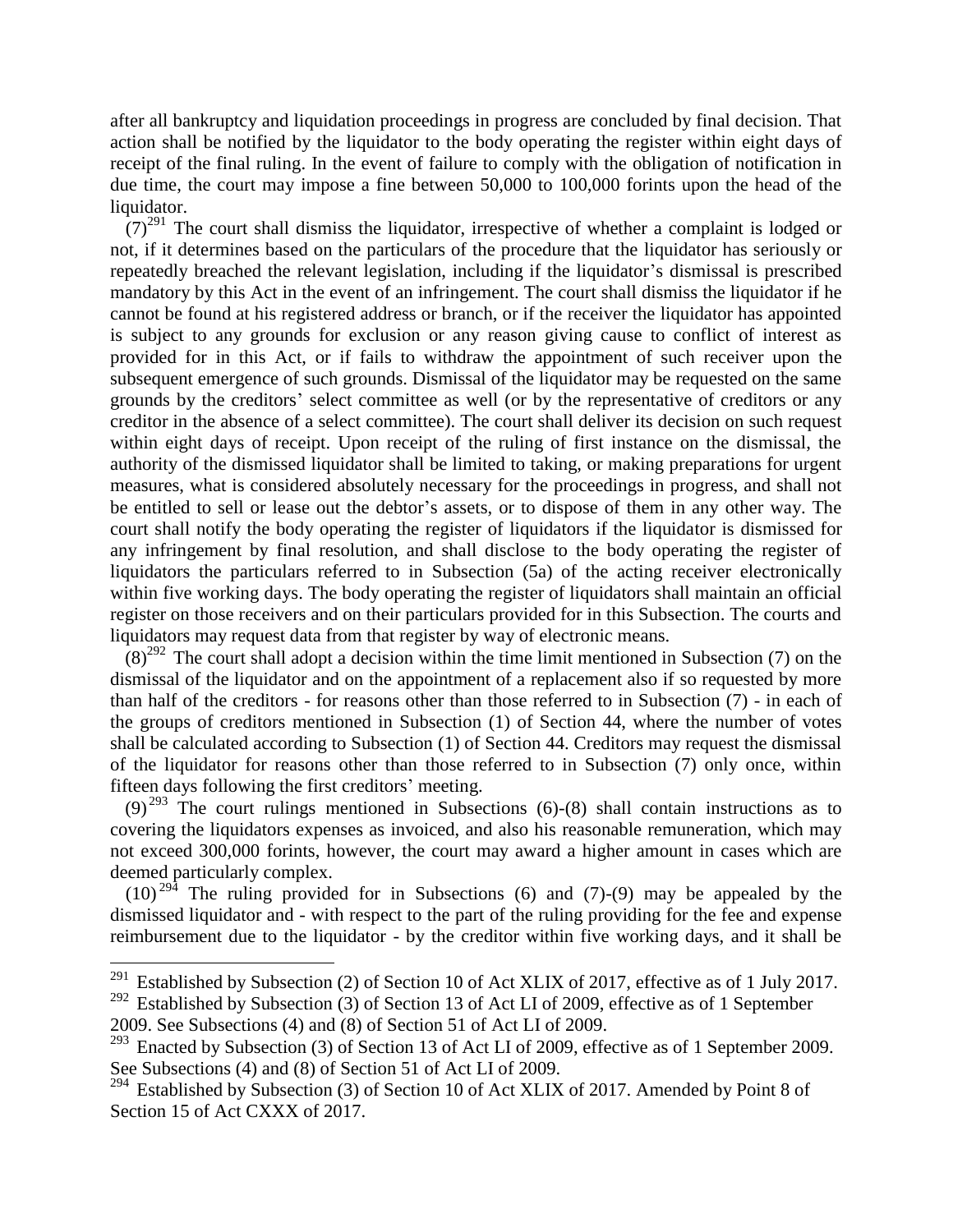heard in the court of second instance without delay, at the latest within eight working days. A final ruling on the dismissal of the liquidator shall not be subject to judicial review.

 $(10a)^{295}$  If the ruling on the dismissal of the liquidator is not appealed, and thus becomes final, the court of first instance shall appoint a replacement liquidator within eight days from the date when the ruling became final, or from the date when the documents are returned if the ruling becomes final as a result of the appeal.

 $(11)^{296}$  The dismissed liquidator:

 $\overline{a}$ 

*a)* shall turn over to the replacement liquidator without delay

*aa)* all documents and assets of the debtor,

*ab)* an itemized list on the debtor's contracts and on proceedings in progress;

*b)* shall prepare a financial statement of transfer within fifteen days, and shall - furthermore provide a statement that the financial statement of transfer gives a true and fair view of the debtor's financial situation, and shall send the financial statement of transfer to the creditors, and to the court for approval.

 $(11a)^{297}$  In the event of non-compliance with the obligations provided for in Subsection (11), the court may impose a fine of up to 500,000 forints upon the dismissed liquidator.

 $(12)^{298}$  The appointed liquidator may not assign the execution of liquidation proceedings to any other party. The liquidator shall act on behalf of the debtor economic operator, and shall proceed through the receiver he has appointed.

 $(13)^{299}$  The liquidator shall discharge his duties in principle using the debtor's or his own work organization, including the statutory employment of persons in possession of the qualifications required by law, in civil relationships. The liquidator may also enter into civil relationships to the extent necessary to discharge his duties:

*a)* for services which are not covered by the scope of expertise prescribed under specific other legislation for liquidation activities;

*b)* for activities which are not commonly required in connection with liquidation proceedings, or which are in excess of what is commonly required;

*c)* in the cases prescribed as mandatory by the relevant legislation;

*d*) if authorized by the court in advance at the liquidator's request in the cases not mentioned under Paragraphs *a)*-*c).*

 $(14)^{300}$  The liquidator may not involve, even in the cases defined in Paragraphs *a*)-*d*) of Subsection (13):

*a)* any person who is a close relative of its member, executive officer, or of the close relatives of these,

*b)* any organization, in which the debtor, the debtor's member or executive officer, the liquidator or its member, or the close relatives of these have exclusive or majority control.

<sup>&</sup>lt;sup>295</sup> Enacted by Subsection (4) of Section 10 of Act XLIX of 2017, effective as of 1 July 2017.

<sup>&</sup>lt;sup>296</sup> Established by Subsection (5) of Section 10 of Act XLIX of 2017, effective as of 1 July 2017.

<sup>&</sup>lt;sup>297</sup> Enacted by Subsection (6) of Section 10 of Act XLIX of 2017, effective as of 1 July 2017.<br><sup>298</sup> Established: by paragraph (7) Section 28 of Act CXCVII of 2011. In force: as of 1, 03, 201

Established: by paragraph (7) Section 28 of Act CXCVII of 2011. In force: as of 1.03. 2012.

 $299$  Enacted by Subsection (5) of Section 11 of Act VI of 2006. Numbering modified by Subsection (3) of Section 13 of Act LI of 2009.<br> $300$  Enacted: by paragraph  $(8)$  Section 28 of Act

Enacted: by paragraph (8) Section 28 of Act CXCVII of 2011. In force: as of 1.03. 2012.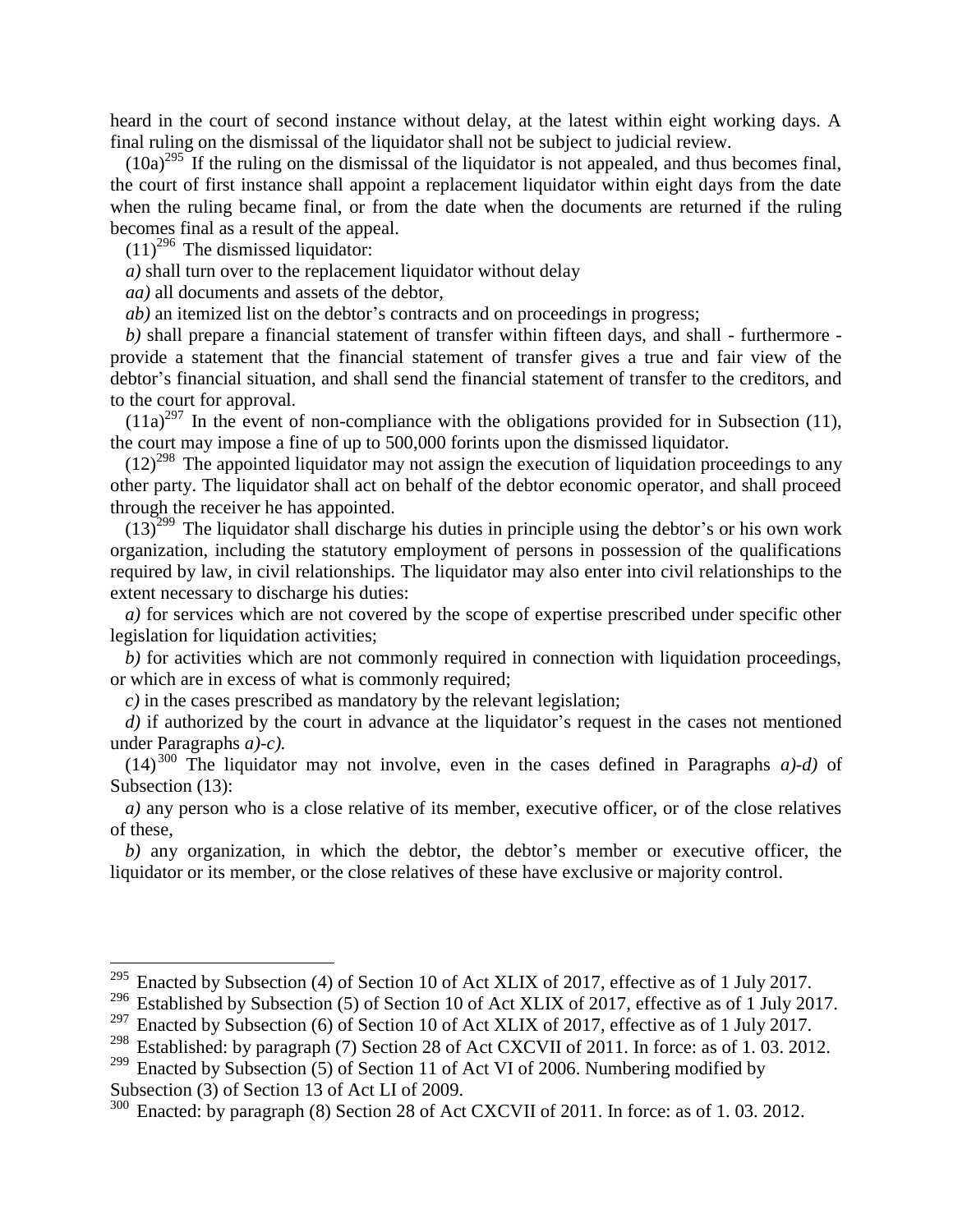# *Section 27/B<sup>301</sup>*

 $(1)^{302}$  The liquidator's vested powers shall be exercised by the receiver.

 $(2)^{303}$  At the time of his appointment, the receiver shall produce official documentary evidence for the liquidator to verify that he has no prior criminal record and that he is not restrained by court order from practicing the activities of receivers or participating in the activities of liquidators.

 $(3)^{304}$  The liquidator shall have the right during the term of the receiver's appointment to request the receiver - indicating also the legal ramifications of non-compliance - to verify that he has no prior criminal record and that he is not restrained by court order from practicing the activities of receivers or participating in the activities of liquidators.

 $(4)^{305}$  If upon the request referred to in Subsection (3) above the receiver verifies that he has no prior criminal record and that he is not restrained by court order from practicing the activities of receivers or participating in the activities of liquidators, the liquidator shall reimburse the administrative service fee the receiver has paid for the procedure to obtain the official certificate from the body operating the penal register for the purpose of verification.

 $(5)^{306}$  The liquidator shall withdraw the receiver's appointment, and shall terminate his contract of employment, agency contract or - in the case of membership, his authorization to function as a receiver under assignment within the framework of personal participation - effective immediately if:

*a)* the receiver fails to discharge the obligation referred to in Subsection (3) within fifteen working days of the repeated request made according to regulations, and if unable to verify that such failure is attributable to reasons beyond his control, on the sixteenth working day following the time the request was submitted subsequently; or

*b)* the liquidator finds based on the official certificate made out by the body operating the penal register for the purpose of verification that the receiver has prior criminal record or that he is restrained by court order from practicing the activities of receivers or participating in the activities of liquidators, on the day when this finding is delivered to the receiver.

 $(6)^{307}$  With a view to being able to verify that the receiver has no prior criminal record and that he is not restrained by court order from practicing the activities of receivers or participating in the activities of liquidators, the liquidator shall be authorized to process the receiver's personal data contained in the official certificate made out by the body operating the penal register for this purpose.

 $301$  Enacted by Subsection (1) of Section 19 of Act CXXX of 2005, effective as of 1 January 2006. Also applies to proceedings in progress.

<sup>&</sup>lt;sup>302</sup> Established: by Section 29 of Act CXCVII of 2011. In force: as of 1.03. 2012.

<sup>&</sup>lt;sup>303</sup> Enacted by Subsection (2) of Section 9 of Act CXLIX of 2009, effective as of 1 January 2010.

<sup>&</sup>lt;sup>304</sup> Enacted by Subsection (2) of Section 9 of Act CXLIX of 2009, effective as of 1 January 2010.

<sup>&</sup>lt;sup>305</sup> Enacted by Subsection (2) of Section 9 of Act CXLIX of 2009, effective as of 1 January 2010.

<sup>&</sup>lt;sup>306</sup> Enacted by Subsection (2) of Section 9 of Act CXLIX of 2009, effective as of 1 January 2010.

 $307$  Enacted by Subsection (2) of Section 9 of Act CXLIX of 2009, effective as of 1 January 2010.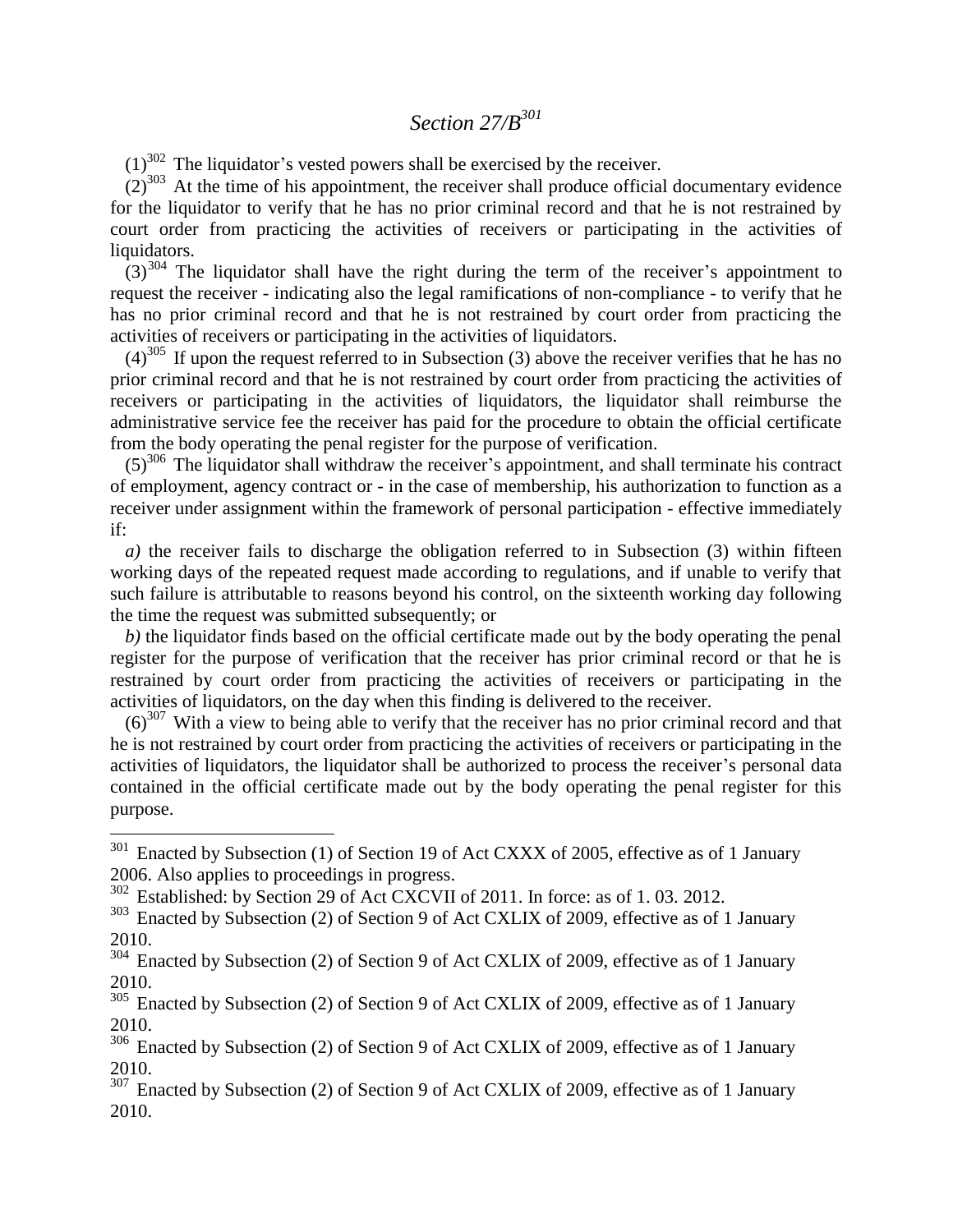$(7)$ <sup>308</sup> The liquidator shall be authorized to process the personal data obtained under Subsections (2) and (3) until the appointment of the receiver is terminated.

 $(8)^{309}$  The person in the employ of the liquidator, holding the qualifications specified in Paragraph *g*) of Subsection (2) of Section 27/C, may not have prior criminal record and may not be restrained by court order from practicing the activities of receivers or participating in the activities of liquidators, or from exercising the profession for which he is trained and qualified.

 $(9)^{310}$  The person referred to in Subsection (8) - before entering into a contract with the liquidator - shall produce official documentary evidence for the liquidator to verify that he has no prior criminal record and that he is not restrained by court order from practicing the activities of receivers or participating in the activities of liquidators, or from exercising the profession for which he is trained and qualified. The liquidator shall be authorized to process the personal data of the person referred to in Subsection (8) obtained before entering into the relationship until the decision for entering into the relationship is adopted, or for the entire duration of such relationship if the decision is in fact adopted.

 $(10)^{311}$  The body operating the register of liquidators shall check in the course of a regulatory inspection as to whether the person in the liquidator's employ, referred to in Subsection (8), has no prior criminal record and that he is not restrained by court order from practicing the activities of receivers or participating in the activities of liquidators, or from exercising the profession for which he is trained and qualified. With respect to such data, the body operating the register of liquidators shall have power to request information by way of electronic means from the penal register for the purpose of regulatory inspection.

 $(11)^{312}$  If the body operating the register of liquidators finds in carrying out the regulatory inspection under Subsection (10) that the person in the liquidator's employ, referred to in Subsection (8), has a prior criminal record or that he is restrained by court order from practicing the activities of receivers or participating in the activities of liquidators, or from exercising the profession for which he is trained and qualified, it shall forthwith notify the liquidator thereof and request him to terminate the employment relationship within twenty-one days from the time of receipt of notice, and to notify the body operating the register of liquidators thereof.

 $(12)^{313}$  The body operating the register of liquidators may request information by way of electronic means from the state tax and customs authority - in the interest of checking the liquidator company's compliance with the employment obligation under Paragraph *g)* of Subsection (2) of Section 27/C, and/or Subsection (6a) of Section 27/A, and the liquidator company's compliance with the obligation of reporting - relevant to the employment relationship of the person holding the qualifications referred to in Subsection (8) hereof with the liquidator

 $308$  Enacted by Subsection (2) of Section 9 of Act CXLIX of 2009, effective as of 1 January 2010.

<sup>&</sup>lt;sup>309</sup> Enacted by Subsection (2) of Section 9 of Act CXLIX of 2009, effective as of 1 January

<sup>2010.</sup> Amended: by point 16 Section 69 of Act CXCVII of 2011. In force: as of 1. 03. 2012.

<sup>&</sup>lt;sup>310</sup> Enacted by Subsection (2) of Section 9 of Act CXLIX of 2009, effective as of 1 January 2010.

<sup>&</sup>lt;sup>311</sup> Established by Subsection (2) of Section 5 of Act XXXIV of 2019, effective as of 26 April  $\frac{2019}{312}$  Es

Established by Subsection (2) of Section 5 of Act XXXIV of 2019, effective as of 26 April 2019.

<sup>&</sup>lt;sup>313</sup> Established by Subsection (2) of Section 5 of Act XXXIV of 2019, effective as of 26 April 2019.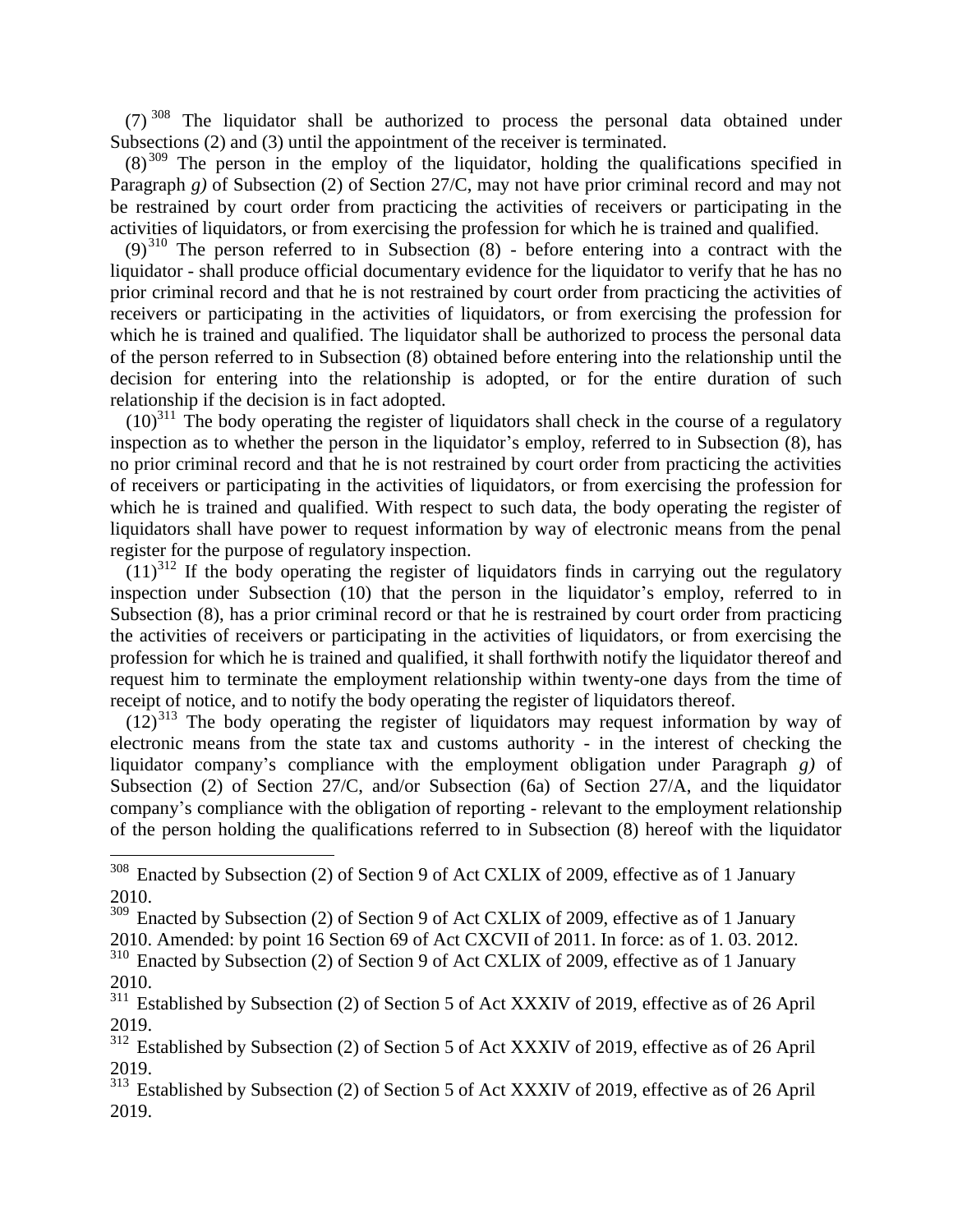company existing continuously at the time of the request, shown in the official registers provided for in Subsection (4a) of Section 27/C:

*a)* date of commencement of the insurance relationship;

*b)* code of the insurance relationship (quality of employment), position;

*c)* FEOR number of the job;

*d)* number of weekly working hours;

*e)* if the state tax and customs authority has no employer's report relating to the private individual, the data provided for in Paragraphs *a)-c)* included in the contribution declaration submitted on the private individual's behalf;

*f)* the date of termination of the insurance relationship.

 $(13)^{314}$  The body operating the register of liquidators shall process the personal data of persons with the professional qualifications provided for in Paragraph *g*) of Subsection (2) of Section a 27/C - including the personal data under Subsections (10) and (11) hereof, and those obtained in the regulatory inspection provided for in the Government Decree on the Register of Liquidators until the data subject is listed in any of the registers provided for in Subsection (4a) of Section 27/C under employment, membership or any other type of working relationship with the liquidator company.

## *Section 27/C<sup>315</sup>*

 $(1)^{316}$  Liquidation activities may be performed by business associations only if having at least two persons in their employ either as members who participate in liquidation activities in person, or under employment or under long-term civil relationship concluded with the company, and if these persons act on behalf and to the benefit of the company and if they have the required training in the field of liquidation and property administration (hereinafter referred to as "professional qualifications"). As regards the professional qualifications the body operating the register of liquidators shall be entitled to obtain the specialist authority's assessment decision. A person with professional qualifications may be employed by not more then three business associations engaged in liquidation activities.

 $(1a)^{317}$  The person having the professional qualifications referred to in Subsection (1) shall attend a course of continuing professional training of at least two years, and shall present the certificate thereof to the liquidator.

 $(2)^{318}$  A business association may be admitted into the register of liquidators if:

 $a^{319}$  it has no unpaid, outstanding tax debts or public dues of any kind, or has been granted deferral or payment by instalment if it has any such debt;

 $b$ <sup>320</sup> it has the guarantees, and it meets the requirements decreed by the Government in terms

<sup>&</sup>lt;sup>314</sup> Enacted by Subsection (2) of Section 5 of Act XXXIV of 2019, effective as of 26 April 2019.

<sup>&</sup>lt;sup>315</sup> Enacted by Section 12 of Act VI of 2006, effective as of 1 July 2006. Applies to proceedings opened subsequently.

<sup>&</sup>lt;sup>316</sup> Established by paragraph (1) Section 30 of Act CXCVII of 2011. Amended by Paragraph d) of Subsection (26) of Section 73 of Act XV of 2014.

<sup>&</sup>lt;sup>317</sup> Enacted by Subsection (12) of Section 73 of Act XV of 2014. Amended by Point 4 of Section 39 of Act XLIX of 2017.

<sup>318</sup> See Subsection (2) of Section 21 of Act VI of 2006.

<sup>&</sup>lt;sup>319</sup> Established by Subsection (1) of Section 11 of Act XLIX of 2017, effective as of 1 July 2017.

 $320$  Established: by paragraph (2) Section 30 of Act CXCVII of 2011. In force: as of 1.03. 2012.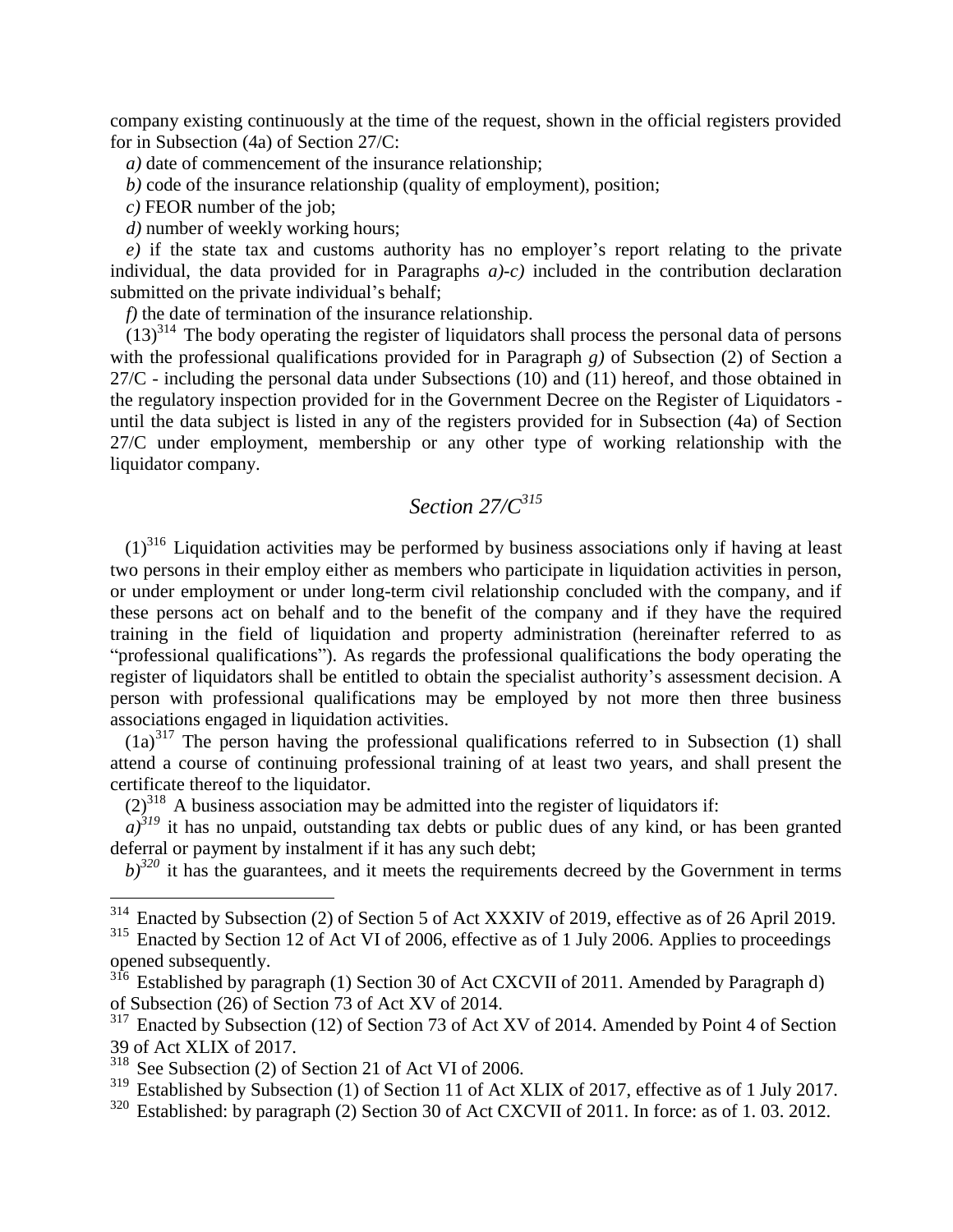of form of organization and other detailed conditions;

 $c$ <sup>321</sup> it is not subject to any involuntary de-registration or involuntary dissolution, or any stay of payment, liquidation or dissolution ordered by final ruling and pending at the time the application is submitted;

*d*) it is not a member of a business association with unlimited liability;

*e)* it agrees in writing for the disclosure of data in the register, and supplies information in this respect simultaneously with the application for admission into the register, and with the declarations of consent of the private individuals affected by the disclosure of such data attached;

 $f$ <sup>322</sup> it agrees in writing to notify the body operating the register in writing concerning the data and conditions referred to in Paragraphs *a)-e)* of this Subsection and in Subsection (4) and any changes therein, and of the circumstance mentioned in Subsection (3) within five days following the effective date of the change or occurrence, and shall - furthermore - publish on its website the name, registered office and registered number of those economic operators where it previously served as a liquidator, temporary administrator, administrator, receiver or financial trustee, including the date of the beginning and the end of such appointments, and including the name and official mailing address of the person, having the professional qualifications provided for in this Act, delegated to serve as a receiver or to carry out the activities of the administrator;

 $g^{323}$  it verifies that it employs at least two persons with professional qualifications in the field of liquidation and property administration each, as well as an economist, a lawyer who has taken the bar examination, and a certified auditor registered by the Magyar Könyvvizsgálói Kamara (*Chamber of Hungarian Auditors*) with an auditor's certificate under contract of employment with the exception of auditors.

 $(2a)^{324}$  As regards the persons referred to in Paragraph *g*) of Subsection (2), the original or a certified copy of the official certificate described in Subsection (9) of Section 27/B shall be provided to verify that they are not subject to the factors specified in Subsection (8) of Section 27/B.

 $(3)^{325}$  Liquidators admitted into the register of liquidators:

 $\overline{a}$ 

*a)* may not engage in real estate agency, lending and factoring activities (hereinafter referred to collectively as "incompatible activity");

*b)* may not have majority control in another legal person that is engaged in any incompatible activity;

 $c^{326}$  may not engage in any conduct or activity in and outside their official capacity that may disturb public confidence in liquidators in general, and that may impair their ability to carry out the liquidation activities in an impartial and unbiased way.

 $(3a)^{327}$  The liquidator shall check whether the receiver is subject to any of the reasons for disqualification, or engaged in the pursuit of any activity covered by prohibition under this Act.

 $321$  Established: by paragraph (1) Section 13 of Act CIV of 2012. In force: as of 16.07.2012.

 $322$  Established by paragraph (3) Section 30 of Act CXCVII of 2011. Amended by Paragraphs e) and g) of Subsection (26) of Section 73 of Act XV of 2014.

 $323$  Established by Subsection (2) of Section 1 of Act XCI of 2018, effective as of 1 January 2019.

<sup>&</sup>lt;sup>324</sup> Enacted by paragraph (4) Section 30 of Act CXCVII of 2011. Amended by Paragraph b) of Subsection (2) of Section 7 of Act CXXI of 2016.

<sup>&</sup>lt;sup>325</sup> Entered into force on 1 January 2007. Applies to proceedings opened subsequently.

 $326$  Established: by paragraph (5) Section 30 of Act CXCVII of 2011. In force: as of 1.03. 2012.

<sup>&</sup>lt;sup>327</sup> Enacted: by paragraph (6) Section 30 of Act CXCVII of 2011. In force: as of 1.03. 2012.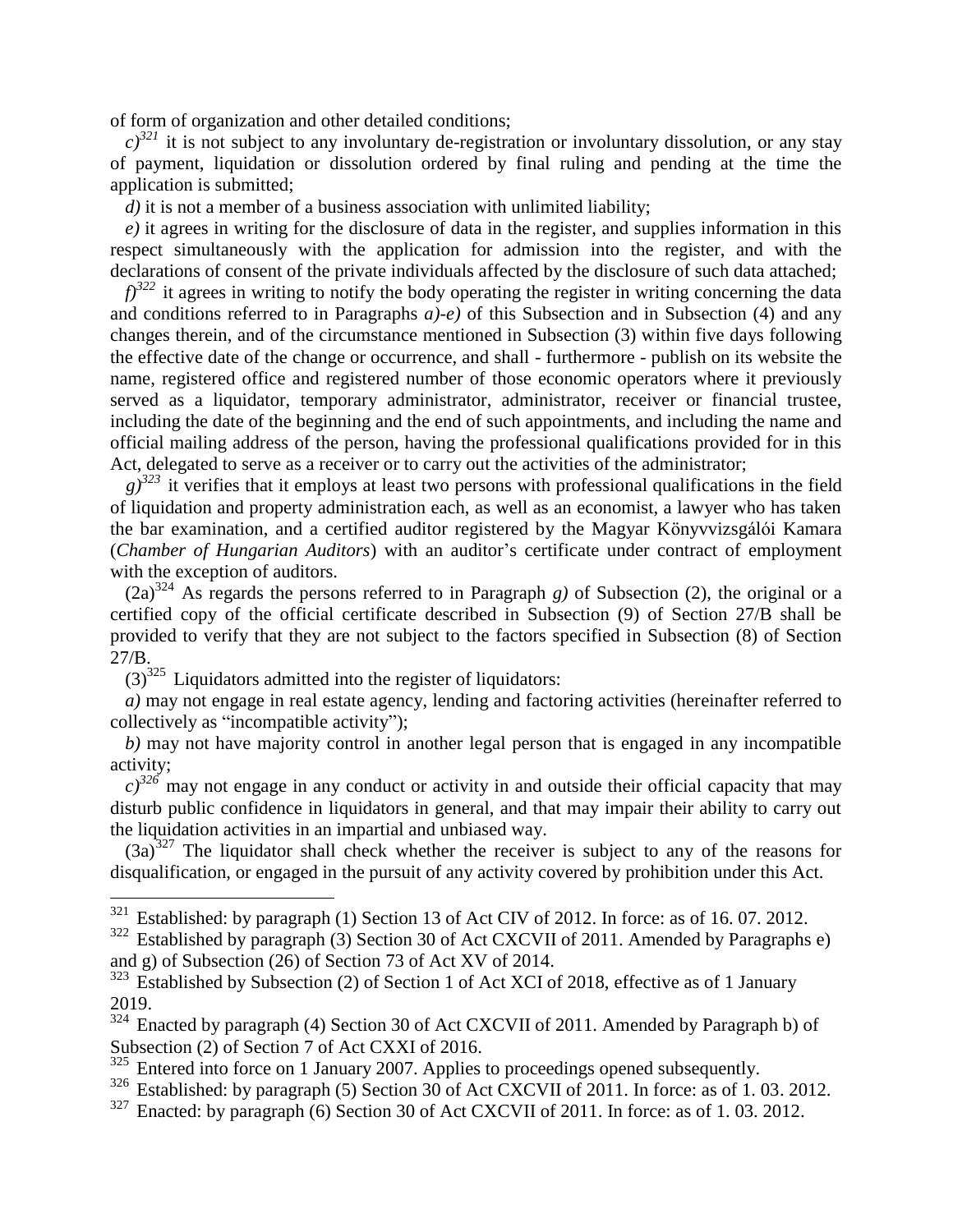$(3b)^{328}$  Any involvement in wholesale and retail trade activities, leasing or renting of real estate property, real estate management, operative and financial leasing activities, security services, filing services and storage operations shall, in particular, be construed to impair the impartiality under Paragraph *c)* of Subsection (3).

 $(4)^{329}$  The register of liquidators shall be treated as an official public register. The register shall indicate:

 $a)^{330}$  the liquidators'

*aa)* name, postal and electronic mail address,

*ab)* registered address, place of business and branch (area of competence),

*ac)* payment account number used in online electronic distribution systems, and the name and address of the payment service provider where such account is maintained;

*b)* the name and address of the managing directors, the chairman of the supervisory board, and the auditors of liquidators;

*c)* the liquidators' principal activities and any other activities specified in their charter document according to the nomenclature published by the Központi Statisztikai Hivatal (*Central Statistical Office*);

*d)* the name (corporate name) and home address (registered office) of all members (shareholders) of liquidators with direct or indirect holding in the company, or - if the liquidator is incorporated as the Hungarian branch of a foreign-registered liquidator, the name (corporate name), registered office and register number of such foreign-registered liquidator, the number of the authorization for the pursuit of liquidation activities, and the issuer and the date validity of such document;

*e)* the name, registered office and register number of the legal person or unincorporated business association in which the liquidator business association has any direct or indirect holding;

 $f^{331}$  the following particulars of persons with professional qualifications, economists, lawyers who have taken the bar examination, and certified auditors registered by the Magyar Könyvvizsgálói Kamara (*Chamber of Hungarian Auditors*) with an auditor's certificate in the business association's employ:

*fa)* natural identification data, home address or contact address registered in the register of personal data and address records,

*fb)* professional skills,

*fc)* practical experience of those with professional qualifications, and the number of the certificate in proof of compliance with the requirement of continuous development provided for in Subsection (1a),

*fd)* register number;

 $g^{332}$  the electronic mail addresses, used only at the given liquidator, of the persons employed by the liquidator business association, who have the required training in the field of liquidation and property administration.

 $328$  Enacted by Section 1 of Act CXCIX of 2017, effective as of 28 December 2017.

<sup>&</sup>lt;sup>329</sup> Established: by paragraph (1) Section 6 of Act LXXXIV of 2013. In force: as of 1.07. 2013.

 $330$  Enacted by Subsection (5) of Section 2 of Act LXXIII of 2014, effective as of 26 November 2014.

<sup>&</sup>lt;sup>331</sup> Established by Subsection (2) of Section 11 of Act XLIX of 2017, effective as of 1 July 2017. <sup>332</sup> Established by Subsection (6) of Section 2 of Act LXXIII of 2014, effective as of 2 January

<sup>2015.</sup>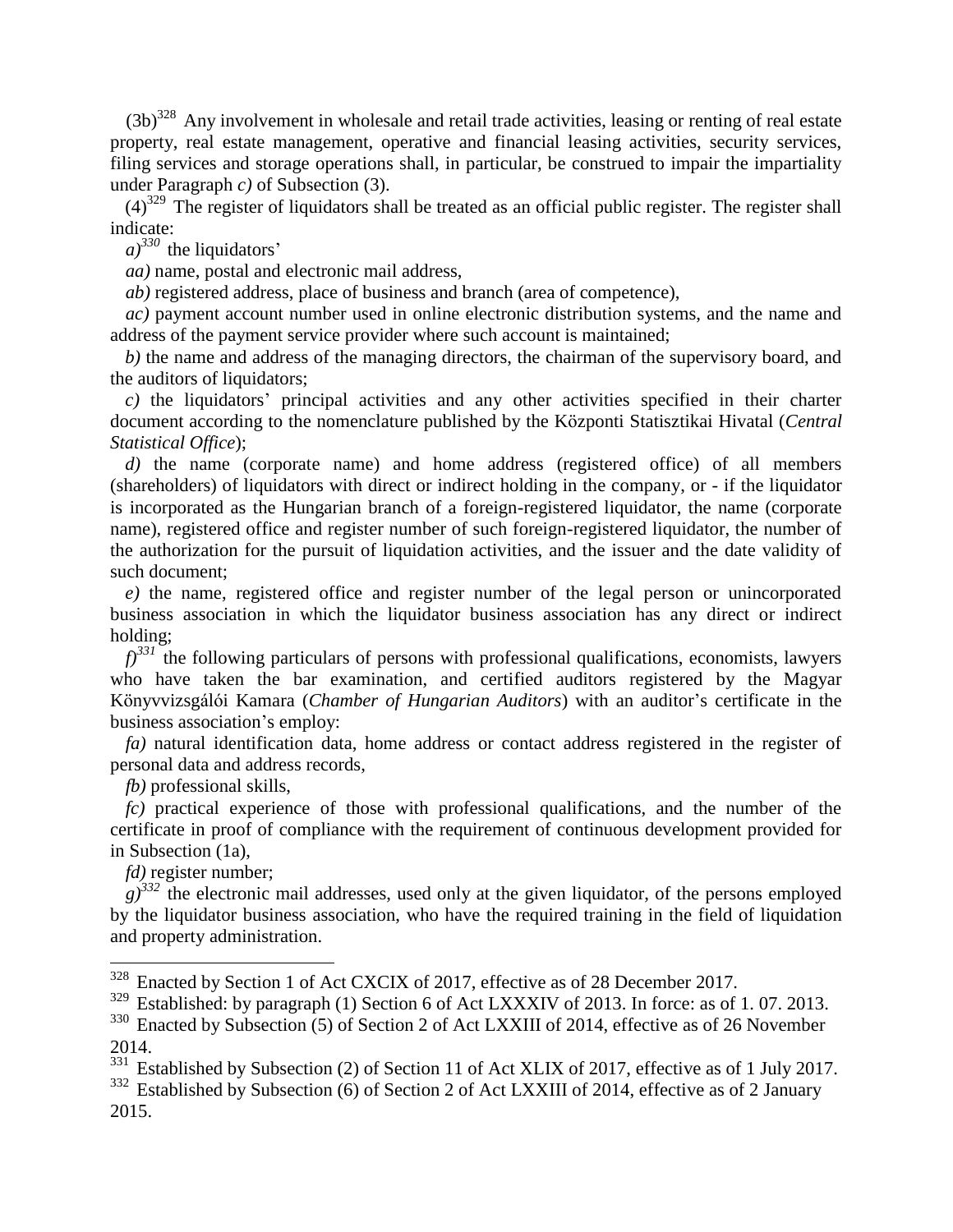$(4a)^{333}$  The data contained in the register of liquidators, and in the official registers provided for in Subsection (6a) of Section 27/A and Subsection (6) of Section 66 on liquidator companies shall be considered public information.

 $(5)^{334}$  The body operating the register shall impose a fine upon the head of the liquidator company between 30,000 and 400,000 forints:

*a)* for supplying any data that is false or untrue or any falsified document, for making a statement that is false or untrue;

*b)* for breaching the restrictions specified under Subsection (3);

*c)* for failure to comply with the obligations set out in Paragraph *f)* of Subsection (2) in due time, or for late compliance;

*d)* for failure to fulfill the additional commitments undertaken in the application for admission into the register of liquidators, despite of warning; or

*e)* for any breach of

*ea)* statutory data disclosure, reporting obligations,

*eb)* the legal obligation to provide financial security, and/or

*ec)* lawful obligations relating to the use of the electronic distribution system.

 $(5a)^{335}$  The body operating the register of liquidators may not impose a fine after one year past the date on which the behavior constituting the infringement came to the attention of the body operating the register of liquidators.

 $(6)^{336}$  The body operating the register of liquidators shall remove a liquidator company from the register:

*a)* in cases identified as grounds for removal by definition of this Act;

*b)* upon the liquidator company's dissolution without succession;

*c)* if the president of general court determines upon receipt of warning from an administrative body, notice from the representative organization of liquidators, upon gaining direct knowledge or by way of regulatory inspection that

*ca)* the liquidator company failed to meet the requirements for admission into the register after a fine was imposed, or

*cb)* the liquidator company failed to comply with the obligation of notification, data disclosure, reporting provided for in this Act or in the Government Decree on the Register of Liquidators after a fine was imposed;

*d*) at the court's initiative, upon the liquidator company's repeated or serious infringements of the law, as declared by final decision;

*e)* if the liquidator company so requests;

 $\overline{a}$ 

*f)* at the conclusion of setting up a new register, by way of the means provided for in Subsection (7), if the liquidator company is not admitted to said new register;

*g)* if the liquidator company submitted any document that contains false information in a tender procedure to the tender evaluating body, or made a false statement for which he may be held accountable;

*h)* if the liquidator company submitted any document that contains false information to the

<sup>&</sup>lt;sup>333</sup> Enacted by Subsection (3) of Section 11 of Act XLIX of 2017, effective as of 1 July 2017.

<sup>&</sup>lt;sup>334</sup> Established by Subsection (3) of Section 1 of Act XCI of 2018, effective as of 1 January 2019.

<sup>&</sup>lt;sup>335</sup> Enacted by Subsection (4) of Section 1 of Act XCI of 2018, effective as of 1 January 2019.

<sup>&</sup>lt;sup>336</sup> Established by Subsection (5) of Section 1 of Act XCI of 2018, effective as of 1 January 2019.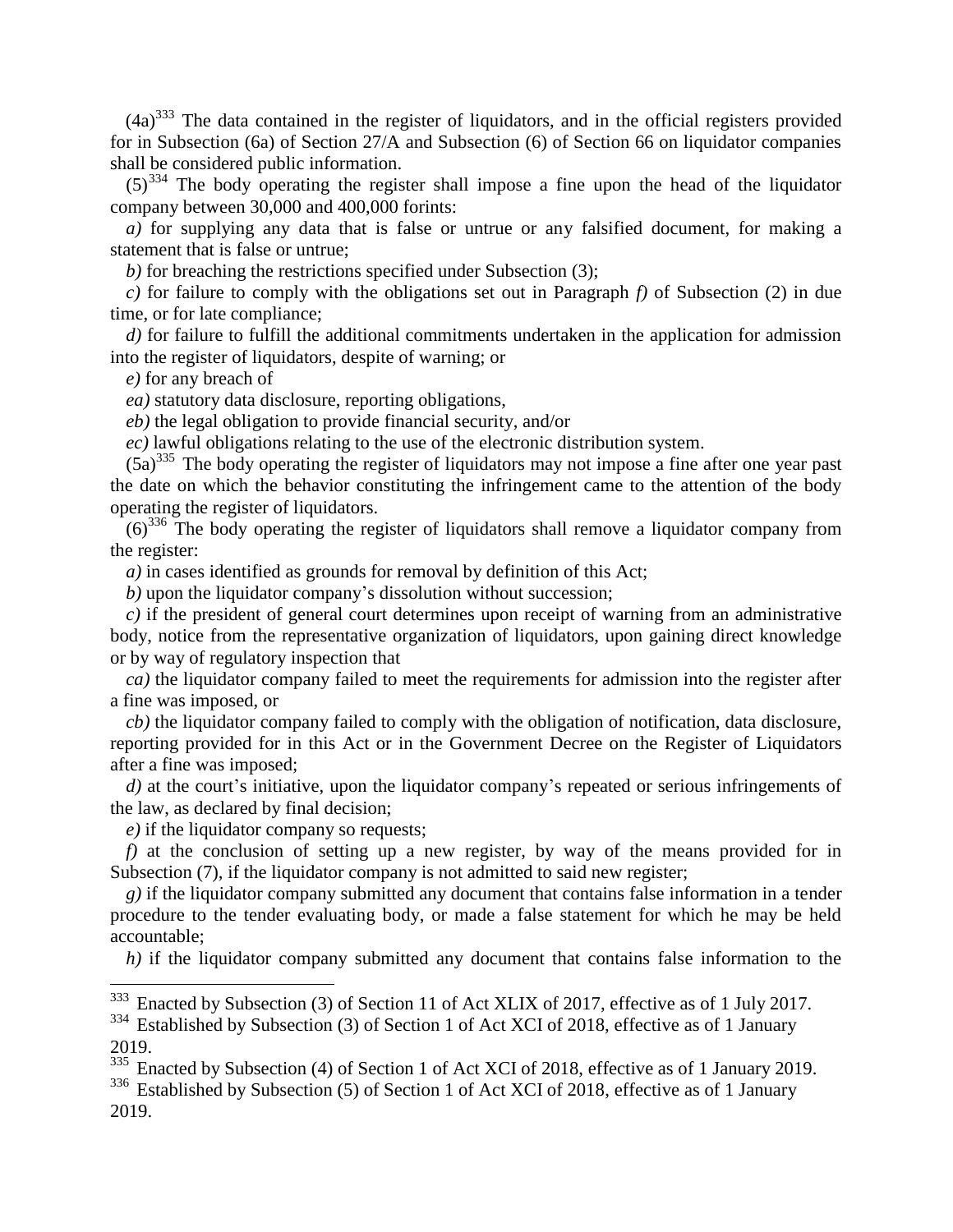body operating the register of liquidators after a fine was imposed, or made a false statement for which he may be held accountable;

*i*) if the liquidator company was dismissed in bankruptcy proceedings or liquidation proceedings by court order

*ia)* on at least two occasions within one year, or

*ib)* on at least three occasions within two years

due to infringement or negligence;

 $\overline{a}$ 

*j)* for failure to fulfill the additional commitments the liquidator company has undertaken in the application for admission into the register, after a fine was imposed;

 $k$ ) if the court of jurisdiction in bankruptcy or liquidation proceedings, or in local government debt consolidation procedures imposed a fine upon the liquidator company for any serious or repeated infringement or negligence in at least three cases inside a period of two years by final ruling;

*l)* if the liquidator company failed to pay the network access fees payable by the sellers according to the Government Decree on the Sale of Debtors' Assets in Liquidation Proceedings by Electronic Selling, despite having been asked to do so;

*m*) upon the liquidator company's repeated or serious infringement - after being fined - of its obligations stemming from the use of the electronic selling system.

 $(7)^{337}$  Once the last decision adopted in conclusion of proceedings for setting up a new register becomes definitive, the body operating the register of liquidators shall immediately bring a decision on the removal from the register of those liquidator companies which have not been admitted to the new register. Said decision shall inter alia indicate if admission to the new register was refused on the grounds of non-compliance with statutory requirements or due to the limitation in number. The date of removal from the register shall be identical to the effective date of the new register.

(8) <sup>338</sup> The body operating the register of liquidators shall send the definitive decision on removal from and/or admission to the register without delay to the operator of the computer system supporting the random electronic selection process provided for in the Decree on the Rules Relating to the Designation of Temporary Administrators, Liquidators and Administrators Using a Random Electronic Selection Process, and shall forward it to the operator of the selling system provided for in the Government Decree on the Sale of Debtors' Assets in Liquidation Proceedings by Electronic Selling.

 $(9)^{339}$  The body operating the register of liquidators shall remove the liquidator company from the official register maintained according to Subsection (6a) of Section 27/A where the grounds for removal under Subsection (6) apply, excluding the grounds for removal referred to in Paragraphs *f)* and *j)* of Subsection (6) hereof.

 $(10)^{340}$  The official register on liquidator companies that were refused admission to the register of liquidators pursuant to Subsection (6a) of Section 27/A, which, however, are active in ongoing cases shall be governed by the relevant provisions of this Act and the Government Decree on the Register of Liquidators on maintaining registers and on related data disclosures, on the reporting obligations of liquidator companies, including the presentment of such reports, on the regulatory inspection of liquidator companies, their removal from the official register, and on the

<sup>&</sup>lt;sup>337</sup> Enacted by Subsection (6) of Section 1 of Act XCI of 2018, effective as of 1 January 2019.

<sup>&</sup>lt;sup>338</sup> Enacted by Subsection (6) of Section 1 of Act XCI of 2018, effective as of 1 January 2019.

<sup>&</sup>lt;sup>339</sup> Enacted by Subsection (6) of Section 1 of Act XCI of 2018, effective as of 1 January 2019.

<sup>&</sup>lt;sup>340</sup> Enacted by Subsection (6) of Section 1 of Act XCI of 2018, effective as of 1 January 2019.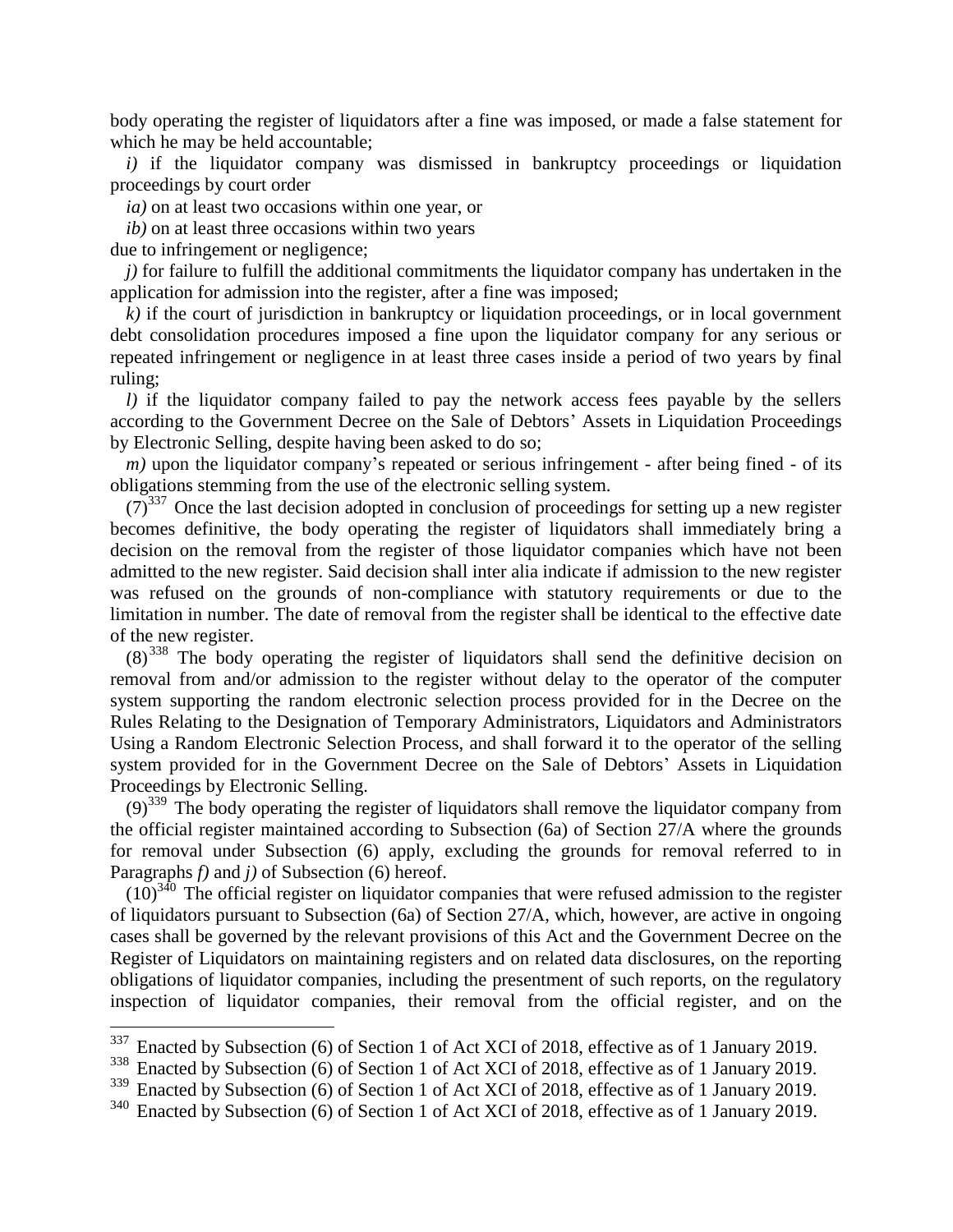notification of judicial authorities on their removal from the register.

### *Section 27/D<sup>341</sup>*

(1) The body operating the register of liquidators is an independent unit of the ministry of the minister vested with powers to oversee state property, it shall carry out its regulatory functions independently from all other organs, and it may not be instructed in the regulatory proceedings for which it is competent.

 $(2)^{342}$  The body operating the register of liquidators is vested with nationwide jurisdiction. The time limit for processing cases for admission into the register of liquidators, conferred under the powers and responsibilities of the body operating the register of liquidators, shall be two months. In connection with admission into the register of liquidators and with maintaining the register of liquidators and other registers conferred under its competence, the body operating the register of liquidators shall communicate with clients and other parties to the proceedings in writing. Applications shall be submitted in writing, using the standard printed form prescribed by the body operating the register of liquidators for that purpose.

 $(3)^{343}$  There shall be no summary proceeding in connection with:

*a)* admission into the register of liquidators; and

 $\overline{a}$ 

*b)* the marketability of any real estate property affected by environmental burden.

 $(4)^{344}$  In the case under Paragraph *a*) of Subsection (3) a request for remedying deficiencies may be issued on not more than two occasions.

 $(5)^{345}$  The body operating the register of liquidators may suspend proceedings pending before it if the professional resolution of the minister in charge of environmental protection has to be obtained for the purpose of consent for the disposition of any asset affected by environmental burden.

 $(6)^{346}$  The administrative time limit for proceedings for admission into the register of liquidators shall commence on the next day when the evaluation report of the evaluation committee of applications is delivered to the authority. Such proceedings may not be stayed.

 $(7)^{347}$  At the client's request the body operating the register of liquidators shall issue an official certificate on the data contained in the register of liquidators under Subsection (4) of Section 27/C, or in the official register provided for in Subsection (6a) of Section 27/A and Subsection (6) of Section 66.

 $(8)^{348}$  The body operating the register of liquidators shall perform inspections on a regular basis within the framework of regulatory proceedings under the Government Decree on the Register of Liquidators.

 $(9)^{349}$  In proceedings falling within the powers and responsibilities of the body operating the register of liquidators, the client's statement shall not be admissible as a substitute for any

 $341$  Enacted by Section 2 of Act CLXXI of 2015, effective as of 14 November 2015.

<sup>&</sup>lt;sup>342</sup> Established by Subsection (1) of Section 32 of Act L of 2017, effective as of 1 January 2018.

<sup>&</sup>lt;sup>343</sup> Enacted by Subsection (1) of Section 32 of Act L of 2017, effective as of 1 January 2018.

<sup>&</sup>lt;sup>344</sup> Enacted by Subsection (1) of Section 32 of Act L of 2017, effective as of 1 January 2018.

<sup>&</sup>lt;sup>345</sup> Enacted by Subsection (1) of Section 32 of Act L of 2017, effective as of 1 January 2018.

<sup>&</sup>lt;sup>346</sup> Enacted by Subsection (1) of Section 32 of Act L of 2017, effective as of 1 January 2018.

 $347$  Enacted by Subsection (1) of Section 32 of Act L of 2017, effective as of 1 January 2018.

<sup>&</sup>lt;sup>348</sup> Enacted by Subsection (1) of Section 32 of Act L of 2017, effective as of 1 January 2018.<br><sup>349</sup> Enacted by Subsection (1) of Section 32 of Act L of 2017, effective as of 1 January 2018.

Enacted by Subsection (1) of Section 32 of Act L of 2017, effective as of 1 January 2018.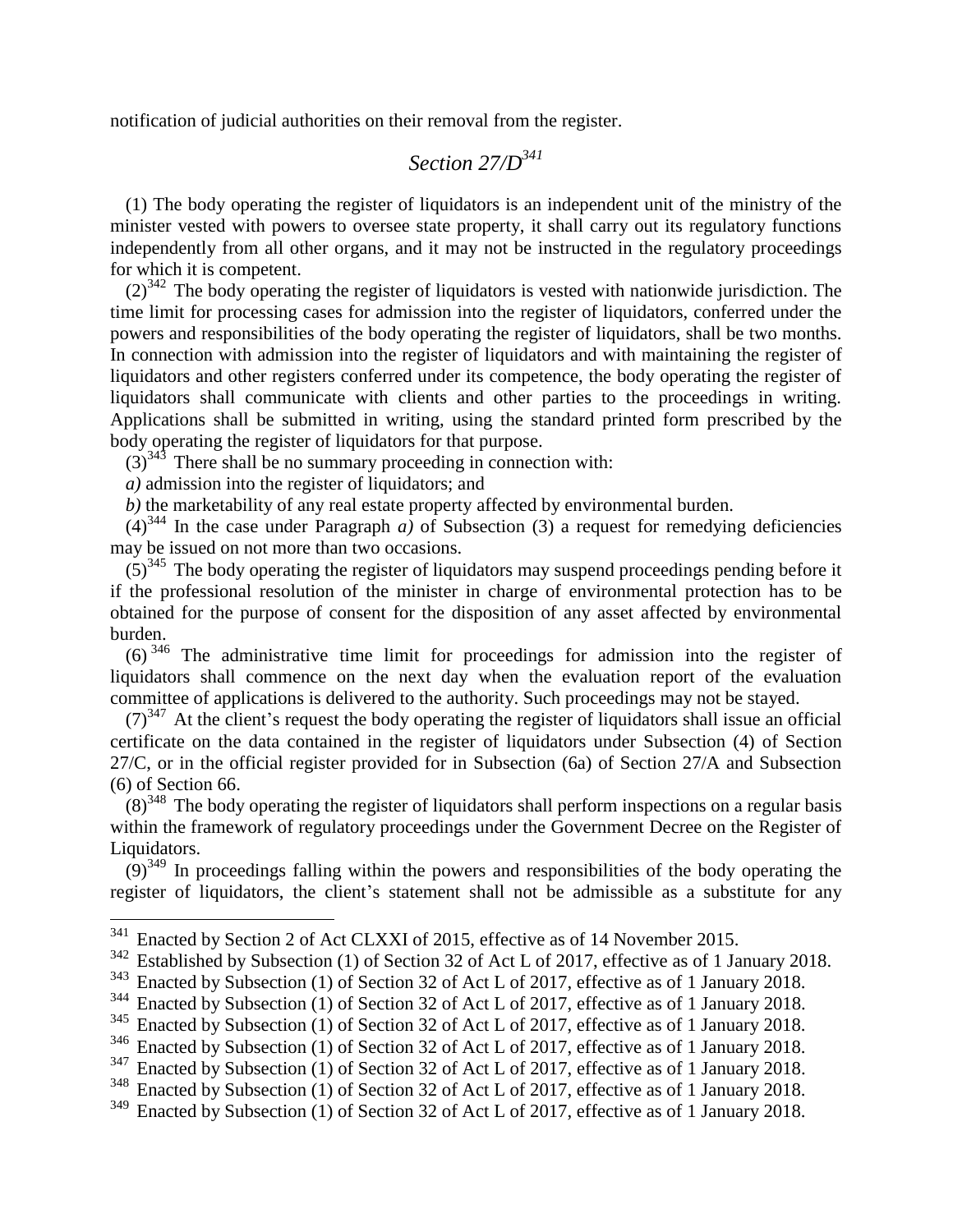unavailable evidence, with the exception of data disclosures and periodic reports provided for in the Government Decree on the Register of Liquidators.

 $(10)^{350}$  The body operating the register of liquidators shall record changes in the official register immediately after the decision becomes definitive.

 $(11)^{351}$  The body operating the register of liquidators may enter into an administrative agreement with the client with a view to reaching a settlement in cases within its competence that is best suitable for the public and for the client alike.

(12) <sup>352</sup> The body operating the register of liquidators shall adopt a formal resolution on changes in the official register.

 $(13)^{353}$  The court may not overturn a decision adopted in proceedings for admission into the register of liquidators.

#### Conduct of Liquidation Proceedings

#### *Section 28*

 $(1)^{354}$  Upon the ruling ordering liquidation of a debtor becoming final, the court shall without delay appoint the liquidator and shall order to have the abstract of the ruling ordering liquidation and the ruling on the appointment of the liquidator published in the Cégközlöny (*Company Gazette*). Publication in the Cégközlöny shall take place in the form of display on the website of Cégközlöny, updated on a daily basis.

(2) The notice published shall contain:

 $\overline{a}$ 

*a)* the name of the court and the case number;

 $b)$ <sup>355</sup> the debtor's name, registered office, registered number and tax number, the names, registered offices and registration numbers of those economic operators in which the debtor has exclusive or majority control, and if succession has taken place within two years prior to the publication of the proceedings, the name, registered office, registration number and tax number of the predecessor shall also be indicated;

*c)* the date of filing the petition for the opening of the liquidation proceedings;

 $d$ <sup>356</sup> whether bankruptcy proceedings took place before the liquidation proceedings;

 $e^{j^{357}}$  an indication that the time of the opening of liquidation proceedings coincides with the day of publication of the final ruling ordering liquidation on the website of Cégközlöny;

 $f$ <sup>358</sup> the notice sent to the creditors [including the lien holder, holder of the subordinated liens,

September 1993.

<sup>&</sup>lt;sup>350</sup> Enacted by Subsection (1) of Section 32 of Act L of 2017, effective as of 1 January 2018.

 $351$  Enacted by Subsection (1) of Section 32 of Act L of 2017, effective as of 1 January 2018.

<sup>&</sup>lt;sup>352</sup> Enacted by Subsection (1) of Section 32 of Act L of 2017, effective as of 1 January 2018.

 $353$  Enacted by Subsection (1) of Section 32 of Act L of 2017, effective as of 1 January 2018.

<sup>&</sup>lt;sup>354</sup> Established by Subsection (13) of Section 73 of Act XV of 2014, effective as of 15 March 2014.

<sup>&</sup>lt;sup>355</sup> Established: by paragraph (1) Section 31 of Act CXCVII of 2011. In force: as of 1.03. 2012. <sup>356</sup> Established by Subsection (2) of Section 12 of Act LXXXI of 1993, effective as of 2

 $357$  Established by Subsection (7) of Section 2 of Act LXXIII of 2014, effective as of 2 January 2015.

<sup>&</sup>lt;sup>358</sup> Established by Section 12 of Act XLIX of 2017, effective as of 1 July 2017.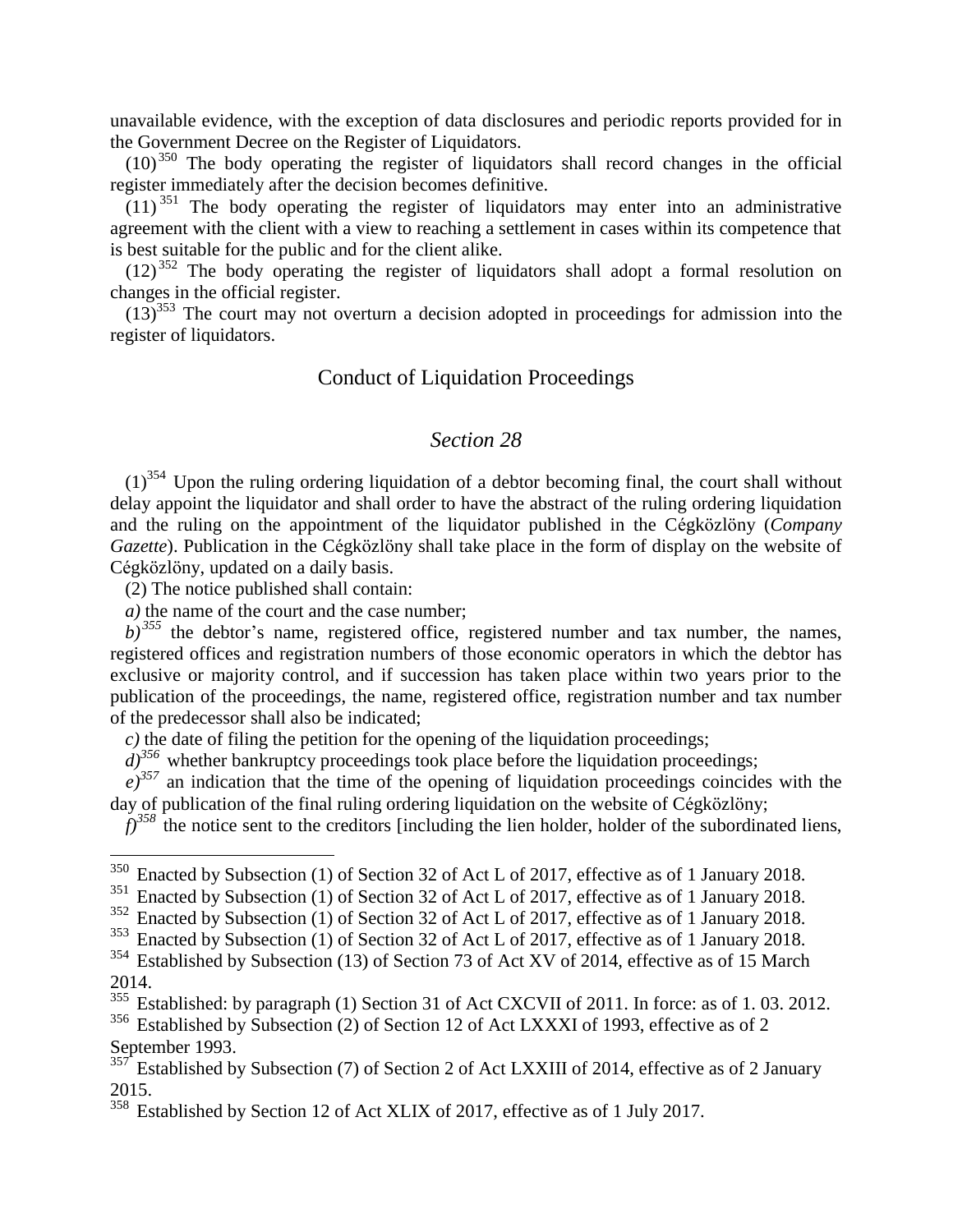and the lien holder's agent - as regards the latter also in the case if said claim is not accrued, or not exclusively accrued to the lien holder's agent - as well as the right-holders affected by any collateralized option to buy or the assignment of a right or claim by way of a guarantee, registered in the collateral register or the real estate register, furthermore, the holders of contingent claims mentioned in Paragraph *g)* of Subsection (1) of Section 3] to report their known claims - other than the ones already notified and registered during bankruptcy proceedings conducted immediately before the liquidation proceedings [Paragraph *e)* of Subsection (2) of Section 27] - to the liquidator within forty days of publication of the ruling ordering liquidation;

 $g^{359}$  the name and registered office of the liquidator, his registered contact detail for electronic communication under Section 14 of Act CCXXII of 2015 on the General Rules for Trust Services for Electronic Transactions, his tax number, and the receiver's name and home address, or contact address shown in the register of personal data and address records, including his date of birth, tax identification code and mother's birth name;

 $h$ <sup>360</sup> the number of the special account referred to in Subsection (7) of Section 46;

 $i$ <sup>361</sup> if the debtor is a single member company, the name and home address (registered office) of the founder (member, shareholder);

*j)<sup>362</sup>* other relevant facts.

 $\overline{a}$ 

 $(3)^{363}$  In liquidation proceedings opened pursuant to Paragraph *d*) of Subsection (2) of Section 27 creditors shall be able to notify their claims notified, recognized or uncontested during previous bankruptcy or liquidation proceedings which they were unable to recover.

(4)<sup>364</sup> Sums transferred to debtor's account by mistake need not be notified as a creditor's claim. The liquidator shall take immediate action to have such sums refunded.

 $(5)^{365}$  Within fifteen days following publication of the ruling ordering the liquidation of a debtor in the Cégközlöny (*Company Gazette*), the payment service provider and the investment service provider carrying the securities account shall inform the liquidator by way of electronic means if they carried, or still carry, a payment account, securities account for the debtor within five years preceding the date of publication of the ruling ordering liquidation, or if they held or if they are holding any funds of the debtor as provided for in Subsections (3) and (4) of Section 7 of Act LIII of 1994 on Judicial Enforcement. Following completion of the identification procedure under Section 7 and Subsection (9) of Section 13 of Act LIII of 2017 on the Prevention and Combating of Money Laundering and Terrorist Financing at the payment service provider, investment service provider, the receiver shall be entitled to request information about the debtor's assets held at the payment service provider, investment service provider. The payment service provider, investment service provider shall provide said information to the liquidator free of charge, by way of secure electronic communication in accordance with Section 58 of Act CCXXII of 2015 on the General Rules for Trust Services for Electronic Transactions, within

<sup>&</sup>lt;sup>359</sup> Established by Subsection (1) of Section 2 of Act CXCIX of 2017, effective as of 28 December 2017.

<sup>&</sup>lt;sup>360</sup> Enacted by Subsection (1) of Section 6 of Act XXVII of 1997, effective as of 6 August 1997. <sup>361</sup> Enacted by Subsection (3) of Section 309 of Act CXLIV of 1997, effective as of 16 June 1998.

<sup>&</sup>lt;sup>362</sup> Designation modified by Subsection (3) of Section 309 of Act CXLIV of 1997.<br><sup>363</sup> Established: by paragraph (2) Section 31 of Act CXCVII of 2011. In force: as of

Established: by paragraph (2) Section 31 of Act CXCVII of 2011. In force: as of 1.03. 2012.

<sup>364</sup> Enacted: by paragraph (3) Section 31 of Act CXCVII of 2011. In force: as of 1. 03. 2012.

<sup>&</sup>lt;sup>365</sup> Enacted by Subsection (2) of Section 2 of Act CXCIX of 2017, effective as of 28 December 2017.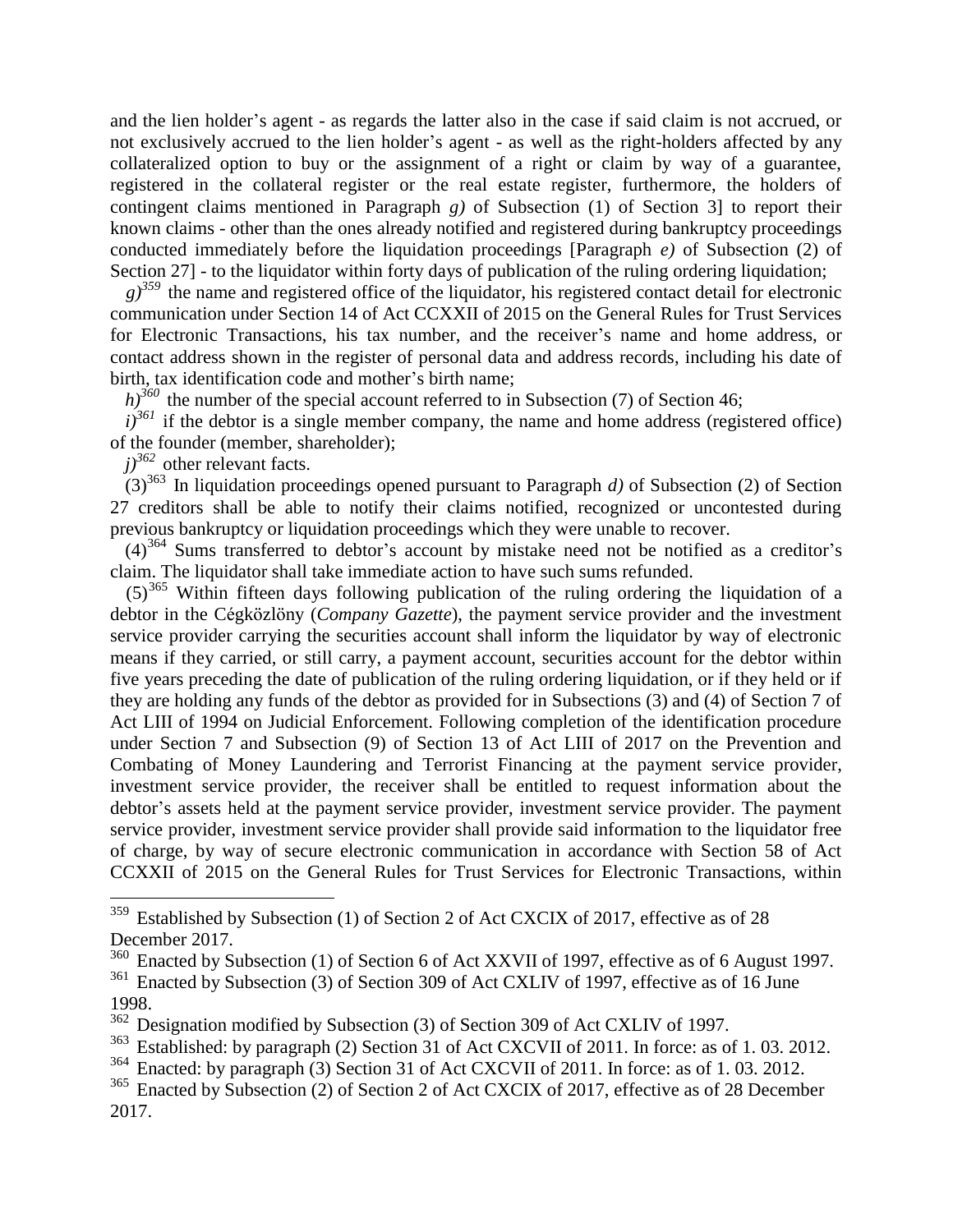fifteen days.

# *Section 29<sup>366</sup>*

(1) The court shall notify the following bodies when ordering liquidation:

*a)* the state tax and customs authority;

*b)* the municipal tax authority competent for the place where debtor's registered office and branch (business establishment) is situated;

*c)* the health insurance agency and pension insurance administration agency competent for the place where debtor's registered office is situated;

*d*) the government employment agency;

*e)* the environmental protection authority and the occupational safety and health authority;

*f)* the court's Financial Administration Office;

*g)* the archives competent for the place where debtor's registered office is situated;

*h)<sup>367</sup>*

 $\overline{a}$ 

*i*) the authority that issued the foundation and/or the operating permit, if the debtor is engaged in the pursuit of any activity for which a foundation or operating permit is required.

(2) Relying on information from the title deeds obtained by the liquidator, the court shall contact the real estate supervisory authorities of competence to have the liquidation entered in the real estate register, and to have the change in the debtor's name recorded. The request shall be sent via the real estate supervisory authority delegated by the Government, accompanied by the full address and description of the property in question (municipality, land register reference number), and the ownership ratio to be registered, including an indication of the liquidation proceedings.

 $(3)^{368}$  Any other liquidation proceedings instituted against the debtor shall be terminated ex officio within fifteen days from the time of the opening of liquidation proceedings; if the debtor has not yet been notified in the other proceedings, the application for the opening of liquidation proceedings shall be rejected.

### *Section 30<sup>369</sup>*

 $(1)^{370}$  The liquidator shall consult public registers electronically for the purpose of obtaining information relating to the debtor's assets. The requested bodies shall comply with such requests within fifteen days by way of electronic means, free of charge and free of duty or fee.

(2) In the application of Subsection (1), data relating to the land register reference numbers of real estate properties where the debtor is shown in the register as the beneficiary or the obligor of a right or fact shall be made available from the electronic real estate registration database free of charge.

 $366$  Established by Section 13 of Act XLIX of 2017, effective as of 1 July 2017.

<sup>&</sup>lt;sup>367</sup> Repealed by Paragraph a) of Section 5 of Act CXCIX of 2017, effective as of 28 December 2017.

<sup>&</sup>lt;sup>368</sup> Enacted by Subsection (3) of Section 13 of Act CXXX of 2017, effective as of 1 January 2018.

<sup>369</sup> Established by Section 14 of Act XLIX of 2017, effective as of 1 July 2017.

<sup>&</sup>lt;sup>370</sup> Amended by Paragraph b) of Section 5 of Act CXCIX of 2017.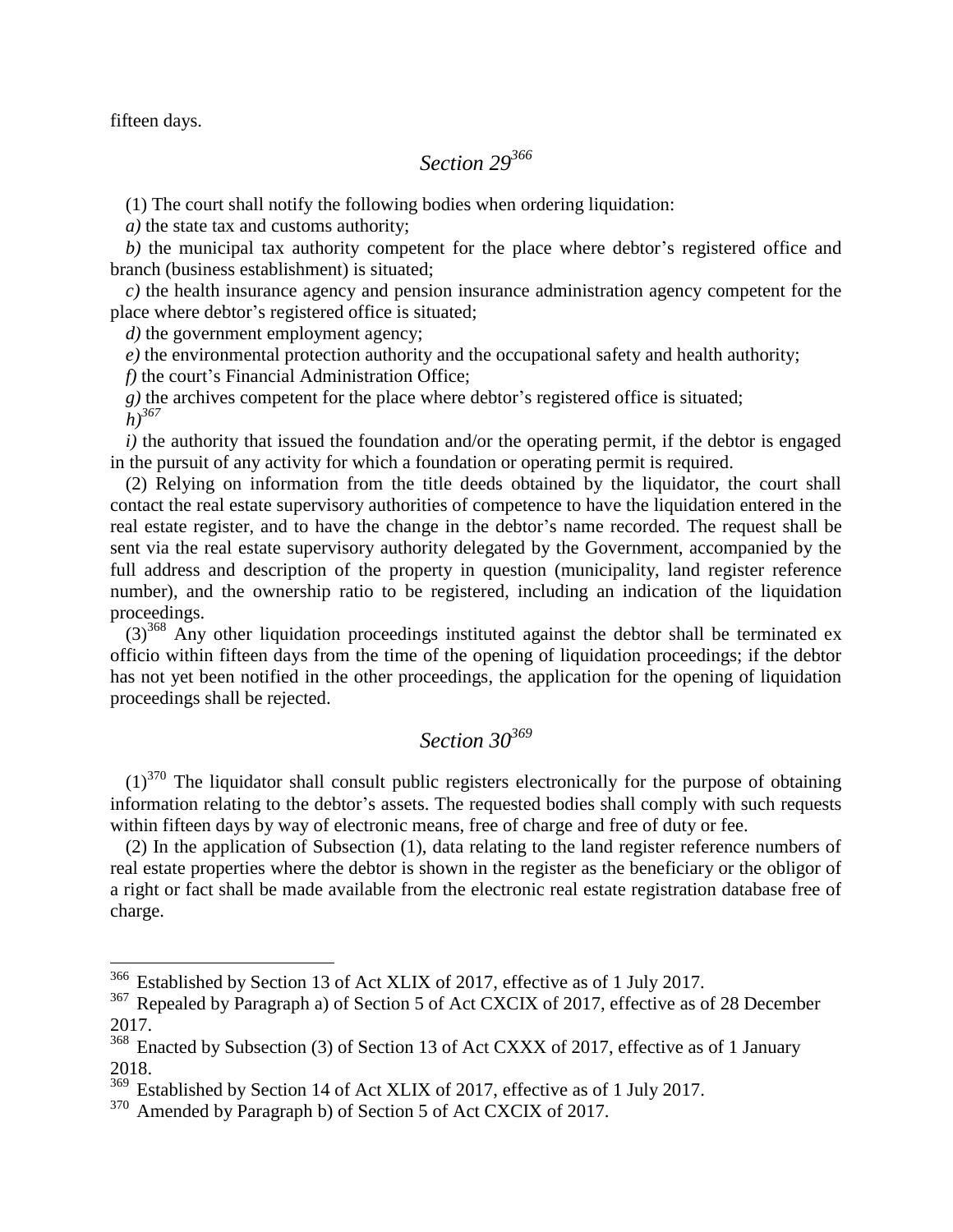$(3)^{371}$ 

 $\overline{a}$ 

#### *Section 31*

 $(1)^{372}$  The head of an economic operator under liquidation shall be required to:

 $a)$ <sup>373</sup> prepare a closing inventory, annual accounts or simplified annual accounts (hereinafter referred to collectively as "final statement of accounts"), as well as a closing balance sheet and a tax return following the distribution of profit as of the day preceding the time of the opening of liquidation proceedings, and shall present them to the liquidator and the tax authority within thirty days following the time of the opening of liquidation proceedings, and shall - furthermore provide a statement that the final statement of accounts, or the closing balance sheet prepared following the distribution of profit gives a true and fair view of the debtor's financial situation, together with another statement showing any major changes in the debtor's financial situation since the time the said statement of accounts had been adopted;

 $b$ <sup>374</sup> prepare a list of the documents that may not be discarded, and deliver such documents, as well as archive materials to the liquidator within thirty days following the time of the opening of liquidation proceedings at the latest, together with the assets according to an itemized inventory, and shall provide information within the same time limit regarding pending affairs, and declare to have delivered all assets and documents as required;

 $c)$ <sup>375</sup> provide a statement to the liquidator and the environmental protection and nature conservation authority within fifteen days from the time of the opening of liquidation proceedings as to whether there are any environmental damages or environmental hazards remaining that may result in penalties or other payment obligations, and expenses connected with the cleanup of such damage;

 $d$ <sup>376</sup> disclose information to the liquidator regarding all transactions referred to in Subsection (1) of Section 40;

 $e^{377}$  inform without delay the employees, cooperative members, as well as the trade unions defined in Section 270 of the Labor Code and the workers' councils (shop stewards) defined in Chapter XX of the Labor Code regarding the opening of liquidation proceedings;

*f)<sup>378</sup>* inform the beneficiaries of the claims specified in Paragraph *c)* of Subsection (1) of

<sup>372</sup> Numbering modified by Subsection (2) of Section 14 of Act LXXXI of 1993. The introductory sentence amended by Subsection (3) of Section 34 of Act XXVII of 1997.

<sup>373</sup> Established by Section 100 of Act CXVI of 2009, effective as of 1 January 2010.

<sup>374</sup> Established: by paragraph (1) Section 33 of Act CXCVII of 2011. In force: as of 1.03. 2012.

<sup>375</sup> Established by Subsection (1) of Section 14 of Act LXXXI of 1993. Amended by Paragraph a) of Subsection (1) of Section 51 of Act LI of 2009. See Subsection (4) of Section 51 of Act LI of 2009. Amended by Section 3 of Act VI of 2015.

<sup>376</sup> Amended by Point 3 of Section 40 of Act XLIX of 2017.

 $377$  Established by Subsection (1) of Section 14 of Act LXXXI of 1993, effective as of 2 September 1993. Amended: by subparagraph b) Section 25 of Act LXXXVI of 2012. In force: as of 1. 07. 2012.

<sup>378</sup> Enacted by Subsection (2) of Section 7 of Act XXVII of 1997. Amended by Paragraph a) of Subsection (1) of Section 51 of Act LI of 2009. See Subsection (4) of Section 51 of Act LI of 2009.

 $371$  Repealed by Paragraph c) of Section 5 of Act CXCIX of 2017, effective as of 28 December 2017.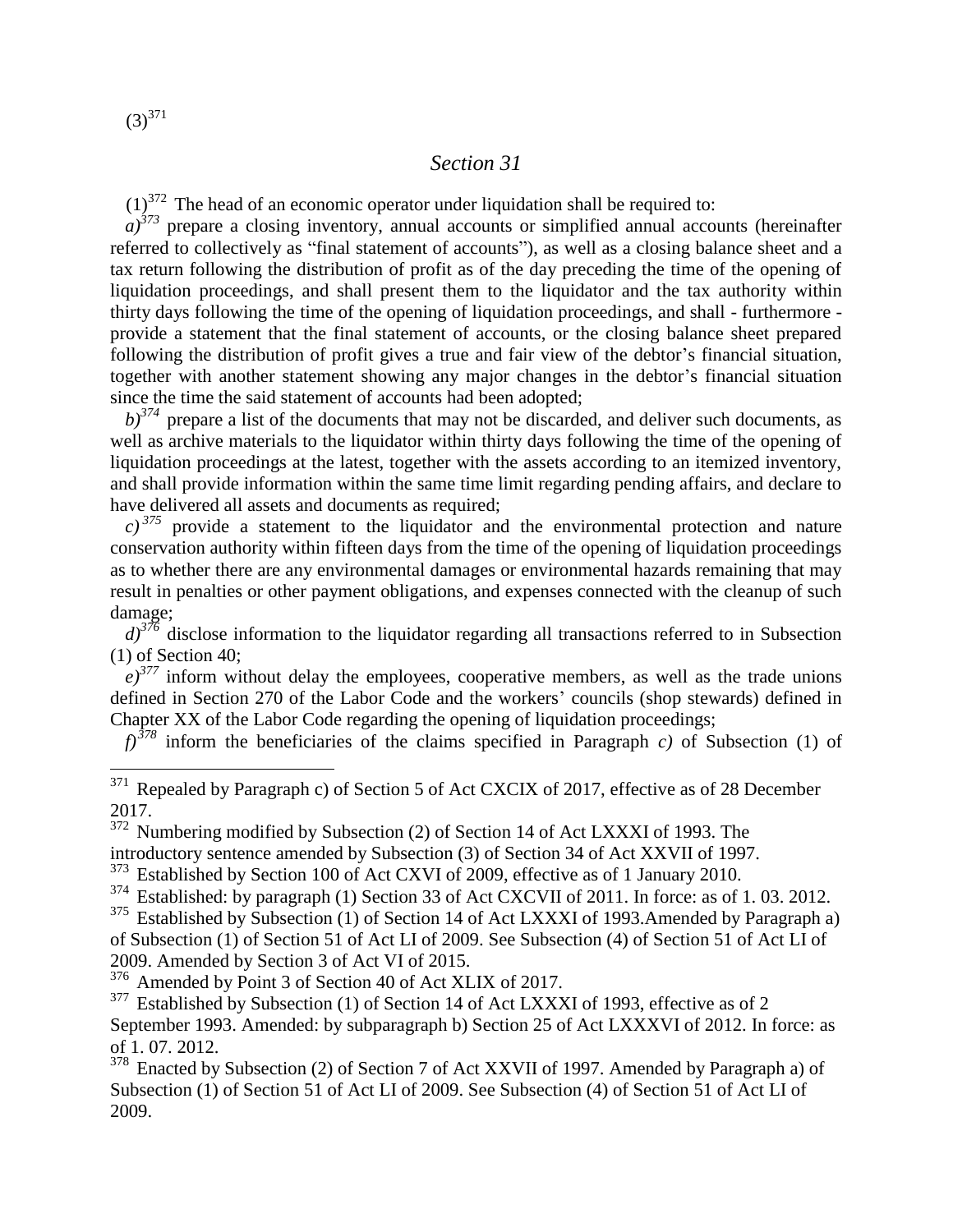Section 57 regarding the opening of liquidation proceedings within fifteen days from the time of opening;

 $(g)^{379}$  provide information at the liquidator's request concerning the debtor's activities and relating to the placement of assets prior to going into liquidation, and to assist the liquidator in his activities;

*h*)<sup>380</sup> notify the service provider carrying the debtor's securities account and the service provider managing the debtor's other money-market instruments concerning the ordering of liquidation proceedings within three working days following the order of liquidation, as well as the creditors holding a lien, right of enforcement and collateral, and shall verify compliance with the notification requirement to the liquidator;

 $i$ <sup>381</sup> inform the liquidator about fulfilling the obligation of establishing provisions as required under Subsection (5) of Section 26;

 $j$ <sup>382</sup> provide an inventory, supported by documentary evidence, of property and other assets controlled by the economic operator to the liquidator within thirty days after the time of the opening of liquidation proceedings, which are not construed to comprise the economic operator's assets pursuant to Section 4, and shall make them available for the liquidator.

 $(2)^{383}$  The head of the economic operator shall comply with the obligations prescribed in Paragraph *b*) of Subsection (1) in observation of the regulations for the protection of classified information, and the regulations on the protection of rights relating to personality.

(3)<sup>384</sup> The liquidator may enter any of the debtor's premises and search and inspect any of the debtor's assets. The debtor must comply with the liquidator's request for opening any locked rooms and areas, objects (furniture and other property of the like) without delay, and shall reveal the existence and whereabouts of assets.

### *Section 32<sup>385</sup>*

#### *Section 33*

 $(1)^{386}$  The head of an economic operator may be subject to a fine of up to 50 per cent of his income received from the economic operator in question in the year preceding the time of the opening of liquidation proceedings, or up to 2,000,000 forints if his income cannot be determined, for any breach of the obligations defined in Section 31 or for any failure to comply with such obligations in due time, for providing any false information or for his failure to

 $379$  Enacted by Section 17 of Act LI of 2009. Amended by Paragraph j) of Subsection (26) of Section 73 of Act XV of 2014.

<sup>&</sup>lt;sup>380</sup> Established by Subsection (1) of Section 15 of Act XLIX of 2017, effective as of 1 July 2017.

 $381$  Established by Subsection (1) of Section 15 of Act XLIX of 2017, effective as of 1 July 2017.

<sup>382</sup> Enacted by Subsection (2) of Section 15 of Act XLIX of 2017, effective as of 1 July 2017.

<sup>&</sup>lt;sup>383</sup> Enacted by Subsection (2) of Section 14 of Act LXXXI of 1993. Amended by Subsection (4) of Section 42 of Act CLV of 2009.

<sup>&</sup>lt;sup>384</sup> Enacted: by paragraph (3) Section 33 of Act CXCVII of 2011. In force: as of 1.03. 2012.

<sup>&</sup>lt;sup>385</sup> Repealed by Paragraph d) of Section 12 of Act CXXVI of 2017, effective as of 28 October 2017.

<sup>&</sup>lt;sup>386</sup> Established by Section 18 of Act LI of 2009, effective as of 1 September 2009. See Subsection (4) of Section 51 of Act LI of 2009.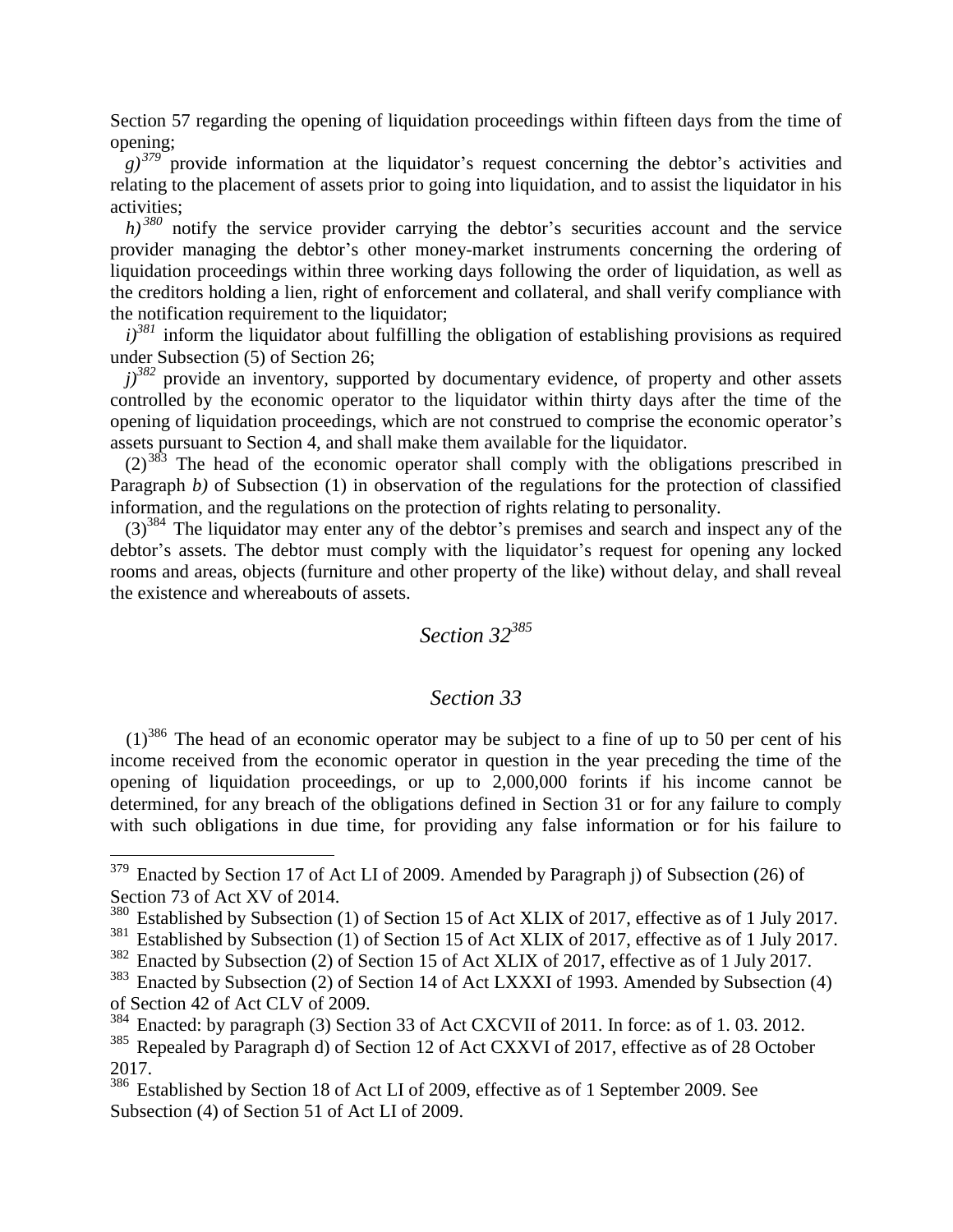cooperate with the liquidator. The fine may be imposed even if the said person is no longer in the employment of or under any work-related contractual relationship with the debtor, or is no longer a member, executive officer or director of the debtor. In the event if the head of the economic operator fails to discharge his obligation defined in Section 31 and/or fails to cooperate with the liquidator, the liquidator shall have the right to have the documents delivered by a court bailiff in accordance with Section 31/D of Act LIII of 1994 on Judicial Enforcement.

 $(1a)^{387}$  If the location of any company asset is unknown and the head of the economic operator is unable to give any information as to the whereabouts of the asset or does not cooperate with the liquidator, the court shall put out a search order for locating the asset in question. The court shall revoke the search order when the cause for ordering the search no longer exist.

 $(2)^{388}$  The executive referred to in Subsection (1) above may be ordered by the court to cover the costs of the specialist contracted by the liquidator to perform the duties defined in Section 31, and the costs where process is served by a court bailiff according to specific other legislation, including the costs of asset search orders. A warning for compliance with the obligation and for the imposition of a financial penalty, and the ruling on imposing the penalty specified in Subsection (1) and on the reimbursement of expenses shall be sent to the member (shareholder) holding majority control in the debtor economic operator - or the member in the case of single-member companies and sole proprietorships or the nonresident owners of Hungarian branches - at the time the actionable conduct or omission underlying the financial penalty took place. The aforesaid member or the nonresident business association shall guarantee payment of the penalty if it cannot be recovered. Nonresident business associations may not satisfy their payment obligation arising from the said guarantee from the assets made available to the branch.

(3) If the expert commissioned by the liquidator finds any discrepancies in the debtor's accounting records or any disagreement between the balance sheet, the ledger accounts, the general ledger and the analytical records, the liquidator shall be duly informed thereof in writing without delay.

(4) The liquidator shall report any criminal acts he has discovered, including the name of the perpetrator if known, in writing to the authority of competence for the purpose of prosecution.

 $(5)^{389}$  If the head of the economic operator fails to comply with the requirement of notification under Paragraph *h*) of Subsection (1) of Section 31, the liquidator shall do so in his stead.

### *Section 33/A<sup>390</sup>*

(1) Any creditor or - in the debtor's name - the liquidator may bring action during the liquidation proceedings before the court having jurisdiction in accordance with Section 6 to establish that the former executives of the economic operator failed to exercise their management functions in the interests of creditors in the span of three years prior to the opening of liquidation proceedings in the wake of any situation carrying potential danger of insolvency, in direct consequence of which the economic operator's assets have diminished, or providing full satisfaction for the creditors' claims may be frustrated for other reasons. In the application of this

 $387$  Enacted by Subsection (1) of Section 1 of Act CXLIV of 2017, effective as of 1 January 2018.

Established by Section 34 of Act CXCVII of 2011. Amended by Paragraph b) of Subsection (19) of Section 91 of Act CCLII of 2013, Subsection (3) of Section 1 of Act CXLIV of 2017.

<sup>&</sup>lt;sup>389</sup> Enacted by Section 16 of Act XLIX of 2017, effective as of 1 July 2017.

<sup>390</sup> Established by Section 17 of Act XLIX of 2017, effective as of 1 July 2017.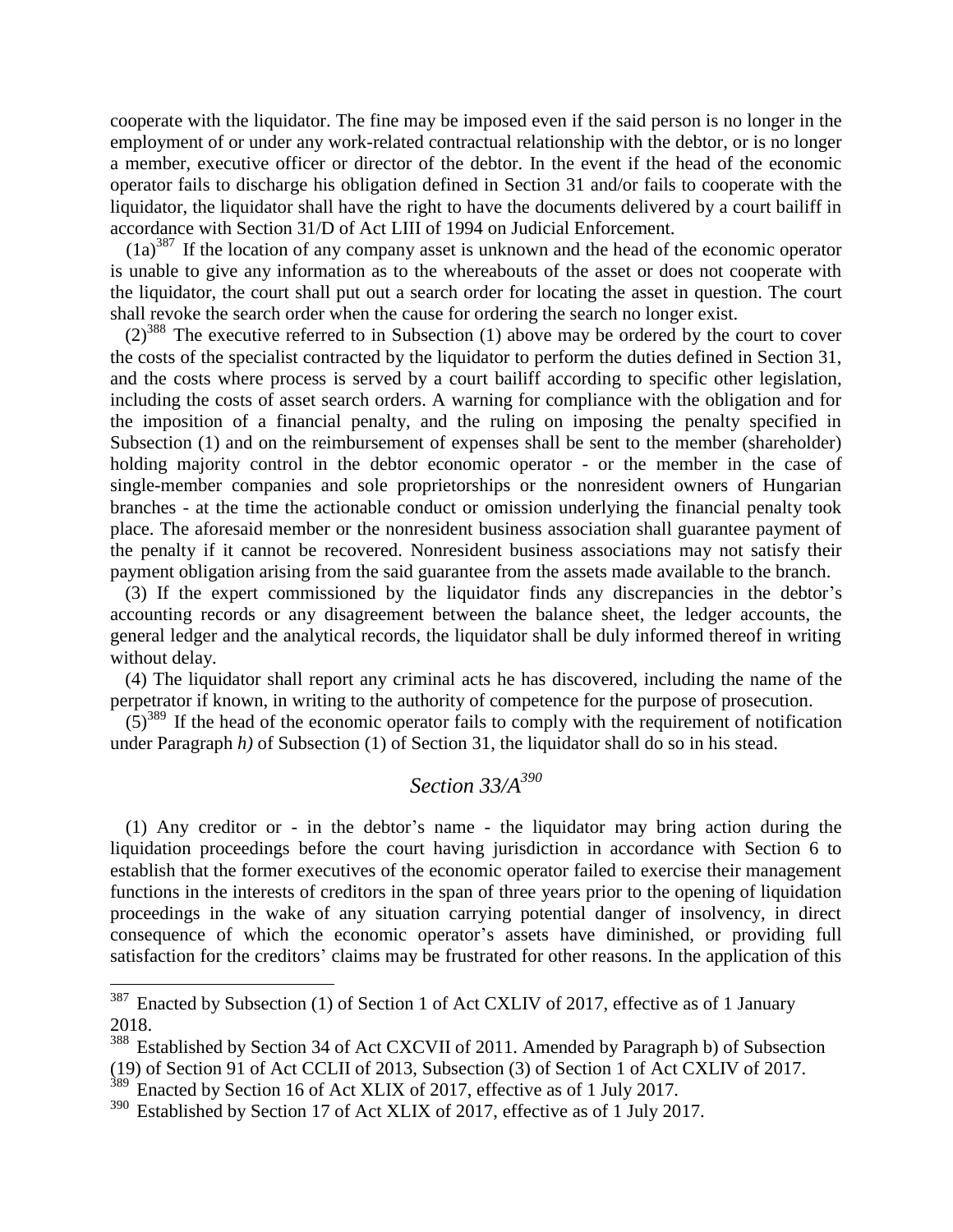Subsection creditors' interests shall be considered to have been ignored if the manager failed to fulfill the obligations set out by law relating to the prevention of environmental damage or the seizure of environmental offenses, or concerning remediation, in consequence of which providing full satisfaction for the creditors' claims may be frustrated. If damage is caused by several persons together their liability shall be joint and several.

(2) Any person with power to influence the decision-making mechanisms of the economic operator shall also be considered an manager of the economic operator.

(3) A situation is considered to carry potential danger of insolvency as of the day when the executives of the economic operator were able to foresee, or had reasonable grounds to foresee as is expected from persons in such positions, that the economic operator will not be able to satisfy its liabilities when due.

(4) A manager who is able to prove of not having undertaken any business risk that may be considered unreasonable in light of the debtor's financial position, or to have taken all measures within reason, that is to be expected from persons in such positions, upon the occurrence of a situation carrying potential danger of insolvency so as to prevent and mitigate the losses of creditors, and to prompt the supreme body (decision-making body) of the debtor economic operator to take action, shall not be held responsible.

(5) Where a manager failed to perform or improperly performed - for reasons within his control - the requirement prior to the opening of liquidation proceedings of having to deposit and publish the economic operator's annual accounts (consolidated annual accounts) in accordance with specific other legislation, or failed to comply with the obligations to draw up the reports and accounts described in Paragraphs *a)-d)* of Subsection (1) of Section 31, and to have the relevant documents and assets delivered, and - furthermore - to provide information, the burden of proof that no situation carrying potential danger of insolvency has occurred during his tenure as manager, or if such situation has in fact occurred, he has performed his management functions in due consideration of the interests of creditors lies with such manager.

(6) The liquidator shall be liable to inform the creditors concerning the circumstances and information referred to in Subsection (1), and on bringing actions.

 $(7)^{391}$  The court shall reject the action brought according to Subsection (1) if a final judgment has already been delivered in the declaratory action in relation to the same manager for the same actions, or if the action is pending, but the hearing after which the judgment at first instance was delivered has already been adjourned.

 $(8)^{392}$  If the action was brought by a creditor and it was not rejected by the court, the court shall notify the liquidator about the action with the statement of claim attached.

(9) In the proceedings referred to in Subsection (1) the provision of security may also be demanded with a view to providing satisfaction for the creditors' claims. In the motion for the provision of security the circumstances underlying the cause for requesting security shall be established. The security may be provided in the form of cash deposited to a safe custody account at the court's financial administration office. The statement of claim - with an indication of the possibility of intervention - and the motion for the provision of security, as well as the resolutions adopted in the proceedings shall be sent to the member (shareholder) holding majority control in the debtor economic operator - or the member in the case of single-member companies and sole proprietorships or the foreign owners of Hungarian branches - in the share percentage specified during the period referred to in Subsection (1). The court shall rule on the motion for the

 $391$  Amended by Paragraph f) of Section 11 of Act CXXVI of 2017.

 $392$  Amended by Paragraph g) of Section 11 of Act CXXVI of 2017.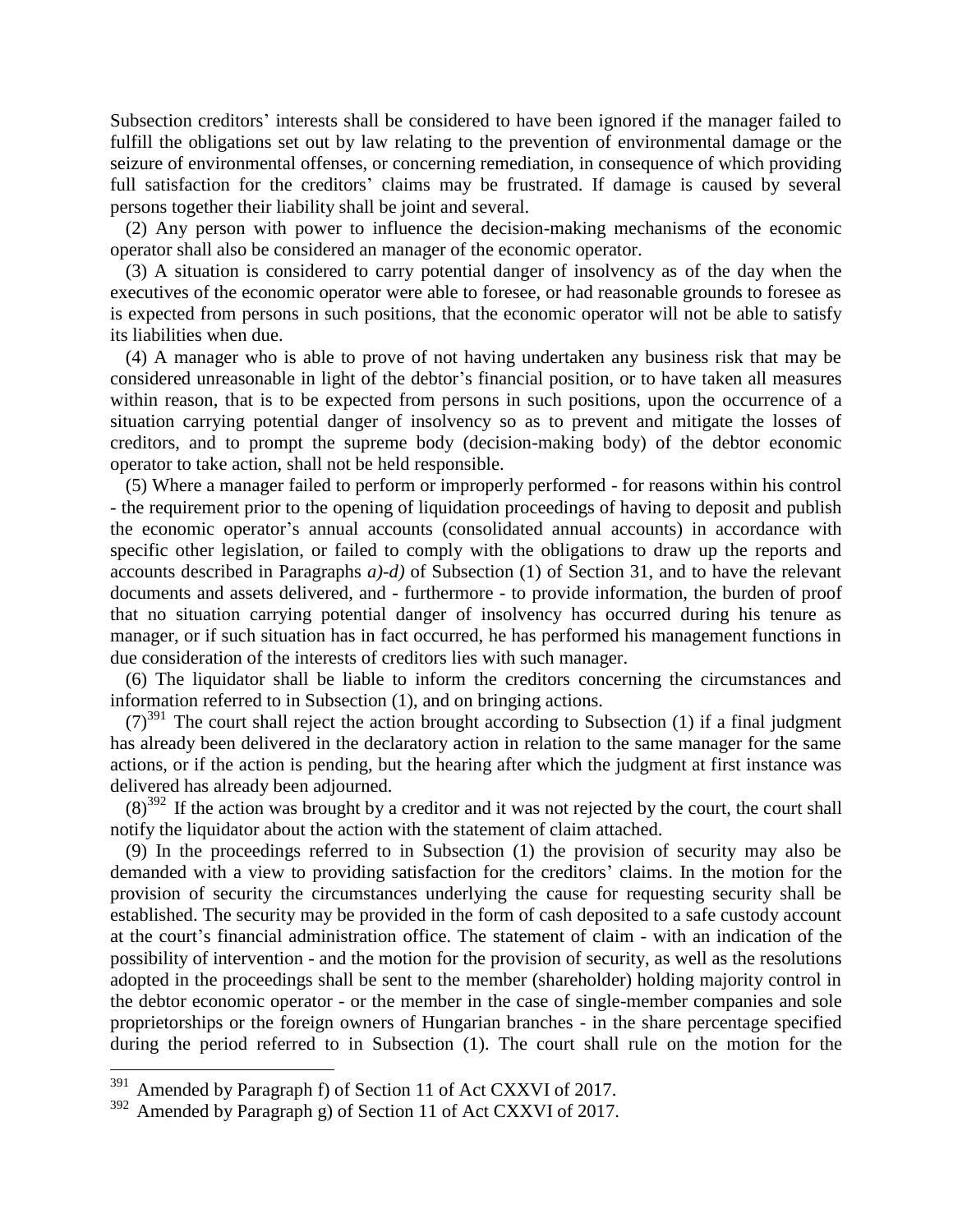provision of security on a priority basis. The ruling on the motion for the provision of security may be appealed separately. The appeal shall be heard without delay, within not more than fifteen days. The aforesaid member or the foreign-registered company shall guarantee payment of the security if it cannot be recovered from the manager affected. The foreign-registered company may not satisfy the payment obligation arising from the said guarantee from the assets made available to its branch.

(10) If the court declare an action brought according to Subsection (1) to be inadmissible by final decision, and at the time the ruling closing the liquidation proceedings was adopted there is no action brought according to Subsection (1) pending against the same manager for any other conduct, the court shall release the security provided for in Subsection (9) of its own motion within fifteen days.

(11) Within a ninety-day limitation period following the time of publication in the Cégközlöny (*Company Gazette*) of the resolution on the final conclusion of liquidation proceedings any creditor may bring action before the court having jurisdiction in accordance with Section 6 for ordering the manager of the debtor's former manager, whose liability was established in the action under Subsection (1) hereof, for satisfying its claim registered in the liquidation proceedings, that were not recovered in such proceedings, up to the extent of loss suffered.

(12) If a final decision in the declaratory action referred to in Subsection (1) is not adopted by the final conclusion of liquidation proceedings, the preclusive period of ninety days shall commence on the day that follows the day when the final court ruling is adopted.

(13) Where an action for injunction under Subsection (11) or Subsection (12) hereof is initiated by two or more creditors, the court shall join such cases and, if judgment is for the creditors, shall provide for proportionate satisfaction of the creditors' claims without applying the order of satisfaction prescribed in Section 57, and the security provided under Subsection (9) hereof shall be distributed to cover the creditors' claims in accordance with this Subsection.

(14) In accordance with Subsection (2) of Section 3:86, Section 3:118, Subsection (3) of Section 3:347 of the Civil Code, and Act LIII of 1995 on the General Rules of Environmental Protection, the civil liability of executive officers shall be determined, pecuniary compensation may claimed under tortious liability under the provisions of this Section, if dissolution of the legal person without succession is ordered in the liquidation proceedings.

#### *Section 34*

 $(1)^{393}$  The rights of the owner(s) of an economic operator, as defined in other regulations, shall cease as of the time of the opening of liquidation proceedings.

 $(2)^{394}$  As of the time of the opening of liquidation only the liquidator shall be authorized to make any legal statements in connection with the assets of the economic operator. As of the time of the opening of liquidation the name of the debtor company shall be appended by the words "felszámolás alatt" (under liquidation) or in the abbreviated form "f. a.". The liquidator shall advise the payment service providers carrying the debtor's accounts concerning the final ruling on his appointment, including his authentic and reliably verified signature.

 $393$  Established by Subsection (1) of Section 8 of Act XXVII of 1997, effective as of 6 August 1997.

<sup>&</sup>lt;sup>394</sup> Established by Section 20 of Act LI of 2009, effective as of 1 September 2009. See Subsection (4) of Section 51 of Act LI of 2009. Amended by Subsection (1) of Section 74 of Act LXXXV of 2009.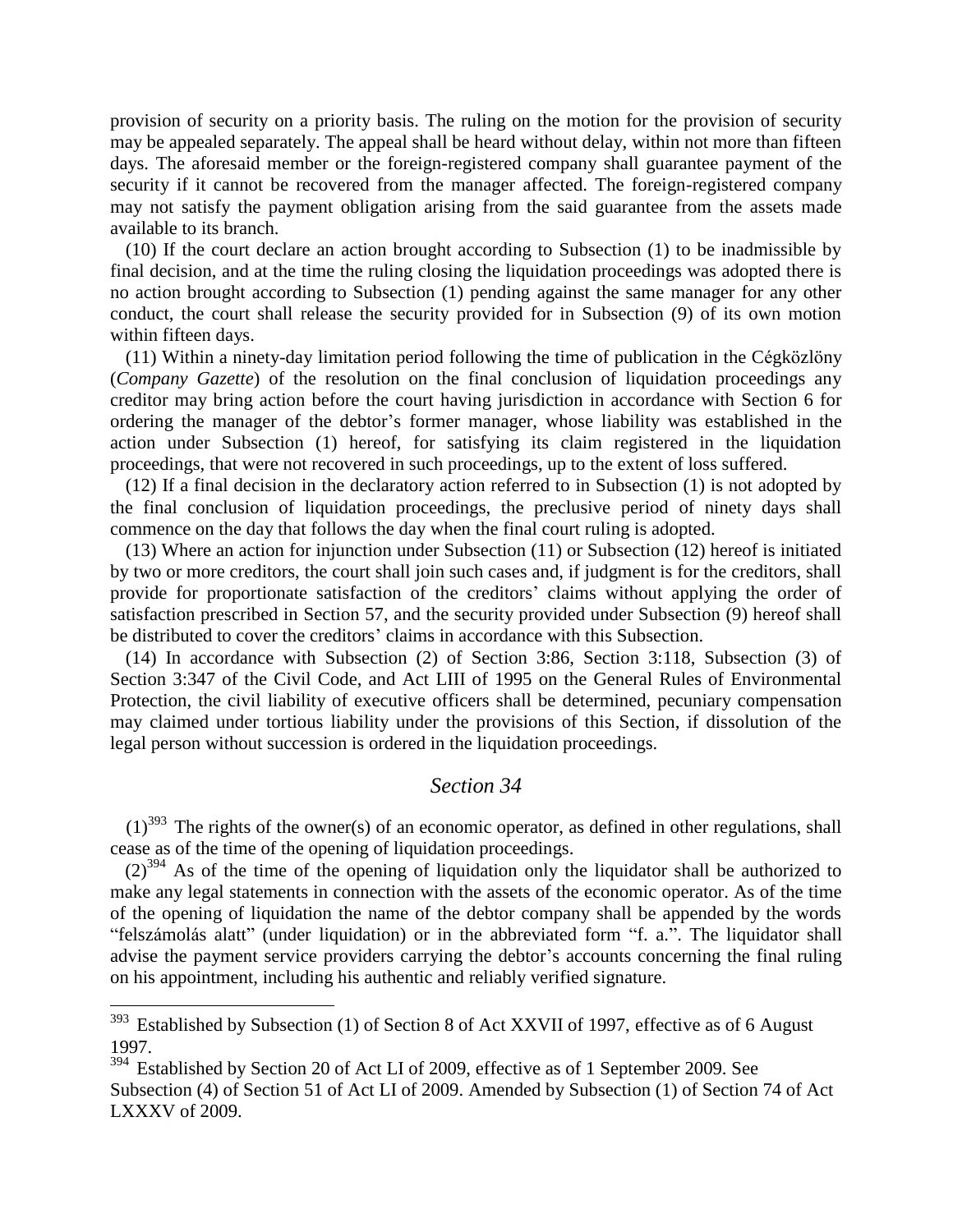$(3)^{395}$  The liquidator shall, upon request, furnish the representative of the organizations defined in Subsection (1) of Section 8 with information disclosing the name(s) of creditor(s) filing any claims and the amount of the claims, and whether he has acknowledged these claims and - if yes how they have been classified, as well as information on the amounts and the beneficiaries of the claims specified in Paragraphs *a)* and *c)* of Subsection (1) of Section 57. The power of attorney for representation shall be submitted to the liquidator in the form of an authentic instrument or a private document with full probative force.

### *Section 35*

(1) All debts of the economic operator shall be deemed payable (due) at the time of the opening of liquidation proceedings.

 $(2)^{396}$  For pecuniary debts, the following can be enforced:

*a)* contractual interest up to the date of the original due date; and

*b)* default interest and late charges, as well as surcharge and penalty and similar claims from the original due date through the date of settlement, or up to the closing date of the final liquidation balance sheet at the latest.

# *Section 36<sup>397</sup>*

 $(1)^{398}$  In a liquidation proceeding, with regard to the debtor's claims, right of setoff may be exercised only with respect to such creditor's claims which have been registered by the liquidator as acknowledged and have not been assigned subsequent to the date when the court received the petition for opening liquidation proceedings, or, if the claim has occurred at a later date, subsequent to its occurrence. If performance is affected after the time of the opening of liquidation proceedings, the creditor may not exercise the right of setoff with regard to debts assumed under Section 6:203 of the Civil Code, or undertaken under Section 6:206 of the Civil Code inside a period of two years prior to the date when the court received the petition for opening liquidation proceedings, or subsequently, nor with regard to performance assumed under Section 6:205 of the Civil Code. The executive officers and senior management of the debtor economic operator, their close relatives and their domestic partners, furthermore, any member (shareholder) of the economic operator with majority control over the debtor or the economic operator in which the debtor has majority control (or the member in the case of single-member companies, the owner in the case of sole proprietorships, or the foreign-registered company in the case of Hungarian branches) may not set off their claims against the debtor.

 $(2)^{399}$  In connection with an agreement for close-out netting concluded prior to the time of the opening of liquidation proceedings, the creditor shall notify this net claim to the liquidator, and the liquidator shall enforce this net claim. When calculating the amount of net claim under a

 $395$  Established by Subsection (2) of Section 8 of Act XXVII of 1997, effective as of 6 August 1997.

<sup>&</sup>lt;sup>396</sup> Established by Section 9 of Act XXVII of 1997, effective as of 6 August 1997.

<sup>&</sup>lt;sup>397</sup> Established by Section 10 of Act XXVII of 1997, effective as of 6 August 1997.

<sup>&</sup>lt;sup>398</sup> Established by Section 18 of Act XLIX of 2017, effective as of 1 July 2017.

<sup>&</sup>lt;sup>399</sup> Enacted by Section 51 of Act XXVII of 2004, effective as of the operative date of the Act promulgating the treaty on the accession of the Republic of Hungary to the European Union. Applies to proceedings opened subsequently.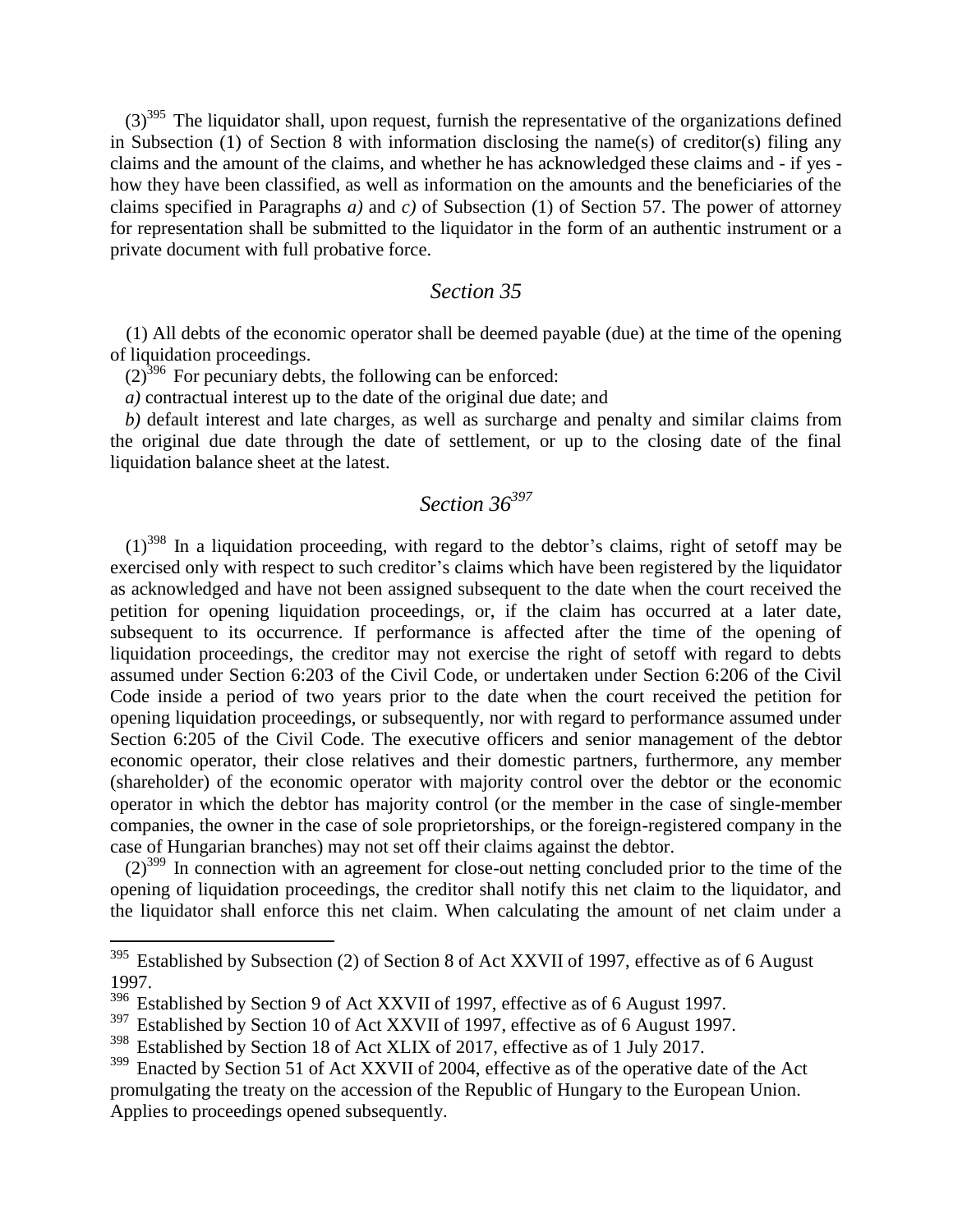close-out netting provision, the principal transaction date shall in all cases precede the deadline specified by the parties to the agreement, or that prescribed under Paragraph *f)* of Subsection (2) of Section 28 or pursuant to specific other legislation for the filing of creditors' claims.

### *Section 37*

 $(1)^{400}$  The liquidator shall register the claims against the debtor which are notified after forty days, but within one hundred and eighty days of the publication of the opening of liquidation proceedings. These claims shall be satisfied - except for a composition agreement - if there are sufficient funds remaining following the settlement of the debts specified in Subsection (1) of Section 57. The general rules on the order of satisfaction (Sections 57-58) shall apply to the creditors notifying their claims past the prescribed time limit. If the lien holder notifies his claim within forty days, the liquidator shall take action upon receiving the notice to have the claim satisfied according to Section 49/D. If the lien holder fails to notify his claim within forty days, this shall not prevent the sale of the pledged property, however, the proceeds shall be handled separately and the lien holder shall be satisfied - except for a composition agreement - if there are sufficient funds remaining following the settlement of the debts specified in Subsection (1) of Section 57.

 $(2)^{401}$  In respect of claims, which are incurred in the process of liquidation and which are not qualified as liquidation expenses, if the final liquidation balance sheet has not yet been submitted, creditors' claims shall be notified to the liquidator within forty days following the date when the claim falls due, and the liquidator shall register the claim among the creditors' claims duly submitted within the time limit set out in Paragraph *f)* of Subsection (2) of Section 28. Registration and satisfaction of claims submitted after the forty-day period, but within one hundred and eighty days before the final liquidation balance sheet is submitted, shall be subject to the provisions contained in Subsection (1).

 $(3)^{402}$  In the cases set out in Subsections (1) and (2), failure to observe the time limit of one hundred and eighty days shall constitute forfeiture of rights.

 $(4)^{403}$  Of the claims falling due at the time of conclusion of the liquidation proceedings, the liquidator shall register the absentee pay payable to employees under Subsection (3) of Section 70 of the Labor Code upon the dissolution of the economic operator without succession, the severance pay specified in Subsections (3)-(4) of Section 77 of the Labor Code, and the other payments due in connection with employment relationships among creditors' claims regardless of whether or not a notice of claim had been filed, and shall satisfy them according to the general rules on the order of satisfaction (Sections 57-58).

*Section 38<sup>404</sup>*

<sup>400</sup> Established: by Section 36 of Act CXCVII of 2011. In force: as of 1. 03. 2012.

<sup>&</sup>lt;sup>401</sup> Established by Section 22 of Act LI of 2009, effective as of 1 September 2009. See Subsection (4) of Section 51 of Act LI of 2009.

<sup>&</sup>lt;sup>402</sup> Established by Section 22 of Act LI of 2009, effective as of 1 September 2009. See Subsection (4) of Section 51 of Act LI of 2009.

<sup>&</sup>lt;sup>403</sup> Enacted by Section 19 of Act XIX of 2007, effective as of 1 April 2007. Amended: by subparagraph c) Section 25 of Act LXXXVI of 2012. In force: as of 1.07. 2012.

<sup>404</sup> Established by Section 12 of Act XXVII of 1997, effective as of 6 August 1997.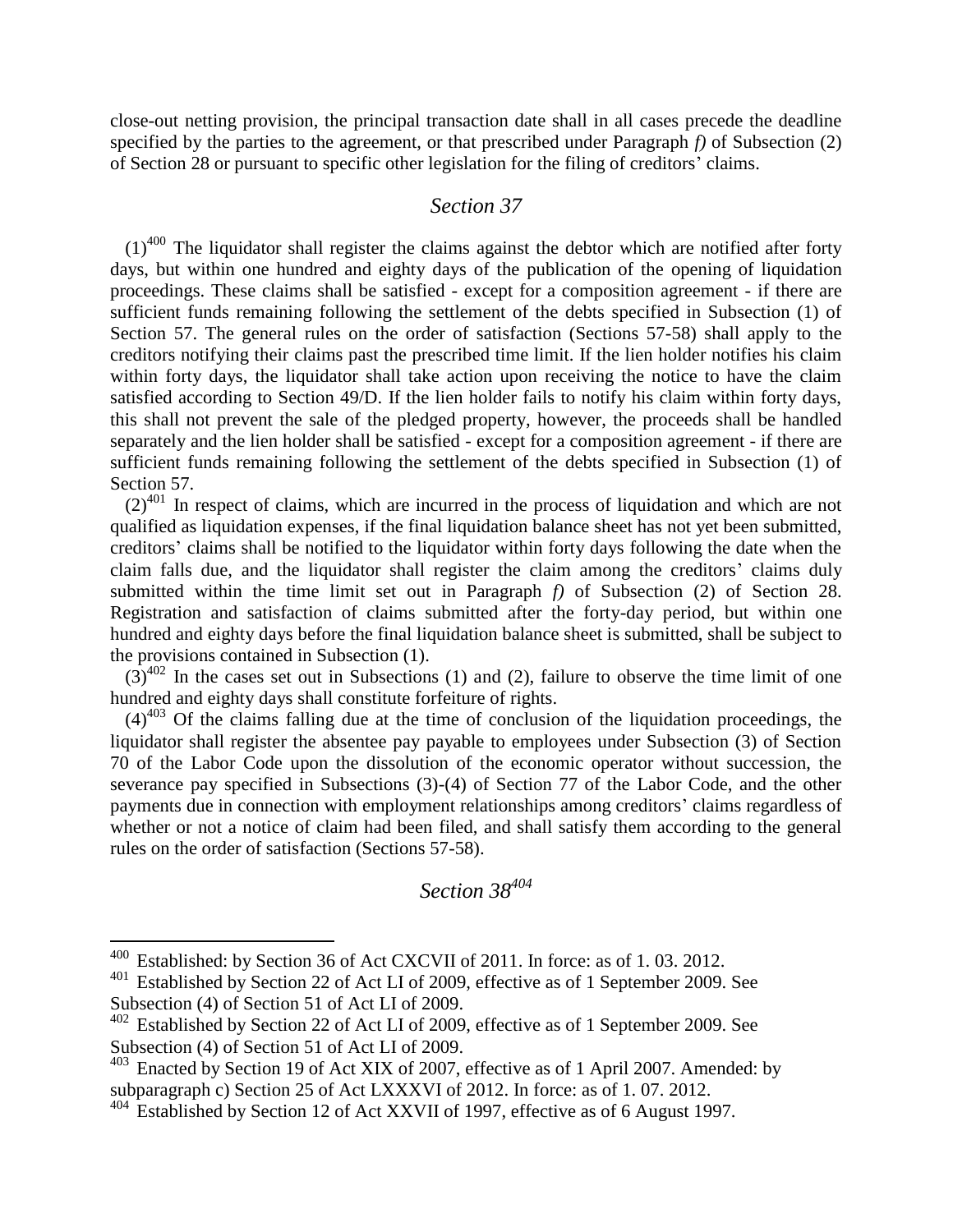(1) <sup>405</sup> Judicial enforcement proceedings in progress against the debtor at the time of the opening of liquidation proceedings in connection with any assets realized in liquidation shall be abated forthwith by the court (authority) ordering the enforcement, and the assets seized and the funds yet unpaid, remaining after deducting the costs of the enforcement proceeding, shall be transferred to the appointed liquidator. The right of enforcement on the debtor's real estate property or any asset registered by a court or authority, if any, shall cease at the time of the opening of liquidation proceedings. The liquidator may lodge a demurrer in accordance with the provisions of specific other legislation contesting the charges made according to the enforcement tariff schedule. The court shall send its final ruling ordering liquidation to the court (authority) ordering judicial enforcement or, if known, to the court (authority) carrying out the enforcement proceeding; the court (authority) ordering judicial enforcement shall notify the court (authority) carrying out the enforcement proceeding concerning the opening of liquidation proceedings.

(2) Judicial and non-judicial proceedings opened prior to the time of the opening of liquidation proceedings shall continue before the same court. Proceedings, initiated prior to the time of the opening of liquidation proceedings in order to enforce money claims, shall not exempt creditors from fulfillment of the obligations set out in Paragraph *f)* of Subsection (2) of Section 28 and in Subsection (7) of Section 46. In the event the creditor loses the lawsuit, any payment made on the basis of Subsection (7) of Section 46 - upon request by the creditor - shall be refunded within thirty days. In the event the creditor loses the lawsuit partially, the amount in excess of that paid according to the awarded claim - upon request by the creditor - shall be refunded within thirty days.

 $(3)^{406}$  From the time of the opening of liquidation proceedings, any pecuniary claim against the economic operator in connection with any assets to be liquidated may only be enforced in the framework of liquidation. The creditor - in the proceedings brought by the economic operator may enforce his claim existing at the time of the opening of liquidation proceedings against the economic operator as a setoff claim, provided however, that the beneficiary of the claim was the same creditor at the time of the opening of liquidation proceedings as well.

 $(4)^{407}$  The prohibition of alienation and encumbrance in respect of the debtor's real estate property and other assets shall cease at the time of the opening of liquidation proceedings, while any option of redemption or option to buy, as well as mortgage right shall cease upon the sale of the asset in question. The right of preemption shall cease to exist if the holder of the right of preemption fails to exercise his right of preemption, or if not allowed to do so in accordance with this Act. In the event the person holding an option of redemption or option to buy buys the assets by way of unilateral statement after the time of the opening of liquidation proceedings, he may not exercise setoff against the debtor. The ensuing cancellation from the register of real estate properties shall be performed, based on the deed of sale or sales contract, at the request of the liquidator by the real estate supervisory authority or other organization where the mortgage is recorded.

 $(5)^{408}$  If the debtor provides financial collateral under a financial collateral arrangement to

<sup>&</sup>lt;sup>405</sup> Established by Subsection (1) of Section 52 of Act XXVII of 2004. Amended by Point 5 of Section 39 of Act XLIX of 2017.

 $406$  Established by Subsection (4) of Section 13 of Act CXXX of 2017, effective as of 1 January 2018.

 $407$  Established by Subsection (1) of Section 19 of Act XLIX of 2017. Amended by Paragraph b) of Section 4 of Act CXCIX of 2017.

<sup>&</sup>lt;sup>408</sup> Established by Subsection (9) of Section 91 of Act CCLII of 2013, effective as of 15 March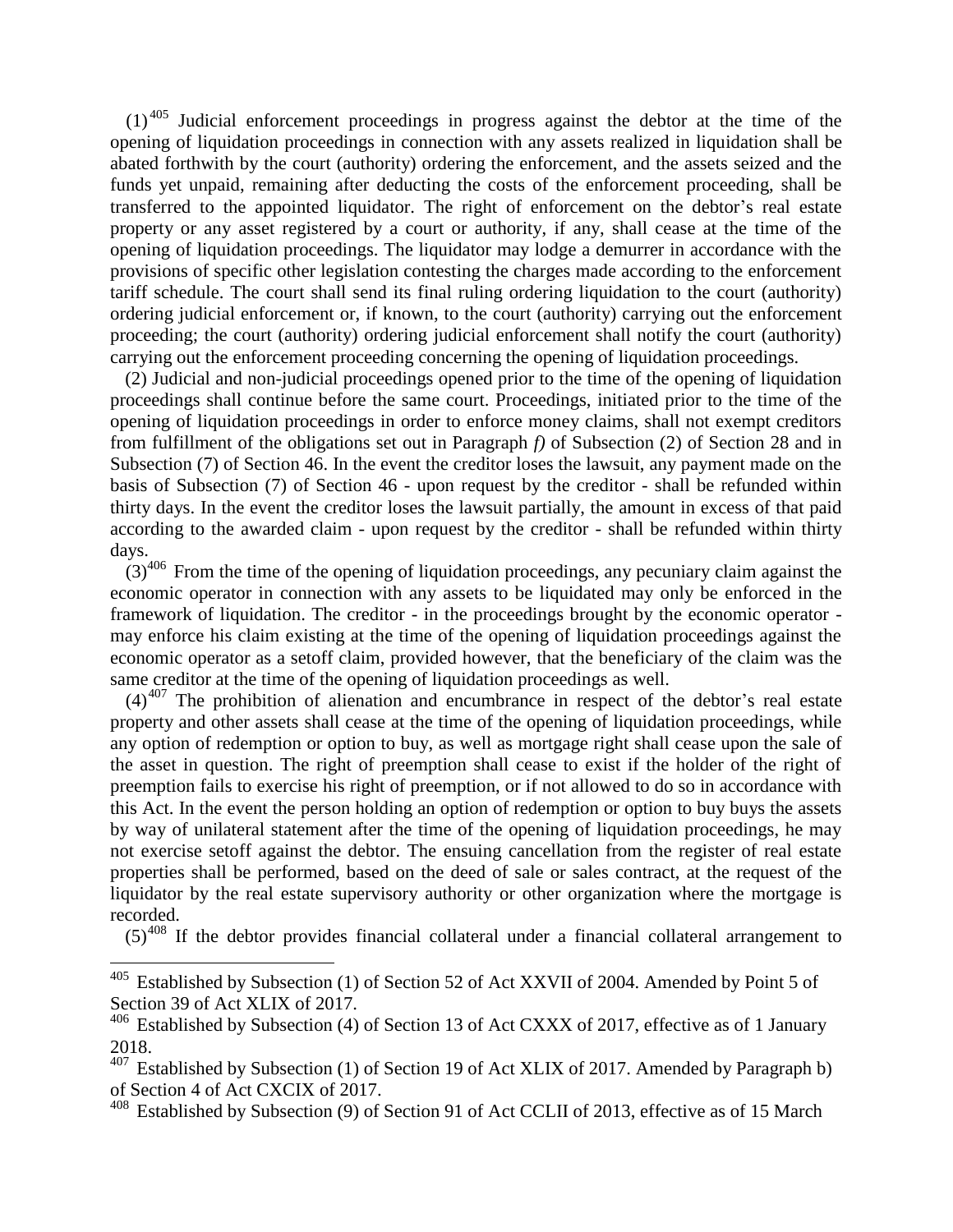secure a claim before the time of the opening of liquidation proceedings, the collateral taker shall be able to realize this financial collateral directly, irrespective of whether liquidation is opened or not, and shall refund any excess collateral to and settle accounts with the liquidator. If the collateral taker fails to exercise his right to direct satisfaction within three months following publication of the opening of liquidation, he may seek satisfaction as lien holder in accordance with the regulations set out in Section 49/D. If the collateral taker is under the debtor's majority control, he shall release the financial collateral to the liquidator - acting as the representative of the debtor - upon publication of the notice of liquidation, and the liquidator shall then proceed according to the financial collateral arrangement and shall pay the collateral taker past the time limit for avoidance referred to in Section 40 only if the arrangement between the collateral taker and the debtor has not been contested.

 $(5a)^{409}$  Where

*a*) the transfer of an unregistered right or the assignment of the claim by way of a guarantee is stipulated in security for any liability of the debtor, or an unregistered movable property, right or claim is pledged in the form of a buy option, and the statement of acquisition is entered into the collateral register before the liquidation proceeding was initiated, or

*b)* the holder of the buy option that was registered in the real estate register before the liquidation proceeding was initiated is able to evidence that the option was fixed by contract in security for his monetary claim,

the right-holder or the holder of the buy option shall be able to call such collateral in the liquidation proceedings in accordance with the regulations applicable to lien holders. If a lien has been filed on an asset and that same asset is also subject to assignment by way of a guarantee or pledged in the form of a buy option under Paragraph *a)* or *b)*, the order of satisfaction shall be enforced based on the date when the lien was filed or when the assignment or buy option was registered.

 $(5b)^{410}$  The holder of the collateralized option to buy shall have sixty days from the time of the opening of liquidation proceedings to declare his intention to buy the asset in question. In that case, the procedure for the exercise of the right of preemption shall also apply if the asset is sold during the course of the liquidation proceedings.

 $(6)^{411}$  The liquidator shall forthwith provide for the arrangement and safeguarding of the debtor's document files, including the documents made available by the head of the debtor as provided for in Section 31.

 $(7)^{412}$  The liquidator shall contract the services of a service provider who submitted the most economically advantageous offer on the aggregate for the arrangement, handling, storage and safeguarding of the debtor's document files, for safeguarding assets and keeping them in good repair, and for providing property valuation services. The liquidator shall not award the contract for such services to a company in which the liquidator, the liquidator's any executive officer, receiver or a close relative thereof holds exclusive or majority interest, or to a private entrepreneur who is the executive officer of the liquidator, the receiver or a close relative thereof.

2014.

<u>.</u>

<sup>&</sup>lt;sup>409</sup> Enacted by Subsection (2) of Section 19 of Act XLIX of 2017, effective as of 1 July 2017.

<sup>410</sup> Enacted by Subsection (2) of Section 19 of Act XLIX of 2017, effective as of 1 July 2017.

Established by Subsection (16) of Section 73 of Act XV of 2014, effective as of 15 March 2014.

<sup>412</sup> Enacted by Subsection (3) of Section 19 of Act XLIX of 2017. Amended by Paragraph b) of Subsection (10) of Section 1 of Act XCI of 2018.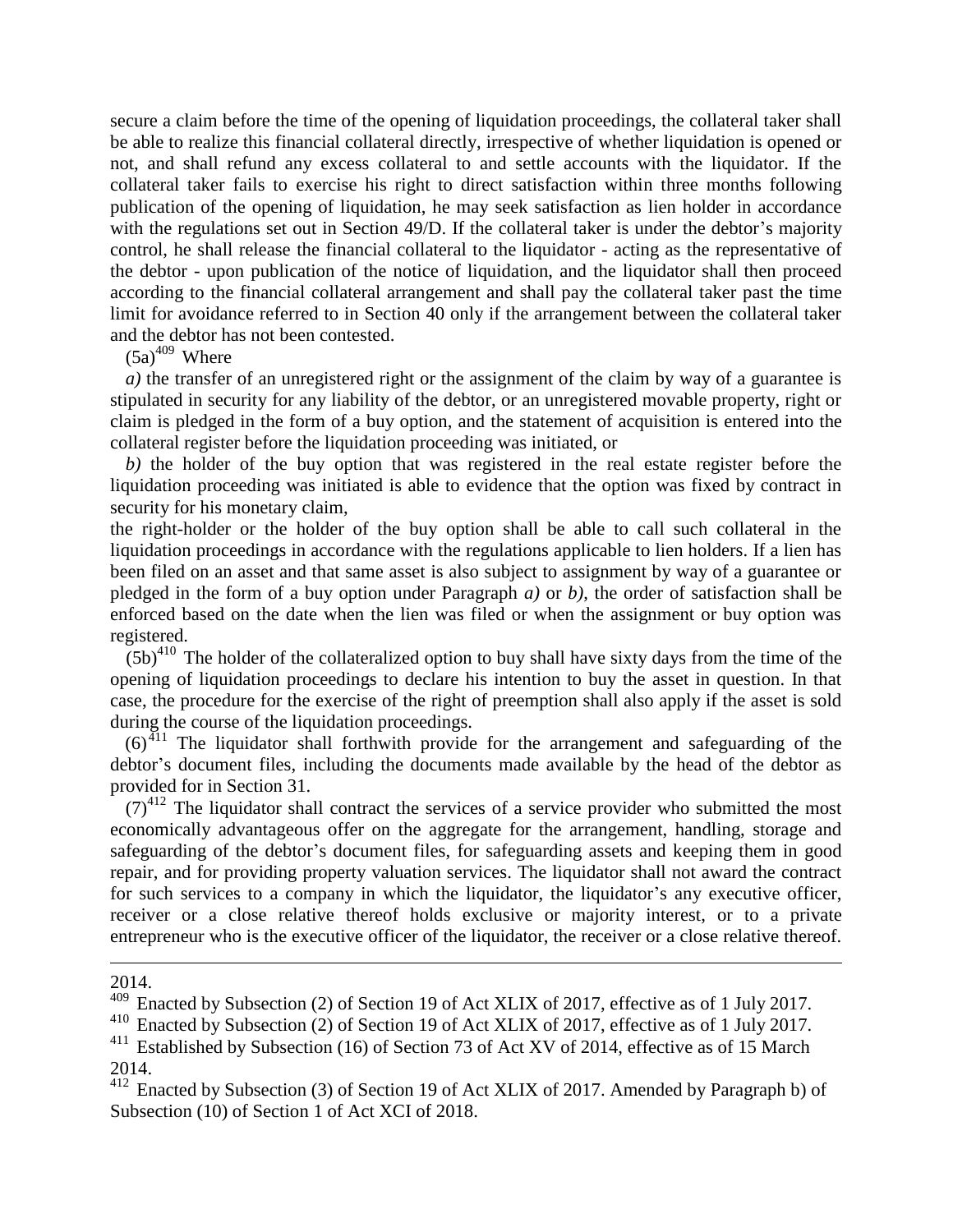The liquidator shall document the criteria for selecting the service provider and for laying down the contents of the contract to be concluded with such service provider.

 $(8)^{413}$  The liquidator shall release the assets surrendered by the executive officer in accordance with Paragraph *j*) of Subsection (1) of Section 31 to the beneficiary specified by law within thirty days from the date of delivery of the inventory made on such assets to the liquidator, in the manner provided for by law.

# *Section 38/A<sup>414</sup>*

(1) The court shall ex officio suspend the liquidation proceedings if it was opened on account of a claim that has already been seized by means of sequestration carried out in criminal proceedings to secure another claim, and - in consequence thereof - the amount claimed has been paid to the bailiff's deposit account. The ruling on the suspension shall be adopted within five days upon receipt of notice of payment made to the bailiff's deposit account. An appeal filed against such ruling shall have no suspensory effect.

 $(2)$ <sup>415</sup> Suspension of the liquidation proceedings shall remain in effect insofar as the enforcement order made out upon the resolution on lifting the sequestration in criminal proceedings or the final peremptory decision awarding the claim secured by means of sequestration in criminal proceedings is delivered to the court.

(3) Having the liquidation proceedings suspended shall have no bearing on the liquidator's obligations, and shall not affect the application of Subsections (1) and (2) of Section 38, and Section 40, except for the execution of the criminal attachment. During the period of suspension the court may hear cases of complaints lodged against any allegedly unlawful action or negligence of the liquidator.

(4) During the period of suspension the liquidator shall be allowed to liquidate any of the debtor's assets only if authorized by the court hearing the liquidation proceedings and only to avoid or prevent losses, to the extent thereof, and shall manage the proceeds received in a manner not to jeopardize payment of the claim seized in the process of sequestration.

# *Section 39<sup>416</sup>*

 $(1)^{417}$  For the purpose of establishing a creditors' select committee or for selecting a creditors' representative, the liquidator shall convene all registered creditors within seventy-five days following the date of publication of the opening of liquidation.

(2) <sup>418</sup> The liquidator may refrain from initiating the formation of the creditors' select committee or the selection of a creditors' representative, if it becomes apparent during the liquidation proceedings that the announcement of a simplified liquidation, as described in Section 63/B, is required. In that case the creditors' meeting shall be called without delay, and it shall be so indicated in the invitation.

 $413$  Enacted by Subsection (3) of Section 19 of Act XLIX of 2017, effective as of 1 July 2017.

<sup>&</sup>lt;sup>414</sup> Enacted by Section 4 of Act CXCIII of 2015, effective as of 12 December 2015.

<sup>&</sup>lt;sup>415</sup> Amended by Paragraph e) of Section 18 of Act CXCVII of 2017.

<sup>&</sup>lt;sup>416</sup> Established by Section 23 of Act LI of 2009, effective as of 1 September 2009. See Subsection (4) of Section 51 of Act LI of 2009.

<sup>&</sup>lt;sup>417</sup> Established: by Section 37 of Act CXCVII of 2011. In force: as of 1.03. 2012.

<sup>418</sup> Established: by Section 37 of Act CXCVII of 2011. In force: as of 1. 03. 2012.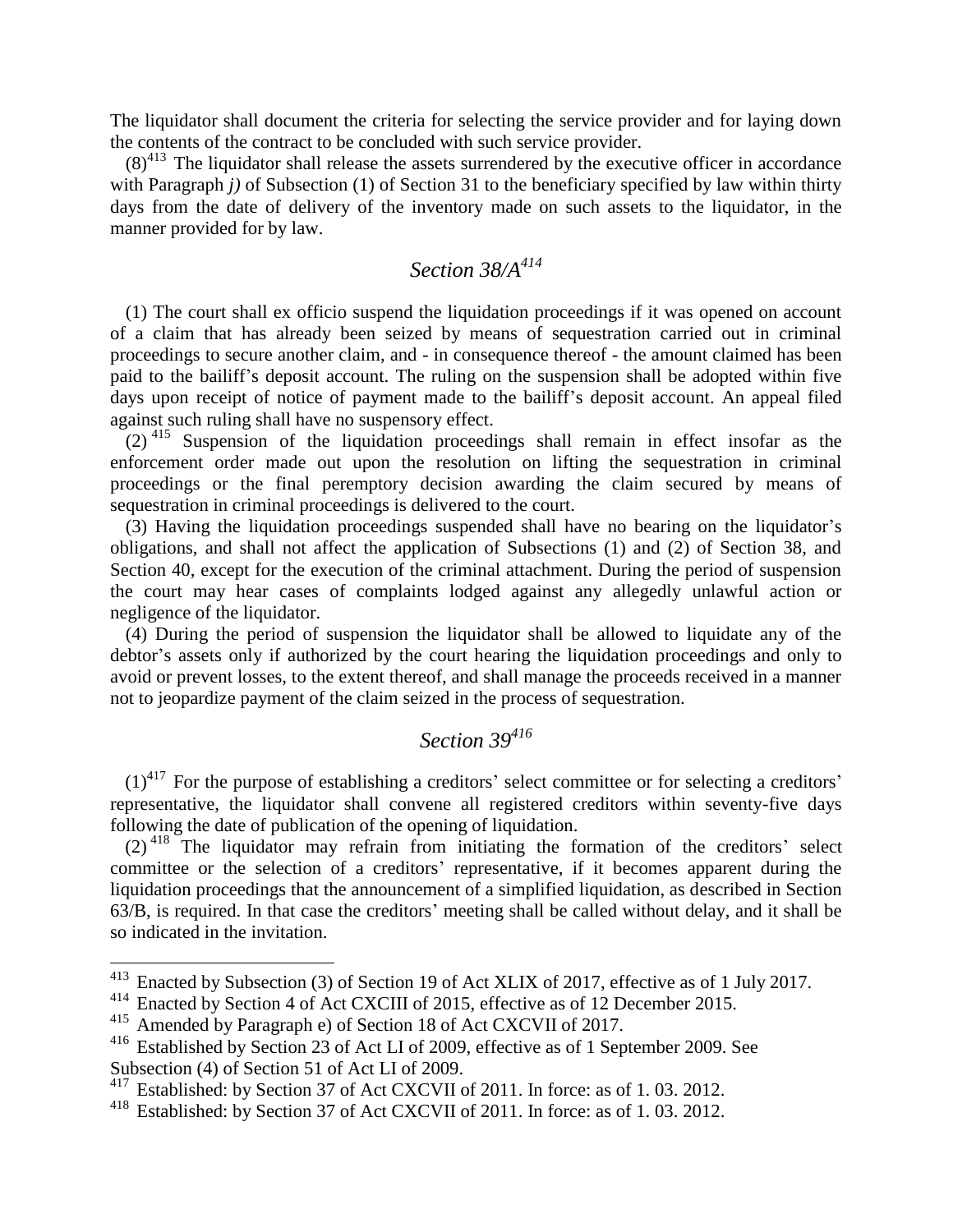(3) The liquidator shall inform the select committee, or the creditors' representative, at least fifteen days in advance - or eight working days in advance in justified cases - of any contracts which exceed the scope of day-to-day operations, upon termination of valid contracts, and upon discarding the debtor's stocks, provided however, that the committee shall have the right to comment such actions within eight working days (or within five working days if the applicable deadline is eight working days) of receipt of notice. The liquidator shall forthwith inform the creditors' select committee (creditors' representative) of his reply to such comments, and of the measures taken in consequence.

 $(4)^{419}$  The liquidator shall send a financial statement and give account of his activities to the creditors' select committee (creditors' representative) quarterly, and report on the financial status (revenues, expenses) of the debtor and on the costs of liquidation.

 $(5)^{420}$  In the event of any failure to comply with the obligations set out in Subsections (1)-(4), the creditors' select committee, creditors' representative or any creditor may request the court to have the liquidator dismissed. The court shall deliver its decision without delay, within not more than eight working days, and shall appoint a replacement liquidator if its ruling is in favor of the request.

# *Section 40<sup>421</sup>*

 $(1)^{422}$  The creditor, and on behalf of the debtor, the liquidator may file for legal action before the court [Subsection (1) of Section 6] within one hundred twenty days from the time of gaining knowledge or within a one-year limitation period from the date of publication of the notice of liquidation to contest:

*a)* contracts concluded by the debtor within five years preceding the date when the court received the petition for opening liquidation proceedings or thereafter, or his other commitments, if intended to conceal the debtor's assets or to defraud any one creditor or the creditors, and the other party had or should have had knowledge of such intent;

 $b)^{423}$  contracts concluded by the debtor within three years preceding the date when the court received the petition for opening liquidation proceedings or thereafter, or his other commitments, if intended to transfer the debtor's assets without any compensation or to undertake any commitment for the encumbrance of any part of the debtor's assets, or if the stipulated consideration constitutes unreasonable and extensive benefits to a third party;

*c)* contracts concluded by the debtor within one hundred twenty days preceding the date when the court received the petition for opening liquidation proceedings or thereafter, or his other commitments, if intended to give preference and privileges to any one creditor, such as the amendment of an existing contract to the benefit of a creditor, or to provide financial collateral to a creditor that does not have any;

<sup>&</sup>lt;sup>419</sup> Amended: by point 20 Section 69 of Act CXCVII of 2011. In force: as of 1.03. 2012.

<sup>&</sup>lt;sup>420</sup> Amended: by point 8 Section 69 of Act CXCVII of 2011. In force: as of 1.03. 2012.

<sup>&</sup>lt;sup>421</sup> Established by Section 53 of Act XXVII of 2004, effective as of the operative date of the Act promulgating the treaty on the accession of the Republic of Hungary to the European Union. Applies to proceedings opened subsequently.

Established by paragraph (1) Section 38 of Act CXCVII of 2011. Amended by Point 6 of Section 39 of Act XLIX of 2017.

<sup>423</sup> Amended by Point 7 of Section 39 of Act XLIX of 2017.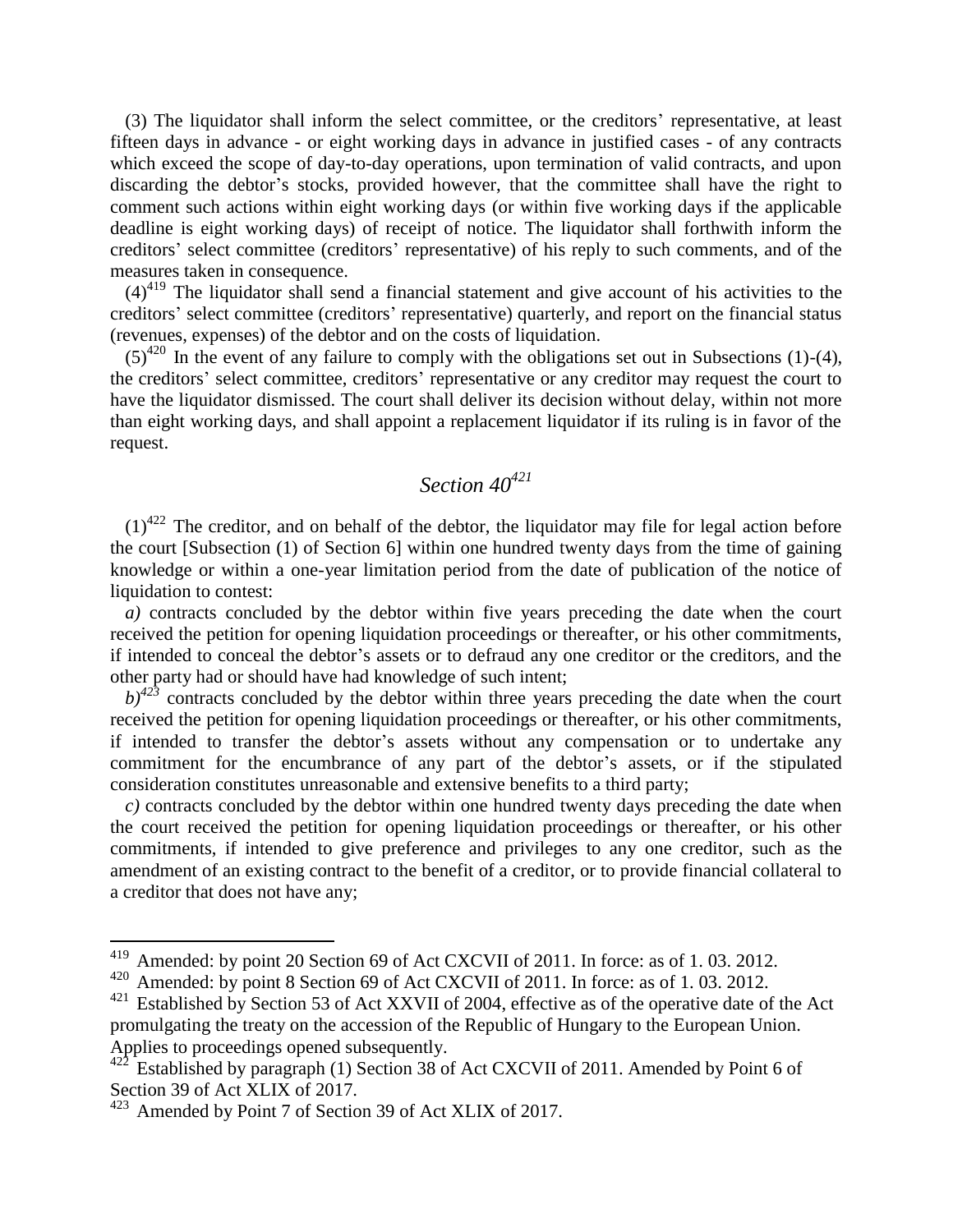$d^{324}$  contracts concluded by the debtor within three years before the date when the court received the petition for opening liquidation proceedings or thereafter, or his other commitments, if made for the purpose of transfer of ownership by way of guarantee, or the assignment of a right or claim by way of a guarantee or exercising a collateralized option to buy, where the beneficiary exercised such acquired right by failing to fulfill his obligation of accounting toward the debtor, or did so improperly, and/or failed to pay the amount remaining after the secured claim is satisfied; if the right-holder did not have the acquisition of ownership, or the assignment of a right or claim by way of a guarantee registered in the collateral register, or his buy option in the real estate register, the conditions for lodging a contest shall be presumed to exist.

 $(1a)^{425}$  If the contest is successful, the provisions of the Civil Code pertaining to invalid contracts shall apply. The liquidator and the creditor may request on the grounds of invalidity to have the original state restored, and to have any right registered in a public register on the asset after the alienation of the asset stricken from the records.

(2) The liquidator, on behalf of the debtor, shall be entitled to reclaim within the time limit referred to in Subsection (1) any service the debtor has provided within a sixty-day period preceding the date when the court received the petition for opening liquidation proceedings or thereafter, if it was provided to give preference to any one creditor and if such service is not usually provided under normal circumstances. Prepayment of a debt is, in particular, considered as giving preference or privileges to any one creditor.

 $(3)^{426}$  If the debtor enters into an agreement with an economic operator that is under its majority control, or with a shareholder or executive officer of such economic operator, or with their relatives, in the application of Paragraphs *a)* and *b)* of Subsection (1) bad faith and/or gratuitous promise shall be presumed. Furthermore, bad faith and/or gratuitous promise shall also be presumed when a contract is concluded between economic operators that are not directly or indirectly connected by way of affiliation, but are controlled by the same person or the same economic operator.

(4) The right to contest under Paragraph *c)* of Subsection (1) and the right of recovery under Subsection (2) shall not apply:

*a*) in the case of netting under a close-out netting arrangement;

 $b)$ <sup>427</sup> in the case of provision of equivalent cover in replacement of the pledged property (collateral) and in the case of provision of additional financial collateral.

 $(5)^{428}$  The liquidator, if notified of a transaction referred to in Subsections (1) and (2) within the one hundred twenty-day time limit referred to in Subsection (1), shall inform the creditors' select committee, creditors' representative or the creditors without delay and shall simultaneously dispatch the evidence available. Creditors shall have the right to contest the contract within fifteen days following receipt of the notice past or within fifteen days preceding the deadline specified in Subsection (1). The forfeit deadline, however, applies in this case as well.

 $424$  Enacted by Section 20 of Act XLIX of 2017, effective as of 1 July 2017.

<sup>&</sup>lt;sup>425</sup> Enacted: by paragraph (2) Section 38 of Act CXCVII of 2011. In force: as of 1.03. 2012.

<sup>&</sup>lt;sup>426</sup> Amended by Paragraph e) of Subsection (1) of Section 22 of Act VI of 2006, Paragraph f) of Subsection (19) of Section 91 of Act CCLII of 2013.

 $427$  Established by Subsection (10) of Section 91 of Act CCLII of 2013, effective as of 15 March 2014.

<sup>&</sup>lt;sup>428</sup> Established by Subsection (2) of Section 24 of Act LI of 2009. Amended by point 22 Section 69 of Act CXCVII of 2011, Point 8 of Section 39 of Act XLIX of 2017.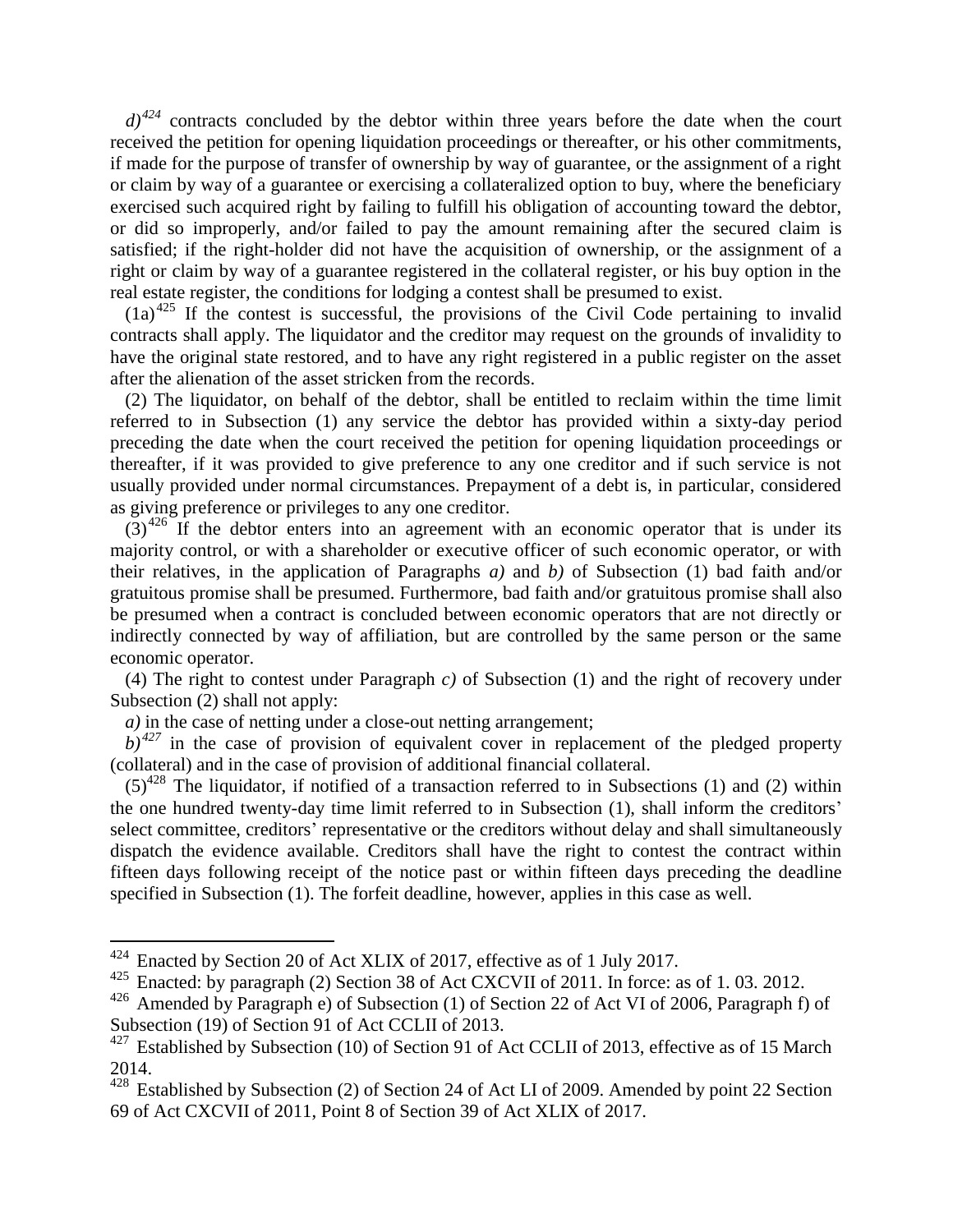## Composition Agreement in Liquidation

#### *Section 41*

 $(1)^{429}$  Following a period of forty days subsequent to the publication of the ruling ordering liquidation, the creditors and the debtor may, at any time, conclude a composition agreement before the final liquidation balance sheet is submitted, save where Subsection (5) of Section 116 of Act V of 2006 on Public Company Information, Company Registration and Winding-up Proceedings (hereinafter referred to as "CRA") applies. Anyone who did not register as creditor in the liquidation proceedings may not enforce their claims, in the event of a composition agreement, subsequent to the closing of the proceedings.

 $(2)^{430}$  During preparations and if a composition agreement is reached the rights of the economic operator in question shall be exercised by the bodies listed in Subsection (1) of Section 8. These bodies shall adopt resolutions concerning the terms of the composition within the framework of a procedure which is prescribed in specific other legislation for the economic operator as pertaining to dissolution. The representatives of the bodies listed in Subsection (1) of Section 8 shall act in the course of the composition negotiation and signing of the document containing the composition. The power of attorney for representation shall be fixed in an authentic instrument or in a private document with full probative force. During the preliminary procedures of the composition agreement the bodies specified in Subsection (1) of Section 8 may request additional information above and beyond those specified in Subsection (3) of Section 34.

(3) The beneficiaries of the claims specified in Paragraphs *a)* and *c)* of Subsection (1) of Section 57 may not be parties to the composition agreement.

(4) The debtor shall prepare, for the composition agreement negotiations, a program for restoring solvency and a composition proposal.

 $(5)^{431}$  Upon the debtor's request, the court shall hold composition negotiations within sixty days following receipt of the petition, and serve a notice to the debtor, the liquidator, and the creditors entitled to participate in the composition agreement to appear by sending the program intended for the restoration of solvency and the composition proposal, as well as the list of creditors.

# *Section 42<sup>432</sup>*

For the composition conference the liquidator shall prepare a report providing an overview of the debtor's financial situation, of the assets that can be distributed according to the relevant accounting regulations, the claims of specific groups of creditors, and to provide information on previous and foreseeable future claims under Paragraphs *a)* and *c)* of Subsection (1) of Section 57, and also on the contingent asset and liabilities covered by the Accounting Act.

#### *Section 43*

 $429$  Established by Section 25 of Act LI of 2009, effective as of 1 September 2009. See Subsection (4) of Section 51 of Act LI of 2009.

<sup>&</sup>lt;sup>430</sup> Established by Section 15 of Act XXVII of 1997, effective as of 6 August 1997.

<sup>431</sup> Enacted by Section 15 of Act XXVII of 1997, effective as of 6 August 1997.

<sup>432</sup> Established: by Section 39 of Act CXCVII of 2011. In force: as of 1. 03. 2012.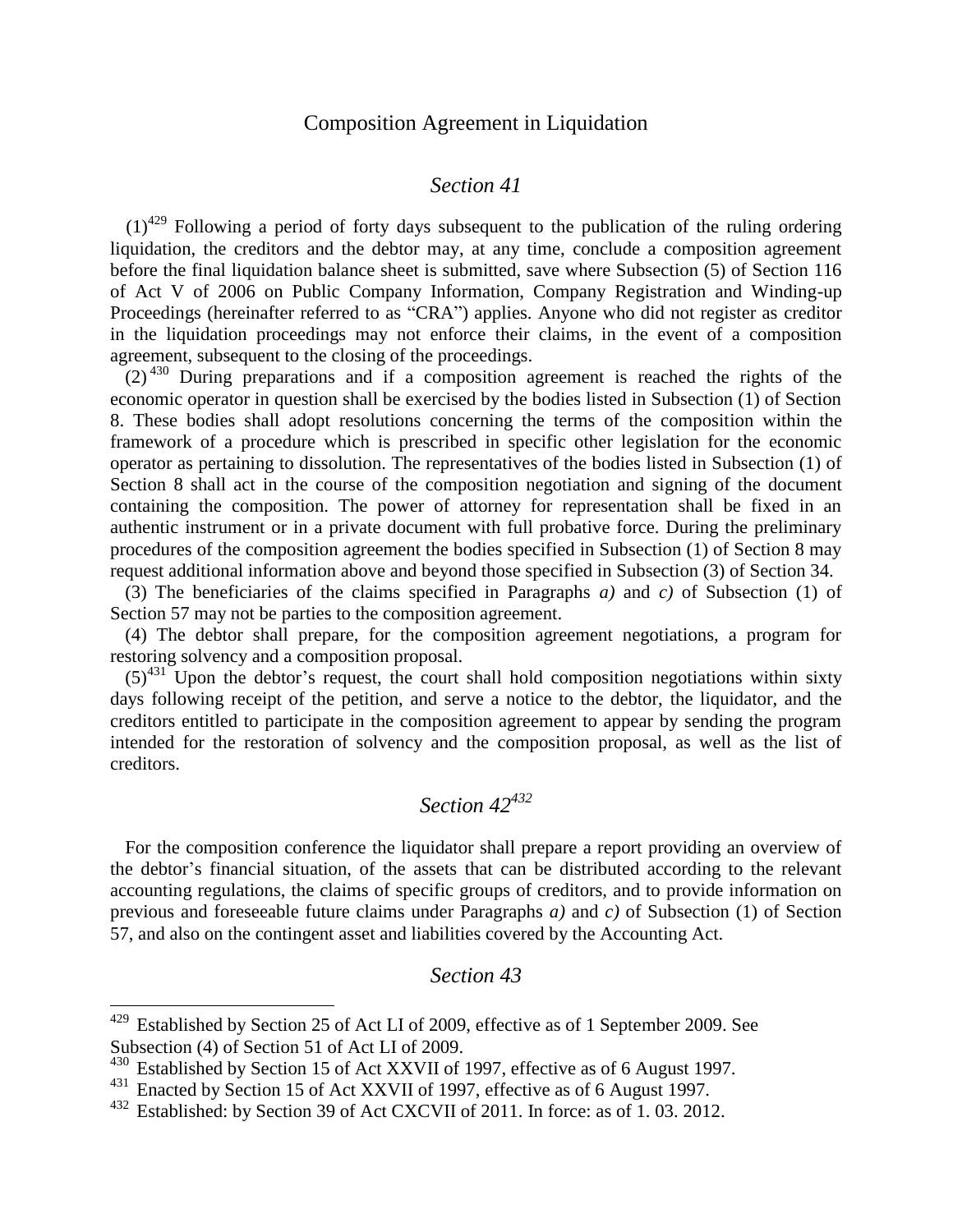(1) In the course of composition negotiations, the economic operator under liquidation and the creditors may agree on:

*a)* the order for the settlement of debts,

*b)* rescheduling payments,

 $\overline{a}$ 

*c)* the ratio and manner of the satisfaction of debts, furthermore,

*d)* any other questions that are deemed essential by the parties for the purpose of restoring the debtor's solvency or for any other reason, in particular, for measures to increase revenues.

(2) The creditors may designate one or more creditors or outside parties to oversee performance of the composition agreement.

### *Section 44*

 $(1)^{433}$  A composition agreement shall be deemed valid if supported by the votes of at least half of the creditors with proper entitlement to conclude a composition agreement in all groups [Paragraphs *b), d), e), f), g)* and *h)* of Subsection (1) of Section 57, including the creditors referred to in Subsections (1)-(3) of Section 49/D until their claims are satisfied], provided that the claim of these creditors account for two-thirds of the total claims of those entitled to conclude the composition agreement. The creditors referred to in Paragraph *f)* of Subsection (2) of Section 28 and Subsection (2) of Section 37, who notified their claims after forty days shall cast their vote in the group whose claims are classified under Subsection (1) of Section 57, together with those creditors who notified their claims before the forty-day time limit. The number of votes shall be calculated according to Subsection (5) of Section 18, with the exception that the assignment of creditors' claims upon other creditors following delivery of the final ruling ordering liquidation shall have no effect on the count of the creditors' votes. The votes of creditors who notified their claims past the forty-day time limit shall apply for the above-specified calculation method at a rate of one-half. The composition shall apply to all creditors, with the exception of the beneficiaries of the claims specified in Paragraphs *a)* and *c)* of Subsection (1) of Section 57 (judicial arrangements).

 $(1a)^{434}$  The composition agreement shall contain provisions concerning the contingent assets and contingent liabilities covered by the Accounting Act.

 $(1b)^{435}$  The composition agreement shall be concluded under the principle of good faith, and it may not contain provisions and conditions which are clearly and manifestly unfavorable or unreasonable from the point of view of creditors on the whole or certain groups of creditors. Such conditions shall include where the ratio of satisfaction provided for the claims of creditors on the whole is deemed abnormally low relative to the debtor's divisible assets, or if the claims of a particular group of creditors are satisfied at a considerably lower ratio or after a longer period of time, under unreasonably discriminative conditions.

 $(1c)^{436}$  The court shall deliver its ruling verbally to the parties in attendance.

 $(2)^{437}$  The liquidator shall prepare the final liquidation balance sheet referred to in Subsection

 $433$  Established: by paragraph (1) Section 40 of Act CXCVII of 2011. In force: as of 1.03. 2012.

<sup>&</sup>lt;sup>434</sup> Enacted: by paragraph (2) Section 40 of Act CXCVII of 2011. In force: as of 1.03. 2012.

<sup>&</sup>lt;sup>435</sup> Enacted: by paragraph (2) Section 40 of Act CXCVII of 2011. In force: as of 1.03. 2012.<br><sup>436</sup> Enacted: by paragraph (2) Section 40 of Act CXCVII of 2011. In force: as of 1.03. 2012.

Enacted: by paragraph (2) Section 40 of Act CXCVII of 2011. In force: as of 1.03. 2012.

<sup>&</sup>lt;sup>437</sup> Established by Section 26 of Act LI of 2009, effective as of 1 September 2009. See

Subsection (4) of Section 51 of Act LI of 2009. Amended: by point 23 Section 69 of Act CXCVII of 2011. In force: as of 1. 03. 2012.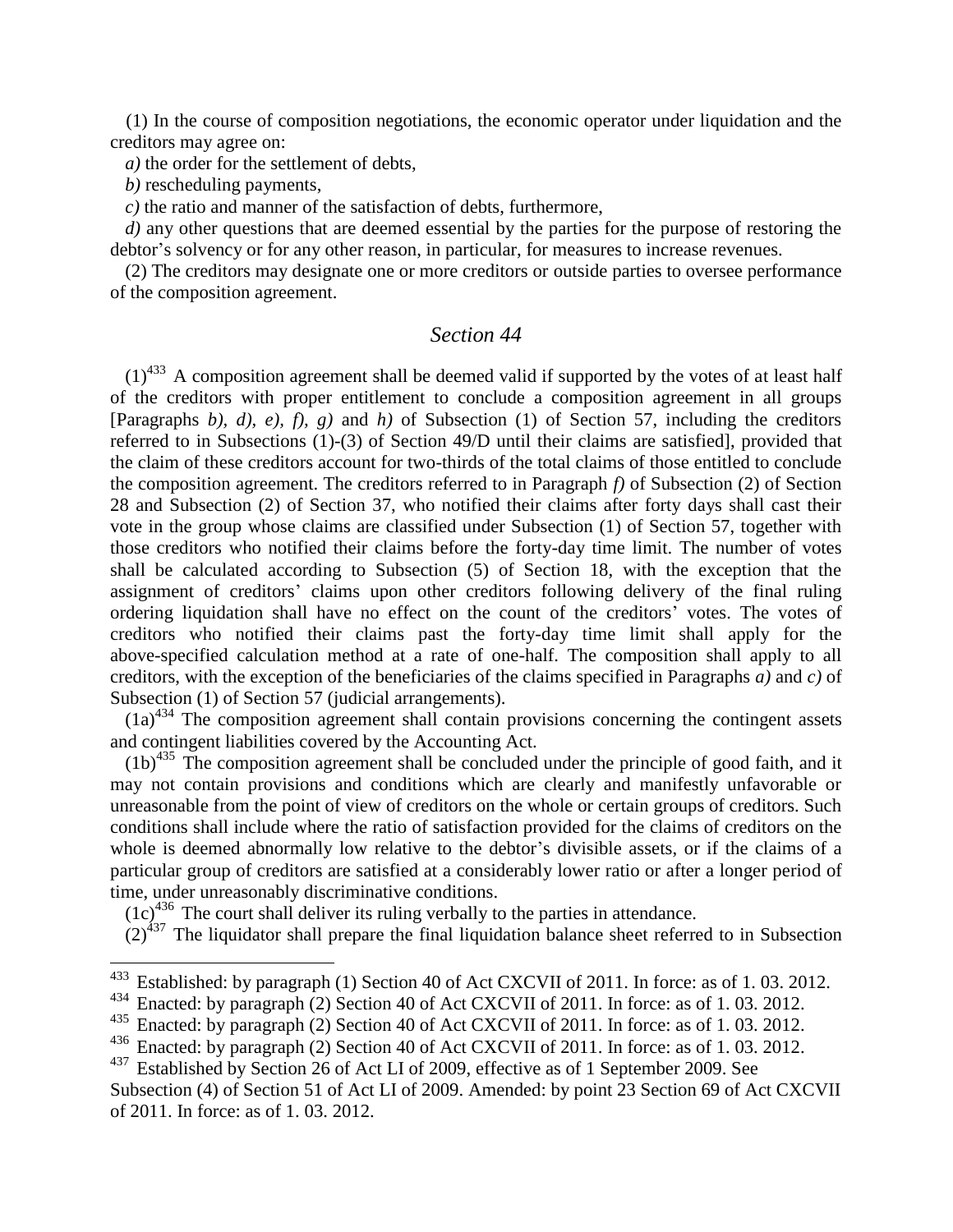(3) of Section 52 and the cash-flow statement referred to in Subsection (4) of Section 52 showing the movement of funds, as well as a final tax return and closing report effective as of the operative date of ruling on the approval of the composition, and shall send all these to the state and municipal tax authorities within thirty days of the date of signing the composition agreement.

 $(3)^{438}$  The amount which is due to a creditor holding a disputed claim at the time of conclusion of the composition, corresponding to the rate of satisfaction of the group to which the debt belongs, shall be recorded separately. Such creditor may not participate in the composition, and his claim is not required to be considered when computing the claims which may be included in the composition according to Subsection (1), however, if his claim is awarded by a final court ruling, the forced agreement shall apply to this creditor as well.

 $(4)^{439}$  The proportion of assets that is due to the creditor holding a disputed claim as specified under Subsection (3) shall be released subsequent to final discharge of the litigation, provided however, that the claim was awarded by a final court decision. The costs of management of such property, if any, shall be covered from these assets. When releasing the assets, a statement of account is to be delivered to the creditor showing the revenues and expenses associated with the assets. If it is determined after the composition is concluded that the claim of the creditor was unsubstantiated, the proportion of assets managed separately shall be distributed among other creditors of the same group in the percentage of their claims until paid in full. The economic operator shall be held responsible for such a distribution.

#### *Section 45*

 $(1)^{440}$  If solvency of the economic operator is restored through the composition, the claims referred to in Paragraph *a)* of Subsection (1) of Section 57 are satisfied, or sufficient funds are available to cover such claims, and the composition is in conformity with the relevant legislation, it shall be confirmed by the court [Subsections (2)-(3) of Section 60], otherwise the court shall give a ruling of rejection. A motion for retrial may not be submitted against the ruling. The ruling of refusal of the composition agreement may be appealed.  $(2)^{441}$ 

## *Section 45/A<sup>442</sup>*

 $(1)$ <sup>443</sup> The court shall terminate the liquidation proceedings if all registered debts, recognized or uncontested, of the debtor had been satisfied [including the claims that were notified according to Subsection (8) of Section 46, however, they were not enforced during the liquidation proceedings, and not recovered since that time], and if the debtor provides guarantees for contested claims and for the liquidator's fee.

 $438$  Enacted by Section 16 of Act XXVII of 1997, effective as of 6 August 1997.

<sup>&</sup>lt;sup>439</sup> Enacted by Section 16 of Act XXVII of 1997, effective as of 6 August 1997.

<sup>440</sup> Established by Subsection (5) of Section 13 of Act CXXX of 2017, effective as of 1 January 2018.

<sup>&</sup>lt;sup>441</sup> Repealed by Subsection (5) of Section 44 of Act LXXXI of 1993, effective as of 2 September 1993.

 $442$  Enacted by Section 27 of Act LI of 2009, effective as of 1 September 2009. See Subsection (4) of Section 51 of Act LI of 2009.

Amended: by point 24 Section 69 of Act CXCVII of 2011. In force: as of 1.03. 2012.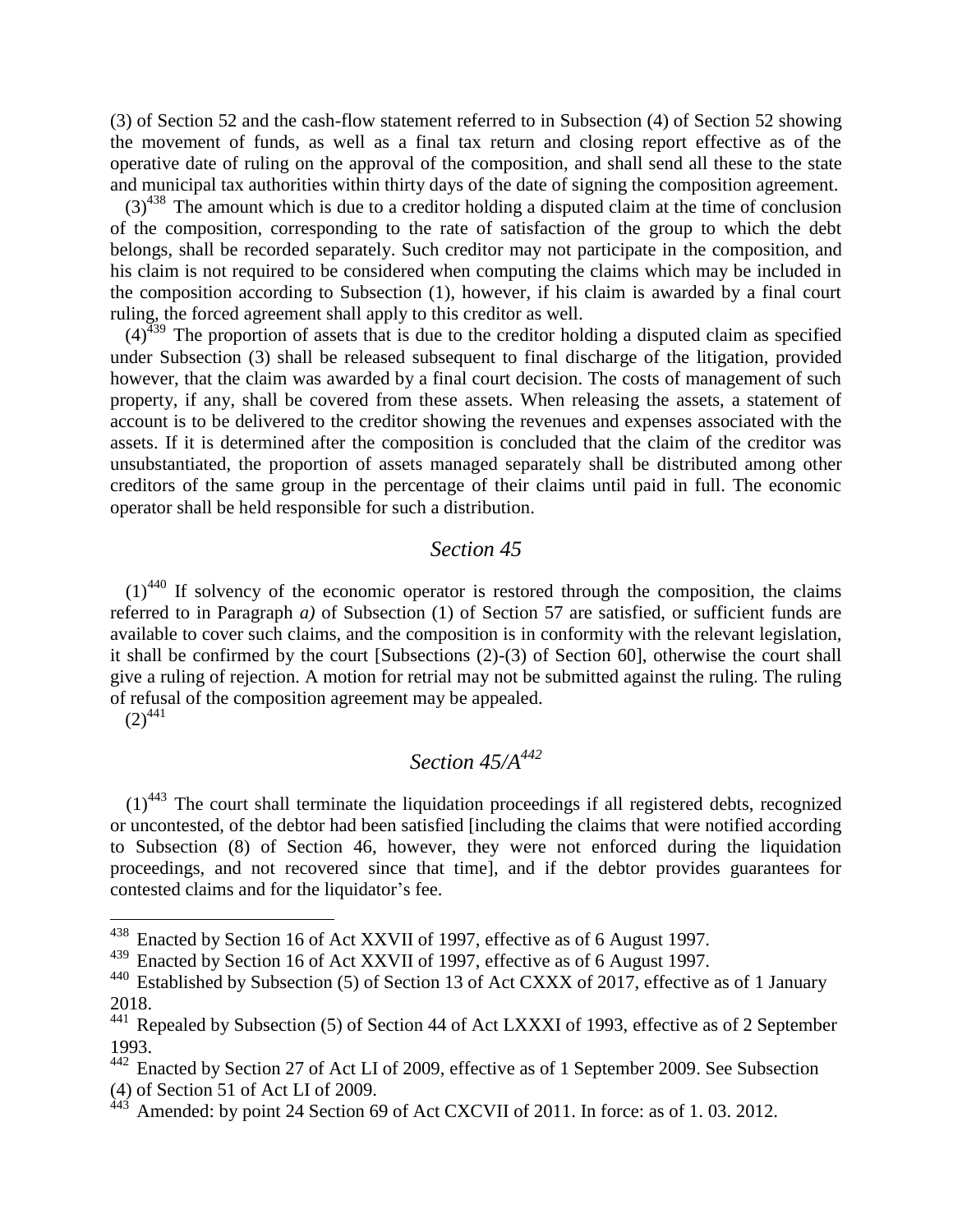(2) The debtor may lodge his request for having the liquidation proceedings terminated following the forfeit deadline prescribed in Paragraph *c)* of Subsection (5) of Section 46 for creditors to submit their claims, before the final liquidation balance sheet or the proposal for the distribution of assets is drafted. The request shall have enclosed:

*a)* the final liquidation balance sheet;

 $\overline{a}$ 

 $b)$ <sup>444</sup> the liquidator's statement showing that the debtor has paid off all his debts (with interest) as well as the costs of the liquidation proceedings, and that sufficient funds are available to cover the liquidator's fee;

*c)* a statement from any creditor holding a contested claim, and from the liquidator showing that the debtor has provided the security referred to in Subsection (1); and

 $d^{1445}$  an electronic certificate in proof of payment of the costs of publication of the ruling ordering the termination of liquidation proceedings.

 $(3)$ <sup>446</sup> The court shall transmit the request described in Subsection (2) together with its enclosures to the state and municipal tax authorities. If the tax authority did not make any comment within thirty days, the court shall order the termination of liquidation proceedings by way of a ruling. The court shall take measures forthwith for having the final ruling published in the Cégközlöny (*Company Gazette*). In this ruling the court shall order the debtor to pay the liquidator's fee. The fee shall be 2 per cent of the book value of the assets shown in the debtor's final liquidation balance sheet, or at least 200,000 forints, exclusive of value added tax. The court may establish the fee at rates lower than what is contained above taking into account the amount of work carried out by the liquidator and the workload and the duration of the given proceedings.

(4) The provisions contained in Subsections (1)-(3) shall not apply in the cases under Subsection (5) of Section 116 of the CRA.

 $(5)$ <sup>447</sup> The ruling of refusal of the debtor's request for the termination of liquidation proceedings referred to in Subsection (2) may be appealed.

### Proceedings by the Liquidator

#### *Section 46*

(1) The liquidator shall analyze the financial standing of the economic operator and the claims against it.

 $(2)^{448}$  The liquidator shall prepare an opening liquidation account, estimate the costs of liquidation and set up a timetable for its implementation, including the duties and financial conditions required for the rational conclusion of business operations, as well as to conservation, with particular regard to the reduction of any redundant workforce. Upon request the liquidator

<sup>&</sup>lt;sup>444</sup> Established: by paragraph (1) Section 42 of Act CXCVII of 2011. In force: as of 1.03. 2012.

<sup>&</sup>lt;sup>445</sup> Established by Subsection (8) of Section 2 of Act LXXIII of 2014, effective as of 2 January 2015.

<sup>446</sup> Established by Subsection (6) of Section 13 of Act CXXX of 2017, effective as of 1 January 2018.

<sup>&</sup>lt;sup>447</sup> Enacted by Subsection (7) of Section 13 of Act CXXX of 2017, effective as of 1 January 2018.

<sup>448</sup> Amended by Subsection (2) of Section 34 of Act XXVII of 1997. Amended: by point 9 Section 69 of Act CXCVII of 2011. In force: as of 1. 03. 2012.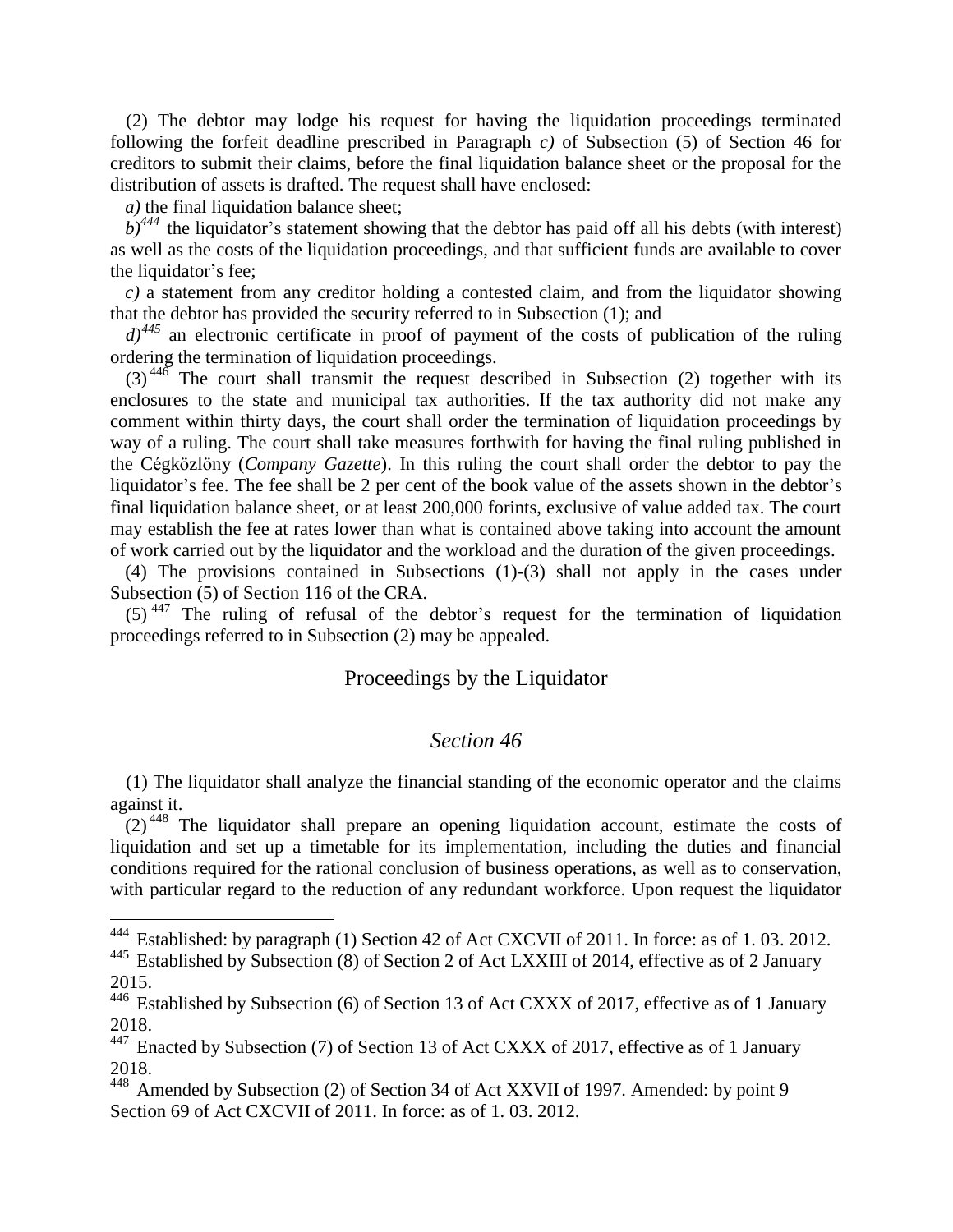shall present the timetable to the creditors' select committee, creditors' representative or to any of the creditors with entitlement to contest it in court (Section 51).

 $(3)$ <sup>449</sup> In the event that the creditors have formed a select committee the debtor shall be required to obtain the consent of the committee for continuing business operations during liquidation within one hundred days of the publication of the opening of liquidation proceedings. If the select committee is established at a later date, such consent is to be obtained within sixty days of the announcement of the committee's establishment. If the select committee fails to respond within fifteen days of receipt of the liquidator's request, it shall be construed to have granted its consent for the continuing of such business operations. The same rule applies if the creditors have selected a creditors' representative.

 $(4)^{450}$  The consent referred to in Subsection (3) above shall be in effect for one year. If the liquidator intends to continue operations after the one-year period, the consent of the select committee (creditors' representative) shall be obtained anew within thirty days before the end of the one-year period.

 $(4a)^{451}$  The liquidator shall be allowed to lease or authorize the use of any of the debtor's assets only upon the consent of the creditors' select committee, the representative of creditors, or two-thirds of the creditors who signed up for the liquidation proceedings calculated in proportion to their respective claims, to a person or organization who:

*a*) was the debtor's executive officer at the time the liquidation was ordered or within one year previously, or

*b)* controlled the debtor exclusively or by way of majority.

 $(5)^{452}$  The liquidator shall keep separate records of the following:

*a)<sup>453</sup>*

 $\overline{a}$ 

 $b)^{454}$  claims notified before the deadline specified in Paragraph *f*) of Subsection (2) of Section 28 [including the ones already notified and registered during bankruptcy proceedings conducted immediately before the liquidation proceedings, and the notified contingent claims mentioned in Paragraph *g)* of Subsection (1) of Section 3], and

 $c^{355}$  claims notified past the deadline specified in Paragraph *f*) of Subsection (2) of Section 28, but within the one hundred and eighty-day forfeit deadline.

 $(5a)^{456}$  Creditors shall be admitted to the register referred to in Subsection (5) hereof with the identification data specified in Point 2 and Point 3 of Subsection (1) of Section 7 of the CPC, respectively, if the creditor is an entity other than natural person, or a natural person creditor, showing also their tax identification code.

<sup>&</sup>lt;sup>449</sup> Established: by paragraph (1) Section 43 of Act CXCVII of 2011. In force: as of 1.03. 2012.

<sup>450</sup> Established: by paragraph (1) Section 43 of Act CXCVII of 2011. In force: as of 1. 03. 2012.

<sup>451</sup> Established by Subsection (1) of Section 21 of Act XLIX of 2017, effective as of 1 July 2017.

<sup>&</sup>lt;sup>452</sup> Numbering modified and former Subsection (5) repealed by Subsection (1) of Section 17 of Act XXVII of 1997.

<sup>&</sup>lt;sup>453</sup> Repealed by Subsection (5) of Section 44 of Act LXXXI of 1993, effective as of 2 September 1993.

<sup>&</sup>lt;sup>454</sup> Established by Subsection (1) of Section 28 of Act LI of 2009, effective as of 1 September 2009. See Subsection (4) of Section 51 of Act LI of 2009. Amended: by point 25 Section 69 of Act CXCVII of 2011. In force: as of 1. 03. 2012.

<sup>&</sup>lt;sup>455</sup> Established by Subsection (1) of Section 28 of Act LI of 2009, effective as of 1 September 2009. See Subsection (4) of Section 51 of Act LI of 2009.

 $456$  Enacted by Subsection (3) of Section 5 of Act XXXIV of 2019, effective as of 26 April 2019.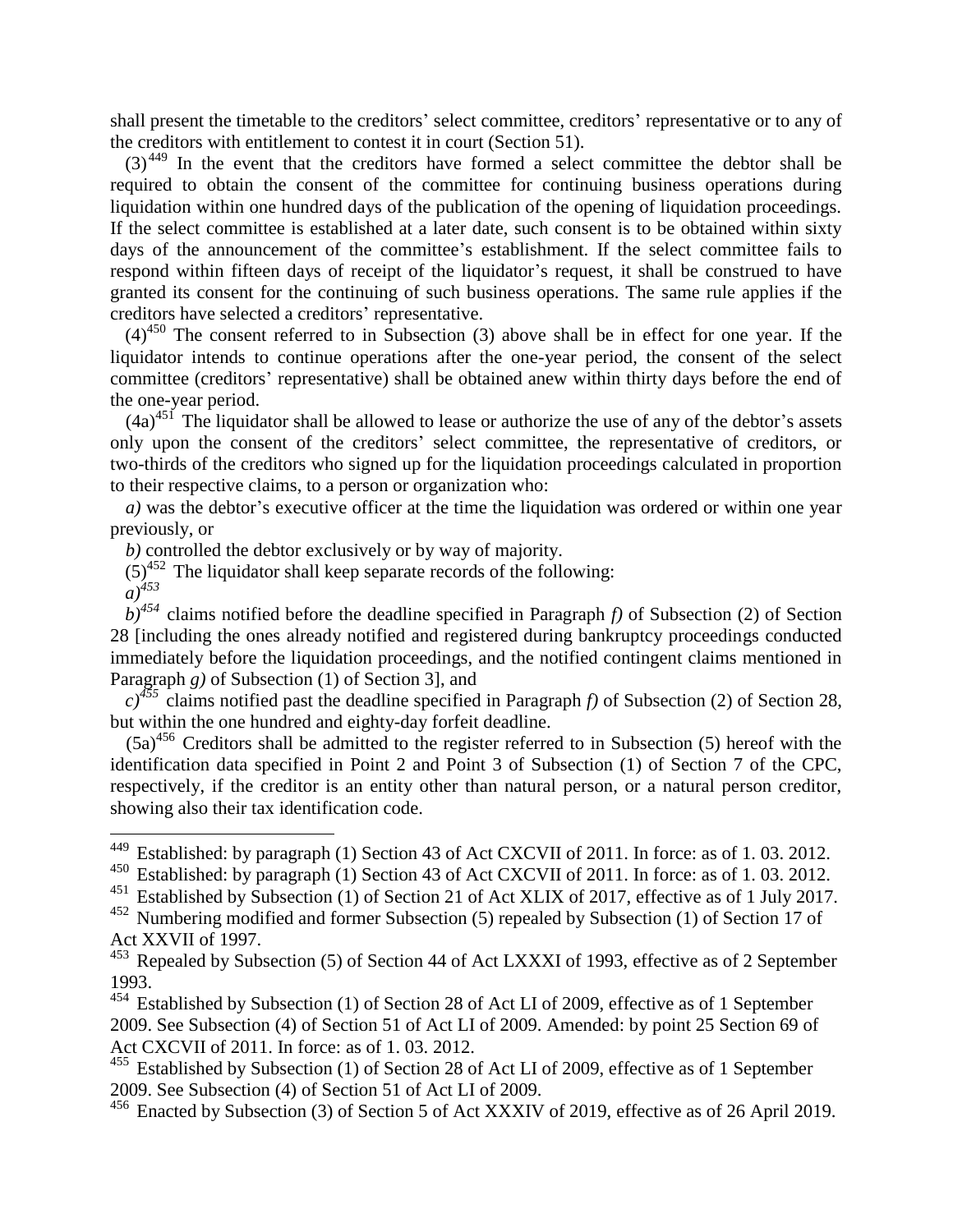(6)<sup>457</sup> The liquidator shall review the claims described in Paragraph *b*) of Subsection (5) within forty-five days of the deadline of notification, converse with the parties concerned in the cases deemed necessary based on the outcome thereof, and shall inform the creditors within fifteen days in writing concerning their claims which have been, and about those which cannot be registered. The liquidator shall forward disputed claims - except for the case provided for in Subsection (7) of Section 508 of the CPC - to the court ordering liquidation for judgment within fifteen days - the ruling adopted by the insolvency court on disputed creditors' claims may be appealed -, and shall apply the results of such review in the interim account prescribed in Section 50.

 $(6a)^{458}$  In the case provided for in Subsection (7) of Section 508 of the CPC, the liquidator shall inform the employee, simultaneously with the notice on challenging the claim, of the right to bring action in labor court - by lodging a statement of claim against the employer - to enforce his or her claim within thirty days of delivery of the notice of challenge.

 $(6b)^{459}$  In the action under Subsection (7) of Section 508 of the CPC the liquidator shall ex officio keep records on the claims awarded to the employee - including court costs - within thirty days from the date when the decision became final, and shall notify the creditor thereof.

 $(6c)^{460}$  If the employee did not bring action within the time limit provided for in Subsection (7) of Section 508 of the CPC, or the action is terminated without the court's final substantive decision, the liquidator shall refuse to register the employee's claim as creditor, and shall notify the employee thereof.

 $(7)^{461}$  With the exception of the claims set out in Paragraphs *a*) and *c*) of Subsection (1) of Section 57, the registration of claims defined in Subsection (5) is contingent upon the creditor paying 1 per cent of the principal sum of its claim (minimum 5,000 forints and maximum 200,000 forints) to the special account of the court's Financial Administration Office, with reference to the court case number, and providing proof of this payment to the liquidator. Where bankruptcy proceedings had been conducted immediately before the liquidation proceedings and the creditor has already notified his claim therein, and paid the registration fee as well, the same claim need not be notified in the liquidation proceedings, however, the difference in fee shall be paid when so instructed by the liquidator. The sums paid by the creditors shall be classified as creditors' claims under Paragraph *f)* of Subsection (1) of Section 57. The Financial Administration Office shall inform the liquidator every six months - by way of electronic means if the request was submitted electronically - regarding the balance of the account.

 $(8)^{462}$  If a notified claim is acknowledged by the liquidator, however, the beneficiary does not wish to pay the amount specified in Subsection (7) to the special account, upon the beneficiary's

<sup>&</sup>lt;sup>457</sup> Established by Subsection (2) of Section 21 of Act XLIX of 2017. Amended by Points 9-10 of Section 15 of Act CXXX of 2017.

<sup>458</sup> Enacted by Subsection (8) of Section 13 of Act CXXX of 2017, effective as of 1 January 2018.

<sup>&</sup>lt;sup>459</sup> Enacted by Subsection (8) of Section 13 of Act CXXX of 2017, effective as of 1 January 2018.

<sup>460</sup> Enacted by Subsection (8) of Section 13 of Act CXXX of 2017, effective as of 1 January 2018.

Established by Subsection (2) of Section 28 of Act LI of 2009. Amended by point 26 Section 69 of Act CXCVII of 2011, Point 9 of Section 39 of Act XLIX of 2017.

 $462$  Established by Subsection (2) of Section 28 of Act LI of 2009, effective as of 1 September 2009. See Subsection (4) of Section 51 of Act LI of 2009.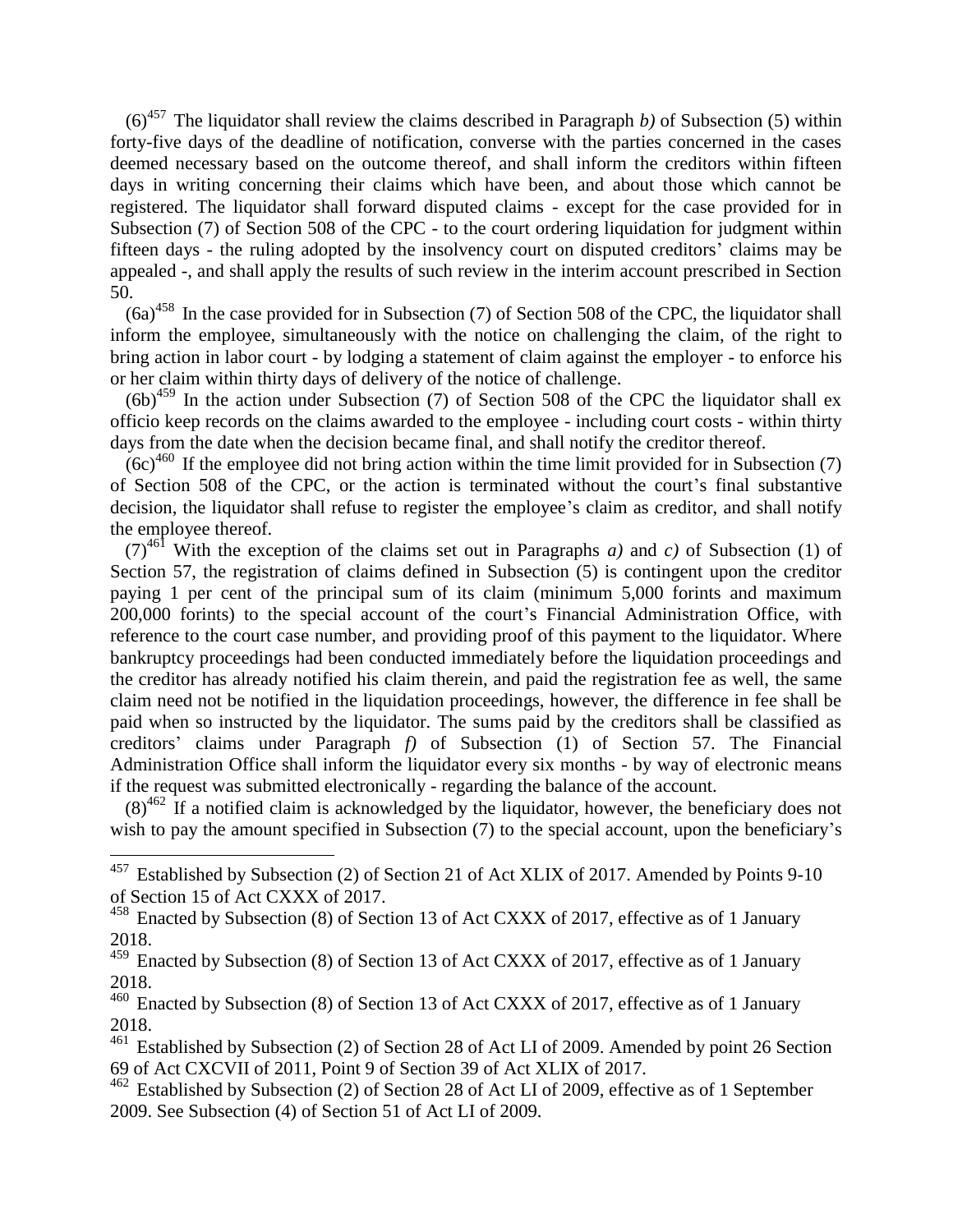request the liquidator shall make out - for a fee of 2,000 forints, exclusive of value added tax - a certificate of bad debt under Paragraph *c)* of Point 10 of Subsection (4) of Section 3 of Act C of 2000 on Accounting for such recognized claim, provided however, that the notified claim has not been assigned following the time of the opening of liquidation proceedings and that there will be no funds available to satisfy the claim of the beneficiary. The above-specified fee shall be payable to the liquidator.

### *Section 47*

 $(1)$ <sup>463</sup> The liquidator shall have powers to terminate, with immediate effect, the contracts concluded by the debtor, or to rescind from the contract if neither of the parties rendered any services. Any claim that is due to the other party owing to the above may be enforced by notifying the liquidator within forty days from the date when the rescission or termination was communicated.

 $(1a)^{464}$  Where a leased asset is returned upon termination of the lease agreement, accounts shall be settled with the lessor. As regards the termination of a financial leasing agreement, the market value of the leased asset returned to the lessor shall be included in the principal and interest payment obligation of the debtor economic operator.

 $(2)^{465}$ 

 $\overline{a}$ 

 $(3)^{466}$  The liquidator may not exercise the right of cancellation or rescission with immediate effect as described in Subsection (1) with regard to the tenancy agreements of natural persons, with the exception of company residences and garages, the contracts concluded with a school or student for the organization of vocational training, employment contracts, loan contracts which are not related to business activities, the contracts of members of cooperatives societies in connection with their business relationships, as well as the collective agreement. Contracts underlying close-out netting arrangements or framework contracts may be avoided or cancelled only if done concurrently.

(4) In the cases where an alimony or a life-annuity contract is terminated, the other party shall be entitled to appropriate compensation.

 $(5)^{467}$  From the time of the opening of liquidation proceedings, employer's rights shall be exercised and obligations shall be fulfilled by the liquidator within the framework of the relevant legislation, the collective agreement, and internal regulations and contracts of employment.

 $(6)^{468}$  In respect of wage increases after the time of the opening of liquidation proceedings, the liquidator may assume any new obligations only upon the committee's consent.

 $(7)^{469}$  The liquidator shall forthwith notify the minister in charge of public finances if the

<sup>463</sup> Amended by Subsection (1) of Section 34 of Act XXVII of 1997.

<sup>464</sup> Enacted: by Section 44 of Act CXCVII of 2011. In force: as of 1. 03. 2012.

<sup>465</sup> Repealed by Point 4 of Section 40 of Act XLIX of 2017, effective as of 1 July 2017.<br><sup>466</sup> Established by Section 20 of Act LXXXI of 1993. Second sentence enacted by Section

Established by Section 20 of Act LXXXI of 1993. Second sentence enacted by Section 54 of Act XXVII of 2004, effective as of the operative date of the Act promulgating the treaty on the accession of the Republic of Hungary to the European Union. Applies to proceedings opened subsequently.

 $^{467}$  Enacted by Section 18 of Act XXVII of 1997, effective as of 6 August 1997.

<sup>468</sup> Enacted by Section 18 of Act XXVII of 1997, effective as of 6 August 1997.

<sup>469</sup> Enacted by Section 29 of Act LI of 2009, effective as of 1 September 2009. See Subsection (4) of Section 51 of Act LI of 2009.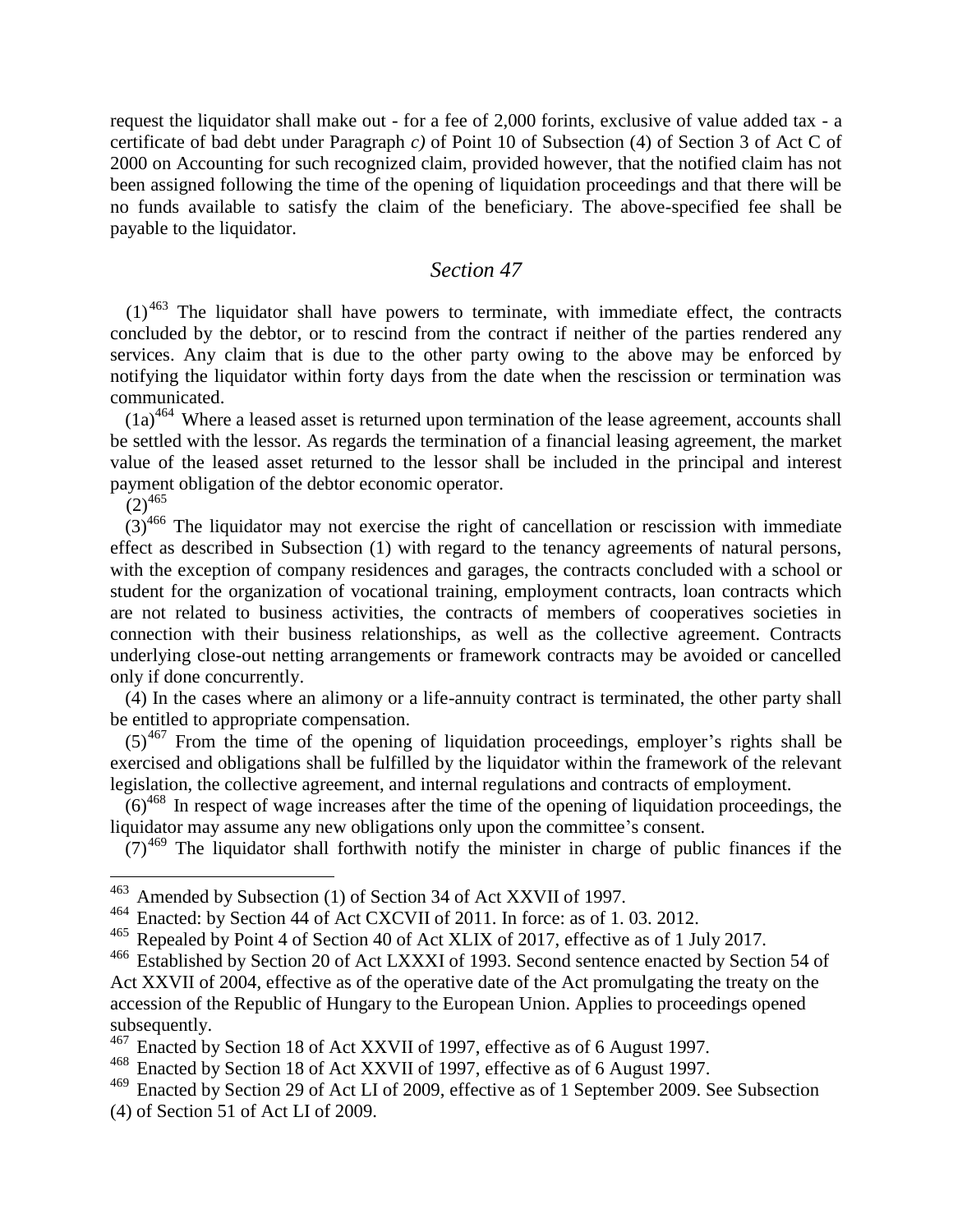beneficiary of the contribution type claims described in Paragraph *c)* of Subsection (1) of Section 57 intends to undertake some commitment in connection with seeking satisfaction for such claims, or if any proceedings are in progress in that respect.

# *Section 48<sup>470</sup>*

(1) The liquidator shall collect the claims of the debtor when due, enforce his claims and sell his assets. If consented by the creditors as defined under Section 44, the liquidator may invest the debtor's assets into private limited-liability companies, limited companies or cooperatives societies as non-pecuniary assets (contribution) if it promises to draw a better price this way.

 $(2)^{471}$  The liquidator shall notify those persons and organizations on the commencement of the sales procedure, who (that) has any right registered in a public register on the debtor's particular asset offered for sale, or who (that) has the right of preemption registered in a public register before the liquidation was ordered or pursuant to statutory provision on the debtor's particular asset offered for sale.

 $(2a)^{472}$  In the sales process the liquidator shall check whether any of the reasons specified in this Act for disqualification applies to the buyer.

 $(2b)^{473}$  The liquidator shall maintain records for identification of the persons and organizations provided for in Subsections (2)-(2a), including their accrued rights with a view to informing them on the commencement of the sales procedure, and in order to block the participation of any person or organization to whom any of the reasons for disqualification applies. The liquidator shall be authorized to process those data until the liquidation proceedings are concluded by final decision.

 $(3)$ <sup>474</sup> In the process of liquidation the liquidator shall provide for the protection and safeguarding of the debtor's assets, such as in particular to sustain the productivity of arable lands, to restore the original condition of arable land used for unauthorized purposes, to carry out planting and rehabilitation works in forests, furthermore, the observation of regulations concerning environmental protection, nature conservation and protection of historical monuments, to provide a solution for any damage and contamination of the environment that of which is proven to originate from before the time of the opening of liquidation proceedings by way of cleaning up the damage or contamination during the proceedings, or by selling the assets in question in their state of contamination.

(4) The regulations to be observed during liquidation with regard to environmental protection, nature conservation and protection of historic monuments, including the definition of the content of the statement prescribed in Paragraph *c)* of Subsection (1) of Section 31 and the option to render an environmental status survey obligatory, the requirements and the manner of resolving environmental damage and contamination, furthermore, the types of expenses arising therefrom, which are acknowledged as liquidation expenses in accordance with Subsection (2) of Section 57 shall be decreed by the Government.<sup>475</sup>

 $470$  Established by Section 21 of Act LXXXI of 1993, effective as of 2 September 1993.

<sup>&</sup>lt;sup>471</sup> Established by Subsection (18) of Section 73 of Act XV of 2014. Amended by Point 10 of Section 39 of Act XLIX of 2017.

<sup>472</sup> Enacted by Subsection (18) of Section 73 of Act XV of 2014, effective as of 1 April 2014.

<sup>&</sup>lt;sup>473</sup> Enacted by Subsection (18) of Section 73 of Act XV of 2014, effective as of 1 April 2014.

<sup>&</sup>lt;sup>474</sup> Amended: by point 27 Section 69 of Act CXCVII of 2011. In force: as of 1.03. 2012.

<sup>475</sup> See Government Decree 106/1995 (IX. 8.) Korm.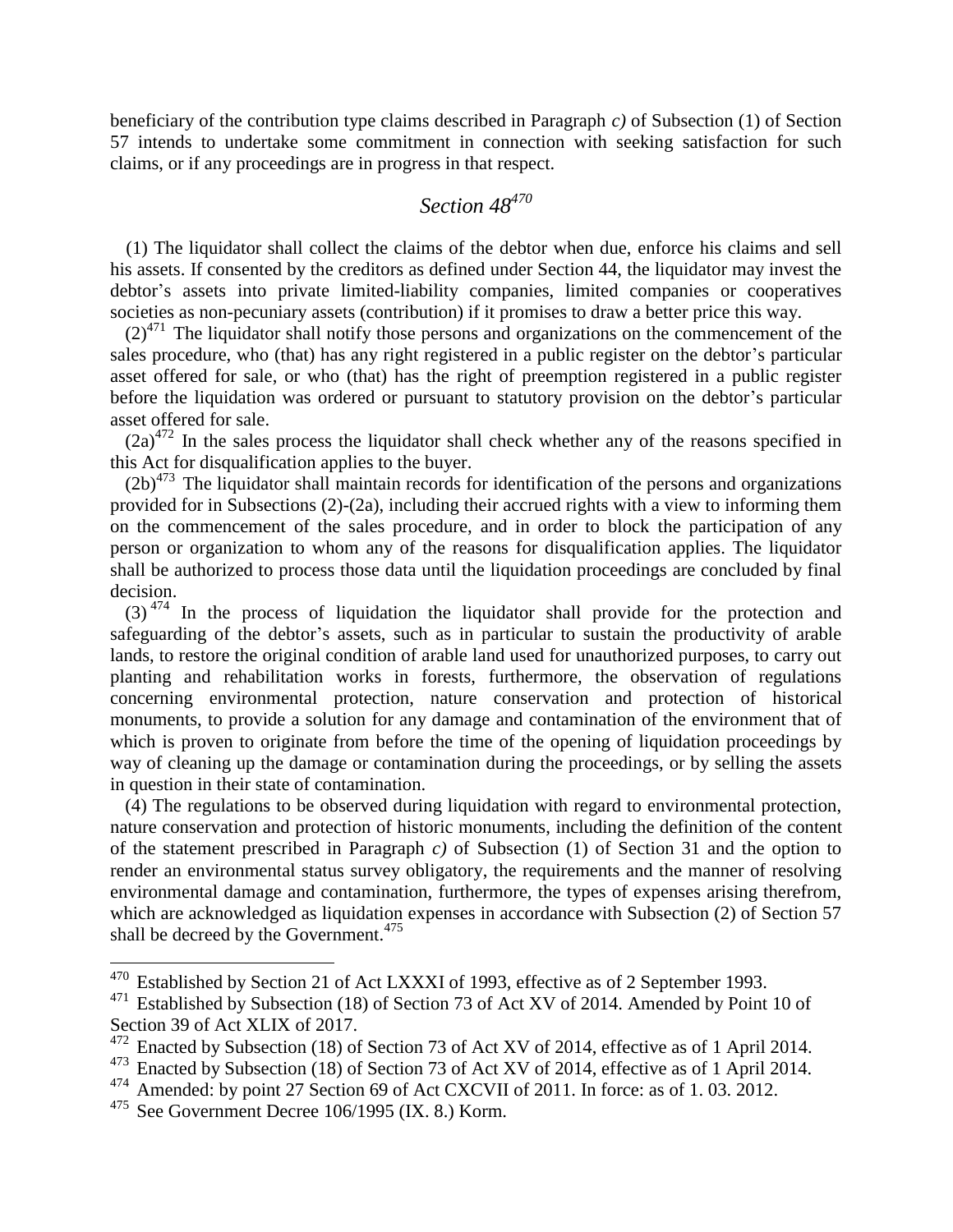$(5)^{476}$  The competent authority shall have powers to compel the debtor to observe the regulations on environmental protection, nature conservation and on the protection of arable land and historic monuments, in connection with any operations during the proceedings and to clean up any damage or contamination of the environment.

### *Section 49<sup>477</sup>*

 $(1)^{478}$  The liquidator shall dispose of the debtor's assets through public sales at the highest price that can be obtained on the market. The liquidator shall effect the sale by way of tender or auction. The liquidator may forego the application of these procedures only upon the prior consent of the select committee, or if the asset in question is liable to deteriorate rapidly or the proceeds expected from the tender procedure or from the auction are insufficient to cover the costs of sale, or if the difference between the prospective proceeds and estimated costs is less than 100,000 forints. In this case the liquidator may apply other public forms of sale for the purpose of achieving a more favorable result.

 $(1a)^{479}$  If the assets to be sold include land or a farmstead, their sale shall be governed by the relevant provisions of the Act on Transactions in Agricultural and Forestry Land and the decree implementing it.

 $(2)$ <sup>480</sup> Unless otherwise provided for by the select committee (or by the creditors' representative in the absence of a select committee), the sales procedure shall begin within one hundred days of publication of the liquidation. The creditors' select committee may instruct the liquidator to notify the select committee on the sales procedure, or to make available the appraisal and the sales procedure for the creditors for inspection and for monitoring. The creditors' select committee may also instruct the liquidator to present the invitation to tender and the auction notice in advance to the select committee for inspection, including the appraised value of the assets offered for sale, subject to the right of consultation. The creditors' select committee may request the court to appoint an expert for the cross-verification of the appraised value, and shall advance the costs involved. The court shall decide upon the request within eight days. The fee of the expert shall be claimed under liquidation costs [Paragraph *e)* of Subsection (2) of Section 57] if the appraised value he had supplied is accepted. If the expert is of the opinion that the appraised value need not be modified, the expert's fee shall be borne by the creditors participating in the select committee in the percentage shown in their agreement for requesting an expert.

 $(3)$ <sup>481</sup> The liquidator, the administrator (temporary administrator), the owner (member, shareholder, founder) or the executive officer, director, supervisory board member, auditor or any employee of the said bodies, or the receiver, and their close relatives, and the economic operator holding majority control in the aforementioned may not acquire any ownership or any other rights of value in the above-specified sales procedure.

<sup>&</sup>lt;sup>476</sup> Amended: by point 28 Section 69 of Act CXCVII of 2011. In force: as of 1.03. 2012.

<sup>477</sup> Established by Subsection (1) of Section 19 of Act XXVII of 1997, effective as of 6 August 1997.

<sup>&</sup>lt;sup>478</sup> Amended by Point 11 of Section 39 of Act XLIX of 2017.

Established by Subsection (2) of Section 2 of Act CCL of 2013, effective as of 1 May 2014.

<sup>480</sup> Established: by Section 45 of Act CXCVII of 2011. In force: as of 1. 03. 2012.

<sup>&</sup>lt;sup>481</sup> Established by Section 45 of Act CXCVII of 2011. Amended by Paragraph g) of Subsection (19) of Section 91 of Act CCLII of 2013.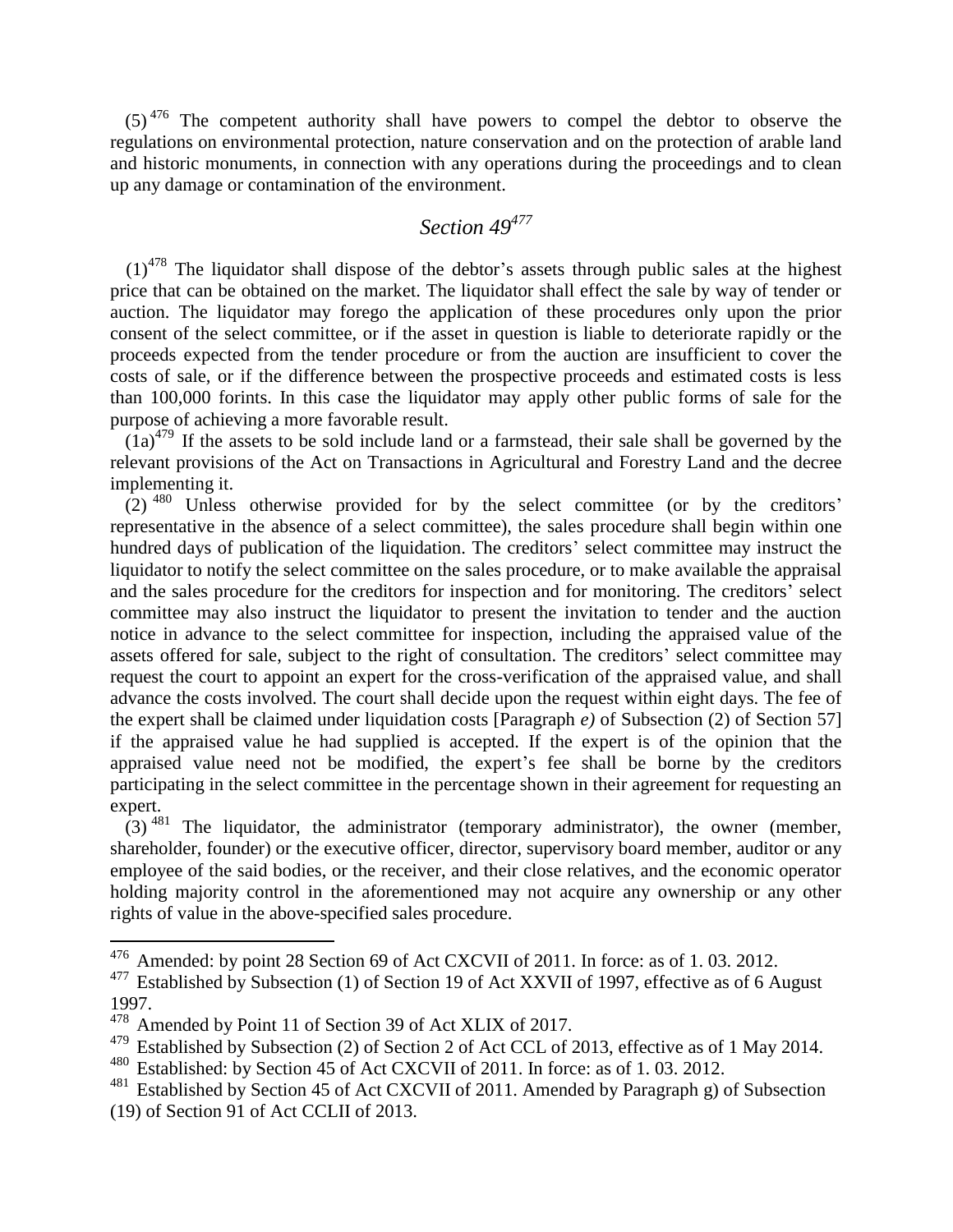$(3b)^{482}$  During the sales procedure ownership right may not be acquired by any person or organization who controls the debtor exclusively or by way of majority, with the exception of exercising the right of preemption on the basis of law, or by any economic operator that is the member of a recognized or de facto group of companies together with the debtor.

 $(4)^{483}$  The party acquiring ownership or any other rights of value may not apply a setoff at the public sale with the debtor, except if the sale concerns the debtor's residential property, the purchase price of which had been paid by the buyer, if a private individual, in part or in full, however, ownership titled had not been transferred by the time of the ordering of liquidation.

 $(5)^{484}$  In the event of the liquidator's failure to comply with the provisions relating to the sales procedures and the employment of a notary as prescribed in this Act in the course of sale of the debtor's assets, the party concerned may contest the sales contract signed in conclusion, specifically of the tender or the auction, within thirty days of the date of sale before the court [Subsection (1) of Section 6]. This time limit shall apply with prejudice. If the contracts concluded for the sale of the debtor's assets are successfully challenged, the creditor shall be subject to repayment obligation to the debtor up to the amount received from the proceeds if repayment of the purchase price has been ordered by the court in the context of restitution. In this case the creditor shall not be able to exercise the right of setoff under Subsection (1) of Section 36.

 $(6)^{485}$  If the liquidator fails to comply with the obligation to observe any right of preemption registered in a public register before the liquidation was ordered or that may exist pursuant to statutory provision concerning the debtor's assets, the person holding such right shall be entitled to bring the case to court [Subsection (1) of Section 6] within the time limit set out in Subsection (5). If the contracts concluded for the sale of the debtor's assets are successfully challenged, the creditor shall be subject to repayment obligation to the debtor up to the amount received from the proceeds, if repayment of the purchase price has been ordered by the court in the context of restitution. In this case the creditor shall not be able to exercise the right of setoff under Subsection (1) of Section 36.

## *Section 49/A<sup>486</sup>*

 $(1)$ <sup>487</sup> At least fifteen days prior to the starting date fixed for the submission of tenders the liquidator shall publish the tender notice in the Cégközlöny (*Company Gazette*) which shall contain:

*a)* the description of the assets offered for sale;

*b*) the terms and conditions of sale:

 $\overline{a}$ 

*c)* the lowest amount of consideration (minimum price);

*d)* formal requirements concerning the tenders, the date of submission, the financial guarantee

 $482$  Enacted by Subsection (19) of Section 73 of Act XV of 2014, effective as of 1 April 2014.

<sup>483</sup> Established: by Section 45 of Act CXCVII of 2011. In force: as of 1. 03. 2012.

<sup>&</sup>lt;sup>484</sup> Established by Subsection (1) of Section 3 of Act CXCIX of 2017, effective as of 28 December 2017.

<sup>&</sup>lt;sup>485</sup> Established by Subsection (2) of Section 3 of Act CXCIX of 2017, effective as of 28 December 2017.

 $486$  Enacted by Subsection (2) of Section 19 of Act XXVII of 1997, effective as of 6 August 1997.

<sup>&</sup>lt;sup>487</sup> Established by Subsection (1) of Section 22 of Act XLIX of 2017, effective as of 1 July 2017.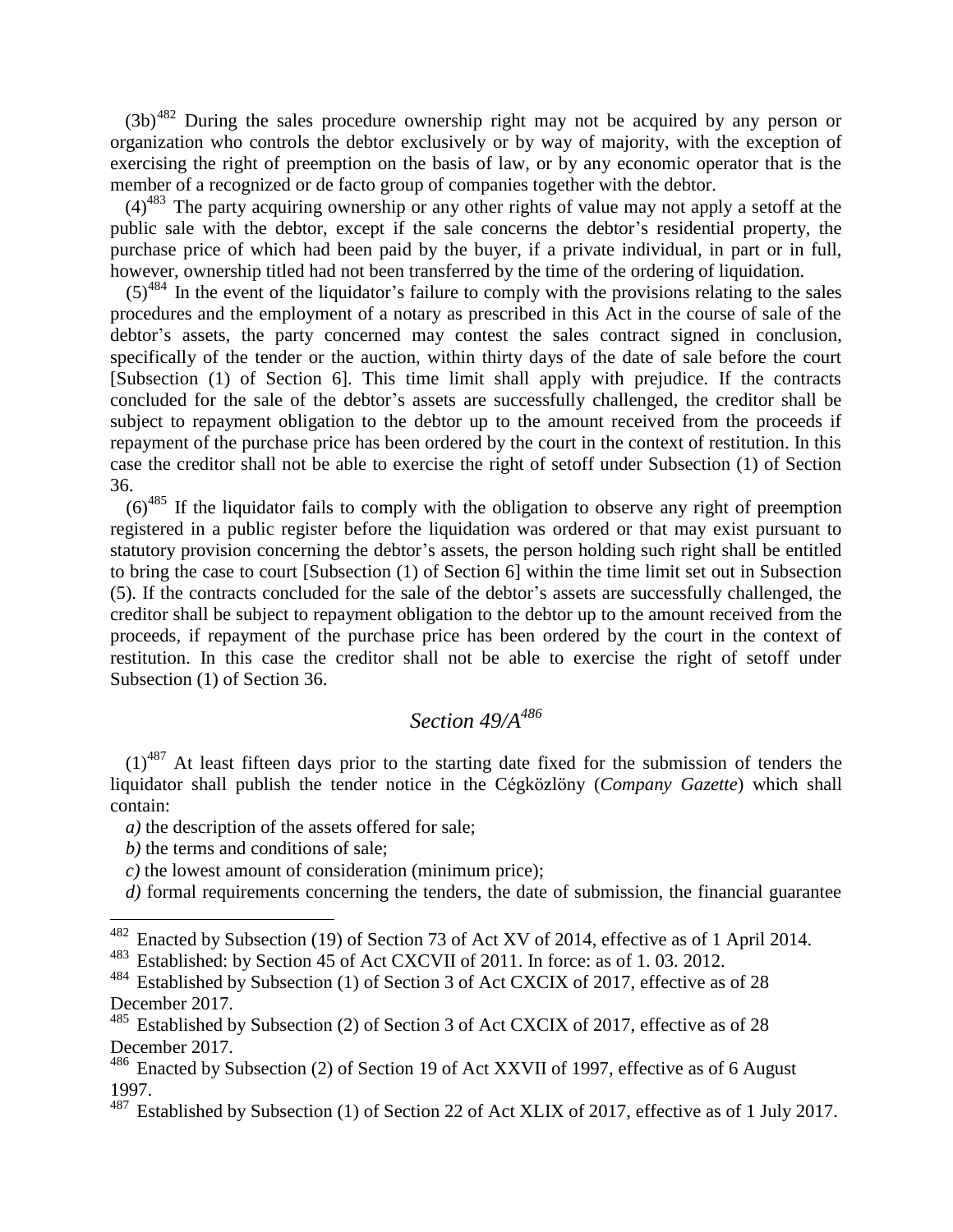required, and the method of acceptance and evaluation;

*e)* instructions for obtaining the document containing the terms and conditions of the tender and for making inquiries.

 $(1a)^{488}$  The rules for determining the minimum price referred to in Paragraph *c*) of Subsection (1) are contained in the decree implementing this Act.

(2) The liquidator shall open the offers in the presence of a notary public. The notary shall draw up minutes on this procedure. The liquidator shall record the evaluation procedure and the results of evaluation of the tender, a copy of which shall be sent to the select committee.

(3) Upon request any creditor shall be allowed to inspect such minutes and protocols.

 $(4)^{489}$  In the absence of appropriate offers submitted in compliance with the tender conditions, the liquidator may declare the tender unsuccessful, and may consequently publish a new tender at the latest within three months for the date of the notice of the unsuccessful tender. In the event if several offers are received for practically the same price (ranging within 10 per cent in respect of the purchase price), the liquidator shall hold open negotiations without delay between the tenderers aforementioned. The conditions of this negotiations shall be notified to the parties in advance. The offers submitted by that time shall remain in effect automatically, or another offer for a higher price may be submitted. The financial guarantee provided by any tenderer who fails to attend the price negotiations, or by any tenderer who withdraws shall be considered forfeited.

 $(5)^{490}$  If the tender procedure conducted following the one described in Subsection (4) hereof is declared unsuccessful as well, the liquidator - in agreement with the creditors' select committee [in the absence of a select committee, the creditors entitled to create one under Subsection (4) of Section  $5/A$ ] - shall, instead of repeating the tender procedure for the third time, move to sell the asset in question at the appraised value to a creditor holding a lien on the asset and who lays claim for it, where the order of satisfaction provided for in Sections 5:118-5:122 of the Civil Code shall apply if there are more than one such creditors. If the transferee lien holder is in the first place of the order of satisfaction of lien holders (hereinafter referred to as "priority lien holder") the purchase price shall be payable in a manner where the buyer is liable to pay - based on the information supplied by the liquidator - at the latest within fifteen days of the time of conclusion of the contract:

*a)* the expenses provided for in Paragraphs *a)-e)* of Subsection (1) of Section 49/D,

*b)* 3 per cent of the purchase price as an advance for the liquidator's fee, including the amount of value added tax as charged,

*c)* 2 per cent of the purchase price for covering the payment under Subsection (5) of Section 59,

*d)* the positive difference between the purchase price and the recognized claim secured by the asset sold during the liquidation proceedings.

 $(6)^{491}$  The liquidator shall transfer the funds received under Paragraph *c*) of Subsection (5) to the account of the Financial Administration Office of the Fővárosi Törvényszék (*Budapest Metropolitan Court*) within fifteen days.

<sup>&</sup>lt;sup>488</sup> Enacted by Subsection (2) of Section 22 of Act XLIX of 2017, effective as of 1 July 2017.

Established by Section 46 of Act CXCVII of 2011, subparagraph c) Section 16 of Act CIV of 2012, Point 13 of Section 39 of Act XLIX of 2017.

<sup>490</sup> Established by Subsection (3) of Section 22 of Act XLIX of 2017, effective as of 1 July 2017.

<sup>&</sup>lt;sup>491</sup> Enacted by Subsection (4) of Section 22 of Act XLIX of 2017, effective as of 1 July 2017.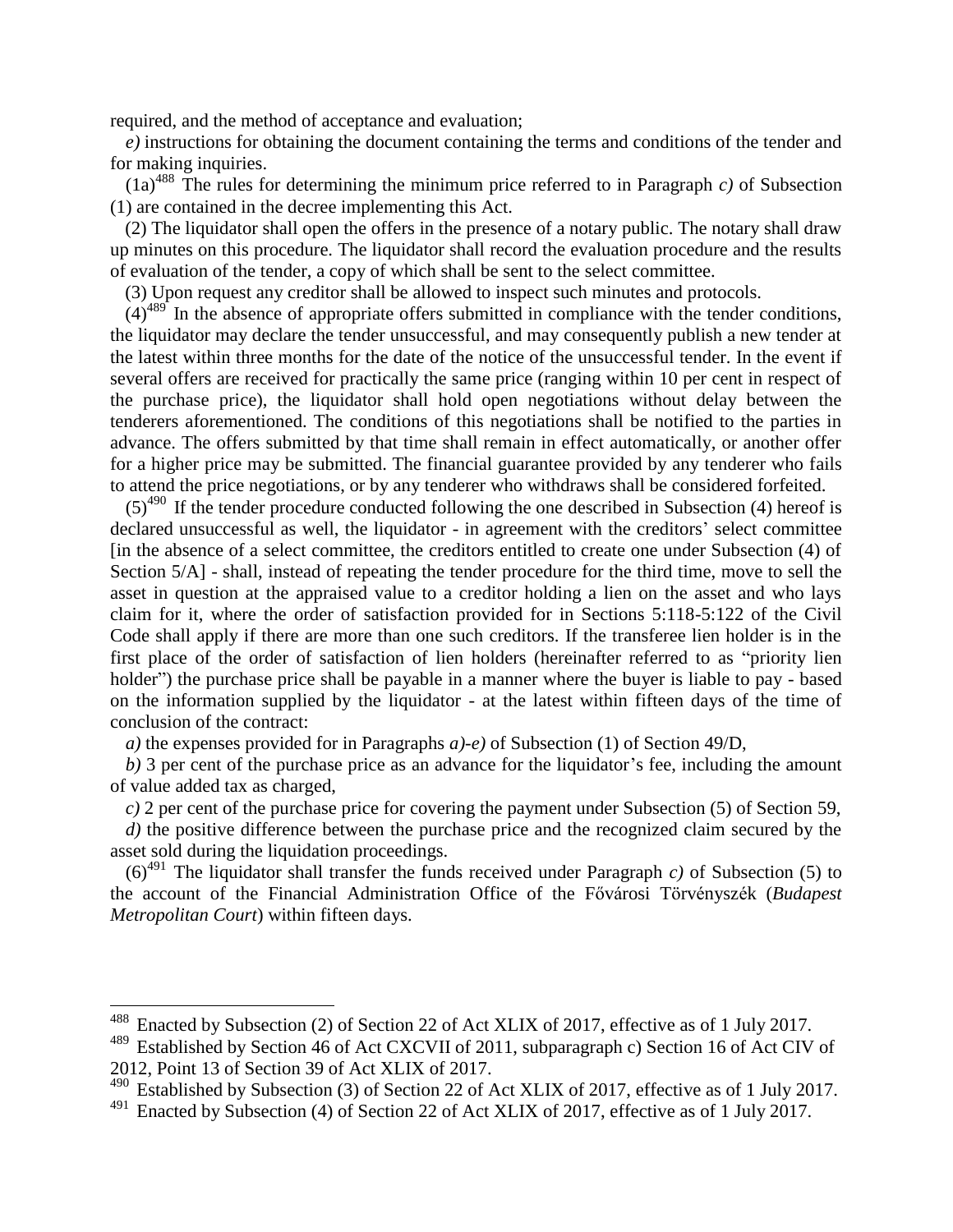## *Section 49/B<sup>492</sup>*

 $(1)^{493}$  The liquidator shall make known the auction by means of publishing an auction notice, indicating:

*a)* the name and registered office of the debtor;

*b)* the place and date of the auction;

*c)* the assets auctioned, and their appraised value;

*d)* the lowest amount of consideration (minimum price);

*e)* the amount of auction deposit required and the place and time where and when the movable property can be inspected before the auction;

*f)* if the auction is for real estate property,

*fa*) the particulars of the property on record in the real estate register, and the legal title and duration of any land use registered in the land use register,

*fb)* accessories of the real estate property, characteristic features of buildings, and whether it is vacant or occupied,

*fc)* the amount of any prepayment requirement, and

*g)* other material facts.

 $\overline{a}$ 

 $(1a)^{494}$  The rules for determining the minimum price referred to in Paragraph *d*) of Subsection (1) are contained in the decree implementing this Act.

(2) The liquidator shall publish the auction notice in the Cégközlöny (Company Gazette) at least fifteen days prior to the auction.

 $(3)^{495}$  If the purchase price quoted in the auction is less than the appraised value, the liquidator shall reschedule the auction.

 $(4)^{496}$  In respect of specific properties, offers shall be accepted upon the bidders depositing 5 per cent of the property's appraised value with the liquidator before the beginning of the auction. The buyer shall pay the full purchase price under the conditions disclosed in the auction notice to the debtor's account. In the event of the buyer's failure to do so, he shall forfeit the advance. Unless otherwise provided for by law, sale of a real estate property by auction shall not affect the rights of a third person prevailing at the time of auction in connection with the property in question, whether it is registered in the real estate register or not. If a lawsuit is in progress in accordance with the provisions of Subsections (5)-(6) of Section 49, the amount paid up shall be kept on a special interest-bearing account until the definitive conclusion of the lawsuit.

(5) In the case of sale of movable property by auction, the highest bidder shall pay the purchase price on the spot. If the buyer fails to pay the purchase price, bidding for the property in question shall be resumed, unless the purchase price exceeds 1 million forints. In this case the liquidator may set a time limit of not more than sixty days for payment. Buyers who fail to effect payment may not attend further bidding or the new auction for the same asset.

 $(6)^{497}$  The liquidator shall carry out the auction in the presence of a notary; the notary shall

 $492$  Enacted by Subsection (2) of Section 19 of Act XXVII of 1997, effective as of 6 August 1997.

<sup>&</sup>lt;sup>493</sup> Established by Subsection (1) of Section 23 of Act XLIX of 2017, effective as of 1 July 2017.

<sup>&</sup>lt;sup>494</sup> Enacted by Subsection (2) of Section 23 of Act XLIX of 2017, effective as of 1 July 2017.<br><sup>495</sup> Established by Subsection (3) of Section 23 of Act XLIX of 2017, effective as of 1 July 20

Established by Subsection (3) of Section 23 of Act XLIX of 2017, effective as of 1 July 2017.

<sup>&</sup>lt;sup>496</sup> Amended by Point 14 of Section 39 of Act XLIX of 2017.

Established by Section 32 of Act LI of 2009, effective as of 1 September 2009. See Subsection (4) of Section 51 of Act LI of 2009.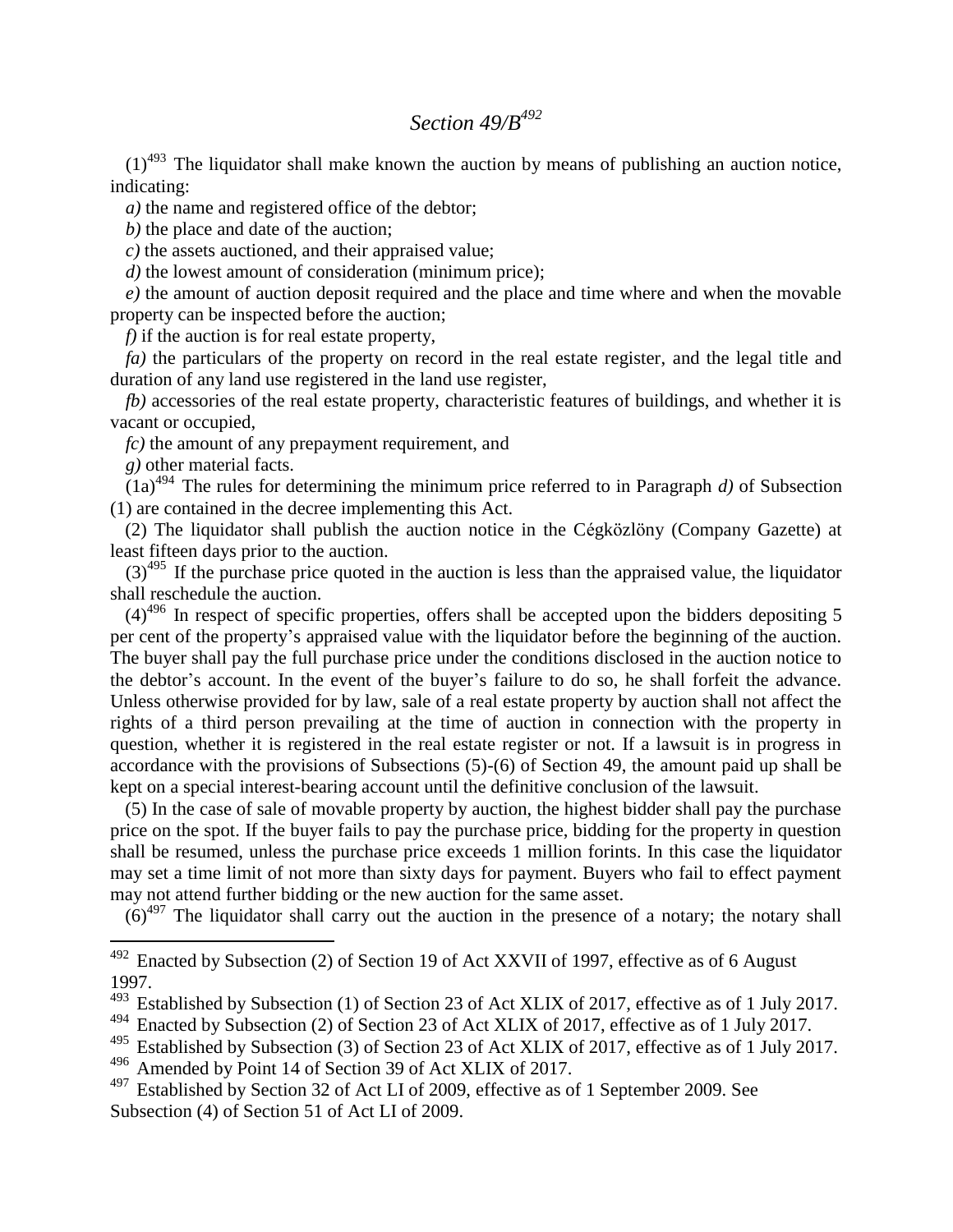draw up minutes, a copy of which shall be made available to the buyers at the auction, to the creditors' select committee and, upon request, to the creditors.

 $(7)^{498}$  If the auction conducted following the one described in Subsection (3) hereof has failed as well, the liquidator - in agreement with the creditors' select committee [in the absence of a select committee, the creditors entitled to create one under Subsection (4) of Section 5/A] - shall, instead of repeating the auction for the third time, move to sell the asset in question at the appraised value to a creditor holding a lien on the asset and who lays claim for it, where the order of satisfaction provided for in Sections 5:118-5:122 of the Civil Code shall apply if there are more than one such creditors. If the transferee lien holder is the priority lien holder, the purchase price shall be payable in a manner where the buyer is liable to pay - based on the information supplied by the liquidator - at the latest within fifteen days of the time of conclusion of the contract:

*a)* the expenses provided for in Paragraphs *a)-e)* of Subsection (1) of Section 49/D,

*b)* 3 per cent of the purchase price as an advance for the liquidator's fee, including the amount of value added tax as charged,

*c)* 2 per cent of the purchase price for covering the payment under Subsection (5) of Section 59,

*d)* the positive difference between the purchase price and the recognized claim secured by the asset sold during the liquidation proceedings.

 $(8)^{499}$  The liquidator shall transfer the funds received under Paragraph *c*) of Subsection (7) to the account of the Financial Administration Office of the Fővárosi Törvényszék (*Budapest Metropolitan Court*) within fifteen days.

# *Section 49/C<sup>500</sup>*

 $(1)$ <sup>501</sup> In the case of areas under environment protection the State's right of preemption shall be exercised by the body in charge of the management and protection of nature preservation areas, and in connection with the sale of historic buildings it shall be exercised by the authority delegated to function as a regulatory agency related to cultural goods before every other person. If the property offered for sale falls under both protection, the said right of preemption shall be exercised in the sequence agreed upon by the bodies mentioned above.

(2) If the sale concerns the debtor's newly constructed residential property, the purchase price of which had been paid by the buyer, if a private individual, in part or in full, however, ownership title had not been transferred by the time of the ordering of liquidation, the buyer shall have the right of preemption.

 $(3)^{502}$  The person holding the any right of preemption registered in a public register before the liquidation was ordered or that may exist pursuant to statutory provision shall exercise this right at public auctions, or thereafter when so advised by the liquidator, by declaring his intention of purchase when the final purchase price is determined.

<sup>&</sup>lt;sup>498</sup> Established by Subsection (4) of Section 23 of Act XLIX of 2017, effective as of 1 July 2017.

<sup>&</sup>lt;sup>499</sup> Enacted by Subsection (5) of Section 23 of Act XLIX of 2017, effective as of 1 July 2017.

Established: by Section 48 of Act CXCVII of 2011. In force: as of 1.03. 2012.

<sup>&</sup>lt;sup>501</sup> Established: by paragraph (1) Section 2 of Act CXCI of 2012. In force: as of 1.01.2013.<br><sup>502</sup> Amended by Point 15 of Section 39 of Act XI IX of 2017

Amended by Point 15 of Section 39 of Act XLIX of 2017.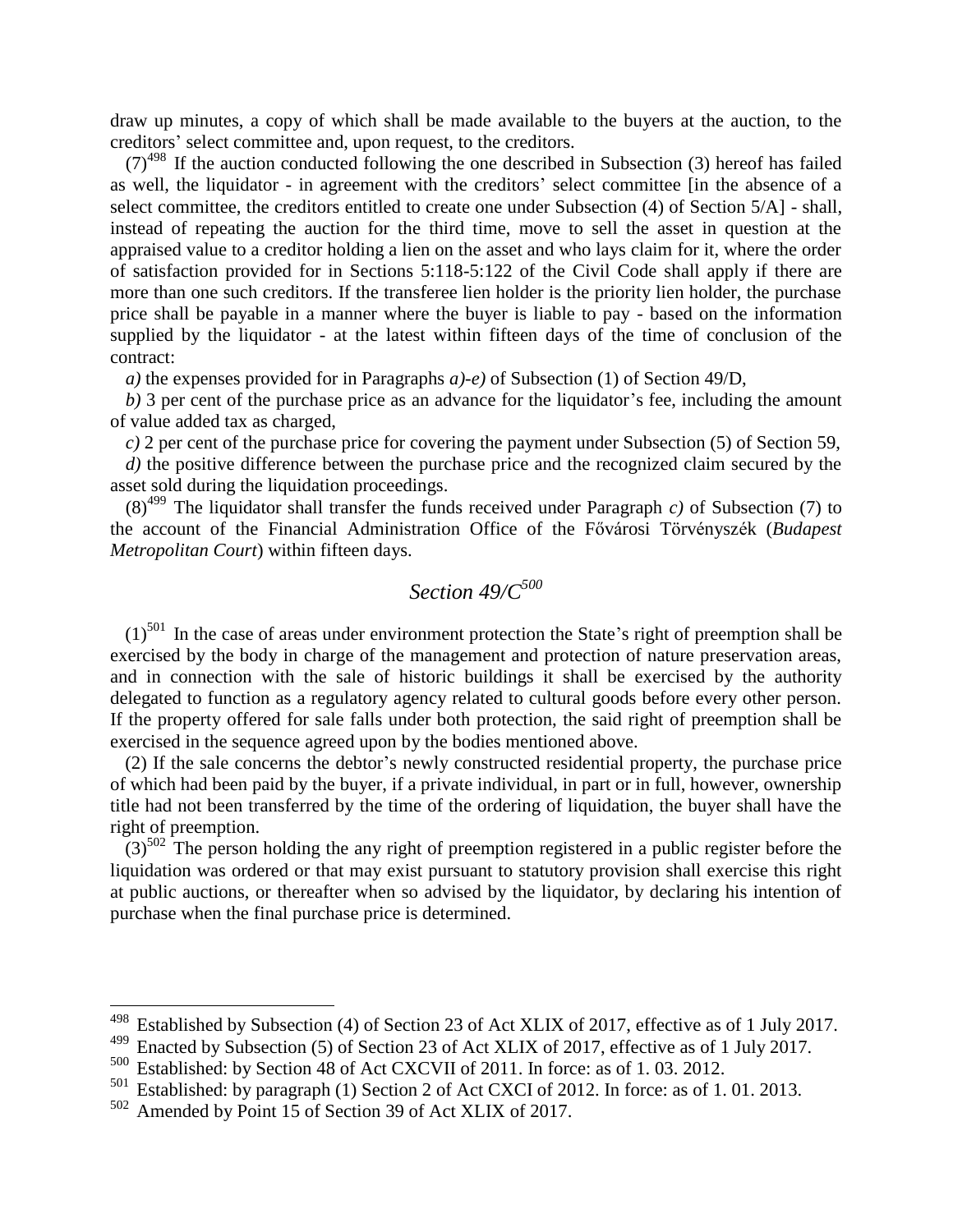# *Section 49/D<sup>503</sup>*

 $(1)^{504}$  If the lien holder satisfied the payment obligation specified in Subsection (7) of Section 46 - and his claim is other than a contingent claim mentioned in Paragraph *g)* of Subsection (1) of Section 3 -, the liquidator shall take the following action: where a lien was filed prior to the opening of liquidation proceedings, the liquidator shall be allowed to deduct from the proceeds from the sale of the pledged property, or - in the case of a lien established on a claim - from the proceeds collected, recovered in respect of the claim (hereinafter referred to collectively as "recovery") in the following order:

*a)* the justified costs directly related to works ordered by administrative decision required for fixing up the pledged property where it is considered to endanger lives and property,

*b)* the costs of seeking restitution by the lawsuits referred to in Section 40, and the costs of safeguarding, keeping it in good repair, and the costs of sale of the pledged property,

*c)* taxes, administrative service fees due and payable with respect to the pledged property after the time of the opening of liquidation proceedings,

*d)* if there is an underlying claim for the lien, the costs of recovery of the claim,

*e)* maximum 1 per cent of the net purchase price (proceeds from the recovery of the claim) as an expense item provided for in Paragraph *f)* of Subsection (2) of Section 57, and

*f*) 7.5 per cent of the net purchase price, or the proceeds from the recovery of the claim,

and the sum remaining after the deductions specified in Paragraphs *a)-f)* shall be used within thirty days after expiry of the deadline set for avoidance under Subsection (5) of Section 49 to satisfy the claim (principal, interest and other charges) for which such property was pledged, in the sequence above provided for, having regard to the order of satisfaction prescribed in Sections 5:118-5:122 of the Civil Code if there is more than one lien. If the action brought under Subsection (5) of Section 49 is refused or rejected, the thirty-day time limit shall begin on the date of receipt of the final court decision.

 $(2)^{505}$  From the sum specified in Paragraph *f*) of Subsection (1) the liquidator shall be entitled to a sum covering an advance of 3 per cent of the liquidator's fee and the value added tax charged on such advance, and shall transfer 2 per cent to the Financial Administration Office of the Fővárosi Törvényszék (*Budapest Metropolitan Court*) without delay. The Financial Administration Office of the Fővárosi Törvényszék shall keep the funds transferred separate, and shall use them for the payments referred to in Subsection (5) of Section 59. The liquidator shall isolate the sum remaining after the deductions and payments provided for in Subsection (1) and in this Subsection for covering the debts listed in Subsection (1) of Section 57.

 $(2a)^{506}$  For the purposes of this Section, a lien established by means of a pledge agreement before the time of the opening of liquidation proceedings on a claim shall be considered to exist, where such claim arose after the time of the opening of liquidation proceedings from a legal relationship established before the time of the opening of liquidation proceedings.

 $(3)$ <sup>507</sup> The regulations on claims secured by lien shall also apply to any claim that is limited to

 $503$  Established by Section 15 of Act VI of 2006, effective as of 1 January 2007. As regards application see Subsection (2) of Section 20 of the same Act.

Established by Subsection (7) of Section 1 of Act XCI of 2018, effective as of 1 January 2019.

<sup>505</sup> Established by Subsection (1) of Section 24 of Act XLIX of 2017, effective as of 1 July 2017.

<sup>506</sup> Enacted by Subsection (2) of Section 24 of Act XLIX of 2017, effective as of 1 July 2017.

<sup>507</sup> Established by Subsection (3) of Section 24 of Act XLIX of 2017, effective as of 1 July 2017.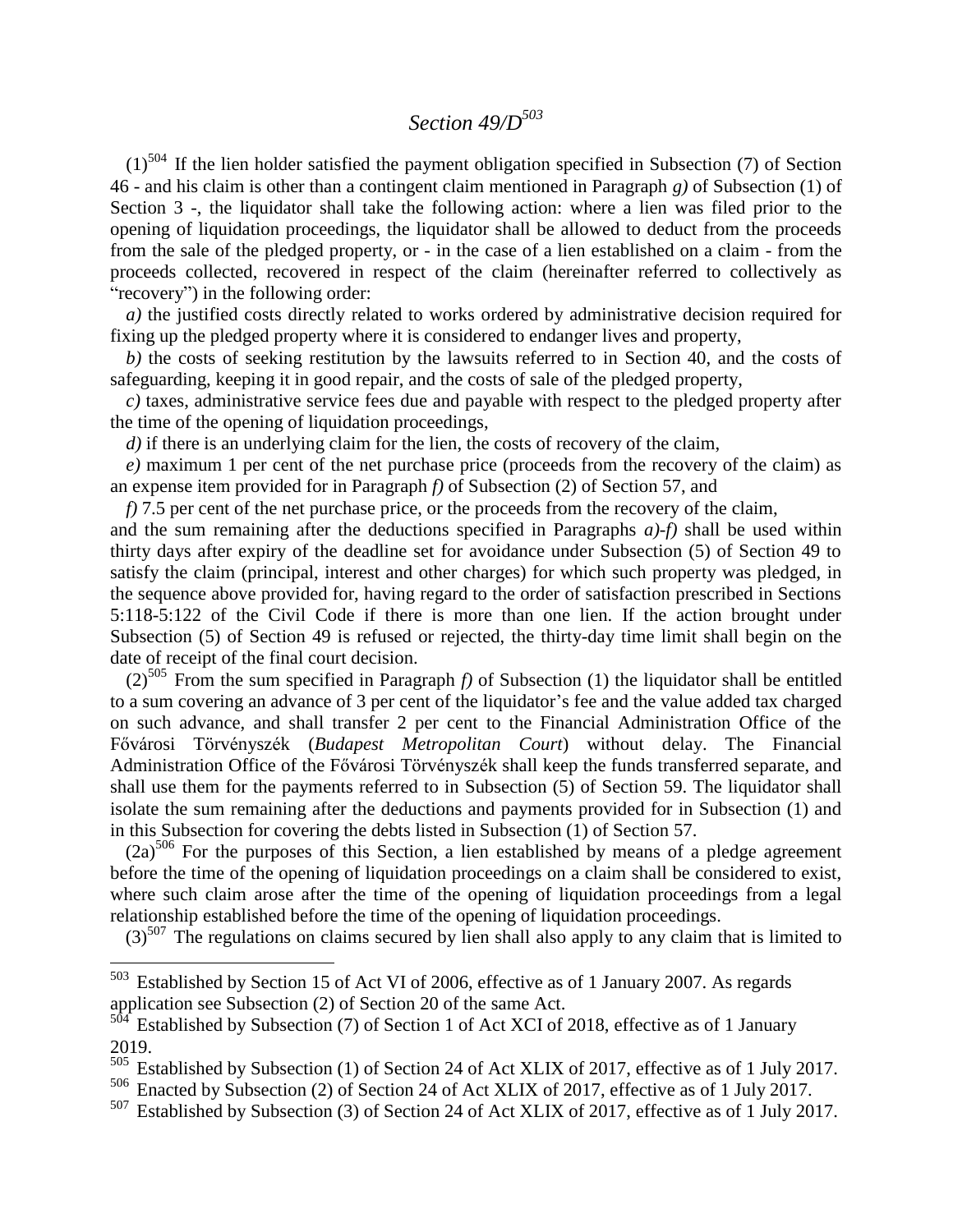seek sufferance for satisfaction from the pledged property (in rem liability), subordinated lien on claims, from a mortgaged real estate property or on which an independent lien has been filed, the claim that can be satisfied under the guarantee agreement, and to claims which are satisfied by seized movable property or for which the right of enforcement has been registered before the time of the opening of liquidation proceedings [Paragraph *e)* of Subsection (2) of Section 28]. The place of the latter claims in the order of satisfaction shall be determined consistent with the date of seizure of the movable property or the date of registration of the right of enforcement.

 $(4)^{508}$  Subsections (1)-(2) shall not apply where the holder of the lien is an economic operator or its executive officer or executive employee, or their close relative, or their domestic partner, or an economic operator under the debtor's majority control.

 $(5)^{509}$  Subsections (1)-(2) shall not apply if the lien holder is a member (shareholder) of the economic operator with majority control, and the claim secured by the lien was filed before the occurrence of a situation carrying potential danger of insolvency. A situation is considered to constitute potential danger of insolvency as of the day when the member (shareholder) of the economic operator was or should have been able to predict that the economic operator will not be able to satisfy its liabilities when due.

 $(6)^{510}$  As regards the satisfaction of the unsettled part of the claims defined in Subsections  $(1)-(2)$  and the distribution of the sum remaining after satisfaction of the claims for which such property was pledged, the regulations on satisfying debts from assets realized in liquidation (Sections 57-58) shall be applied.

(7) <sup>511</sup> If the lien holder also holds the contingent claim mentioned in Paragraph *g)* of Subsection (1) of Section 3, the liquidator shall deposit the sum that remains from the purchase price received from the sale of the pledged property after the expenses and the liquidator's fee referred to in Subsection (1) deducted to the reserve account mentioned in Subsection (5) of Section 58. If the amount remaining exceeds the amount of the contingent claim, this latter sum shall be transferred to the reserve account.

 $(8)^{512}$  If the tender procedure or the auction for the sale of a pledged property has been declared successful, and the right to purchase the property in question was granted to the priority lien holder whose claim does not qualify as a contingent claim under Paragraph *g)* of Subsection (1) of Section 3, the purchase price shall be payable in a manner where the buyer is liable to pay based on the information supplied by liquidator - at the time of conclusion of the contract:

*a)* the expenses provided for in Paragraphs *a)-e)* of Subsection (1),

*b)* 3 per cent of the purchase price as an advance for the liquidator's fee, including the amount of value added tax as charged,

*c)* 2 per cent of the purchase price for covering the payment under Subsection (5) of Section 59,

*d)* the positive difference between the purchase price and the recognized claim secured by the asset sold during the liquidation proceedings.

 $508\,$ Amended by Subsection (1) of Section 30 of Act LXI of 2007, Paragraph d) of Subsection (19) of Section 91 of Act CCLII of 2013.

 $\frac{509}{509}$  Enacted by Subsection (4) of Section 33 of Act LXI of 2007. Amended by Paragraph f) of Subsection (19) of Section 91 of Act CCLII of 2013.

<sup>510</sup> Numbering modified by Subsection (4) of Section 33 of Act LXI of 2007.

<sup>&</sup>lt;sup>511</sup> Enacted by Subsection (2) of Section 33 of Act LI of 2009, effective as of 1 September 2009. See Subsection (4) of Section 51 of Act LI of 2009. Amended: by point 18 Section 69 of Act CXCVII of 2011. In force: as of 1. 03. 2012.

<sup>512</sup> Enacted by Subsection (4) of Section 24 of Act XLIX of 2017, effective as of 1 July 2017.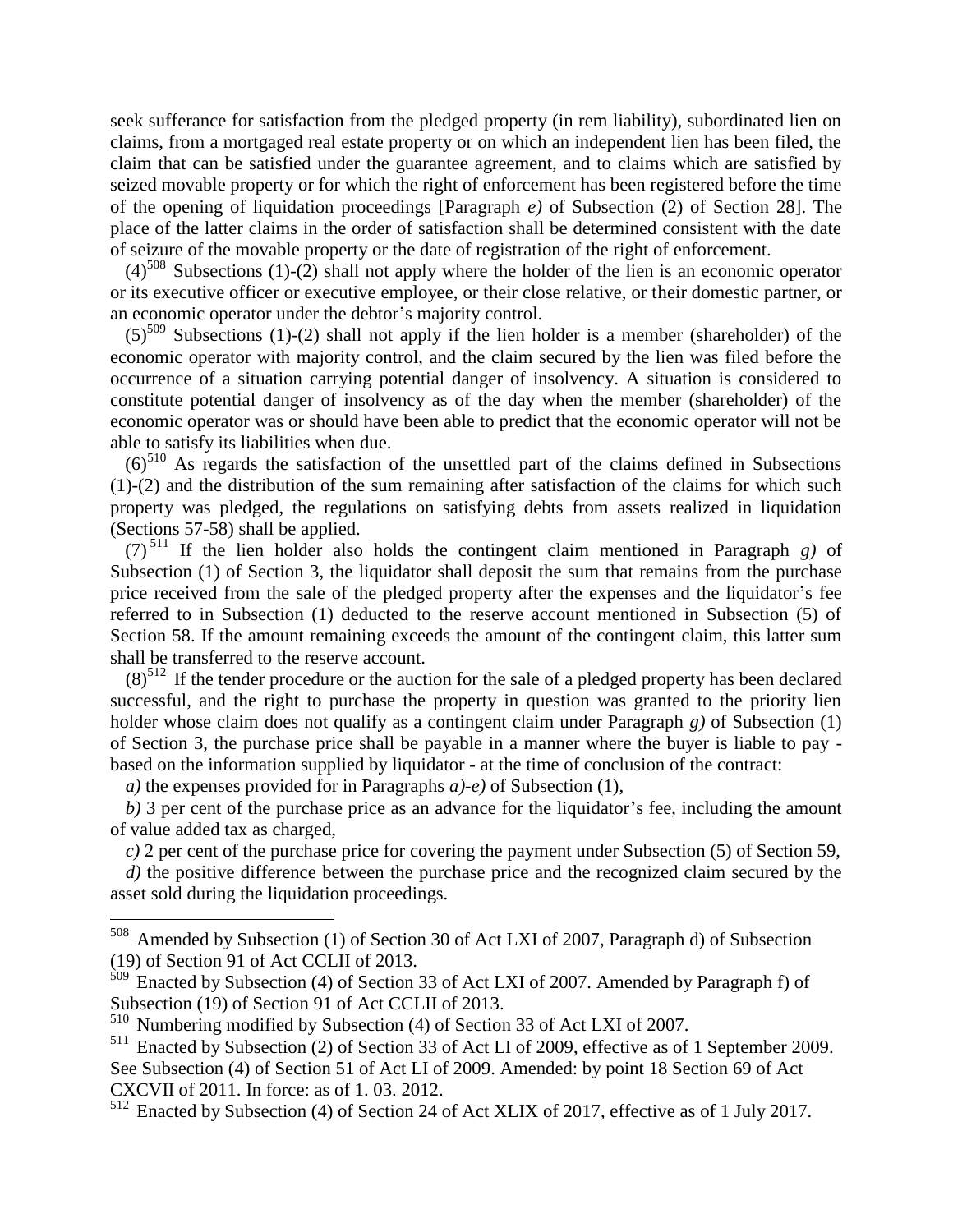(9)<sup>513</sup> The liquidator shall transfer the funds received under Paragraph *c*) of Subsection (8) to the account of the Financial Administration Office of the Fővárosi Törvényszék within fifteen days.

# *Section 49/E<sup>514</sup>*

(1) As regards the public sale of the debtor's assets, the date of introduction of an electronic distribution system made available through the internet may be prescribed by a government decree, which may also declare the use of such system mandatory, and may lay down special and detailed provisions - other than those contained in Sections 49-49/C - to the extent deemed necessary due to the unique characteristics of electronic commerce (including the conditions for invalidity or cancellation), define the requirements for technical assistance and IT support for, and the operating principles of, online distribution systems (including the rules for electronic auctions and tender procedures), the person responsible for the operation of the IT system and for overseeing operations, the requirements for the safety, transparency and control of operation, the regulations for the attestation of the IT system for legal and operational safety aspects, the conditions for participating in the electronic distribution system for liquidators (sellers) and users (buyers), the mandatory contents of rules pertaining to system users, the modes of information technology support available to liquidators and buyers, the material conditions for system operations, the rules for the selection of an operator for hosting the IT system, and the mandatory content requirements for the agreements between computerized distribution system and the users, and between the liquidators and the system operator.

 $(2)^{515}$  In electronic auctions a notary public is not required.

 $(3)^{516}$  In electronic tender procedures a notary public is not required. The liquidator shall upload the report on the outcome of the electronic auction and the report on the evaluation of the electronic tender procedure to the computerized system, and shall send the report to the court, the creditors' select committee and the representative of creditors within eight days. Access to the report shall be provided to any creditor - upon request - within eight days. The liquidator shall ensure that privileged information is not disclosed to the public, and cannot be obtained by unauthorized persons, and that all personal data is sufficiently protected.

(4) Holders of the right of preemption need not participate in the electronic sales procedure. The liquidator shall, after having the electronic sales procedure declared valid and successful, present the successful tender to the holders of the right of preemption, in the appropriate sequence, and request them to make known their intention as to exercising the right of preemption.

 $(5)^{517}$  The IT system and the liquidator shall keep data and information obtained in the course of sale procedures - including personal data - for the purpose of verifying the regularity of the liquidation sale procedures even after the end of the sale procedures, as well as documents uploaded in connection with the sale procedures and the particulars of the sellers. In court and/or

<sup>&</sup>lt;sup>513</sup> Enacted by Subsection (4) of Section 24 of Act XLIX of 2017, effective as of 1 July 2017.

<sup>514</sup> Enacted: by Section 49 of Act CXCVII of 2011. In force: as of 1. 03. 2012.

<sup>515</sup> Established by Section 25 of Act XLIX of 2017, effective as of 1 July 2017.

<sup>516</sup> Established by Subsection (4) of Section 5 of Act XXXIV of 2019, effective as of 26 April 2019.

<sup>&</sup>lt;sup>517</sup> Established by Subsection (5) of Section 5 of Act XXXIV of 2019, effective as of 26 April 2019.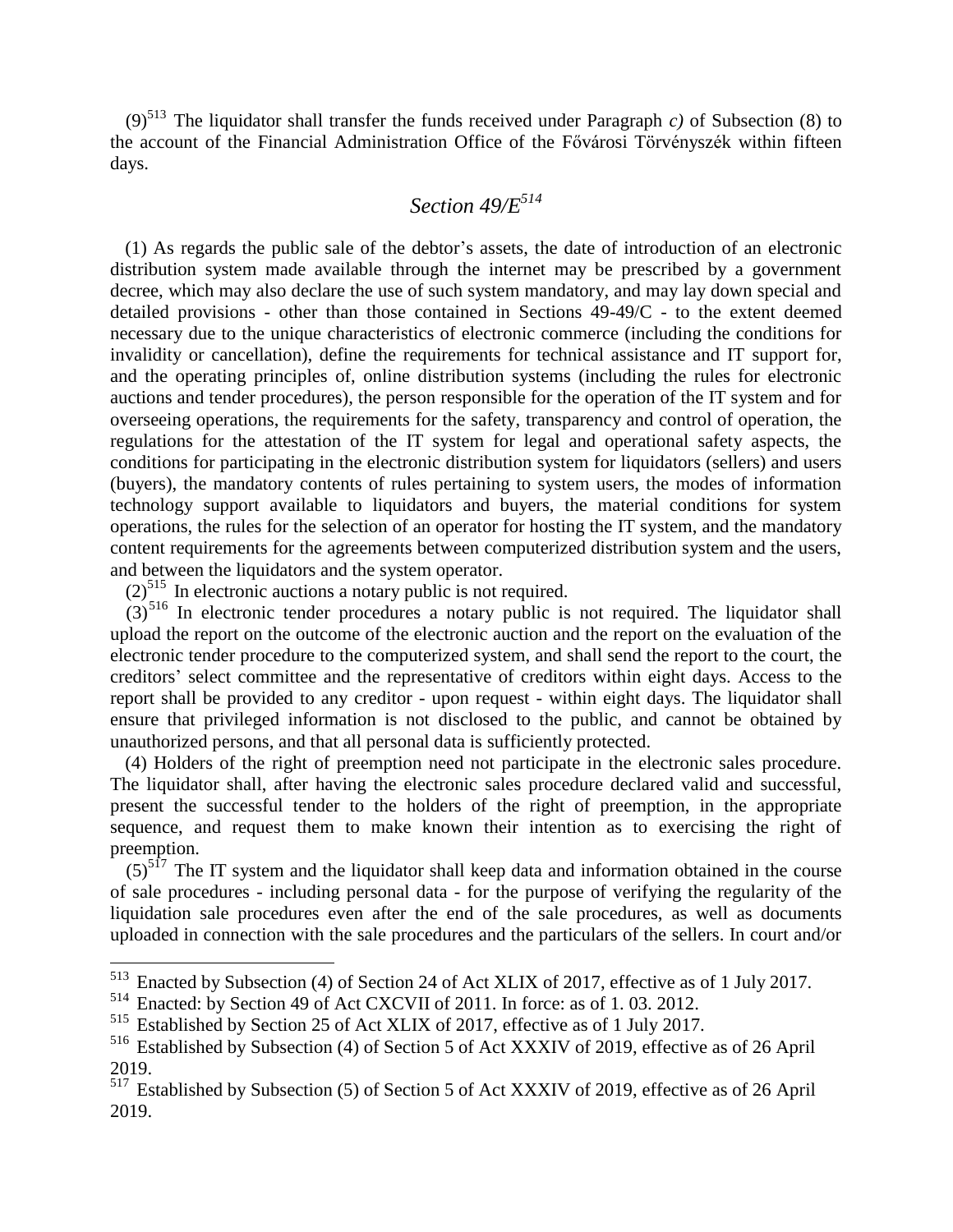administrative proceedings opened in connection with the sale procedure, the IT system and/or the liquidator shall keep the particulars and documents of sales procedures open until the final or definitive conclusion of such procedures, or in the case of extraordinary remedies, until the conclusion of such proceedings. The IT system and/or the liquidator may disclose data and information obtained in the course of sale procedures - including personal data -, as well as documents uploaded in connection with the sale procedures only to the competent authority, the court, or in criminal proceedings, to the competent investigating authority, the public prosecutor's office or the court. If no criminal proceedings, court or administrative proceedings have been launched in connection with the sale procedure, the IT system and the liquidator shall keep the data and documents uploaded in connection with the sale procedure open for a period of five years. Subsequently, data and documents shall be archived and kept for an additional five years, until the final conclusion of the liquidation proceedings if the liquidation proceedings are not yet completed, after that the data shall be destroyed in accordance with data protection regulations by the liquidator and the operator of the IT system, and the liquidator shall, furthermore, provide for the placement of the documents in the manner specified in Section 53.

 $(6)^{518}$  A copy of the report on the outcome of the electronic auction and of the records of the evaluation of the electronic tender procedure shall be sent - upon request - to the bidders, the tenderers and to the holders of preemption rights as well. In the copies of reports sent to bidders, tenderers and to holders of preemption rights personal data shall be rendered unrecognizable, and bidders and tenderers shall be identified by their unique identification numbers. The liquidator shall ensure that privileged information is not disclosed to the public, and cannot be obtained by unauthorized persons, and that all personal data is sufficiently protected.

## *Section 49/F<sup>519</sup>*

The liquidator shall have powers to exclude from the auction or sales procedure any participant who wrongfully manipulated the outcome of the procedure or supplied fraudulent information to enter the procedure, or made an attempt of these.

# *Section 49/G<sup>520</sup>*

 $(1)^{521}$  The liquidator shall verify the identity of the auctioneer, the tenderer, or their agent before the conclusion of the contract, and shall make inquiries to determine whether any of the grounds for exclusion under Subsections (3) and (3b) of Section 49 apply. For the purpose of identification and for verifying such data the receiver may consult the personal data and address records, the authority maintaining the register of travel documents or the body operating the central immigration register to confirm the data provided in proof of identity. The data request shall be made by way of electronic means, and shall be executed by the receiver's electronic signature. The authority to which the request is submitted shall check the validity of the certificate of the electronic signature before complying with the request, and shall refuse to

<sup>&</sup>lt;sup>518</sup> Established by Subsection (5) of Section 5 of Act XXXIV of 2019, effective as of 26 April 2019.

Enacted: by Section 49 of Act CXCVII of 2011. In force: as of 1.03. 2012.

<sup>520</sup> Enacted: by Section 49 of Act CXCVII of 2011. In force: as of 1. 03. 2012.

 $521$  Amended by Subsection (12) of Section 2 of Act LXXIII of 2014, Paragraph c) of Subsection (2) of Section 7 of Act CXXI of 2016.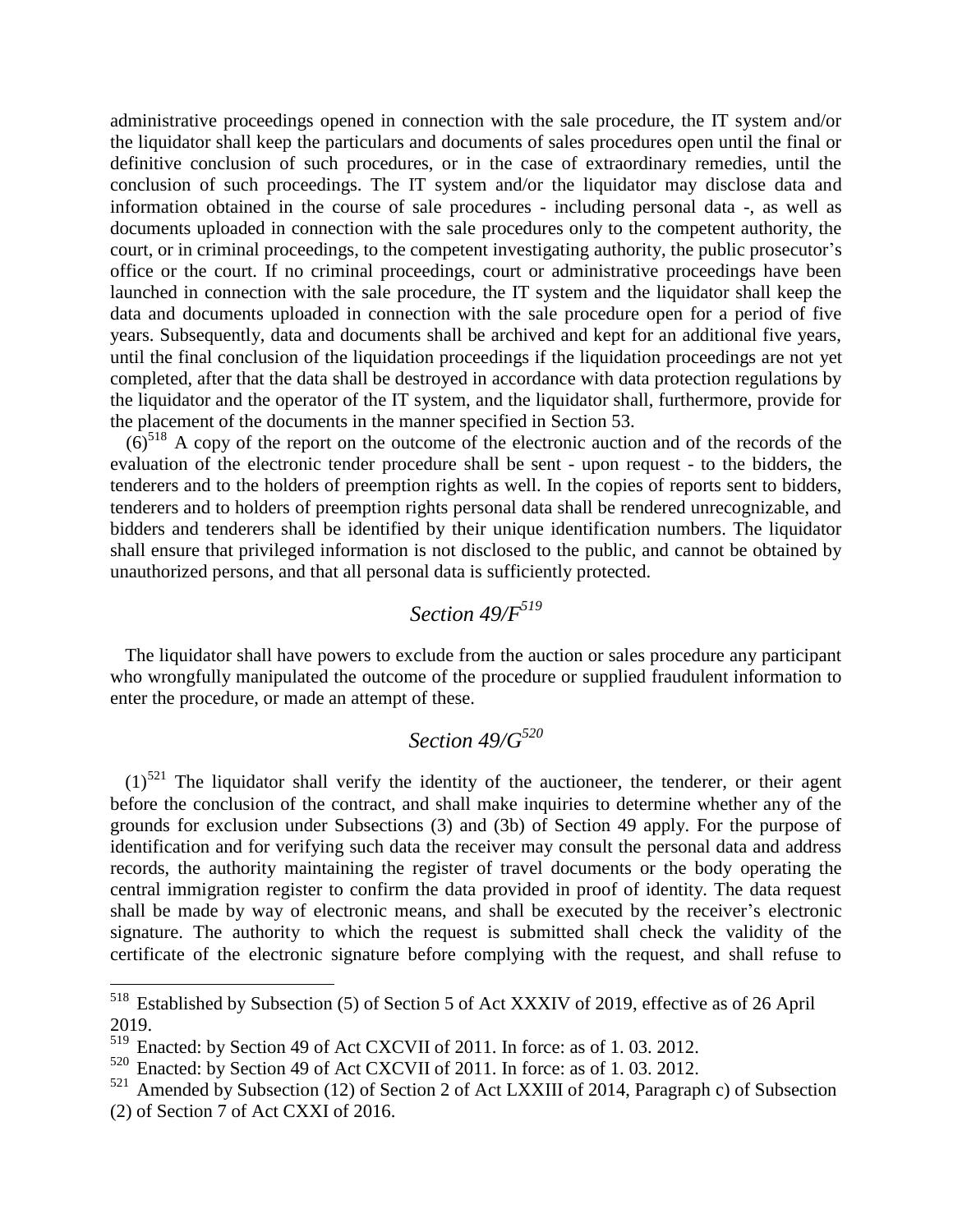supply the requested information if the trust service provider has suspended or revoked the certificate in question. The receiver shall indicate in the data request the sales procedure or procedures in connection with which the particulars of the auctioneer, the tenderer or the buyer have to be verified.

 $(2)^{522}$  The receiver shall maintain a log on data requests and shall record the transactions to which they pertain. The receiver may use the data and information - including personal data obtained in the course of the data verification procedure only in connection with the document to which it pertains and with his countersigning such document, and may transmit such data and information only to the court, the public prosecutor's office and the criminal authorities. The receiver shall keep data obtained in the data verification procedure confidential and separated from other documents, and shall delete such data after the final conclusion of the liquidation proceedings.

(3) Any person or body whose representative refused to provide information for the purpose of identification, or is unable to produce a valid identification document may not participate in the sales procedure, or if according to the findings of the verification process conducted with the registration entity's assistance the identification document was reported lost, stolen or destroyed, and there is no evidence of such document ever being found. In the latter case, the receiver shall report without delay in writing the findings of the verification process to the police department of jurisdiction by reference to the place where the document is proposed to be used with a view to prevent any illegal use of the identification document, and shall simultaneously make the report at short notice.

# *Section 49/H<sup>523</sup>*

At the request of the creditors' select committee, the representative of creditors or any creditor, the liquidator shall within eight days provide written information concerning any document drawn up on the sale or utilization by any other means of any of the debtor's assets, or shall allow access to such documents. The liquidator shall ensure that privileged information is not disclosed to the public and cannot be obtained by unauthorized persons, and that all personal data is sufficiently protected.

### *Section 50*

 $(1)$ <sup>524</sup> If the amount of money received during the liquidation procedure is sufficient to cover the claims of creditors, the liquidator may prepare an interim liquidation account (hereinafter referred to as "interim financial statement") following the deadline for the notification of claims. The interim financial statement shall contain the data of the balance sheet, closing the activities of the economic operator [Paragraph *a)* of Subsection (1) of Section 31] and the particulars of the opening liquidation account [Subsection (2) of Section 46]. The interim financial statement shall be prepared in the breakdown set out in Subsection (3) of Section 52, and the cash-flow statement

 $522$  Established by Subsection (6) of Section 5 of Act XXXIV of 2019, effective as of 26 April  $\frac{2019}{523}$  Fs

Established by Subsection (7) of Section 5 of Act XXXIV of 2019, effective as of 26 April 2019.

 $524$  Established by Subsection (1) of Section 34 of Act LI of 2009. Amended by Point 16 of Section 39 of Act XLIX of 2017.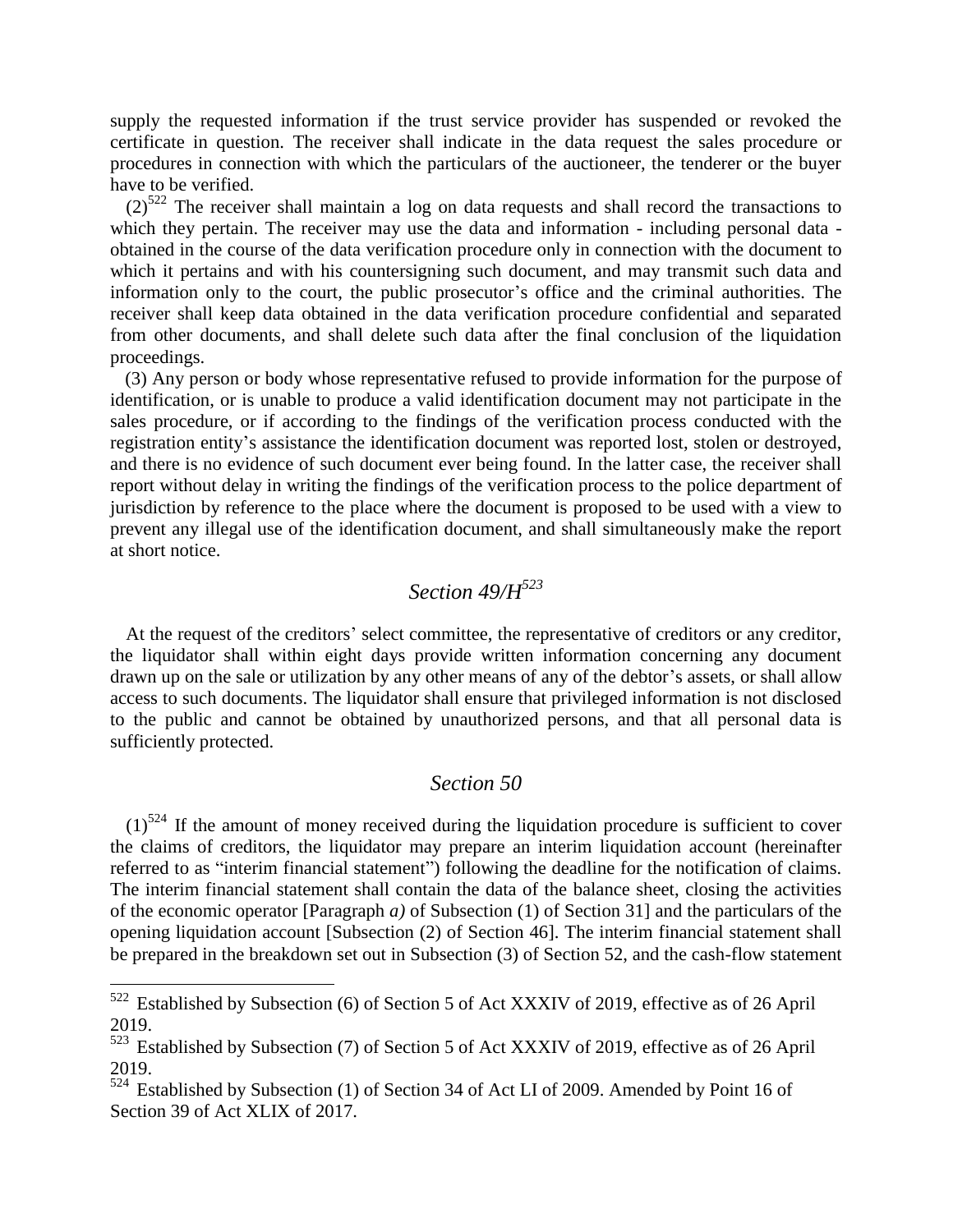showing the movement of funds as set out in Subsection (4) of Section 52. The written report shall contain an explanation of any differences between the final balance sheet, closing the activities, and the interim financial statement, and for the cash-flow statement. The written report shall be accompanied by the register of creditors provided for in Subsection (5) of Section 46.

 $(2)^{525}$  It is mandatory to prepare the interim financial statement each year after the time of the opening of liquidation proceedings.

(3) Provisions shall be created on the basis of the interim account to cover the expected liquidation expenses and disputed creditors' claims.

(4) The creditors' claims based on final court decisions or regulatory orders and those which are not disputed may be satisfied in part or in full in the order of satisfaction defined in Section 57 from the funds remaining above the provisions.

 $(5)^{526}$  The liquidator shall send the interim account, the written report, the statement of revenues and expenditures, a breakdown of liquidation costs and the proposal for partial distribution of assets, containing the order and amount of partial satisfaction of creditors' claims, to the creditors - also to the select committee or creditors' representative, if any - with a view that they may make a statement regarding such within fifteen days. The documents referred to in Subsection (1) hereof shall be presented to the court for approval with the opinion of creditors and the opinion of the select committee or the creditors' representative where appropriate attached. The liquidator shall send a copy of the interim account to the state tax authority and to the local tax authorities as well.

 $(6)^{527}$  The court shall deliver its ruling for the approval or refusal of the interim financial statement and the proposal for partial distribution of assets within thirty days; the ruling may be appealed. The ruling of approval shall be executed irrespective of any appeal. The court ruling shall contain the instruction to disburse 4 per cent [or 2 per cent if the opening of the liquidation proceedings was ordered simultaneously upon the termination of the bankruptcy proceedings (Section 21/B)] - if the debtor continues to operate during the liquidation proceedings, an additional 2 per cent of the revenues therefrom - of the amount received collectively from the assets sold and claims collected - except for the sales provided for in Subsections (1) and (3) of Section 49/D - up to the closing of the interim financial statement, but at least 200,000 forints from the special account of the Financial Administration Office to the liquidator, if the aforementioned sum is available from payments of the debtor's creditors. In the event if the aforementioned sum is not available on the said special account, but is available on the account of the debtor company, the liquidator's fee shall be paid from this account. The payment remitted to the liquidator shall include sufficient cover for any value added tax that is due on the original amount.

(7) The liquidator shall inform all creditors of the debtor, indicating the exact amounts, regarding the satisfaction of the claims on the basis of the interim financial statement approved by the court.

 $525$  Amended by Subsection (1) of Section 34 of Act XXVII of 1997. Amended: by point 33 Section 69 of Act CXCVII of 2011. In force: as of 1.03. 2012. The change does not effect the English version.

<sup>526</sup> Established by Section 50 of Act CXCVII of 2011. Amended by Point 17 of Section 39 of Act XLIX of 2017.

<sup>527</sup> Established by Subsection (2) of Section 34 of Act LI of 2009. Amended by Points 18-19 of Section 39 of Act XLIX of 2017, Point 11 of Section 15 of Act CXXX of 2017.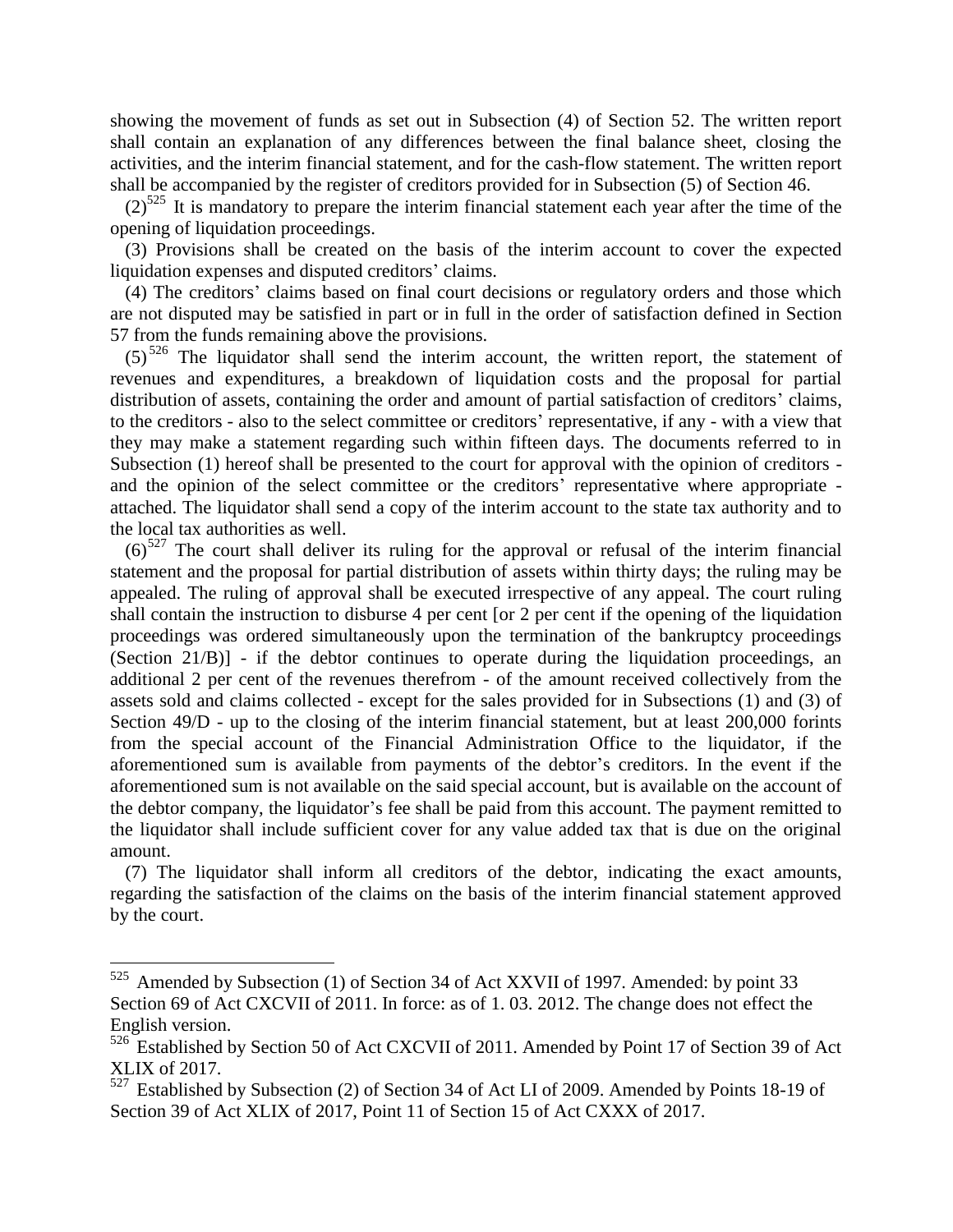#### *Section 51*

 $(1)^{528}$  In the event of any illegal action or negligence by the liquidator, the aggrieved party, as well as the creditors' select committee and the creditors' representative, may file a complaint against the liquidator within fifteen days of gaining knowledge thereof at the court which has ordered the liquidation. The representative of the organizations specified in Subsection (1) of Section 8 may file complaints on behalf of the debtor.

 $(2)^{529}$  The court shall deliver its decision relating to the above-specified complaint in priority proceedings, within not more than thirty days. This deadline shall be extended by the time required for the evidentiary procedure. If it entails the hearing of the parties or the admission of other evidence, the court shall order suspension of the measures contested. The ruling on suspension may not be contested separately.

 $(3)$ <sup>530</sup> If the complaint is found substantiated the court shall overturn the measures of the liquidator and restore the original conditions, or shall order the liquidator to revise his actions, otherwise the court shall dismiss the complaint. If the complaint concerns the allocation of liquidation costs, the court - if so requested - may order the liquidator to provide compensation for the debtor for any liquidation costs that has been charged unlawfully. The court shall inter alia send its final ruling for the complaint to the body operating the register of liquidators by way of electronic means.

 $(3a)^{531}$  The court ruling on the complaint may allow - at the liquidator's request - the liquidator to collect from the debtor's assets funds for covering the procedural costs he is liable to pay according to the court ruling to the complainant, and to enter such costs under liquidation costs, if it was determined - having regard to the circumstances of the action or negligence underlying the complaint - that the liquidator acted with due care and diligence as generally expected from persons in such positions.

 $(4)$ <sup>532</sup> The liquidator may appeal the ruling upholding the complaint within fifteen days of delivery, covering also the part denying the motion for allowing the expenses awarded for the complainant to be paid under the title of liquidation costs, whereas the part allowing the expenses awarded for the complainant to be paid under the title of liquidation costs may be appealed by the complainant, if the latter qualifies as a creditor. The ruling of denial of the complaint may be appealed by the complainant.

 $(4a)^{533}$  The appeal against the ruling on the complaint shall be determined within forty-five days.

 $(5)^{534}$  In the event of the liquidator's failure to abide by the court's final ruling for the complaint, the court may appoint a new liquidator, and may compel the liquidator to cover all related costs and may reduce his fee. The court shall send its final ruling to the body operating the register of liquidators by way of electronic means.

Subsection (4) of Section 51 of Act LI of 2009.

<sup>528</sup> Established by Subsection (1) of Section 26 of Act XLIX of 2017, effective as of 1 July 2017. <sup>529</sup> Established by Section 35 of Act LI of 2009, effective as of 1 September 2009. See

<sup>&</sup>lt;sup>530</sup> Established: by paragraph (2) Section 51 of Act CXCVII of 2011. In force: as of 1.03. 2012.<br><sup>531</sup> Enacted by Subsection (2) of Section 26 of Act XI IX of 2017 effective as of 1 July 2017

Enacted by Subsection (2) of Section 26 of Act XLIX of 2017, effective as of 1 July 2017.

<sup>532</sup> Established by Subsection (3) of Section 26 of Act XLIX of 2017, effective as of 1 July 2017.

<sup>533</sup> Enacted by Subsection (4) of Section 26 of Act XLIX of 2017, effective as of 1 July 2017.

<sup>534</sup> Established: by paragraph (3) Section 51 of Act CXCVII of 2011. In force: as of 1. 03. 2012.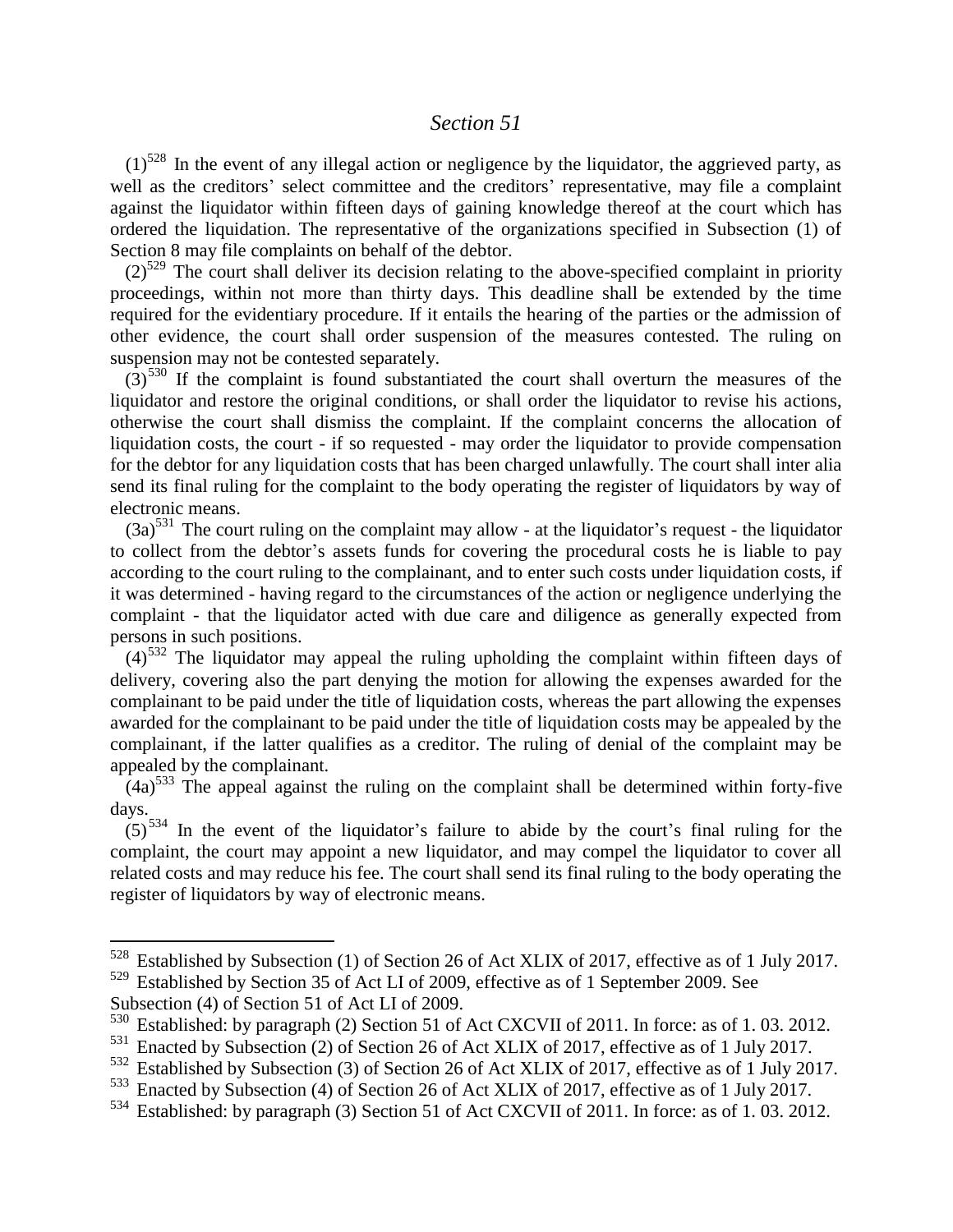$(6)^{535}$ 

# *Section 51/A<sup>536</sup>*

The court shall send its decision on imposing a fine on the liquidator within eight days to the body operating the register of liquidators, and/or the authority of registration of the liquidator company under Subsection (6a) of Section 27/A or Subsection (6) of Section 66.

#### *Section 52*

 $(1)$ <sup>537</sup> Upon conclusion of the liquidation proceedings the liquidator shall prepare the final liquidation balance sheet, the statement of revenues and expenditures, the final tax returns, the closing report and a proposal for distribution of assets, and shall send all these to the court and, on the day that follows the date of the final balance sheet, to the tax authorities and shall arrange for the placement of the economic operator's documents. Upon filing the final tax return with the tax authority, the applicable tax shall be paid as well.

 $(2)^{538}$  Following the end of the second year from the time of the opening of liquidation proceedings a final liquidation balance sheet must be prepared, except:

*a)* where definitive conclusion of a pending lawsuit or administrative proceeding is necessary for establishing a creditor's claim; or

*b)* if

*ba)* the declaratory actions initiated by the liquidator under Section 33/A,

*bb)* the proceedings opened under Section 40, or cases relating to fraudulent contracts for concealment of the debtor's assets, or

*bc)* proceedings for judgment of disputed claims or those opened upon a complaint,had not yet been closed.

 $(3)$ <sup>539</sup> The final liquidation balance sheet shall contain:

*a)* the liquid assets;

*b)* the remaining (unsold) assets at market values;

*c)* outstanding receivables;

 $d^{540}$  unpaid debts, broken down according to creditors, including the liquidation expenses, at book values;

*e)* indivisible assets;

*f)* divisible assets.

 $\overline{a}$ 

(4) The statement on revenues and expenditures shall contain

*a)* the revenues and expenses in connection with business operations;

*b)* the price and book value of individual assets put on sale;

<sup>535</sup> Repealed by Subsection (3) of Section 34 of Act XXVII of 1997, effective as of 6 August 1997.

<sup>536</sup> Enacted by Section 27 of Act XLIX of 2017, effective as of 1 July 2017.

 $537$  Established by Subsection (1) of Section 321 of Act XLII of 2002. First sentence amended by Subsection (1) of Section 415 of Act CXXVI of 2007.

<sup>538</sup> Established by Section 28 of Act XLIX of 2017, effective as of 1 July 2017.

<sup>539</sup> Amended by Subsection (2) of Section 34 of Act XXVII of 1997.

<sup>540</sup> Amended by Point 20 of Section 39 of Act XLIX of 2017.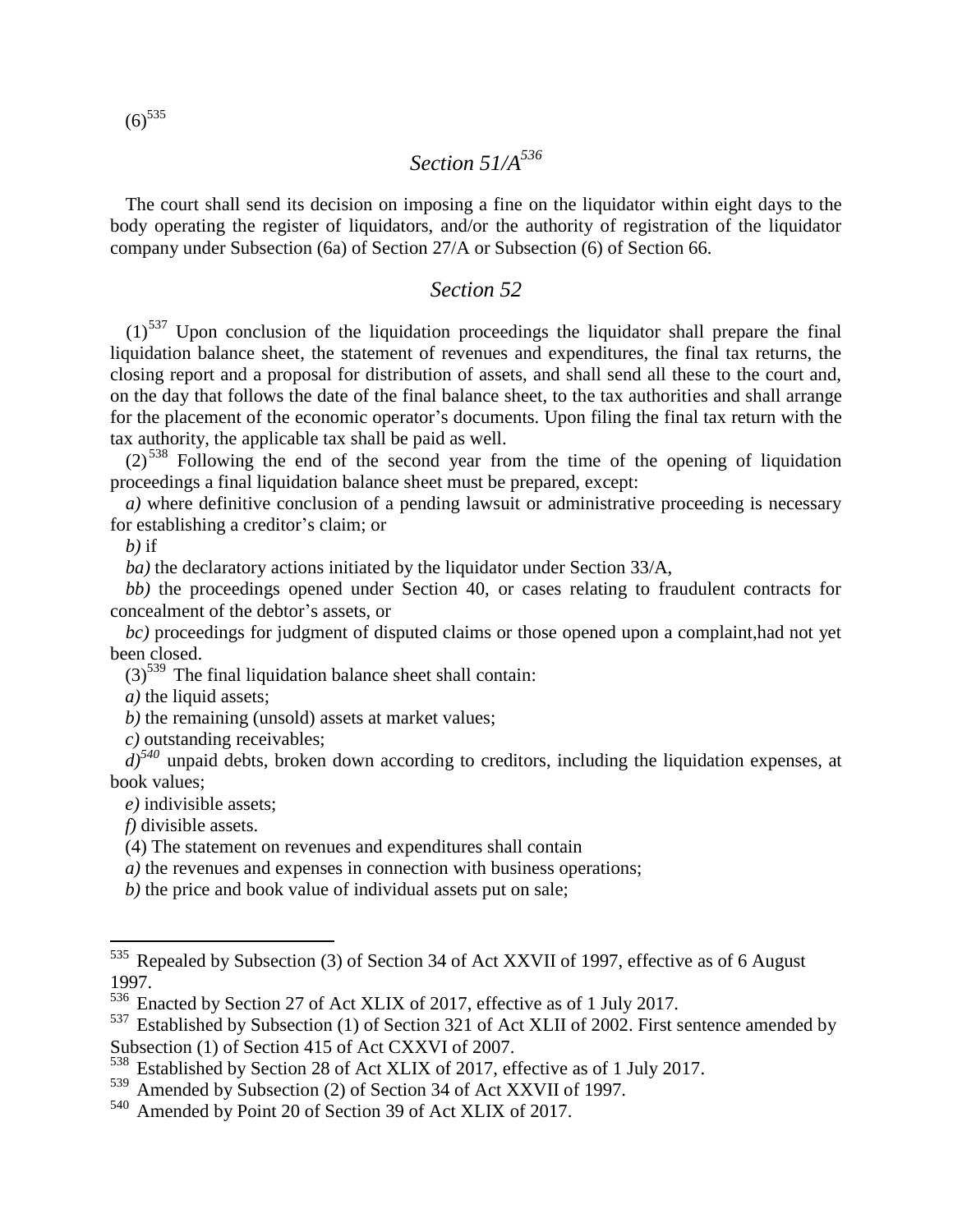$c$ <sup>541</sup> the sums recovered during the liquidation proceedings;

*d)* liquidation costs if paid.

 $(5)^{542}$  Uncollected claims shown in the final liquidation balance sheet may be assigned up to the value of the creditors' claims in due observation of the provisions of Section 6:201 of the Civil Code.

# *Section 53<sup>543</sup>*

(1) The liquidator shall:

 $\overline{a}$ 

*a)* transfer the documents of historical value of the economic operator to the competent archives;

*b)* transfer the documents and records of historical value compiled during the proceedings to the local archive, uncontaminated, properly arranged, with all auxiliary materials attached, in acid-proof boxes suitable for archiving and labeled as appropriate (or in any other container deemed suitable for the given documents), delivered with a list for cataloguing the archive materials (delivery protocol) according to storage units (boxes and other similar containers). The costs of transfer shall be borne by the transferor. The tasks to be carried out relating to the documents referred to in Paragraph *a)* may be transferred, however, the liquidator shall remain responsible until the documents are in fact transferred to the archive;

*c)* compile a list of documents containing any classified information and disclose this list to the original classifier with entitlement for review and initiate the review of the classification.

 $(2)^{544}$  In connection with the data disclosure requirements relating to pension insurance, the liquidator shall disclose data relating to the relationship of insured persons relevant for pension insurance in the form of a declaration submitted in accordance with specific other legislation. Data relating to the legal relationships of insured persons that existed until 31 December 2009 shall be sent to the competent pension insurance administration agency. Information on payments made subject to social security obligations for periods past the above-specified time limit shall be provided to the state tax authority. The liquidator shall send the certificate issued by the competent pension insurance administration agency and the state tax authority on its fulfillment of the obligation of declaration to the court.

(3) The liquidator shall provide for having any remaining files discarded or retained for a period defined by law. The tasks of safeguarding the documents for the period defined by law may be transferred, however, the liquidator shall remain responsible until the time period for safeguarding expires.

## *Section 54<sup>545</sup>*

(1) The liquidator shall act with due care and diligence, as is expected from persons in such

<sup>&</sup>lt;sup>541</sup> Established by Section 36 of Act LI of 2009, effective as of 1 September 2009. See Subsection (4) of Section 51 of Act LI of 2009.

<sup>542</sup> Established by Subsection (12) of Section 91 of Act CCLII of 2013, effective as of 15 March 2014.

<sup>543</sup> Established: by Section 3 of Act CXV of 2011. In force: as of 4.08. 2011.

<sup>544</sup> Established: by Section 52 of Act CXCVII of 2011. In force: as of 1. 03. 2012.

<sup>545</sup> Established by Section 29 of Act XLIX of 2017. Amended by Section 6 of Act XXXIV of 2019.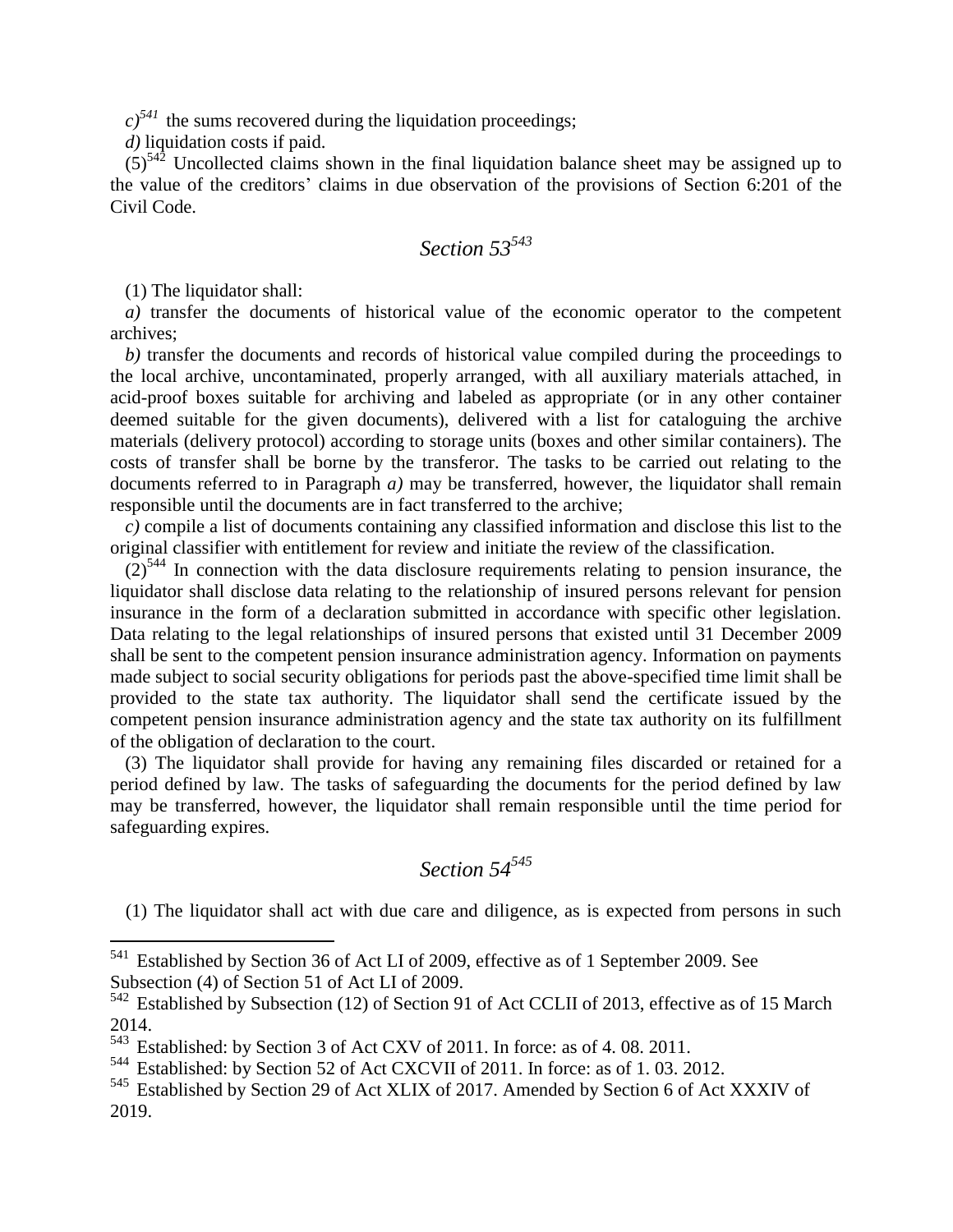positions, at all times during the liquidation procedure. The liquidator shall be held liable in accordance with the general provisions of civil law for damages caused by any breach of his obligations. The liquidator's liability shall cover the assets of the debtor existing at the time of the opening of liquidation proceedings, or acquired in the course of liquidation [Subsection (1) of Section 4]. The exercise of due care and diligence on the part of the liquidator shall mean that, in the event that any property is fraudulently concealed or transferred before the court's declaration of insolvency, and the liquidator is of the opinion that, by contesting such fraudulent conduct, the assets available for distribution in liquidation can be increased, he shall be obliged to initiate the necessary procedures and shall notify the creditors' select committee thereof.

(2) The court provided for in Section 6 shall have exclusive jurisdiction to hear the cases referred to in Subsection (1) hereof.

# *Section 55<sup>546</sup>*

### Conclusion of Liquidation Proceedings

#### *Section 56*

 $(1)$ <sup>547</sup> The court shall send the liquidation balance sheet, the closing report and the proposal for the distribution of assets to the creditors within 30 days of receipt. Any creditor may raise an objection in writing concerning the liquidation balance sheet, the closing report or the proposal for the distribution of assets within thirty days of the date of receipt. Failure to observe this time limit shall constitute forfeiture of rights. The court shall hold a hearing to which the creditors raising the objection and the liquidator shall be summoned. The court shall decide whether to sustain or reject the objection after the hearing. The ruling adopted in favor of the objection may be appealed separately.

 $(2)$ <sup>548</sup> If the final liquidation balance sheet and the proposal for the distribution of the assets are prepared following the mandatory two-year period, and the legal situation of the outstanding receivables shown in the closing balance sheet was not settled by virtue of Subsection (5) of Section 52, the court shall distribute the outstanding receivables and the unsold assets among the creditors, according to their respective claims, in view of the order of satisfaction prescribed in Section 57. The provisions of Section 60 shall apply to further proceedings.

(3)<sup>549</sup> If at the end of the proceedings there are any assets on which a lien has been filed, or assets underlying the right referred to in Subsection (3) of Section 49/D among unsold assets, before the final liquidation balance sheet, closing report is completed, the liquidator shall advise the holder of such right shown as creditor that he may obtain title of ownership to such assets

<sup>&</sup>lt;sup>546</sup> Repealed by Subsection (5) of Section 44 of Act LXXXI of 1993, effective as of 2 September 1993.

<sup>&</sup>lt;sup>547</sup> Established by Subsection (1) of Section 30 of Act XLIX of 2017. Amended by Point 12 of Section 15 of Act CXXX of 2017.

<sup>548</sup> Established by Section 24 of Act LXXXI of 1993, effective as of 2 September 1993. Amended by Subsection (2) of Section 34 of Act XXVII of 1997.

<sup>549</sup> Established by Subsection (8) of Section 1 of Act XCI of 2018, effective as of 1 January 2019.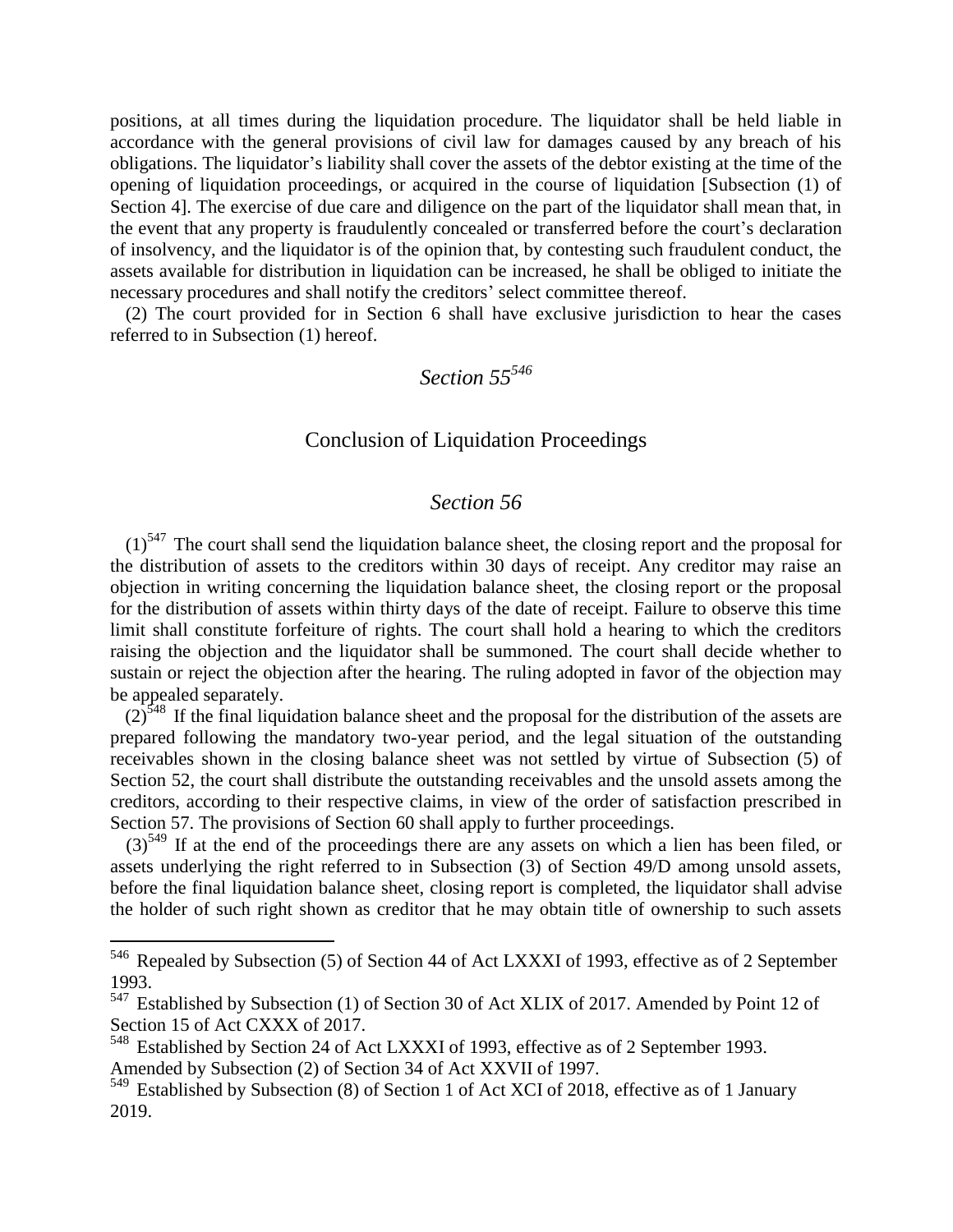upon conclusion of the liquidation proceedings on condition that an advance payment for the liquidator's fee is made in the amount representing 3 per cent of the asset's minimum price fixed in the last sales notice within thirty days of the date of receipt of notice, including the sum covering the value added tax on such advance payment, along with 2 per cent of the minimum price fixed in the last sales notice for covering the payments under Subsection (5) of Section 59. Where there are several rightholders, the liquidator shall establish the payment obligations under this Subsection on the basis of the priority order of satisfaction provided for in Section 49/D and shall determine the amounts payable in that context proportionally, where the rightholder whose claim is not covered - because of the priority order of satisfaction - by the value of the assets against which a lien has been filed, or assets underlying the right referred to in Subsection (3) of Section 49/D specified in the final liquidation balance sheet shall not be subject to any payment obligation.

 $(3a)$ <sup>550</sup> When the ruling on the distribution of the assets specified in Subsection (3) among the creditors in the priority order of satisfaction provided for in Subsection (3) hereof becomes final, the lien and/or the rights enumerated in Subsection (3) of Section 49/D shall be terminated, and their removal is to be initiated ex officio on the basis of court ruling.

 $(3b)^{551}$  As regards the distribution of any share from the pledged property provided for in Subsection (3) hereof remaining after satisfaction of the unsatisfied parts of claims which are not covered by the value of the property shown in the final liquidation balance sheet, and after satisfying the lien holders provided for in Subsection (3), the provisions of Sections 57-58 shall apply.

 $(4)^{552}$  Any property acquired by way of the distribution of unsold assets among the creditors, including those under simplified liquidation (Section 63/B), shall be exempt from duty.

(5) Any outstanding receivables which are in excess of all creditors' claims shall be distributed under the provisions of Section 61.

### *Section 57*

(1) The economic operator's debts shall be satisfied from its assets that are subject to liquidation in the following order:

*a)* liquidation costs described in Subsection (2);

 $\overline{a}$ 

 $b$ <sup>553</sup> the part of a claim secured by a pledge that were not satisfied according to Subsections (1)-(2a) of Section 49/D before the time of the opening of liquidation proceedings up to the amount of the proceeds from the sale of the pledged property, exclusive of value added tax, where the sum deducted according to Paragraph *f)* of Subsection (1) of Section 49/D at the time of payment made to the lien holders, isolated according to Subsection (2) of Section 49/D for the liabilities provided for in Subsection (1) of this Section, shall also be used for satisfying claims secured by pledge; if there is more than one lien on the pledged property they shall be satisfied in

<sup>&</sup>lt;sup>550</sup> Enacted by Subsection (9) of Section 1 of Act XCI of 2018, effective as of 1 January 2019.

<sup>551</sup> Enacted by Subsection (9) of Section 1 of Act XCI of 2018, effective as of 1 January 2019.

<sup>552</sup> Amended by Subsection (4) of Section 44 of Act LXXXI of 1993 and by Paragraph b) of Subsection (2) of Section 262 of Act CXXVII of 2007. Applies in accordance with Section 269 of Act CXXVII of 2007 in the cases where tax liability and the right of tax deduction under Act LXXIV of 1992 constituted before 31 December 2007. Amended: by point 35 Section 69 of Act CXCVII of 2011. In force: as of 1. 03. 2012.

<sup>553</sup> Established by Subsection (1) of Section 31 of Act XLIX of 2017, effective as of 1 July 2017.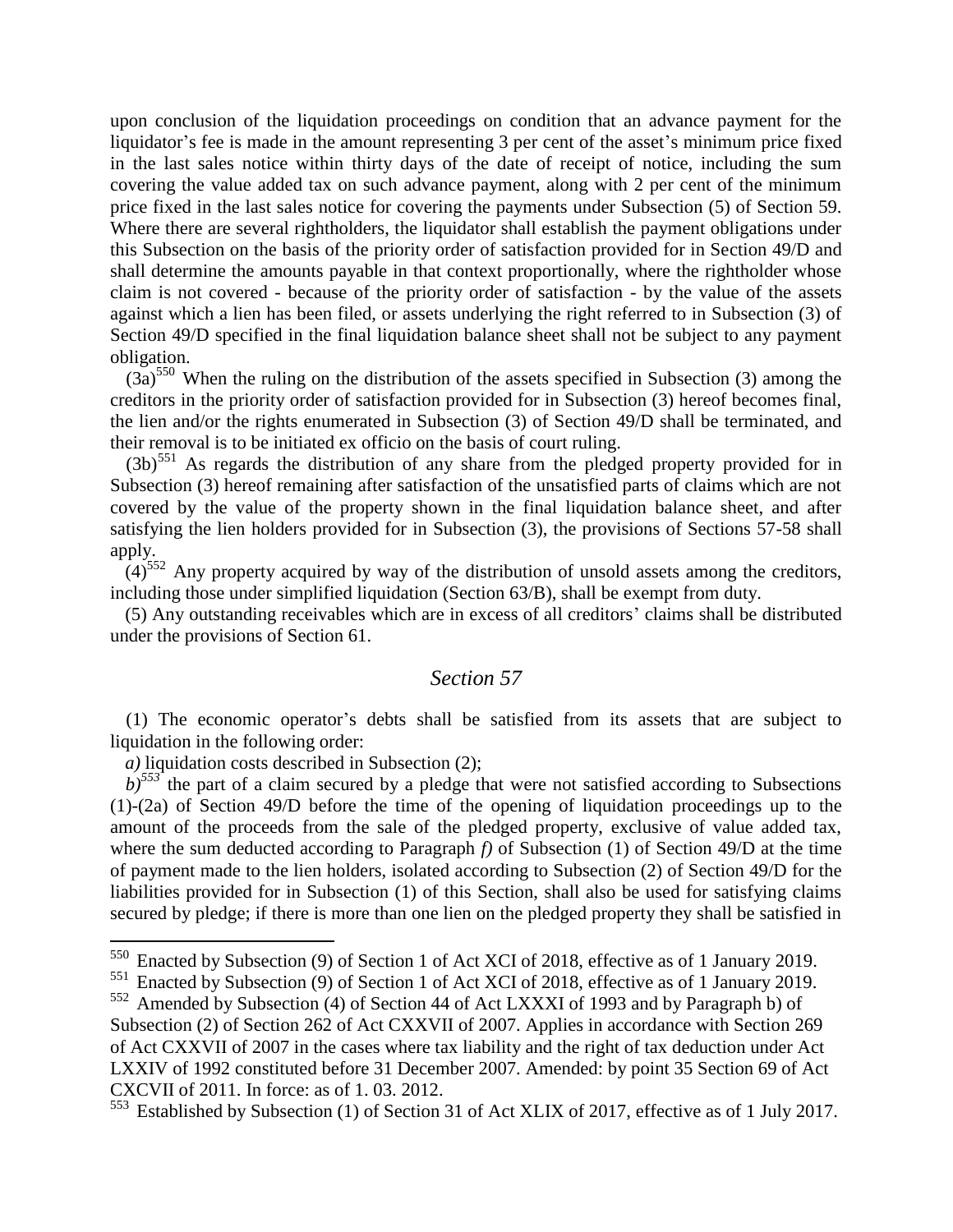the sequence provided for in Sections 5:118-5:122 of the Civil Code;

 $c$ <sup>554</sup> alimony and life-annuity payments, compensation benefits, income supplement to miners, which are payable by the economic operator, furthermore, monetary aid granted to members of agricultural cooperatives in lieu of household land or produce, for which the beneficiary is entitled for his/her lifetime;

*d)<sup>555</sup>* with the exception of claims based on bonds, other claims of private individuals not originating from economic activities (in particular claims resulting from insufficient performance, compensation for damages or restitution, also including the amount of the guarantee obligations ordinarily expected in the given trade, as calculated by the liquidator), claims of small and micro companies and small-scale agricultural producers, and the receivables of the Szövetkezeti Hitelintézetek Tőkefedezeti Közös Alapja (Common Capital Fund of Cooperative Credit Institutions) originating from the Szövetkezeti Hitelintézetek Tőkefedezeti Közös Alapja subrogating to the rights and obligations of covered depositors;

*e)<sup>556</sup>* debts owed to social security funds, taxes - with the exception of the tax arrears and compulsory contribution debts described in Subsection (2) - and outstanding public dues enforced as taxes, claims under Act on General Public Administration Procedures, sums payable to the State established in criminal proceedings under Subsection (8) of Section 6/A, repayable State aid and financial aids from the European Union and other international resources by virtue of international agreement, as well as public utility charges and condominium maintenance fees, and the claims not mentioned in Paragraph *d)* of the Szövetkezeti Hitelintézetek Tőkefedezeti Közös Alapja;

*f)* other claims;

 $\overline{a}$ 

 $g^{557}$  irrespective of the time and grounds of occurrence, default interests and late charges, as well as surcharges and penalty and similar debts;

*h)<sup>558</sup>* claims, other than wages and other similar benefits if below double of the prevailing minimum wage or, in the case of employees whose wages are paid on the basis of performance only, double of the guaranteed salary specified in Subsection (6) of Section 138 of the Labor Code, and if it does not exceed six months' average earnings [Paragraph *a)* of Subsection (2)] held by: $559$ 

*ha)* any member (shareholder) of such economic operator with majority control,

*hb)* any executive officer of the economic operator,

*hc*)<sup>560</sup> any executive employee referred to in Subsection (1) of Section 208 of the Labor Code,

*hd*)<sup>561</sup> the close relatives and domestic partners of the persons mentioned in Subparagraphs

<sup>556</sup> Established by Section 31 of Act CLIX of 2017, effective as of 1 January 2018.

<sup>557</sup> Established by Subsection (1) of Section 24 of Act XXVII of 1997, effective as of 6 August 1997.

<sup>558</sup> Established by Subsection (1) of Section 38 of Act LI of 2009, effective as of 1 September 2009. See Subsection (4) of Section 51 of Act LI of 2009.

<sup>560</sup> Amended: by subparagraph e) Section 25 of Act LXXXVI of 2012. In force: as of 1. 07. 2012.

<sup>554</sup> Established by Subsection (13) of Section 91 of Act CCLII of 2013. Amended by Point 21 of Section 39 of Act XLIX of 2017.

<sup>555</sup> Established by Section 155 of Act XXXVII of 2014. Amended by Point 22 of Section 39 of Act XLIX of 2017.

<sup>559</sup> Amended: by subparagraph d) Section 25 of Act LXXXVI of 2012. In force: as of 1.07. 2012.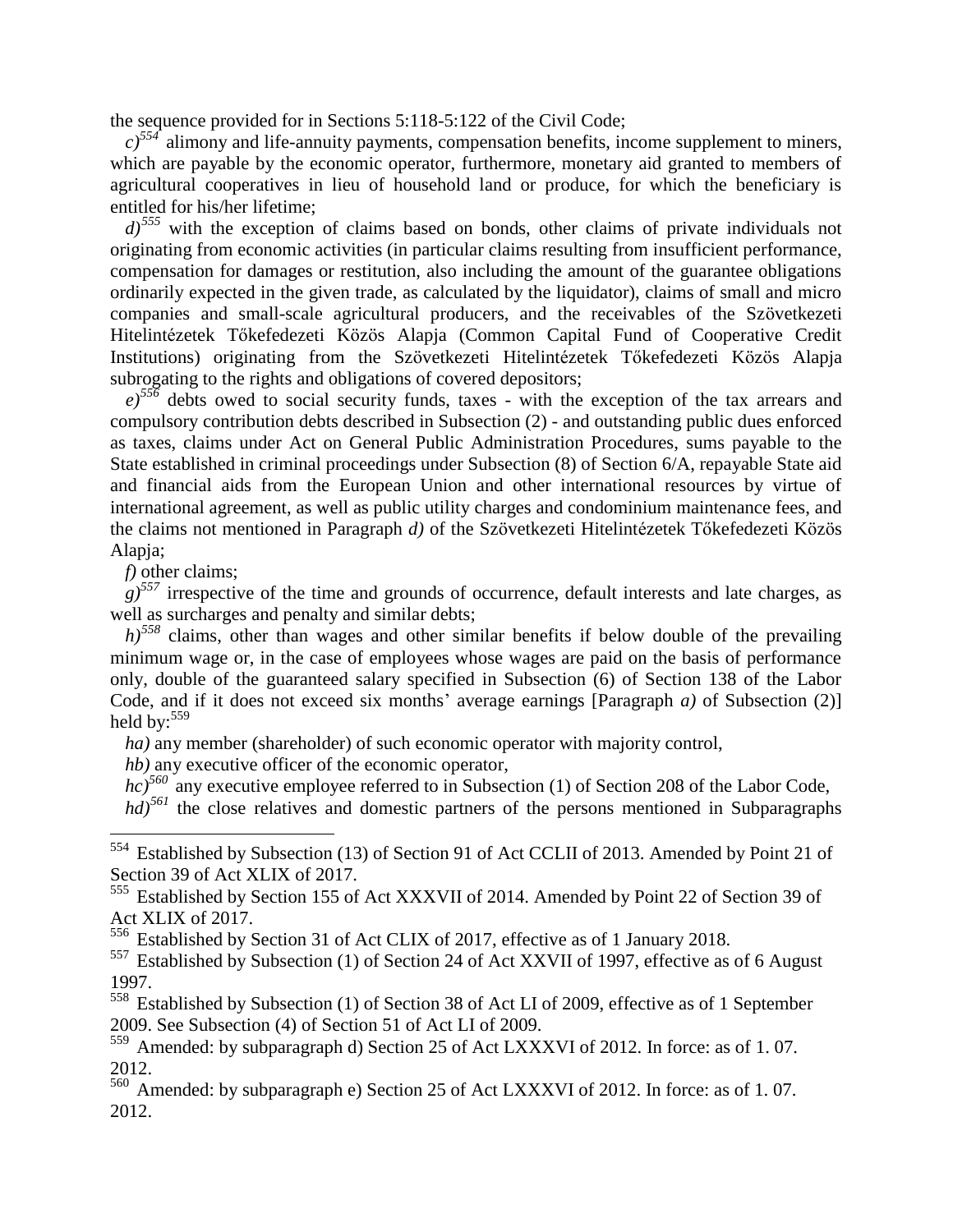*ha)-hc),*

1

*he)<sup>562</sup>* an economic operator under the debtor's majority control,

*hf*) a body (person) benefiting from the debtor's gratuitous commitments.

 $(2)^{563}$  Liquidation expenses shall cover the following:

 $a)$ <sup>564</sup> wages and other non-salary compensation payable by the debtor, including:

*aa)<sup>565</sup>* severance pay due upon the termination of employment and any other benefits fixed in the collective agreement or in the contract of employment, including the employer's payment obligations arising out of or in connection with the wrongful termination of an employment relationship,

*ab)* from the fee charged to the debtor in its capacity as the user enterprise under agreement concluded between the debtor and the temporary-work agency, wages and other personnel costs payable by the temporary-work agency, which are due to temporary agency workers working for the debtor, and

*ac)* 85 per cent of the fee charged to the debtor for services provided by a school cooperative under contract, comprising the total amount of the remuneration and other related benefits payable out of such fee to school cooperative members who personally participated in the performance of the work, furthermore

*ad)<sup>566</sup>* if the wages and other personnel costs falling due prior to the time of the opening of liquidation proceedings were paid by the liquidator after the opening of liquidation, along with all applicable tax and contribution payment obligations;

 $b$ <sup>567</sup> costs in connection with the rational termination of the debtor's business operations incurred following the time of the opening of liquidation proceedings, furthermore, the costs in connection with the protection of his assets, including the costs of cleanup of any environmental damage and contamination, the costs of restoring the original condition of arable land used for unauthorized purposes, and the costs of compliance with requirements for the protection of arable land, the expenses incurred upon entering into the civil relationships referred to in Subsection (13) of Section 27/A, as well as the tax and contribution payment obligations and other impositions of a like nature and compensation, indemnification obligations of the debtor arising due to business operations after the opening of liquidation, with the exception of the taxes to be paid from profits;

*c)* verified costs in connection with the sale of the assets and the enforcement of claims;

*d)<sup>568</sup>* assistance received from the wage guarantee account of the National Employment Fund, charged to the debtor;

 $e^{569}$  court costs and the costs of regulatory proceedings payable by the economic operator incurred in connection with the liquidation proceedings;

<sup>561</sup> Amended by Paragraph g) of Subsection (19) of Section 91 of Act CCLII of 2013.

<sup>562</sup> Amended by Paragraph b) of Subsection (19) of Section 91 of Act CCLII of 2013.

<sup>563</sup> Established by Section 11 of Act LXXVIII of 2001, effective as of 22 December 2001. Applies to liquidation proceedings ordered subsequently.

Established by Section 2 of Act CLXII of 2016, effective as of 1 January 2017.

<sup>565</sup> Established by Subsection (2) of Section 31 of Act XLIX of 2017, effective as of 1 July 2017.

<sup>566</sup> Amended by Point 2 of Section 41 of Act LII of 2018.

Established: by paragraph (2) Section 53 of Act CXCVII of 2011. In force: as of 1.03. 2012. Amended: by paragraph (1) Section 7 of Act CXCVII of 2012. In force: as of 16. 12. 2012.

<sup>568</sup> Amended: by paragraph (14) Section 88 of Act CLXVI of 2011. In force: as of 1. 01. 2012.

Amended: by point 36 Section 69 of Act CXCVII of 2011. In force: as of 1.03. 2012.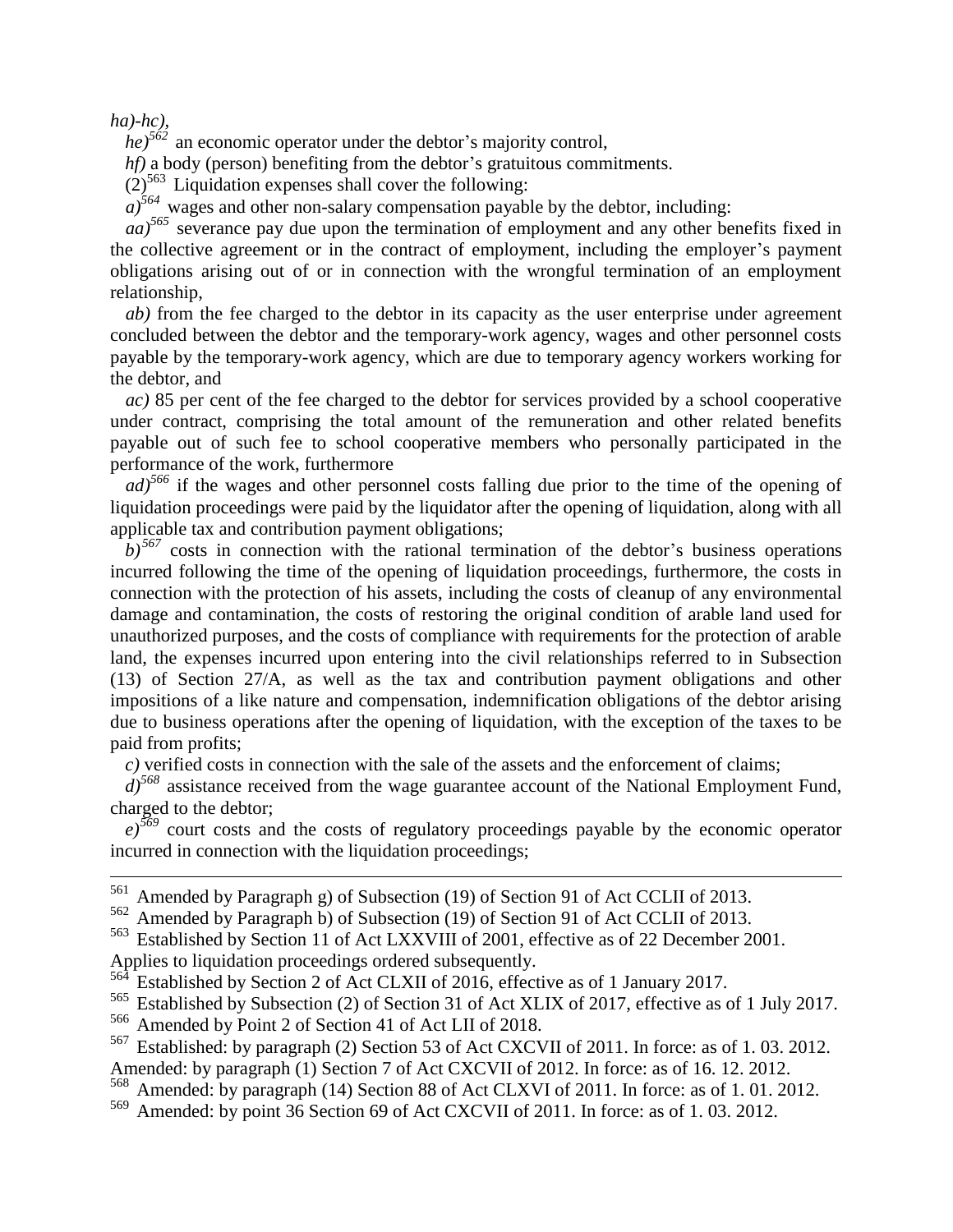*f)* costs in connection with the arrangement, placement and safeguarding of the debtor's documents;

*g)<sup>570</sup>* liquidator's fee [Subsection (4) of Section 60] - if not claimed on the basis of Subsection (1) of Section 49/D - which contains expenditures incurred in connection with any civil relationship entered into by means other than what is contained in Subsection (13) of Section 27/A;

 $h$ <sup>571</sup> the expenses and fee of the administrator (temporary administrator) unpaid and uncovered by the guarantors, if bankruptcy proceedings took place before the liquidation proceedings;

 $i$ <sup>572</sup> the fee of the temporary administrator in cases not mentioned in Paragraph *h*);

 $j$ <sup>573</sup> funds allocated from the debtor's assets for reasons of disaster management, nature conservancy or environmental protection, advanced by the State for cleaning up environmental damage or for preventing further endangerment of the environment, and the justified costs advanced from the central budget - of works ordered by administrative decision required for fixing up buildings and other structures where it is considered to endanger lives and property;

 $k$ <sup>574</sup> an advance payable in accordance with this Act on the liquidator's fee; and

 $l$ <sup>575</sup> any expense that the court allowed to be paid under the title of liquidation costs, and accounted as such, in the cases under Subsection (3a) of Section 51.

 $(3)$ <sup>576</sup> In the event of dismissal by the employer by ordinary notice, the absentee pay for the period of exemption from work and the severance pay may be taken into account as liquidation expenses in the amount that of which is due to the employee on the basis of Subsections (1)-(3) of Section 69, Subsection (3) of Section 70 and Subsections (3) and (4) of Section 77 of the Labor Code, unless a higher amount is stipulated in a collective agreement or contract of employment concluded at least one year prior to the opening of the liquidation proceedings. In the application of this provision, for the debtor's executive employees - other than those mentioned in Subparagraph *hc)* of Subsection (1) - only the amounts determined in Subsection (3) of Section 210 of the Labor Code may be applied to the extent due at the time of the opening of liquidation proceedings.

 $(4)$ <sup>577</sup> If the assets are insufficient to cover the cost of the creditors' claims secured by lien as well as all the other debts, the creditors specified in Paragraphs *c)* and *d)* of Subsection (1) - in that sequence - shall be first satisfied in accordance with their respective claims, following the satisfaction of the cost and the guaranteed creditors.

 $570$  Established by Subsection (4) of Section 16 of Act VI of 2006, effective as of 1 January 2007. Applies to proceedings opened subsequently. Amended by Subsection (6) of Section 14 of Act CXXI of 2009.

<sup>571</sup> Enacted by Subsection (2) of Section 38 of Act LI of 2009, effective as of 1 September 2009. See Subsection (4) of Section 51 of Act LI of 2009.

 $572$  Enacted by Subsection (20) of Section 73 of Act XV of 2014, effective as of 15 March 2014. <sup>573</sup> Enacted by Section 1 of Act CVIII of 2015. Amended by Paragraph c) of Section 6 of Act CXCIII of 2015.

<sup>574</sup> Enacted by Subsection (3) of Section 31 of Act XLIX of 2017, effective as of 1 July 2017.

<sup>575</sup> Enacted by Subsection (3) of Section 31 of Act XLIX of 2017, effective as of 1 July 2017.

<sup>576</sup> Established by Subsection (3) of Section 38 of Act LI of 2009, effective as of 1 September 2009. See Subsection (4) of Section 51 of Act LI of 2009. Amended: by subparagraphs f) and g) Section 25 of Act LXXXVI of 2012. In force: as of 1. 07. 2012.

 $577$  Established by Subsection (3) of Section 38 of Act LI of 2009, effective as of 1 September 2009. See Subsection (4) of Section 51 of Act LI of 2009.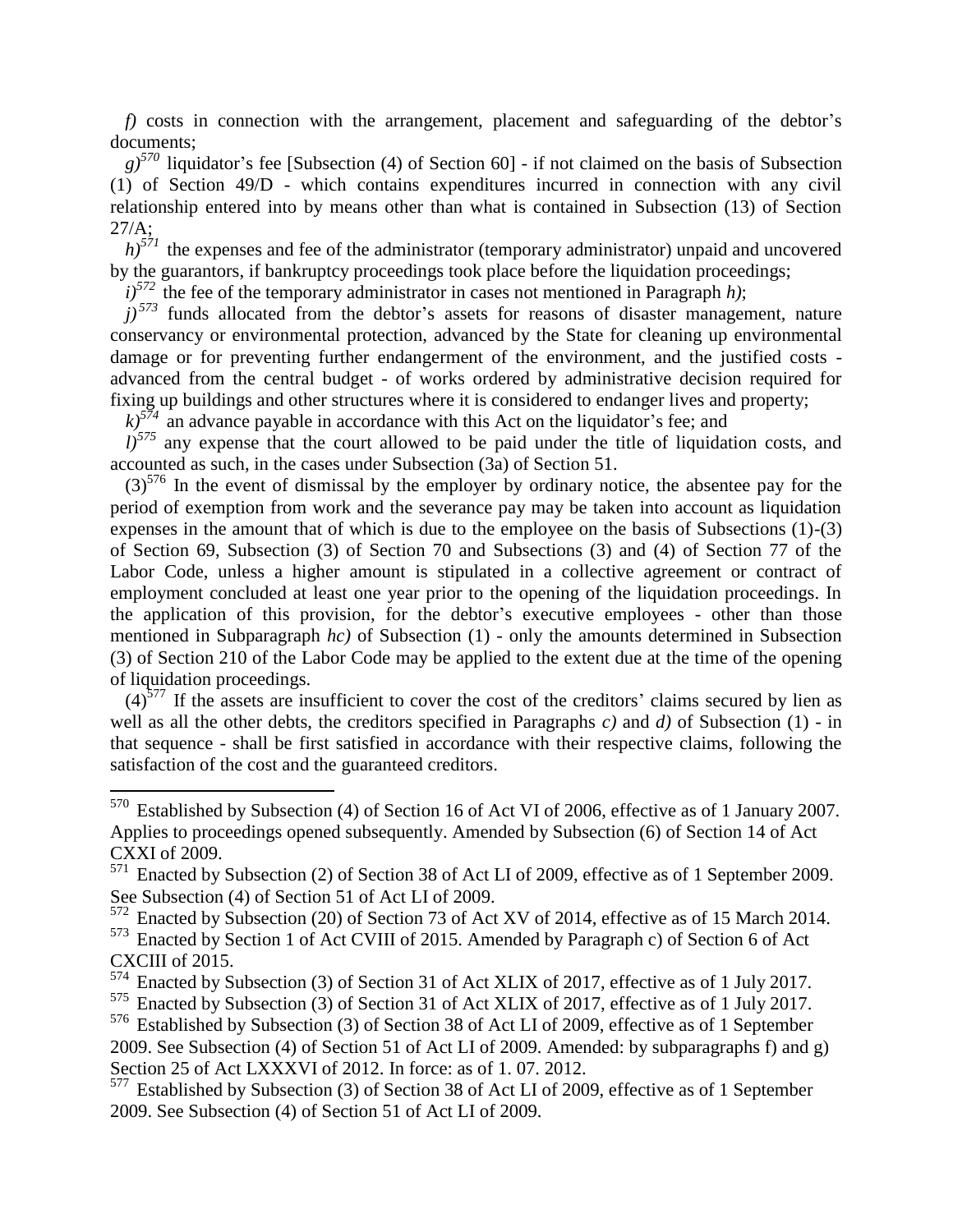(5) If the funds available are insufficient for satisfying the creditors' claims indicated in Paragraphs  $e$ )-g) of Subsection (1), the creditors shall be satisfied according to the sequence of categories laid down in Paragraphs *e)*, *f)* and *g)* as consistent with their respective claims.

 $(6)^{578}$  If the funds available are insufficient for the full satisfaction of the creditors listed under Paragraph *e*) of Subsection (1), within the same category first debts owed to the social security funds (including social contribution taxes) shall be satisfied in full, followed by the other creditors as consistent with their respective claims.

 $(7)^{579}$  Whenever a claim that is registered by the liquidator is assigned, it shall not effect the place of such claim in the order of satisfaction.

#### *Section 58*

 $(1)^{580}$  The claims specified in Paragraphs *a)* and *c)* of Subsection (1) of Section 57 shall be satisfied when due, while the claims listed in Paragraphs *d)-g)* within thirty days upon the approval of the closing balance sheet or the closing simplified balance sheet. The claims described in Paragraphs *d)-f)* may also be satisfied, as prescribed in Section 57, on the basis of the interim financial statement.

 $(2)^{581}$ 

 $\overline{a}$ 

 $(3)$ <sup>582</sup> The liquidator may reach an agreement with the beneficiaries on the payment of contribution claims described in Paragraph *c)* of Subsection (1) of Section 57, in one lump sum; if no agreement is reached, the liquidator shall conclude an annuity insurance contract, with a single fee clause included, in favor of the beneficiaries.

 $(4)$ <sup>583</sup> The liquidator shall commission another economic operator for the settlement of future guarantee, warranty and indemnification obligations considered customary in the trade, while simultaneously transferring the amount allocated for this purpose in accordance with Paragraph *d)* of Subsection (1) of Section 57, and shall make it public or shall grant a lump-sum compensation to the entitled parties.

 $(5)$ <sup>584</sup> The liquidator shall set aside funds during the proceedings for the contingent claims mentioned in Paragraph *c)* of Subsection (1) of Section 3 in the amounts shown in the creditors' claims, taking also into account the provisions contained in Subsection (7) of Section 49/D. The collateral provided by the holders of such contingent claims to the liquidator under Subsection (5) of Section 38, in security for the contingent claims, shall also be tied up. If the claim does not fall due before the final liquidation balance sheet is completed, or falls due only in part, the amounts tied up, or the unused portion of such amount - which are due to the holder of the contingent claims according to Section 49/D and Section 57 - shall be placed into a court deposit account.

<sup>578</sup> Amended: by point 37 Section 69 of Act CXCVII of 2011. In force: as of 1. 03. 2012. Amended: by Section 11 of Act LXIX of 2012. In force: as of 20. 06. 2012.

 $579$  Enacted by Subsection (3) of Section 2 of Act LX of 1996, effective as of 25 July 1996.

<sup>580</sup> Amended by Paragraph d) of Section 23 of Act VI of 2006.

<sup>&</sup>lt;sup>581</sup> Repealed by Subsection (1) of Section 25 of Act LXXVIII of 2001, effective as of 22 December 2001.

<sup>582</sup> Numbering modified by Subsection (2) of Section 15 of Act LXVI of 1994.

<sup>583</sup> Numbering modified by Subsection (2) of Section 15 of Act LXVI of 1994.

<sup>584</sup> Enacted by Section 39 of Act LI of 2009, effective as of 1 September 2009. See Subsection

<sup>(4)</sup> of Section 51 of Act LI of 2009. Amended: by points 38 and 39 Section 69 of Act CXCVII of 2011. In force: as of 1. 03. 2012.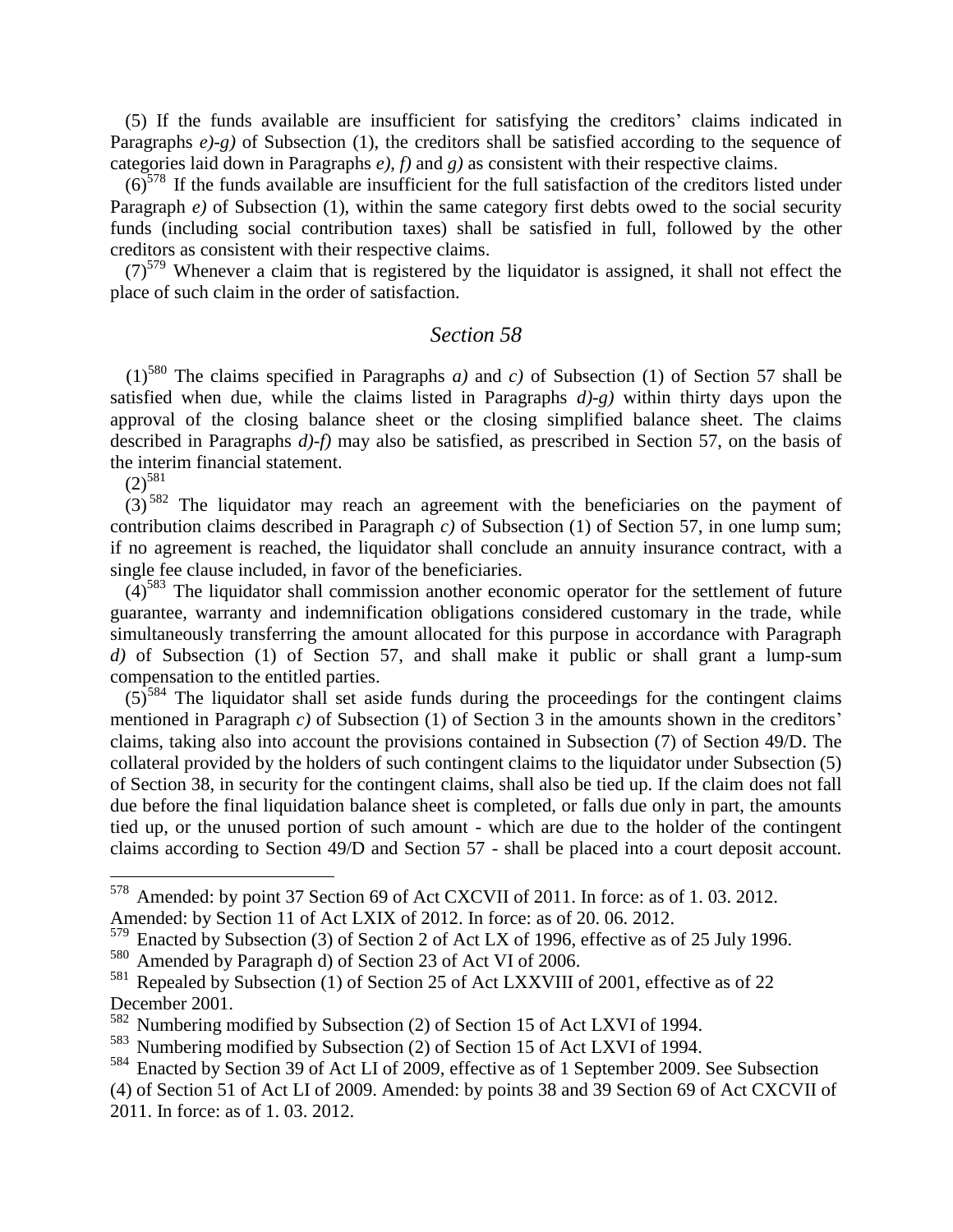These amounts shall be used in accordance with the property distribution proceedings governed in Chapter IX of the CRA, where the holder of the said contingent claims shall have until the last day of the third year following the final and binding conclusion of the liquidation proceedings to request the opening of the relevant proceedings, and thereafter it may be requested by any creditor whose claim was not satisfied in the liquidation proceedings, nor in the proceedings referred to in Section 33/A and Section 63. If no such request is submitted, or if submitted by a person other than the holder of the contingent claims, the court shall advise the holder of the contingent claims within fifteen working days following the end of the third year to notify his claim within fifteen working days, and to enclose the documents to verify such claims. This time limit applies with prejudice, and the lien shall automatically terminate if the notice is not filed. The court shall then advise the other creditors registered in the liquidation proceedings to notify their claims - subject to a thirty working day limitation period - that were not recovered in the aforesaid proceedings or in any other proceedings, and to enclose the documents to verify such claims. The court shall thereupon deliver a decision, in accordance with Section 57 and Section 61, within fifteen working days concerning the distribution of the amounts set aside among the creditors and the debtor's owners who notified their claims in due time.

## *Section 59<sup>585</sup>*

 $(1)$ <sup>586</sup> The liquidator's fee shall be 5 per cent (or 3 per cent if the opening of the liquidation proceedings was ordered simultaneously upon the termination of the bankruptcy proceedings) of the total amount of the proceeds from the assets sold in the course of liquidation and the proceeds from claims - arising before the time of the opening of liquidation proceedings - recovered, or minimum 300,000 forints. If the debtor continues operating during the liquidation procedure, 2 per cent of the sales revenues arising therefrom can be taken into account as a fee. The court may deviate therefrom in particularly complicated cases, and set a higher percentage for the liquidator's fee. In the case of a simplified liquidation, the liquidator's fee shall be 300,000 forints, plus 1 per cent of the total amount of the proceeds from the assets sold in the course of liquidation and the proceeds from claims - arising before the time of the opening of liquidation proceedings - recovered, plus - having regard to the sales governed under Subsection (5) of Section 49/A, Subsection (7) of Section 49/B and Subsection (2) of Section 49/D, the sum calculated by the method therein provided for. In connection with composition arrangements, the liquidator's fee shall be 5 per cent of the value of the assets that may be included in the scope of composition and that can be distributed according to the relevant accounting regulations (Section 42), in any case at least 300,000 forints. If the amount of divisible assets is over 1,000,000,000 forints, the court may reduce the liquidator's fee taking into account the amount of work carried out by the liquidator and the workload involved in the given proceedings. The liquidator's fees specified under this Section are exclusive of value added tax. If the liquidator is dismissed as per Section 27/A or Section 39, his fee shall be determined based on the work performed, as commensurate to the revenues the debtor has received during the liquidator's tenure.

 $(2)^{587}$  If the amount of the fee actually payable to the liquidator (excluding value added tax)

<sup>&</sup>lt;sup>585</sup> Established by Section 40 of Act LI of 2009, effective as of 1 September 2009. See Subsection (5) of Section 51 of Act LI of 2009.

<sup>586</sup> Established by Section 54 of Act CXCVII of 2011. Amended by Point 23 of Section 39 of Act XLIX of 2017.

<sup>587</sup> Amended: by subparagraph e) Section 50 of Act CCI of 2011. In force: as of 1. 01. 2012.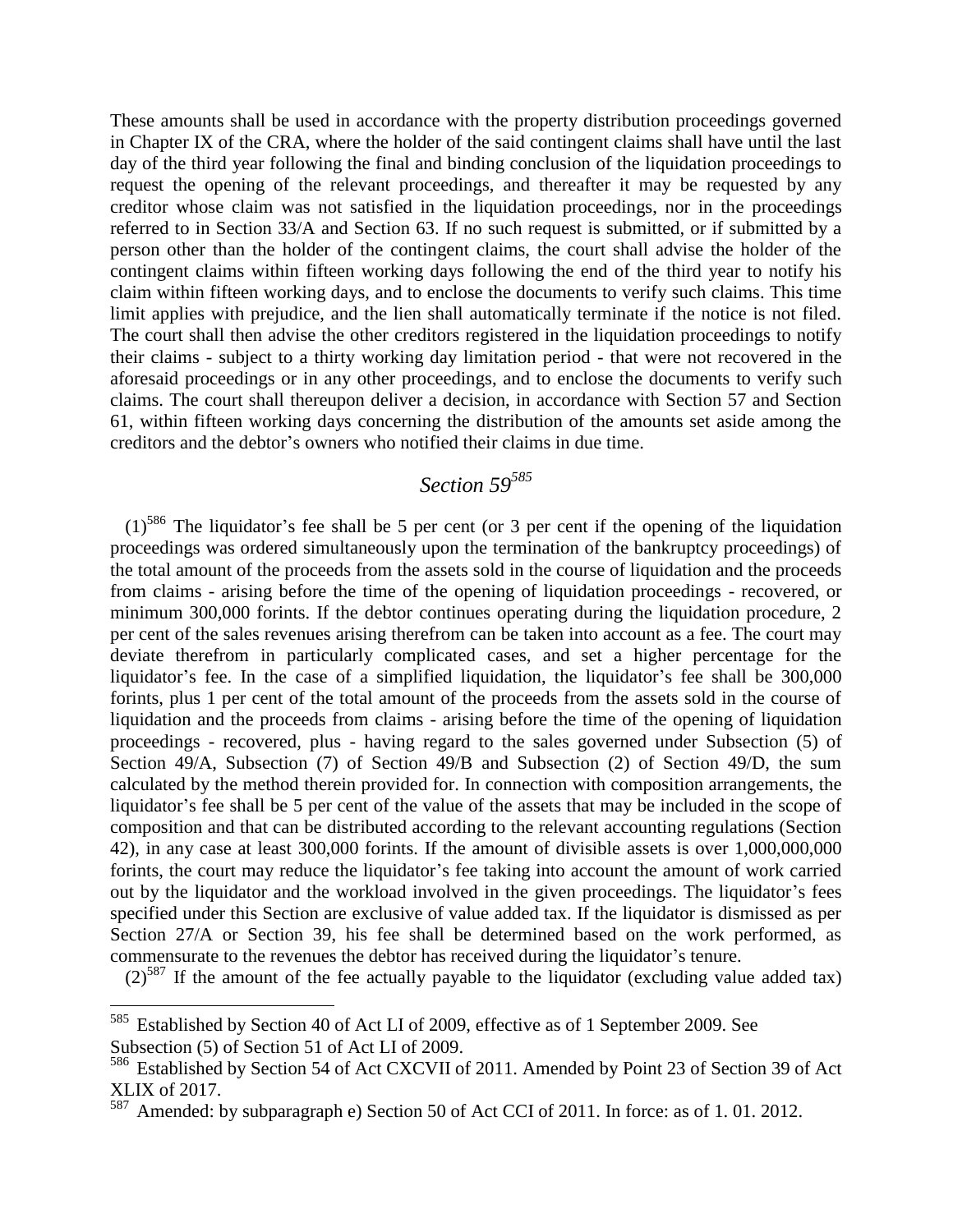exceeds 4 per cent of the total amount of the proceeds from the assets sold in the course of liquidation and the proceeds from claims - arising at the time of the opening of liquidation proceedings - recovered, the part of the fee exceeding 4 per cent - exclusive of the portion stemming from the higher fee percentage mentioned in Subsection (1) - shall be paid to a fee supplement account of the Fővárosi Törvényszék (Budapest Metropolitan Court), provided that the amount of the fee under Subsection (1) exceeds 300,000 forints, but it fails to reach 400,000 forints, where only the amount in excess of 300,000 forints shall be paid to the fee supplement account. In the event the debtor continues to operate during the liquidation procedure, if the actually payable fee (excluding value added tax) exceeds 1 per cent, the amount in excess of 1 per cent shall be paid to the fee supplement account of the Fővárosi Törvényszék. No setoff may be made in respect of the amount to be paid to the fee supplement account.

 $(3)^{588}$  In the event the liquidator's fee payable as due (not including value added tax) does not reach 4 per cent, the court shall inform the Financial Administration Office of the Fővárosi Törvényszék after the ruling has become final, indicating the name and registered office of the liquidator and the sum to be transferred to him, which shall be the difference of the fee actually received and the 4 per cent. If the fee defined in Subsection (1) - except in simplified liquidation proceedings -, does not reach 300,000 forints, the Financial Administration Office shall supplement the liquidator's fee and bring it up to 300,000 forints as due.

 $(4)$ <sup>589</sup> The Financial Administration Office of the Fővárosi Törvényszék shall disburse the difference - increased to cover the value added tax in proportion of the fee supplement - within fifteen days of receiving the notice, unless the amount required is not available in the fee supplement account on the date the notice is received, or if the liquidator failed to satisfy his payment obligation to the fee supplement account. In this case, the Financial Administration Office shall satisfy the liquidators' claims indicated in the notice, provided sufficient funds are available, in the order of arrival of such notices.

 $(5)^{590}$  Where liquidation is carried out by the simplified procedure, the Fővárosi Törvényszék shall supplement the liquidator's fee and bring it up to 150,000 forints if the fee due and payable is below that amount (without value added tax). This extra payment, however, may not be paid from the fee supplement account. The Fővárosi Törvényszék shall prepare a statement by the last working day of each quarter - and send it to the minister in charge of public finances - in which it specifies the amount of supplement necessary for each simplified liquidation procedure during the subject quarter - taking also into account the sum available by virtue of Subsection (1) of Section 49/D -, including sufficient cover for value added tax as consistent with the amount of supplement, and the funds required to satisfy this obligation. On the basis of this statement, the minister in charge of public finances shall provide the funds required from the central budget, and the Financial Administration Office shall remit payment to the liquidators within fifteen days of receiving such funds. The detailed regulations concerning settlements between the Financial Administration Office and the central budget and the disbursement of funds shall be decreed by the minister in charge of public finances.

(6) The supplementary payments referred to in Subsection (5) shall be repaid subsequently (by 31 May of the following year) from the fee supplement account to the central budget, provided

Amended: by subparagraph b) Section 50 of Act CCI of 2011. In force: as of 1.01.2012.

<sup>589</sup> Amended: by subparagraph b) Section 50 of Act CCI of 2011. In force: as of 1. 01. 2012. Amended: by point 40 Section 69 of Act CXCVII of 2011. In force: as of 1. 03. 2012.

<sup>590</sup> Amended: by subparagraph e) Section 50 of Act CCI of 2011. In force: as of 1.01.2012.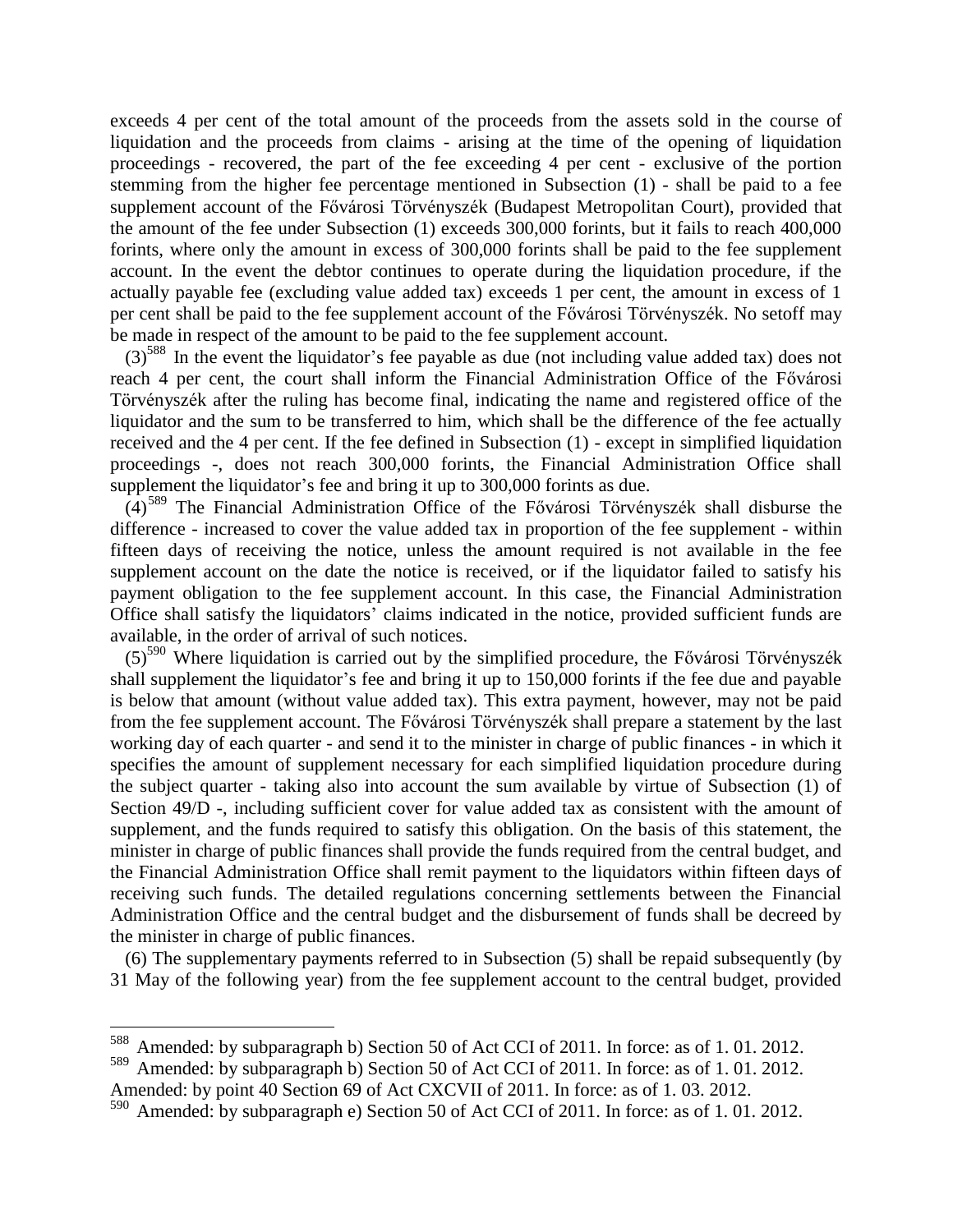that there are sufficient funds available to do so on the fee supplement account.<sup>591</sup>

#### *Section 60*

 $(1)$ <sup>592</sup> Based on the final liquidation balance sheet and the proposal for the distribution of assets the court shall rule on the bearing of costs, on the liquidator's fee, on satisfaction of the claims of creditors, on the closing of current accounts and on the abrogation of securities issued by the debtor by way of the central depository, furthermore, it shall order the liquidator to take the measures yet required. Simultaneously, the court shall decide concerning the conclusion of liquidation and the dissolution of the debtor without succession, and also on the dissolution of any subsidiary of the debtor, or the trust company where applicable.

(2) If a composition agreement is made by the parties, the court shall confirm the agreement by way of a ruling, also providing for the conclusion of liquidation, the fee of the liquidator, the bearing of costs, and on the satisfaction of the claims of creditors excluded from the agreement.

(3) The court shall order the publication of the final rulings specified in Subsections (1)-(2) in the Cégközlöny (Company Gazette), and shall send copies to the organizations indicated in Section 29.

 $(3a)^{593}$  The liquidator shall take action within fifteen days following publication of the final ruling referred to in Subsection (1) for having the rights and facts registered under the debtor's name deleted from the relevant public registers, official records and official registers.

 $(4)$ <sup>594</sup> The liquidator's fee, established according to Subsection (1) of Section 59, and the amount necessary to cover value added tax as appropriate shall be paid primarily from the amount available in the special account of the Financial Administration Office. If the funds available in this account are insufficient to cover the fee calculated according to Subsection (1) of Section 59, the liquidator may charge the difference as a liquidation cost [Paragraph *g)* of Subsection (2) of Section 57], inclusive of value added taxes.

 $(5)^{595}$  In the event the fee actually payable to the liquidator (excluding value added tax) according to Subsection (4), taking into account the provisions of Subsection (2) of Section 59, exceeds 4 per cent, or 1 per cent, the court shall order the transfer of the part of the amount in excess of 4 per cent or 1 per cent from the account of the Financial Administration Office or from the debtor's account to the fee supplement account of the Financial Administration Office of the Fővárosi Törvényszék (Budapest Metropolitan Court) [Subsection (2) of Section 59]. By sending its ruling, the court shall inform both the Financial Administration Office and the Financial

 $591$  See Subsection (6) of Section 51 of Act LI of 2009.

<sup>592</sup> Established by Section 27 of Act LXXXI of 1993. Amended by Subsection (2) of Section 34 of Act XXVII of 1997, Paragraph f) of Subsection (1) of Section 22 of Act VI of 2006 and by Subsection (1) of Section 74 of Act LXXXV of 2009, Point 13 of Section 15 of Act CXXX of 2017.

<sup>593</sup> Enacted: by Section 55 of Act CXCVII of 2011. In force: as of 1. 03. 2012.

<sup>594</sup> Established by Subsection (9) of Section 4 of Act CXXXVII of 2000, effective as of 1 September 2001. Applies to proceedings in progress only if the ruling ordering liquidation has not yet been adopted.

<sup>595</sup> Enacted by Section 26 of Act XXVII of 1997. Amended by Subsection (7) of Section 6 of Act CXXXVII of 2000. Applies to proceedings in progress only if the ruling ordering liquidation has not yet been adopted. Amended: by subparagraph b) Section 50 of Act CCI of 2011. In force: as of 1. 01. 2012.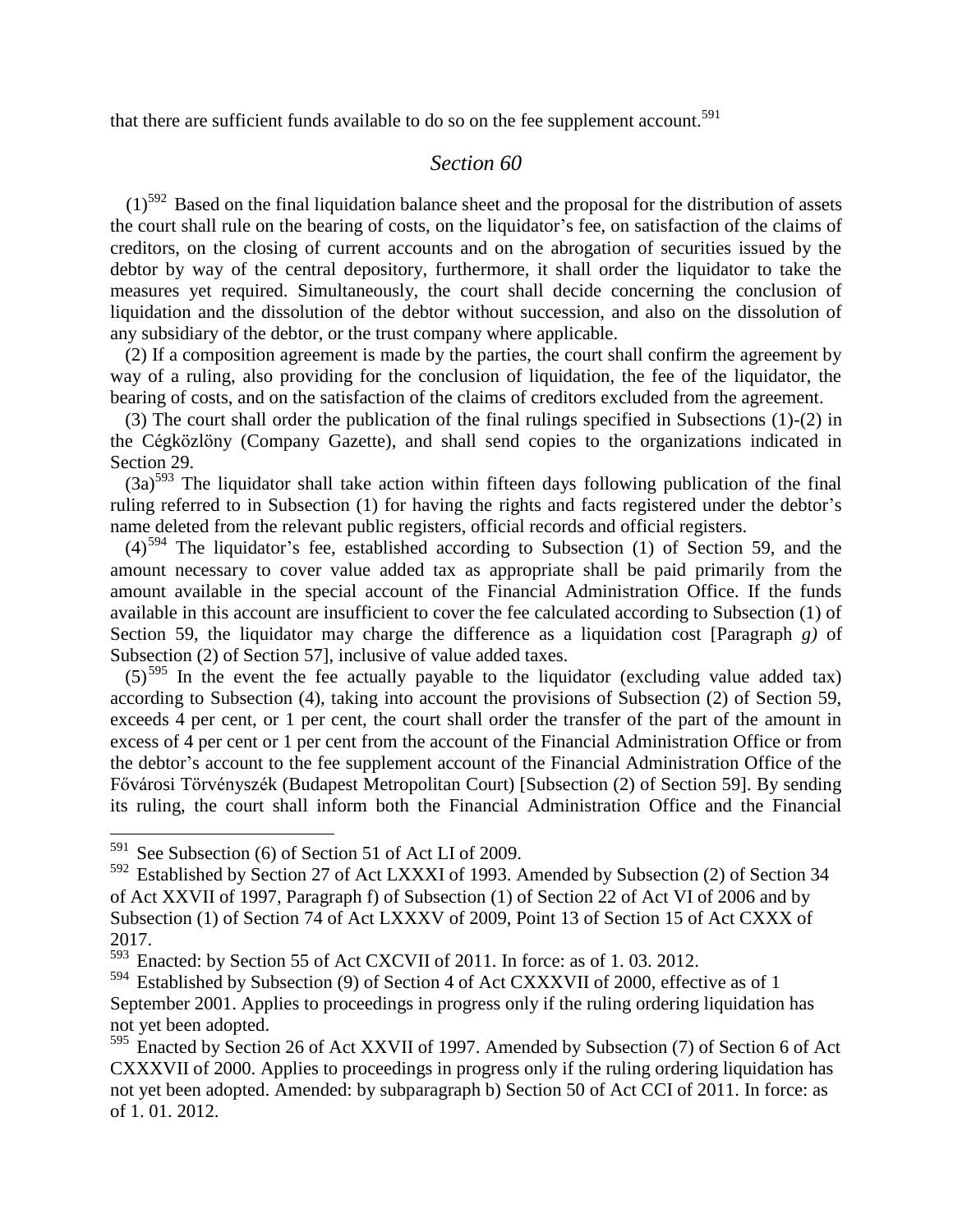Administration Office of the Fővárosi Törvényszék.

 $(6)^{596}$  In the event the amount available in the special account of the Financial Administration Office exceeds the liquidator's fee, including the sums necessary to pay value added tax, the difference shall be refunded to the debtor's creditors according to their payments [except the sums paid up at the time of registration of the contingent claims mentioned in Paragraph *g)* of Subsection (1) of Section 3, if funds had to be set aside - according to Subsection (5) of Section 58 - to cover these claims, and such amounts had not yet been used]. If the amount to be refunded to any one creditor is below 5,000 forints, this amount shall be transferred to the fee supplement account of the Financial Administration Office of the Fővárosi Törvényszék.

 $(6a)^{597}$  The appeal against the ruling closing the liquidation proceedings shall be determined within ninety days.

 $(7)^{598}$  A ruling adopted for the conclusion of liquidation proceedings shall not be subject to judicial review.

#### *Section 61*

(1) If the debtor is dissolved by liquidation, that portion of assets remaining after the satisfaction of creditors' claims shall be distributed among the holders of share notes in proportion to the subscribed capital shown in the closing balance sheet [Paragraph *a)* of Section 31].

 $(2)^{599}$  In respect of companies of certain legal entities, subsidiary companies and with regard to trust companies, the founding (establishing) body, shall dispose over the assets - including non-marketable assets - remaining after the satisfaction of creditors' claims.

 $(3)^{600}$  With respect to the liquidation of cooperative societies, the provisions of the Civil Code on the dissolution of cooperative societies without succession shall apply for the distribution of assets remaining after satisfaction of creditors' claims.

 $(4)^{601}$  The regulations provided for in the Civil Code shall apply, unless otherwise provided for in the articles of association, to the dissolution of business associations by liquidation, and the division of the assets remaining after the dissolution of general partnerships, limited partnerships, groupings, joint companies, private limited-liability companies and limited companies.

 $(5)^{602}$  Following dissolution of a debtor by liquidation the assets remaining in the possession of the State shall be managed by the state property management organization, which exercised

<sup>596</sup> Established by Section 41 of Act LI of 2009, effective as of 1 September 2009. See Subsection (4) of Section 51 of Act LI of 2009. Amended: by subparagraph b) Section 50 of Act CCI of 2011. In force: as of 1. 01. 2012. Amended: by point 18 Section 69 of Act CXCVII of 2011. In force: as of 1. 03. 2012.

<sup>597</sup> Enacted by Section 32 of Act XLIX of 2017, effective as of 1 July 2017.

<sup>598</sup> Enacted by Subsection (2) of Section 19 of Act CXXX of 2005, effective as of 1 January 2006. Also applies to proceedings in progress.

<sup>&</sup>lt;sup>599</sup> Established by Subsection (14) of Section 91 of Act CCLII of 2013, effective as of 15 March 2014.

 $600$  Established by Subsection (14) of Section 91 of Act CCLII of 2013, effective as of 15 March 2014.

 $601$  Established by Section 28 of Act LXXXI of 1993. Amended by point 41 Section 69 of Act CXCVII of 2011, Paragraph c) of Subsection (17) of Section 91 of Act CCLII of 2013.

<sup>602</sup> Established by Section 28 of Act LXXXI of 1993, effective as of 2 September 1993.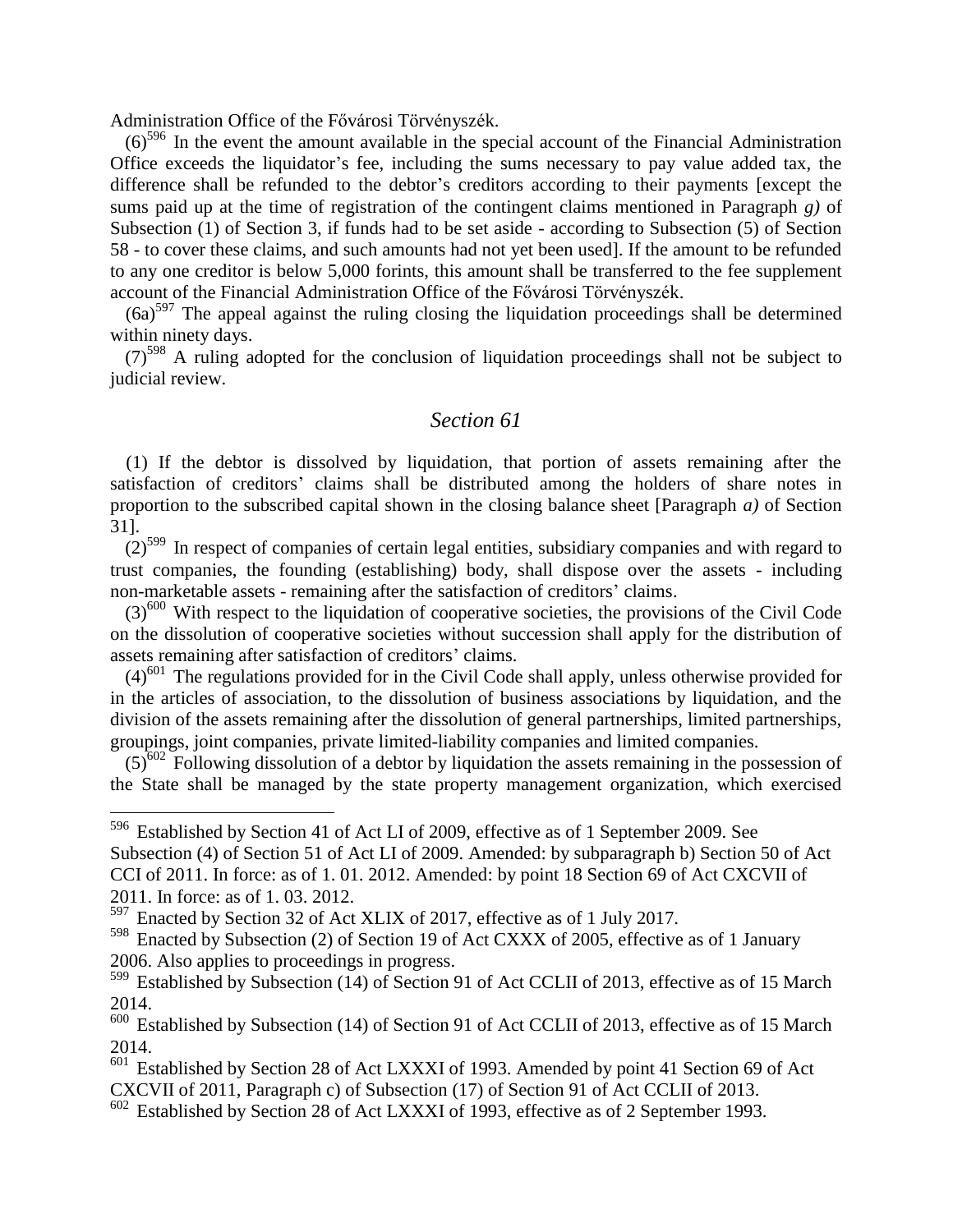owner's rights in respect of the debtor in question.

 $(6)^{603}$  Assets owned by the State or municipal governments which cannot be included in liquidation, as defined in Subsection (3) of Section 4, shall be transferred, without compensation, to the body exercising ownership rights on behalf of the State or municipal governments, at book value, within thirty days of approval of the final liquidation balance sheet. If, by virtue of its responsibility defined in Subsection (1) of Section 62, the State refunds the value of assets prior to this date, the liquidator shall transfer the assets over to the body exercising ownership rights on behalf of the State immediately after the transfer of the funds.

#### *Section 62*

 $(1)$ <sup>604</sup> The State shall not be liable for the fulfillment of creditors' claims that were not satisfied from the assets of the debtor; it shall, however, assume responsibility for contribution and similar claims - upon such becoming due - described in Paragraph *c)* of Subsection (1) of Section 57, furthermore, for all claims up to the value of the assets of the economic operator which, in accordance with Subsection (3) of Section 4, cannot be included in liquidation, declared non-tradable by statutory provisions, owned by the State, and in the cases defined in Section 5:42 of the Civil Code.

 $(2)^{605}$  In the event where the State, based on its responsibility set out in Subsection (1), effects payment to the beneficiaries of contributions and similar claims in the course of liquidation, this amount shall be shown under liquidation costs according to Paragraph *a)* of Subsection (1) of Section 57 and recorded as a government receivable and satisfied as a credit debt falling under Paragraph *b*) of Subsection (2) of Section 57, if there are sufficient funds available.

 $(3)^{606}$  The provision of Subsection (1) shall not affect the claims against economic operators for the fulfillment of which the State is liable in accordance with specific other legislation.

 $(4)^{607}$  The State shall have the option to satisfy its liabilities in cash, irrespective of their nature.

 $(5)^{608}$  The interests of creditors for whose claims the State is liable shall be represented by the liquidator.

 $(6)^{609}$  In connection with contributions and similar claims the minister in charge of public finances shall act in the name and on behalf of the State.

#### *Section 63*

 $(1)^{610}$ 

 $\overline{a}$ 

 $(2)^{611}$  In respect of the liquidation of a company under control by qualified majority, a single

<sup>&</sup>lt;sup>603</sup> Established: by paragraph (2) Section 56 of Act CXCVII of 2011. In force: as of 1.03. 2012.

<sup>604</sup> Established by Section 57 of Act CXCVII of 2011. Amended by Paragraph i) of Subsection (17) of Section 91 of Act CCLII of 2013.

<sup>605</sup> Established by Section 42 of Act LI of 2009, effective as of 1 September 2009. See Subsection (4) of Section 51 of Act LI of 2009.

<sup>606</sup> Numbering modified by Section 28 of Act XXVII of 1997.

<sup>&</sup>lt;sup>607</sup> Numbering modified by Section 28 of Act XXVII of 1997.

<sup>608</sup> Numbering modified by Section 28 of Act XXVII of 1997.

<sup>609</sup> Enacted: by Section 9 of Act CLIX of 2010. In force: as of 1. 01. 2011.

 $610$  Repealed by Subparagraph cb) of Subsection (1) of Section 51 of Act LI of 2009, effective as of 1 September 2009.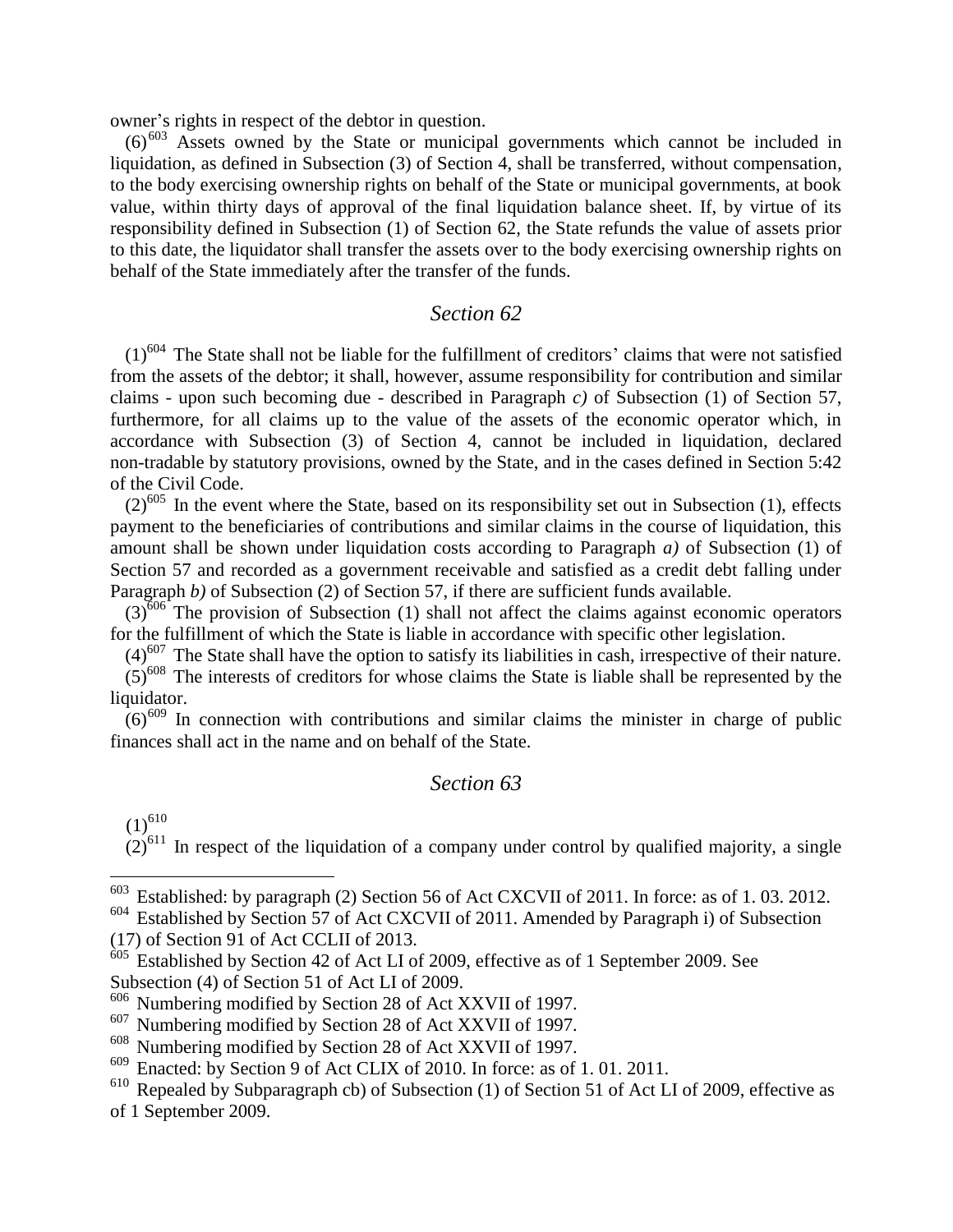member company or a sole proprietorship, the controlling party or the sole member (shareholder) shall be responsible without limitation for the company's liabilities which are not covered by the debtor's assets during the liquidation proceedings, if the court having jurisdiction in accordance with Section 6 has ordered the member (shareholder) - pursuant to a claim filed by the creditor during the liquidation proceedings or within a preclusive period of ninety days following the time of publication in the Cégközlöny (*Company Gazette*) of the resolution on the final conclusion of liquidation proceedings - to satisfy the creditor's such claim registered in the liquidation proceedings, on account of such debtor having had a history of making unfavorable business decisions from the standpoint of the debtor company, which are not covered in the liquidation proceedings. The liquidator shall be liable to inform the creditors' select committee, the creditors' representative or the creditors seeking information concerning the circumstances and information serving grounds for bringing action.

 $(3)-(4)^{612}$ 

1

Establishing Liability for any Transfer of Partnership Shares Done in Bad Faith<sup>613</sup>

### *Section 63/A<sup>614</sup>*

If, according to the interim financial statement approved by the court (or the proposal for distribution of assets approved by the court in simplified proceedings), the debtor has accumulated debts in excess of 50 per cent of its equity capital, upon the request lodged by a creditor, the court having jurisdiction in accordance with Subsection (1) of Section 6 shall establish that a former member (shareholder) with majority control, who transferred his share within three years before the opening date of the liquidation procedure, is subject to unlimited liability for the debtor's outstanding liabilities, unless the former member transferring his share is able to prove that the debtor was solvent at the time of transfer of such share, and that threat of insolvency or insolvency occurred subsequently, or that he has acted in good faith bearing the interests of creditors in mind in transferring his share even though the debtor was in a situation considered to carry potential danger of insolvency, or was insolvent. The liquidator shall be liable to inform the creditors' select committee, the creditors' representative or the registered creditors seeking information concerning such transactions of partnership shares underlying liability under this Subsection. The action may be brought at the latest within a ninety-day preclusive period following the time of publication in the Cégközlöny (*Company Gazette*) of the resolution on the final conclusion of the liquidation proceedings.

Simplified Dissolution Procedures<sup>615</sup>

*Section 63/B<sup>616</sup>*

<sup>&</sup>lt;sup>611</sup> Established by Section 33 of Act XLIX of 2017, effective as of 1 July 2017.

<sup>&</sup>lt;sup>612</sup> Repealed: by Section 70 of Act CXCVII of 2011. No longer in force: as of 1.03. 2012.

<sup>613</sup> Established by Section 34 of Act XLIX of 2017, effective as of 1 July 2017.

<sup>&</sup>lt;sup>614</sup> Established by Section 34 of Act XLIX of 2017, effective as of 1 July 2017.<br><sup>615</sup> Enacted by Section 29 of Act I XXXI of 1993, effective as of 2 September 1

Enacted by Section 29 of Act LXXXI of 1993, effective as of 2 September 1993.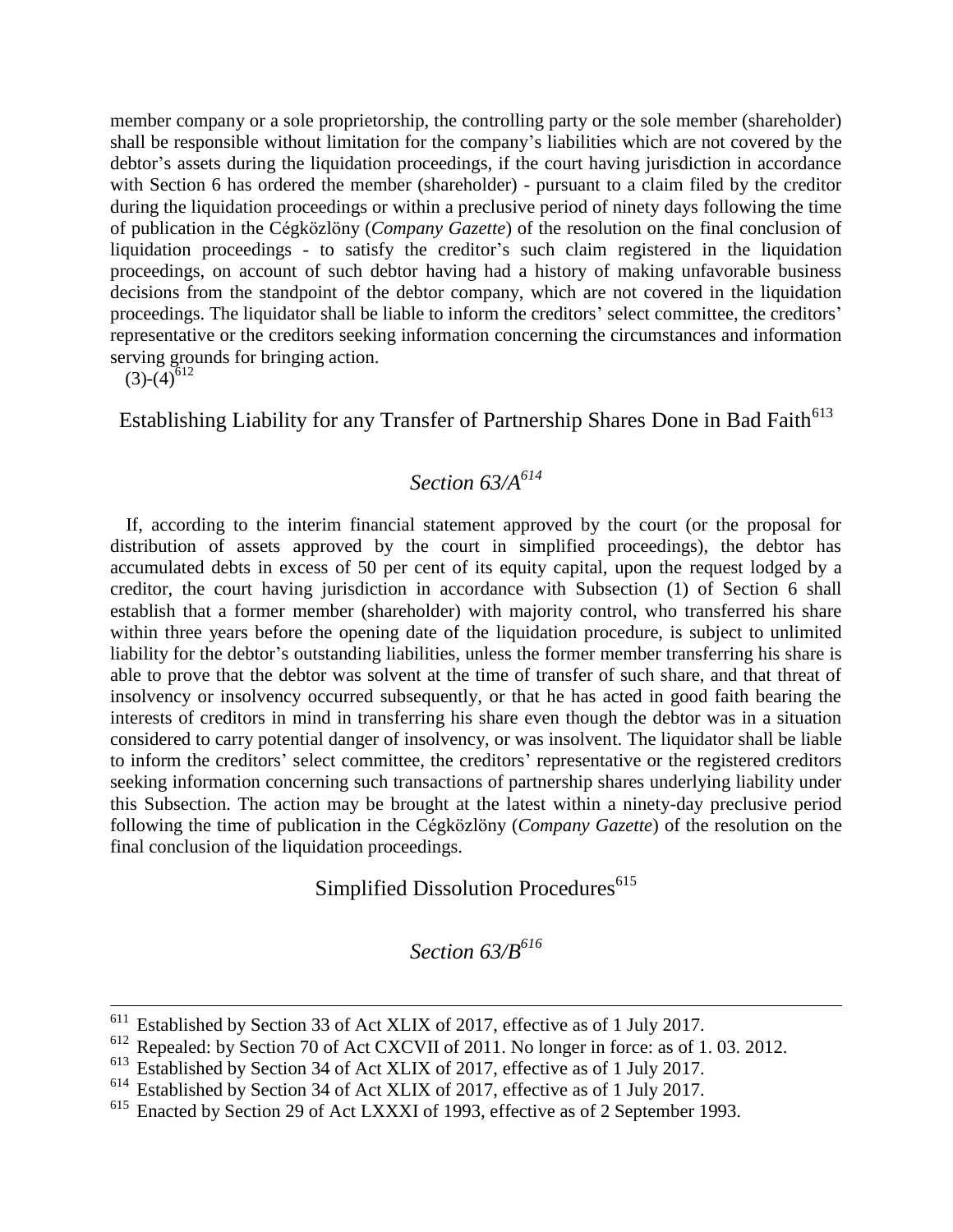$(1)$ <sup>617</sup> If the debtor's available assets are insufficient even to cover the foreseeable costs of liquidation, or the liquidation proceedings are technically non-executable according to the general provisions due to discrepancies and deficiencies in the records and/or in the books, the liquidator shall inform the creditors having registered claims concerning his intention to file with the court a petition for simplified liquidation, and shall advise the creditors within forty-five days following the time of the opening of liquidation proceedings to offer any information they may have concerning any concealed assets of the debtor within fifteen days, or if they are able to render assistance for carrying out the proceedings in its normal course. The liquidator - if the books and records of the debtor economic operator are found deficient - shall advise the head of the debtor economic operator concerning his intention to file for simplified liquidation proceedings in the event of his failure to remedy the deficiencies found in the economic operator's books and records. The liquidator shall, furthermore, publish a notice on its website as well, encouraging any one who has any reliable information on any real estate property or other assets the debtor may have (including outstanding receivables and rights) to report such information within fifteen days.

 $(2)^{618}$  If the liquidator's requests and notices referred to in Subsection (1) produce no result, and if the proceedings cannot be executed according to the general rules of liquidation proceedings, the liquidator shall draw up a report in writing thereon, and shall submit a petition, or recommendation to the court for having the debtor's assets, and outstanding claims distributed among the creditors. The liquidator shall prepare a final tax return as well, and shall submit it to the tax authority simultaneously with the submission of the recommendation to the court and payment of the tax. The request for the distribution of assets shall contain the total of all creditors' claims, an itemized breakdown of costs prepared by the liquidator, and a proposal concerning the distribution of unrecoverable claims and the remaining funds and assets. The court shall transmit the liquidator's report and proposal for the distribution of assets to the creditors within eight days following the time of receipt of the petition [subject to the exception mentioned in Subsection (3)], as well as to the state and municipal tax authorities. Complaints concerning the report and relating to the proposal for the distribution of assets shall be made in writing, and shall be submitted within fifteen days. The time limit shall apply with prejudice. The complaint may be filed in requesting the court to order the liquidator to execute the liquidation proceedings according to the general rules. The court shall forward the complaint to the liquidator within five days, who shall be entitled to make observations to the complaint within eight days. The court's decision in favor of the complaint may be appealed by the liquidator, or by the complainant if refused, within eight days from the time of delivery. The court shall refuse the liquidator's request provided for in Subsection (1) even if the conditions for simplified liquidation are not satisfied. The liquidator shall have the right to appeal the ruling of refusal within eight days from the date of delivery of the ruling. The appeal shall be determined within thirty days.

 $(3)^{619}$  If, relying on the liquidator's report and proposal for the distribution of assets, the debtor did not have any revenue nor any expense during the liquidation proceedings, the said

1

<sup>&</sup>lt;sup>616</sup> Established by Section 44 of Act LI of 2009, effective as of 1 September 2009. See Subsection (4) of Section 51 of Act LI of 2009.

 $617$  Established: by paragraph (1) Section 60 of Act CXCVII of 2011. In force: as of 1.03. 2012.

 $618$  Established by Subsection (1) of Section 14 of Act CXXX of 2017, effective as of 1 January 2018.

 $\frac{619}{619}$  Established by Subsection (1) of Section 35 of Act XLIX of 2017, effective as of 1 July 2017.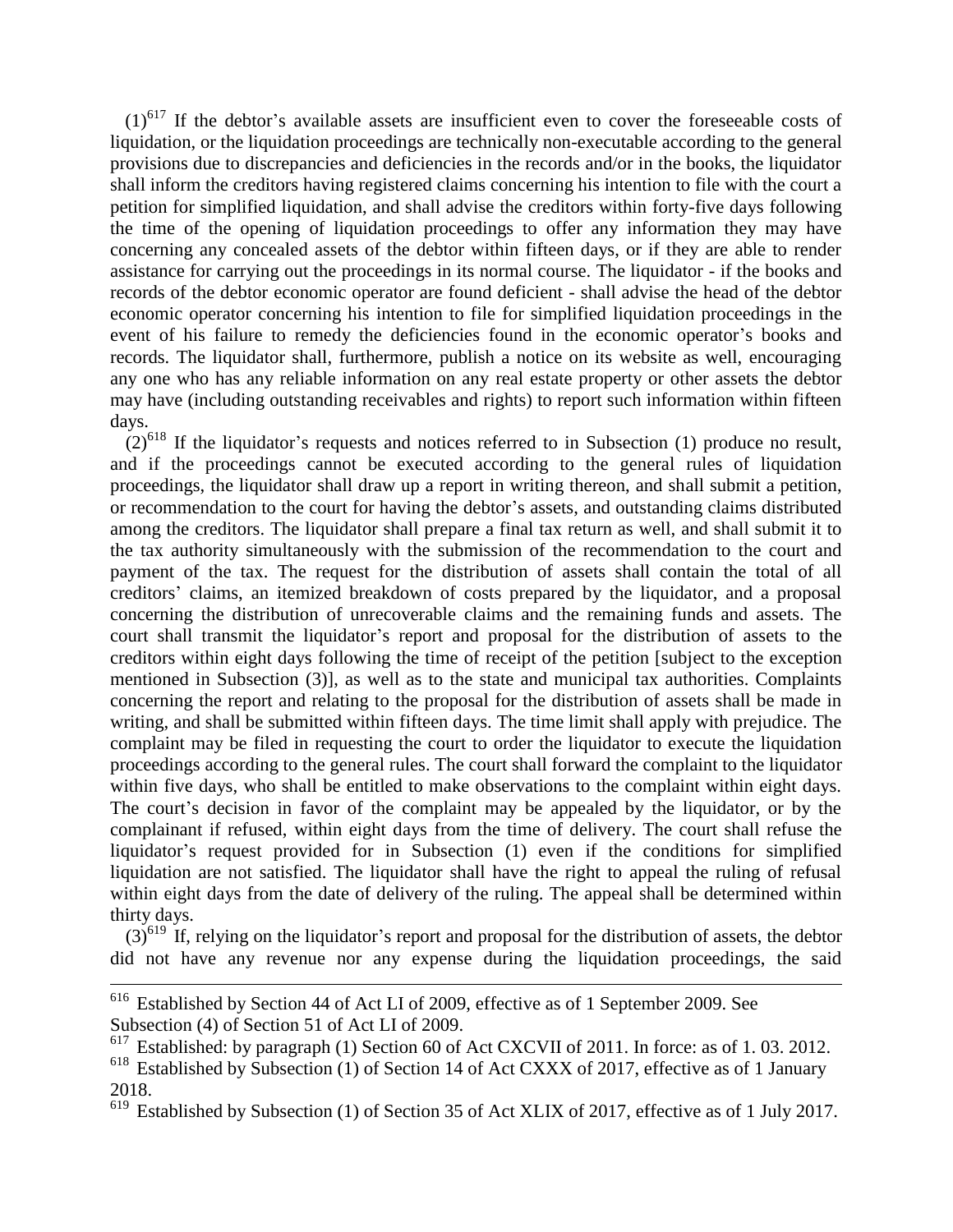liquidator's report and proposal for the distribution of assets shall be sent to the state and municipal tax authorities only, furthermore, no interim financial statement is to be prepared.

 $(4)^{620}$  If based on the findings of the assessment of the complaint the liquidator's report and proposal for the distribution of assets need not be returned to the liquidator for the purpose of redrafting, the court shall adopt a ruling for the distribution of the debtor's assets and outstanding claims among the creditors in accordance with Subsection (1) of Section 57, and shall order the debtor's dissolution without succession and the conclusion of the liquidation proceedings. If no complaints had been filed in connection with the report, the ruling shall be delivered within ninety days of receipt of the liquidator's report and proposal for the distribution of assets. If any compliant had been filed, the court shall deliver its decision thereon within fifteen days following expiry of the time limit provided for in Subsection (2) for observations. A ruling adopted for the debtor's dissolution without succession and for the conclusion of liquidation proceedings shall not be subject to judicial review.

 $(5)^{621}$  The court shall order the publication of the abstract of its final ruling referred to in Subsection (4) in the Cégközlöny (*Company Gazette*), and shall send it to the bodies mentioned in Section 29. The liquidator shall take action within fifteen days following publication for having the data registered in the relevant public registers, official records and official registers, showing the debtor as the owner or other right holder, deleted from such registers.

 $(6)^{622}$  The court's ruling referred to in Subsection (4) hereof shall contain a clause ordering the head of the debtor economic operator:

*a)* to reimburse the State for the liquidator's fee officially payable under Subsection (5) of Section 59.

*b)* to cover the dues and publication charges paid by the creditor having initiated the liquidation proceedings - at the creditor's request submitted before the time when the ruling referred to in Subsection (4) was adopted - that were not recovered under Subsection (1a) of Section 27 in the liquidation proceedings, and

*c)* to pay - at the liquidator's request - the difference between 300,000 forints payable to the liquidator in simplified liquidation proceedings and the sum paid according to Subsection (5) of Section 59,

if the simplified liquidation proceedings had to be ordered on account of the discrepancies and deficiencies found in the books and records, or if the executive officer failed to comply in either of the three years previous to the company's liquidation with the obligation of deposit and publication of the annual accounts, simplified annual accounts or consolidated annual accounts as prescribed in specific other legislation.

(7)<sup>623</sup> Payment to cover the liquidator's fee referred to in Paragraph *a*) of Subsection (6) shall be made to the Financial Administration Office of the Fővárosi Törvényszék (*Budapest Metropolitan Court*). The Financial Administration Office shall show the sum that is due to the central budget as part of the settlement under Subsection (5) of Section 59. The sum that is due to the central budget shall be treated as outstanding public dues enforced as taxes, and shall be collected by the state tax authority. The unpaid costs of the enforcement procedure shall be covered by the central budget.

 $620$  Established by Subsection (2) of Section 14 of Act CXXX of 2017, effective as of 1 January 2018.

 $621$  Established: by paragraph (2) Section 60 of Act CXCVII of 2011. In force: as of 1.03. 2012.

<sup>&</sup>lt;sup>622</sup> Established by Subsection (2) of Section 35 of Act XLIX of 2017, effective as of 1 July 2017.

 $623$  Established by Subsection (3) of Section 35 of Act XLIX of 2017, effective as of 1 July 2017.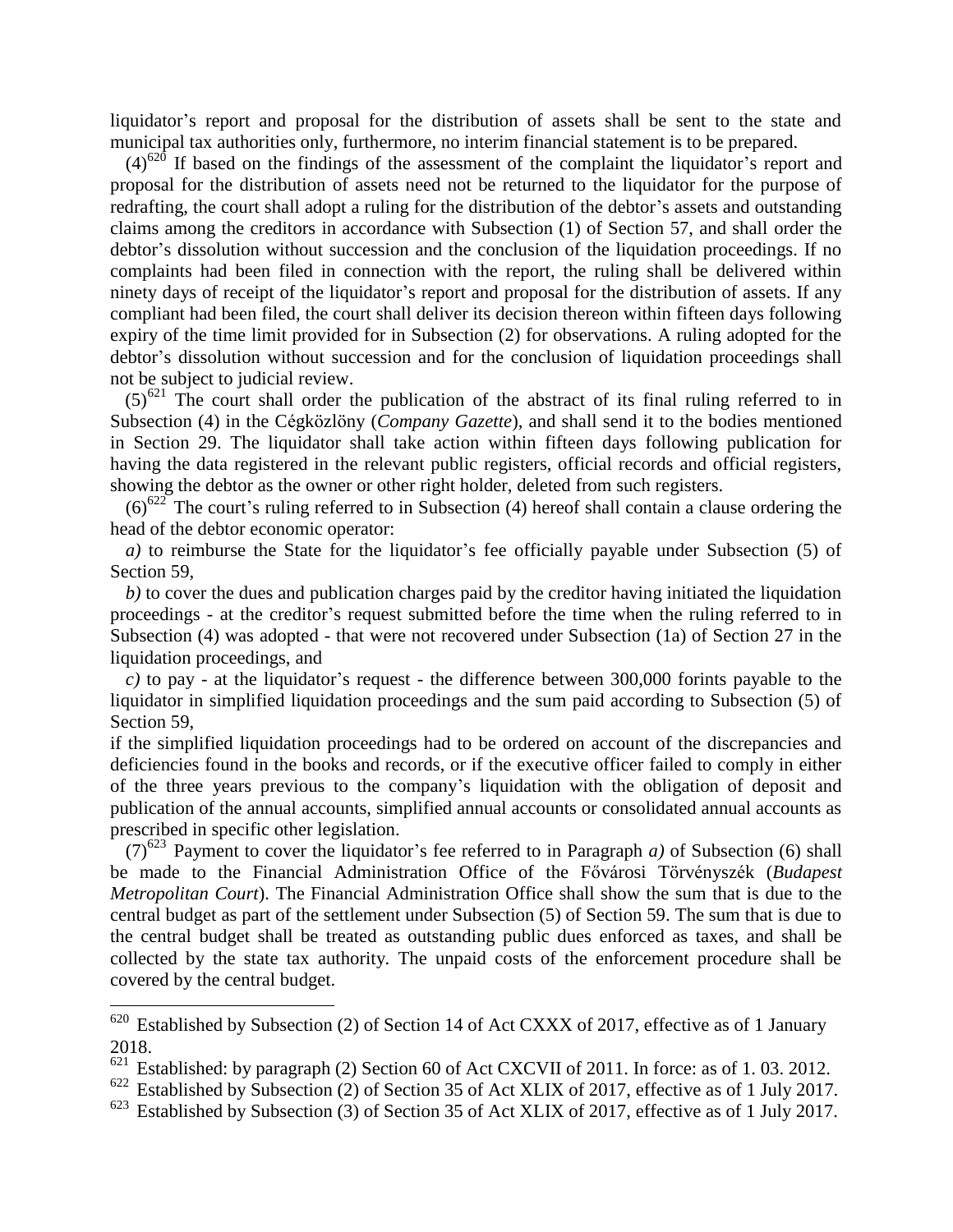# *Section 64<sup>624</sup>*

### *Chapter IV*

#### *Special Provisions Pertaining to Major Economic Operators of Preferential Status for Strategic Considerations<sup>625</sup>*

## *Section 65<sup>626</sup>*

(1) The Government may classify - by means of a decree - as major economic operators of preferential status for strategic considerations those economic operators specified under Subsection (3) to whom the following criteria applies:  $627$ 

*a)* settlement of the debts of such operators, composition with creditors or reorganization is in the interests of the national economy or is of particular common interest, or

*b)* the winding up of such operators without succession - where the lack of funding and insolvency cannot presumably be resolved - in a simplified, transparent and standardized procedure is given priority due to economic considerations.

 $(2)^{628}$  The Government shall publish the decree mentioned in Subsection (1):

 $a^{629}$  in the case of bankruptcy proceedings, within thirty days from the time of the opening of bankruptcy proceedings [Subsection (1) of Section 10],

*b)* in the case of liquidation proceedings, within 365 days from the time of the opening of liquidation proceedings [Subsection (1) of Section 27, Subsection (1) of Section 28],

 $c^{630}$  in the case of economic operators under majority state ownership, and in the case of associations and foundations where founder's rights and members' voting rights are exercised by a central budgetary agency or any other public entity,

*ca)* by the time a composition agreement is reached in bankruptcy proceedings,

*cb)* by the time a composition agreement is reached if a composition conference is held in liquidation proceedings, in the absence of a composition agreement, before the final balance sheet is submitted to the court,

*d) <sup>631</sup>* in the case of economic operators of preferential status for reasons of disaster management, nature conservancy or environmental protection, by the time indicated in Subparagraphs *ca)* and *cb)* of Paragraph *c)*.

(3) 'Major economic operator of preferential status for strategic considerations' shall mean any

 $624$  Repealed with preceding subtitle: by Section 70 of Act CXCVII of 2011. No longer in force: as of 1. 03. 2012.

 $625$  Established: by paragraph (1) Section 4 of Act CXV of 2011. In force: as of 4.08. 2011. Amended: by point 43 Section 69 of Act CXCVII of 2011. In force: as of 1. 01. 2012.

<sup>&</sup>lt;sup>626</sup> Established: by paragraph (2) Section 4 of Act CXV of 2011. In force: as of 4.08. 2011.

<sup>627</sup> Amended: by point 43 Section 69 of Act CXCVII of 2011. In force: as of 1. 01. 2012.

<sup>&</sup>lt;sup>628</sup> Established: by paragraph (1) Section 1 of Act XLVI of 2013. In force: as of 20. 04. 2013.

<sup>&</sup>lt;sup>629</sup> Amended by Paragraph j) of Subsection (17) of Section 91 of Act CCLII of 2013.

<sup>&</sup>lt;sup>630</sup> Enacted by Subsection (21) of Section 73 of Act XV of 2014, effective as of 15 March 2014.

<sup>631</sup> Enacted by Section 2 of Act CVIII of 2015, effective as of 9 July 2015.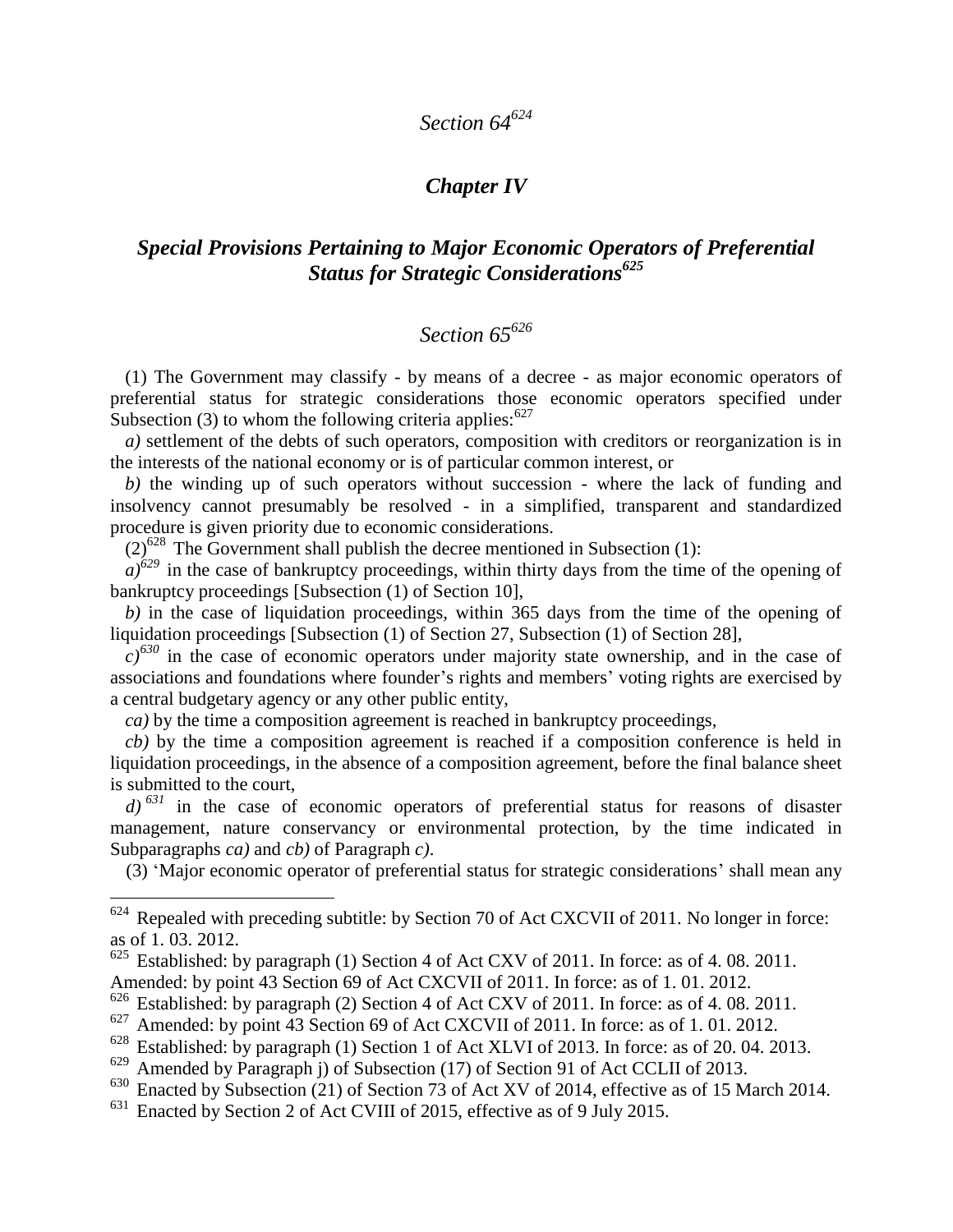economic operator:<sup>632</sup>

 $\overline{a}$ 

 $a^{0.633}$  that operates in fields that may be construed to be of national importance for reasons of national security, defense, law enforcement, military, energy safety, energy supply, industrial safety, disaster relief and emergency response, nature preservation, environmental protection, public health, public utility, infrastructure development, cultural heritage, public information, communications, transport, transportation safety, research and development and public health considerations, or as related to basic public functions or to ensuring basic food supplies to the general public, as well as for reasons of national and international trade and employment, or for reasons of supplying district heat and other public utility services to the general public,

 $b$ <sup> $634$ </sup> that is involved in the implementation of, or undertook to execute, projects given priority for national economy consideration,

*c)* that is involved in discharging public functions conferred by law nation-wide,

 $d$ <sup>635</sup> that received large amounts of State aid for restructuring, credit guarantees, surety facilities or export credit insurance, or that is engaged in the pursuit of, or undertook to carry out, concession-bound activities, and is therefore engaged under contract with the State or specific public bodies (including the State-owned economic operators established for carrying out the aforesaid functions) in connection with the above, or

*e)* that is engaged in the pursuit of activities considered to carry strategic importance for national economy purposes, other than those under Paragraphs *a)-d)*.

## *Section 66<sup>636</sup>*

 $(1)^{637}$  In the cases described in Section 65, the relevant provisions of this Act shall apply to the bankruptcy and liquidation proceedings of major economic operators of preferential status for strategic considerations, subject to the exceptions set out in this Section and in Section 67.

 $(2)^{638}$  In the application of this Chapter, the nonprofit business association under exclusive State ownership, delegated by the Government in a decree, may function as the administrator, temporary administrator, extraordinary administrator or liquidator (hereinafter referred to as "State liquidator"). The State liquidator may not be instructed by the person exercising ownership rights on behalf of the State in carrying out the proceedings under this Act.

 $(2a)^{639}$  Delegating the State liquidator to function as a temporary administrator is mandatory. The court may omit the hearing of the debtor in that respect. The court shall order said delegation within three working days following the date of submission of the petition for, or notice of, liquidation. If a temporary administrator has been delegated to function as the State administrator, the court shall accept no further petitions for such purpose. The fee of the State liquidator acting as the temporary administrator shall be between 500,000 and 5,000,000 forints. The court shall decide concerning an advance payment of the fee taking into account the temporary

 $632$  Amended: by point 43 Section 69 of Act CXCVII of 2011. In force: as of 1.01.2012.

<sup>633</sup> Established: by Section 61 of Act CXCVII of 2011. In force: as of 1. 01. 2012.

<sup>634</sup> Amended by Point 25 of Section 39 of Act XLIX of 2017.

<sup>635</sup> Amended by Point 26 of Section 39 of Act XLIX of 2017.

<sup>&</sup>lt;sup>636</sup> Established: by paragraph (2) Section 4 of Act CXV of 2011. In force: as of 4. 08. 2011.

Amended: by point 43 Section 69 of Act CXCVII of 2011. In force: as of 1.01.2012.

<sup>&</sup>lt;sup>638</sup> Established: by Section 62 of Act CXCVII of 2011. In force: as of 1.01. 2012. Amended: by subparagraph a) Section 6 of Act CXCVII of 2012. In force: as of 16. 12. 2012.<br> $639$  Established by Subsection (1) of Section 36 of Act XI IX of 2017, effective

Established by Subsection (1) of Section 36 of Act XLIX of 2017, effective as of 1 July 2017.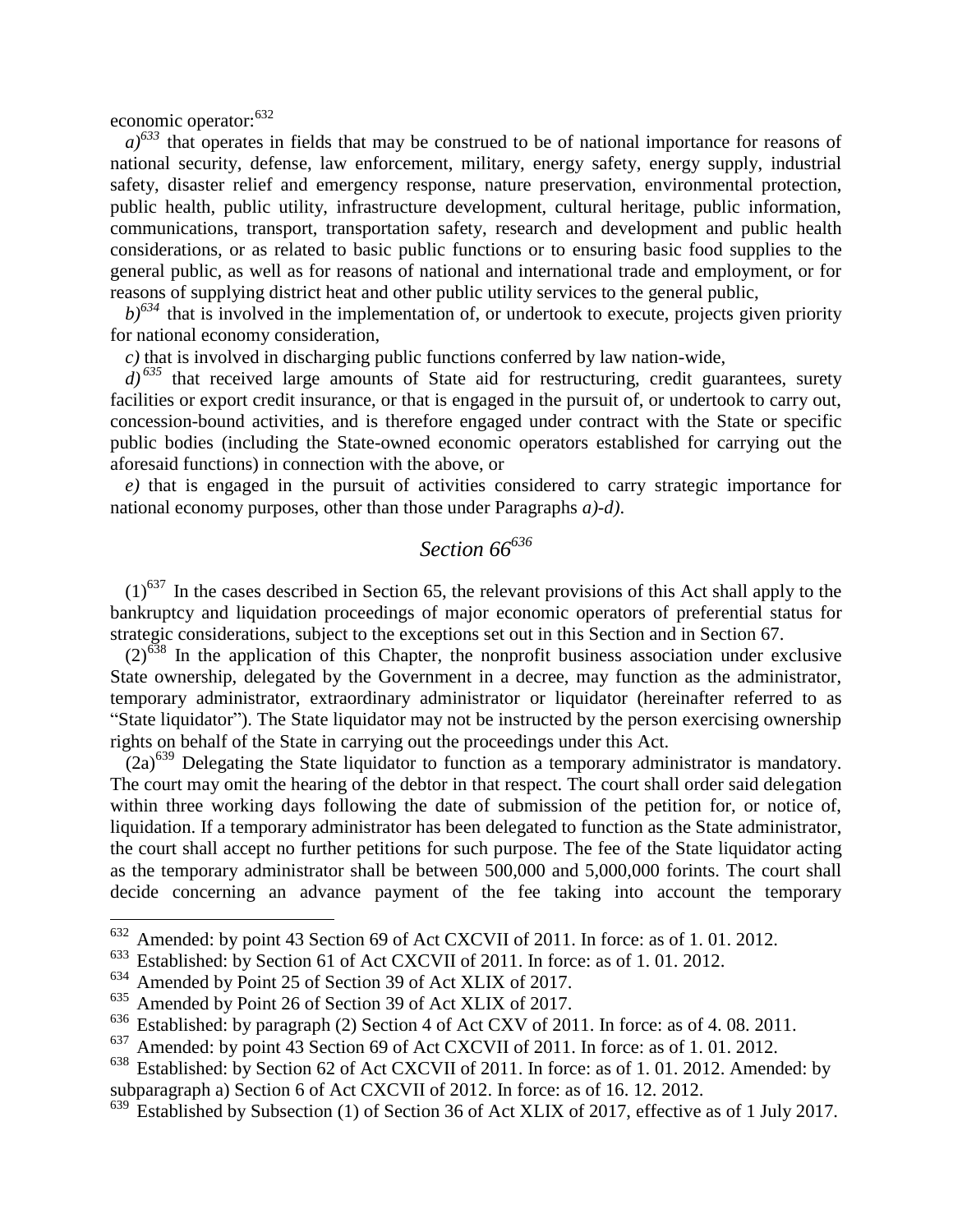administrator's expected workload, and shall establish the amount of the fee taking into consideration the amount of work actually performed. The fee shall be advanced at the court's initiative by the central budget, and shall be borne by the debtor, except if the creditor has withdrawn the request for the opening of liquidation proceedings, or if the court decided not to order liquidation in proceedings opened upon the creditor's request. In the latter cases the creditor shall be liable to pay the fee advanced within fifteen days when so requested by the State's representative. The Financial Administration Office of the Fővárosi Törvényszék shall repay the fee advanced by the central budget, to the central budget within eight working days of receipt of payment from the debtor, if it was paid.

 $(2b)^{640}$  The mandate of the temporary administrator may be cancelled if:

*a*) the creditor has withdrawn the request for the opening of liquidation proceedings, and there is no other petition or notice initiating the opening of liquidation proceedings against the debtor, or

*b)* the court dismissed the request for the opening of liquidation proceedings by final decision, or

*c)* the court has ordered the debtor's liquidation, and appointed the State liquidator as the liquidator.

 $(3)^{641}$  If the court has already appointed an administrator or liquidator under Subsection (1) of Section 27/A, the dismissal thereof and the appointment of a State liquidator shall be executed in a ruling adopted by the judge presiding over the proceedings within five working days following the government decree referred to in Subsections (1)-(2) of Section 65 entering into force, and shall, at the same time, order publication of the ruling in the Cégközlöny (*Company Gazette*) by way of the means defined in specific other legislation. Publication in the Cégközlöny shall take place in the form of display on the official website of Cégközlöny, updated on a daily basis. The court ruling shall contain instructions as to covering the dismissed liquidator's verified expenses, and also his reasonable remuneration for work performed up to that point, which may not exceed 100,000 forints, however, a higher amount in cases which are deemed particularly complex may be awarded. The ruling may be executed irrespective of any appeal, and only the section on awarding remuneration may be appealed. The provisions set out in Subsection (11) of Section 27/A shall apply to the obligations of the dismissed liquidator, where the liquidator shall be liable to publish the date of termination on his website on the day following the date of the ruling of dismissal, as well as to cooperate with the State liquidator, and shall assist the State liquidator in taking over the proceedings.

 $(3a)^{642}$  The court, if the Government has designated a new State liquidator by means of a decree, shall adopt a ruling relieving the former State liquidator of its duties and delegating the new State liquidator designated by the Government within eight working days from the time of the relevant government decree entering into force. The ruling shall provide for the compensation of the former State liquidator's invoiced and verified expenses and for its appropriate remuneration. The dismissed State liquidator shall turn over all documents and assets of the debtor to the replacement State liquidator without undue delay, and shall prepare an itemized list on contracts, proceedings in progress at the time of transfer, sales, and shall prepare an interim financial statement as well, and shall, furthermore, provide a statement that the balance sheet

Enacted: by paragraph (1) Section 2 of Act CXCVII of 2012. In force: as of 16. 12. 2012.

<sup>&</sup>lt;sup>641</sup> Amended by point 44 Section 69 of Act CXCVII of 2011, Point 14 of Section 15 of Act CXXX of 2017.

 $\frac{642}{642}$  Enacted: by paragraph (2) Section 2 of Act CXCVII of 2012. In force: as of 1.01.2013.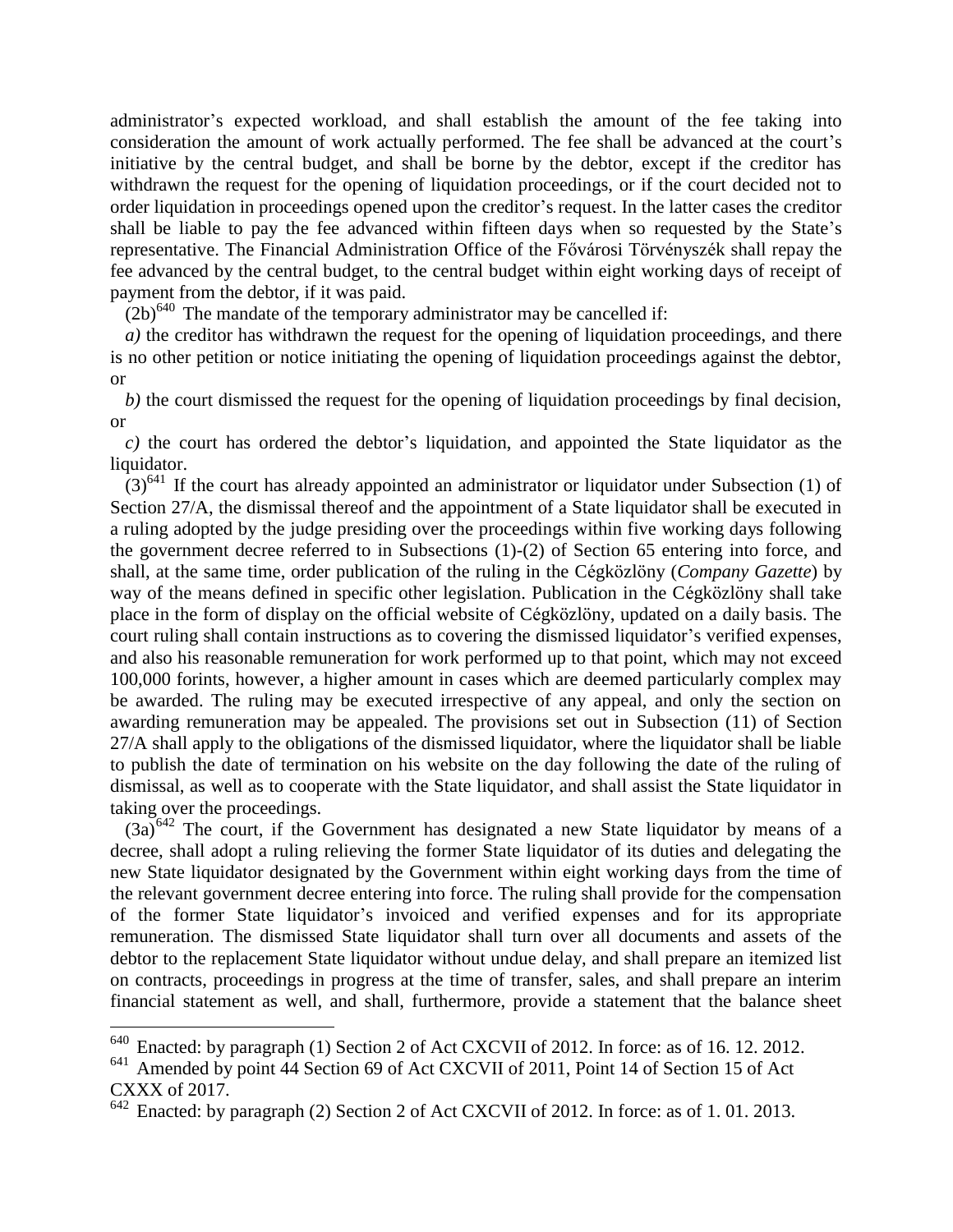gives a true and fair view of the debtor's financial situation. In the event of the dismissed State liquidator's failure to comply with these obligations the court may impose a fine of up to 900,000 forints upon the dismissed State liquidator.

 $(3b)^{643}$  The rulings mentioned in Subsections (2a) and (3a) may be executed irrespective of any appeal. An appeal may be lodged only against the part of the ruling establishing the fee within eight working days from the time of delivery of the ruling. The appeals under Subsections (2a) and (3a) shall be heard without delay, within a maximum period of fifteen working days.

 $(4)^{644}$  The relevant provisions of this Act shall apply to the liquidator referred to in Subsection (2) hereof, its employees and receivers, subject to the exception that the grounds for exclusion related to the debtor's owner or creditor - provided for in Subparagraphs *aa)* and *ab)* of Paragraph *a*) of Subsection (4) of Section 27/A shall not apply if the debtor is an economic operator owned by the State in whole or in part, of if the debtor's creditors include the State, the central budget, extra-budgetary funds, social security funds, bodies governed by public law, or organizations owned by the State, or operating with State participation in whole or in part.

 $(5)^{645}$  State liquidators may not pursue any economic activity outside the activities defined in this Act, with the exception of business and management consultancy for economic operators under full or majority state ownership, and - with respect to the economic operators aforementioned - the activities of receivers and property commissioners in accordance with the relevant provisions of the CRA, under the conditions prescribed by the CRA, as well as the activities of financial trustees in accordance with the Act XXV of 1996 on the Debt Consolidation of Local Governments with respect to municipal governments.

 $(6)^{646}$  The State liquidator referred to in Subsection (2), and the liquidators designated under specific other legislation for the liquidation or winding-up of financial institutions need not be listed in the register of liquidators, however, the particulars of liquidators, receivers and the persons specified in Section 27/C defined therein shall be recorded, and regularly updated, by the administrative body that maintains the register of liquidators. The register shall be construed as an official public register. The administrative body that maintains the register of liquidators shall monitor - in an official capacity - the activities of the State liquidator as defined in this Act and in its implementing decrees, and in the event of detecting any serious or repeated infringement or violation on the part of the receiver or the State liquidator's employees and/or executive officers it shall request the State liquidator to take disciplinary action, including dismissal, and may impose an administrative penalty of up to 400,000 forints upon the receiver. When imposing the penalty the authority shall take into account the nature and gravity of the infringement, and whether it is a one-off or a repeated offense.

 $(6a)^{647}$  The requirements set out in this Act and in the Government Decree on the Register of Liquidators shall apply to the State liquidators provided for in Subsection (6), and also to their executive officers and employees, including the receivers they have appointed.

 $(7)^{648}$  The liquidator referred to in Subsection (2) of Section 66 may not be dismissed pursuant

<sup>&</sup>lt;sup>643</sup> Enacted: by paragraph (2) Section 2 of Act CXCVII of 2012. In force: as of 1.01.2013.

<sup>&</sup>lt;sup>644</sup> Established by Subsection (2) of Section 36 of Act XLIX of 2017, effective as of 1 July 2017.

<sup>&</sup>lt;sup>645</sup> Established: by paragraph (2) Section 1 of Act XLVI of 2013. In force: as of 20. 04. 2013.

<sup>&</sup>lt;sup>646</sup> Established by paragraph (2) Section 6 of Act LXXXIV of 2013. Amended by Point 27 of Section 39, point 5 of Section 40 of Act XLIX of 2017.

<sup>&</sup>lt;sup>647</sup> Enacted by Subsection (3) of Section 36 of Act XLIX of 2017, effective as of 1 July 2017. <sup>648</sup> Amended: by point 44 Section 69 of Act CXCVII of 2011. In force: as of 1. 01. 2012.

Amended: by subparagraph b) Section 6 of Act CXCVII of 2012. In force: as of 16. 12. 2012.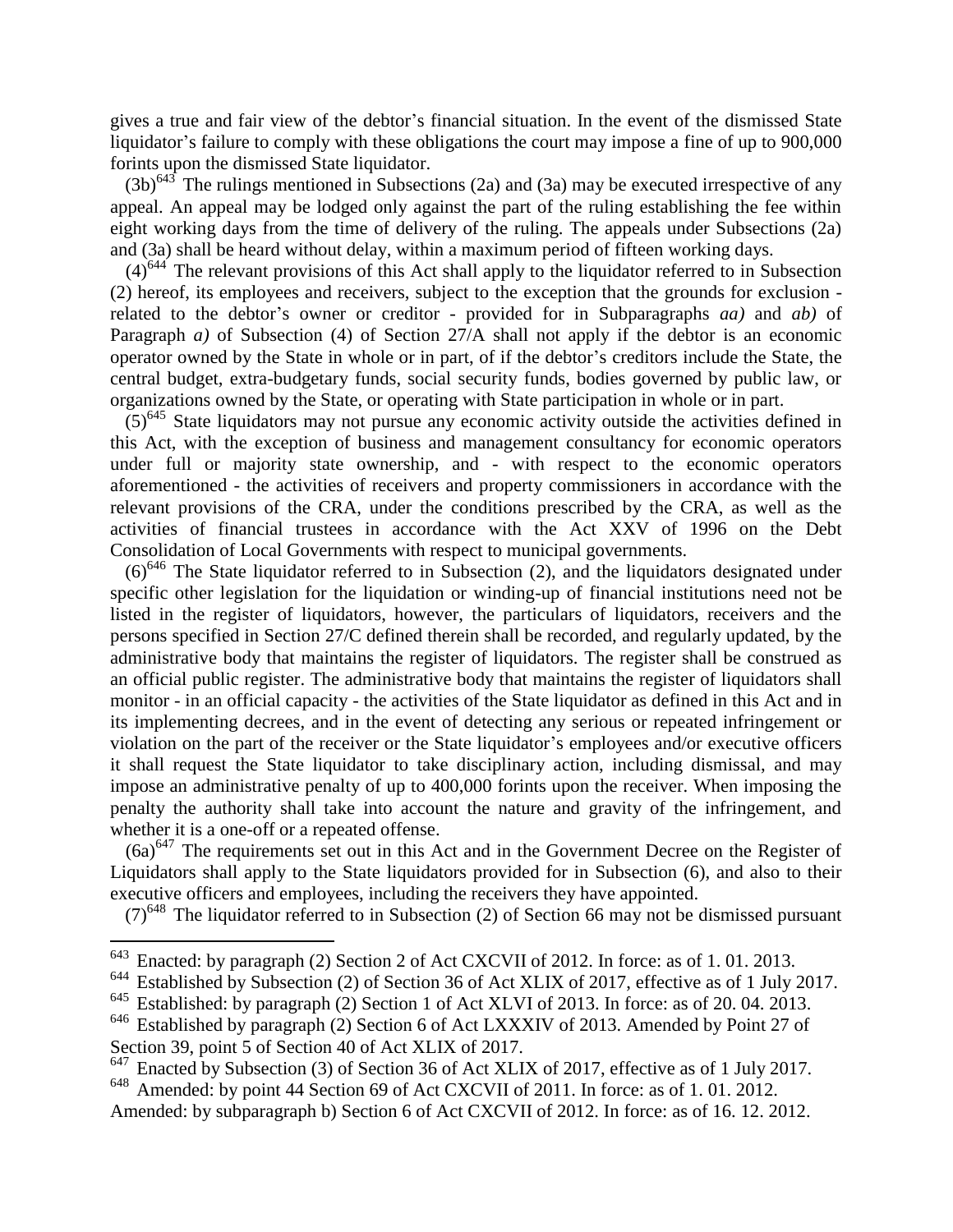to the reasons defined in Subsection (7) or (8) of Section 27/A, however, the court shall have powers to impose a financial penalty upon the liquidator referred to in Subsection (2) of Section 66 or receiver for any breach of, or non-compliance with, the obligations laid down by this Act, in an amount up to 900,000 forints. When imposing the penalty the court shall take into account the nature and gravity of the infringement, and whether it is a one-off or a repeated offense, as well as any harm or danger inflicted upon creditors' interests.

(8) Subsection (5) of Section 51 shall apply with the exception that a new liquidator may not be appointed, and the court may impose financial penalty of up to 900,000 forints on the receiver, an may order the liquidator to appoint a replacement receiver, and - furthermore - may reduce the State liquidator's fee. When imposing the penalty, or reducing the fee, the court shall take into account the nature and gravity of the infringement, and whether it is a one-off or a repeated offense, as well as any harm or danger inflicted upon creditors' interests.

### *Section 66/A<sup>649</sup>*

In bankruptcy proceedings of major economic operators of preferential status for strategic considerations the State liquidator acting as the temporary administrator is also entitled to request the extension of the stay of payment. In bankruptcy proceedings Subsection (9) of Section 18 shall apply with the proviso that the debtor shall be granted an extension of the stay of payment for a total of not more than 365 days from the time of the opening of bankruptcy proceedings if able to secure at least the majority of the votes of creditors with voting rights, in respect of secured and unsecured claims alike, separately for the claims in question.

## *Section 67<sup>650</sup>*

(1) Creditors shall be able to file their claims with the State liquidator, following the appointment of the State liquidator under Subsection (3) of Section 66, taking account of the original deadline. The State liquidator shall register as claims notified in due time those claims of creditors that they notified by the deadlines under Paragraph *f)* of Subsection (2) of Section 10, Paragraph *f)* of Subsection (2) of Section 28, Subsections (1)-(2) of Section 37 and Paragraph *b)* of Subsection (5) of Section 46 to the dismissed liquidator, provided that the holders of such claims are able to provide proof to the State liquidator within ten days following the deadline for having such claims notified.

(2) In liquidation proceedings the peremptory time limit under Paragraph *c)* of Subsection (5) of Section 46 and Subsections (1)-(3) of Section 37 for the notification of claims shall be one hundred and twenty days.

(3) The time limit for the verification of claims notified in liquidation proceedings under Subsection (6) of Section 46 shall be forty days, and disputed claims shall be sent to the court within ten days. The court shall hear cases related to disputed claims in priority proceedings.

 $(4)$ <sup>651</sup> In the case of liquidation of major economic operators of preferential status for strategic considerations, Subsection (5) of Section 38 shall apply with the exception that the time limit available to the collateral taker's right to direct satisfaction shall be two months.

Enacted: by Section 3 of Act CXCVII of 2012. In force: as of 16. 12. 2012.

<sup>650</sup> Established: by paragraph (3) Section 4 of Act CXV of 2011. In force: as of 4. 08. 2011.

<sup>&</sup>lt;sup>651</sup> Established by Subsection (15) of Section 91 of Act CCLII of 2013, effective as of 15 March 2014.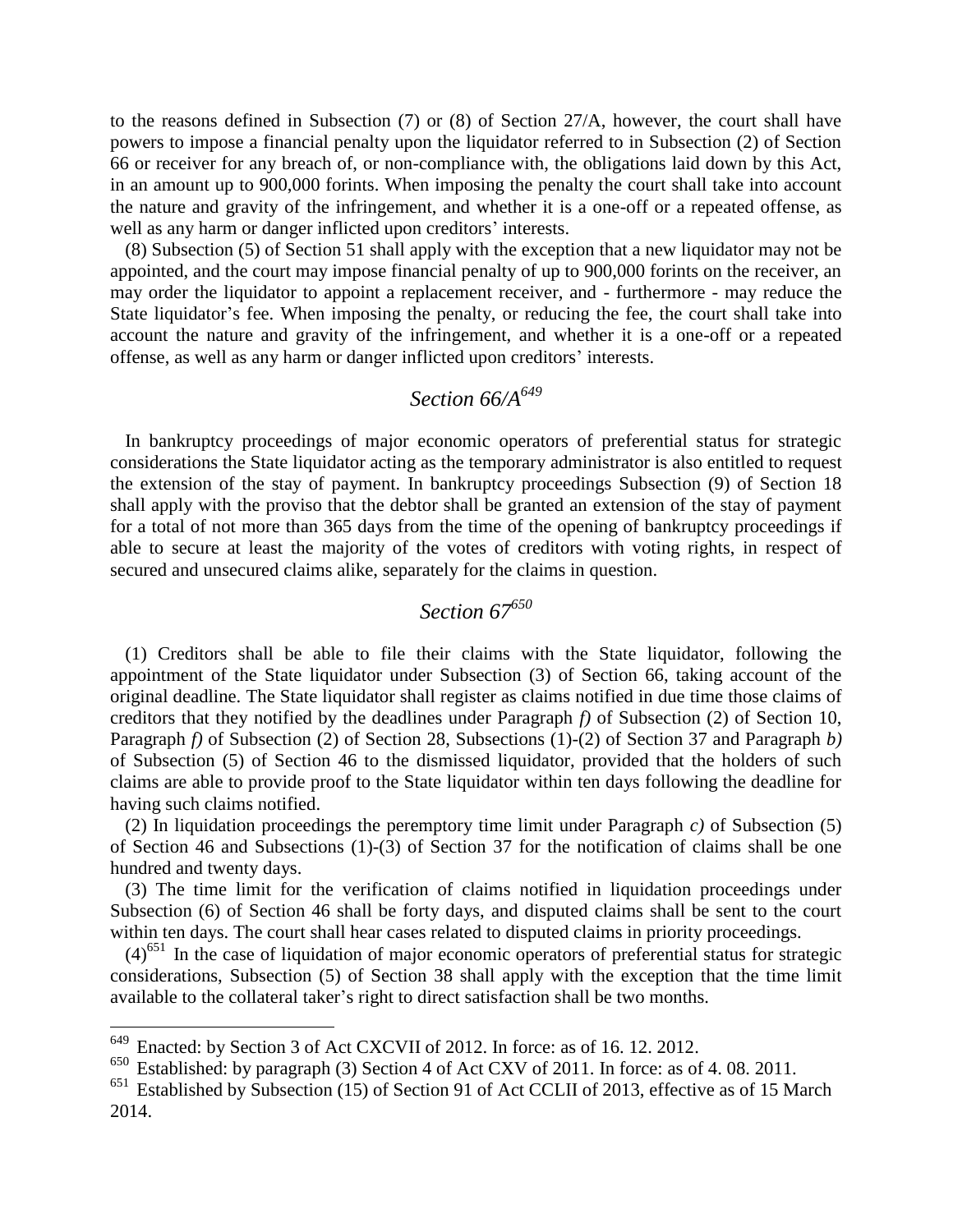$(5)^{652}$  The liquidator referred to in Subsection (2) of Section 66 shall call the creditors' meeting under Subsection (1) of Section 39 within sixty days. In the event of any breach of the obligations set out in Section 39 the court shall - instead of dismissing the liquidator referred to in Subsection (2) of Section 66 - impose a financial penalty of up to 300,000 forints upon the company and the receiver. In discharging the obligation of supplying information to creditors and the creditors' select committee (representative of creditors), the receiver shall take into account the requirements of confidentiality relating to the debtor's unique activities, which are considered significant for strategic considerations.

(6) The composition conference under Subsection (5) of Section 41 must be held within forty-five days from the date of receipt of the debtor's request. Subsection (1) of Section 44 and Section 45 shall apply to composition arrangements subject to the exception that the court may approve the composition arrangement even if the claims of creditors in support of the composition represent at least half of all claims of the creditors entitled to participate in the composition agreement.

(7) As regards the debtor's ability for continuing business operations during liquidation, the creditors' select committee may grant consent under Subsections (3)-(4) of Section 46 for a period of one and half year instead of one year.

 $(8)^{653}$  The time limit for completing the final liquidation balance sheet is two hundred and seventy days, except if the court decided to extend this time limit in justified cases and unless the creditors' select committee granted consent for the debtor for continuing business operations during liquidation, and also in the case defined in Subsection (2) of Section 52, and/or having regard to ongoing proceedings. The court shall deliver the final liquidation balance sheet and the proposal for the distribution of assets - in accordance with Subsection (1) of Section 56 - to the creditors within twenty-one days of receipt of the final liquidation balance sheet.

(9) Section 53 shall apply subject to the exception that if the debtor is engaged in the pursuit of any activity subject to prior official authorization, any concession-bound activity or any public service activity defined by law, the debtor's documents related to such activities shall be delivered to the organization involved in carrying out the given activity.

 $(9a)^{654}$  If the debtor is an authorized operator covered by the Act on Mining, the Act on Natural Gas, the Act on District Heat Supply or the Act on Electric Energy, the liquidator referred to in Subsection (2) of Section 66 shall contrive the conditions for the sales procedure in collaboration with the authority that issued the authorization, with facilities to allow for the sale of the debtor economic operator's assets as a going concern to an organization that is capable to ensure the continuity in carrying on the company's activities so as to provide the public services in question.

 $(9b)^{655}$  If the debtor economic operator was found responsible for environmental damage or for endangering the environment, or if engaged in activities which could harm the environment, the State liquidator shall administer the debtor's assets with a view to preventing further environmental damage, while taking into account the public interest that lies in continuing the debtor's business operation.

 $(9c)$ <sup>656</sup> In the process of realizing the assets of the debtor, the State liquidator shall draw up the

 $652$  Amended: by points 43 and 44 Section 69 of Act CXCVII of 2011. In force: as of 1.01.2012.

<sup>&</sup>lt;sup>653</sup> Established: by paragraph (1) Section 4 of Act CXCVII of 2012. In force: as of 16. 12. 2012. Amended by Point 28 of Section 39 of Act XLIX of 2017.

<sup>654</sup> Enacted: by Section 64 of Act CXCVII of 2011. In force: as of 1. 01. 2012.

<sup>655</sup> Enacted: by paragraph (2) Section 4 of Act CXCVII of 2012. In force: as of 16. 12. 2012.

 $656$  Enacted: by paragraph (2) Section 4 of Act CXCVII of 2012. In force: as of 16. 12. 2012.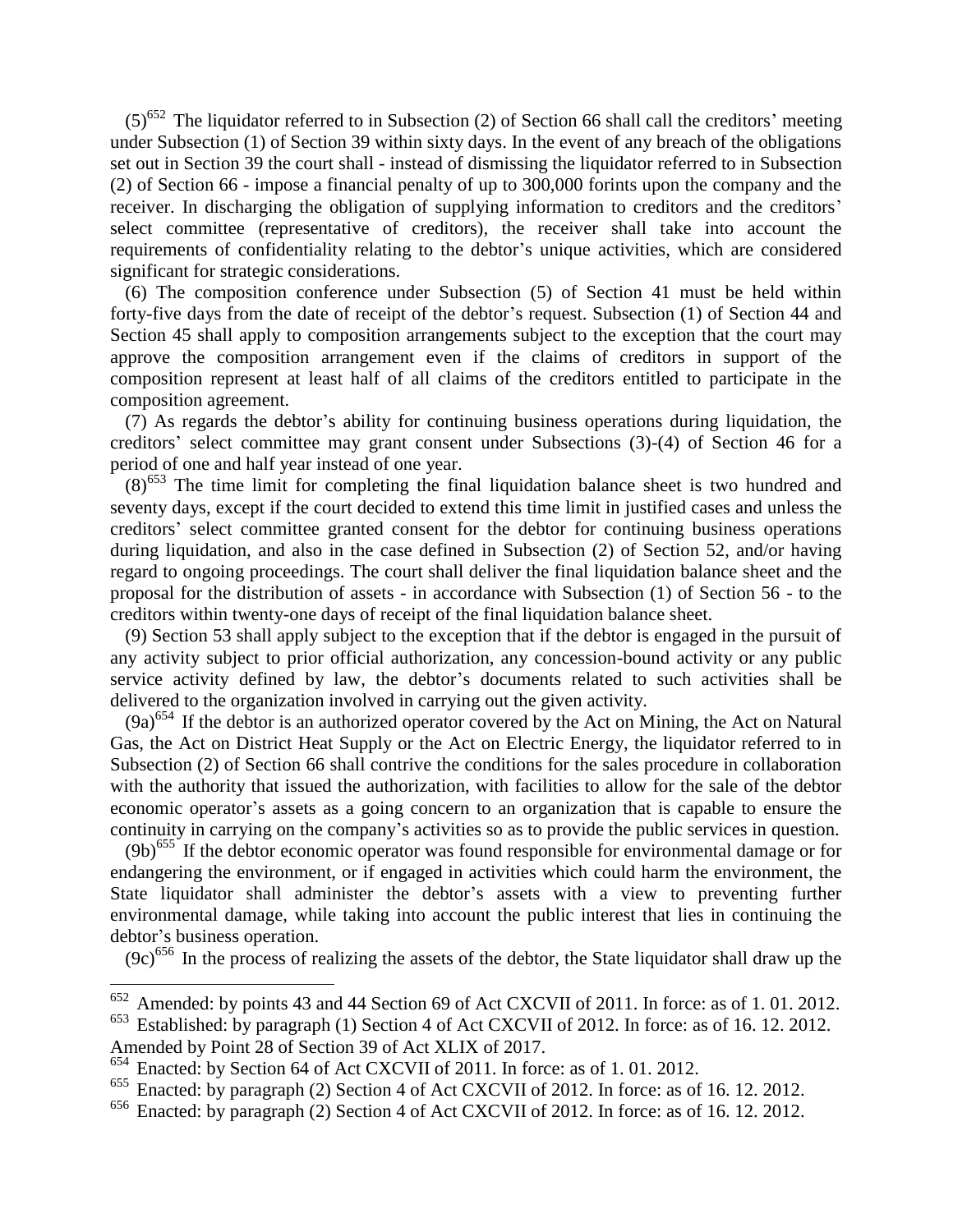conditions of sale - in consultation with the environmental protection authority - for liquidating the debtor's assets as going concern, targeting professional investors committed to cleaning up environmental damage or to preventing further endangerment of the environment. The State liquidator shall make efforts to sell real estate properties and movables, and the related rights as going concern, at the highest price that can possibly be received on the market.

 $(9d)$ <sup>657</sup> In order to achieve the objectives set out in Subsection (9b) or (9c), the State liquidator shall sell the debtor's assets non-publically, in closed proceedings. The State liquidator shall consult the creditors' select committee before making a decision for using the non-public sales procedure. The consent of the creditors' select committee is not required in deciding upon the method of sale and for laying down the terms and conditions of sale. The State liquidator's decision for using the non-public sales procedure may not be contested.

 $(9e)^{658}$  If the State liquidator sells the debtor's assets by means of non-public procedures, the liquidator shall obtain appraisals from three different independent valuers in advance. The creditors' select committee may request the review of the appraised value in accordance with Subsection (2) of Section 49. In connection with using the non-public sales procedure Section 49/A and Section 49/B shall apply, subject to the exception that the tender notice need not be published in the Cégközlöny, however, it shall be made available to the creditors and to the creditors' select committee (representative of creditors). In such sales procedures Subsection (5) of Section 49/A and Subsection (7) of Section 49/B are not mandatory.

 $(9f)^{659}$  The opening of tenders and the price negotiation process shall be attended by a notary public. The minutes drawn up by the notary public shall contain the reasons for selling the assets non-publically, the tender conditions in detail and the criteria for the evaluation of offers. The State liquidator shall disclose the purchase price specified in the contract concluded upon the non-public sales procedure and the description of the asset sold to the Cégközlöny within five working days following the conclusion of the sales agreement, and shall publish it on its website as well.

 $(9g)^{660}$  If any right of preemption registered in a public register before the liquidation was ordered or that may exist pursuant to statutory provision applies to any particular asset, the State liquidator shall inform the person holding the right of pre-emption in advance if the asset to which the right of pre-emption pertains will be sold by non-public means. The liquidator shall convey to the holder of the right of pre-emption any offer received non-publically. The holder of the right of pre-emption shall decide whether to exercise the right of pre-emption within eight working days of receipt of notice, and shall inform the liquidator of this decision without delay. The holder of the right of pre-emption shall accept the offer made in its entirety for the asset offered for sale (total of all assets) on the whole.

 $(9h)$ <sup>661</sup> The time limit for bringing action under Subsections (5) and (6) of Section 49 shall begin on the date of dissemination referred to in Subsection (9e).

(10) The time limits mentioned in Subsection (8) shall be taken into consideration in rendering the court decision under Subsection (2) of Section 56 on the distribution of outstanding claims

 $657$  Established by Section 3 of Act CVIII of 2015, effective as of 9 July 2015.

<sup>658</sup> Enacted: by paragraph (2) Section 4 of Act CXCVII of 2012. In force: as of 16. 12. 2012.

<sup>&</sup>lt;sup>659</sup> Enacted: by paragraph (2) Section 4 of Act CXCVII of 2012. In force: as of 16. 12. 2012.<br><sup>660</sup> Enacted by paragraph (2) Section 4 of Act CXCVII of 2012. Amended by Point 29 of Sec

Enacted by paragraph (2) Section 4 of Act CXCVII of 2012. Amended by Point 29 of Section 39 of Act XLIX of 2017.

<sup>&</sup>lt;sup>661</sup> Enacted by paragraph (2) Section 4 of Act CXCVII of 2012. Amended by Point 30 of Section 39 of Act XLIX of 2017.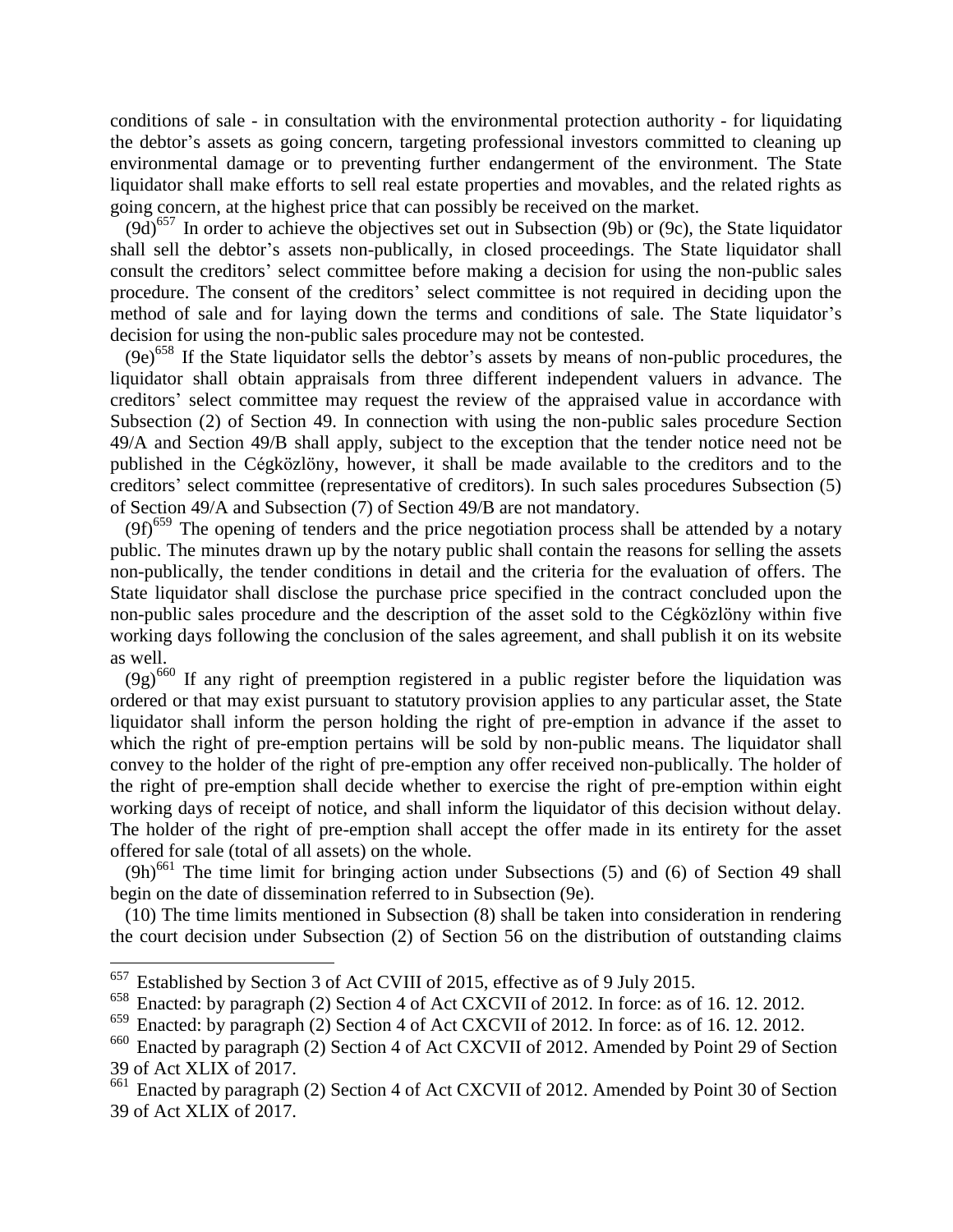and unsold assets among the creditors.

# *Section 68<sup>662</sup>*

 $(1)$ <sup>663</sup> Where a major economic operator of preferential status for strategic considerations or the facilities it operates are placed under protection for national security reasons, or if providing a public service of international or national importance for reasons of defense, law enforcement, military and energy supply considerations, or providing public utility services of strategic importance to the general public, the general provisions and Sections 65-67 of this Act shall apply - in light of the public interest related to the activities they pursue - subject to the exceptions set out in this Section and in Sections 69-70.

 $(2)^{664}$  The Government shall be able to declare in the decree referred to in Section 65 that Subsection (1) applies to a particular major economic operator of preferential status for strategic considerations, if the lack of funding cannot presumably be resolved due to the reasons behind the operator's deficit, the accumulation of losses cannot be stopped, the economic operator cannot be given any assistance or State aid for the purpose of salvaging the company, however, the sale of the economic operator's assets as a going concern is in the public interest in order to ensure continuity and carrying on the company's activities.

 $(3)^{665}$ 

 $\overline{a}$ 

 $(4)$ <sup>666</sup> In liquidation proceedings already in progress at the time of publication of the government decree referred to in Subsection (2), opened upon request, the provisions of Subsections (5)-(6) of this Section and Subsections (1)-(9a) of Section 69 may not be applied. Subsection (10) of Section 69 applies with the exception that the special moratorium will be ordered instead of being extended, if the debtor fails to respond within the five-day peremptory time limit to the court's request made in the ruling ordering liquidation as to having set aside financial means sufficient to cover its payment obligations with a view to continuing operations during the period of the moratorium and to maintaining its viability.

 $(5)^{667}$  The court shall adopt the ruling referred to in Subsection (2) of Section 22 on ordering liquidation within three working days, and shall, at the same time, order - in accordance with the provisions of specific other legislation - to have it published in the Cégközlöny (*Company Gazette*). Publication in the Cégközlöny shall take place in the form of display on the official website of Cégközlöny, updated on a daily basis.

 $(6)^{668}$  In liquidation proceedings joinder, suspension is not admissible. Liquidation proceedings may be suspended only upon request, in the case of Subsection (4) of Section 26, in proceedings of first and second instance not more than once each, with the proviso that after three months' stay the proceedings shall be terminated.

 $662$  Established: by paragraph (4) Section 4 of Act CXV of 2011. In force: as of 4.08. 2011.

 $\frac{663}{663}$  Amended: by points 43 and 45 Section 69 of Act CXCVII of 2011. In force: as of 1.01.2012.

<sup>664</sup> Amended: by point 43 Section 69 of Act CXCVII of 2011. In force: as of 1. 01. 2012.

<sup>&</sup>lt;sup>665</sup> Repealed: by subparagraph b) Section 17 of Act CIV of 2012. No longer in force: as of 16. 07. 2012.

<sup>&</sup>lt;sup>666</sup> Amended: by point 44 Section 69 of Act CXCVII of 2011. In force: as of 1.01.2012.

<sup>667</sup> Amended by point 44 Section 69 of Act CXCVII of 2011, Point 15 of Section 15 of Act CXXX of 2017.

<sup>&</sup>lt;sup>668</sup> Established by Subsection (3) of Section 14 of Act CXXX of 2017, effective as of 1 January 2018.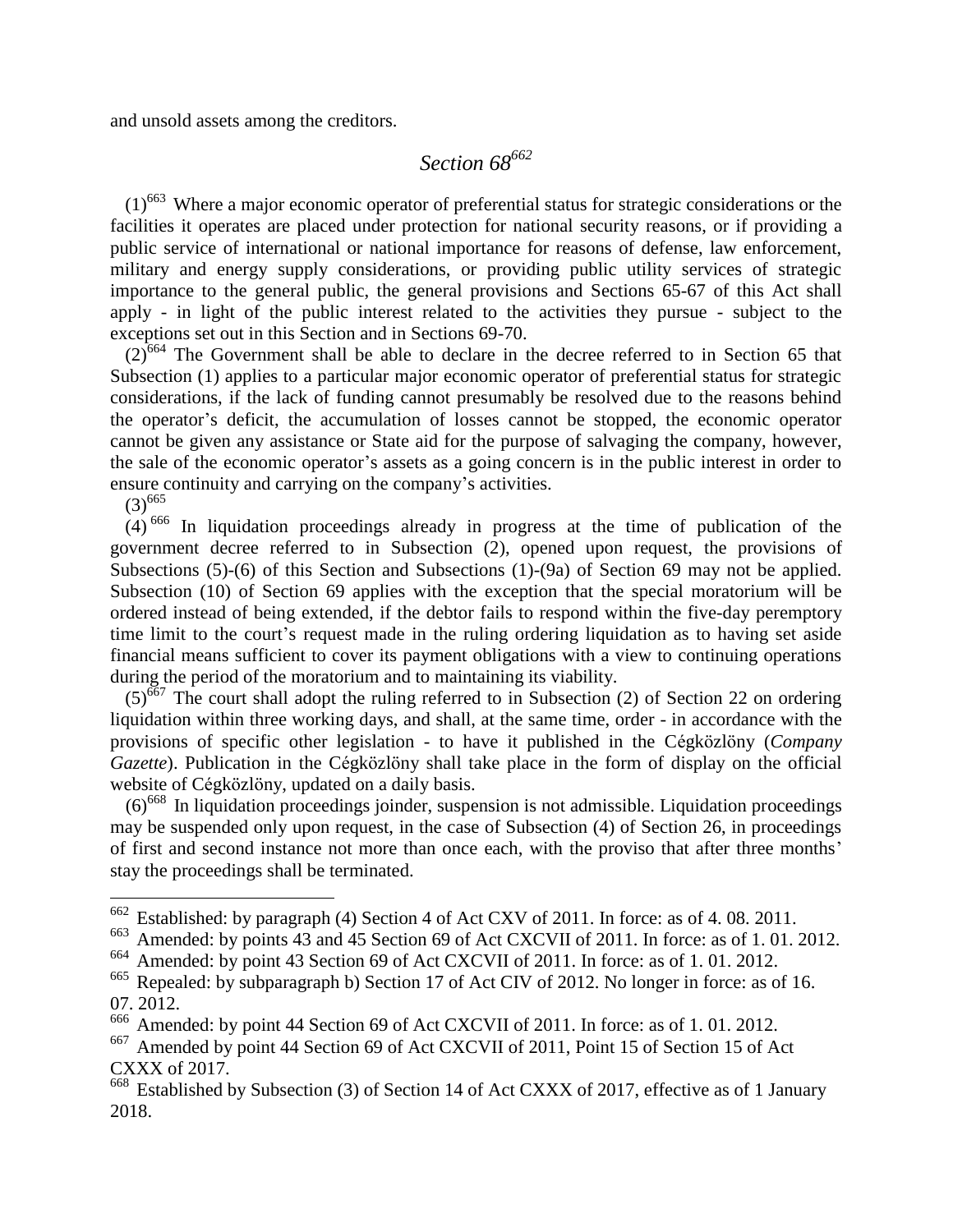$(7)$ <sup>669</sup> The court shall hear such cases in priority proceedings.

# *Section 69<sup>670</sup>*

 $(1)^{671}$  If liquidation is requested by the debtor, the petition shall be filed according to the provisions of Subsection (1) of Section 23 with the exception that the debtor is required to provide a statement concerning the requirements set out under Subsection (3) of Section 8 as well. The debtor's payment service provider shall be bound by the obligations defined in Subsection (5) of Section 8. The petition shall contain information for enabling the head of the debtor to be summoned at short notice in accordance with Subsection (3) of Section 133 of the CPC (electronic mail address, phone number, fax number).

 $(2)^{672}$  Within one working day following receipt of the debtor's petition under Subsection (1), the court shall publish a ruling in the Cégközlöny (*Company Gazette*) by way of the means defined in specific other legislation concerning the special moratorium to which the debtor is entitled, containing also an indication that an extraordinary administrator has been appointed and that the proceedings are conducted against an economic operator granted preferential status by the Government for strategic considerations, to which Sections 68-70 of this Act also apply. Publication in the Cégközlöny shall take place in the form of a display posted on the official website of Cégközlöny at 0:00 hours, updated on a daily basis. The special moratorium shall be available to the debtor from the time of publication. In its ruling the court shall appoint the State liquidator referred to in Subsection (2) of Section 66 to function as an extraordinary administrator. The fee and expenses of the State liquidator functioning as an extraordinary administrator shall be advanced and covered by the debtor economic operator. The ruling may not be appealed separately.

 $(3)^{673}$  The purpose of the special moratorium is to keep the debtor operational on a temporary basis. During the period of special moratorium the claims of creditors shall draw interest. During the period of special moratorium payments may exclusively be made subject to authorization (approval) by the extraordinary administrator. The extraordinary administrator shall authorize (approve) payments falling due during the period of special moratorium which are considered necessary with a view to enabling the debtor to carry on its activities which have been granted priority status under this Act during the period of special moratorium and to maintaining its viability; the payment authorized by the extraordinary administrator may be executed during the special moratorium. The extraordinary administrator shall have joint right of disposition over the debtor's payment accounts. The extraordinary administrator shall advise the payment service providers carrying the debtor's accounts concerning his powers conferred under this Subsection, including his authentic and reliably verified signature. The provisions contained in Section 11 shall otherwise apply during the period of special moratorium. The head of the debtor shall set aside financial means sufficient to cover its payment obligations with a view to continuing operations during the period of the special moratorium and to maintaining its viability, the execution of which shall be monitored by the extraordinary administrator, who shall notify the

 $669$  Enacted by Subsection (3) of Section 14 of Act CXXX of 2017, effective as of 1 January 2018.

Established: by paragraph (4) Section 4 of Act CXV of 2011. In force: as of 4.08. 2011.

<sup>671</sup> Amended by Point 16 of Section 15 of Act CXXX of 2017.

<sup>&</sup>lt;sup>672</sup> Established: by paragraph (1) Section 65 of Act CXCVII of 2011. In force: as of 1.01.2012.

 $673$  Established: by paragraph (1) Section 65 of Act CXCVII of 2011. In force: as of 1.01.2012.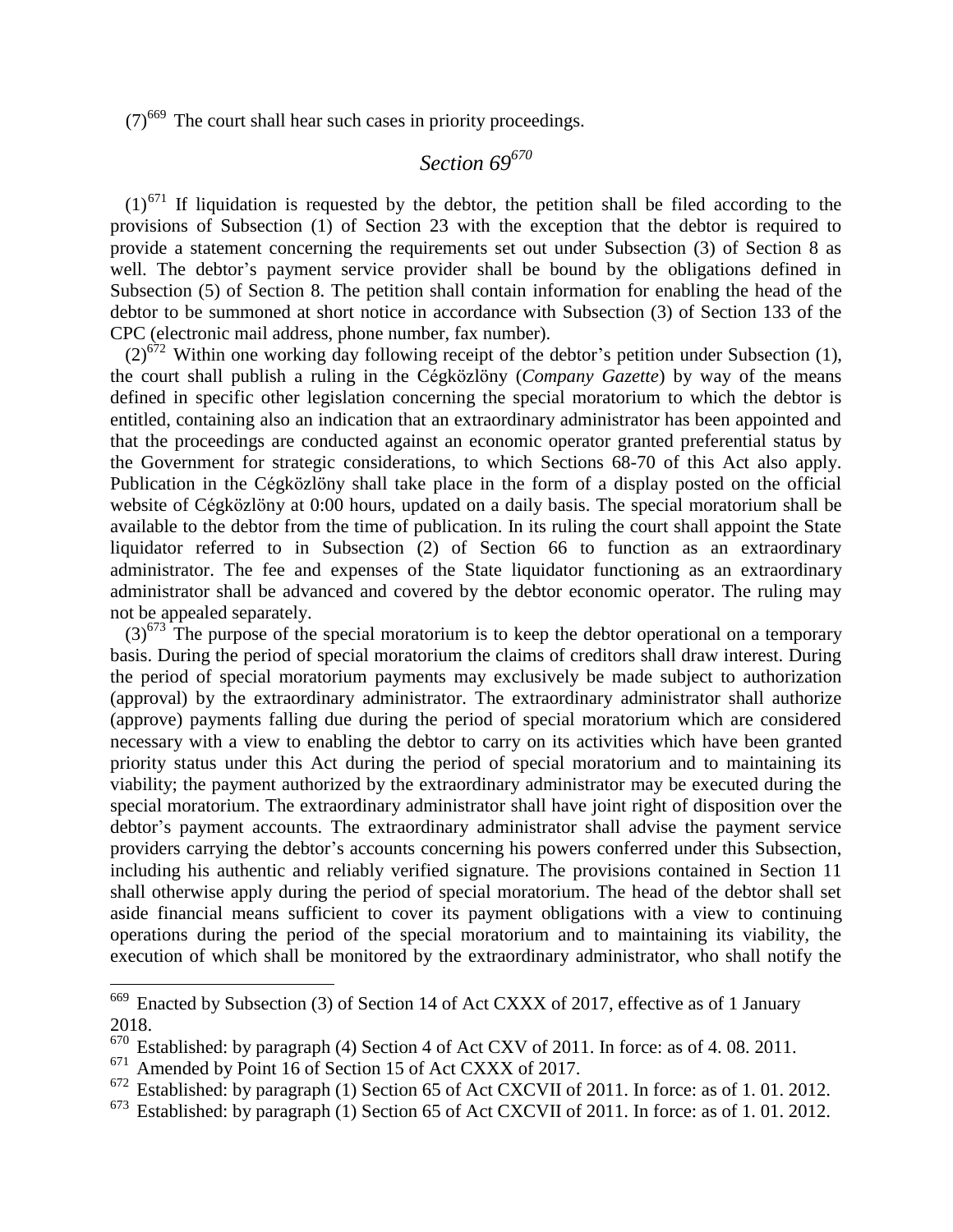supreme body, the supervisory board and the auditor in the event of non-compliance. During the period of special moratorium the debtor's operating licenses and authorizations shall be extended until the end of the special moratorium, and the competent authority shall be able to withdraw such authorizations according to the relevant legislation only if deemed necessary for the protection of life and property. During the period of special moratorium contracts concluded with the debtor may not be rescinded or avoided by the other party, moreover, such contracts shall not be terminated on account of the debtor's insolvency or stemming from the special moratorium.

 $(3a)^{674}$  When so requested by the extraordinary administrator, the head of the debtor shall make available all information and documents related to the debtor's operations and financial standing to the extraordinary administrator. The head of the debtor shall take - following consultation with the extraordinary administrator - all measures within reason, that is to be expected from persons in such positions, to keep the debtor operational throughout the special moratorium.

(4) The court shall review the debtor's petition for liquidation submitted under Subsection (1) within five days. The time limit for remedying deficiencies shall be five days.

(5) If the court decided to refuse the debtor's petition under Subsection (1) without any examination of its merits, or dismisses the proceedings, or declares the proceedings to be conducted in the form of a territorial proceeding, the special moratorium shall terminate upon publication of the final ruling thereof in the Cégközlöny, except if the court has published another ruling on the special moratorium in another proceeding opened upon the petition for liquidation. Publication in the Cégközlöny shall take place in the form of a display posted on the official website of Cégközlöny at 0:00 hours, updated on a daily basis.

 $(6)^{675}$  The provisions pertaining to the special moratorium and its publication, and to the extraordinary administrator shall apply also if the debtor's liquidation is requested by a creditor; in this case the time limit for publication of the special moratorium under Subsection (2) shall be reckoned from the time of delivery of the creditor's petition to the court. The provisions of Subsections (3)-(5) shall also apply. The petition shall contain information for enabling the head of the creditor to be summoned at short notice in accordance with Subsection (3) of Section 133 of the CPC (electronic mail address, phone number, fax number). The creditor's petition and the summons to the hearing specified in Subsection (7) shall be sent to the debtor by way of a process server. The debtor may not request stay of payment under Subsection (3) of Section 24 and Subsection (3) of Section 26 for settling his debts. The debtor shall supply information to the court within two working days following the time of receipt for enabling the head of the debtor to be summoned at short notice in accordance with Subsection (3) of Section 133 of the CPC (electronic mail address, phone number, fax number), including information relating to its payment accounts.

 $(7)$ <sup>676</sup> The court shall hold a hearing concerning the creditor's petition for the opening of liquidation proceedings at the latest within eight days of the time of delivery of the creditor's petition to the court. The time elapsed between the date on which the request for remedying discrepancies had been ordered and the date on which it was satisfied shall not be included in the time limit. The court shall summon the creditor and the extraordinary administrator to the hearing

 $674$  Enacted: by paragraph (2) Section 65 of Act CXCVII of 2011. In force: as of 1.01.2012.

<sup>675</sup> Amended by point 44 Section 69 of Act CXCVII of 2011, Point 17 of Section 15 of Act CXXX of 2017.

 $676$  Established by paragraph (3) Section 65 of Act CXCVII of 2011. Amended by Paragraph k) of Subsection (17) of Section 91 of Act CCLII of 2013, Point 31 of Section 39 of Act XLIX of 2017.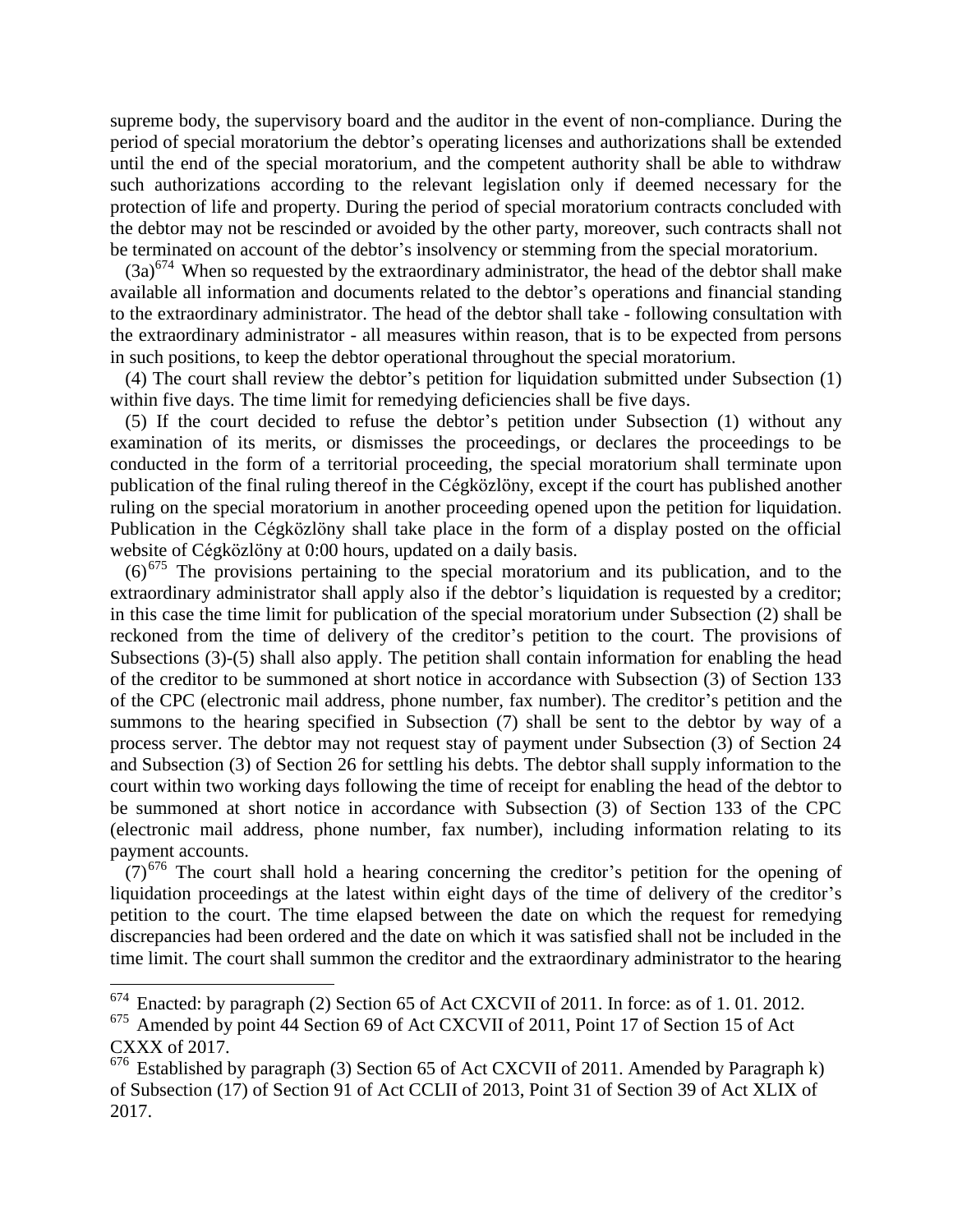at short notice. The parties shall present their statements relating to the petition during the hearing at the latest. In such hearing the extraordinary administrator shall make the statements (such as the receiver's particulars) which are necessary for his appointment as the liquidator, if liquidation is in fact ordered, and/or for the publication of such. Where additional documents and/or statements are required for making a decision on insolvency, the court shall set another hearing within not more than five days. In that hearing the debtor shall provide a statement to indicate whether the funds at its disposal are considered sufficient to cover the payment obligations incurred or scheduled to fall due during the period of special moratorium. If the debtor fails to make such statement or indicates that the funds are insufficient, the court shall adopt a ruling in priority on terminating the special moratorium.The ruling may be appealed separately. The appeal shall be determined without delay, within not more than fifteen days. The court shall publish the final ruling in the Cégközlöny without delay.

(8) In proceedings opened at the creditor's request the court shall adopt a decision concerning the debtor's insolvency during the hearing, or within fifteen days after the first hearing. The court shall deliver its ruling to the parties during the hearing or by way of a process server. Upon the ruling ordering liquidation of the debtor becoming final, the court shall - within one working day - provide for the publication of the ruling specified in Subsection (1) of Section 28 in the Cégközlöny by way of the means described in specific other legislation. Publication in the Cégközlöny shall take place in the form of display on the official website of Cégközlöny, updated on a daily basis.

(9) If the debtor is not insolvent the ruling to dismiss the proceedings with immediate effect shall also provide for the termination of the special moratorium. The court shall take measures in priority for having the final ruling published in the Cégközlöny. Publication shall take place in the form of a display posted on the official website of Cégközlöny at 0:00 hours, updated on a daily basis. The special moratorium shall terminate upon publication of the ruling, except if the court has published another ruling on the special moratorium in another liquidation proceeding in progress against the debtor.

 $(9a)^{677}$  An appeal against the ruling ordering the debtor's liquidation or adopted for the termination of the proceedings with immediate effect shall be submitted within five working days from the time of delivery. The appeal shall be decided by the court within five working days.

 $(10)^{678}$  The ruling ordering liquidation shall contain an indication, and the publication shall specify that the proceedings are conducted against an economic operator granted preferential status by the Government for strategic considerations, to which Sections 68-70 of this Act also apply. In the ruling ordering liquidation the court shall extend the duration of special moratorium for a period of ninety days from the time of publication of the ruling ordering liquidation, which shall be referred to in the publication specified in Subsection (2) of Section 28. Following the time of the opening of liquidation, up to the expiry of the extended special moratorium, from the provisions pertaining to special moratorium, the ones contained in Subsections (3)-(3a) on keeping the debtor operational on a temporary basis, on payments made from the debtors funds, on authorizations granted by the relevant authorities and on restrictions for the termination of and withdrawal from contracts concluded with the debtor shall apply in due consideration of the rules of liquidation, with the proviso that Section 11 shall not apply; the special moratorium shall be without prejudice to the rights and obligations of the liquidator obtained in connection with liquidation proceedings, including the liquidator's right of termination or withdrawal under

 $677$  Enacted: by paragraph (4) Section 65 of Act CXCVII of 2011. In force: as of 1.01.2012.

Established: by paragraph (5) Section 65 of Act CXCVII of 2011. In force: as of 1.01.2012.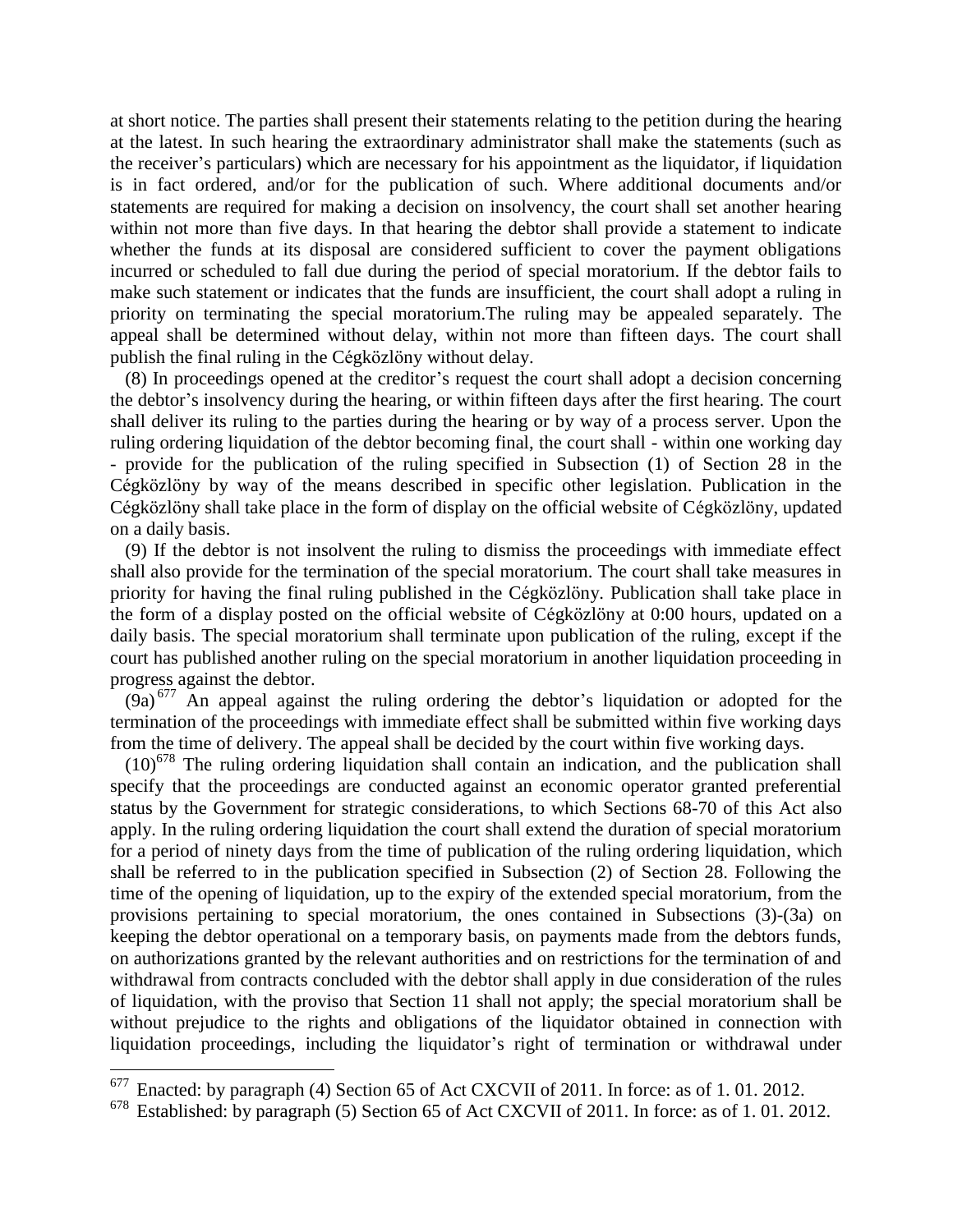Section 47.

 $\overline{a}$ 

(11) Section 5 shall apply subject to the exception that information may be provided by the liquidator only. Information may be refused if and when it is deemed to jeopardize the objectives of the procedure [Subsection (2) of Section 68]. Subsection (3) of Section 39 shall apply with the exception that the liquidator may refuse to give out information if and when it is deemed to jeopardize the objectives of the procedure [Subsection (2) of Section 68].

(12) Subsection (1) of Section 36 and Subsection (3) of Section 38 shall apply with the exception that instead of the time of the opening of liquidation the date of publication of the special moratorium shall be applied to determine whether creditors' claims may or may not be imputed.

 $(13)^{679}$  If the court orders liquidation, the debts incurred and falling due during the period of special moratorium, approved according to Subsection (3) by the extraordinary administrator (liquidator) and the debts stemming from any commitment by the extraordinary administrator (liquidator), yet unpaid, shall be satisfied by the liquidator included in the costs of liquidation under Paragraph *b)* of Subsection (2) of Section 57.

 $(14)$ <sup>680</sup> In determining the fee of the liquidator referred to in Subsection (2) of Section 66, the court shall proceed according to Section 59 with the exception that it shall award a higher amount covering the work performed by the extraordinary administrator before the binding decision ordering the opening of liquidation proceedings was adopted. The fee shall be paid by the debtor, and shall be shown under the costs of liquidation in accordance with Paragraph *g)* of Subsection (2) of Section 57.

 $(15)^{681}$  If after the time of the opening of proceedings for the liquidation of a debtor covered by Subsection (2) of Section 68 liquidation proceedings are opened against a resident economic operator in which the debtor has majority control, such proceedings shall be carried out according to Section 68, this Section and Section 70.

### *Section 70<sup>682</sup>*

 $(1)^{683}$  In the event of ordering the liquidation of an economic operator covered by Subsection (2) of Section 68, the liquidator referred to in Subsection (2) of Section 66 shall administer the debtor's assets taking account of the activity referred to in Subsection (1) of Section 68, and the public interest related to the activities thus pursued. In the process of alienating the debtor's assets, the liquidator referred to in Subsection (2) of Section 66 shall make efforts to sell real estate properties and movables, and the related rights as going concern, at the highest price that can possibly be received on the market.

(2) Where this is deemed necessary to achieve the objective of the proceedings [Subsection (2) of Section 68], the liquidator shall sell off the debtor's assets in closed proceedings. The liquidator shall select the method of non-public sales procedures (such as in particular restricted tender, direct negotiations). The liquidator shall not be liable to provide advance information to creditors concerning his decision to use non-public sales procedures and the selected method, however, the reasons for the decision and the offers received must be recorded in writing in the

 $679$  Established: by paragraph (6) Section 65 of Act CXCVII of 2011. In force: as of 1.01.2012.

<sup>&</sup>lt;sup>680</sup> Amended: by point 44 Section 69 of Act CXCVII of 2011. In force: as of 1. 01. 2012.

Amended by Paragraph 1) of Subsection (17) of Section 91 of Act CCLII of 2013.

<sup>682</sup> Established: by paragraph (5) Section 4 of Act CXV of 2011. In force: as of 4. 08. 2011.

<sup>683</sup> Amended: by point 44 Section 69 of Act CXCVII of 2011. In force: as of 1. 01. 2012.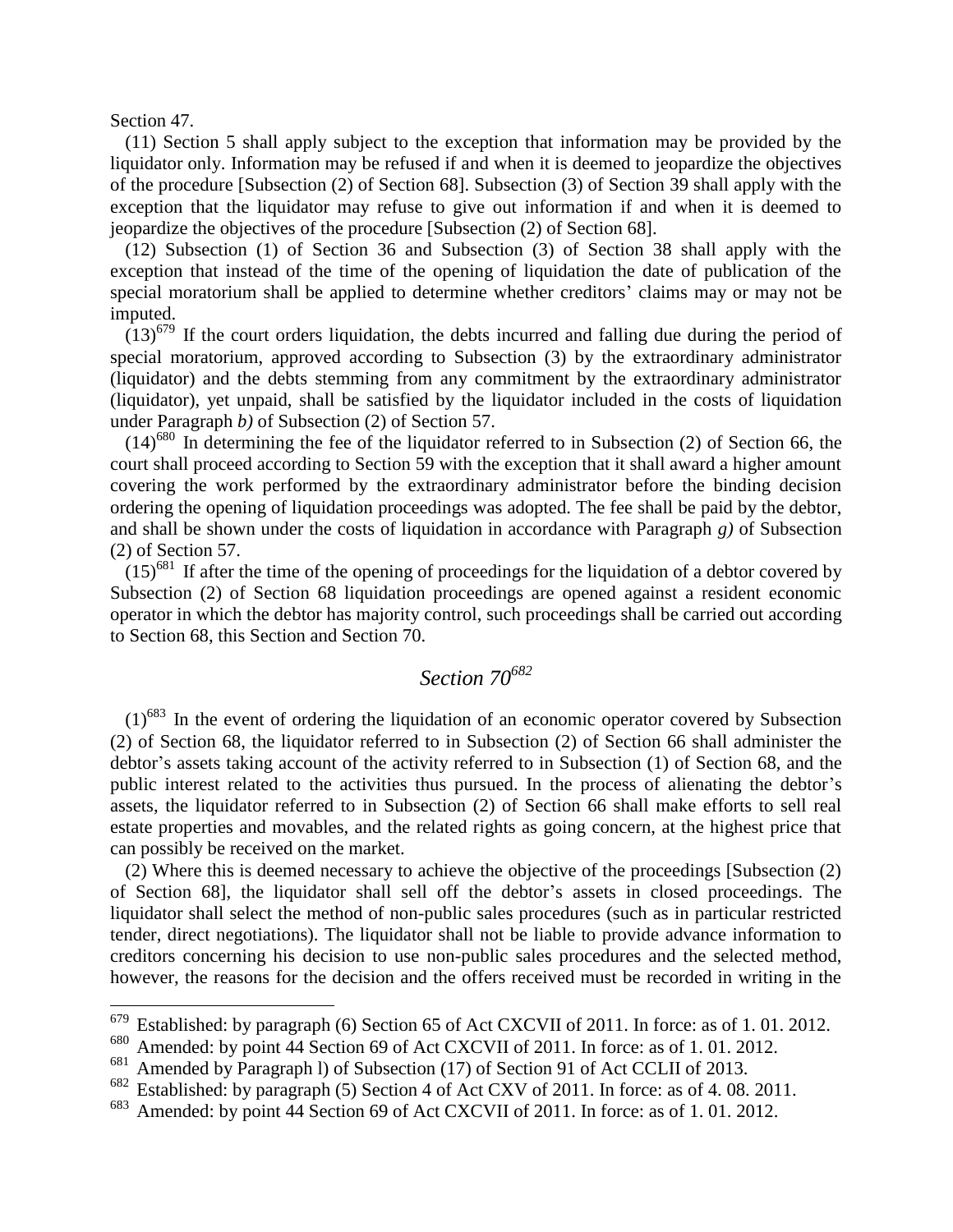presence of a notary public.

(3) If the liquidator sells the debtor's assets by means of non-public procedures, the liquidator shall obtain appraisals from three different independent valuers concerning the assets offered for sale. The selling price may not be lower than the arithmetic average value of the sums shown in the appraisals.

(4) The liquidator shall publish the purchase price shown in the contract concluded upon the non-public sales procedure, along with a description of the asset sold in the Cégközlöny and also on its website within five working days from the date of the contract.

(5) The liquidator's decision to conduct a non-public sales process and on the method of sale may not be contested. This provision shall be without prejudice to the right to take action under Subsection (5) of Section 49, where the time limit for taking such action shall commence at the time of publication under Subsection (4).

(6) In the case of non-public sales procedures Subsections (1) and (2) of Section 49, Section 49/A and Section 49/B shall not apply.

 $(7)^{684}$  The liquidator shall inform the person holding the right of preemption registered in a public register before the liquidation was ordered or that may exist pursuant to statutory provision in advance if the asset to which the right of pre-emption pertains will be sold by non-public methods. The liquidator shall disclose the offers received through non-public sales procedures to the holder of the right of pre-emption. The holder of the right of pre-emption shall decide on whether or not to exercise the right of pre-emption and shall notify the liquidator of his decision. The holder of the right of pre-emption shall accept the offer made in its entirety for the asset (total of all assets) on the whole.

*Sections 71-79<sup>685</sup>*

#### *Chapter V*

#### *Miscellaneous provisions*

## *Section 80<sup>686</sup>*

 $(1)$ <sup>687</sup> In the proceedings governed by this Act, the organization entitled to collect claims which are due to the State, the central budget, to extra-budgetary funds, the Pension Insurance and Health Insurance Fund or to municipal governments, local minority self-government bodies or associations of municipal governments may disclaim or assign such claims. The organization entitled to collect claims may decide not to notify its claim in a liquidation proceeding if it has attempted to carry out an enforcement procedure immediately before filing a request for the

<sup>684</sup> Amended by Point 32 of Section 39 of Act XLIX of 2017.

<sup>&</sup>lt;sup>685</sup> Repealed by Paragraph a) of Section 134 of Act V of 2006, effective as of 1 July 2006.<br><sup>686</sup> Established by Section 3 of Act LX of 1996 effective as of 25 July 1996

Established by Section 3 of Act LX of 1996, effective as of 25 July 1996.

<sup>&</sup>lt;sup>687</sup> Established by Section 57 of Act XXVII of 2004. Last sentence enacted by Section 317 of Act CI of 2004, effective as of 1 January 2005. Amended: by points 46 and 47 Section 69 of Act CXCVII of 2011. In force: as of 1. 03. 2012.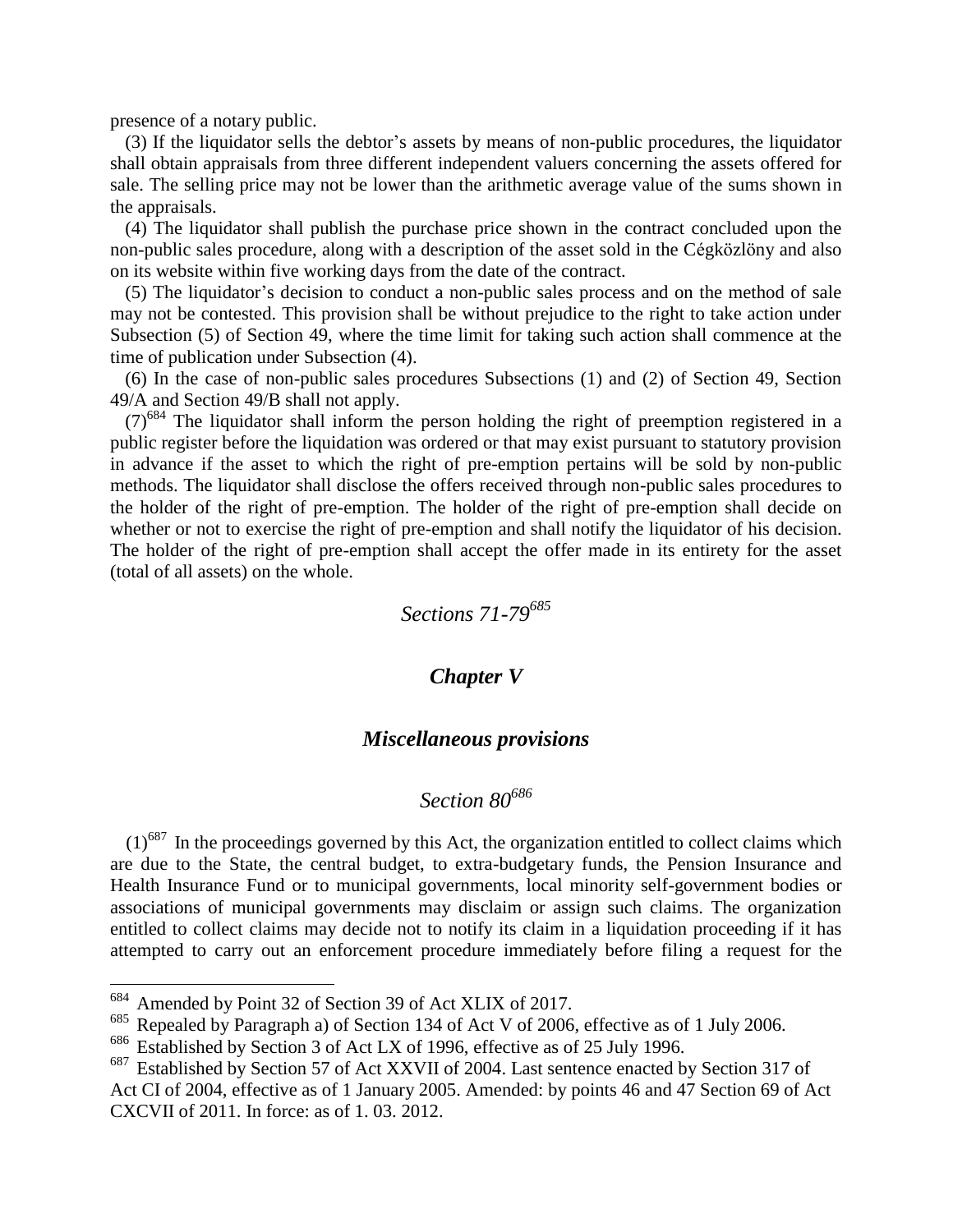opening of liquidation proceedings, and according to the findings of these proceedings it is unlikely to recover any part of its claim, including the amount charged and payable for registration of the claim. The organization entitled to collect claims shall keep separate records of these claims, indicating the data and information evidencing the frustration of recovery in the absence of any property and assets that can be realized in judicial enforcement. Failure of notification of the claim shall be construed as a disclaimer. The organization entitled to collect claims may not assign any claim that is due from a debtor under liquidation, where such debt has been guaranteed by the State.

 $(2)^{688}$  If a claim payable to the Pension Insurance Fund is for the repayment of benefits including early retirement pension - provided according to the Act on Social Security Pension Benefits, such claim shall be collected by the state tax authority.

*Section 81<sup>689</sup>*

#### *Chapter VI*

#### *Closing Provisions*

#### Entry into Force

#### *Section 82*

(1) This Act shall enter into force on 1 January 1992.

 $(2)^{690}$  Subsection (1) of Section 50, Subsections (2) and (5) of Section 52, Section 53 and Section 55 shall also apply to liquidation proceedings in progress. Otherwise, prior legislation shall govern the proceedings in progress at the time of this Act entering into force. Following the entry of Act LXXXI of 1993 on the Amendment of Act IL of 1991 on Bankruptcy Proceedings, Liquidation Proceedings and Voluntary Dissolution into force, rulings ordering liquidation shall be published in the Cégközlöny (Company Gazette).

 $(3)^{691}$  Paragraph *d*) of Subsection (2) and Subsection (3) of Section 11, Subsection (2) of Section 36, Subsection (5) of Section 38, Subsection (4) of Section 40 and Subsection (3) of Section 47 serve the purpose of conformity with Directive 2002/47/EC of the European Parliament and of the Council of 6 June 2002 on financial collateral arrangements.

### *Section 83<sup>692</sup>*

(1) Subsections (1) and (3) of Section 65 of this Act, as established by the Act on the Special

<sup>&</sup>lt;sup>688</sup> Established: by Section 66 of Act CXCVII of 2011. In force: as of 1.03. 2012.

<sup>689</sup> Repealed: by Section 70 of Act CXCVII of 2011. No longer in force: as of 1. 03. 2012.

Amended by Section 43 of Act LXXXI of 1993.

<sup>&</sup>lt;sup>691</sup> Established by Section 46 of Act LI of 2009, effective as of 1 September 2009.<br><sup>692</sup> Established: by paragraph (3) Section 1 of Act VI VI of 2013. In force: as of 20

Established: by paragraph (3) Section 1 of Act XLVI of 2013. In force: as of 20. 04. 2013.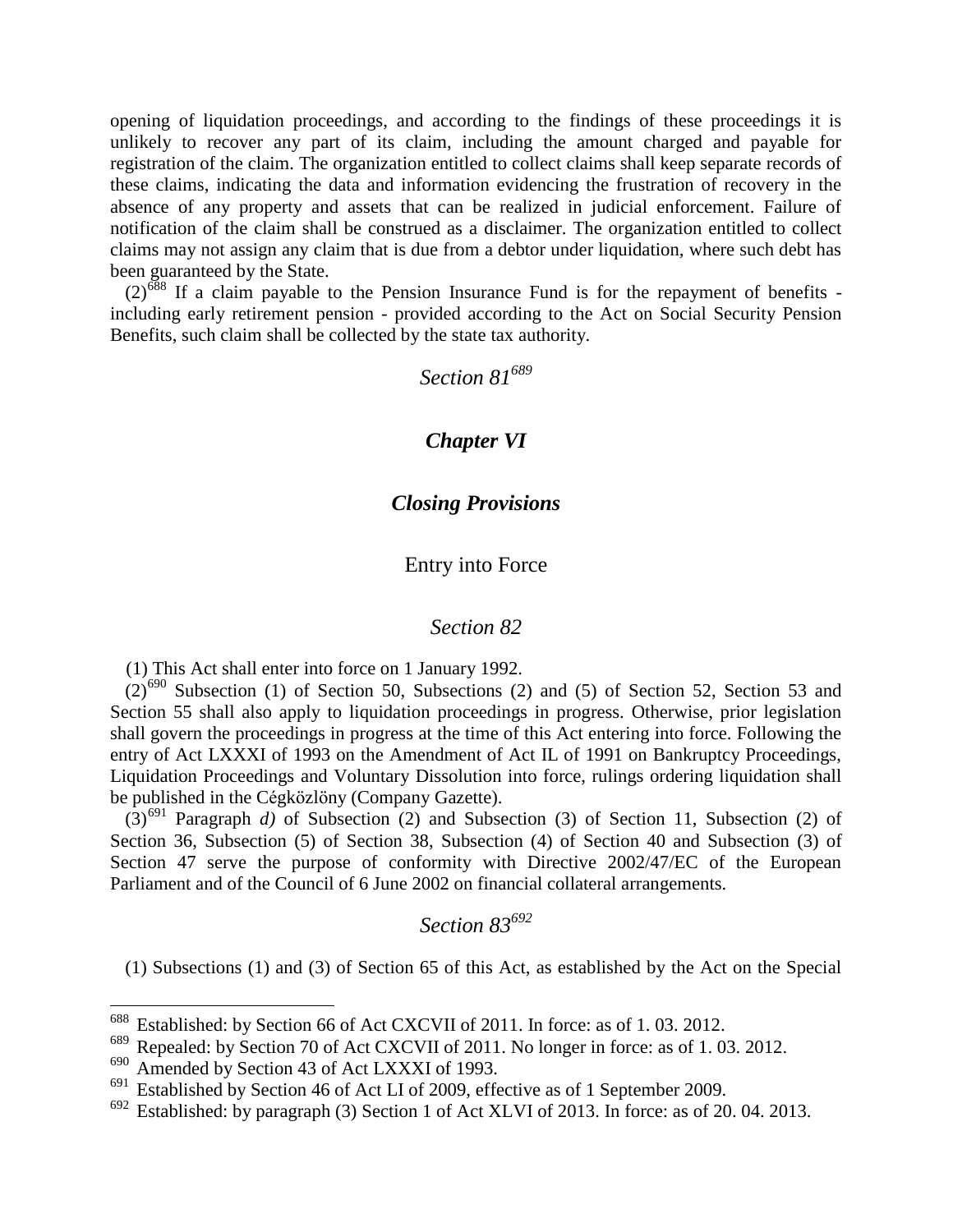Provisions for Bankruptcy and Liquidation Proceedings Concerning Major Economic Operators of Preferential Status for National Economy Considerations and on the Related Amendments (hereinafter referred to as "MEOP"), and the provisions pertaining to the State liquidator, its obligations, document transfer and data disclosure responsibilities, and the provisions on financial penalties imposed upon liquidators and receivers shall also apply to bankruptcy proceedings already ordered and liquidation proceedings ordered by final ruling at the time of the MEOP entering into force, if the deadline for publishing the government decree under Subsection (2) of Section 65 has already expired, however, the composition conference in bankruptcy proceedings is pending, and composition agreement in liquidation proceedings is pending or the final liquidation balance sheet has not yet been delivered to the court. In these cases the Government shall have until the thirtieth day following the entry into force of the MEOP to publish the decree under Subsection (2) of Section 65. Subsection (3) of Section 66 shall apply with the exception that the court shall determine remuneration of a dismissed liquidator covering the work performed up to that point in time, and shall reduce the State liquidator's fee accordingly. Moreover, the dismissed liquidator shall be entitled to a percentage of the proceeds under Section 49/D and to an appropriate portion of the fees specified in Subsections (1) and (4) of Section 59 in connection with the sales he has completed.

(2) Subsection (2) of Section 65 of this Act, as established by the Act XLVI of 2013 on the Amendment of Act XLIX of 1991 on Bankruptcy Proceedings and Liquidation Proceedings (hereinafter referred to as "Act XLVI of 2013"), shall also apply to bankruptcy proceedings already ordered and liquidation proceedings ordered by final ruling at the time of Act XLVI of 2013 entering into force, if the deadline for publishing the government decree under Subsection (2) of Section 65 - as effective before the time of Act XLVI of 2013 entering into force - has already expired, however, the composition conference in bankruptcy proceedings is pending, and composition agreement in liquidation proceedings is pending or the final liquidation balance sheet has not yet been delivered to the court. If the decree referred to in Subsection (2) of Section 65 is promulgated during the time of pending bankruptcy or liquidation proceedings, the court shall dismiss the previous liquidator within three working days following the date of said decree entering into effect. Subsection (3) of Section 66 shall apply with the exception that the court shall determine the remuneration of a dismissed liquidator covering the work performed up to that point in time, and shall reduce the State liquidator's fee accordingly. Moreover, the dismissed liquidator shall be entitled to a percentage of the proceeds under Section 49/D and to an appropriate portion of the fees specified in Subsections (1) and (4) of Section 59 in connection with the sales he has completed.

### *Section 83/A<sup>693</sup>*

(1) The provisions of this Act established by Act CXCVII of 2011 on the Amendment of Act XLIX of 1991 on Bankruptcy Proceedings and Liquidation Proceedings, Act IV of 2006 on Business Associations, Act V of 2006 on Public Company Information, Company Registration and Winding-up Proceedings, and Other Related Acts (hereinafter referred to as "Act CXCVII/2011") shall apply - with the exceptions set out in Subsections (2)-(9) - to bankruptcy proceedings and liquidation proceedings initiated after the time of entry into force.

(2) Where an economic operator that has been terminated without succession following liquidation proceedings, before the time of entry into force of Act CXCVII/2011, is registered in

 $693$  Enacted: by paragraph (1) Section 67 of Act CXCVII of 2011. In force: as of 1.03. 2012.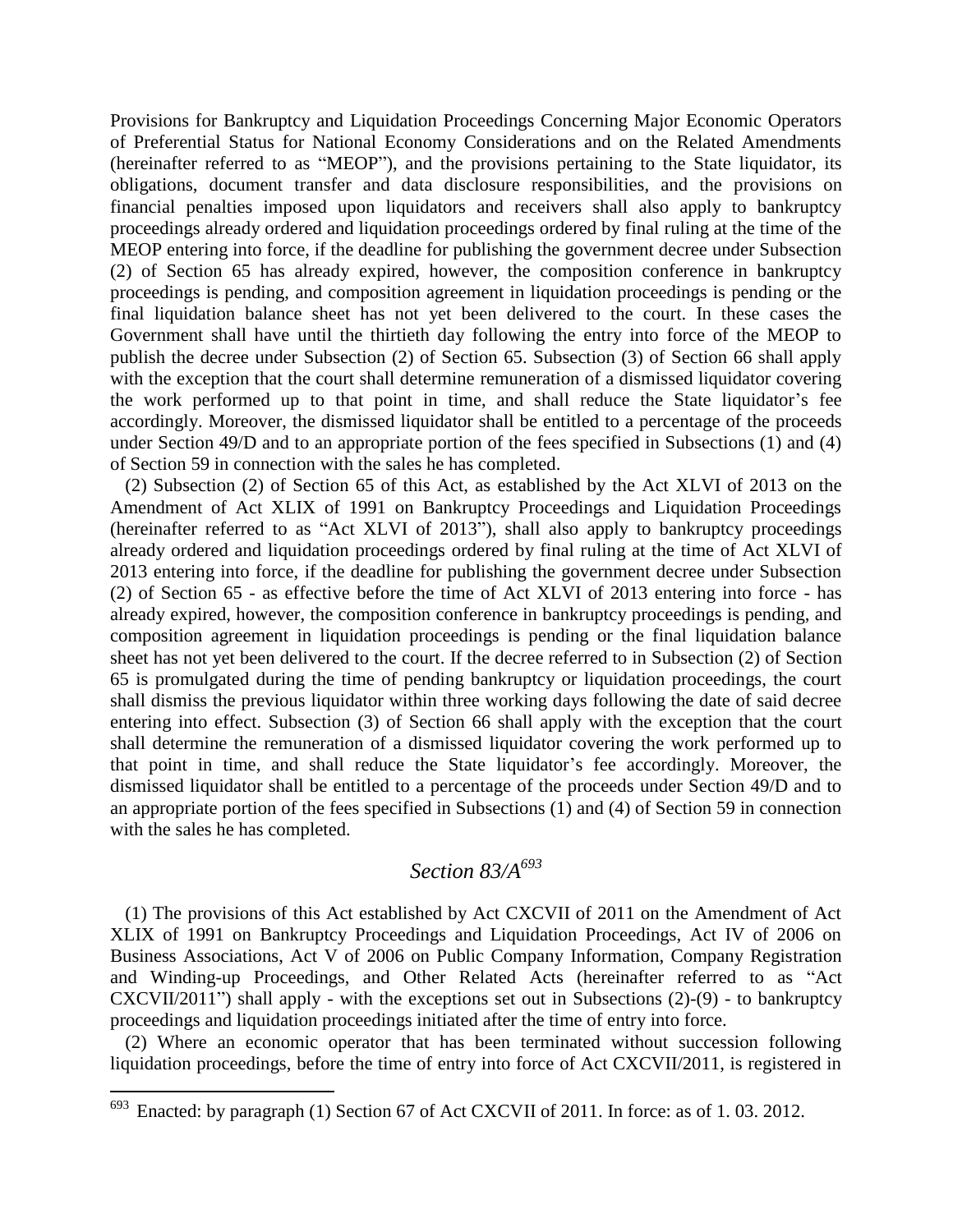a public register as the holder of some right pertaining to an asset (other than ownership right), or any fact is registered pertaining an asset for it or on its behalf, such rights may be cancelled - in all cases by way of derogation from the rules covering the asset in question - if so requested by the owner of such asset, with the ruling referred to in Subsection (1) or (5) of Section 83/C attached. In this case the consent for cancellation prescribed by the legislation covering the register in question is not required.

(3) Paragraph *d)* of Subsection (1) of Section 21, as amended by Act CXCVII/2011, shall also apply to the bankruptcy proceedings in progress at the time of Sections 21/A-21/C entering into force, if the composition conference has not yet been opened.

(4) Section 31, Section 33/A, Section 40, Subsection (2) of Section 63, Section 63/A and Subsections (6)-(7) of Section 63/B, as amended by Act CXCVII/2011, shall also apply to proceedings in progress at the time of Act CXCVII/2011 entering into force, if liquidation has not yet been ordered.

(5) Subsection (4) of Section 49/A and Section 49/C, as amended by Act CXCVII/2011, shall also apply to liquidation proceedings in progress at the time of Act CXCVII/2011 entering into force, if the sale of assets has not yet been started.

(6) Subsection (2) of Section 53, as amended by Act CXCVII/2011, shall also apply to liquidation proceedings in progress, if the deadline for the measures defined therein has not expired yet.

(7) Section 83/B, enacted by Act CXCVII/2011, shall also apply to administrative proceedings in progress at the time of Act CXCVII/2011 entering into force pending conclusion by resolution.

 $(8)^{694}$  Subsection (2) of this Section and Section 83/C shall also apply to assets involved in liquidation proceedings in progress at the time of, or concluded before the entry into force of Act CXCVII/2011.

## *Section 83/B<sup>695</sup>*

(1) Those members of the liquidator business association who participate in liquidation activities in person, or employed under employment or under long-term civil relationship concluded with the company, and who has the training and qualifications prescribed by Subsection (4) of Section 20 of Act VI of 2006 on the Amendment of Act XLIX of 1991 on Bankruptcy Proceedings, Liquidation Proceedings and Voluntary Dissolution shall be considered to have the professional qualifications specified in Subsection (3) of Section 27/A and in Paragraph *f)* of Subsection (4) of Section 27/C.

(2) In the application of Subsection (3) of Section 27/A and in Paragraph *f)* of Subsection (4) of Section 27/C, until 30 June 2010 the qualifications defined in Paragraph *b)* of Subsection (3) of Section 2 of Government Decree 167/1993 (XI. 30.) Korm. on the Register of Liquidators, in effect on 30 June 2006, and training in the field of liquidation and property administration shall also be construed as professional qualifications.

 $(3)^{696}$  As of 1 October 2015, the persons holding the qualifications referred to in Subsections (1) and (2) may be employed by not more then three business associations engaged in liquidation activities.

(4) The body operating the register of liquidators shall be entitled to obtain the specialist

<sup>694</sup> Amended by Section 183 of Act XCIX of 2014.

<sup>&</sup>lt;sup>695</sup> Established: by paragraph (1) Section 22 of Act LXXVI of 2012. In force: as of 27.06.2012.

 $696$  Amended by Paragraph 1) of Subsection (26) of Section 73 of Act XV of 2014.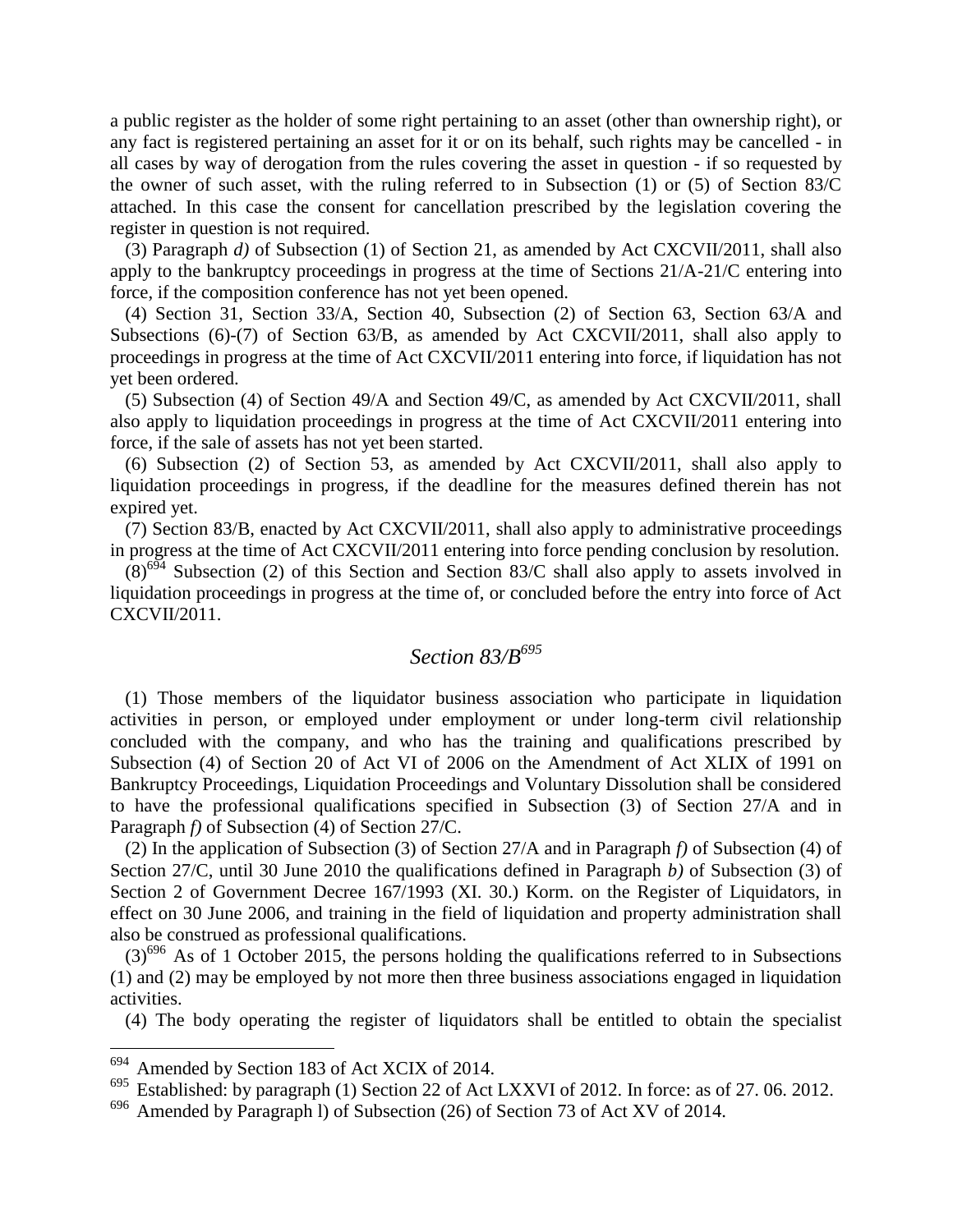authority's assessment as regards the university-level degrees specified by the legislation referred to in Subsections (1) and (2).

### *Section 83/C<sup>697</sup>*

(1) At the request of the owner of an asset, the general court conducting the non-contentious proceedings under Subsections (2)-(5) for the liquidation of an economic operator terminated without succession shall adopt a ruling that the proposal for the distribution of assets, approved in connection with termination without succession, did not contain any clause for the assignment of a right or fact.

(2) Unless otherwise provided for in this Section, non-contentious proceedings shall be governed by the relevant provisions of the Code of Civil Proceedings, however, there shall be no right of suspension.

(3) The application shall contain the particulars for the identification of the economic operator terminated without succession, with documentary evidence of title of ownership of the asset attached, as well as any other documents and decisions which are at the disposal of the applicant relating to the registration of the right or fact in question.

(4) If the resolution adopted for the conclusion of liquidation proceedings and the court-approved proposal for the distribution of assets is no longer available in the court file department, and cannot be obtained from the liquidator or from the archives, and there is no other document available to prove beyond doubt that the right or fact referred to in Subsection (1) belongs to others, the court shall publish a ruling in the Cégközlöny (*Company Gazette*) with reference to the economic operator wound up and containing an indication of the right or the fact as well. The ruling contains an invitation for any person who holds the right or who has any vested interest in having the fact registered to come forth and notify the court thereof within a thirty-day limitation period, with the underlying documentary evidence attached.

(5) If a notification is not received within the time limit specified in Subsection (4) hereof, or if the evidence submitted is found insufficient, the court shall declare in a ruling that no other person is entitled to the right, or that the fact should not be registered for or on behalf of others. Otherwise, the court shall dismiss the request. The court's ruling shall not be subject to review.

### *Section 83/D<sup>698</sup>*

Sections 65-70, as amended by the Act CXCVII/2011, excluding Subsection (5) of Section 66 also amended by Act CXCVII/2011, shall apply to proceedings initiated after 1 January 2012, whereas Subsection (5) of Section 66, as amended by Act CXCVII/2011, shall also apply to proceedings in progress on 1 January 2012.

## *Section 83/E<sup>699</sup>*

Paragraph *e*) of Subsection (1) of Section 57 and Subsection (6) of Section 57, as established by Act LXIX of 2012 on the Amendment of Regulations Relating to Taxes, shall apply to liquidation proceedings opened after the date of entry into force.

 $697$  Enacted: by paragraph (1) Section 67 of Act CXCVII of 2011. In force: as of 1.03. 2012.

 $698$  Enacted: by paragraph (2) Section 67 of Act CXCVII of 2011. In force: as of 1.01.2012.

Enacted: by Section 10 of Act LXIX of 2012. In force: as of 20. 06. 2012.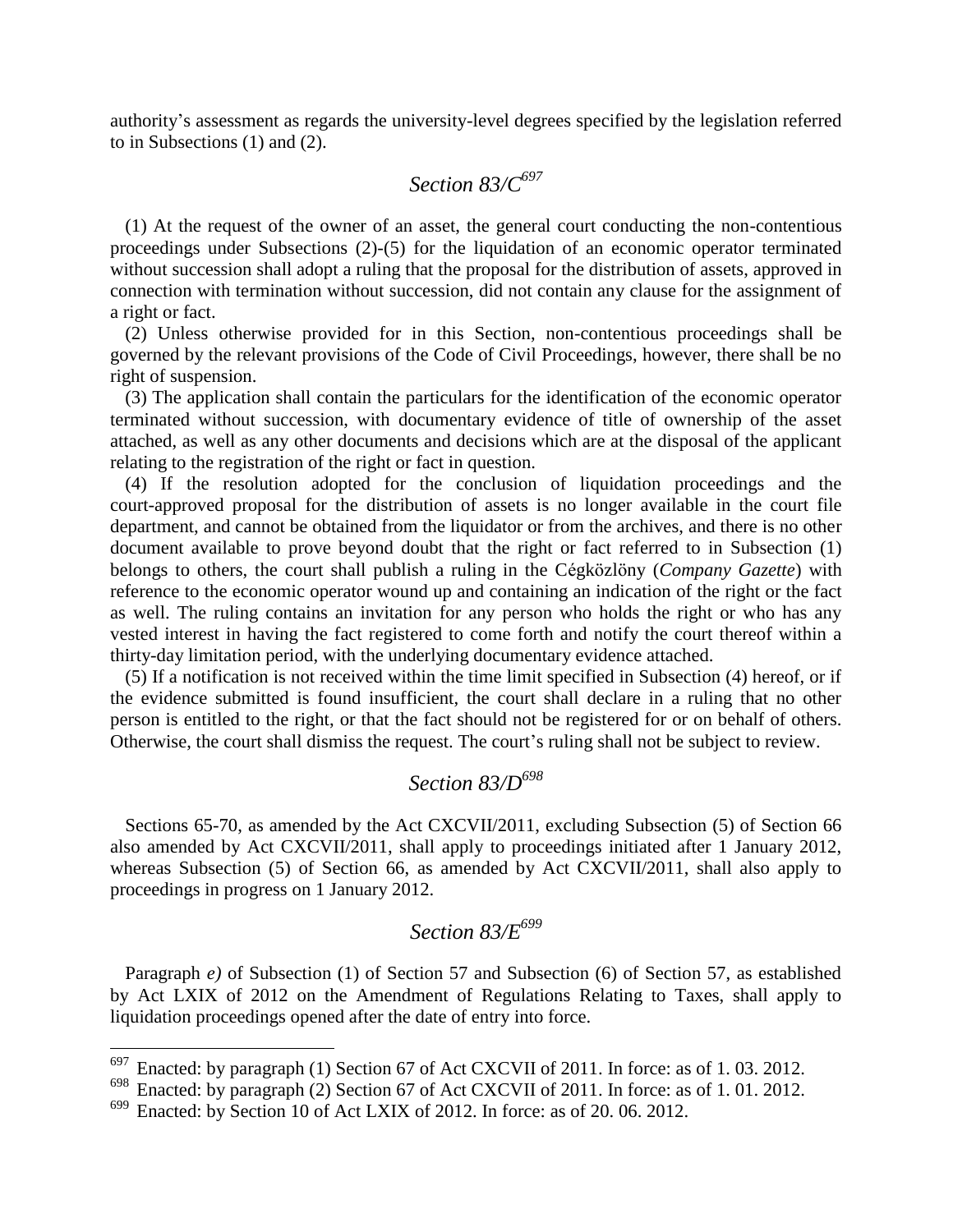# *Section 83/E<sup>700</sup>*

## *Section 83/F<sup>701</sup>*

(1) Paragraph *b)* of Subsection (3) of Section 7, as established by Act LI of 2009 on the Amendment of Act XLIX of 1991 on Bankruptcy Proceedings and Liquidation Proceedings, and Other Related Acts (hereinafter referred to as "Act LI of 2009"), shall apply to additional bankruptcy proceedings opened after the bankruptcy proceedings initiated after 1 September 2009.

(2) Subsection (3) of Section 11 of this Act, as established by Act LI of 2009, shall apply to collateral pledged before 1 September 2009 with the exception that the stay of payment shall not affect the enforceability of the collateral, if the collateral is held by an organization referred to in Paragraphs *a)-i)* of Subsection (3) of Section 11.

# *Section 83/G<sup>702</sup>*

(1) Subsection (2a) of Section 66 of this Act, as established by Act CXCVII of 2012 on the Amendment of Act XLIX of 1991 on Bankruptcy Proceedings and Liquidation Proceedings and on Act LXVI of 1994 on the Wage Guarantee Fund (hereinafter referred to as "Act CXCVII of 2012"), shall apply to liquidation proceedings initiated before the date of entry into force thereof, with the proviso that the court shall appoint the State liquidator to serve as a temporary administrator within eight days following the time of Act CXCVII of 2012 entering into force. If the court has already appointed a temporary administrator previously, in the ruling on delegating the State liquidator as the temporary administrator the court shall relieve the previous temporary administrator of its duties, and shall establish the remuneration in proportion to the work performed.

(2) Subsections (3a) and (3b) of Section 66, Subsections (5) and (7) of Section 66 and Subsection (8) of Section 67 of this Act, as established by Act CXCVII of 2012, shall also apply to bankruptcy proceedings and liquidation proceedings in progress at the time of Act CXCVII of 2012 entering into force.

(3) Subsections (9b)-(9h) of Section 67 of this Act, as established by Act CXCVII of 2012, shall also apply to liquidation proceedings initiated or ordered before the date of entry into force of Act CXCVII of 2012, if the tender notice or auction notice has not been published in the Cégközlöny at the time of Act CXCVII of 2012 entering into force.

 $(4)^{703}$  Paragraph *a*) of Subsection (2) of Section 57 of this Act, as established by Act CXCVII of 2012, shall also apply to liquidation proceedings pending on 1 January 2013, where the final liquidation balance sheet under Section 52 has not been completed by 1 January 2013.

 $700$  Repealed: by paragraph (2) Section 7 of Act CXCVII of 2012. No longer in force: as of 16. 12. 2012.

 $701$  Enacted: by paragraph (1) Section 5 of Act CXCVII of 2012. In force: as of 16. 12. 2012.

<sup>702</sup> Enacted: by paragraph (1) Section 5 of Act CXCVII of 2012. In force: as of 16. 12. 2012.

 $703$  Enacted: by paragraph (2) Section 5 of Act CXCVII of 2012. In force: as of 16. 12. 2012.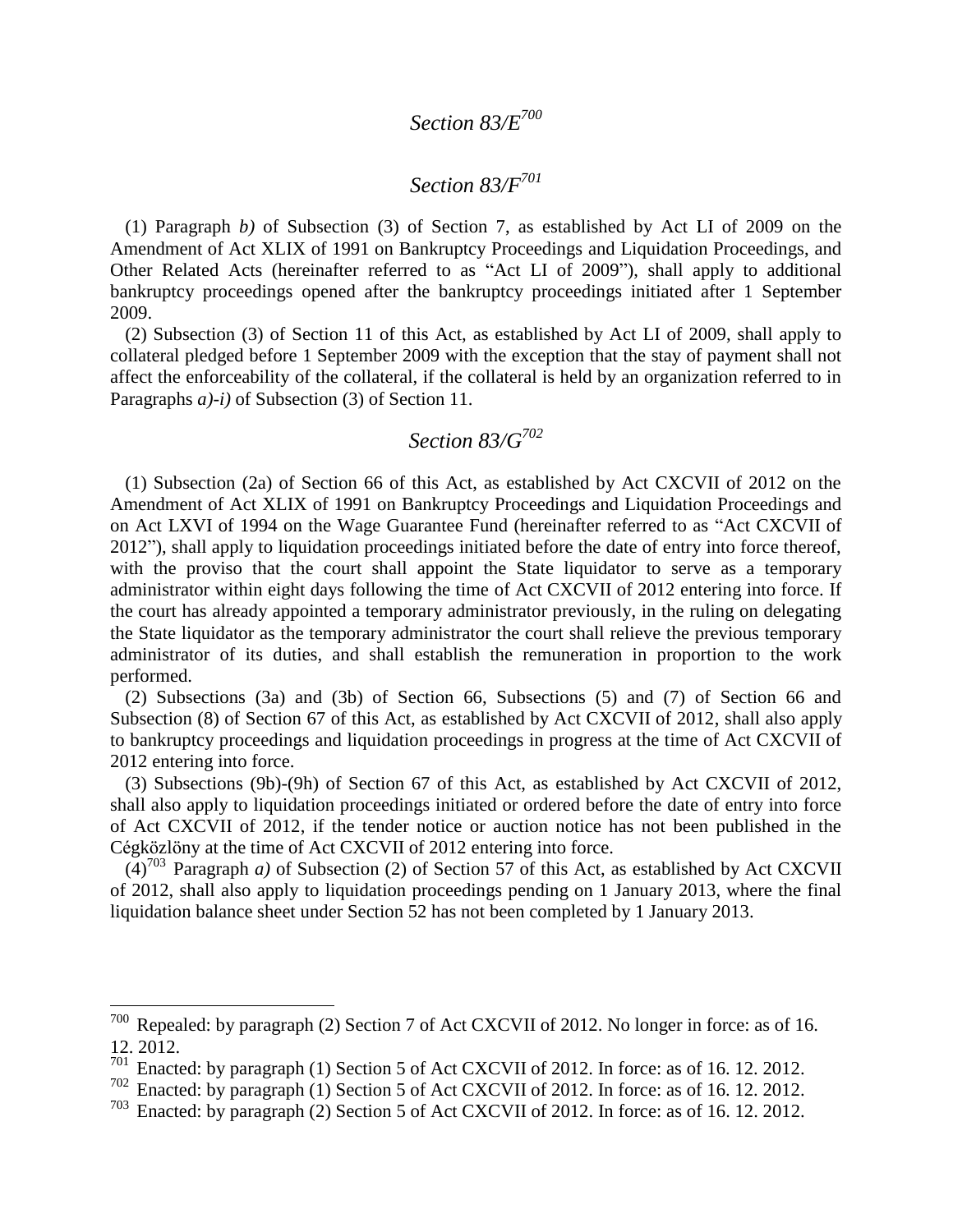### *Section 83/H<sup>704</sup>*

Subsection (1) of Section 49/C, as amended by Act CXCI of 2012 on the Amendment of Regulations Relating to the Protection of Cultural Heritage (hereinafter referred to as "Act CXCI of 2012") shall also apply to liquidation proceedings in progress at the time of entry into force of the provision of Act CXCI of 2012 on establishing Subsection (1) of Section 49/C, if the sale of assets has not yet been started.

### *Section 83/I<sup>705</sup>*

(1) In bankruptcy and liquidation proceedings opened after 15 March 2014 the provisions of this Act in effect on 14 March 2014 shall apply to claims arising from fiduciary collateral arrangements (Civil Code, Section 6:99) made before 15 March 2014.

(2) In bankruptcy and liquidation proceedings opened after 15 March 2014 the provisions of this Act in effect on 14 March 2014 shall apply to rights and obligation accruing from liens on financial assets or from independent liens, with the proviso that if any claim arising from a lien on pledged property identified by detailed description is also enforced in liquidation proceedings, the principle of ranking provided for in Sections 5:118-5:122 of the Civil Code shall apply mutatis mutandis.

### *Section 83/J<sup>706</sup>*

The provisions of Subsection (7) of Section 33/A of this Act, as established by Act CCLII of 2013 on the Amendment of Certain Acts in Connection with the Entry into Force of the New Civil Code, shall also apply to liquidation proceedings in progress.

## *Section 83/K<sup>707</sup>*

(1) The obligation of debtors to establish provisions as provided for in Subsection (5) of Section 26, as established by Act XV of 2014 on Fiduciaries and on the Regulations Governing Their Activities (hereinafter referred to as "Act XV/2014"), for covering liquidation costs shall apply to proceedings where the court ruling ordering liquidation in the first instance was adopted after 1 April 2014.

(2) Subsections (5) and (5a) of Section 27/A, as amended by Act XV/2014, shall apply to appointment rulings adopted after 15 March 2014.

(3) As regards cases in progress on 15 March 2014 Subsection (1) of Section 28, as amended by Act XV/2014, shall apply if on 15 March 2014:

*a)* liquidation has not yet been ordered in the first instance, or

 $\overline{a}$ 

*b)* the ruling ordering liquidation in the first instance has not yet become final, and the

 $704$  Enacted by paragraph (2) Section 2 of Act CXCI of 2012. Designation modified by Subsection (18) of Section 91 of Act CCLII of 2013.

<sup>705</sup> Enacted by Subsection (16) of Section 91 of Act CCLII of 2013, effective as of 15 March 2014.

<sup>706</sup> Enacted by Subsection (16) of Section 91 of Act CCLII of 2013, effective as of 15 March 2014.

 $707$  Enacted by Subsection (22) of Section 73 of Act XV of 2014, effective as of 15 March 2014.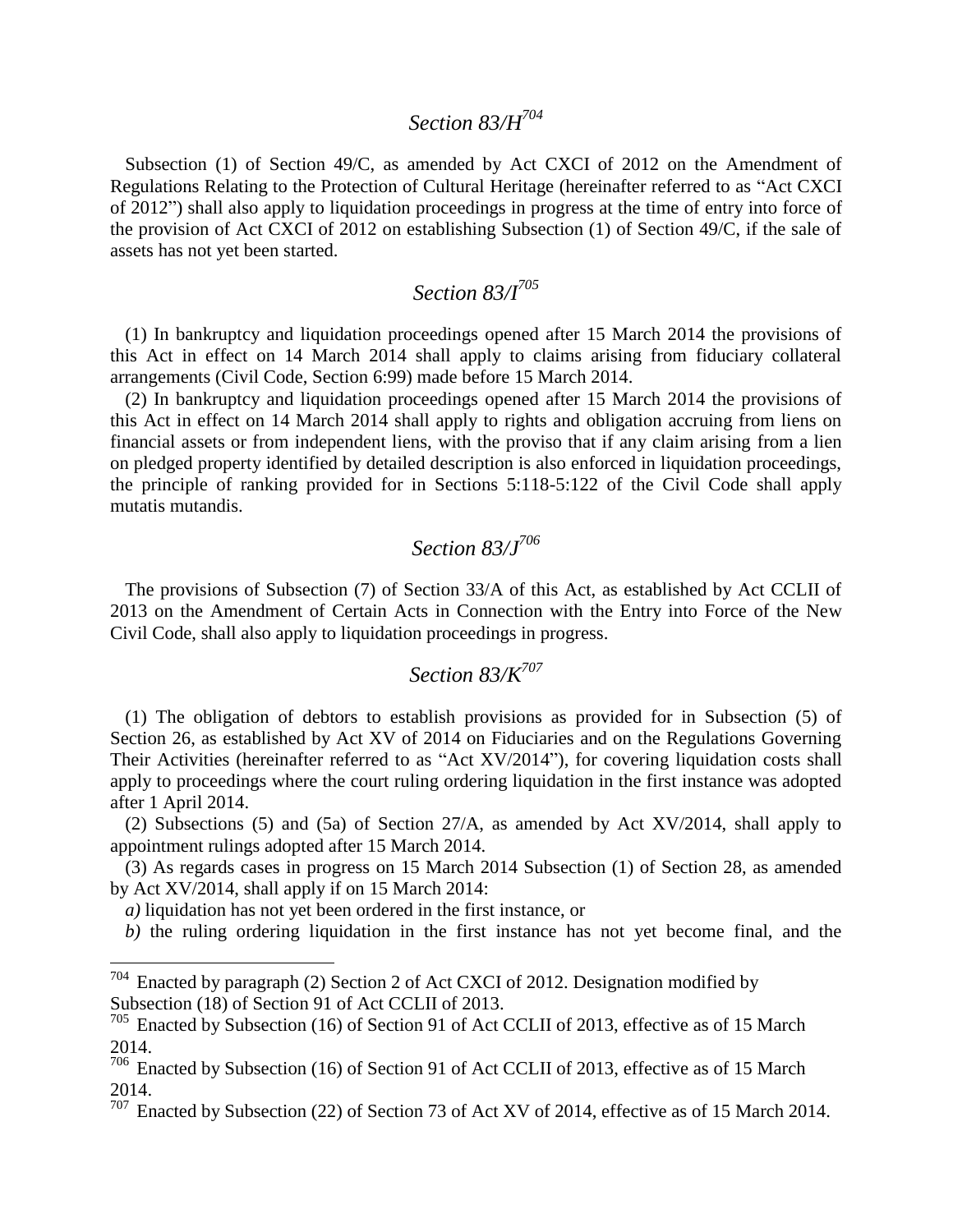liquidator appointed is not listed in the new register of liquidators that was officially published in 2014, or

*c)* the ruling ordering liquidation in the first instance has not yet become final, however, the temporary administrator appointed is not listed in the new register of liquidators that was officially published in 2014.

(4) In the cases provided for in Paragraphs *b)* and *c)* of Subsection (3) the court of the first instance shall ex officio dismiss the temporary administrator or liquidator, and - as regards the temporary administrator - shall ex officio appoint a replacement temporary administrator in accordance with Subsection (1) of Section 27/A. The court of the first instance shall determine the remuneration of the temporary administrator dismissed in the ruling on dismissal as commensurate for the amount of work carried out and the workload involved.

(5) The requirements set out in Subsection (1) of Section 27/C, as amended by Act XV/2014, shall be satisfied by 1 October 2015, and the statements and documents verifying compliance with Subsection (1) of Section 27/C, and with the requirement set out in Subsection (3) of Section 83/B shall be sent to the body operating the register by 1 November 2015.

 $(6)^{708}$  The obligation of continuing professional training provided for in Subsection (1a) of Section 27/C, as amended by Act XV of 2014, shall be satisfied for the first time by 30 June 2016, and the document in proof of having participated in such advanced training shall be presented to the body operating the register of liquidators by 31 July 2016.

(7) The rule set out in Paragraph *f)* of Subsection (2) of Section 27/C, as amended by Act XV/2014, relating to the appointment of a person to serve as an administrator shall apply to bankruptcy proceedings ordered after 1 April 2014.

(8) The requirement of professional experience of at least one year provided for in Subsection (3) of Section 27/A, as amended by Act XV/2014, shall for the first time be verified as of 1 January 2016 for the designation of a receiver.

(9) With a view to retaining the lease and use agreements referred to in Subsection (4a) of Section 46, enacted by Act XV/2014, the consent of the creditors' select committee, or the representative of creditors or, lacking these, the consent of all creditors shall be obtained by 30 June 2014. If such consent is not obtained by 1 August 2014, the liquidator shall be required to terminate the agreements in question.

(10) Paragraph *c)* of Subsection (2) of Section 65, as established by Act XV/2014, shall also apply to bankruptcy and liquidation proceedings already ordered before 15 March 2014, if the deadline provided for in Subsection (2) of Section 65 for publishing the government decree - in effect before 14 March 2014 - has already expired, however, the composition conference in bankruptcy proceedings is pending, and composition agreement in liquidation proceedings is pending or the final liquidation balance sheet has not yet been delivered to the court. If the decree referred to in Paragraph *c)* of Subsections (2) of Section 65, as established by Act XV/2014, is promulgated during the time of pending bankruptcy or liquidation proceedings, the court shall dismiss the previous liquidator within three working days following the date of said decree entering into effect. Subsection (3) of Section 66 shall apply with the exception that the court shall determine the remuneration of a dismissed liquidator covering the work performed up to that point in time, and shall reduce the State liquidator's fee accordingly. Moreover, the dismissed liquidator shall be entitled to a percentage of the proceeds under Section 49/D and to an appropriate portion of the fees specified in Subsections (1) and (4) of Section 59 in connection with the sales he has completed.

 $708$  Established by Section 4 of Act CLXXI of 2015, effective as of 14 November 2015.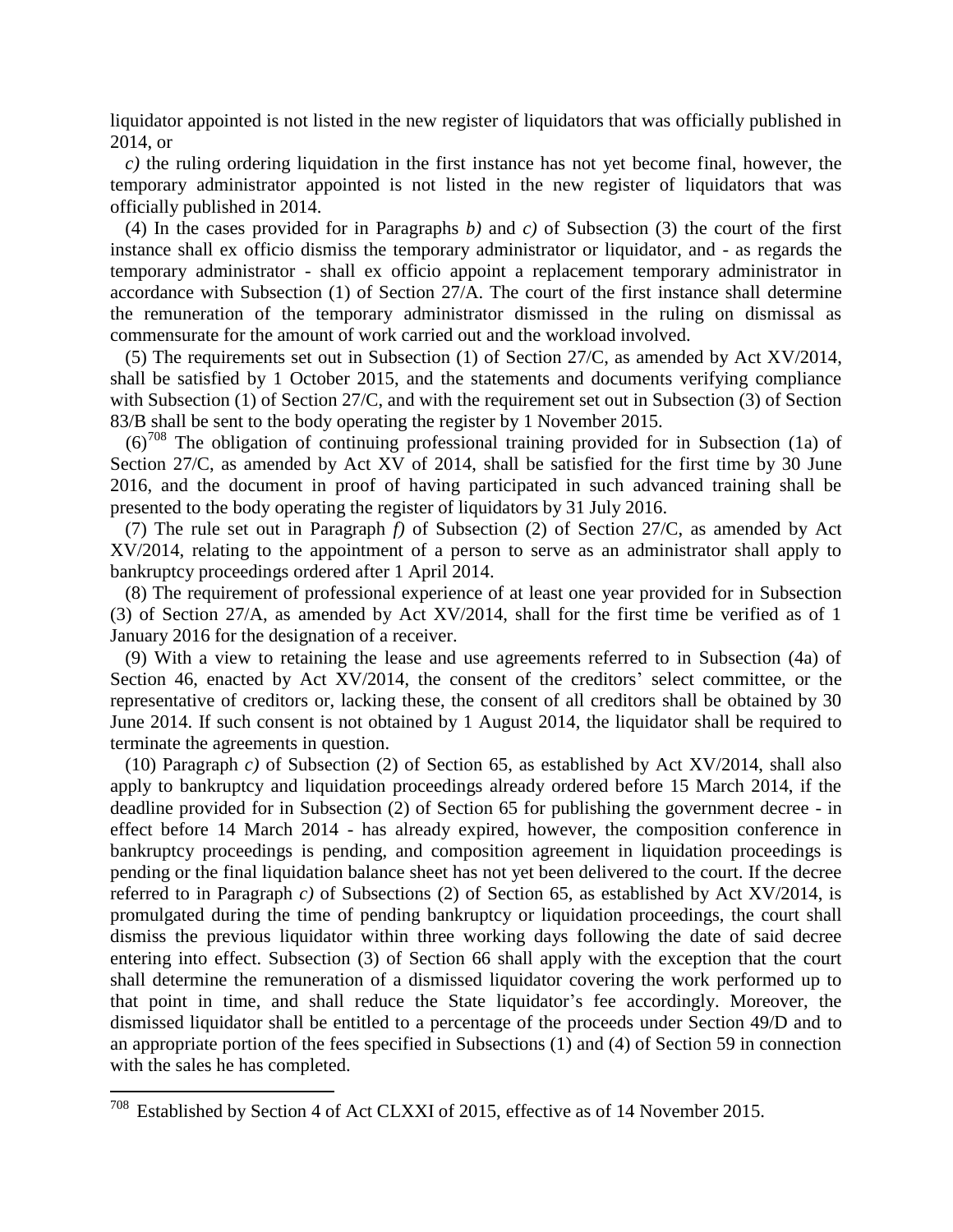#### *Section 83/L<sup>709</sup>*

The liquidator business association shall notify to the body operating the register of liquidators the data provided for in Paragraphs *a)* and *g)* of Subsection (4) of Section 27/C, as established by Act LXXIII of 2014 on the Amendment of Regulations Relating to the Judiciary and Private Law (hereinafter referred to as "Act LXXIII of 2014"), for the first time within eight days following the date of entry into force of Subsections (5) and (6) of Section 2 of Act LXXIII of 2014.

## *Section 83/M<sup>710</sup>*

(1) Paragraph *d)* of Subsection (2) of Section 65 of this Act, as established by Act CVIII of 2015 on the Amendment of Act XLIX of 1991 on Bankruptcy Proceedings and Liquidation Proceedings and Act CXXIII of 2007 on Expropriation (hereinafter referred to as "Act CVIII/2015"), shall also apply to bankruptcy and liquidation proceedings already in progress at the time of Act CVIII/2015 entering into force, if the deadline for publishing the government decree under Subsection (2) of Section 65 - as effective before the time of Act CVIII/2015 entering into force - has already expired, however, the composition conference in bankruptcy proceedings is pending, and composition agreement in liquidation proceedings is pending or the final liquidation balance sheet has not yet been delivered to the court.

(2) If bankruptcy or liquidation proceedings are already in progress at the time when the decree referred to in Paragraph *d)* of Subsection (2) of Section 65, as established by Act CVIII/2015, is promulgated, the court shall dismiss the previous liquidator within three working days following the date of said decree entering into effect. Subsection (3) of Section 66 shall apply with the exception that the court shall determine the remuneration of a dismissed liquidator covering the work performed up to that point in time, and shall reduce the State liquidator's fee accordingly. Moreover, the dismissed liquidator shall be entitled to a percentage of the proceeds under Section 49/D and to an appropriate portion of the fees specified in Subsections (1) and (4) of Section 59 in connection with the sales he has completed.

# *Section 83/N<sup>711</sup>*

The provisions set out in Section 27/D of this Act, as established by Act CLXXI of 2015 on the Amendment of Act XLIX of 1991 on Bankruptcy Proceedings and Liquidation Proceedings (hereinafter referred to as "Act CLXXI/2015") shall also apply to administrative proceedings in progress at the time of Act CLXXI/2015 entering into force, and to reopened proceedings, and Subsection (6) of Section 49/E shall apply to electronic sales procedure in progress at the time of Act CLXXI/2015 entering into force.

## *Section 83/O<sup>712</sup>*

Paragraph *bd)* of Paragraph *b)* of Subsection (3) of Section 6, Subsections (6) and (7) of

 $709$  Enacted by Subsection (11) of Section 2 of Act LXXIII of 2014, effective as of 26 November 2014.

<sup>710</sup> Enacted by Section 4 of Act CVIII of 2015, effective as of 9 July 2015.

<sup>&</sup>lt;sup>711</sup> Enacted by Section 5 of Act CLXXI of 2015, effective as of 14 November 2015.

<sup>712</sup> Enacted by Section 5 of Act CXCIII of 2015, effective as of 12 December 2015.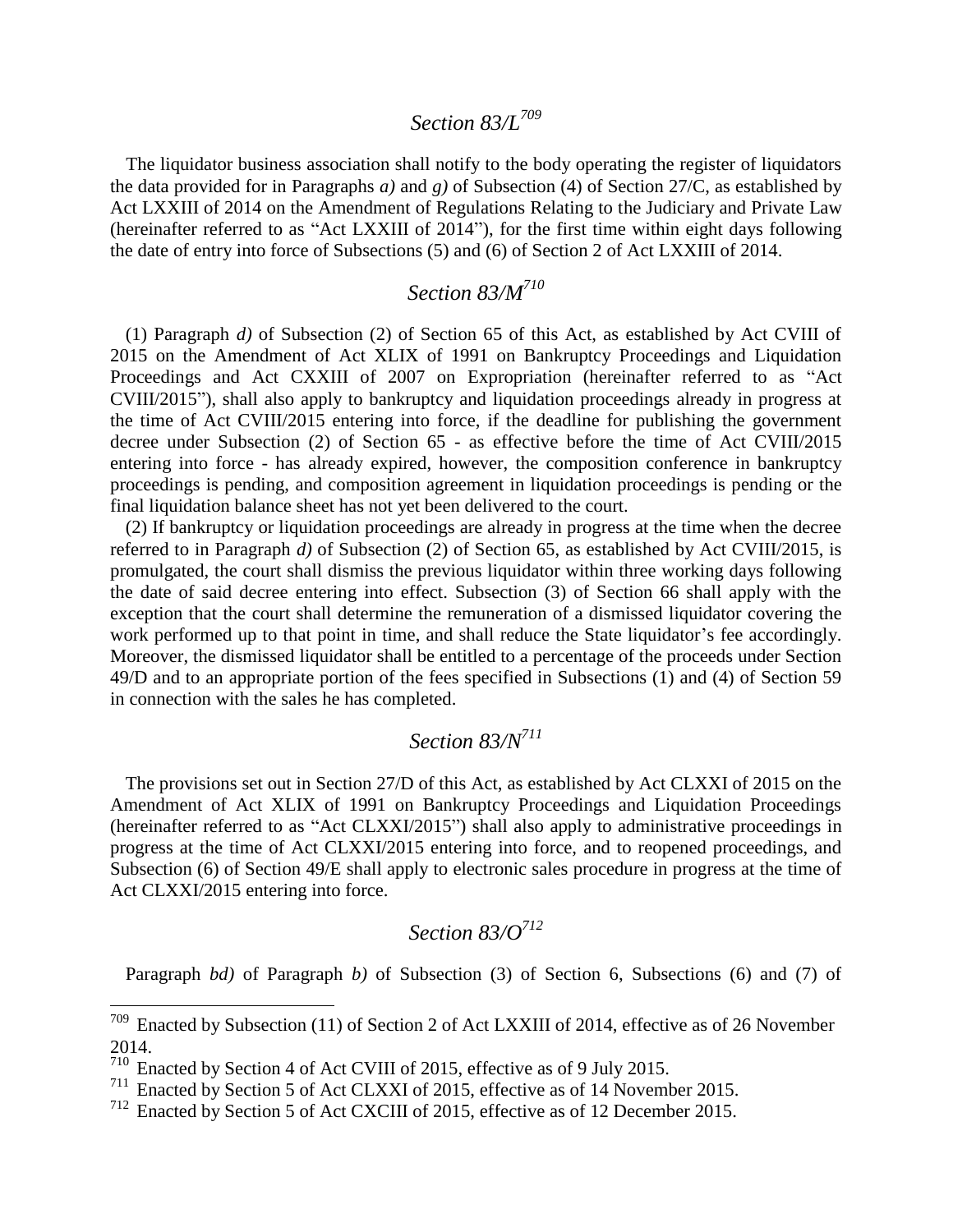Section 12, Subsection (5) of Section 26, Subsections (7) and (8) of Section 27, Section 38/A, Subsection (1) of Section 49/D, and Paragraph *j)* of Subsection (2) of Section 57 of this Act, as established by Act CXCIII of 2015 on the Amendment of Act XLIX of 1991 on Bankruptcy Proceedings and Liquidation Proceedings and Act LIII of 1994 on Judicial Enforcement (hereinafter referred to as "Act CXCIII/2015"), shall also apply to cases in progress at the time of Act CXCIII/2015 entering into force.

## *Section 83/P<sup>713</sup>*

Subsection (3) of Section 6/B, Subsection (2) of Section 6/C and Subsection (2a) of Section 27/C of this Act, as established by Act CXXI of 2016 on the Amendment of Regulations Required for Setting Up the Single Electronic Administration System, shall apply until 31 December 2017 only if the competent authority agreed before 1 January 2018 to communicate electronically in accordance with Subsection (2) of Section 108 of Act CCXXII of 2015 on the General Rules for Trust Services for Electronic Transactions. In the absence of such agreement, as regards electronic communication the provisions of this Act in effect on 31 December 2016 shall apply to the competent authority until 31 December 2017.

## *Section 83/Q<sup>714</sup>*

The provisions of this Act established by Act L of 2017 on Amendments Relating to the Implementation of the Act on General Public Administration Procedures and the Act on the Code of Administrative Procedure (hereinafter referred to as "Administrative Amendments Act") shall apply to proceedings opened after the date of entry into force of the Administrative Amendments Act and to reopened cases.

### *Section 83/R<sup>715</sup>*

(1) The provisions of this Act established by Act XLIX of 2017 on the Amendment of Act XLIX of 1991 on Bankruptcy Proceedings and Liquidation Proceedings, and Other Related Acts (hereinafter referred to as "Act XLIX/2017") shall also apply - except as specified in Subsections (2)-(3), and having regard to Subsections (4) and (5) - to cases in progress at the time of entry into force of Act XLIX/2017 with respect to:

*a)* procedural steps commencing after the date of entry into force of Act XLIX/2017,

*b)* facts arising and measures commencing after the date of entry into force of Act XLIX/2017, and

*c)* sales of assets commencing after the date of entry into force of Act XLIX/2017 in liquidation proceedings.

(2) Subsection (4a) of Section 4 of this Act, as established by Act XLIX/2017, shall apply to bankruptcy proceedings and liquidation proceedings ordered after the date of entry into force of Act XLIX/2017.

(3) Section 4/B, Subsection (3) of Section 12, Section 29, Section 30, Paragraph *h)* of Subsection (1) of Section 31, Subsection (1) of Section 36, Subsections (5a)-(5b) of Section 38,

 $^{713}$  Enacted by Subsection (1) of Section 7 of Act CXXI of 2016, effective as of 1 January 2017.

<sup>714</sup> Enacted by Subsection (2) of Section 32 of Act L of 2017, effective as of 1 January 2018.

<sup>715</sup> Enacted by Section 37 of Act XLIX of 2017, effective as of 1 July 2017.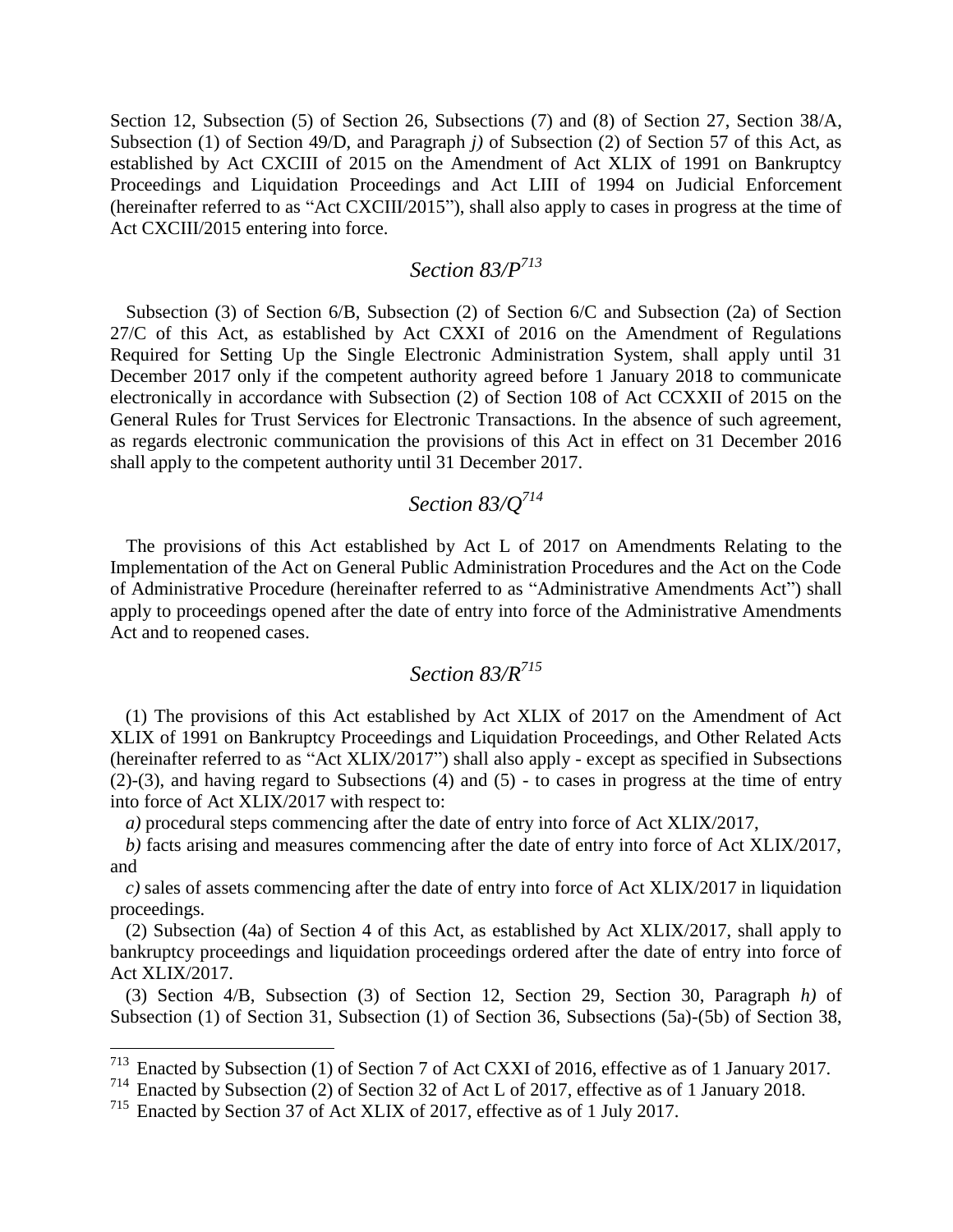Subsection (2) of Section 48, Subsection (6) of Section 49, Subsection (5) of Section 49/A, Subsection (7) of Section 49/B, Subsection (3) of Section 49/C, Section 49/D, Subsection (9g) of Section 67 and Subsection (7) of Section 70 of this Act, as amended by Act XLIX/2017, shall apply to bankruptcy proceedings and liquidation proceedings ordered after the date of entry into force of Act XLIX/2017.

(4) Section 33/A of this Act, as amended by Act XLIX/2017, shall apply for the first time to declaratory actions launched after the date of entry into force of Act XLIX/2017, and to any actions for injunction that may ensue.

(5) The presumption provided for in Paragraph *d)* of Subsection (1) of Section 40 of this Act, enacted by Act XLIX/2017, shall apply to transactions concluded before the date of entry into force of Act XLIX/2017 if the statement of acquisition is not registered into the collateral register within sixty days following the date of entry into force of Act XLIX/2017, or if the collateralized option to buy is not registered into the real estate register within sixty days following the date of entry into force of Act XLIX/2017.

(6) Changes in, or additions to, the data provided for in Paragraph *f)* of Subsection (4) of Section 27/C of this Act, as established by Act XLIX/2017, shall be reported to the body operating the register of liquidators by 1 October 2017, or to the authority maintaining the registers provided for in Subsection (6a) of Section 27/A or Subsection (6) of Section 66.

# *Section 83/S<sup>716</sup>*

(1) The provisions of this Act established by Act CXXVI of 2017 on the Amendment of Act XLIX of 1991 on Bankruptcy Proceedings and Liquidation Proceedings for the Purpose of Approximation (hereinafter referred to as "Act CXXVI of 2017") shall apply to insolvency proceedings opened on the basis of Regulation 2015/848/EU.

(2) In proceedings opened on the basis of Council Regulation 1346/2000/EC on insolvency proceedings the provisions of this Act established by Act CXXVI of 2017 shall apply if the judgment opening the main proceedings or the territorial secondary insolvency proceedings after the main proceedings refers to Article 3 of Regulation 2015/848/EU.

### *Section 83/T<sup>717</sup>*

Subsection (1a) of Section 33 and Subsection (2) of Section 33 of this Act, as amended by Act CXLIV of 2017 on the Amendment of Act XIX of 1998 on Criminal Procedure, Other Acts on Criminal Liability and Acts Governing Cooperation in Criminal Matters in the European Union and Internationally (hereinafter referred to as "Act CXLIV of 2017"), shall apply to liquidation proceedings ordered after the date of entry into force of Act CXLIV of 2017.

## *Section 83/U<sup>718</sup>*

Subsection (3b) of Section 26, as established by Act XL of 2018 on Establishing the Foundations for the 2019 Budget of Hungary, shall also apply to cases in progress at the time of

<sup>716</sup> Enacted by Section 7 of Act CXXVI of 2017, effective as of 28 October 2017.

 $717$  Enacted by Subsection (2) of Section 1 of Act CXLIV of 2017, effective as of 1 January 2018.

<sup>718</sup> Enacted by Section 5 of Act XL of 2018, effective as of 26 July 2018.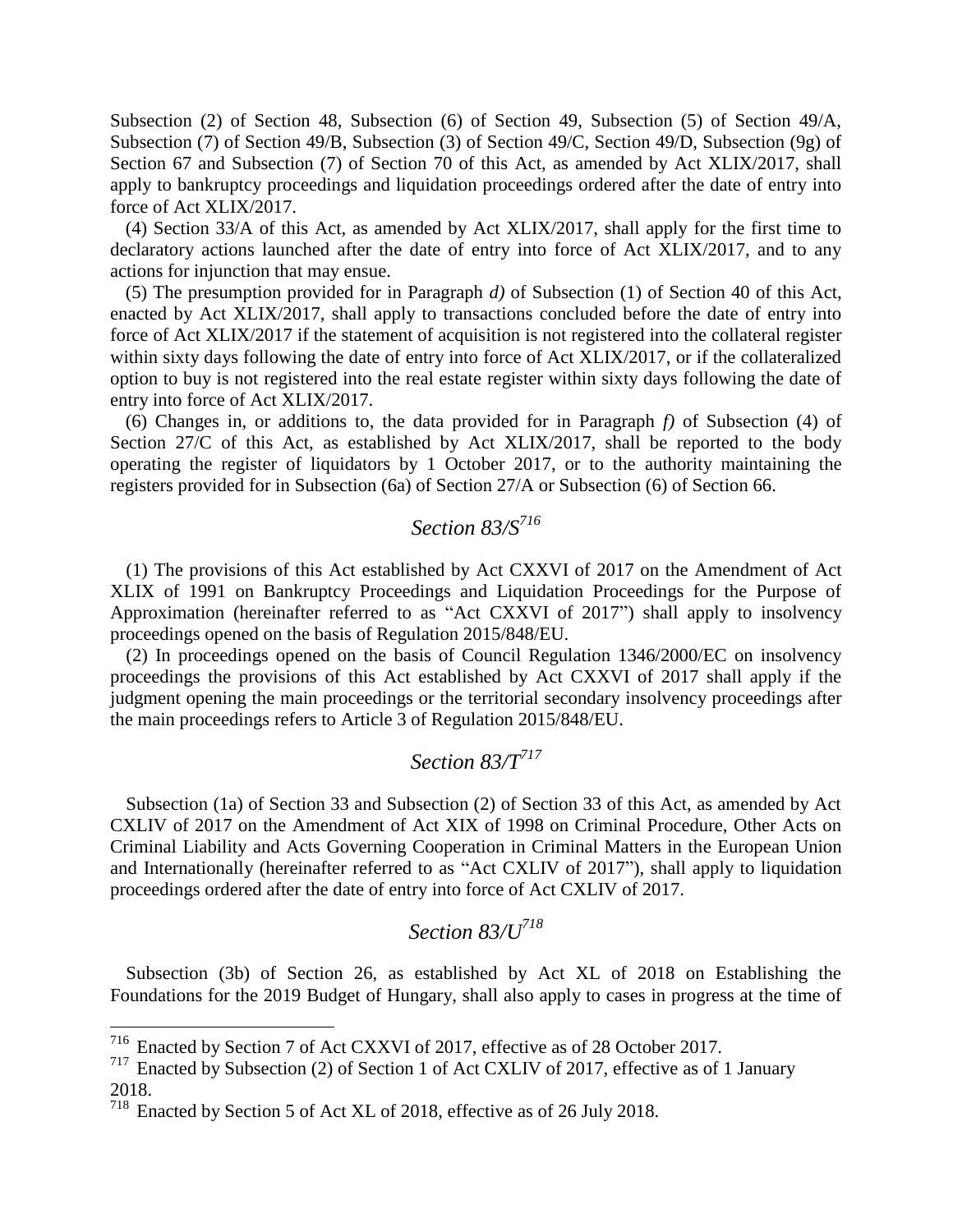entry into force of Act XL of 2018 on Establishing the Foundations for the 2019 Budget of Hungary, including also the liquidation proceedings already ordered at the time of entry into force thereof, where the final ruling ordering liquidation has not yet been published, even if the resolution of first instance has already been adopted on the subject of termination.

### *Sections 84<sup>719</sup>*

(1) If the liquidator or any member of the liquidator fails to satisfy the requirement set out in Subsection (2) of Section 27/A, as amended by Act CIV of 2012 on the Amendment of Act V of 2006 on Public Company Information, Company Registration and Winding-up Proceedings and Other Regulations, for transparent and traceable ownership structure, the liquidator shall provide proof of compliance by 1 September 2012 to the body operating the register of liquidators.

(2) The liquidator shall notify to the body operating the register by 1 September 2012 the name (corporate name, registered number), home address (registered office) of all its members (shareholders) with a direct or indirect holding, and the name, registered office and register number of the legal person or unincorporated business association in which the liquidator business association has membership or any direct or indirect holding, and which is not yet listed in the register of liquidators.

(3) In the event of non-compliance with the obligations referred to in Subsections (1)-(2), the body operating the register shall remove the liquidator from the register.

#### Authorizations

#### *Section 84/A<sup>720</sup>*

 $(1)^{721}$  The Government is hereby authorized to decree:

 $\overline{a}$ 

*a*) the procedures of accountancy relating to liquidation proceedings;

*b)* the detailed regulations relating to the public sale of the debtor's assets in liquidation proceedings;

 $c^{272}$  the detailed conditions and the procedures for admission into and removal from the register of liquidators, the rules relating to changes in the particulars stored in the register, the detailed regulations for the data disclosure of liquidators, for hearing the reports of such liquidators and for carrying out the tasks relating to their supervision, and the types and the extent of financial securities that liquidators must have, and how such securities are to be made available;

 $d$ )<sup>723</sup> the detailed regulations relating to the procedures and activities of liquidators, administrators and temporary administrators;

 $e^{i\pi/24}$  the detailed regulations relating to activities of liquidators not admitted to the register of

 $719$  Established: by Section 14 of Act CIV of 2012. In force: as of 16.07.2012.

<sup>720</sup> Established by Section 45 of Act LI of 2009, effective as of 1 September 2009.

<sup>&</sup>lt;sup>721</sup> Established: by paragraph (1) Section 68 of Act CXCVII of 2011. In force: as of 1.03. 2012.

 $722$  Established by Subsection (23) of Section 73 of Act XV of 2014, effective as of 15 March 2014.

 $\frac{723}{723}$  Enacted by Subsection (24) of Section 73 of Act XV of 2014, effective as of 15 March 2014.

<sup>&</sup>lt;sup>724</sup> Enacted by Subsection  $(25)$  of Section 73 of Act XV of 2014, effective as of 15 March 2014.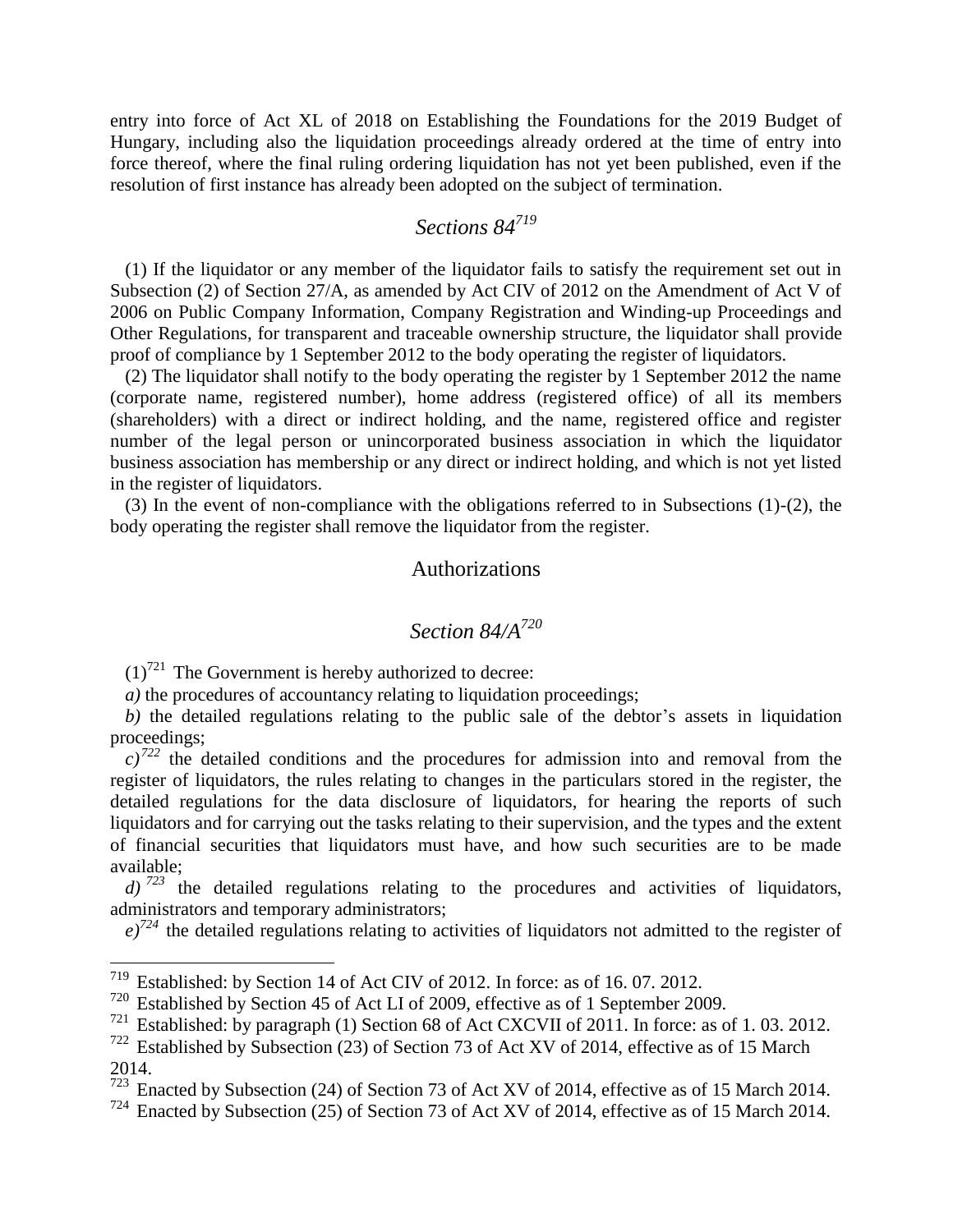liquidators, who are, however, eligible to participate in accordance with Subsection (6) of Section 27/A in ongoing bankruptcy proceedings, liquidation proceedings in the capacity of administrator, temporary administrator or liquidator, including the rules for the data disclosure of such liquidators and for hearing their reports, and for carrying out the tasks relating to their supervision.

 $(1a)^{725}$  The Government is hereby authorized to designate - by means of a decree - the body operating the register of liquidators, and the specialist authority delegated to provide an assessment decision relating to the professional qualifications and the university-level degree referred to in Section 83/B.

 $(2)^{726}$  The Government is hereby authorized to:

 $a^{27}$  designate the major economic operators of preferential status for strategic considerations, including the economic operators specified in Sections 68-70 by means of a decree, and to appoint the State liquidator referred to in Subsection (2) of Section 66;

*b)* determine the mandatory layout for the Government presentation related to the decree mentioned in Subsection (1) of Section 65 and Subsection (2) of Section 68;

*c)* decree the procedural rules concerning the registration of the particulars of the State liquidator specified in Subsection (2) of Section 66 and to the supervision of the State liquidator.

 $(3)^{728}$  The Government is hereby authorized to decree the detailed regulations specified in Sections 49/E-49/G for the creation, operation and introduction of an electronic distribution system made available through the internet in connection with the public sale of the debtor's assets in liquidation proceedings, and may designate the body for setting up and operating the electronic distribution system.

 $(4)^{729}$  The Government is hereby authorized to:

*a)* designate - by way of a decree - the body for establishing the Hungarian insolvency register provided for in Article 24 of Regulation 2015/848/EU and for maintaining such register, the body in charge of data processing duties, to lay down the rules for data disclosure and for reporting changes in such data, and the rules for making queries from the register;

*b)* designate - by way of a decree - the body responsible for the establishment of the interconnection of insolvency proceedings opened in Member States in accordance with Article 25 of Regulation 2015/848/EU at the national level.

#### *Section 85*

 $(1)-(4)^{730}$ 

 $\overline{a}$ 

 $(5)^{731}$  The minister in charge of the judicial system is hereby authorized to decree:

*a)* the regulations relating to the formal and content requirements for the standard forms of petitions for the opening of bankruptcy proceedings, and the data sheet to be enclosed, showing the debtor's financial position;

<sup>&</sup>lt;sup>725</sup> Enacted: by paragraph (2) Section 68 of Act CXCVII of 2011. In force: as of 1. 03. 2012.<br><sup>726</sup> Enacted: by Section 6 of Act CXV of 2011. In force: as of 4, 08, 2011.

Enacted: by Section 6 of Act CXV of 2011. In force: as of 4.08. 2011.

 $\frac{727}{728}$  Amended: by point 43 Section 69 of Act CXCVII of 2011. In force: as of 1. 01. 2012.

<sup>&</sup>lt;sup>728</sup> Established: by Section 15 of Act CIV of 2012. In force: as of 16. 07. 2012.<br><sup>729</sup> Enacted by Section 8 of Act CXXVI of 2017 effective as of 28 October 201

Enacted by Section 8 of Act CXXVI of 2017, effective as of 28 October 2017.

<sup>730</sup> Repealed: by Section 70 of Act CXCVII of 2011. No longer in force: as of 1. 03. 2012.

 $731$  Established by Subsection (1) of Section 8 of Act XXXV of 2014, effective as of 16 July 2014.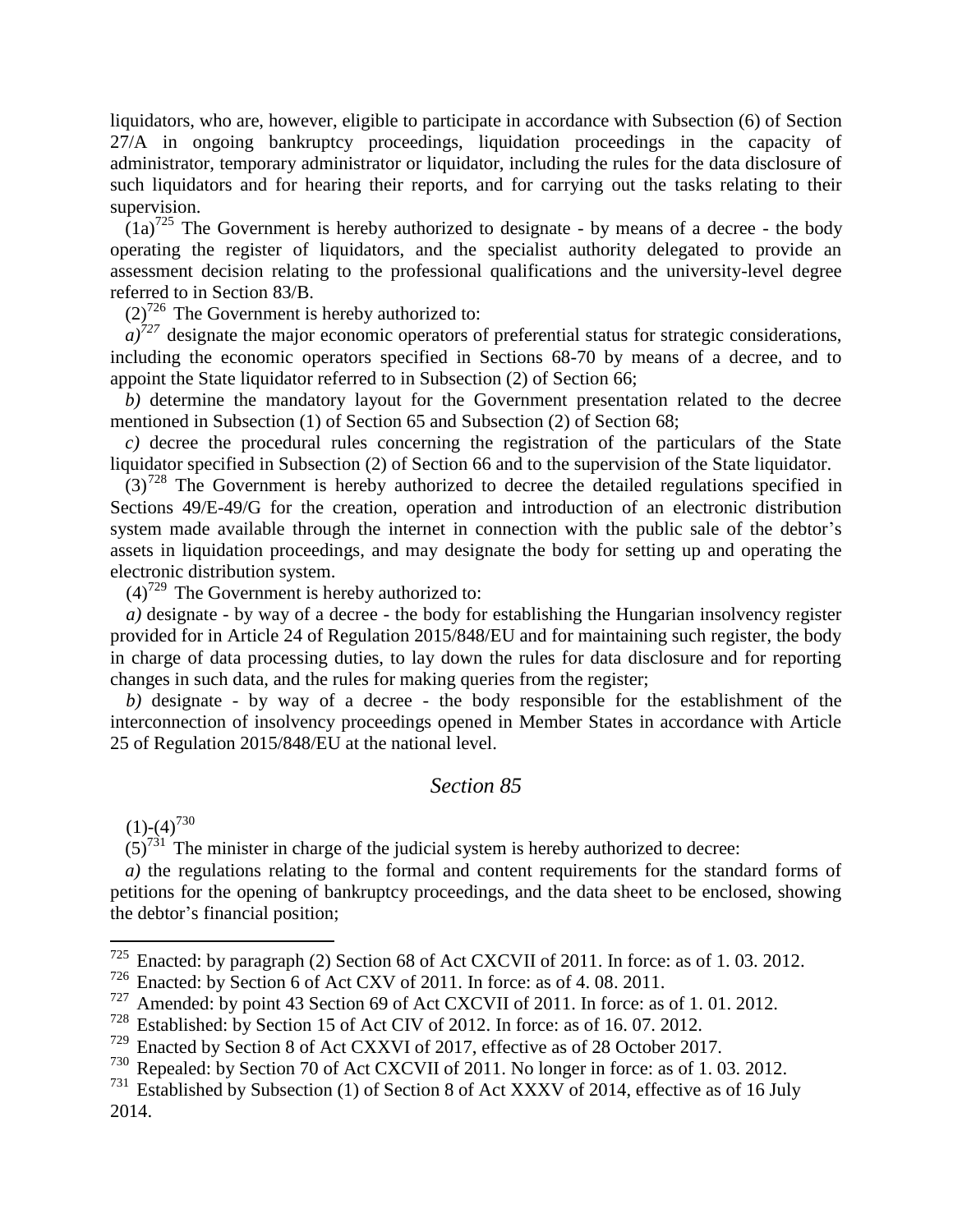*b*) the regulations concerning the appointment of administrators in bankruptcy proceedings by an electronic selection process, and the rules for the operation, functioning and supervision of such electronic systems;

*c)* the mandatory contents of the abstracts of rulings to be published on the website of Cégközlöny (Company Gazette);

 $d$ <sup> $732$ </sup> the

*da)* provisions on publication under Article 28 of Regulation (EU) 2015/848 of the European Parliament and of the Council of 20 May 2015 on insolvency proceedings,

*db)* supplementing rules prescribed in Article 54 of Regulation (EU) 2015/848 of the European Parliament and of the Council of 20 May 2015 on insolvency proceedings on the information of known creditors,

*dc)* detailed provisions on cooperation, communication and information under Articles 41-43, Article 51(2), Articles 56-58 of Regulation (EU) 2015/848 of the European Parliament and of the Council of 20 May 2015 on insolvency proceedings, based on the recommendations and guidelines as set out in recital 48 of Regulation 2015/848/EU.

 $(6)^{733}$  The minister vested with powers to oversee state property is hereby authorized to decree, in agreement with the minister in charge of the judicial system:

*a)* provisions for determining the amount of the fee to which the liquidator is entitled in connection with the sale of any property pledged as security, and from the proceeds from the enforcement of a claim if there is an underlying claim for the lien;

*b)* the detailed regulations concerning the appointment of administrators and temporary administrators in liquidation proceedings by an electronic selection process, and the rules for the operation, functioning and supervision of such electronic systems;

 $c)$  <sup>734</sup> the detailed provisions for setting up and implementing mandatory continuing professional training programs for persons with training in the field of liquidation and property administration.

 $(7)^{735}$ 

 $\overline{a}$ 

 $(8)^{736}$  The minister in charge of public finances is hereby authorized to decree the regulations concerning the settlement of accounts between the Financial Administration Office of the Fővárosi Törvényszék (Budapest Metropolitan Court) according to Subsection (5) of Section 59 and the central budget, and for the disbursement of sums.

 $(9)^{737}$  The minister in charge of the judicial system is hereby authorized to establish - in agreement with the minister in charge of taxation by means of a decree - the administrative service fee payable for making queries from the Hungarian insolvency register provided for in Article 24 of Regulation 2015/848/EU.

<sup>732</sup> Established by Subsection (1) of Section 9 of Act CXXVI of 2017, effective as of 28 October 2017.

 $733$  Established by Subsection (2) of Section 8 of Act XXXV of 2014, effective as of 16 July 2014.

<sup>&</sup>lt;sup>734</sup> Enacted by Section 6 of Act CLXXI of 2015, effective as of 14 November 2015.

<sup>735</sup> Repealed: by Section 70 of Act CXCVII of 2011. No longer in force: as of 1. 03. 2012.

<sup>736</sup> Enacted by Subsection (2) of Section 47 of Act LI of 2009, effective as of 1 September 2009. Amended: by subparagraph b) Section 50 of Act CCI of 2011. In force: as of 1. 01. 2012.

<sup>737</sup> Enacted by Subsection (2) of Section 9 of Act CXXVI of 2017, effective as of 28 October 2017.